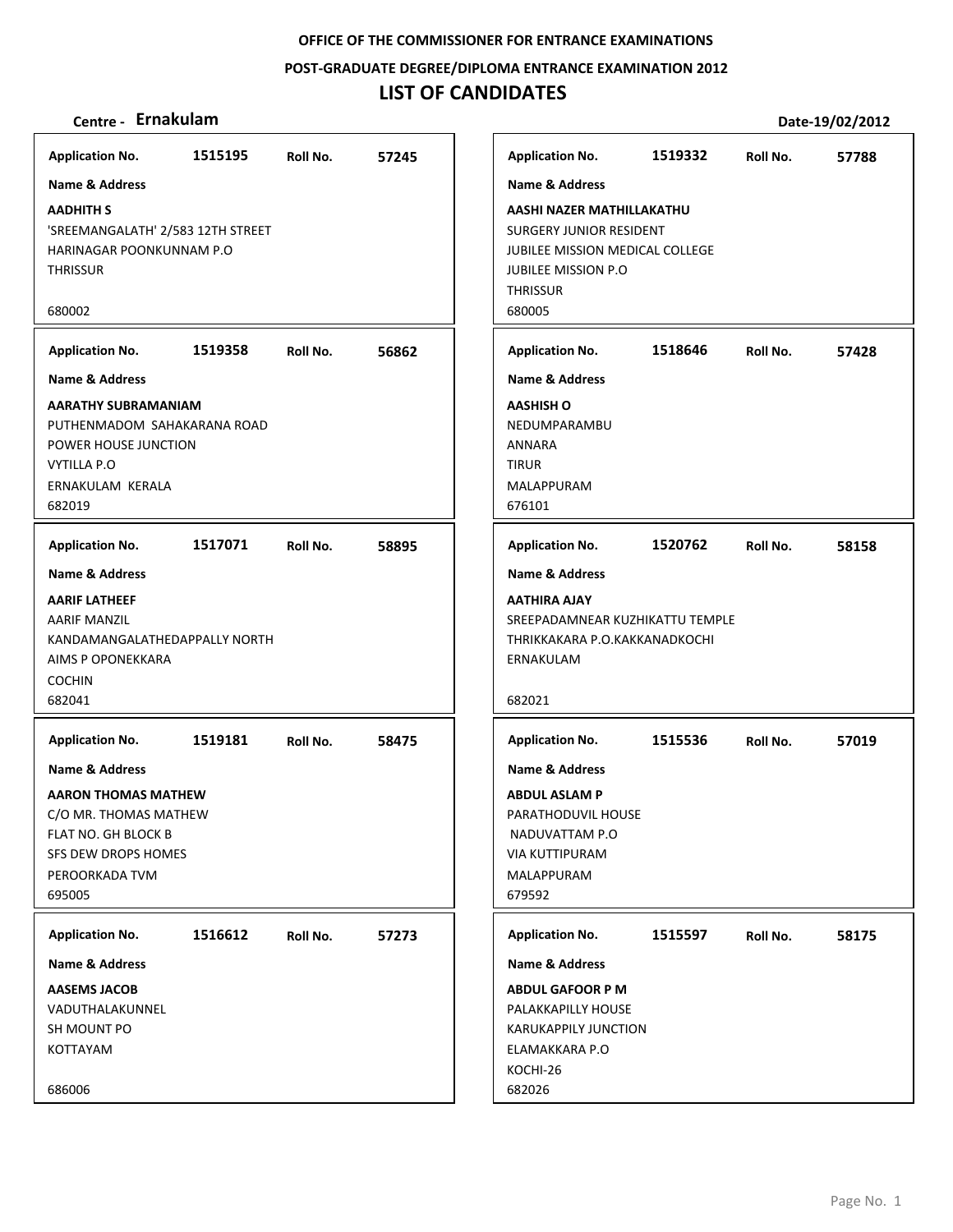**POST‐GRADUATE DEGREE/DIPLOMA ENTRANCE EXAMINATION 2012**

## **LIST OF CANDIDATES**

### **Centre ‐ Ernakulam Date‐19/02/2012**

**1520632 58501 ABDUL HAKKEEM S** SHAJI MANZILEAST STREET KODUVAYUR P O PALAKKAD 678501 **Application No. Name & Address 1520552 58500 ABDUL JALEEL V** S/O V MAYIN KUTTY VALIYIL HOUSE ANDATHODE P O CHAVAKKAD THRISSUR 679564 **Application No. Name & Address 1516452 57502 ABDUL RASHEED K** ABDUL RASHEED KKOPPATH HOUSE PERUMUDIYUR PO PATTAMBI VIA PALAKKAD DT 679303 **Application No. Name & Address 1515560 58749 ABDUL RASHEED M** FATHIMA HOUSE NEAR HOLIDAY HOME KUMILY P.O IDUKKI (DIST) 685509 **Application No. Name & Address 1515203 57593 ABDUL SALEEM T** THATTARATH HOUSE KALLIKKANDY P O THUVAKKUNNU VIA KANNUR 670693 **Application No. Name & Address 1521106 57356 ABDUL SAMAD ABDUL RASHID S S** PLOT NO. 41 MAVELIPURAM COLONY KAKKANAD ERNAKULAM 682030 **Application No. Name & Address 1519270 58017 ABDUL TAWAB CN** MANADATH HOUSEMANADATH LANE THOTTUMUGHAM ALUVA ERNAKULAM 683105 **Application No. Name & Address 1517925 57414 ABDULKADER MATHAPPULAN** RAHMATH MANZIL.P.O KARIPPOL VALANCHERY VIA MALAPPURAM 676552 **Application No. Name & Address 1518462 57771 ABEY MATHEW** PAMPACKAL KOLLAPPALLY ANTHINAD P O PALA KOTTAYAM 686651 **Application No. Name & Address 1516843 57510 ABEY THOMAS BABU** KADAPLACKAL HOUSE M.C.ROAD ATHIRAMPUZHA P O KOTTAYAM 686562 **Application No. Name & Address**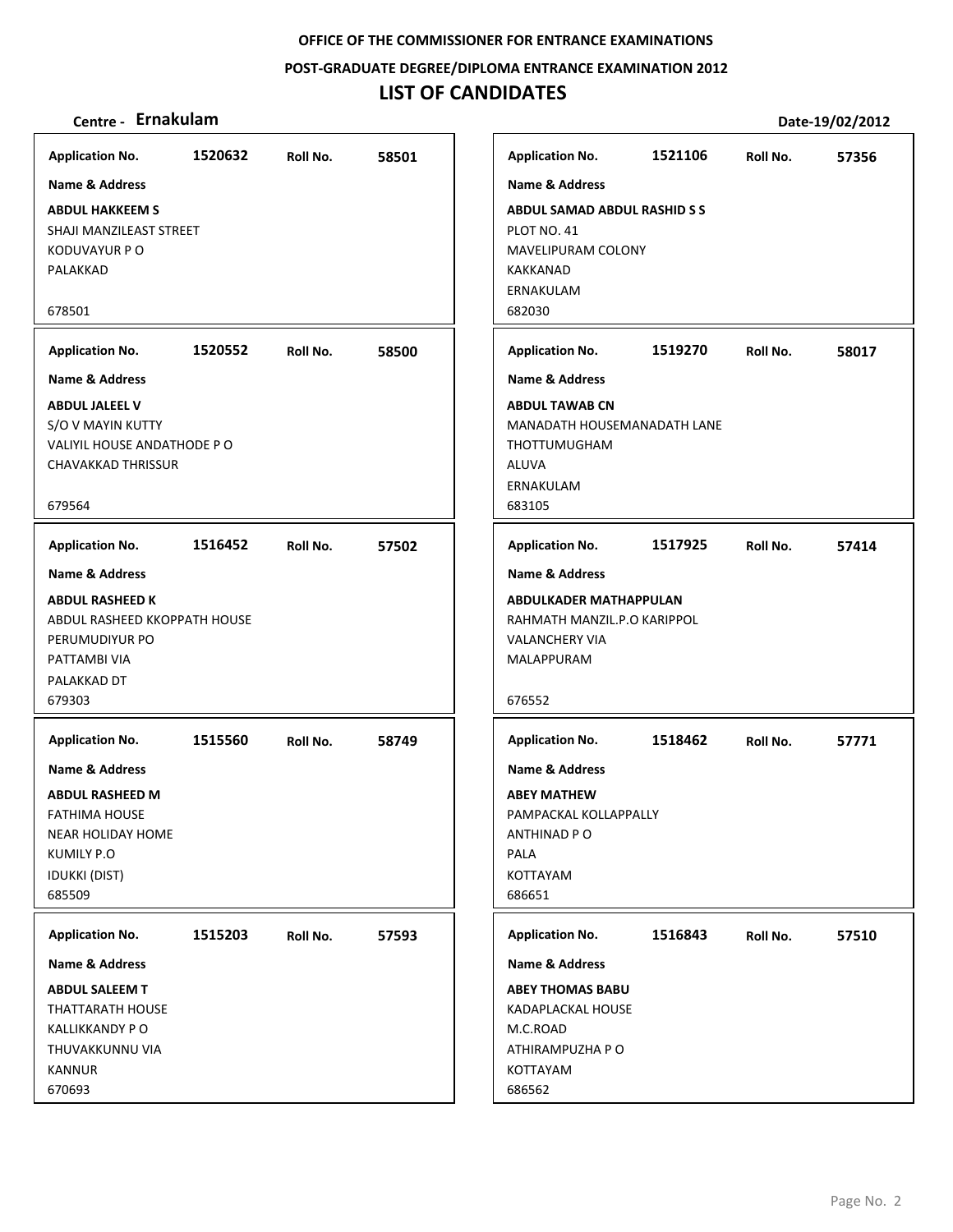**POST‐GRADUATE DEGREE/DIPLOMA ENTRANCE EXAMINATION 2012**

## **LIST OF CANDIDATES**

| <b>Application No.</b>                  | 1517530 | Roll No. | 59018 | <b>Application No.</b>                | 1519335 | Roll No. | 58133 |
|-----------------------------------------|---------|----------|-------|---------------------------------------|---------|----------|-------|
| <b>Name &amp; Address</b>               |         |          |       | Name & Address                        |         |          |       |
| <b>ABHIJITH NANDANAN</b>                |         |          |       | <b>ABHILASH KRISHNAN</b>              |         |          |       |
| <b>ASWATHY HOUSE</b>                    |         |          |       | SANTHA BHAVAN NEAR PISHARIKKAL TEMPLE |         |          |       |
| CHENAKKOTTIL                            |         |          |       | THODAPPARAMBU KOOVAPPADY P.O AIMURY   |         |          |       |
| PUTHENCRUZ P O                          |         |          |       | PERUMBAVOOR                           |         |          |       |
| ERNAKULAM                               |         |          |       | ERNAKULAM                             |         |          |       |
| 682308                                  |         |          |       | 683544                                |         |          |       |
|                                         |         |          |       |                                       |         |          |       |
| <b>Application No.</b>                  | 1515249 | Roll No. | 57130 | <b>Application No.</b>                | 1518855 | Roll No. | 59043 |
| Name & Address                          |         |          |       | <b>Name &amp; Address</b>             |         |          |       |
| <b>ABHILASH B</b>                       |         |          |       | <b>ABHILASH KUMAR M P</b>             |         |          |       |
| <b>THACHAROTH HOUSE</b>                 |         |          |       | C/O DR RAJESH KUMAR M P               |         |          |       |
| <b>VIMALANAGAR P O</b>                  |         |          |       | <b>VYTHIRI CLINIC</b>                 |         |          |       |
| MANANTHAVADY                            |         |          |       | <b>VYTHIRI PO</b>                     |         |          |       |
| WAYANAD                                 |         |          |       | WAYANAD                               |         |          |       |
| 670645                                  |         |          |       | 673576                                |         |          |       |
| <b>Application No.</b>                  | 1520561 | Roll No. | 58845 | <b>Application No.</b>                | 1519246 | Roll No. | 58821 |
| <b>Name &amp; Address</b>               |         |          |       | <b>Name &amp; Address</b>             |         |          |       |
| <b>ABHILASH BALAKRISHNAN</b>            |         |          |       | <b>ABHILASH PURUSHOTHAMAN</b>         |         |          |       |
| FLAT NUMBER P45TH FLOOR                 |         |          |       | PALAZHY VAISHNAVAM HOUSE              |         |          |       |
| RAM LAKE VIEW APARTMENTS6TH A CROSS     |         |          |       | THADIYAMPADU P O                      |         |          |       |
| VISHWAJEET LAYOUTVIGNANANAGAR EXTENSION |         |          |       | THADIYAMPADU                          |         |          |       |
| MARATHALLI POSTBANGALORE                |         |          |       | <b>IDUKKI</b>                         |         |          |       |
| 560037                                  |         |          |       | 685602                                |         |          |       |
| <b>Application No.</b>                  | 1515688 | Roll No. | 57022 | <b>Application No.</b>                | 1518804 | Roll No. | 58237 |
| <b>Name &amp; Address</b>               |         |          |       | <b>Name &amp; Address</b>             |         |          |       |
| <b>ABHILASH CHERIYAN</b>                |         |          |       | <b>ABHILASH SOMASUNDARAN</b>          |         |          |       |
| C/O CF JACOB CHANDY HOUSE               |         |          |       | <b>ILLIKKAL HOUSE</b>                 |         |          |       |
| <b>VELLOKARAN LANE</b>                  |         |          |       | PAZHAYANNUR                           |         |          |       |
| <b>EAST FORT</b>                        |         |          |       | <b>TRICHUR</b>                        |         |          |       |
| THRISSUR                                |         |          |       |                                       |         |          |       |
| 680005                                  |         |          |       | 680587                                |         |          |       |
|                                         |         |          |       |                                       |         |          |       |
| <b>Application No.</b>                  | 1518088 | Roll No. | 57994 | <b>Application No.</b>                | 1518696 | Roll No. | 56849 |
| <b>Name &amp; Address</b>               |         |          |       | <b>Name &amp; Address</b>             |         |          |       |
| <b>ABHILASH J</b>                       |         |          |       | <b>ABHILASH T P</b>                   |         |          |       |
| CHAITHRAM                               |         |          |       | THAZHATHUPARAMBIL HOUSE               |         |          |       |
| CHEKKALAMUKKU                           |         |          |       | MEENADOM PO                           |         |          |       |
| SREEKARIYAM P.O                         |         |          |       | KOTTAYAM                              |         |          |       |
| TRIVANDRUM                              |         |          |       |                                       |         |          |       |
| 695017                                  |         |          |       | 686516                                |         |          |       |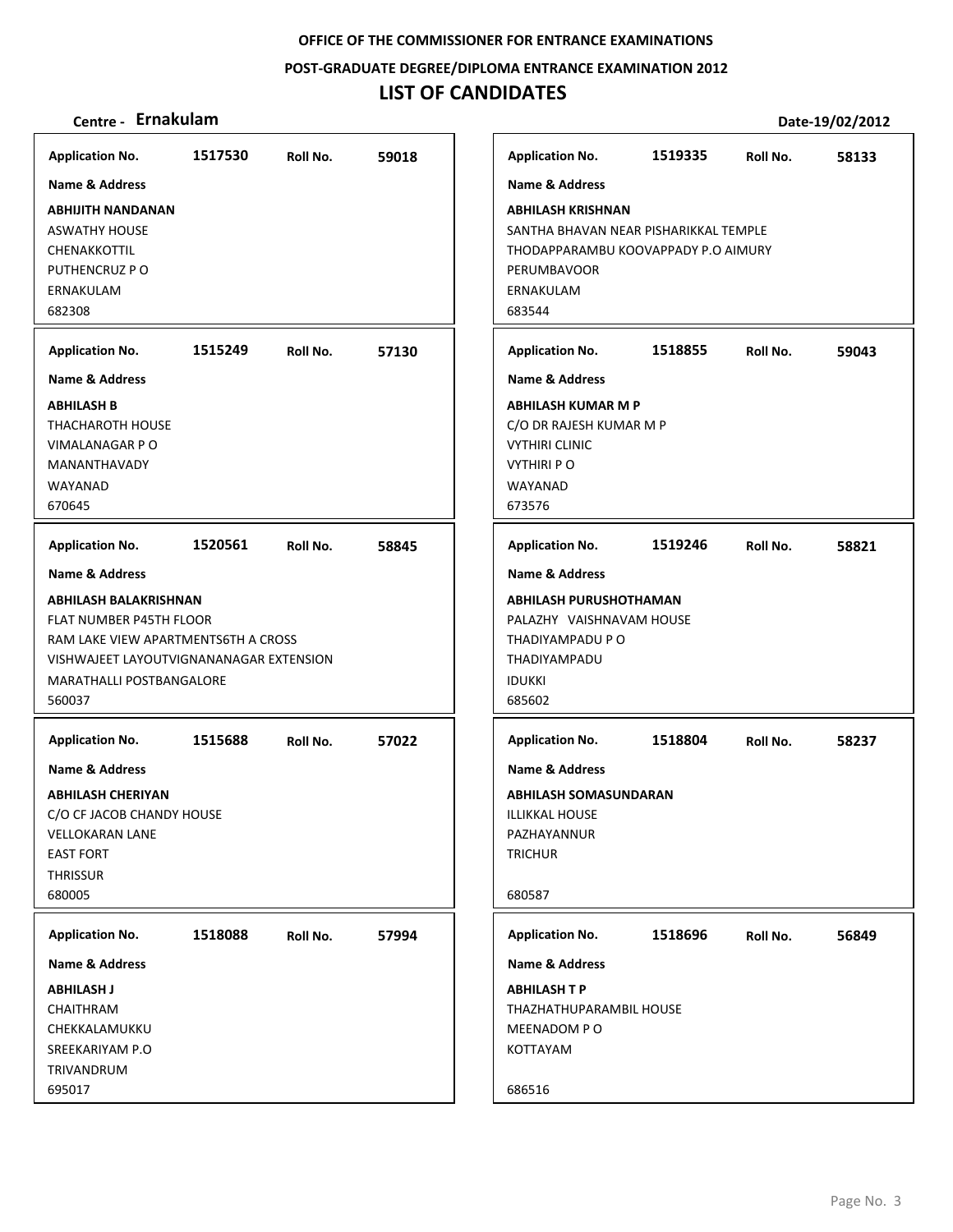### **POST‐GRADUATE DEGREE/DIPLOMA ENTRANCE EXAMINATION 2012**

## **LIST OF CANDIDATES**

| <b>Application No.</b>      | 1518928 | Roll No. | 58125 | <b>Application No.</b>                  | 1519049 | Roll No. | 58472 |
|-----------------------------|---------|----------|-------|-----------------------------------------|---------|----------|-------|
| Name & Address              |         |          |       | <b>Name &amp; Address</b>               |         |          |       |
| <b>ABHISHEK A NAIR</b>      |         |          |       | <b>ABITHAMOLE VO</b>                    |         |          |       |
| <b>VEZHAKKATTU HOUSE</b>    |         |          |       | VISWABHAVAN                             |         |          |       |
| VAZHAPPALLY P.O             |         |          |       | LOURDUPURAM                             |         |          |       |
| CHANGANASSERRY              |         |          |       | KANJIRAMKULAM P O                       |         |          |       |
| KOTTAYAM                    |         |          |       | THIRUVANANTHAPURAM                      |         |          |       |
| 686103                      |         |          |       | 695524                                  |         |          |       |
|                             |         |          |       |                                         |         |          |       |
| <b>Application No.</b>      | 1516730 | Roll No. | 56812 | <b>Application No.</b>                  | 1518753 | Roll No. | 59041 |
| Name & Address              |         |          |       | <b>Name &amp; Address</b>               |         |          |       |
| ABIJITH KRISHNA B           |         |          |       | <b>ABITHRAJ K</b>                       |         |          |       |
| PARACKAL HOUSE              |         |          |       | KALLIKADAVIL HOUSE                      |         |          |       |
| KATTAPPANA P.O              |         |          |       | MUTHRATHIKKARA                          |         |          |       |
| I.T.I JUNCTION              |         |          |       | PARAPPUKKARA PO                         |         |          |       |
| <b>KATTAPPANA</b><br>685508 |         |          |       | <b>TRICHUR</b>                          |         |          |       |
|                             |         |          |       | 680310                                  |         |          |       |
| <b>Application No.</b>      | 1516920 | Roll No. | 56816 | <b>Application No.</b>                  | 1518531 | Roll No. | 57078 |
| <b>Name &amp; Address</b>   |         |          |       | <b>Name &amp; Address</b>               |         |          |       |
| ABILASH ARAVINDAKSHAN       |         |          |       | <b>ABIYA KURIAN</b>                     |         |          |       |
| <b>KALLAYIL HOUSE</b>       |         |          |       | PANDALIL HOUSE                          |         |          |       |
| KIZHOOR P.O                 |         |          |       | PUTHENCRUZ PO                           |         |          |       |
| KUNNAMKULAM                 |         |          |       | ERNAKULAM                               |         |          |       |
| <b>TRISSUR</b>              |         |          |       | <b>KERALA</b>                           |         |          |       |
| 680523                      |         |          |       | 682308                                  |         |          |       |
| <b>Application No.</b>      | 1516017 | Roll No. | 57609 | <b>Application No.</b>                  | 1520341 | Roll No. | 59071 |
| Name & Address              |         |          |       | <b>Name &amp; Address</b>               |         |          |       |
| <b>ABIN ABRAHAM ITTY</b>    |         |          |       | <b>ABNA ABDUL NAZAR</b>                 |         |          |       |
| MANATHALA                   |         |          |       | CP5 32A KARUKAPPADATH HOUSE             |         |          |       |
| MANARCAUD P.O               |         |          |       | TOWN LIMIT ROAD                         |         |          |       |
| KOTTAYAM                    |         |          |       | <b>ALUVA</b>                            |         |          |       |
|                             |         |          |       | ERNAKULAM                               |         |          |       |
| 686019                      |         |          |       | 683101                                  |         |          |       |
| <b>Application No.</b>      | 1515703 | Roll No. | 58062 | <b>Application No.</b>                  | 1516072 | Roll No. | 57378 |
| <b>Name &amp; Address</b>   |         |          |       | <b>Name &amp; Address</b>               |         |          |       |
| <b>ABIN THAMBI</b>          |         |          |       | <b>ABRAHAM PAUL</b>                     |         |          |       |
| KOLADY HOUSE JOBINS ISLET   |         |          |       | ERUMALA (H)                             |         |          |       |
| PAREMPADAM                  |         |          |       | <b>QUARTERS C NECHUPPADAM BUILDINGS</b> |         |          |       |
| AKATHIYOOR P O              |         |          |       | <b>KOLENCHERY</b>                       |         |          |       |
| THRISSUR                    |         |          |       | ERNAKULAM                               |         |          |       |
| 680519                      |         |          |       | 682311                                  |         |          |       |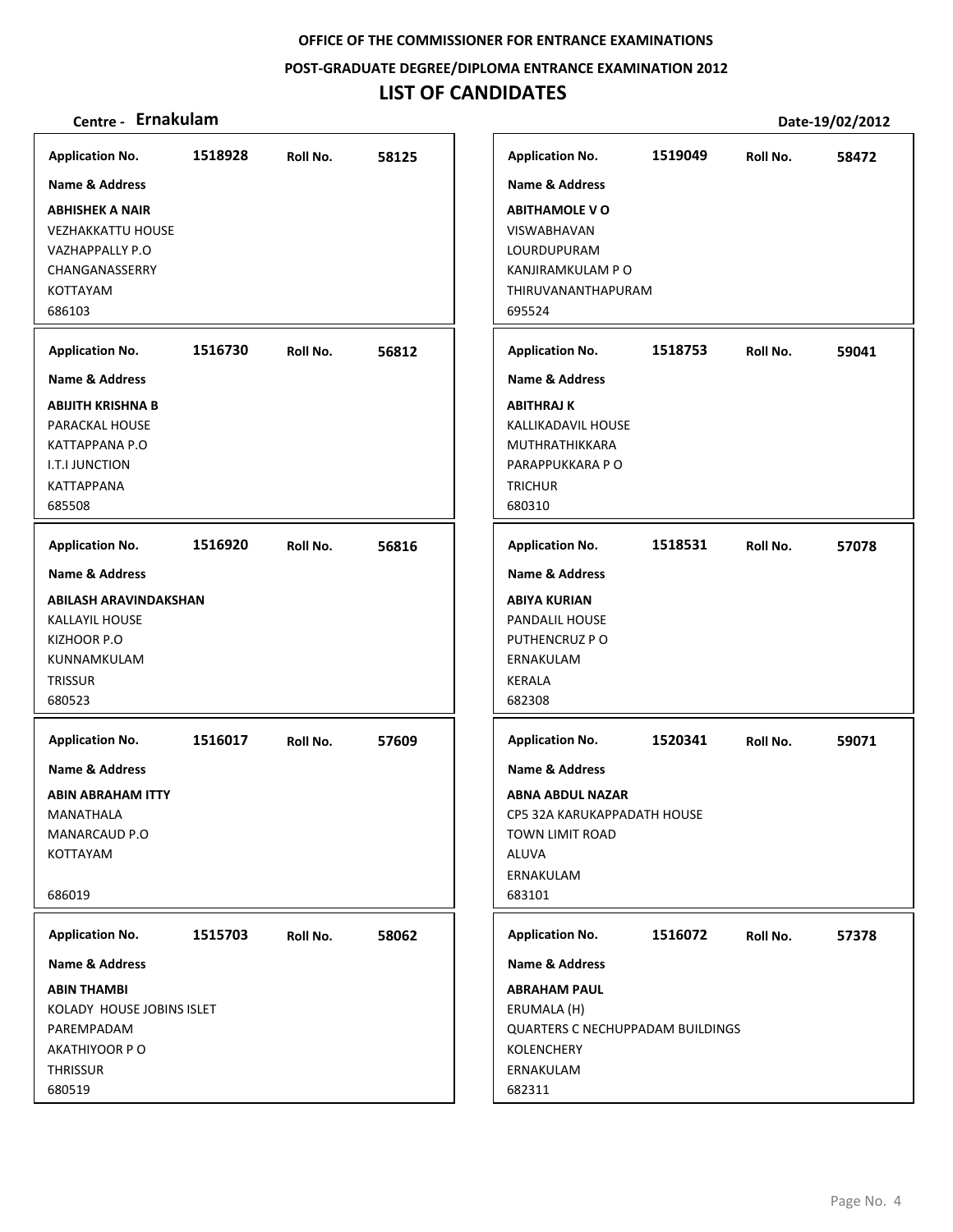**POST‐GRADUATE DEGREE/DIPLOMA ENTRANCE EXAMINATION 2012**

| Centre - Ernakulam                                                                                                      |         |          |       |                                                                                                                                                              |         |          | Date-19/02/2012 |
|-------------------------------------------------------------------------------------------------------------------------|---------|----------|-------|--------------------------------------------------------------------------------------------------------------------------------------------------------------|---------|----------|-----------------|
| <b>Application No.</b>                                                                                                  | 1515759 | Roll No. | 56792 | <b>Application No.</b>                                                                                                                                       | 1516260 | Roll No. | 57266           |
| Name & Address                                                                                                          |         |          |       | <b>Name &amp; Address</b>                                                                                                                                    |         |          |                 |
| <b>ABU PHILIP VARGHESE</b><br>SUNITHA BHAVAN VELLAPALLY<br>VADAVATHOOR.P.O<br>KOTTAYAM                                  |         |          |       | <b>ADERSH S</b><br>28/166 SWATHI<br>PONNUVEETIL LANE<br>PATTURAIKKAL<br><b>THRISSUR</b>                                                                      |         |          |                 |
| 686010                                                                                                                  |         |          |       | 680022                                                                                                                                                       |         |          |                 |
| <b>Application No.</b>                                                                                                  | 1521150 | Roll No. | 56893 | <b>Application No.</b>                                                                                                                                       | 1517457 | Roll No. | 57867           |
| <b>Name &amp; Address</b>                                                                                               |         |          |       | <b>Name &amp; Address</b>                                                                                                                                    |         |          |                 |
| <b>ABY D PYNADATH</b><br>PYNADATH HOUSE<br><b>VENGOOR</b><br>KIDANGOOR P.O.<br>ANGAMALY<br>683572                       |         |          |       | <b>ADHISHA A S</b><br><b>AMBILI NIVAS</b><br>MOOLEPADAM ROAD<br><b>OPPOSITE GOVT I.T.I</b><br>KALAMASSERY P.O. ERNAKULAM.<br>683104                          |         |          |                 |
| <b>Application No.</b>                                                                                                  | 1516925 | Roll No. | 57164 | <b>Application No.</b>                                                                                                                                       | 1518237 | Roll No. | 58112           |
| Name & Address<br><b>ACHUTH NAYAK S</b><br><b>ROOM NO 103</b><br>K.M.C.INTERNS HOSTEL<br>LALBAGH<br>MANGALORE<br>575003 |         |          |       | <b>Name &amp; Address</b><br>ADITYA VIJAYAKRISHNAN NAIR<br>KRISHNA KRIPAPEARL PARK<br><b>AYYANTHOLE GROUND</b><br><b>THRISSUR</b><br><b>KERALA</b><br>680003 |         |          |                 |
| <b>Application No.</b>                                                                                                  | 1516059 | Roll No. | 58989 | <b>Application No.</b>                                                                                                                                       | 1515392 | Roll No. | 58516           |
| <b>Name &amp; Address</b>                                                                                               |         |          |       | <b>Name &amp; Address</b>                                                                                                                                    |         |          |                 |
| <b>ADARSH U</b><br><b>MAYOOGHAM</b><br>THEKKAYIL PARAMBATHU<br>ONCHIYAM P O VADAKARA<br><b>CALICUT</b><br>673308        |         |          |       | <b>ADRINE JANIE ROSY S</b><br>NEW NO 32 OLD NO 67 SPUR TANK ROAD<br><b>CHETPET</b><br><b>CHENNAI</b><br>600031                                               |         |          |                 |
| <b>Application No.</b>                                                                                                  | 1516309 | Roll No. | 57730 | <b>Application No.</b>                                                                                                                                       | 1516705 | Roll No. | 57275           |
| <b>Name &amp; Address</b>                                                                                               |         |          |       | <b>Name &amp; Address</b>                                                                                                                                    |         |          |                 |
| <b>ADERSH BABU</b><br>PAZHAYADATH HOUSE<br>KARIPPALI<br>ANJUMOORTHY (PO)                                                |         |          |       | <b>ADVAIT MK</b><br>TC-2/3038(3) PADMAM<br>MANGANNURKONAM LANE B-47<br>PATTOM P.O.                                                                           |         |          |                 |
| PALAKKAD<br>678682                                                                                                      |         |          |       | TRIVANDRUM<br>695004                                                                                                                                         |         |          |                 |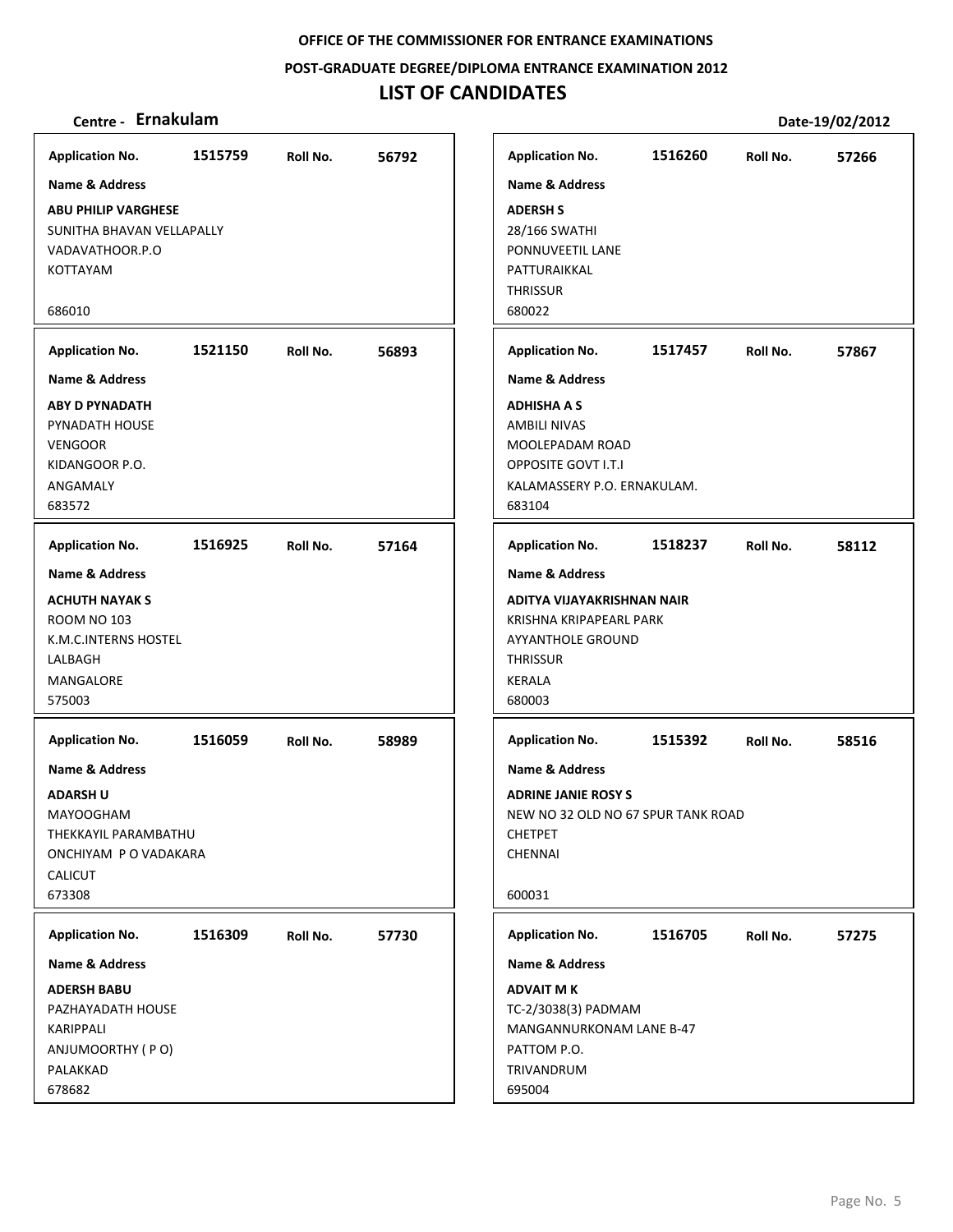**POST‐GRADUATE DEGREE/DIPLOMA ENTRANCE EXAMINATION 2012**

| Centre - Ernakulam                                                                                                                                              |         |          |       |                                                                                                                                                          |         |          | Date-19/02/2012 |
|-----------------------------------------------------------------------------------------------------------------------------------------------------------------|---------|----------|-------|----------------------------------------------------------------------------------------------------------------------------------------------------------|---------|----------|-----------------|
| <b>Application No.</b>                                                                                                                                          | 1515307 | Roll No. | 57131 | <b>Application No.</b>                                                                                                                                   | 1520940 | Roll No. | 58161           |
| <b>Name &amp; Address</b>                                                                                                                                       |         |          |       | <b>Name &amp; Address</b>                                                                                                                                |         |          |                 |
| <b>AFFNAZ AHAMED</b><br>AHAMED MANZIL<br>OLD THEVERA ROAD<br><b>KOCHIN</b>                                                                                      |         |          |       | AHILA PRIYADARSHINI BALASUBRAMONIAN<br>HOUSE NO.495MOOLAKADA JN<br>PIPELINEPULLIVASAL ESTATE<br>MUNNAR P.O.IDUKKI                                        |         |          |                 |
| 682016                                                                                                                                                          |         |          |       | 685612                                                                                                                                                   |         |          |                 |
| <b>Application No.</b>                                                                                                                                          | 1519106 | Roll No. | 58933 | <b>Application No.</b>                                                                                                                                   | 1517104 | Roll No. | 58091           |
| <b>Name &amp; Address</b>                                                                                                                                       |         |          |       | <b>Name &amp; Address</b>                                                                                                                                |         |          |                 |
| <b>AFRIN SAGIR</b><br><b>DAFFODILS</b><br>CHANGAMPUZHA NAGAR P.O.<br><b>COCHIN</b><br>682033                                                                    |         |          |       | <b>AIBI S THAKADIYIL</b><br><b>THAKADIYIL HOUSE</b><br>VELLOOR P.O<br>PAMPADY<br>KOTTAYAM<br>686501                                                      |         |          |                 |
| <b>Application No.</b>                                                                                                                                          | 1519394 | Roll No. | 58594 | <b>Application No.</b>                                                                                                                                   | 1519490 | Roll No. | 56865           |
| <b>Name &amp; Address</b>                                                                                                                                       |         |          |       | <b>Name &amp; Address</b>                                                                                                                                |         |          |                 |
| <b>AFSAL MUHAMMED</b><br><b>VALIYAKATIL HOUSE</b><br>PALLARIMANGALAM P.O<br>KOTHAMANGALAM TALUK<br>ERNAKULAM<br>686671                                          |         |          |       | AISWARYA DHANAPALAN<br>ANJALI<br>ZILLACOURT WARD<br>THATHAMPALLY (PO)<br>ALAPPUZHA<br>688013                                                             |         |          |                 |
| <b>Application No.</b>                                                                                                                                          | 1516086 | Roll No. | 58185 | <b>Application No.</b>                                                                                                                                   | 1516845 | Roll No. | 57741           |
| <b>Name &amp; Address</b><br><b>AFSHANA SIDHIK</b><br>ROSIYA MANZIL 33 1638<br>NEELANPARAMBU THYKKAVU JUNCTION<br><b>VENNALA P O</b><br><b>COCHIN</b><br>682028 |         |          |       | <b>Name &amp; Address</b><br><b>AISWARYA G KUMAR</b><br>\'AISWARYA\' C/O ADV S GOPAKUMARAN NAIR<br>VASANTH NAGAR ROAD<br>PALARIVATTOM<br>KOCHI<br>682025 |         |          |                 |
| <b>Application No.</b>                                                                                                                                          | 1515707 | Roll No. | 58292 | <b>Application No.</b>                                                                                                                                   | 1516945 | Roll No. | 57973           |
| <b>Name &amp; Address</b>                                                                                                                                       |         |          |       | <b>Name &amp; Address</b>                                                                                                                                |         |          |                 |
| <b>AHIBHUSHAN SONBHADRA</b><br>C/O SGT SONBHADRA SB<br>CGWMOSECTION WAC INDIAN AIRFORCE<br><b>SUBROTO PARK</b><br><b>NEW DELHI</b><br>110010                    |         |          |       | <b>AISWARYA K H</b><br>D/O HIRAN K K<br>KOZHIPARAMBIL HOUSE<br>KAIPAMANGALAM PO<br><b>BEACH.THRISSUR</b><br>680681                                       |         |          |                 |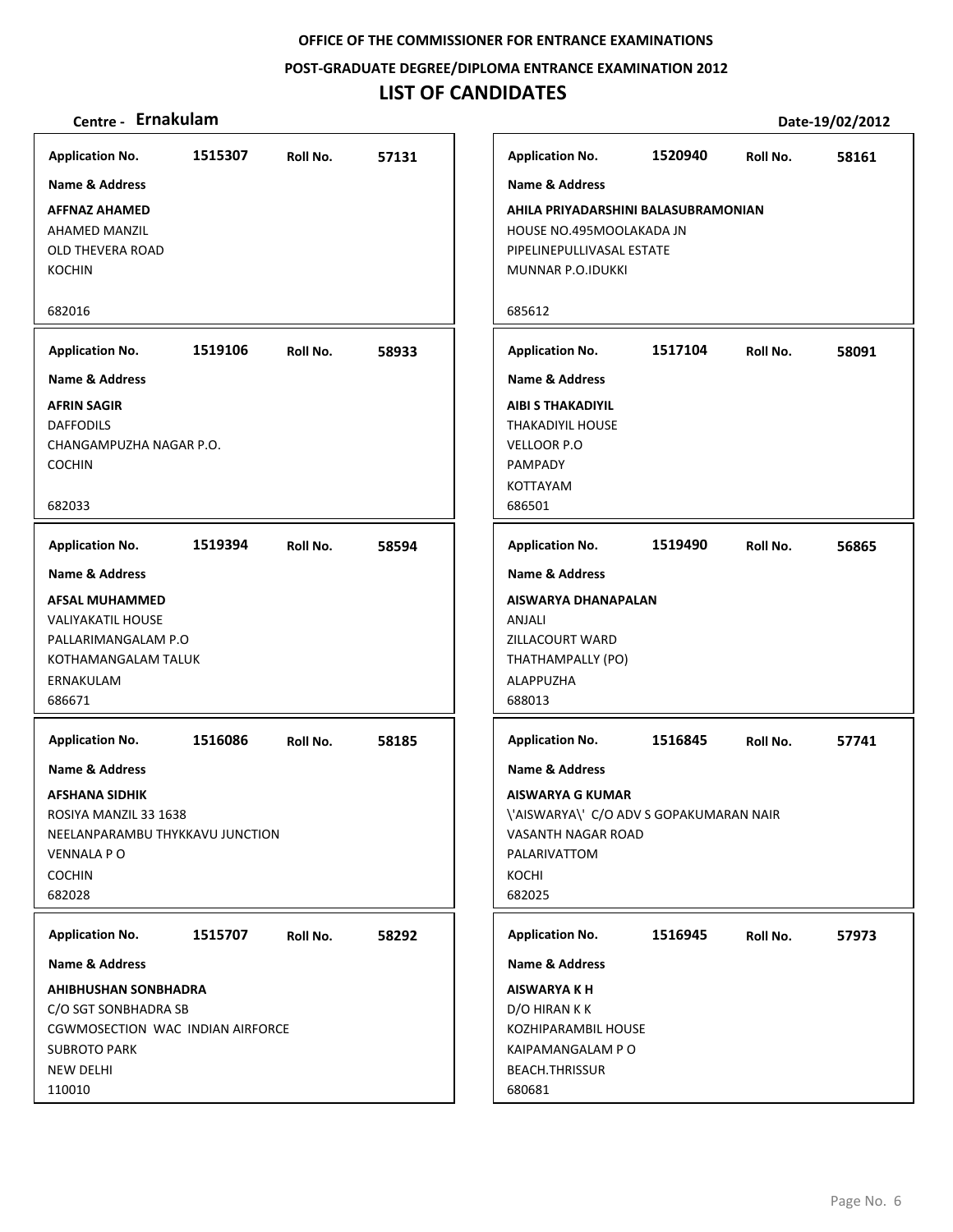**POST‐GRADUATE DEGREE/DIPLOMA ENTRANCE EXAMINATION 2012**

## **LIST OF CANDIDATES**

| <b>Application No.</b>                                                                                                                                                                                   | 1516791 | Roll No. | 57161 | <b>Application No.</b>                                                                                                                                                                                  | 1520761 | Roll No. | 58043 |
|----------------------------------------------------------------------------------------------------------------------------------------------------------------------------------------------------------|---------|----------|-------|---------------------------------------------------------------------------------------------------------------------------------------------------------------------------------------------------------|---------|----------|-------|
| <b>Name &amp; Address</b><br><b>AISWARYA RAJAN</b><br><b>CAPTAIN RAJAN NIVAS</b><br><b>VANIAR STREET</b><br><b>CHITTUR P OP ALAKKAD</b><br>678101<br><b>Application No.</b><br><b>Name &amp; Address</b> | 1517270 | Roll No. | 57634 | <b>Name &amp; Address</b><br><b>LM MALA</b><br>SREEPADAMNEAR KUZHIKATTU TEMPLE<br>THRIKKAKARA P.O<br><b>KAKKANADKOCHI</b><br>ERNAKULAM<br>682021<br><b>Application No.</b><br><b>Name &amp; Address</b> | 1516381 | Roll No. | 56805 |
| <b>AISWARYA SANKAR</b><br>LEKSHMISANKARAMTC 24/1772(1)<br>TENRA 87THYCAUD ELANKOM NAGAR<br><b>TRIVANDRUM</b><br>695014                                                                                   |         |          |       | <b>AJAS BIN ABDU</b><br><b>KARAKKAT HOUSE</b><br><b>NEAR POLOPLAST</b><br>CHANTHAPPADI PONNANI<br>MALAPPURAM<br>679577                                                                                  |         |          |       |
| <b>Application No.</b>                                                                                                                                                                                   | 1518876 | Roll No. | 57779 | <b>Application No.</b>                                                                                                                                                                                  | 1518405 | Roll No. | 57885 |
| <b>Name &amp; Address</b><br>AISWARYA VIJAYAN<br>AISWARYAM 28/335 A<br>THONDAYAD<br>CHEVARAMBALAM P O<br><b>KOZHIKODE</b><br>673017                                                                      |         |          |       | <b>Name &amp; Address</b><br><b>AJAY A</b><br>S/O DR A KRISHNAKUMAR<br><b>SURGEON</b><br><b>VINAYAKA HOSPITAL</b><br><b>SULTHAN BATHERY</b><br>673592                                                   |         |          |       |
| <b>Application No.</b><br><b>Name &amp; Address</b><br>AJAI KUMAR<br>KALPAKA FORT PALACE FLAT 2 C<br>RAGHAVAN PILLAI ROAD<br>EDAPPALLY<br>ERNAKULAM<br>682024                                            | 1516256 | Roll No. | 57150 | <b>Application No.</b><br><b>Name &amp; Address</b><br>AJAY BABU KALAPURAKAL<br><b>ASHWATHY</b><br><b>MARAYIL LANE</b><br>KARIKKAMURI CROSS ROAD<br><b>COCHIN</b><br>682011                             | 1516916 | Roll No. | 59007 |
| <b>Application No.</b><br>Name & Address                                                                                                                                                                 | 1519683 | Roll No. | 58600 | <b>Application No.</b><br><b>Name &amp; Address</b>                                                                                                                                                     | 1520608 | Roll No. | 57811 |
| AJAI MOHAN<br>ANJANAM<br>GANDHINAGAR P.O.<br>KOTTAYAM<br>686008                                                                                                                                          |         |          |       | <b>AJAY MOHAN</b><br><b>HOUSE NUMBER 23/265/1</b><br>KERALA VARMA COLLEGE ROAD<br>KANATTUKARA<br><b>THRISSUR</b><br>680011                                                                              |         |          |       |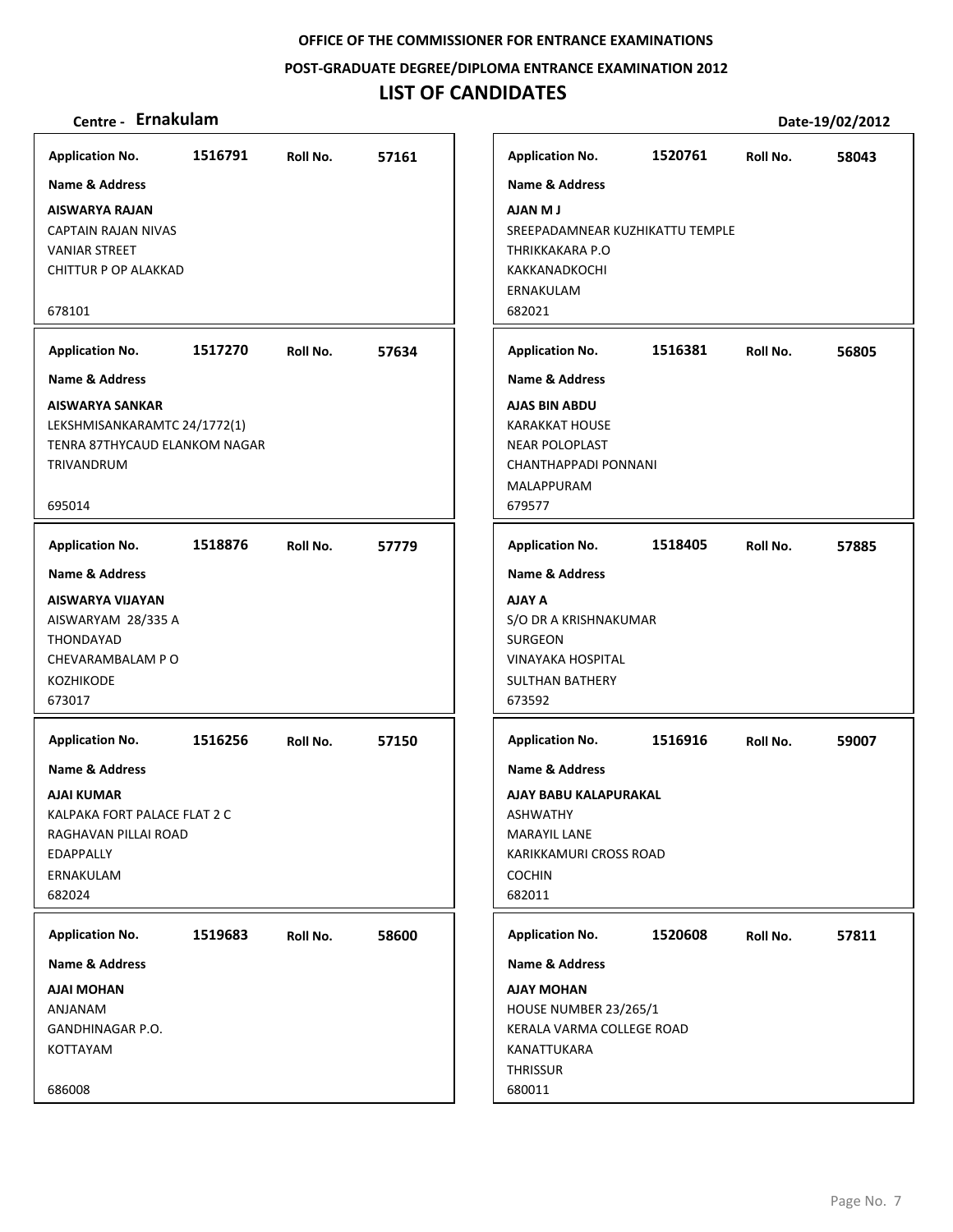**POST‐GRADUATE DEGREE/DIPLOMA ENTRANCE EXAMINATION 2012**

| Centre - Ernakulam                                                                                                                                        |         |          |       |                                                                                                         |                                               |         |          | Date-19/02/2012 |
|-----------------------------------------------------------------------------------------------------------------------------------------------------------|---------|----------|-------|---------------------------------------------------------------------------------------------------------|-----------------------------------------------|---------|----------|-----------------|
| <b>Application No.</b>                                                                                                                                    | 1517348 | Roll No. | 58325 | <b>Application No.</b>                                                                                  |                                               | 1516601 | Roll No. | 58885           |
| Name & Address<br><b>AJAY RAVI</b><br>PADATH HOUSE<br>NAYARAMBALAM P O<br><b>VYPIN</b><br>ERNAKULAM<br>682509                                             |         |          |       | <b>Name &amp; Address</b><br>ST JOHNS HOSPITAL<br><b>KATTAPPANA</b><br><b>IDUKKI</b><br>685515          | AJIT JOSEPH MATHEW<br>C/O DR MATHEW JACOB     |         |          |                 |
| <b>Application No.</b>                                                                                                                                    | 1515518 | Roll No. | 58633 | <b>Application No.</b>                                                                                  |                                               | 1519987 | Roll No. | 58720           |
| Name & Address                                                                                                                                            |         |          |       | <b>Name &amp; Address</b>                                                                               |                                               |         |          |                 |
| AJAY VENUGOPAL MENON<br><b>VAISHAK PERAYIL HOUSE</b><br><b>AVANNAVU ROAD</b><br>PERAMANGALAM PO<br><b>THRISSUR</b><br>680545                              |         |          |       | AJITH M T<br>S/O M.C THOMAS<br>ERNAKULAM<br>683543                                                      | VALLAM JN RAYONPURAM P.O.<br>PERUMBAVOOR TOWN |         |          |                 |
| <b>Application No.</b>                                                                                                                                    | 1518694 | Roll No. | 59040 | <b>Application No.</b>                                                                                  |                                               | 1520750 | Roll No. | 57582           |
| <b>Name &amp; Address</b><br><b>AJISH C Y</b><br><b>CHITTILAPPILLY HOUSE</b><br><b>SURYA NAGAR</b><br><b>VELLANIKKARA PO</b><br><b>THRISSUR</b><br>680654 |         |          |       | <b>Name &amp; Address</b><br><b>AJITH M PAUL</b><br>MUNDAYIL HOUSE<br>ERNAKULAM<br>KERALA<br>682311     | KOLENCHERY P. O P. B NO. 12                   |         |          |                 |
| <b>Application No.</b>                                                                                                                                    | 1520858 | Roll No. | 57930 | <b>Application No.</b>                                                                                  |                                               | 1519887 | Roll No. | 58833           |
| <b>Name &amp; Address</b><br><b>AJISH KUMAR R</b><br>C/O CHINNA KUTTAN T<br><b>THOTTATHIL HOUSE</b><br>CHUNANGAD P O OTTAPALAM VIA<br>PALAKKAD<br>679511  |         |          |       | <b>Name &amp; Address</b><br><b>AJITH MOHAN</b><br><b>NEAR KSEB</b><br>ATHANI PO<br>ERNAKULAM<br>683585 | MAMPETATHU PARUDEESA                          |         |          |                 |
| <b>Application No.</b>                                                                                                                                    | 1516946 | Roll No. | 58088 | <b>Application No.</b>                                                                                  |                                               | 1515553 | Roll No. | 58174           |
| Name & Address<br><b>AJISH VARGHESE C</b><br><b>CHERUVATHOOR HOUSE</b><br>.ENAMAKKAL PO<br>THRISSUR<br>680510                                             |         |          |       | Name & Address<br><b>AJITH MS</b><br><b>MAMBILLIL HOUSE</b><br>ERNAKULAM DIST.<br>682315                | KANJIRAMATTOM P.O.                            |         |          |                 |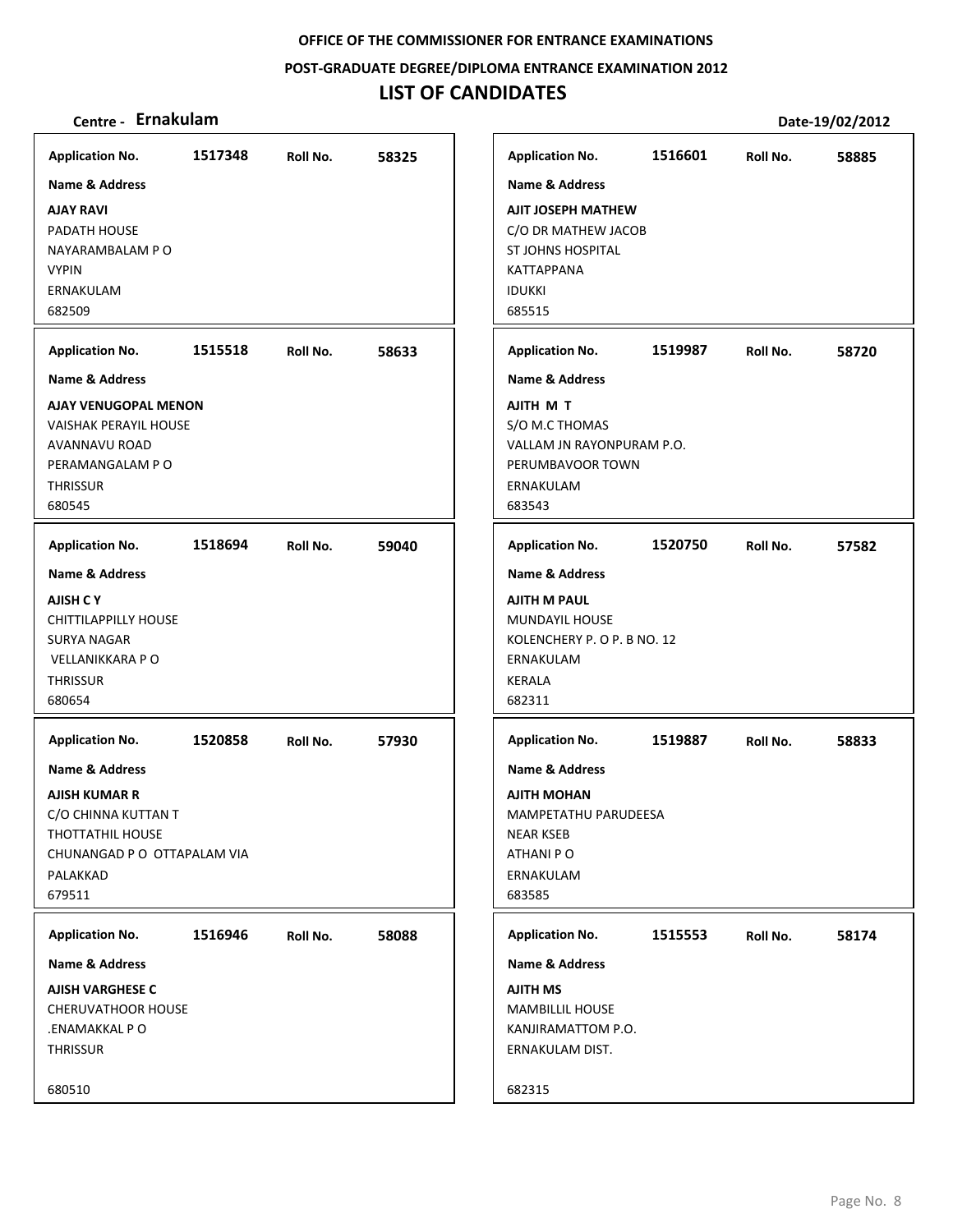**POST‐GRADUATE DEGREE/DIPLOMA ENTRANCE EXAMINATION 2012**

## **LIST OF CANDIDATES**

| <b>Application No.</b>                                                                                                            | 1520276 | Roll No. | 57690 |       | <b>Application No.</b>                                                                                                                     | 1519122 | Roll No. | 57321 |
|-----------------------------------------------------------------------------------------------------------------------------------|---------|----------|-------|-------|--------------------------------------------------------------------------------------------------------------------------------------------|---------|----------|-------|
| <b>Name &amp; Address</b>                                                                                                         |         |          |       |       | <b>Name &amp; Address</b>                                                                                                                  |         |          |       |
| <b>AJITH THOMAS</b><br>THEKKANATH HOUSE \'MARY DALE\'<br>HARMONY STREETLOURDEPURAM<br><b>THRISSUR</b>                             |         |          |       |       | <b>AJU JOSE</b><br>NEHALAYAM<br><b>GAS GODOWN ROAD</b><br>KOLENCHERY<br>ERNAKULAM                                                          |         |          |       |
| 680005                                                                                                                            |         |          |       |       | 682311                                                                                                                                     |         |          |       |
| <b>Application No.</b>                                                                                                            | 1519706 | Roll No. | 57101 |       | <b>Application No.</b>                                                                                                                     | 1516233 | Roll No. | 58303 |
| Name & Address                                                                                                                    |         |          |       |       | <b>Name &amp; Address</b>                                                                                                                  |         |          |       |
| AJITH VINCENT THANDIAKKAL<br>THANDIAKKAL HOUSE<br><b>CHURCH ROAD</b><br>KALLETTUMKARA P.O<br><b>THRISSUR</b><br>680683            |         |          |       |       | <b>AKASH RAJEEV</b><br><b>KRISHNA KRIPA</b><br><b>MANGAT LANE</b><br>PUNKUNNAM<br><b>THRISSUR</b><br>680002                                |         |          |       |
| <b>Application No.</b>                                                                                                            | 1518336 | Roll No. | 57074 |       | <b>Application No.</b>                                                                                                                     | 1518071 | Roll No. | 57069 |
| Name & Address                                                                                                                    |         |          |       |       | <b>Name &amp; Address</b>                                                                                                                  |         |          |       |
| <b>AJITHA B CHANDRAN</b><br>AJITHA NIVAS<br>KUMARANALLOOR PO<br>KOTTAYAM<br>686016                                                |         |          |       |       | <b>AKHIL P PUSHKAR</b><br>\'GAZAL\'<br>PACHAMPULLY HOUSE<br>PANDIKKAVU<br>CHEROOR (P.O) THRISSUR<br>680008                                 |         |          |       |
| <b>Application No.</b>                                                                                                            | 1519008 | Roll No. | 57435 |       | <b>Application No.</b>                                                                                                                     | 1521123 | Roll No. | 58049 |
| <b>Name &amp; Address</b><br>AJMEL P MOHAMMED<br>PALACKAL HOUSE<br>MUDICKAL PO<br>PALLIKKAVALA PERUMBAVOOR<br>ERNAKULAM<br>683547 |         |          |       |       | <b>Name &amp; Address</b><br><b>AKHIL SANKAR</b><br><b>GOPURATHINKAL HOUSE</b><br>VAZHAPPALLY WEST<br>CHANGANACHERRY<br>KOTTAYAM<br>686103 |         |          |       |
| <b>Application No.</b>                                                                                                            | 1515279 | Roll No. | 58399 |       | <b>Application No.</b>                                                                                                                     | 1518528 | Roll No. | 56962 |
| <b>Name &amp; Address</b>                                                                                                         |         |          |       |       | <b>Name &amp; Address</b>                                                                                                                  |         |          |       |
| AJO K JOSE<br>KOTTANAL<br>PANTHATHALA<br>MUTHOLY PO<br>KOTTAYAM<br>686597                                                         |         |          |       | CMC-3 | AKHILA B JAYAKUMAR<br>KESAVAVILASAM-GEETHAM<br>CHERTHALA P.O.<br>ALAPPUZHA<br>688524                                                       |         |          |       |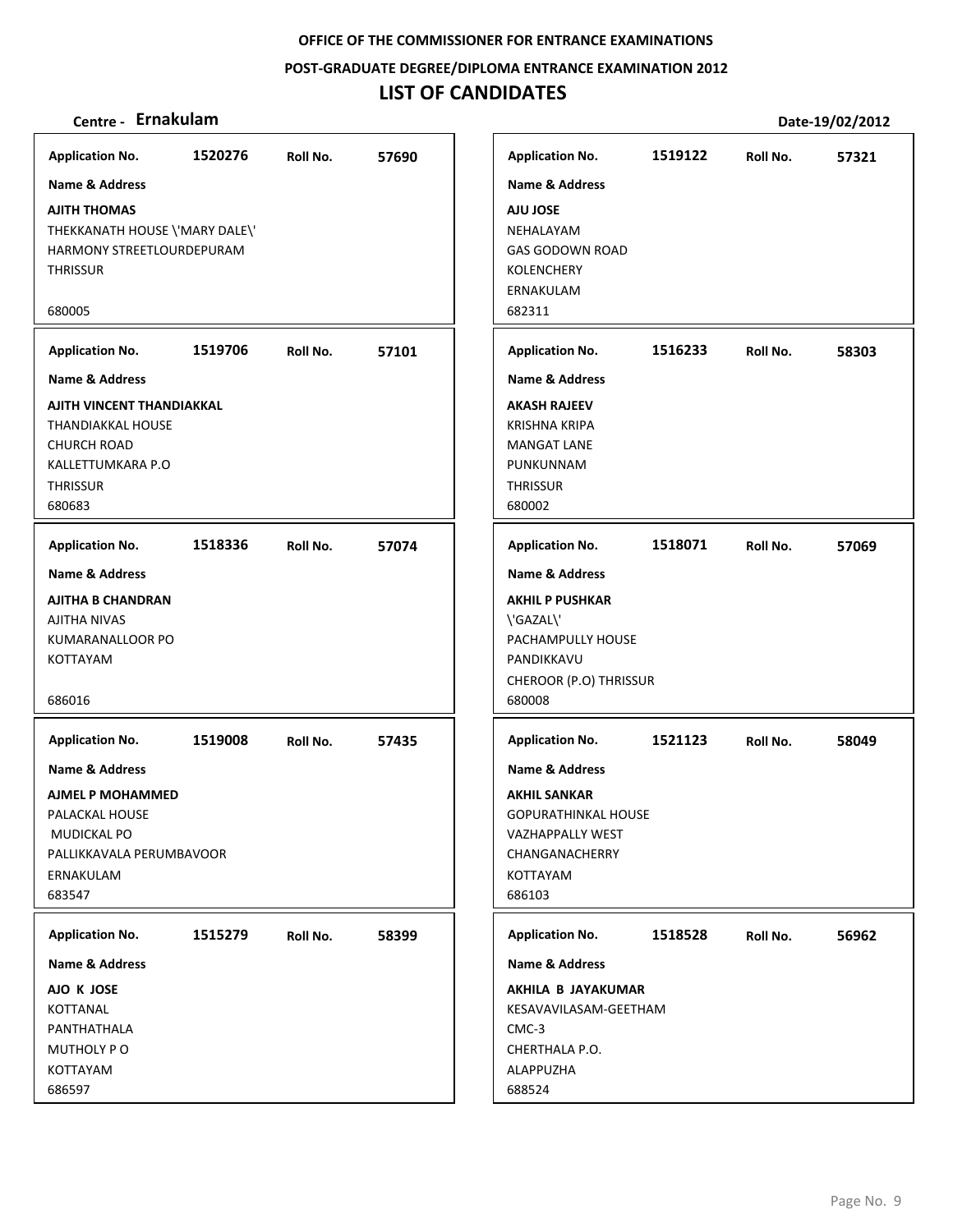**POST‐GRADUATE DEGREE/DIPLOMA ENTRANCE EXAMINATION 2012**

## **LIST OF CANDIDATES**

| <b>Application No.</b>                                 | 1520508 | Roll No. | 56883           |
|--------------------------------------------------------|---------|----------|-----------------|
| Name & Address                                         |         |          |                 |
| <b>AKHILA ARAVIND</b>                                  |         |          |                 |
| 15/205<br><b>CITY HOSPITAL LANE</b>                    |         |          |                 |
| THIRUNAKKARA                                           |         |          |                 |
| KOTTAYAM<br>686001                                     |         |          |                 |
|                                                        |         |          |                 |
| <b>Application No.</b>                                 | 1519852 | Roll No. | 56987           |
| <b>Name &amp; Address</b>                              |         |          |                 |
| <b>AKHILA C A</b>                                      |         |          |                 |
| BLOCK 2 406 EASLAND ENCLAVE<br><b>ELAMKULAM</b>        |         |          |                 |
| ERNAKULAM                                              |         |          |                 |
| <b>COCHIN</b>                                          |         |          |                 |
| 682020                                                 |         |          |                 |
| <b>Application No.</b>                                 | 1516764 | Roll No. | 58084           |
| Name & Address                                         |         |          |                 |
| <b>AKSHAY JAYAPRAKASH</b>                              |         |          |                 |
| AKSHAY JAYAPRAKASH                                     |         |          |                 |
| S/O DR S JAYAPRAKASH                                   |         |          |                 |
| ASHTAPADHI OPPOSITE TO PUTHUR TEMPLE<br>PUTHURPALAKKAD |         |          |                 |
| 678001                                                 |         |          |                 |
|                                                        |         |          |                 |
| <b>Application No.</b>                                 | 1520744 | Roll No. | 57118           |
| Name & Address                                         |         |          |                 |
| <b>AKSHAY PRABHU V</b>                                 |         |          |                 |
| 43-2182<br>AKSHAYA HOSPITAL                            |         |          |                 |
| KADAVANTHARA                                           |         |          |                 |
| KOCHI                                                  |         |          |                 |
| 682020                                                 |         |          |                 |
| <b>Application No.</b>                                 | 1518776 |          | <b>WITHHELD</b> |
| Name & Address                                         |         |          |                 |
| <b>ALBERT ANTO</b>                                     |         |          |                 |
| OVUNGAL HOUSE                                          |         |          |                 |
| <b>CHERUKARA POST</b>                                  |         |          |                 |
| KOTTAPPARAMBU                                          |         |          |                 |
| MALAPPURAM DT                                          |         |          |                 |
| 679340                                                 |         |          |                 |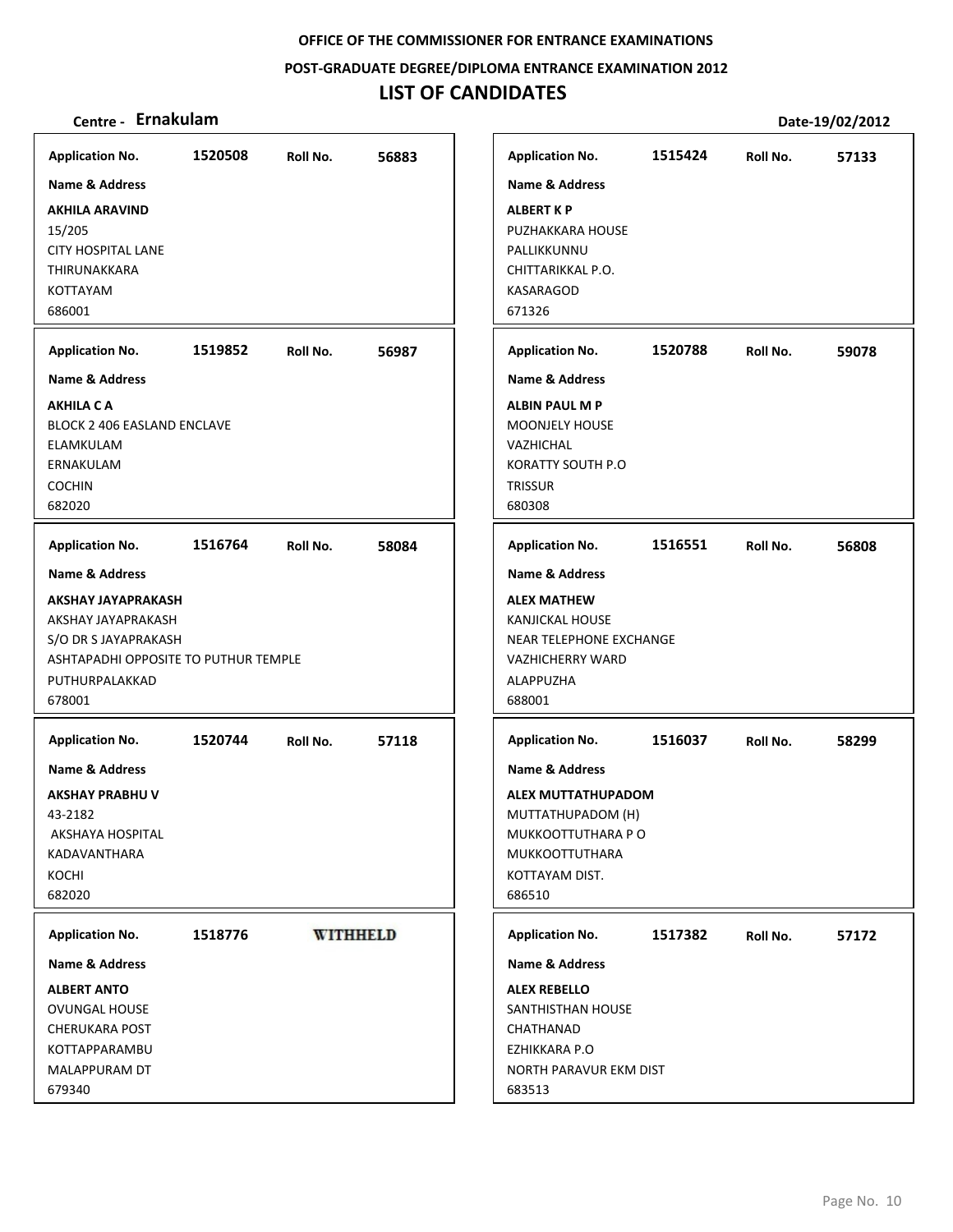**POST‐GRADUATE DEGREE/DIPLOMA ENTRANCE EXAMINATION 2012**

| Centre - Ernakulam                               |         |          |       |                                 |         |          | Date-19/02/2012 |
|--------------------------------------------------|---------|----------|-------|---------------------------------|---------|----------|-----------------|
| <b>Application No.</b>                           | 1515268 | Roll No. | 57939 | <b>Application No.</b>          | 1519668 | Roll No. | 57910           |
| <b>Name &amp; Address</b>                        |         |          |       | <b>Name &amp; Address</b>       |         |          |                 |
| <b>ALICE DEEPA</b>                               |         |          |       | <b>ALPHONSE MATHEW</b>          |         |          |                 |
| VALAMPARAMPIL (H)                                |         |          |       | <b>ALACKAL NOBLE</b>            |         |          |                 |
| CHEERANCHIRA P.O                                 |         |          |       | CHAMAMPATHAL P.O                |         |          |                 |
| CHANGANACHERRY                                   |         |          |       | <b>VAZHOOR</b>                  |         |          |                 |
| KOTTAYAM<br>686106                               |         |          |       | KOTTAYAM<br>686517              |         |          |                 |
|                                                  |         |          |       |                                 |         |          |                 |
| <b>Application No.</b>                           | 1519982 | Roll No. | 58605 | <b>Application No.</b>          | 1518219 | Roll No. | 57304           |
| <b>Name &amp; Address</b>                        |         |          |       | <b>Name &amp; Address</b>       |         |          |                 |
| <b>ALICE MATHEW</b>                              |         |          |       | <b>ALTAF ALI NAUSHAD</b>        |         |          |                 |
| <b>ARPANA HOSPITAL</b>                           |         |          |       | <b>WOOD GROVE</b>               |         |          |                 |
| <b>THOOKUPALAM</b><br>K.P.COLONY P.O             |         |          |       | K.G.PADI<br><b>TIRUR</b>        |         |          |                 |
| <b>IDUKKI</b>                                    |         |          |       | MALAPPURAM                      |         |          |                 |
| 685552                                           |         |          |       | 676101                          |         |          |                 |
| <b>Application No.</b>                           | 1517663 | Roll No. | 57986 | <b>Application No.</b>          | 1520935 | Roll No. | 57816           |
| Name & Address                                   |         |          |       | Name & Address                  |         |          |                 |
| ALJU PAULY K L                                   |         |          |       | <b>ALTHAF RASHEED A</b>         |         |          |                 |
| <b>KONATH HOUSE</b>                              |         |          |       | CHALAKKAL                       |         |          |                 |
| NORTH PARAVUR PO                                 |         |          |       | NEAR RELIANCE INFOCOMM          |         |          |                 |
| NEAR CHENDAMANGALAM JUNCTION<br>ERNAKULAM KERALA |         |          |       | <b>VENNALA-PO</b><br>KOCHI      |         |          |                 |
| 683513                                           |         |          |       | 682028                          |         |          |                 |
| <b>Application No.</b>                           | 1518282 | Roll No. | 57653 | <b>Application No.</b>          | 1518212 | Roll No. | 56840           |
| <b>Name &amp; Address</b>                        |         |          |       | <b>Name &amp; Address</b>       |         |          |                 |
| <b>ALLWYN THOMAS</b>                             |         |          |       | <b>ALWIN ANTONY</b>             |         |          |                 |
| THOTTIKATTUKUNNEL HOUSE                          |         |          |       | 7-ASTYLE ENCLAVE                |         |          |                 |
| <b>VEMPALLY PO</b>                               |         |          |       | NEAR MODEL ENGG. COLLEGE        |         |          |                 |
| KOTTAYAM                                         |         |          |       | THRIKKAKARA P.O                 |         |          |                 |
|                                                  |         |          |       | KOCHI                           |         |          |                 |
| 686633                                           |         |          |       | 682021                          |         |          |                 |
| <b>Application No.</b>                           | 1516435 | Roll No. | 56806 | <b>Application No.</b>          | 1516892 | Roll No. | 57857           |
| Name & Address                                   |         |          |       | <b>Name &amp; Address</b>       |         |          |                 |
| ALOKA JOY                                        |         |          |       | <b>AMAL ABRAHAM</b>             |         |          |                 |
| PARATHOTTIYIL HOUSE                              |         |          |       | THATTARUPARAMBIL - HOUSE        |         |          |                 |
| AREEPARAMBU P.O<br>KOTTAYAM                      |         |          |       | THAMMANAM.P.O.<br><b>COCHIN</b> |         |          |                 |
|                                                  |         |          |       |                                 |         |          |                 |
| 686501                                           |         |          |       | 682032                          |         |          |                 |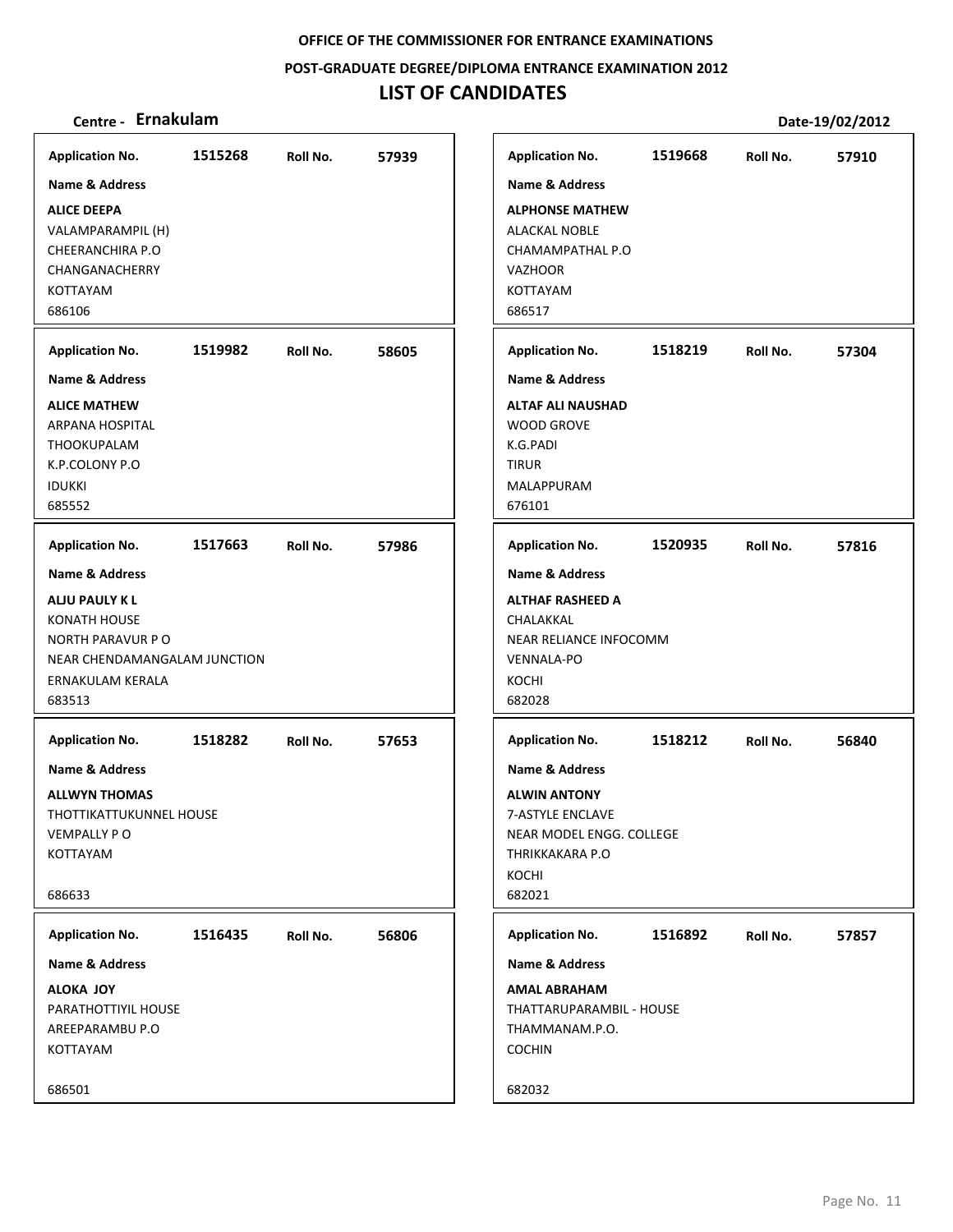**POST‐GRADUATE DEGREE/DIPLOMA ENTRANCE EXAMINATION 2012**

| Centre - Ernakulam                         |         |          |       |                                      |         |          | Date-19/02/2012 |
|--------------------------------------------|---------|----------|-------|--------------------------------------|---------|----------|-----------------|
| <b>Application No.</b>                     | 1518522 | Roll No. | 58922 | <b>Application No.</b>               | 1516717 | Roll No. | 58313           |
| <b>Name &amp; Address</b>                  |         |          |       | <b>Name &amp; Address</b>            |         |          |                 |
| <b>AMAL ABRAHAM</b>                        |         |          |       | <b>AMBILI E R</b>                    |         |          |                 |
| KOCHUCHIRAYIL HOUSE                        |         |          |       | <b>GOKUL</b>                         |         |          |                 |
| PRA-30PALACE WARD                          |         |          |       | KANNANGATH LANE                      |         |          |                 |
| <b>IRONBRIDGE P O</b>                      |         |          |       | M G ROAD THRISSUR                    |         |          |                 |
| <b>ALAPPUZHA</b><br>688011                 |         |          |       | 68004                                |         |          |                 |
|                                            |         |          |       |                                      |         |          |                 |
| <b>Application No.</b>                     | 1520644 | Roll No. | 58616 | <b>Application No.</b>               | 1519109 | Roll No. | 59048           |
| <b>Name &amp; Address</b>                  |         |          |       | <b>Name &amp; Address</b>            |         |          |                 |
| <b>AMALA SUSAN ZACHARIA</b>                |         |          |       | <b>AMBILI R NATH</b>                 |         |          |                 |
| PADATHARA S48                              |         |          |       | <b>VADAKKE PENGATTU KIZHAKEITHIL</b> |         |          |                 |
| J.P.NAGAR                                  |         |          |       | MATTOM SOUTHTHATTARAMBALAM PO        |         |          |                 |
| <b>R.S.P.O TIRUVALLA</b><br>PATHANAMTHITTA |         |          |       | MAVELIKARA<br>ALAPUZHA               |         |          |                 |
| 689111                                     |         |          |       | 690103                               |         |          |                 |
|                                            |         |          |       |                                      |         |          |                 |
| <b>Application No.</b>                     | 1516472 | Roll No. | 58308 | <b>Application No.</b>               | 1519063 | Roll No. | 56856           |
| <b>Name &amp; Address</b>                  |         |          |       | <b>Name &amp; Address</b>            |         |          |                 |
| <b>AMARLAL K</b>                           |         |          |       | <b>AMBILI V M</b>                    |         |          |                 |
| <b>KOMBANAL HOUSE</b><br>KIZHAKKEKKARA     |         |          |       | ARUNODHAYAM<br><b>VENMENAD HOUSE</b> |         |          |                 |
| MUVATTUPUZHA P O                           |         |          |       | <b>BISHOP PALACE ROAD</b>            |         |          |                 |
| ERNAKULAM                                  |         |          |       | <b>EAST FORT THRISSUR</b>            |         |          |                 |
| 686661                                     |         |          |       | 680005                               |         |          |                 |
| <b>Application No.</b>                     | 1517277 | Roll No. | 57979 | <b>Application No.</b>               | 1519953 | Roll No. | 57221           |
| <b>Name &amp; Address</b>                  |         |          |       | <b>Name &amp; Address</b>            |         |          |                 |
| AMBIKA ABHISHAKE V J                       |         |          |       | <b>AMBILY A</b>                      |         |          |                 |
| <b>KALYANI NIWAS</b>                       |         |          |       | VELIYIL                              |         |          |                 |
| NEAR K.T.D.C. NANDANAM                     |         |          |       | K R PURAM P.O                        |         |          |                 |
| EAST NADA GURUVAYOOR                       |         |          |       | CHERTHALA                            |         |          |                 |
| <b>TRICHUR</b>                             |         |          |       | ALAPPUZHA                            |         |          |                 |
| 680101                                     |         |          |       | 688556                               |         |          |                 |
| <b>Application No.</b>                     | 1519269 | Roll No. | 57902 | <b>Application No.</b>               | 1519696 | Roll No. | 56869           |
| <b>Name &amp; Address</b>                  |         |          |       | <b>Name &amp; Address</b>            |         |          |                 |
| <b>AMBIKATR</b>                            |         |          |       | <b>AMBILY K</b>                      |         |          |                 |
| 31/346 SOUPARNIKA                          |         |          |       | FLAT NO 6 RAMPRAS PREMIUM            |         |          |                 |
| PARADISE ROAD                              |         |          |       | MEENAKSHI LAYOUT KALENA AGRAHARA     |         |          |                 |
| <b>VYTTILA PO</b>                          |         |          |       | <b>BANNERGHATTA ROAD</b>             |         |          |                 |
| KOCHI<br>682019                            |         |          |       | <b>BANGALORE</b><br>560076           |         |          |                 |
|                                            |         |          |       |                                      |         |          |                 |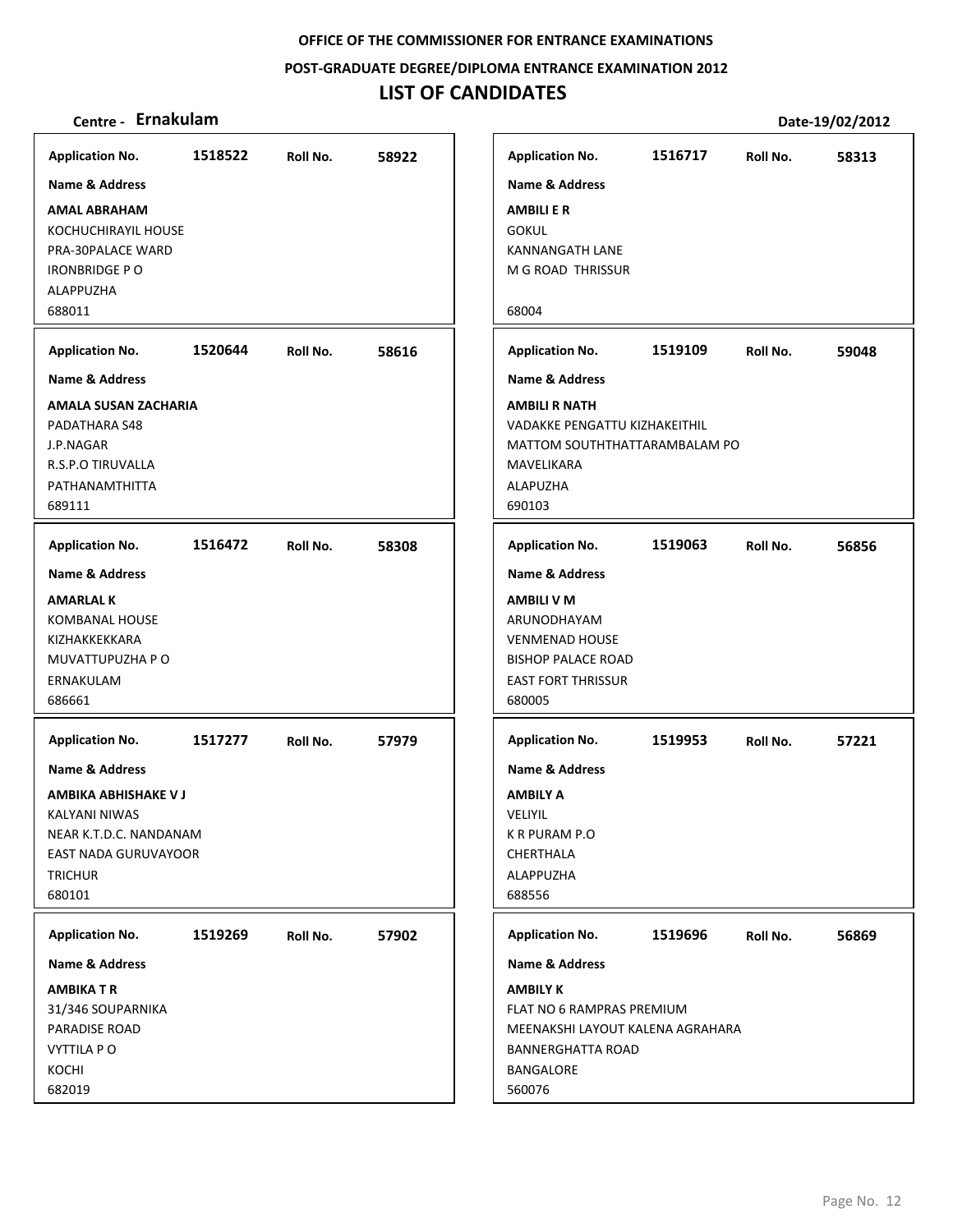**POST‐GRADUATE DEGREE/DIPLOMA ENTRANCE EXAMINATION 2012**

## **LIST OF CANDIDATES**

| <b>Application No.</b>      | 1518805 | Roll No. | 58352 |
|-----------------------------|---------|----------|-------|
| <b>Name &amp; Address</b>   |         |          |       |
| <b>AMBILY TOM</b>           |         |          |       |
| <b>AMBILY TOM</b>           |         |          |       |
| PALLIKUNNEL HOUSE           |         |          |       |
| NECHIPUZHOOR P.O            | PALA    |          |       |
| <b>KOTTAYAM</b>             |         |          |       |
| 686574                      |         |          |       |
| <b>Application No.</b>      | 1518410 | Roll No. | 58230 |
| <b>Name &amp; Address</b>   |         |          |       |
| <b>AMEENA ASLAM</b>         |         |          |       |
| <b>THANNICKEL HOUSE</b>     |         |          |       |
| <b>MUSLIM STREET</b>        |         |          |       |
| KOTTARAKARA<br>KOLLAM       |         |          |       |
| 691506                      |         |          |       |
|                             |         |          |       |
| <b>Application No.</b>      | 1521321 | Roll No. | 58167 |
| <b>Name &amp; Address</b>   |         |          |       |
| <b>AMEER AHSAN</b>          |         |          |       |
| <b>SUKOON</b>               |         |          |       |
| <b>CHERIKKAL HOUSE</b>      |         |          |       |
| KILIROOR NORTH P.O ILLICKAL |         |          |       |
| <b>KOTTAYAM</b>             |         |          |       |
| 686020                      |         |          |       |
| <b>Application No.</b>      | 1515298 | Roll No. | 56783 |
| <b>Name &amp; Address</b>   |         |          |       |
| <b>AMILU ELSA VARGHESE</b>  |         |          |       |
| <b>DEVASOBHA</b>            |         |          |       |
| NATTAKOM PO                 |         |          |       |
| KOTTAYAM                    |         |          |       |
|                             |         |          |       |
| 686013                      |         |          |       |
| <b>Application No.</b>      | 1521090 | Roll No. | 58738 |
| Name & Address              |         |          |       |
| <b>AMINA NAUSHAD</b>        |         |          |       |
| <b>BAITH ABDULLAH</b>       |         |          |       |
| J T ROAD SAIDARPALLI        |         |          |       |
| <b>TELLICHERRY KANNUR</b>   |         |          |       |
|                             |         |          |       |
| 670102                      |         |          |       |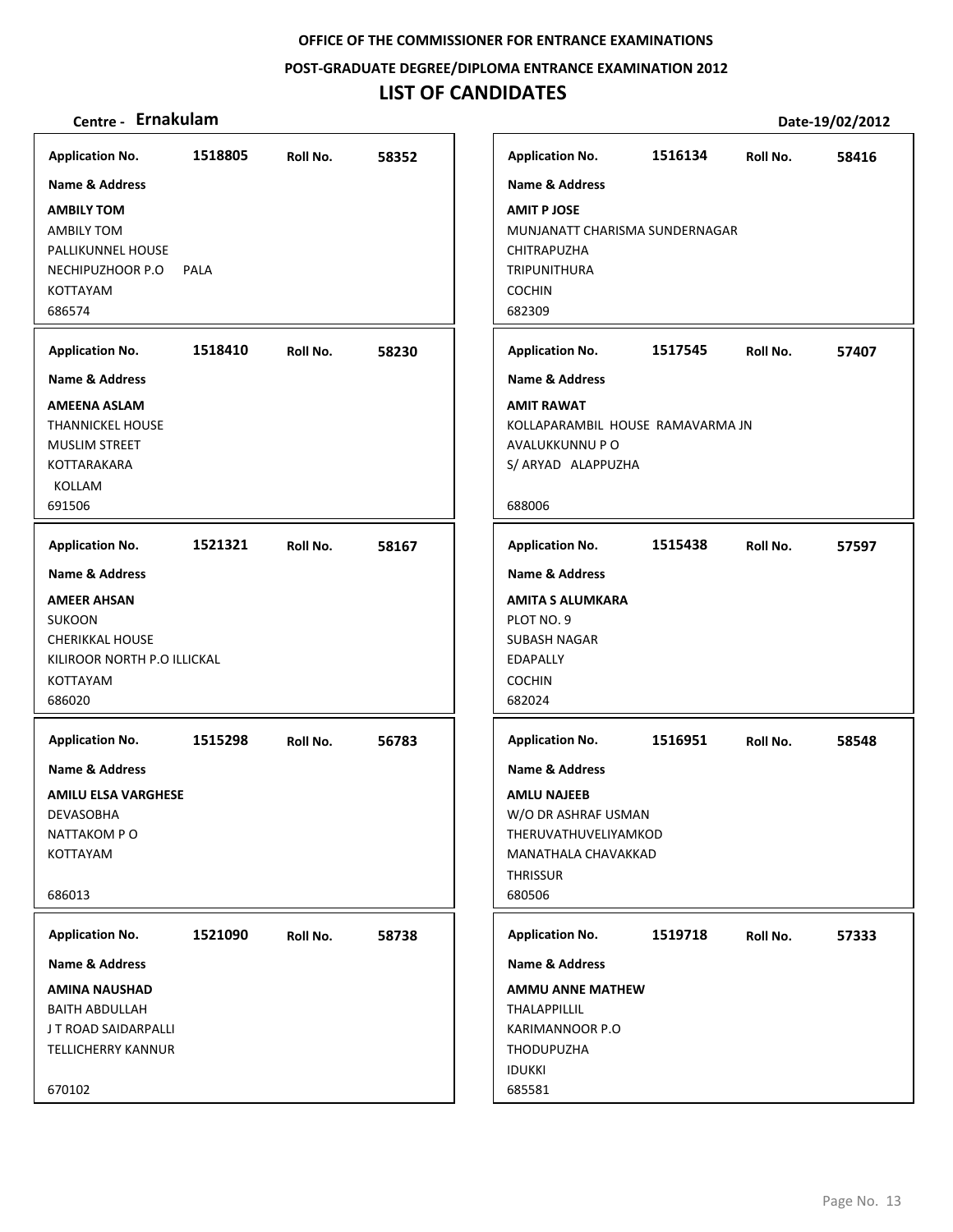**POST‐GRADUATE DEGREE/DIPLOMA ENTRANCE EXAMINATION 2012**

## **LIST OF CANDIDATES**

| <b>Application No.</b>                                                                                                                       | 1519926 | Roll No. | 58604 |
|----------------------------------------------------------------------------------------------------------------------------------------------|---------|----------|-------|
| Name & Address                                                                                                                               |         |          |       |
| <b>AMMUTS</b><br>113/48SAI SARAN MEDAVAKKAM TANK ROAD<br>KILPAUK OPPOSITE KILPAUK MENTAL HOSPITAL<br><b>CHENNAI</b>                          |         |          |       |
| 600010                                                                                                                                       |         |          |       |
| <b>Application No.</b>                                                                                                                       | 1515440 | Roll No. | 57712 |
| <b>Name &amp; Address</b>                                                                                                                    |         |          |       |
| AMOD KUMAR JAISWAL<br>C-7 138C 3RD FLOOR<br>LAWARENCE ROAD<br>KESHAVPURAM<br><b>NEW DELHI</b><br>110035                                      |         |          |       |
| <b>Application No.</b>                                                                                                                       | 1517112 | Roll No. | 58206 |
| Name & Address                                                                                                                               |         |          |       |
| <b>AMRITA ANIL KUMAR</b><br>SAMRIT VILLA 28 INFRA MEADOWS<br>ANJIKATH ROAD NEAR CSEZ<br>SEAPORT-AIRPORT ROAD KAKKANAD<br>ERNAKULAM<br>682037 |         |          |       |
| <b>Application No.</b>                                                                                                                       | 1517198 | Roll No. | 59012 |
| <b>Name &amp; Address</b><br><b>AMRITHA NARAYANAN</b><br>PRATHYUSHA<br>P O AVINISSERY<br>OLLUR<br>TRISSUR<br>680306                          |         |          |       |
|                                                                                                                                              |         |          |       |
| <b>Application No.</b>                                                                                                                       | 1517076 | Roll No. | 56935 |
| Name & Address                                                                                                                               |         |          |       |
| AMUDA D M<br>DEVINILAYAM<br>PARAKADAVU                                                                                                       |         |          |       |
| KANJIRAPALLY                                                                                                                                 |         |          |       |
| KOTTAYAM<br>686507                                                                                                                           |         |          |       |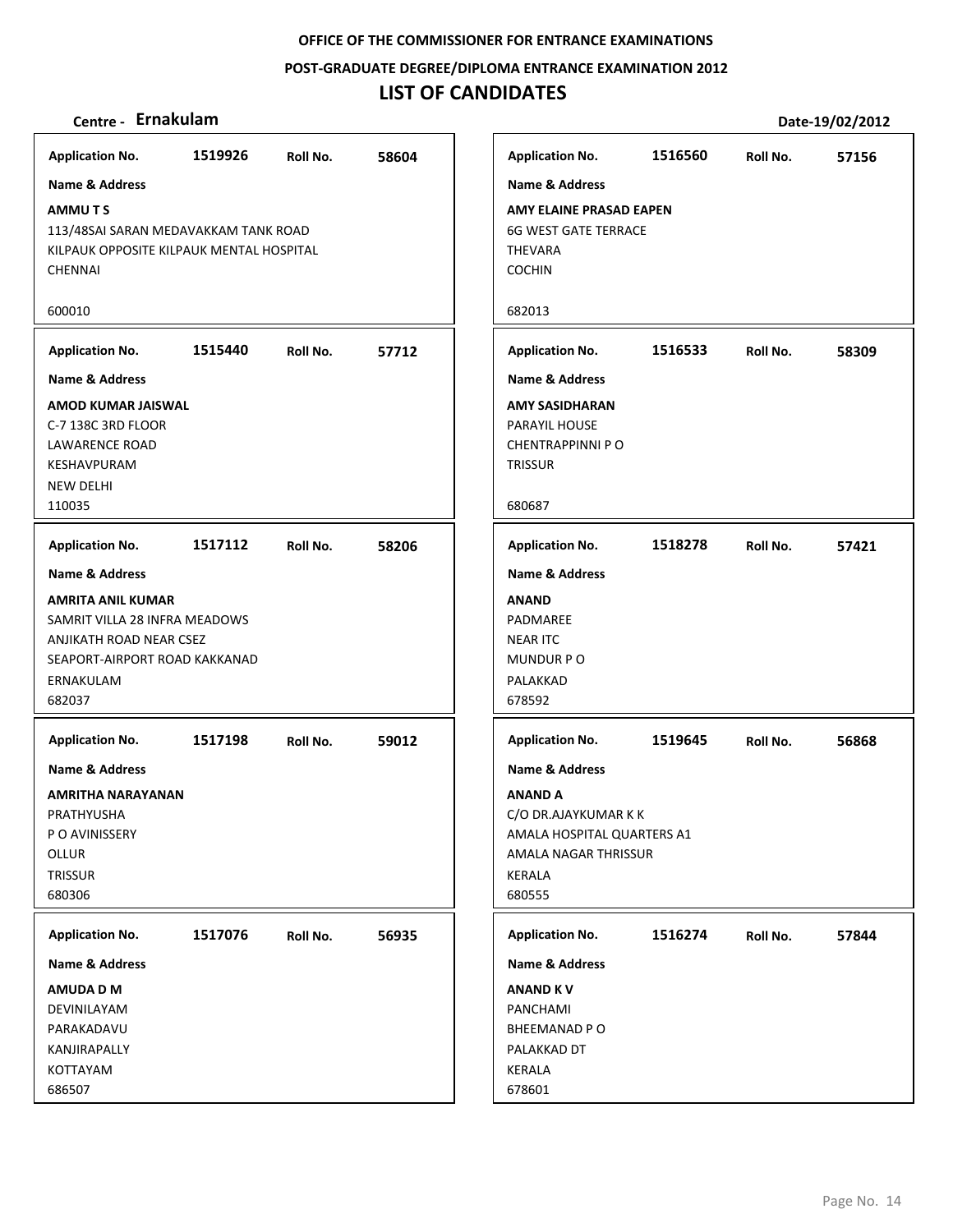**POST‐GRADUATE DEGREE/DIPLOMA ENTRANCE EXAMINATION 2012**

## **LIST OF CANDIDATES**

| <b>Application No.</b>                                                                                                                                       | 1519258 | Roll No. | 57208 |
|--------------------------------------------------------------------------------------------------------------------------------------------------------------|---------|----------|-------|
| <b>Name &amp; Address</b>                                                                                                                                    |         |          |       |
| <b>ANAND M</b><br>MUTTATH HOUSE<br>VADANAMKURUSSI P O<br>SHORANUR<br>PALAKKAD<br>679121                                                                      |         |          |       |
| <b>Application No.</b>                                                                                                                                       | 1521058 | Roll No. | 57587 |
| <b>Name &amp; Address</b>                                                                                                                                    |         |          |       |
| <b>ANAND MATHEW MAMMEN</b><br>VALAYATHIL HOUSE<br>SOUMYA NAGAR<br>EDAPPALLY PO<br><b>COCHIN</b><br>682024                                                    |         |          |       |
| <b>Application No.</b>                                                                                                                                       | 1519583 | Roll No. | 58828 |
| <b>Name &amp; Address</b>                                                                                                                                    |         |          |       |
| <b>ANAND R</b><br>PARAKATTU HOUSE<br>C.T ROAD<br>PERUMBAVOOR P.O<br>ERNAKULAM<br>683542                                                                      |         |          |       |
| <b>Application No.</b>                                                                                                                                       | 1520841 | Roll No. | 56888 |
| Name & Address<br><b>ANAND SANKAR S</b><br>C/O SMT JAYA RAVI SANKAR<br>C.I.R.S NALLURVAYAL P O KARUNYA NAGAR<br>SIRUVANI ROAD<br><b>COIMBATORE</b><br>641114 |         |          |       |
| <b>Application No.</b>                                                                                                                                       | 1517580 | Roll No. | 58674 |
| Name & Address                                                                                                                                               |         |          |       |
| <b>ANAND V R</b><br>NEDUVATHU VILA VEEDU<br>MUKHATHALA<br>ALUMMOODU P.O.<br>KOLLAM<br>691577                                                                 |         |          |       |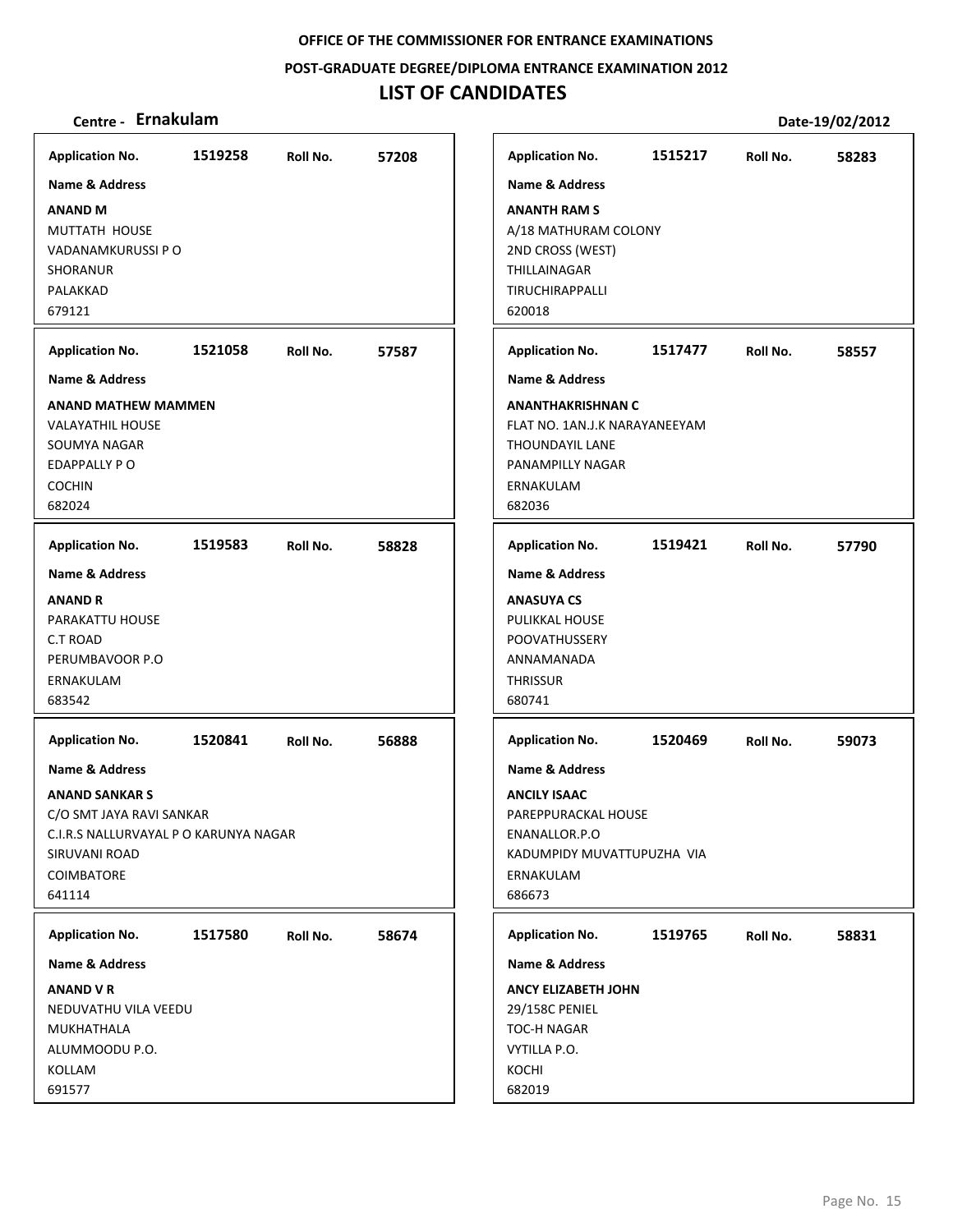**POST‐GRADUATE DEGREE/DIPLOMA ENTRANCE EXAMINATION 2012**

| Centre - Ernakulam                        |         |          |       |                                                              |         |          | Date-19/02/2012 |
|-------------------------------------------|---------|----------|-------|--------------------------------------------------------------|---------|----------|-----------------|
| <b>Application No.</b>                    | 1515234 | Roll No. | 58858 | <b>Application No.</b>                                       | 1521222 | Roll No. | 57010           |
| <b>Name &amp; Address</b>                 |         |          |       | <b>Name &amp; Address</b>                                    |         |          |                 |
| <b>ANCY JOHN</b>                          |         |          |       | <b>ANEESHA ASOK KUMAR</b>                                    |         |          |                 |
| MOOLAKADAYIL                              |         |          |       | <b>ELEVANTHRA HOUSE</b>                                      |         |          |                 |
| <b>NEAR LAYOLA</b>                        |         |          |       | <b>KANIPPAYOOR P O</b>                                       |         |          |                 |
| THAIKKATTUKARA PO                         |         |          |       | <b>THRISSUR</b>                                              |         |          |                 |
| ALUVA ERNAKULAM<br>683106                 |         |          |       | 680517                                                       |         |          |                 |
|                                           |         |          |       |                                                              |         |          |                 |
| <b>Application No.</b>                    | 1520116 | Roll No. | 58952 | <b>Application No.</b>                                       | 1519401 | Roll No. | 56863           |
| <b>Name &amp; Address</b>                 |         |          |       | Name & Address                                               |         |          |                 |
| <b>ANCY SAMUEL</b>                        |         |          |       | <b>ANEESHA FATHIMA T S</b>                                   |         |          |                 |
| 4VASANTHAM NAGAR                          |         |          |       | <b>VALIYAKATIL HOUSE</b>                                     |         |          |                 |
| <b>KOVAIPUDUR PIRIVU</b>                  |         |          |       | PALLARIMANGALAM PO                                           |         |          |                 |
| KUNIAMUTHUR P O<br><b>COIMBATORE</b>      |         |          |       | KOTHAMANGALAM<br>ERNAKULAM                                   |         |          |                 |
| 641008                                    |         |          |       | 686671                                                       |         |          |                 |
|                                           |         |          |       |                                                              |         |          |                 |
| <b>Application No.</b>                    | 1517303 | Roll No. | 58899 | <b>Application No.</b>                                       | 1517729 | Roll No. | 58332           |
| <b>Name &amp; Address</b>                 |         |          |       | Name & Address                                               |         |          |                 |
| <b>ANDIS CJOSEPH</b>                      |         |          |       | <b>ANGEL ABRAHAM</b>                                         |         |          |                 |
| CHENGINIYADAN HOUSE                       |         |          |       | ANGEL ABRAHAM                                                |         |          |                 |
| <b>VENUS</b><br>P O PADY                  |         |          |       | CHAKKALAKKUDIYIL HOUSE<br>P AND T QUARTERS ROAD POOTHOLE P.O |         |          |                 |
| <b>THRISSUR</b>                           |         |          |       | <b>THRISSUR</b>                                              |         |          |                 |
| 680699                                    |         |          |       | 680004                                                       |         |          |                 |
|                                           |         |          |       |                                                              |         |          |                 |
| <b>Application No.</b>                    | 1516506 | Roll No. | 56923 | <b>Application No.</b>                                       | 1517514 | Roll No. | 57983           |
| <b>Name &amp; Address</b>                 |         |          |       | <b>Name &amp; Address</b>                                    |         |          |                 |
| <b>ANEESH JOSEPH</b>                      |         |          |       | <b>ANGEL MARY SEBASTIAN</b>                                  |         |          |                 |
| PUNNOLIKUNNEL                             |         |          |       | ARANOLICKAL HOUSE                                            |         |          |                 |
| THANKAMANY PO                             |         |          |       | THUDANGANAD P.O                                              |         |          |                 |
| <b>IDUKKI</b>                             |         |          |       | THODUPUZHA<br><b>IDUKKI DISTRICT</b>                         |         |          |                 |
| 685609                                    |         |          |       | 685587                                                       |         |          |                 |
|                                           |         |          |       |                                                              |         |          |                 |
| <b>Application No.</b>                    | 1517714 | Roll No. | 57987 | <b>Application No.</b>                                       | 1516902 | Roll No. | 58087           |
| <b>Name &amp; Address</b>                 |         |          |       | <b>Name &amp; Address</b>                                    |         |          |                 |
| <b>ANEESH PARAMESWARAN</b>                |         |          |       | <b>ANI PRAVEEN</b>                                           |         |          |                 |
| MEDICAL OFFICER IN CHARGE                 |         |          |       | <b>USHUS HOUSE</b>                                           |         |          |                 |
| C H C THYCATTUSSERRY<br>THYCATTUSSERRY PO |         |          |       | MADAYIKONAM P O<br>IRINJALAKUDA                              |         |          |                 |
| CHERTHALA                                 |         |          |       | <b>THRISSUR</b>                                              |         |          |                 |
| 688528                                    |         |          |       | 680712                                                       |         |          |                 |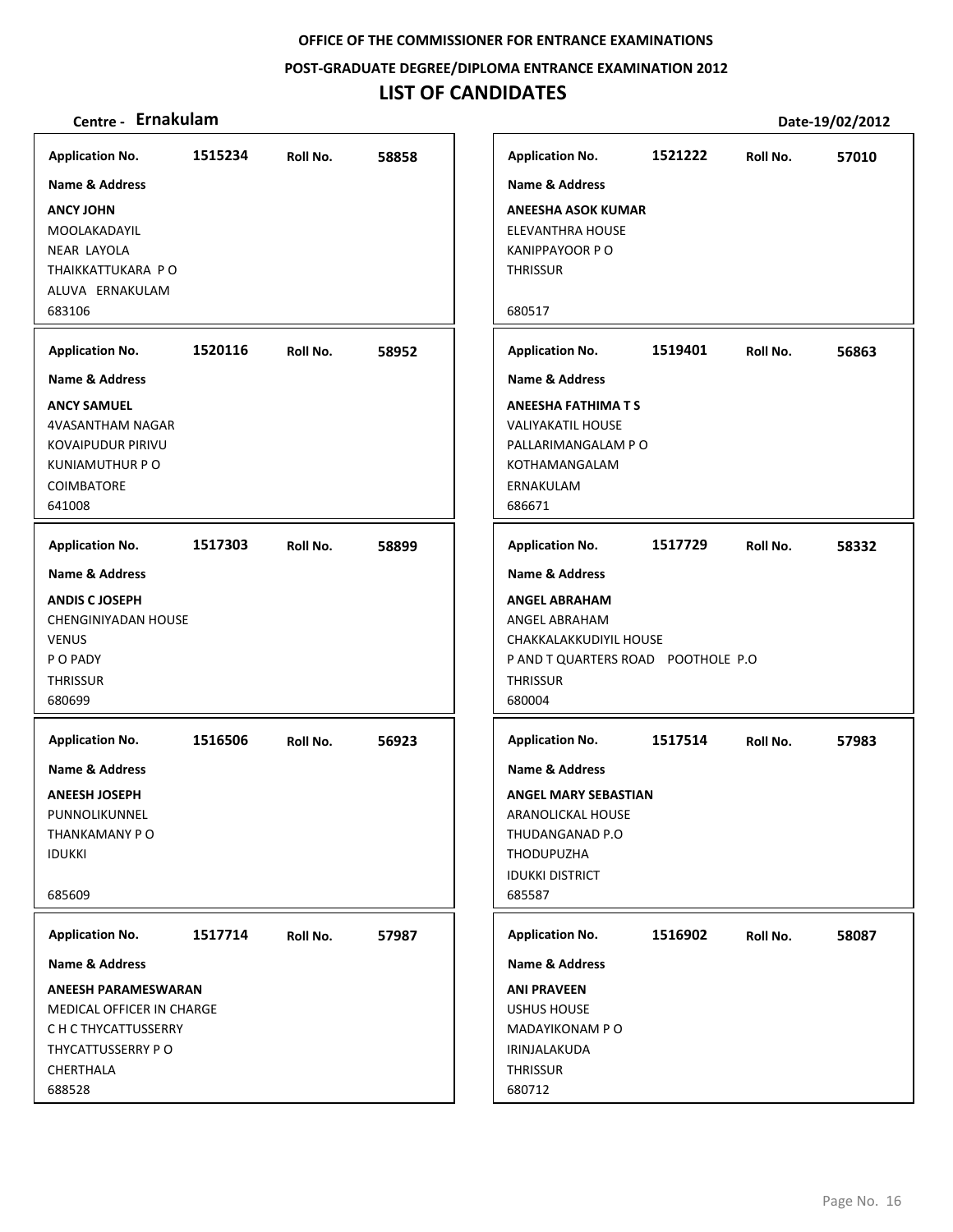**POST‐GRADUATE DEGREE/DIPLOMA ENTRANCE EXAMINATION 2012**

| Centre - Ernakulam                                                                                                     |         |          |       |                                                                                                                                   |         |          | Date-19/02/2012 |
|------------------------------------------------------------------------------------------------------------------------|---------|----------|-------|-----------------------------------------------------------------------------------------------------------------------------------|---------|----------|-----------------|
| <b>Application No.</b>                                                                                                 | 1520496 | Roll No. | 58499 | <b>Application No.</b>                                                                                                            | 1517389 | Roll No. | 57520           |
| <b>Name &amp; Address</b>                                                                                              |         |          |       | <b>Name &amp; Address</b>                                                                                                         |         |          |                 |
| <b>ANIF K K</b><br>KANNAMKULATH HOUSE<br>CHALAKKARA PADAMUGAL<br><b>KAKKANAD P O</b><br>KOCHI<br>682030                |         |          |       | <b>ANIL KUMAR S</b><br>\'ANUGRAHA\'<br>THEVAR NADA EAST<br>NEERKUNNAM T D M C PO<br>ALAPPUZHA<br>688005                           |         |          |                 |
| <b>Application No.</b>                                                                                                 | 1520329 | Roll No. | 58036 | <b>Application No.</b>                                                                                                            | 1515609 | Roll No. | 56789           |
| <b>Name &amp; Address</b>                                                                                              |         |          |       | <b>Name &amp; Address</b>                                                                                                         |         |          |                 |
| <b>ANIL V</b><br>S.G.P.SADANAM<br>THOPPUVILA PUTHENVEEDU<br>KURAKKANNI VARKALA<br>THIRUVANANTHAPURAM<br>695141         |         |          |       | <b>ANILTP</b><br>S/O T K PRABHAKARAN<br><b>ENARC APARTMENTS</b><br>FLAT 3A MARAR ROAD<br>THRISSUR<br>680001                       |         |          |                 |
| <b>Application No.</b>                                                                                                 | 1517255 | Roll No. | 57170 | <b>Application No.</b>                                                                                                            | 1520046 | Roll No. | 58376           |
| <b>Name &amp; Address</b>                                                                                              |         |          |       | <b>Name &amp; Address</b>                                                                                                         |         |          |                 |
| <b>ANIL ABRAHAM VARGHESE</b><br><b>CHEMPAKASSERIL HOUSE</b><br>CHETTIMUKKU<br>MARAMON<br><b>KOZHENCHERRY</b><br>689549 |         |          |       | <b>ANIL VINCENT</b><br><b>AMALA GARDENS</b><br>C.M.C - XIII<br>CHERTHALA P.O<br>ALAPPUZHA<br>688524                               |         |          |                 |
| <b>Application No.</b>                                                                                                 | 1517159 | Roll No. | 57516 | <b>Application No.</b>                                                                                                            | 1519168 | Roll No. | 58015           |
| <b>Name &amp; Address</b><br><b>ANIL DEVIS ANTONY</b><br>ANANTHURUTHIL HOUSE<br>ETTUMANOOR P O<br>KOTTAYAM<br>686631   |         |          |       | <b>Name &amp; Address</b><br><b>ANILA GEORGE</b><br>KALAPURACKAL<br><b>RUBY NAGAR P.O</b><br>CHANGANACHERRY<br>KOTTAYAM<br>686103 |         |          |                 |
| <b>Application No.</b>                                                                                                 | 1517684 | Roll No. | 58561 | <b>Application No.</b>                                                                                                            | 1517152 | Roll No. | 57052           |
| <b>Name &amp; Address</b>                                                                                              |         |          |       | <b>Name &amp; Address</b>                                                                                                         |         |          |                 |
| <b>ANIL K NAIR</b><br>KOODETH HOUSE<br>PUTHENVELIKARA P O<br>ERNAKULAM                                                 |         |          |       | <b>ANILA TRESA ALUKAL</b><br>48/1968 B PLAYGROUND ROAD<br>ELAMAKKARA<br><b>COCHIN</b>                                             |         |          |                 |
| 683594                                                                                                                 |         |          |       | 682026                                                                                                                            |         |          |                 |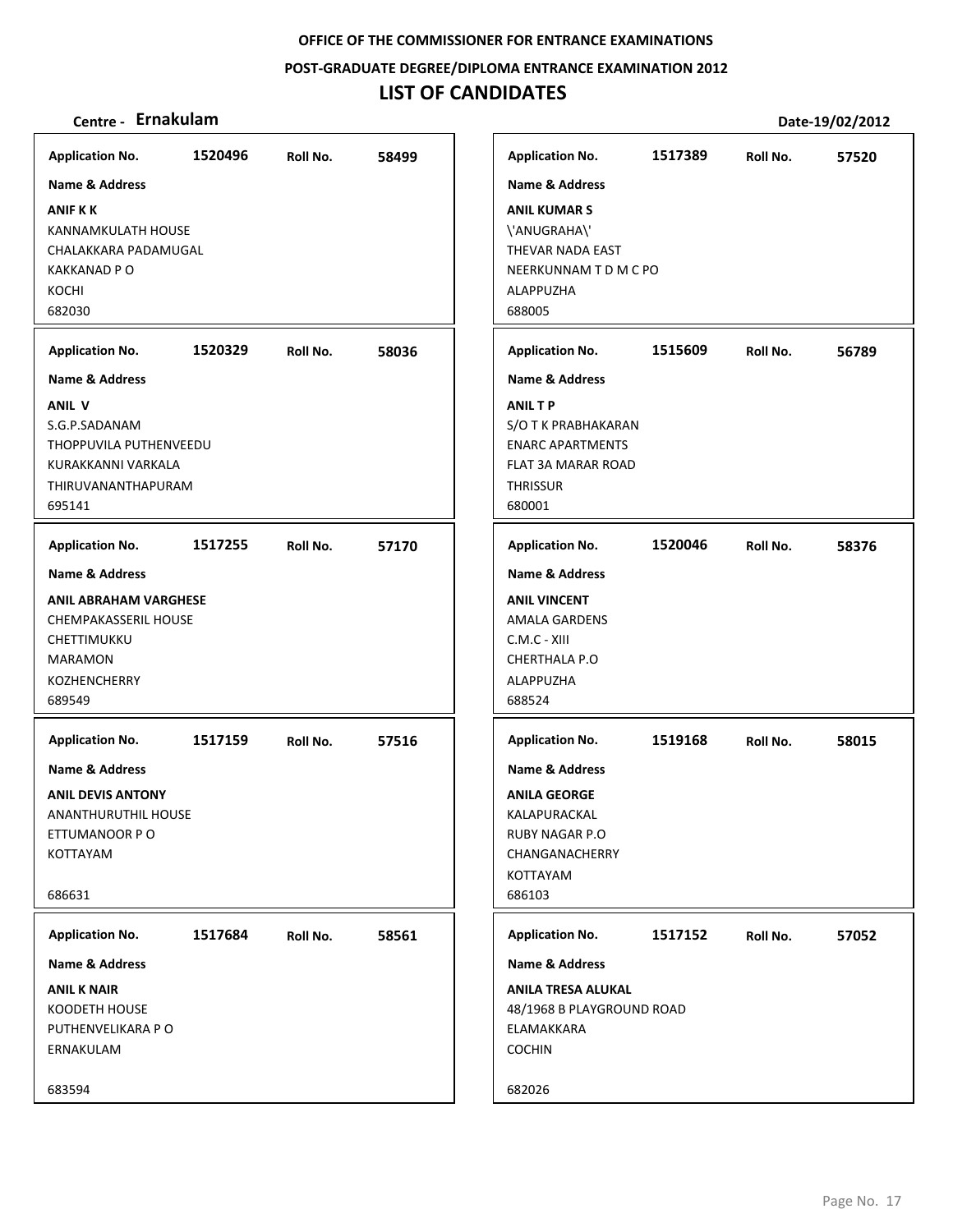**POST‐GRADUATE DEGREE/DIPLOMA ENTRANCE EXAMINATION 2012**

| Centre - Ernakulam                                                                                                                                 |         |          |       |                                                                                                                                       |         |          | Date-19/02/2012 |
|----------------------------------------------------------------------------------------------------------------------------------------------------|---------|----------|-------|---------------------------------------------------------------------------------------------------------------------------------------|---------|----------|-----------------|
| <b>Application No.</b>                                                                                                                             | 1516653 | Roll No. | 58886 | <b>Application No.</b>                                                                                                                | 1521163 | Roll No. | 57589           |
| <b>Name &amp; Address</b>                                                                                                                          |         |          |       | <b>Name &amp; Address</b>                                                                                                             |         |          |                 |
| <b>ANILKUMAR E</b><br>ELAYEDATH HOUSENEAR MARATHAMPILLY<br><b>TEMPLEEAST NADA</b><br>CHALAKUDY<br><b>THRISSUR</b><br>680307                        |         |          |       | ANISH GOPALAKRISHNAN NAIR<br>MUTTAVANCHERY (H)<br>KALATHIL ROAD<br>ALWAYE<br>ERNAKULAM<br>683101                                      |         |          |                 |
| <b>Application No.</b>                                                                                                                             | 1518655 | Roll No. | 57775 | <b>Application No.</b>                                                                                                                | 1518896 | Roll No. | 58929           |
| <b>Name &amp; Address</b>                                                                                                                          |         |          |       | <b>Name &amp; Address</b>                                                                                                             |         |          |                 |
| <b>ANILKUMAR N</b><br>COLONY NO 89<br>RAMANKARY .P.O<br><b>MAMPUZHAKARY</b><br>ALAPPUZHA<br>689595                                                 |         |          |       | <b>ANISH K BHADRAN</b><br>KULAKKATTIL HOUSE<br>MANARCADU P O<br>KOTTAYAM<br>686019                                                    |         |          |                 |
| <b>Application No.</b>                                                                                                                             | 1517793 | Roll No. | 59023 | <b>Application No.</b>                                                                                                                | 1515417 | Roll No. | 56785           |
| <b>Name &amp; Address</b><br><b>ANILKUMAR S</b><br>SREEMANDIRAM<br>VAZHAPPALLY.P.O<br>CHANGANACHERRY<br>KOTTAYAM<br>686103                         |         |          |       | <b>Name &amp; Address</b><br><b>ANISH MOHAN</b><br>AISWARYA HOUSE<br>S.H.MOUNT P.O.<br>NATTASSERY<br>KOTTAYAM<br>686006               |         |          |                 |
| <b>Application No.</b>                                                                                                                             | 1517211 | Roll No. | 57169 | <b>Application No.</b>                                                                                                                | 1519899 | Roll No. | 57220           |
| <b>Name &amp; Address</b><br><b>ANISH A V</b><br>ATTINKUTTANGAL (H)<br>PUNCHAVAYAL PO 504 COLONY<br>MUNDAKAYAM KOTTAYAM (DIST)<br>KERALA<br>686513 |         |          |       | <b>Name &amp; Address</b><br><b>ANISH NV</b><br>NADUVILPURAKKAL HOUSE<br><b>PAMBOOR</b><br><b>KUTTUR</b><br><b>THRISSUR</b><br>680013 |         |          |                 |
| <b>Application No.</b>                                                                                                                             | 1520055 | Roll No. | 58951 | <b>Application No.</b>                                                                                                                | 1517383 | Roll No. | 57288           |
| <b>Name &amp; Address</b>                                                                                                                          |         |          |       | <b>Name &amp; Address</b>                                                                                                             |         |          |                 |
| <b>ANISH BABY</b><br>PADINJAREKARAPUTHENPURA<br>MEMMURY PAMPAKUDA P.O<br>MUVATTUPUZHA<br>ERNAKULAM<br>686667                                       |         |          |       | <b>ANISH P JOSE</b><br>PAREPURACKAL HOUSE<br><b>KANJAR PO</b><br>KUDAYATHOOR VIA<br>THODUPUZHA IDUKKI<br>685592                       |         |          |                 |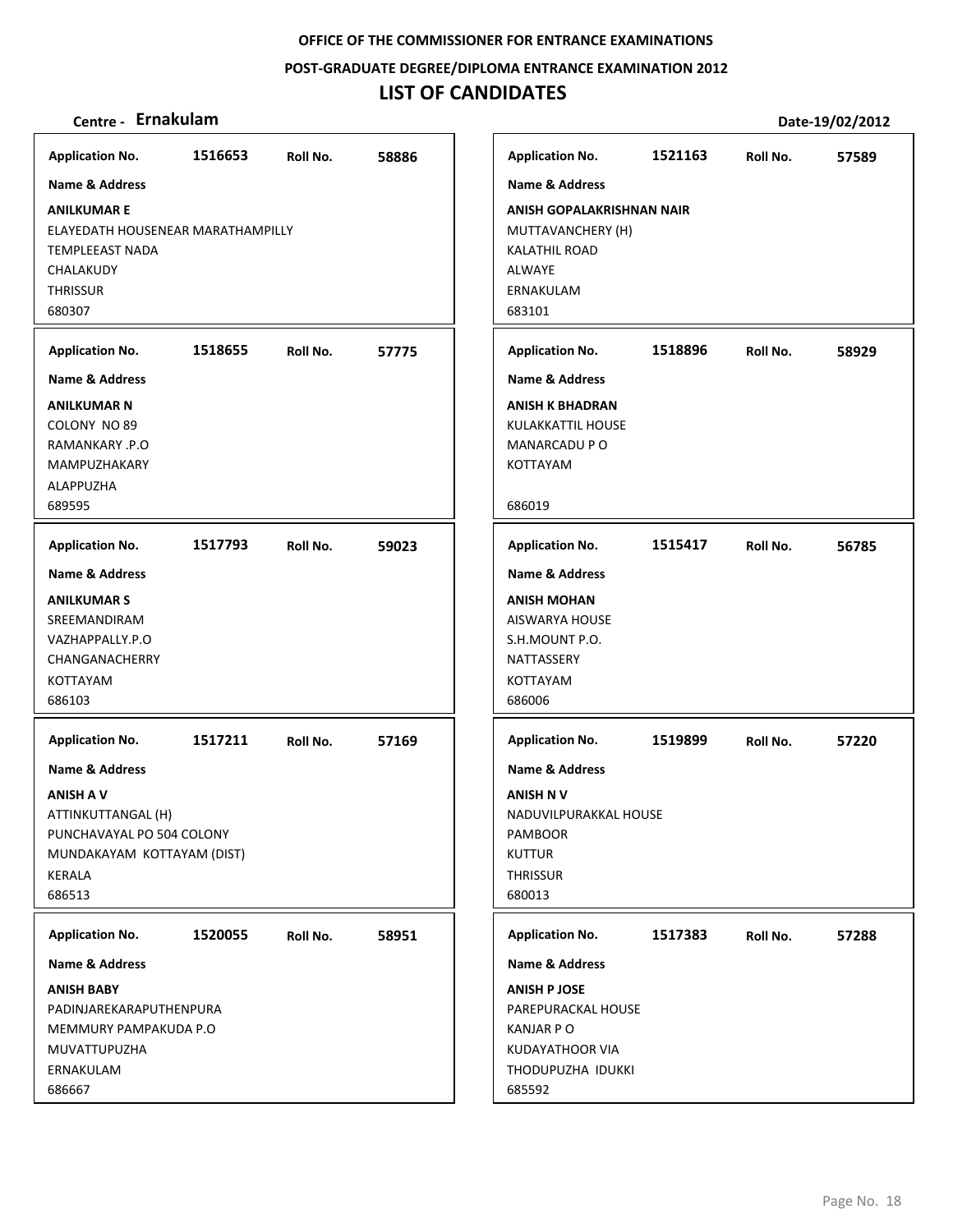**POST‐GRADUATE DEGREE/DIPLOMA ENTRANCE EXAMINATION 2012**

## **LIST OF CANDIDATES**

## **Centre ‐ Ernakulam Date‐19/02/2012**

**Application No. 1516208 Application No. 1519466 57676 REJECTED Name & Address Name & Address ANISH S K ANITHA A** HOUSE NO 10/659 A NEAR I MG KOTTAKKAKATH HOUSE EDACHIRA ROAD FORT ROAD KUSUMAGIRI P O KAKKANAD NEAR K.S.R.T.C STAND NORTH PARAVUR ERNAKULAM ERNAKULAM 682030 683513 **Application No. 1516343 57731 Application No. 1519677 58255 Name & Address Name & Address ANITHA JACOB ANISH S K** HOUSE NO 10/659 A NEAR I M G ARICKAPILLIL HOUSE EDACHIRA ROAD KODUVELY P.O KUSUMAGIRI P O KAKKANAD THODUPUZHA ERNAKULAM IDUKKI (DT) KERALA 682030 685582 **Application No. Application No. 1518690 58925 1518353 57769 Name & Address Name & Address ANISH T P ANITHA PAUL MAMPILLY** THAZHATHUPARAMBIL HOUSE MAMPILLY HOUSEHOUSE NO 9 MEENADOM PO NORTH GIRINAGAR NEAR FIRE STATION KOTTAYAM KADAVANTHRA ERNAKULAM 686516 682020 **Application No. Application No. 1519285 58477 1516707 57391 Name & Address Name & Address ANISH VARGHESE ANITHA R KRISHNA** MURIANKAL HOUSE ASWATHY 410/XI LAKKATTOOR P O THURUTHU KOTTAYAM ALUVA ERNAKULAM 686502 683101 **Application No. Application No. 1518157 59030 1517992 57877 Name & Address Name & Address ANITA ABRAHAM ANITHA S S** KALLUMKAL HOUSEHOUSE NUMBER 5 KALLAMPILLIL ILLAM PRIYADARSHINI NAGARKARIKODU SANATHANAPURAM.P.O THODUPUZHA EAST P.O KALARCODE ALAPPUZHA KERALA IDUKKI 685585 688003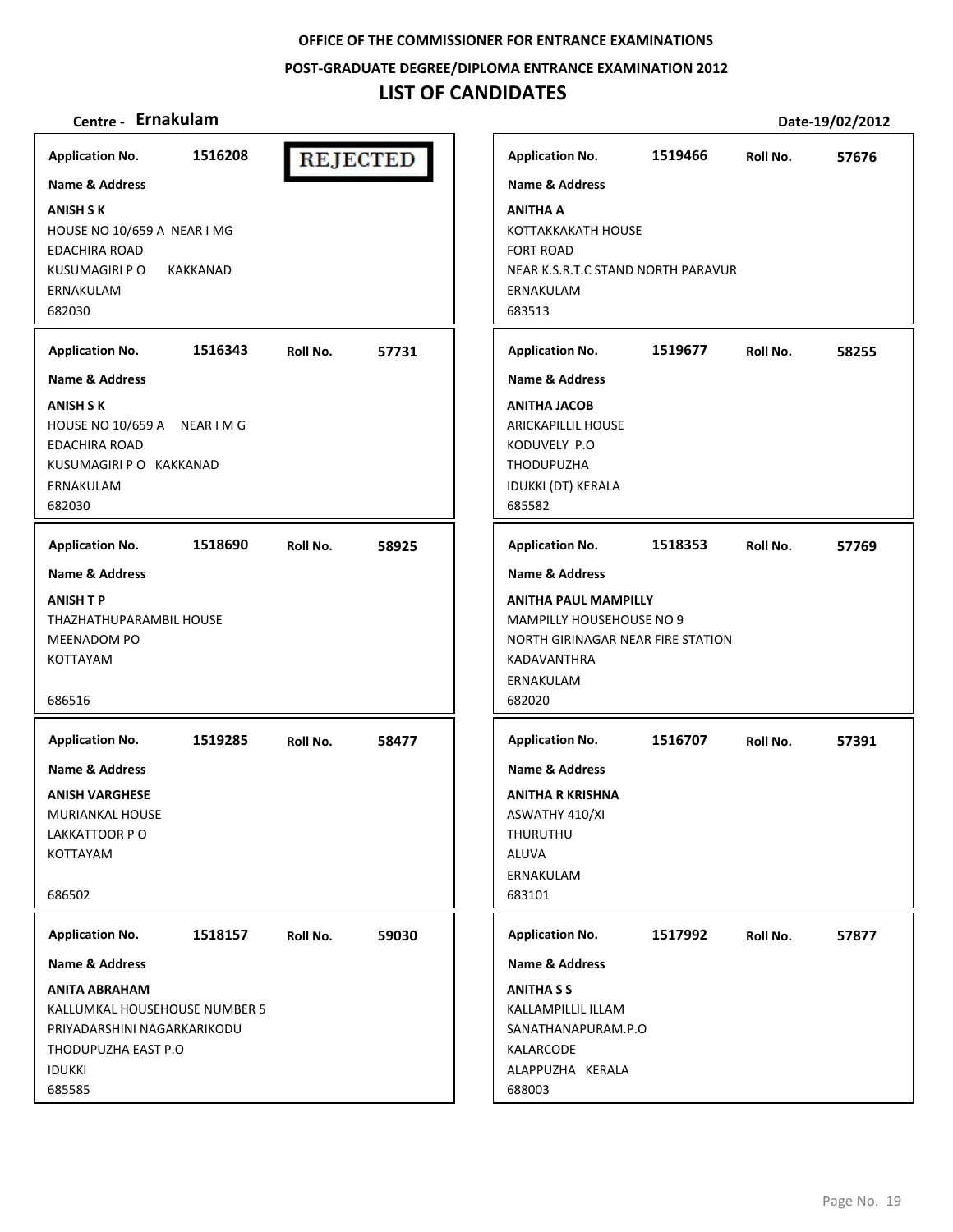**POST‐GRADUATE DEGREE/DIPLOMA ENTRANCE EXAMINATION 2012**

| Centre - Ernakulam                                                                                                                                       |         |          |       |                                                                                                                                             |         |          | Date-19/02/2012 |
|----------------------------------------------------------------------------------------------------------------------------------------------------------|---------|----------|-------|---------------------------------------------------------------------------------------------------------------------------------------------|---------|----------|-----------------|
| <b>Application No.</b>                                                                                                                                   | 1518829 | Roll No. | 57431 | <b>Application No.</b>                                                                                                                      | 1519530 | Roll No. | 58597           |
| <b>Name &amp; Address</b>                                                                                                                                |         |          |       | <b>Name &amp; Address</b>                                                                                                                   |         |          |                 |
| <b>ANITHA SEBASTIAN</b><br><b>CHAKRACHERRY HOUSE</b><br>22/1093<br><b>THOPPUMPADY PO</b><br>ERNAKULAM<br>682005                                          |         |          |       | <b>ANITTA K JOSSI</b><br>KUNNUMCHIRA HOUSE<br>MANAKKADU P O<br>THODUPUZHA<br><b>IDUKKI</b><br>685584                                        |         |          |                 |
| <b>Application No.</b>                                                                                                                                   | 1519617 | Roll No. | 58139 | <b>Application No.</b>                                                                                                                      | 1521296 | Roll No. | 57127           |
| <b>Name &amp; Address</b>                                                                                                                                |         |          |       | <b>Name &amp; Address</b>                                                                                                                   |         |          |                 |
| <b>ANITHA SUNNY</b><br><b>ANITHA SUNNY</b><br>KANMPUZHA HOUSE<br>NARAKKAL NARAKKAL P.O.<br>ERNAKULAM<br>682505                                           |         |          |       | <b>ANIZ AHAMMED BASHEER</b><br><b>PARAYIL HOUSE</b><br><b>KHADER ROAD</b><br>THAMMANAM P O<br>ERNAKULAM<br>682032                           |         |          |                 |
| <b>Application No.</b>                                                                                                                                   | 1517324 | Roll No. | 57519 | <b>Application No.</b>                                                                                                                      | 1520275 | Roll No. | 57574           |
| <b>Name &amp; Address</b><br><b>ANITHAT R</b><br>D/O RAVINDRANATHAN<br>THATTAMPARAMBIL HOUSE<br>MOORKKANIKARAKOZHUKULLY P O<br><b>THRISSUR</b><br>680752 |         |          |       | Name & Address<br><b>ANJALIS</b><br>KAROTTUMADATHIL HOUSE<br>POURNAMI OPP MOUNT SENAI HOSPITAL<br>THODUPUZHA P O<br><b>IDUKKI</b><br>685584 |         |          |                 |
| <b>Application No.</b>                                                                                                                                   | 1516391 | Roll No. | 57269 | <b>Application No.</b>                                                                                                                      | 1521307 | Roll No. | 57475           |
| <b>Name &amp; Address</b>                                                                                                                                |         |          |       | <b>Name &amp; Address</b>                                                                                                                   |         |          |                 |
| <b>ANITHARA POULOSE</b><br>UPPUMPARAMBIL HOUSE<br>ANCHANGADI ROAD(NORTH)<br>ARANATTUKARA P.O<br><b>THRISSUR</b><br>680618                                |         |          |       | <b>ANJALI S MENON</b><br><b>SREE BHAVAN</b><br>KIZHAKKEKARA<br>MUVATTUPUZHA<br>686661                                                       |         |          |                 |
| <b>Application No.</b>                                                                                                                                   | 1520569 | Roll No. | 59075 | <b>Application No.</b>                                                                                                                      | 1518209 | Roll No. | 58916           |
| Name & Address                                                                                                                                           |         |          |       | <b>Name &amp; Address</b>                                                                                                                   |         |          |                 |
| <b>ANITTA JOSEPH</b><br><b>MEKKATTU HOUSE</b><br>PLASSANAL P.O<br>PALA<br>KOTTAYAM<br>686579                                                             |         |          |       | <b>ANJALI VIJAY S</b><br>989/IV SOUPARNIKA<br>NEAR CLUB JN<br><b>EDAPPALLY TOLL</b><br>ERNAKULAM<br>682024                                  |         |          |                 |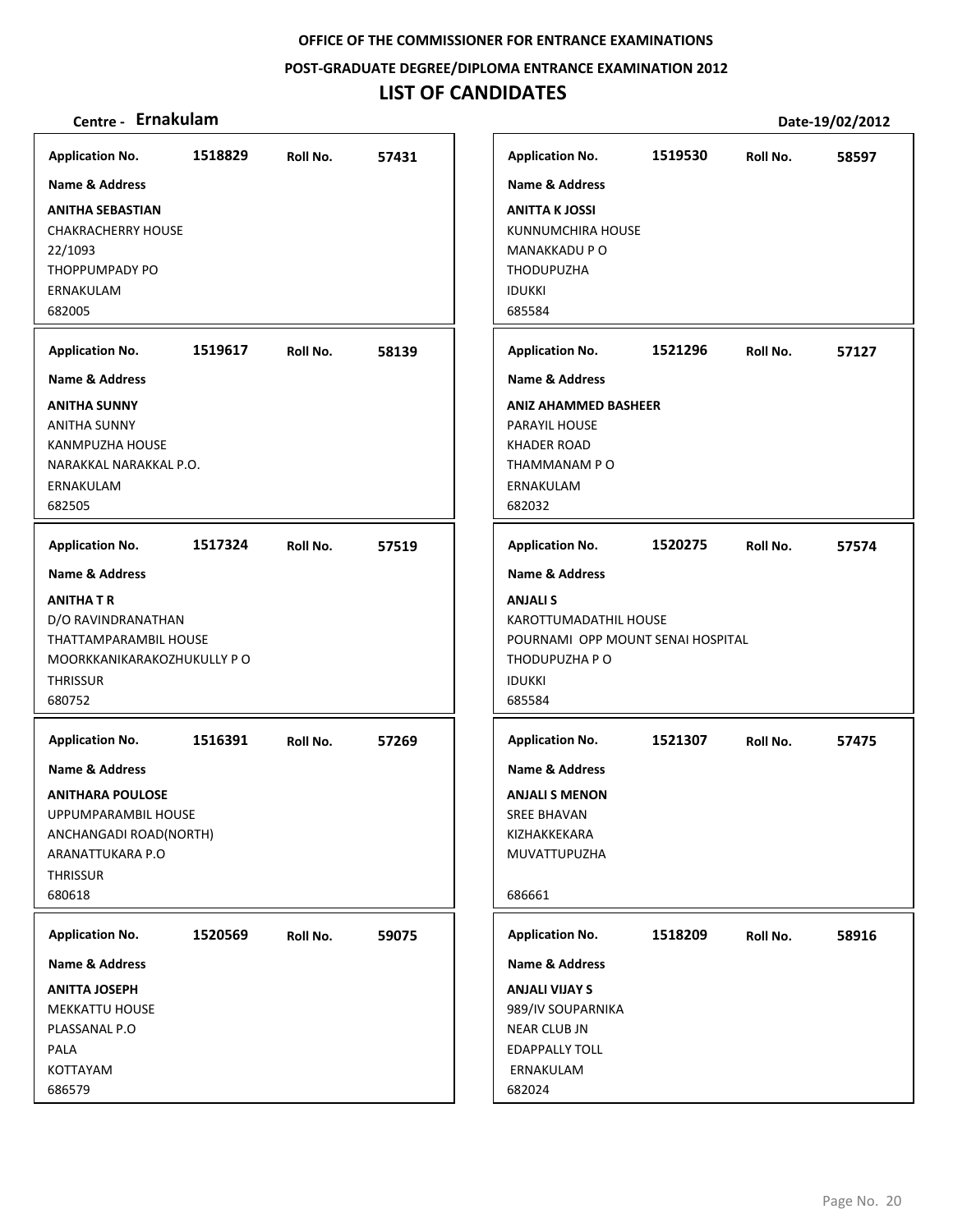**POST‐GRADUATE DEGREE/DIPLOMA ENTRANCE EXAMINATION 2012**

| Application No. 1517626 Roll No. 58445 |                  |       | <b>Applio</b> |
|----------------------------------------|------------------|-------|---------------|
| <b>Name &amp; Address</b>              |                  |       | Name          |
| <b>ANJALY NAIR V</b>                   |                  |       | ANJAM         |
| ANASWARA                               |                  |       | S-329         |
| PALLATH HOUSE                          |                  |       | <b>CHAN</b>   |
| P O OLLUKKARA                          |                  |       | PALAK         |
| <b>THRISSUR</b>                        |                  |       |               |
| 680655                                 |                  |       | 67800         |
| <b>Application No.</b>                 | 1518037 Roll No. | 57648 | Applio        |
| <b>Name &amp; Address</b>              |                  |       | Name          |
| ANJANA ABRAHAM                         |                  |       | ANJAM         |
| SANKARAMANGALAM                        |                  |       | MRA-          |
| <b>ERAVIPEROOR P.O</b>                 |                  |       | <b>CHAN</b>   |
| THIRUVALLA VIA                         |                  |       | TRIPU         |
| PATHANAMTHITTA                         |                  |       |               |
| 689542                                 |                  |       | 68230         |
| Application No. 1516002 Roll No. 58873 |                  |       | Applio        |
| <b>Name &amp; Address</b>              |                  |       | Name          |
| ANJANA BALACHANDRAN                    |                  |       | ANJAM         |
| <b>MURUGA VILAS</b>                    |                  |       | <b>ANJAM</b>  |
| PERUMPANACHY P.O                       |                  |       | <b>GAND</b>   |
| NADAKAPADOM CHAGANACHERRY              |                  |       | KOTTA         |
| <b>KOTTAYAM</b>                        |                  |       |               |
| 686536                                 |                  |       | 68600         |
| <b>Application No.</b>                 | 1519670 Roll No. | 58025 | Applio        |
| <b>Name &amp; Address</b>              |                  |       | Name          |
| ANJANA K E                             |                  |       | ANJAM         |
| DR ANJANA K E                          |                  |       | <b>RESMI</b>  |
| KATTARUKUDY HOUSE                      |                  |       | PERAV         |
| RAYAMANGALAM P O                       |                  |       | <b>KANN</b>   |
| <b>KURUPPAMPADY</b>                    |                  |       |               |
| 683545                                 |                  |       | 67067         |
| <b>Application No.</b>                 |                  | 59024 | <b>Applio</b> |
| <b>Name &amp; Address</b>              |                  |       | Name          |
| ANJANA M A                             |                  |       | <b>ULIA</b>   |
| SANKARA BHAVAN NEERAZHI LANE NLRA 235A |                  |       | AISW/         |
| ULLOOR                                 |                  |       | THIRU         |
| MEDICAL COLLEGE PO                     |                  |       | <b>ALAPP</b>  |
| THIRUVANANTHAPURAM                     |                  |       |               |
| 695011                                 |                  |       | 68800         |
|                                        |                  |       |               |

| Centre - Ernakulam                                                                                                                                                                                                           |                    |                      |                |
|------------------------------------------------------------------------------------------------------------------------------------------------------------------------------------------------------------------------------|--------------------|----------------------|----------------|
| olication No.<br>ne & Address<br><b>ALY NAIR V</b><br><b>\SWARA</b><br>LATH HOUSE<br>OLLUKKARA<br><b>ISSUR</b><br>655<br>olication No.<br>ne & Address<br><b>ANA ABRAHAM</b><br>IKARAMANGALAM<br>VIPEROOR P.O<br>RUVALLA VIA | 1517626<br>1518037 | Roll No.<br>Roll No. | 58445<br>57648 |
| HANAMTHITTA<br>542                                                                                                                                                                                                           |                    |                      |                |
| olication No.<br>ne & Address                                                                                                                                                                                                | 1516002            | Roll No.             | 58873          |
| ANA BALACHANDRAN<br>RUGA VILAS<br>UMPANACHY P.O<br><b>DAKAPADOM CHAGANACHERRY</b><br>TAYAM<br>536                                                                                                                            |                    |                      |                |
| olication No.                                                                                                                                                                                                                | 1519670            | Roll No.             | 58025          |
| ne & Address<br><b>ANAKE</b><br>ANJANA K E<br>TARUKUDY HOUSE<br>'AMANGALAM P O<br>IUPPAMPADY<br>545                                                                                                                          |                    |                      |                |
| olication No.                                                                                                                                                                                                                | 1517855            | Roll No.             | 59024          |
| ne & Address<br>ANA M A<br>IKARA BHAVAN NEERAZHI LANE NLRA 235A                                                                                                                                                              |                    |                      |                |
| OOR<br>DICAL COLLEGE PO<br>RUVANANTHAPURAM<br>011                                                                                                                                                                            |                    |                      |                |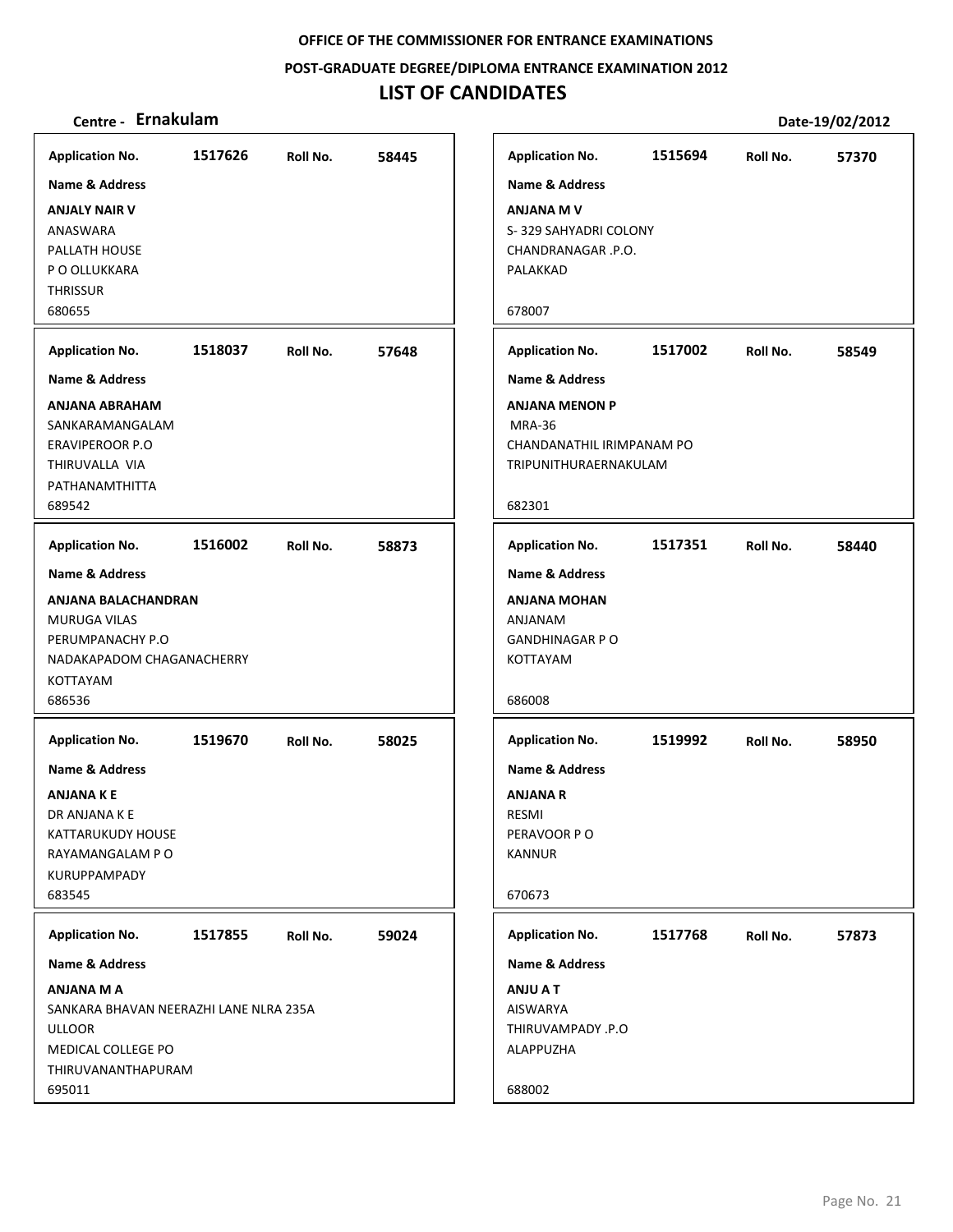**POST‐GRADUATE DEGREE/DIPLOMA ENTRANCE EXAMINATION 2012**

## **LIST OF CANDIDATES**

|                                    |         |          |       |                           |         |          | PULL 1970676016 |
|------------------------------------|---------|----------|-------|---------------------------|---------|----------|-----------------|
| <b>Application No.</b>             | 1516982 | Roll No. | 57629 | <b>Application No.</b>    | 1518992 | Roll No. | 58701           |
| Name & Address                     |         |          |       | <b>Name &amp; Address</b> |         |          |                 |
| ANJU ANNA ABRAHAM                  |         |          |       | <b>ANJU MATHEWS</b>       |         |          |                 |
| ANUGRAHA COTTAGE                   |         |          |       | PANDIALACKAL              |         |          |                 |
| PUNNAPRA.P.O                       |         |          |       | <b>KARTHIKAPPALLY P O</b> |         |          |                 |
| ALAPPUZHA                          |         |          |       | ALAPPUZHA                 |         |          |                 |
|                                    |         |          |       |                           |         |          |                 |
| 688004                             |         |          |       | 690516                    |         |          |                 |
| <b>Application No.</b>             | 1515293 | Roll No. | 58859 | <b>Application No.</b>    | 1520286 | Roll No. | 58495           |
| Name & Address                     |         |          |       | <b>Name &amp; Address</b> |         |          |                 |
| <b>ANJU C MATHEW</b>               |         |          |       | ANJU MIRIAM JOHN          |         |          |                 |
| PUTHERICKAL HOUSE                  |         |          |       | THE ARK                   |         |          |                 |
| ST. FRANCIS CHURCH CROSS ROAD WEST |         |          |       | PANAYAKAZHIPPU            |         |          |                 |
| ERNAKULAM.                         |         |          |       | KOTTAYAM                  |         |          |                 |
| 682018                             |         |          |       | 686001                    |         |          |                 |
| <b>Application No.</b>             | 1518847 | Roll No. | 58468 | <b>Application No.</b>    | 1517797 | Roll No. | 57064           |
| <b>Name &amp; Address</b>          |         |          |       | <b>Name &amp; Address</b> |         |          |                 |
| <b>ANJU EMLA GEORGE</b>            |         |          |       | ANJU S V                  |         |          |                 |
| MANGALATHETHU HOUSE                |         |          |       | MOLETHU HOUSE             |         |          |                 |
| MUTTAMBALAM P.O.                   |         |          |       | MULAKULAM NORTH P. O      |         |          |                 |
| KOTTAYAM                           |         |          |       | PIRAVOM                   |         |          |                 |
| 686004                             |         |          |       | 686664                    |         |          |                 |
|                                    |         |          |       |                           |         |          |                 |
| <b>Application No.</b>             | 1521207 | Roll No. | 58855 | <b>Application No.</b>    | 1517234 | Roll No. | 58323           |
| Name & Address                     |         |          |       | <b>Name &amp; Address</b> |         |          |                 |
| <b>ANJUG</b>                       |         |          |       | <b>ANJU SARAH THOMAS</b>  |         |          |                 |
| N G K BHAKTHAN                     |         |          |       | <b>B3JJAPARTMENTS</b>     |         |          |                 |
| TRICOVIL HOUSE                     |         |          |       | DEVALOKAM PO              |         |          |                 |
| MANNANAM PO                        |         |          |       | KOTTAYAM                  |         |          |                 |
| KOTTAYAM<br>686561                 |         |          |       | 686038                    |         |          |                 |
|                                    |         |          |       |                           |         |          |                 |
| <b>Application No.</b>             | 1519538 | Roll No. | 56866 | <b>Application No.</b>    | 1519424 | Roll No. | 57905           |
| Name & Address                     |         |          |       | Name & Address            |         |          |                 |
| <b>ANJU MAMBULLY</b>               |         |          |       | <b>ANJU SARAH THOMAS</b>  |         |          |                 |
| <b>MAMBULLY HOUSE</b>              |         |          |       | KUTTIPARAMPIL HOUSE       |         |          |                 |
| P O ENAMAKKAL                      |         |          |       | KALATHIPADY               |         |          |                 |
| THRISSUR                           |         |          |       | VADAVATHOOR P.O           |         |          |                 |
| 680510                             |         |          |       | KOTTAYAM<br>686010        |         |          |                 |
|                                    |         |          |       |                           |         |          |                 |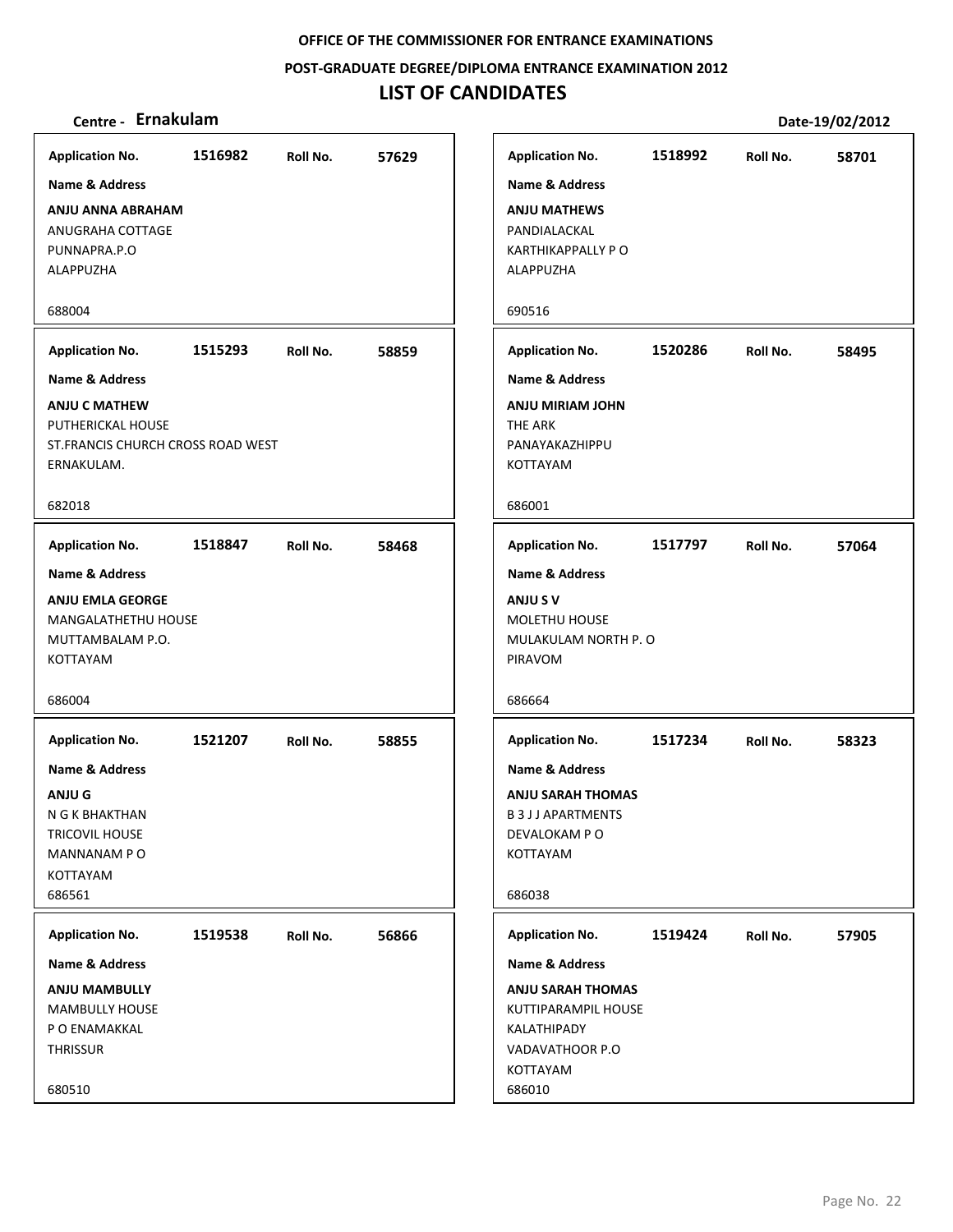**POST‐GRADUATE DEGREE/DIPLOMA ENTRANCE EXAMINATION 2012**

| Centre - Ernakulam                                                                                            |         |          |       |                                                                                                                             |         |          | Date-19/02/2012 |
|---------------------------------------------------------------------------------------------------------------|---------|----------|-------|-----------------------------------------------------------------------------------------------------------------------------|---------|----------|-----------------|
| <b>Application No.</b>                                                                                        | 1518171 | Roll No. | 57303 | <b>Application No.</b>                                                                                                      | 1519596 | Roll No. | 57331           |
| Name & Address                                                                                                |         |          |       | <b>Name &amp; Address</b>                                                                                                   |         |          |                 |
| <b>ANJU SHAJU AREECKAL</b><br><b>AREEKAL HOUSE</b><br>SOUTH OF THRIVENI<br>VENGOOR PO<br>ERNAKULAM<br>683546  |         |          |       | <b>ANN MARIE C CLEETUS</b><br>CHERAMANTHURUTHY HOUSE<br>P O ANNALLUR<br>PAZHOOKARA<br><b>THRISSUR</b><br>680731             |         |          |                 |
| <b>Application No.</b>                                                                                        | 1518733 | Roll No. | 58236 | <b>Application No.</b>                                                                                                      | 1520528 | Roll No. | 57463           |
| Name & Address                                                                                                |         |          |       | <b>Name &amp; Address</b>                                                                                                   |         |          |                 |
| <b>ANJU SREEDHARAN</b><br>KATTAKKAKATHU HOUSE<br>MEKKADAMPU P.O<br>RACKAD MUVATTUPUZHA<br>ERNAKULAM<br>682316 |         |          |       | <b>ANN MARY ALEX</b><br>PULICHIMAMMOOTTIL HOUSE<br>TC 5/930SURYA GARDENS<br>CHEMBUKAVUCITY P.O<br><b>THRISSUR</b><br>680020 |         |          |                 |
| <b>Application No.</b>                                                                                        | 1519739 | Roll No. | 57911 | <b>Application No.</b>                                                                                                      | 1516798 | Roll No. | 57393           |
| Name & Address                                                                                                |         |          |       | <b>Name &amp; Address</b>                                                                                                   |         |          |                 |
| ANJU SUDHAKARAN MENON<br>PARAMPARAMBATH<br>AZAD ROAD KALOOR<br>KOCHI<br>ERNAKULAM<br>682017                   |         |          |       | <b>ANNA RAJAN</b><br>ANNA RAJAN<br>PYNADATH HOUSE<br>MUNICIPAL OFFICE ROAD<br>ALUVA - ERNAKULAM<br>683101                   |         |          |                 |
| <b>Application No.</b>                                                                                        | 1519778 | Roll No. | 56986 | <b>Application No.</b>                                                                                                      | 1517543 | Roll No. | 57291           |
| <b>Name &amp; Address</b>                                                                                     |         |          |       | <b>Name &amp; Address</b>                                                                                                   |         |          |                 |
| <b>ANKUSH JINDAL</b><br>ANKUSH JINDAL<br>S/O SH. JIWAN KUMAR<br>108 - 16 ACRE<br>BARNALA (PUNJAB)<br>148101   |         |          |       | <b>ANNE JAMES</b><br><b>B-3D CHACKOLAS HABITAT</b><br><b>WELLINGTON ENCLAVE</b><br>26THEVARA<br>KOCHIKERALA<br>682013       |         |          |                 |
| <b>Application No.</b>                                                                                        | 1516563 | Roll No. | 57504 | <b>Application No.</b>                                                                                                      | 1515187 | Roll No. | 56897           |
| <b>Name &amp; Address</b>                                                                                     |         |          |       | Name & Address                                                                                                              |         |          |                 |
| <b>ANMOL RATTAN KATH</b><br>FLAT NO.-718/6 HOUSEFED COMPLEX<br>SBS NAGAR PAKHOWAL ROAD<br>LUDHIANA<br>141013  |         |          |       | <b>ANNE MARY JOHN</b><br>THECKANAL<br><b>CHOOTTUVELI</b><br>S.H.MOUNT P.O<br>KOTTAYAM<br>686006                             |         |          |                 |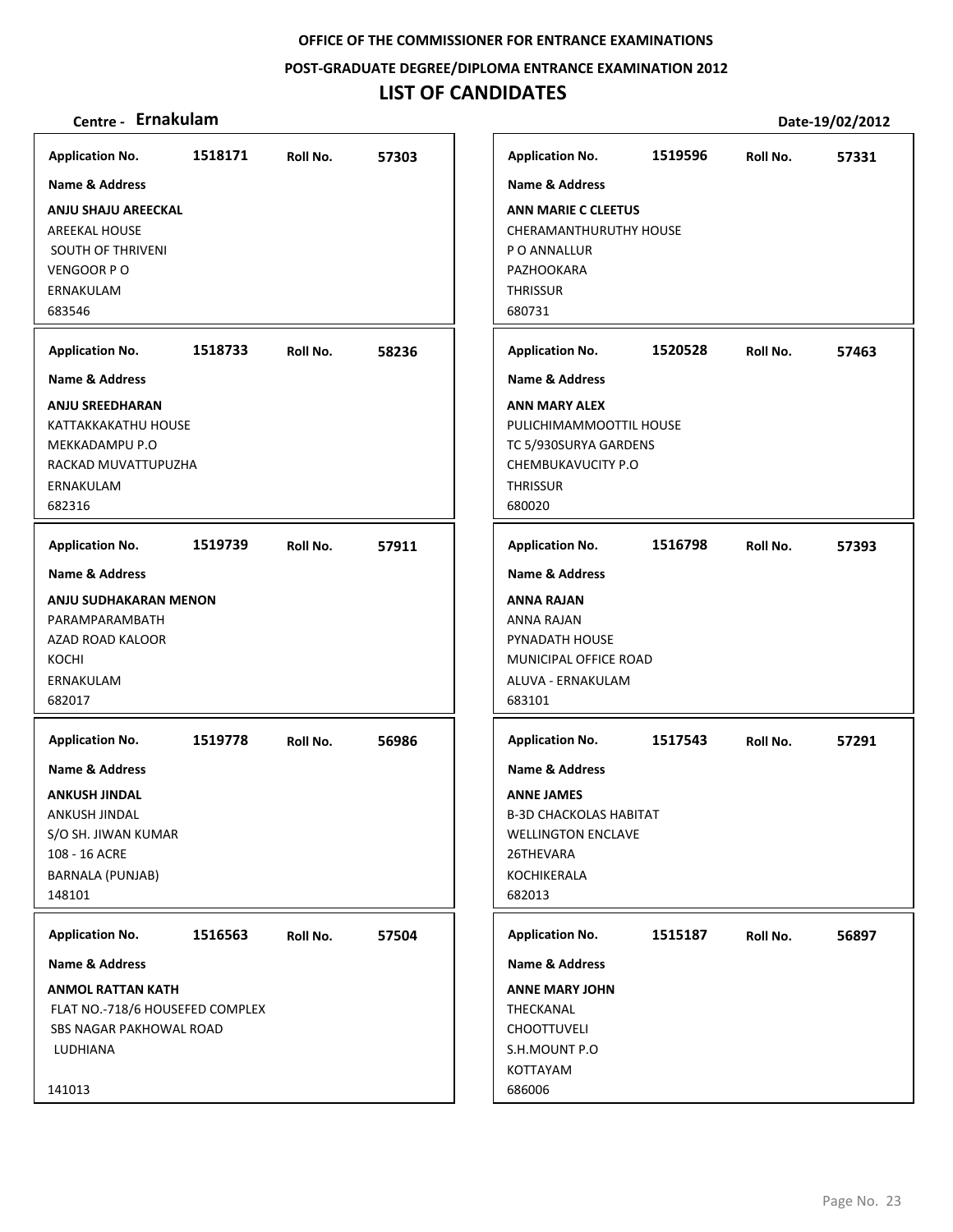**POST‐GRADUATE DEGREE/DIPLOMA ENTRANCE EXAMINATION 2012**

## **LIST OF CANDIDATES**

| <b>Application No.</b>                                                                                                                                         | 1518886 | Roll No. | 58354 |
|----------------------------------------------------------------------------------------------------------------------------------------------------------------|---------|----------|-------|
| Name & Address                                                                                                                                                 |         |          |       |
| <b>ANNIE M JOSEPH</b><br>MUNDUCHIRAYIL<br><b>KURIANAD PO</b><br>KOTTAYAM                                                                                       |         |          |       |
| 686636                                                                                                                                                         |         |          |       |
| <b>Application No.</b>                                                                                                                                         | 1516603 | Roll No. | 59000 |
| <b>Name &amp; Address</b><br>ANNU ELIZABETH PRAKASH<br>MUNDAKAPARAMPIL<br>KALATHIPPADY<br>VADAVATHOOR P.O<br>KOTTAYAM<br>686010                                |         |          |       |
| <b>Application No.</b>                                                                                                                                         | 1519755 | Roll No. | 58371 |
| <b>ANNU MARTIN</b><br>THEKEKANDATHIL HOUSE<br>MELUKAVUMATTOM P.O<br>PALA KOTTAYAM<br><b>KERALA</b><br>686652                                                   |         |          |       |
| <b>Application No.</b><br>Name & Address<br><b>ANNU RAJ</b><br>ROOM NO 109 AISHWARYA LODGE<br>GANDHINAGAR<br>KOTTAYAM<br>686008                                | 1515371 | Roll No. | 57711 |
| <b>Application No.</b>                                                                                                                                         | 1517379 | Roll No. | 56940 |
| Name & Address<br><b>ANNU THEAGRAJAN</b><br>OLD NO 23 NEW NO 62 MANDAPAM ROAD<br>OPPOSITE INDIAN BANK KILPAUK<br><b>CHENNAI</b><br><b>TAMIL NADU</b><br>600010 |         |          |       |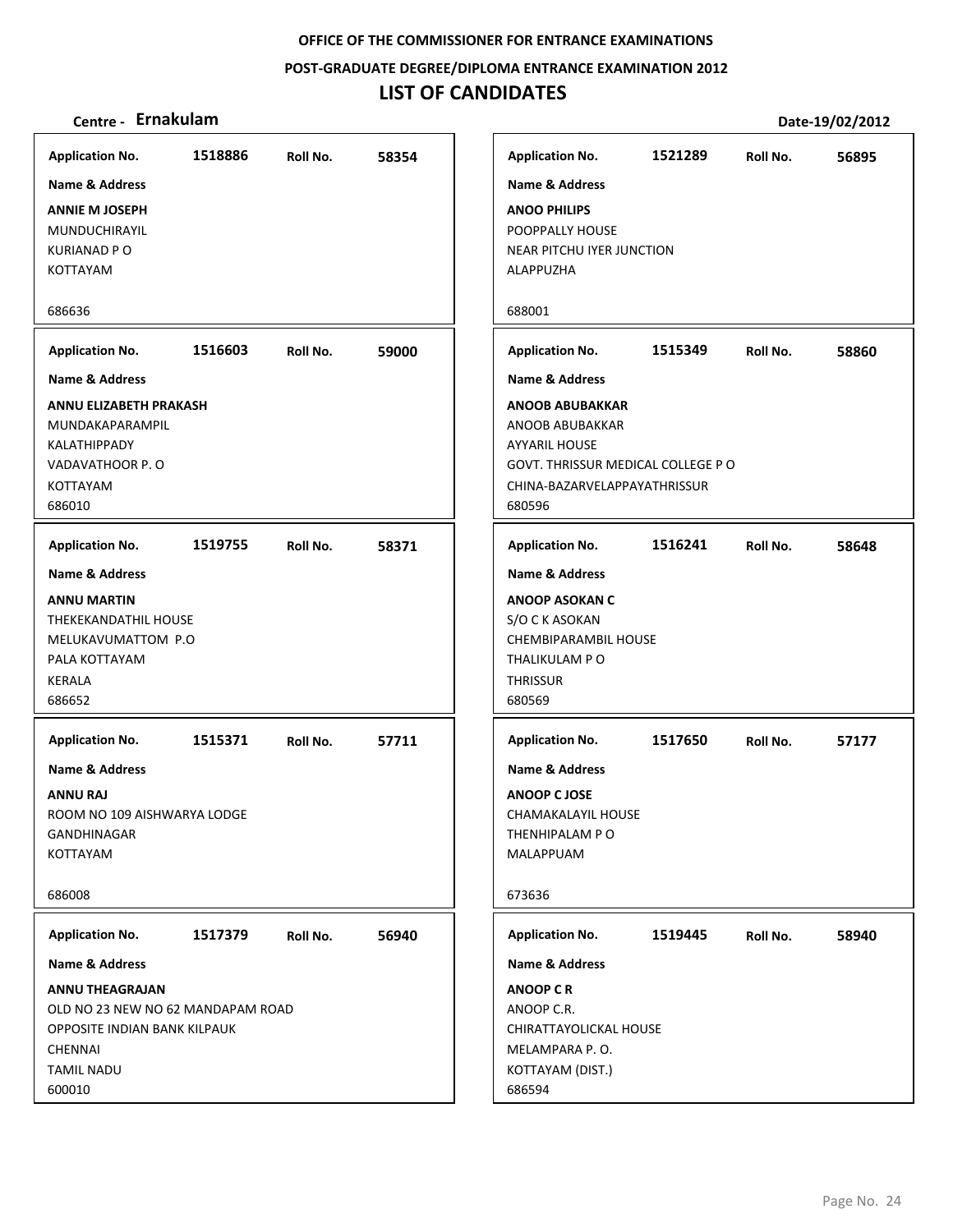### **POST‐GRADUATE DEGREE/DIPLOMA ENTRANCE EXAMINATION 2012**

## **LIST OF CANDIDATES**

| <b>Application No.</b>              | 1517288 | Roll No. | 58439 |               | <b>Application No.</b>       | 1516822 | Roll No. | 58430 |
|-------------------------------------|---------|----------|-------|---------------|------------------------------|---------|----------|-------|
| Name & Address                      |         |          |       |               | <b>Name &amp; Address</b>    |         |          |       |
| <b>ANOOP G</b>                      |         |          |       |               | <b>ANOOP KRISHNA R S</b>     |         |          |       |
| PATINJARE VALIA PARAMPIL            |         |          |       |               | AYANIKANDY HOUSE             |         |          |       |
| AROOR P OCHERTHALA TALUK            |         |          |       |               | VAKAYAD P O                  |         |          |       |
| ALAPPUZHA DISTRICT                  |         |          |       |               | NADUVANNUR VIA               |         |          |       |
| 688534                              |         |          |       | 673614        | KOZHIKODE DT                 |         |          |       |
|                                     |         |          |       |               |                              |         |          |       |
| <b>Application No.</b>              | 1520549 | Roll No. | 58270 |               | <b>Application No.</b>       | 1519496 | Roll No. | 57097 |
| <b>Name &amp; Address</b>           |         |          |       |               | <b>Name &amp; Address</b>    |         |          |       |
| <b>ANOOP GEORGE</b>                 |         |          |       |               | <b>ANOOP MATHEW</b>          |         |          |       |
| MOOLAKATTIL HOUSE                   |         |          |       |               | KUMBALAKUZHIYIL              |         |          |       |
| ATHIRAMPUZHA.P.O<br><b>KOTTAYAM</b> |         |          |       |               | KURAVILANGAD P.O<br>KOTTAYAM |         |          |       |
|                                     |         |          |       |               |                              |         |          |       |
| 686562                              |         |          |       | 686633        |                              |         |          |       |
| <b>Application No.</b>              | 1518234 | Roll No. | 57882 |               | <b>Application No.</b>       | 1520989 | Roll No. | 57702 |
| Name & Address                      |         |          |       |               | Name & Address               |         |          |       |
| <b>ANOOP J MATTAM</b>               |         |          |       |               | <b>ANOOP NARENDRAN NAIR</b>  |         |          |       |
| <b>MATTAM HOUSE</b>                 |         |          |       |               | VIJAYALAKSHMI VILASAM        |         |          |       |
| SANATHANAM WARD                     |         |          |       |               | NEAR NALANDA PRESS PERUNNA   |         |          |       |
| ALAPPUZHA                           |         |          |       |               | CHANGNASHERRY                |         |          |       |
|                                     |         |          |       |               |                              |         |          |       |
| 688001                              |         |          |       | 686102        |                              |         |          |       |
| <b>Application No.</b>              | 1516368 | Roll No. | 58651 |               | <b>Application No.</b>       | 1515184 | Roll No. | 56781 |
| <b>Name &amp; Address</b>           |         |          |       |               | <b>Name &amp; Address</b>    |         |          |       |
| <b>ANOOP K</b>                      |         |          |       | <b>ANOOPS</b> |                              |         |          |       |
| KALARIKUNNEL HOUSE                  |         |          |       |               | ROOM NO 6                    |         |          |       |
| VELLASSERY                          |         |          |       |               | NECHUPADAM BUILDINGS         |         |          |       |
| KADUTHURUTHY P.O                    |         |          |       |               | <b>KOLENCHERY</b>            |         |          |       |
| KOTTAYAM                            |         |          |       |               | ERNAKULAM                    |         |          |       |
| 686604                              |         |          |       | 682311        |                              |         |          |       |
| <b>Application No.</b>              | 1515695 | Roll No. | 57486 |               | <b>Application No.</b>       | 1518409 | Roll No. | 58115 |
| Name & Address                      |         |          |       |               | Name & Address               |         |          |       |
| <b>ANOOP K THANKAPPAN</b>           |         |          |       |               | <b>ANOOP SEBASTIAN</b>       |         |          |       |
| KALLANIKUNNEL HOUSE                 |         |          |       |               | ANOOP SEBASTIAN              |         |          |       |
| ERUMATHALA. P.O                     |         |          |       |               | S/O DR.PAULY SEBASTIAN       |         |          |       |
| CHOONDY ALUVA                       |         |          |       |               | <b>MANAKIL HOUSE</b>         |         |          |       |
| ERNAKULAM                           |         |          |       |               | PIPELINE ROAD ALUVA          |         |          |       |
| 683112                              |         |          |       | 683101        |                              |         |          |       |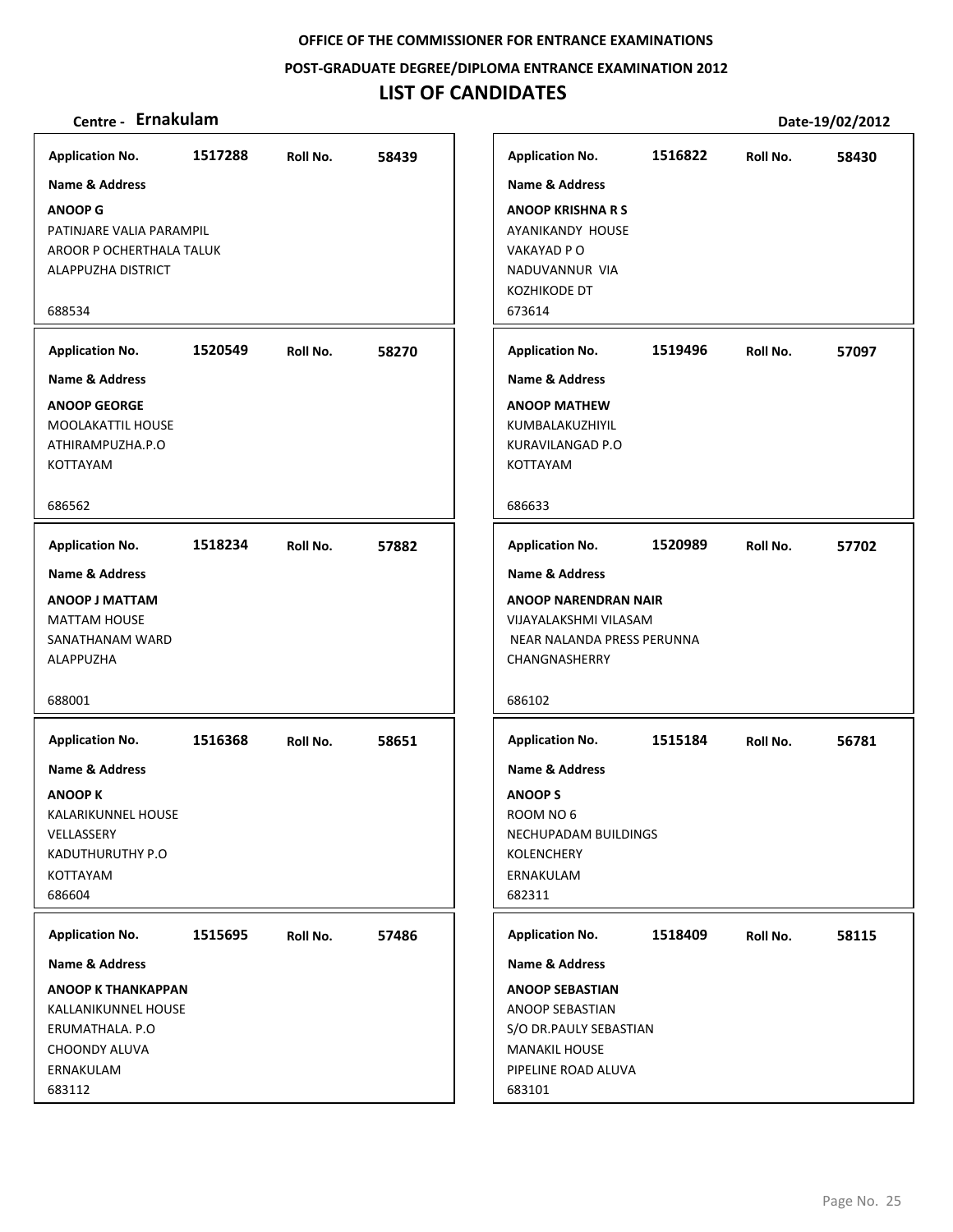**POST‐GRADUATE DEGREE/DIPLOMA ENTRANCE EXAMINATION 2012**

## **LIST OF CANDIDATES**

| <b>Application No.</b>      | 1517182 | Roll No. | 58207 |
|-----------------------------|---------|----------|-------|
| Name & Address              |         |          |       |
| <b>ANOOP SUDEVAN</b>        |         |          |       |
| PARAMJYOTHI                 |         |          |       |
| MUTTAMBALAM P.O.            |         |          |       |
| KOTTAYAM                    |         |          |       |
| 686004                      |         |          |       |
| <b>Application No.</b>      | 1515369 | Roll No. | 57480 |
| Name & Address              |         |          |       |
| <b>ANSAL J BOBAN</b>        |         |          |       |
| <b>VADAKEL HOUSE</b>        |         |          |       |
| THEKKENADA                  |         |          |       |
| <b>VAIKOM</b>               |         |          |       |
| KOTTAYAM                    |         |          |       |
| 686142                      |         |          |       |
| <b>Application No.</b>      | 1520991 | Roll No. | 57817 |
| Name & Address              |         |          |       |
| <b>ANSAR SUHAD SAIT A S</b> |         |          |       |
| <b>AJINS</b>                |         |          |       |
| T C 49/694 MRWA 180         |         |          |       |
| MANACAUD                    |         |          |       |
| TRIVANDRUM                  |         |          |       |
| 695009                      |         |          |       |
| <b>Application No.</b>      | 1519823 | Roll No. | 58487 |
| Name & Address              |         |          |       |
| <b>ANSEENA K M</b>          |         |          |       |
| ANSEENA K M                 |         |          |       |
| KANJIRATHUNKAL HOUSE        |         |          |       |
| UDUMBANNOOR P.O             |         |          |       |
| THODUPUZHA VIA IDUKKI       |         |          |       |
| 685595                      |         |          |       |
| <b>Application No.</b>      | 1520107 | Roll No. | 58492 |
| Name & Address              |         |          |       |
| <b>ANSU SAM</b>             |         |          |       |
| <b>KAYAL VARATHU</b>        |         |          |       |
| NEAR M.T. CHURCH            |         |          |       |
| INCHAVILA P.O.PERINAD       |         |          |       |
| KOLLAM                      |         |          |       |
| 691601                      |         |          |       |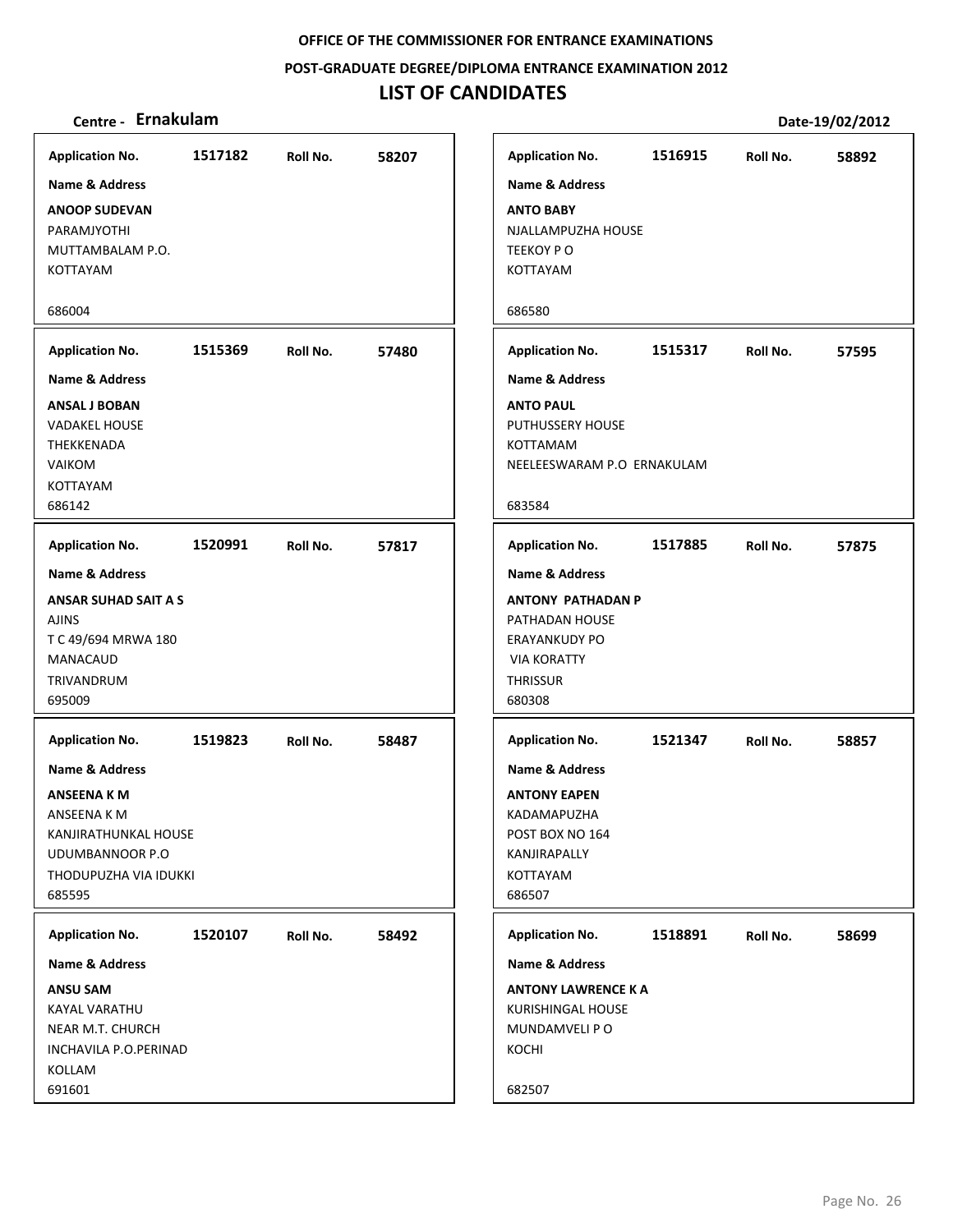### **POST‐GRADUATE DEGREE/DIPLOMA ENTRANCE EXAMINATION 2012**

## **LIST OF CANDIDATES**

| <b>Application No.</b>                                                                                                                | 1515744 | Roll No. | 58063 | <b>Application No.</b>                                                                                                                  | 1519101 | Roll No. | 58818 |
|---------------------------------------------------------------------------------------------------------------------------------------|---------|----------|-------|-----------------------------------------------------------------------------------------------------------------------------------------|---------|----------|-------|
| Name & Address                                                                                                                        |         |          |       | <b>Name &amp; Address</b>                                                                                                               |         |          |       |
| <b>ANTONY THOMAS</b><br><b>THEKKANATH HOUSE</b><br>THIRUVANOTH ROAD PUDURKARA<br>AYYANTHOLETRICHUR<br>680003                          |         |          |       | ANU ELIZABETH MATHEW<br><b>CHOORAKUTTIL HOUSE</b><br>KUTTIPUZHA NAGAR<br>SANKARAIYER ROAD<br><b>THRISSUR</b><br>680004                  |         |          |       |
| <b>Application No.</b>                                                                                                                | 1516921 | Roll No. | 56932 | <b>Application No.</b>                                                                                                                  | 1518626 | Roll No. | 58464 |
| <b>Name &amp; Address</b>                                                                                                             |         |          |       | <b>Name &amp; Address</b>                                                                                                               |         |          |       |
| <b>ANTRESA JOSE</b><br><b>NEENDUSSERY HOUSE</b><br>MEMURY PO<br>MANJOOR KOTTAYAM<br>686617                                            |         |          |       | <b>ANU JOY</b><br>KANJIRATHINKAL HOUSE<br>THIRUVAMKULAM P.O<br>KADUNGAMANGALAM<br>PALLIMALAERNAKULAM<br>682305                          |         |          |       |
| <b>Application No.</b>                                                                                                                | 1518135 | Roll No. | 58225 | <b>Application No.</b>                                                                                                                  | 1515344 | Roll No. | 58630 |
| <b>Name &amp; Address</b>                                                                                                             |         |          |       | <b>Name &amp; Address</b>                                                                                                               |         |          |       |
| <b>ANU ALIYAR</b><br>NEDUNGATTU HOUSE<br>KAVUMKARAMARKET P.O<br>MUVATTUPUZHA<br>ERNAKULAM<br>686673                                   |         |          |       | <b>ANU MARY BOSE</b><br>DR.ANU MARY BOSE<br>MUNDAKKATTU HOUSE<br>MOUNT SINAI HOSPITAL ROAD<br>THODUPUZHA P.O. IDUKKI DISTRICT<br>685584 |         |          |       |
| <b>Application No.</b>                                                                                                                | 1517116 | Roll No. | 58321 | <b>Application No.</b>                                                                                                                  | 1519585 | Roll No. | 59058 |
| <b>Name &amp; Address</b><br><b>ANU ANTONY</b><br>VADAKUMURI HOUSE<br>KUNJITHAI<br>VADAKKEKARA P.O<br>NORTH PARUR ERNAKULAM<br>683522 |         |          |       | <b>Name &amp; Address</b><br><b>ANU MARY MANI</b><br>OKAMATTATHIL HOUSE<br>PUTHUVELY PO<br><b>MONIPPILLY</b><br>KOTTAYAM<br>686641      |         |          |       |
| <b>Application No.</b>                                                                                                                | 1516518 | Roll No. | 57734 | <b>Application No.</b>                                                                                                                  | 1515549 | Roll No. | 57829 |
| Name & Address                                                                                                                        |         |          |       | Name & Address                                                                                                                          |         |          |       |
| <b>ANU BHASURAN</b><br>ANU BHAVAN<br>MUNDANKAVU<br>CHENGANNUR<br>ALAPPUZHA<br>689121                                                  |         |          |       | ANU N JOSEPH<br>NJAROLICKAL<br>RAMAPURAM BAZAR P O<br>PALA<br>KOTTAYAM<br>686576                                                        |         |          |       |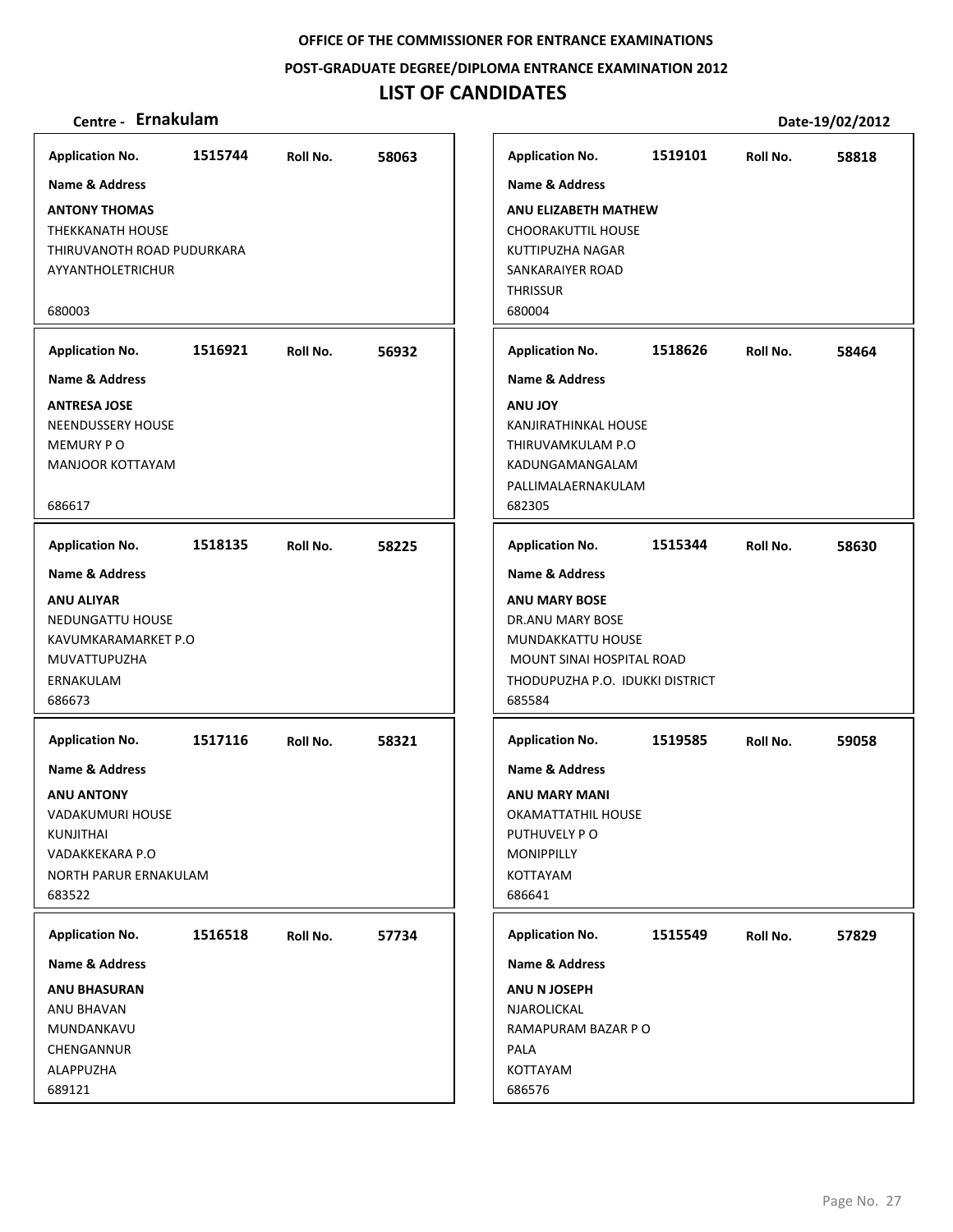**POST‐GRADUATE DEGREE/DIPLOMA ENTRANCE EXAMINATION 2012**

## **LIST OF CANDIDATES**

| <b>Application No.</b>       | 1515252 | Roll No. | 57246 | <b>Application No.</b>               | 1515267 | Roll No. | 57824 |
|------------------------------|---------|----------|-------|--------------------------------------|---------|----------|-------|
| <b>Name &amp; Address</b>    |         |          |       | <b>Name &amp; Address</b>            |         |          |       |
| <b>ANU PAUL</b>              |         |          |       | <b>ANU VARGHESE</b>                  |         |          |       |
| KUZHALNATT SWANLY HOUSE      |         |          |       | ANU VARGHESE                         |         |          |       |
| T.D.ROAD                     |         |          |       | MANIANGAT                            |         |          |       |
| KOCHI                        |         |          |       | ARUVIKUZHY.P.O.ANICKAD               |         |          |       |
| ERNAKULAM                    |         |          |       | KOTTAYAM.                            |         |          |       |
| 682035                       |         |          |       | 686503                               |         |          |       |
| <b>Application No.</b>       | 1516562 | Roll No. | 57388 | <b>Application No.</b>               | 1520720 | Roll No. | 58847 |
| Name & Address               |         |          |       | Name & Address                       |         |          |       |
| <b>ANU SAM MATHEW</b>        |         |          |       | <b>ANU VARGHESE</b>                  |         |          |       |
| 22/1 CHETTIYAMKUDIYIL HOUSE  |         |          |       | <b>BERACHAH</b>                      |         |          |       |
| THOTTAKKATTUKARA P.O         |         |          |       | PALAL GARDENS                        |         |          |       |
| ALUVA <sub>8</sub>           |         |          |       | <b>CSEZ PO</b>                       |         |          |       |
| ERNAKULAM                    |         |          |       | <b>KAKKANAD</b>                      |         |          |       |
| 683108                       |         |          |       | 682037                               |         |          |       |
| <b>Application No.</b>       | 1520456 | Roll No. | 58498 | <b>Application No.</b>               | 1518484 | Roll No. | 59036 |
| <b>Name &amp; Address</b>    |         |          |       | <b>Name &amp; Address</b>            |         |          |       |
| <b>ANU SEBASTIAN</b>         |         |          |       | <b>ANUJA A</b>                       |         |          |       |
| ANU SEBASTIAN                |         |          |       | HOUSE NUMBER 28/2435                 |         |          |       |
| KAVUMKAMYALIL (H)            |         |          |       | CHEMBAKA HOUSING COLONY              |         |          |       |
| PAKALOMATTOM P.OKURAVILANGAD |         |          |       | POTTAMMAL JUNCTION P O KUTHIRAVATTOM |         |          |       |
| <b>KOTTAYAM</b>              |         |          |       | <b>CALICUT</b>                       |         |          |       |
| 686642                       |         |          |       | 673016                               |         |          |       |
|                              |         |          |       |                                      | 1520006 |          |       |
| <b>Application No.</b>       | 1518118 | Roll No. | 57650 | <b>Application No.</b>               |         | Roll No. | 56874 |
| Name & Address               |         |          |       | <b>Name &amp; Address</b>            |         |          |       |
| <b>ANU SOUMYA CHERIAN</b>    |         |          |       | <b>ANUJA ASOKAN</b>                  |         |          |       |
| <b>ANANDAM HOUSE</b>         |         |          |       | ANURAAGH NO-15/1435A                 |         |          |       |
| KURICHY P.O.                 |         |          |       | CHANGAMPUZHA NAGAR                   |         |          |       |
| KOTTAYAM                     |         |          |       | <b>COCHIN</b>                        |         |          |       |
| 686549                       |         |          |       | 682033                               |         |          |       |
| <b>Application No.</b>       | 1516333 | Roll No. | 57152 | <b>Application No.</b>               | 1515864 | Roll No. | 57026 |
| Name & Address               |         |          |       | <b>Name &amp; Address</b>            |         |          |       |
| <b>ANU TREESA PHILIP</b>     |         |          |       | <b>ANUJA RAJU</b>                    |         |          |       |
| ARACKAPARAMPIL HOUSE         |         |          |       | MULAMOOTTIL ANUBHAVAN                |         |          |       |
| NECHIPUZHOOR PO              |         |          |       | THRIPPERUMTHURA P.O                  |         |          |       |
| CHAKKAMPUZHA                 |         |          |       | MVK-5CHENNITHALA                     |         |          |       |
| KOTTAYAM DISTRICT            |         |          |       | ALAPPUZHA                            |         |          |       |
| 686574                       |         |          |       | 690105                               |         |          |       |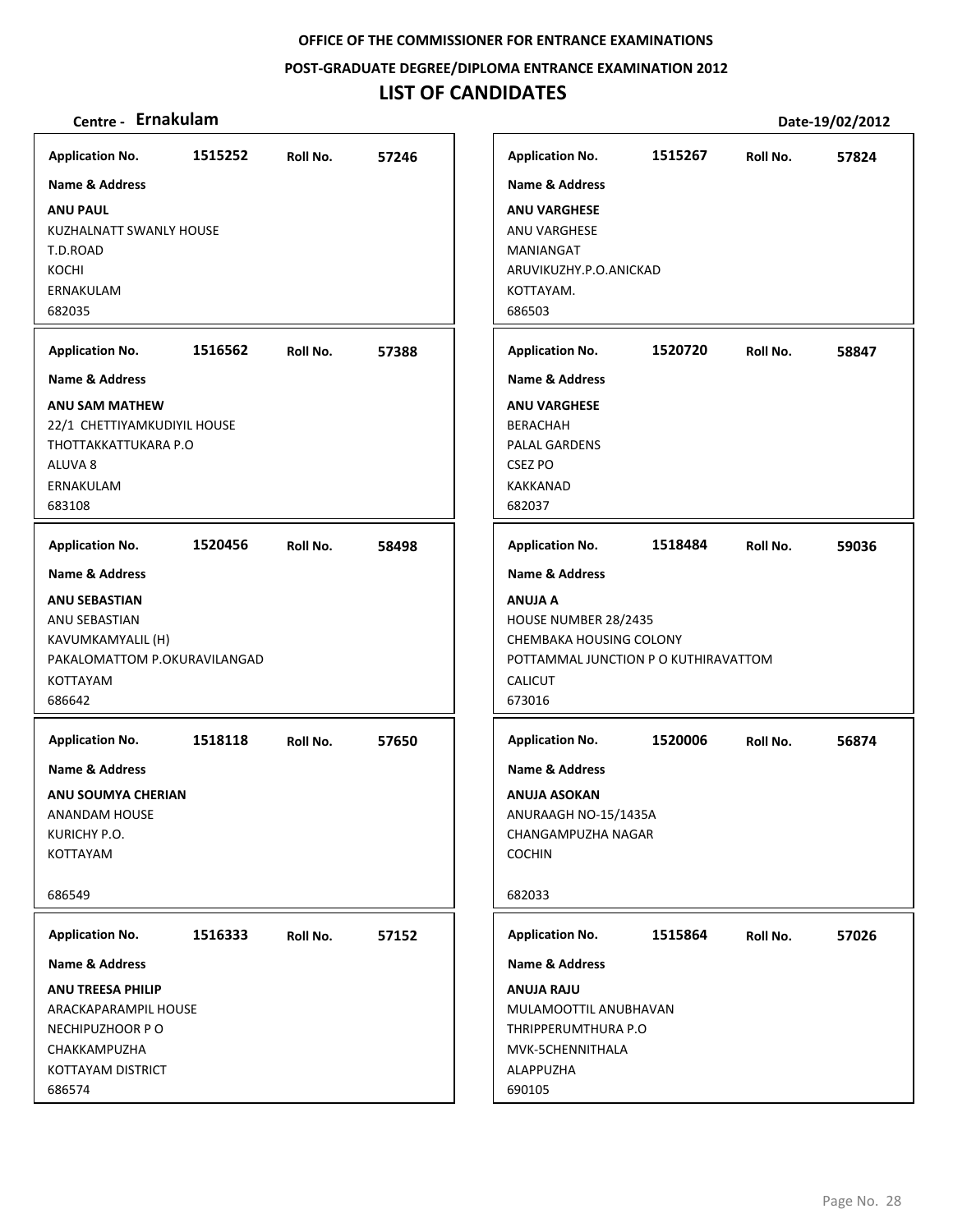**POST‐GRADUATE DEGREE/DIPLOMA ENTRANCE EXAMINATION 2012**

## **LIST OF CANDIDATES**

| <b>Application No.</b>                                                                                                                                                                                 | 1516463 | Roll No. | 57963 |                                                                         | <b>Application No.</b>                                                                                      | 1518870 | Roll No. | 57432 |
|--------------------------------------------------------------------------------------------------------------------------------------------------------------------------------------------------------|---------|----------|-------|-------------------------------------------------------------------------|-------------------------------------------------------------------------------------------------------------|---------|----------|-------|
| <b>Name &amp; Address</b>                                                                                                                                                                              |         |          |       |                                                                         | <b>Name &amp; Address</b>                                                                                   |         |          |       |
| <b>ANUJI P SUPRAN</b>                                                                                                                                                                                  |         |          |       |                                                                         | <b>ANUPAMAS</b>                                                                                             |         |          |       |
| GAYA (H)                                                                                                                                                                                               |         |          |       |                                                                         | <b>HEERA WATERS</b>                                                                                         |         |          |       |
| <b>MAMPETTA</b>                                                                                                                                                                                        |         |          |       | SB <sub>1</sub> A                                                       |                                                                                                             |         |          |       |
| MUKKOM PO                                                                                                                                                                                              |         |          |       |                                                                         | CHILAVANOOR                                                                                                 |         |          |       |
| <b>CALICUT KERALA</b>                                                                                                                                                                                  |         |          |       | KOCHI                                                                   |                                                                                                             |         |          |       |
|                                                                                                                                                                                                        |         |          |       |                                                                         |                                                                                                             |         |          |       |
| 673602                                                                                                                                                                                                 |         |          |       | 682020                                                                  |                                                                                                             |         |          |       |
| <b>Application No.</b>                                                                                                                                                                                 | 1518700 | Roll No. | 57197 |                                                                         | <b>Application No.</b>                                                                                      | 1517638 | Roll No. | 58905 |
| Name & Address                                                                                                                                                                                         |         |          |       |                                                                         | <b>Name &amp; Address</b>                                                                                   |         |          |       |
| ANUMOD N BALAKRISHNAN                                                                                                                                                                                  |         |          |       |                                                                         | <b>ANUPAMA SHAJI</b>                                                                                        |         |          |       |
| SREELAKSHMI                                                                                                                                                                                            |         |          |       | <b>KARTHIKA</b>                                                         |                                                                                                             |         |          |       |
| KACHERIPPADI                                                                                                                                                                                           |         |          |       |                                                                         | <b>NP LINE ROAD</b>                                                                                         |         |          |       |
| THALIKKULAM PO                                                                                                                                                                                         |         |          |       |                                                                         | GANDHINAGAR                                                                                                 |         |          |       |
| <b>THRISSUR</b>                                                                                                                                                                                        |         |          |       |                                                                         | HMT COLONY P O KALAMASSERY                                                                                  |         |          |       |
| 680569                                                                                                                                                                                                 |         |          |       | 683503                                                                  |                                                                                                             |         |          |       |
| <b>Application No.</b>                                                                                                                                                                                 | 1520996 | Roll No. | 57932 |                                                                         | <b>Application No.</b>                                                                                      | 1515366 | Roll No. | 57364 |
|                                                                                                                                                                                                        |         |          |       |                                                                         |                                                                                                             |         |          |       |
| <b>Name &amp; Address</b>                                                                                                                                                                              |         |          |       |                                                                         | <b>Name &amp; Address</b>                                                                                   |         |          |       |
| <b>ANUPAMA JOY</b>                                                                                                                                                                                     |         |          |       |                                                                         | <b>ANUPKUMAR T N</b>                                                                                        |         |          |       |
| <b>ARACKAL HOUSE</b>                                                                                                                                                                                   |         |          |       |                                                                         | <b>ANUP NIVAS</b>                                                                                           |         |          |       |
|                                                                                                                                                                                                        |         |          |       |                                                                         |                                                                                                             |         |          |       |
|                                                                                                                                                                                                        |         |          |       |                                                                         |                                                                                                             |         |          |       |
|                                                                                                                                                                                                        |         |          |       |                                                                         |                                                                                                             |         |          |       |
|                                                                                                                                                                                                        |         |          |       |                                                                         |                                                                                                             |         |          |       |
| <b>Application No.</b>                                                                                                                                                                                 | 1519156 | Roll No. | 57322 |                                                                         | <b>Application No.</b>                                                                                      | 1519429 | Roll No. | 58365 |
| Name & Address                                                                                                                                                                                         |         |          |       |                                                                         | <b>Name &amp; Address</b>                                                                                   |         |          |       |
|                                                                                                                                                                                                        |         |          |       |                                                                         |                                                                                                             |         |          |       |
|                                                                                                                                                                                                        |         |          |       |                                                                         |                                                                                                             |         |          |       |
|                                                                                                                                                                                                        |         |          |       |                                                                         |                                                                                                             |         |          |       |
|                                                                                                                                                                                                        |         |          |       |                                                                         |                                                                                                             |         |          |       |
|                                                                                                                                                                                                        |         |          |       |                                                                         |                                                                                                             |         |          |       |
|                                                                                                                                                                                                        |         |          |       |                                                                         |                                                                                                             |         |          |       |
|                                                                                                                                                                                                        |         |          |       |                                                                         |                                                                                                             |         |          |       |
| <b>Application No.</b>                                                                                                                                                                                 | 1519954 | Roll No. | 57337 |                                                                         | <b>Application No.</b>                                                                                      | 1520500 | Roll No. | 58844 |
| Name & Address                                                                                                                                                                                         |         |          |       |                                                                         | Name & Address                                                                                              |         |          |       |
| <b>ANUPAMA RAJANI</b>                                                                                                                                                                                  |         |          |       |                                                                         | <b>ANUROOP JOSEPH P</b>                                                                                     |         |          |       |
| <b>KOPPARETH</b>                                                                                                                                                                                       |         |          |       |                                                                         | PARAKKADATH                                                                                                 |         |          |       |
| ST.MARY'S SCHOOL JUNCTION                                                                                                                                                                              |         |          |       |                                                                         | PUZHAKKARAPPADAM                                                                                            |         |          |       |
|                                                                                                                                                                                                        |         |          |       |                                                                         |                                                                                                             |         |          |       |
|                                                                                                                                                                                                        |         |          |       |                                                                         |                                                                                                             |         |          |       |
| 691003                                                                                                                                                                                                 |         |          |       | 682028                                                                  |                                                                                                             |         |          |       |
| THAZHUVAMKUNNU PO<br>KALLOORKAD VIA MUVATTUPUZHA<br>ERNAKULAM.<br>686668<br><b>ANUPAMA MENON</b><br><b>JYOTI</b><br>UDAYA NAGAR MAIN ROAD<br>AYYANTHOLE<br>THRISSUR<br>680003<br>KAVANAD P.O<br>KOLLAM |         |          |       | <b>THRISSUR</b><br>680306<br><b>THRISSUR</b><br>680711<br><b>COCHIN</b> | THAIKKATTUSSERY P O<br><b>ANURINE PAUL</b><br>VATTAKUZHY HOUSE PANAMKULAM<br>KARUVANNUR P.O<br>VENNALA P.O. |         |          |       |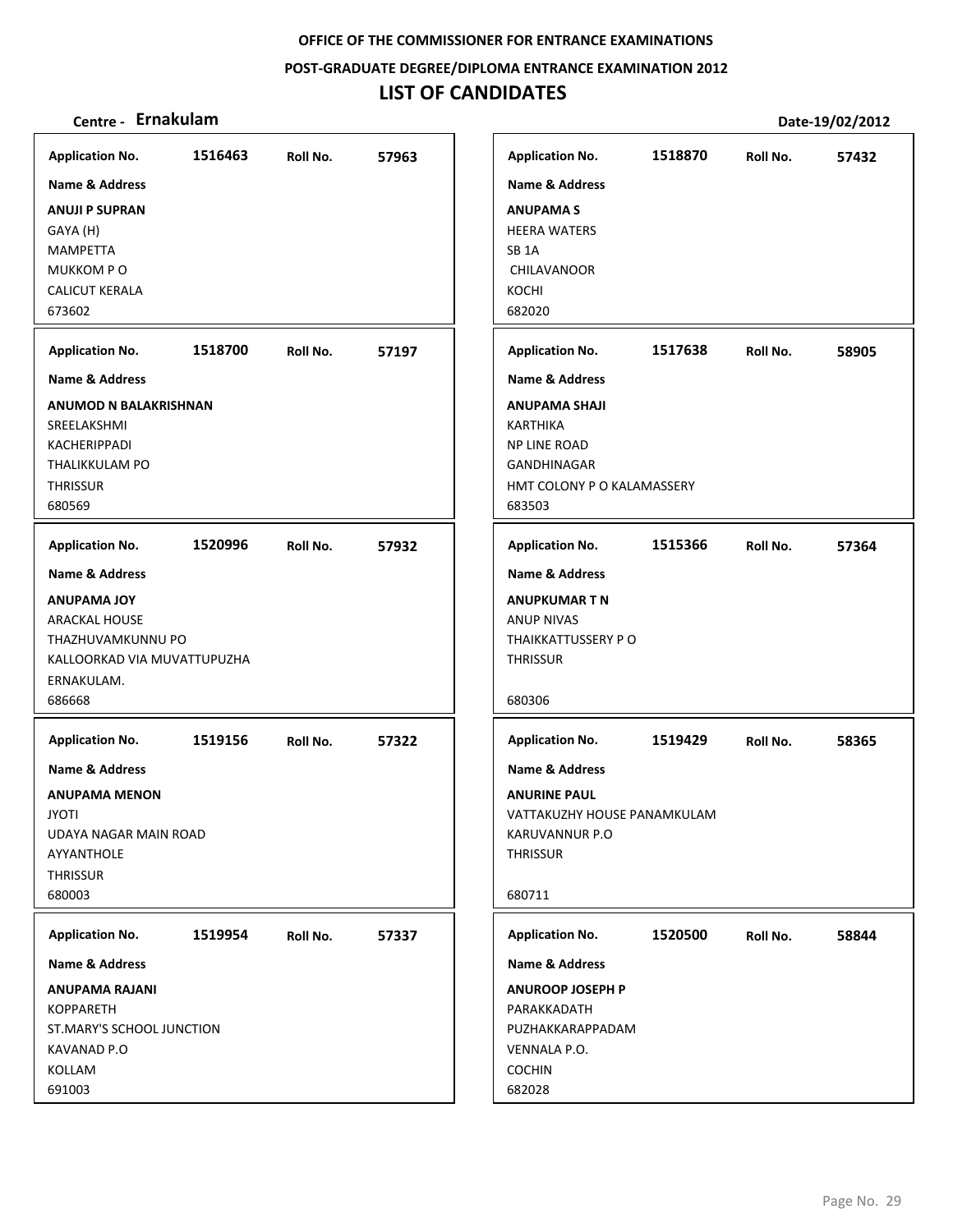**POST‐GRADUATE DEGREE/DIPLOMA ENTRANCE EXAMINATION 2012**

| Centre - Ernakulam                                                                                                             |         |          |       | Date-19/02/2012                                                                                                                              |         |          |       |  |
|--------------------------------------------------------------------------------------------------------------------------------|---------|----------|-------|----------------------------------------------------------------------------------------------------------------------------------------------|---------|----------|-------|--|
| <b>Application No.</b>                                                                                                         | 1520881 | Roll No. | 58160 | <b>Application No.</b>                                                                                                                       | 1515204 | Roll No. | 57708 |  |
| <b>Name &amp; Address</b>                                                                                                      |         |          |       | <b>Name &amp; Address</b>                                                                                                                    |         |          |       |  |
| <b>ANUROOP V N</b><br><b>VENGALLOOR MANA</b><br>PERUVANAM<br>CHERPU P O<br><b>TRICHUR</b>                                      |         |          |       | <b>ANWAR SADATH CA</b><br>CHOOLAKKAPARAMBU<br>NEERIKODE PO<br>ERNAKULAM                                                                      |         |          |       |  |
| 680561                                                                                                                         |         |          |       | 683511                                                                                                                                       |         |          |       |  |
| <b>Application No.</b>                                                                                                         | 1515820 | Roll No. | 57720 | <b>Application No.</b>                                                                                                                       | 1517690 | Roll No. | 58676 |  |
| <b>Name &amp; Address</b>                                                                                                      |         |          |       | Name & Address                                                                                                                               |         |          |       |  |
| <b>ANUSREE S</b><br><b>THANKAPRABHA</b><br>SITARAM MILL ROAD<br>POONKUNNAM<br><b>THRISSUR</b><br>680002                        |         |          |       | <b>ANWAR SHAREEF K K</b><br>S/O K K MOHAMMED<br>KUNNATH HOUSETHAVANUR PO<br>KUZHIMENNA VIA<br>MALAPPURAM<br>673641                           |         |          |       |  |
| <b>Application No.</b>                                                                                                         | 1515399 | Roll No. | 58631 | <b>Application No.</b>                                                                                                                       | 1521048 | Roll No. | 57239 |  |
| <b>Name &amp; Address</b><br><b>ANUTTAMA PRADEEP</b><br>PRASADAM<br>KARAPPARAMBA P O<br><b>CALICUT</b><br>673010               |         |          |       | Name & Address<br><b>APARNA M</b><br><b>ERAMATH HOUSE</b><br>KAKKANAD W P O<br>ERNAKULAM<br>KOCHI<br>682030                                  |         |          |       |  |
| <b>Application No.</b>                                                                                                         | 1518910 | Roll No. | 57433 | <b>Application No.</b>                                                                                                                       | 1521241 | Roll No. | 57474 |  |
| <b>Name &amp; Address</b><br><b>ANVAR P KHAN</b><br>KARUVALICKAL HOUSE<br>EDAKKUNNAM P O<br>KANJIRAPALLY<br>KOTTAYAM<br>686512 |         |          |       | <b>Name &amp; Address</b><br><b>APARNA RAVINDRAN</b><br>ASHWATHI 11/744<br>NEAR RANJITH MOTELS<br><b>ROBINSON ROAD</b><br>PALAKKAD<br>678001 |         |          |       |  |
| <b>Application No.</b>                                                                                                         | 1519095 | Roll No. | 58703 | <b>Application No.</b>                                                                                                                       | 1515364 | Roll No. | 57132 |  |
| <b>Name &amp; Address</b>                                                                                                      |         |          |       | <b>Name &amp; Address</b>                                                                                                                    |         |          |       |  |
| <b>ANVER</b><br><b>KARIVILAKOM HOUSE</b><br>THOTTAKKADU PO<br>KALLAMBALAM<br>THIRUVANANTHAPURAM<br>695605                      |         |          |       | <b>APARNAS</b><br>SREEPARNA<br><b>MYTHRI NAGAR</b><br><b>NURANI POST</b><br>PALAKKAD<br>678004                                               |         |          |       |  |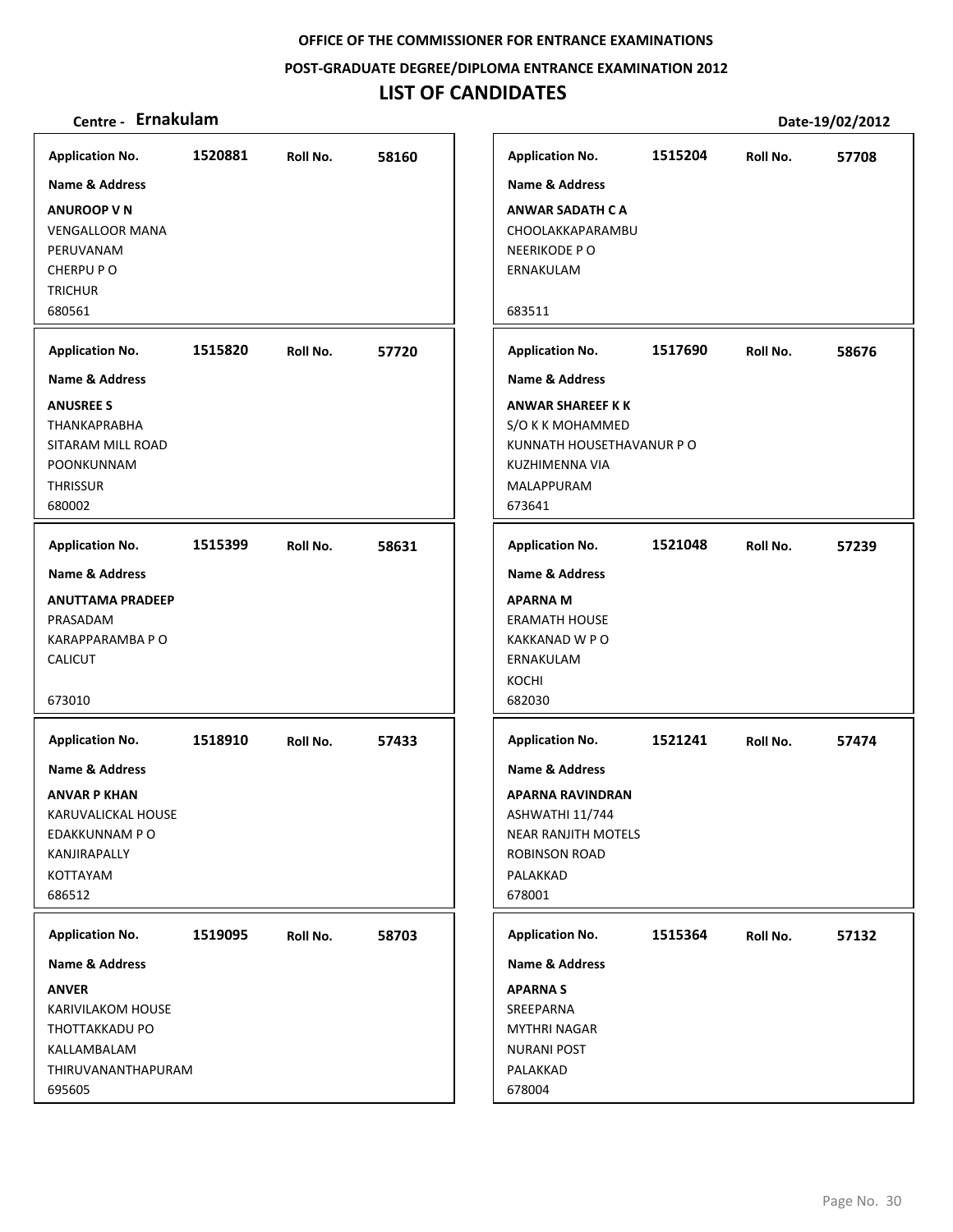**POST‐GRADUATE DEGREE/DIPLOMA ENTRANCE EXAMINATION 2012**

| Centre - Ernakulam          |         |          |       |                             |         |          | Date-19/02/2012 |
|-----------------------------|---------|----------|-------|-----------------------------|---------|----------|-----------------|
| <b>Application No.</b>      | 1518485 | Roll No. | 56845 | <b>Application No.</b>      | 1520871 | Roll No. | 58045           |
| <b>Name &amp; Address</b>   |         |          |       | <b>Name &amp; Address</b>   |         |          |                 |
| <b>APARNA SRINIVASAN</b>    |         |          |       | <b>ARATHY RAMDAS</b>        |         |          |                 |
| C/O DR. S LEENA KVK CPCRI   |         |          |       | RAMKRIPA                    |         |          |                 |
| <b>CHOWKI</b>               |         |          |       | A R MENON ROAD              |         |          |                 |
| KUDLU P O                   |         |          |       | NAIKKANAL                   |         |          |                 |
| <b>KAZARGOD</b>             |         |          |       | <b>THRISSUR</b>             |         |          |                 |
| 671124                      |         |          |       | 680001                      |         |          |                 |
| <b>Application No.</b>      | 1517428 | Roll No. | 56941 | <b>Application No.</b>      | 1519321 | Roll No. | 56977           |
| <b>Name &amp; Address</b>   |         |          |       | <b>Name &amp; Address</b>   |         |          |                 |
| <b>APPU SUSEEL</b>          |         |          |       | <b>ARAVIND R</b>            |         |          |                 |
| ARIYADATHU PUTHEN VEEDU     |         |          |       | PARAKATTU HOUSE             |         |          |                 |
| VADAKKEKARA.P.O             |         |          |       | CT ROAD                     |         |          |                 |
| PATTANAM KAVALA NORTH PARUR |         |          |       | <b>PERUMBAVOOR</b>          |         |          |                 |
| ERANAKULAM                  |         |          |       | ERNAKULAM                   |         |          |                 |
| 683522                      |         |          |       | 683542                      |         |          |                 |
| <b>Application No.</b>      | 1518183 | Roll No. | 57881 | <b>Application No.</b>      | 1516070 | Roll No. | 57262           |
| <b>Name &amp; Address</b>   |         |          |       | <b>Name &amp; Address</b>   |         |          |                 |
| <b>APPUNNIS</b>             |         |          |       | <b>ARAVIND S</b>            |         |          |                 |
| XV/211 ANJANAM              |         |          |       | <b>KARTHIKA</b>             |         |          |                 |
| MUTTAMBALAM                 |         |          |       | KIDANGOOR SOUTH P O         |         |          |                 |
| KOTTAYAM                    |         |          |       | KOTTAYAM                    |         |          |                 |
| 686004                      |         |          |       | 686583                      |         |          |                 |
| <b>Application No.</b>      | 1516835 | Roll No. | 56814 | <b>Application No.</b>      | 1519544 | Roll No. | 57214           |
| <b>Name &amp; Address</b>   |         |          |       | <b>Name &amp; Address</b>   |         |          |                 |
| <b>ARATHIN</b>              |         |          |       | ARCHANA ANANTHARAMAN        |         |          |                 |
| 27/1035 AISWARIYAM          |         |          |       | D/O DR.K.S.ANANTHARAMAN     |         |          |                 |
| THEKKETHIL                  |         |          |       | 18/210POURNAMICHETTIPARAMBA |         |          |                 |
| PAZHAVEEDU P O              |         |          |       | IRINJALAKUDATHRISSUR        |         |          |                 |
| ALAPPUZHA                   |         |          |       |                             |         |          |                 |
| 688009                      |         |          |       | 680121                      |         |          |                 |
| <b>Application No.</b>      | 1519556 | Roll No. | 57908 | <b>Application No.</b>      | 1517205 | Roll No. | 56937           |
| Name & Address              |         |          |       | <b>Name &amp; Address</b>   |         |          |                 |
| <b>ARATHY R</b>             |         |          |       | <b>ARCHANA G</b>            |         |          |                 |
| SAKETHAM                    |         |          |       | <b>USHUS</b>                |         |          |                 |
| SOUTH TEMPLE ROAD           |         |          |       | 326 GANDHI NAGAR            |         |          |                 |
| IRINJALAKUDA                |         |          |       | VAZHUTHACAUD                |         |          |                 |
| <b>THRISSUR</b>             |         |          |       | THIRUVANANTHAPURAM KERALA   |         |          |                 |
| 680121                      |         |          |       | 695014                      |         |          |                 |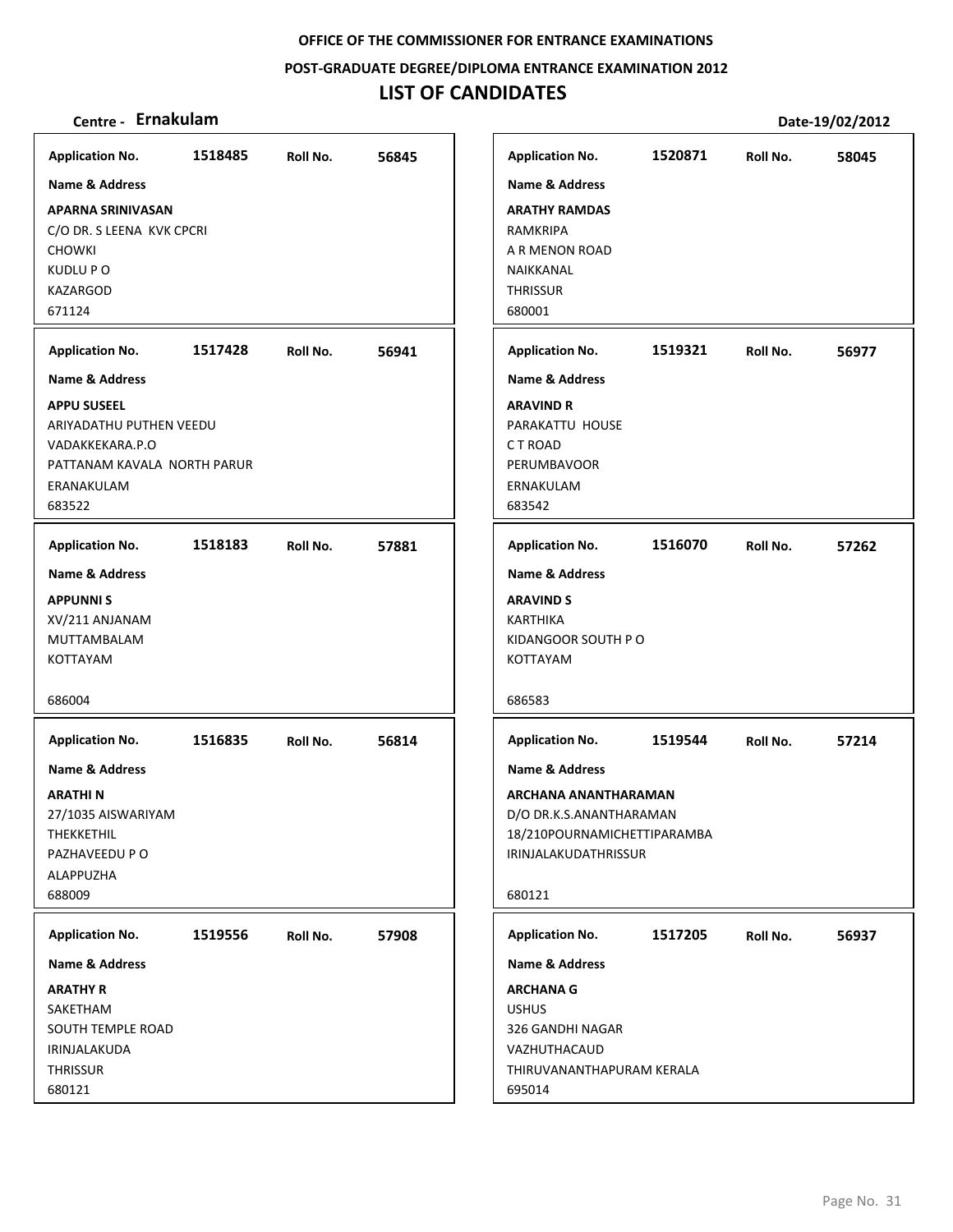### **POST‐GRADUATE DEGREE/DIPLOMA ENTRANCE EXAMINATION 2012**

## **LIST OF CANDIDATES**

| <b>Application No.</b>                                                                                                                                           | 1516626 | WITHHELD |       | <b>Application No.</b>                                                                                                                                     | 1517696 | Roll No. | 57062 |
|------------------------------------------------------------------------------------------------------------------------------------------------------------------|---------|----------|-------|------------------------------------------------------------------------------------------------------------------------------------------------------------|---------|----------|-------|
| Name & Address<br><b>ARCHANA NAIR</b><br><b>VELLIYATHEL HOUSE</b><br>PANACHIKADU<br><b>KUZHIMATTOM PO</b><br>KOTTAYAM KERALA<br>686533                           |         |          |       | Name & Address<br><b>ARJUN KARTHA</b><br><b>DEVIPRIYA HOUSE</b><br>NEAR K.S.E.B OFFICE<br>THALAYOLAPARAMBU P.O<br><b>KOTTAYAM</b><br>686605                |         |          |       |
| <b>Application No.</b><br><b>Name &amp; Address</b>                                                                                                              | 1516314 | Roll No. | 58305 | <b>Application No.</b><br><b>Name &amp; Address</b>                                                                                                        | 1516652 | Roll No. | 58771 |
| <b>ARCHANA S</b><br>ARCHANA ONAMPALLIL<br><b>KANDIYOOR</b><br>THATTARAMBALAM P O MAVELIKARA.<br>ALAPPUZHA<br>690103                                              |         |          |       | <b>ARJUN SURESH</b><br><b>THAYYIL HOUSE</b><br>SANATHANAM WARD<br>WEST OF MARTHOMA CHURCHNEAR YMCA<br>ALAPPUZHA<br>688001                                  |         |          |       |
| <b>Application No.</b>                                                                                                                                           | 1519682 | Roll No. | 58485 | <b>Application No.</b>                                                                                                                                     | 1516673 | Roll No. | 58082 |
| Name & Address<br><b>ARCHANA SUDHIR</b><br><b>ARCHANA</b><br><b>BEHIND ASHRAYA HOSPITAL</b><br><b>MATTANUR</b><br><b>KANNUR</b><br>670702                        |         |          |       | <b>Name &amp; Address</b><br><b>ARNOLD PLAZID T</b><br><b>THEKKEKARA HOUSE</b><br><b>VELUTHUR PO</b><br>KUNNATHANGADI<br><b>THRISSUR</b><br>680016         |         |          |       |
| <b>Application No.</b><br><b>Name &amp; Address</b><br><b>ARJUN A</b><br>TC 06/1491 VIPANCHIKA<br>THURUVICKAL P.O<br>CHERUVACKAL<br>THIRUVANANTHAPURAM<br>695011 | 1518006 | Roll No. | 58682 | <b>Application No.</b><br><b>Name &amp; Address</b><br><b>ARUN AIPE K</b><br><b>KUNNEL HOUSE</b><br>VETTIKKAL<br>MANNUTHY P.O<br><b>THRISSUR</b><br>680651 | 1517510 | Roll No. | 57638 |
| <b>Application No.</b><br>Name & Address<br>ARJUN BALACHANDRAN<br><b>KARTHIKA</b><br>KALAVAMKODAM P O<br>CHERTHALA<br>ALAPPUZHA<br>688586                        | 1518594 | Roll No. | 57311 | <b>Application No.</b><br><b>Name &amp; Address</b><br><b>ARUN AJAY</b><br>KALLUNIRAPARAMBATH HOUSE<br><b>MEPPAYIL PO</b><br>VADAKARA<br>CALICUT           | 1518482 | Roll No. | 58921 |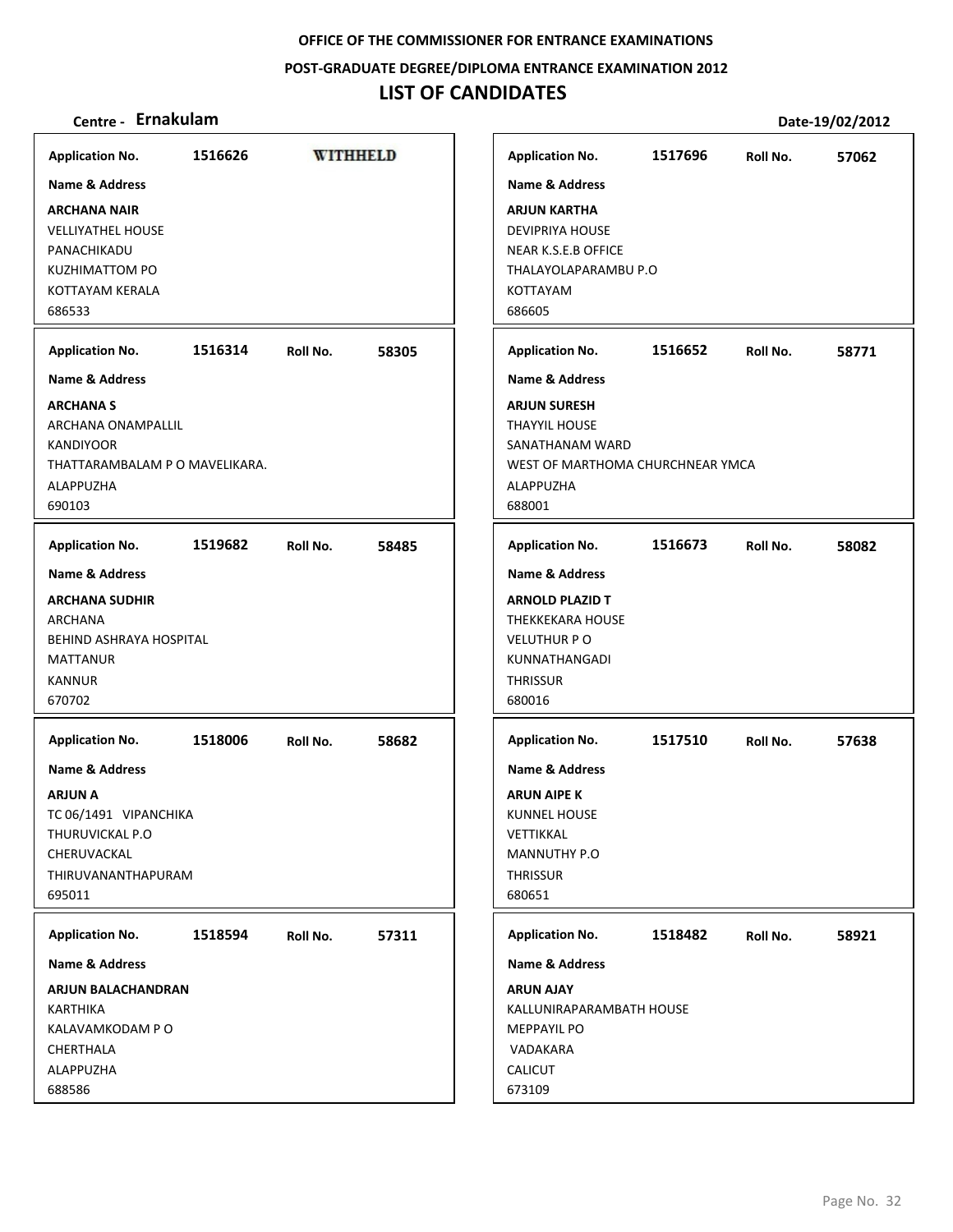**POST‐GRADUATE DEGREE/DIPLOMA ENTRANCE EXAMINATION 2012**

| Centre - Ernakulam                                           |         |          |       |                                                          | Date-19/02/2012 |          |       |  |  |
|--------------------------------------------------------------|---------|----------|-------|----------------------------------------------------------|-----------------|----------|-------|--|--|
| <b>Application No.</b>                                       | 1520345 | Roll No. | 56996 | <b>Application No.</b>                                   | 1515987         | Roll No. | 58183 |  |  |
| <b>Name &amp; Address</b><br><b>ARUN ALEX</b>                |         |          |       | <b>Name &amp; Address</b><br><b>ARUN DANIEL JOSEPH</b>   |                 |          |       |  |  |
| PAZHINJATHU ARANYA<br>UMMANNOOR PO<br>KOTTARAKARA            |         |          |       | <b>EDATTEL HOUSE</b><br><b>TEMPLE ROAD</b><br>THODUPUZHA |                 |          |       |  |  |
| KOLLAM<br>691520                                             |         |          |       | 685584                                                   |                 |          |       |  |  |
| <b>Application No.</b>                                       | 1516588 | Roll No. | 58425 | <b>Application No.</b>                                   | 1515444         | Roll No. | 58057 |  |  |
| <b>Name &amp; Address</b>                                    |         |          |       | Name & Address                                           |                 |          |       |  |  |
| <b>ARUN ARAVIND</b>                                          |         |          |       | <b>ARUN ENARA</b>                                        |                 |          |       |  |  |
| SHANGRILA                                                    |         |          |       | <b>SAI SRUTHY</b>                                        |                 |          |       |  |  |
| VILAYANNUR PO<br>PALAKKAD                                    |         |          |       | <b>DOCTORS LANE</b><br>KODUNGALLUR                       |                 |          |       |  |  |
| <b>KERALA</b>                                                |         |          |       |                                                          |                 |          |       |  |  |
| 678671                                                       |         |          |       | 680664                                                   |                 |          |       |  |  |
| <b>Application No.</b>                                       | 1519226 | Roll No. | 58131 | <b>Application No.</b>                                   | 1516295         | Roll No. | 56803 |  |  |
| <b>Name &amp; Address</b>                                    |         |          |       | <b>Name &amp; Address</b>                                |                 |          |       |  |  |
| <b>ARUN ARAVIND</b>                                          |         |          |       | <b>ARUN GEORGE</b>                                       |                 |          |       |  |  |
| ARJUNA CHANDRANKANDIYIL HOUSE                                |         |          |       | MULAVARICKAL HOUSE                                       |                 |          |       |  |  |
| <b>VILLIAPPALLY P.O</b><br>VADAKARA                          |         |          |       | ANAPPARA PO<br><b>MANJAPRA</b>                           |                 |          |       |  |  |
| <b>KOZHIKODE</b>                                             |         |          |       | ERNAKULAM                                                |                 |          |       |  |  |
| 673542                                                       |         |          |       | 683581                                                   |                 |          |       |  |  |
| <b>Application No.</b>                                       | 1516243 | Roll No. | 58878 | <b>Application No.</b>                                   | 1515552         | Roll No. | 58059 |  |  |
| <b>Name &amp; Address</b>                                    |         |          |       | <b>Name &amp; Address</b>                                |                 |          |       |  |  |
| <b>ARUN BABU N B</b>                                         |         |          |       | <b>ARUN JACOB</b>                                        |                 |          |       |  |  |
| S/O DR.N.V.BABURAJ                                           |         |          |       | MAMOOTIL KIZHAKKETHIL                                    |                 |          |       |  |  |
| NEYYAN HOUSE VII / 336<br>OLD CHANDHAPPURA ROAD IRINJALAKUDA |         |          |       | <b>GANDHINAGAR</b><br>KOTTAYAM                           |                 |          |       |  |  |
| <b>THRISSUR</b>                                              |         |          |       |                                                          |                 |          |       |  |  |
| 680121                                                       |         |          |       | 686008                                                   |                 |          |       |  |  |
| <b>Application No.</b>                                       | 1516716 | Roll No. | 58198 | <b>Application No.</b>                                   | 1520392         | Roll No. | 58957 |  |  |
| <b>Name &amp; Address</b>                                    |         |          |       | <b>Name &amp; Address</b>                                |                 |          |       |  |  |
| <b>ARUN C BABU</b>                                           |         |          |       | <b>ARUN JACOB</b>                                        |                 |          |       |  |  |
| CHIRATHILATTU HOUSE                                          |         |          |       | PULINILKUNNATHIL HOUSE                                   |                 |          |       |  |  |
| <b>ITHITHANAM P.O</b><br>CHANGANACHERRY                      |         |          |       | KARUKADOM P.O<br>KOTHAMANGALAM                           |                 |          |       |  |  |
| KOTTAYAM                                                     |         |          |       | KERALA                                                   |                 |          |       |  |  |
| 686535                                                       |         |          |       | 686691                                                   |                 |          |       |  |  |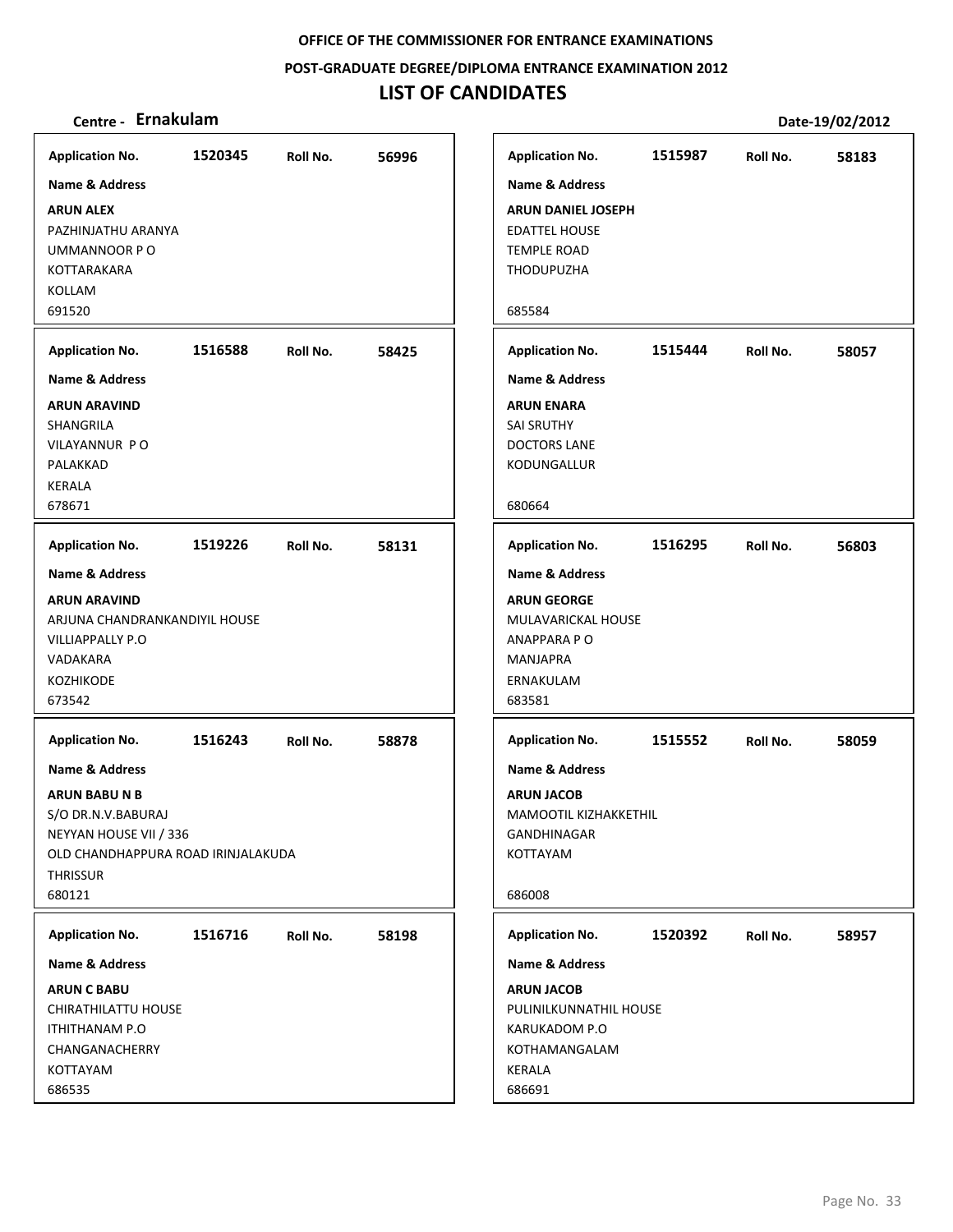**POST‐GRADUATE DEGREE/DIPLOMA ENTRANCE EXAMINATION 2012**

| Centre - Ernakulam                                                                                                          |         |          |       |                                                                                                                             | Date-19/02/2012 |          |       |  |  |
|-----------------------------------------------------------------------------------------------------------------------------|---------|----------|-------|-----------------------------------------------------------------------------------------------------------------------------|-----------------|----------|-------|--|--|
| <b>Application No.</b>                                                                                                      | 1519689 | Roll No. | 58830 | <b>Application No.</b>                                                                                                      | 1520285         | Roll No. | 58380 |  |  |
| <b>Name &amp; Address</b><br><b>ARUN KHOSH</b><br><b>USHUS</b><br>PONTHANPUZHA P O<br>KARIKKATTOOR VIA<br>KOTTYAM<br>686544 |         |          |       | <b>Name &amp; Address</b><br><b>ARUN P</b><br>KANJIRAKKATTU (H)<br>POONJAR PO<br>MATTACKADU<br>KOTTAYAM (DT)<br>686581      |                 |          |       |  |  |
| <b>Application No.</b>                                                                                                      | 1520337 | Roll No. | 58726 | <b>Application No.</b>                                                                                                      | 1518822         | Roll No. | 56851 |  |  |
| Name & Address                                                                                                              |         |          |       | Name & Address                                                                                                              |                 |          |       |  |  |
| <b>ARUN MATHEW CHACKO</b><br>PALLIKIZHAKKETHIL (H)<br>VAZHAPALLY P.O.<br>CHANGANACHERRY<br>KOTTAYAM<br>686103               |         |          |       | <b>ARUN P AJITH</b><br>WARD/IX 346 PALLITHAZATH HOUSE<br>T.B.ROAD MISSION QUATERS<br><b>THRISSUR</b><br>680001              |                 |          |       |  |  |
| <b>Application No.</b>                                                                                                      | 1515805 | Roll No. | 58984 | <b>Application No.</b>                                                                                                      | 1516841         | Roll No. | 57278 |  |  |
| Name & Address<br><b>ARUN P</b><br>BALASADAN<br>SREE PADAM AVENUE<br><b>CITY POST OFFICE</b><br><b>THRISSUR</b><br>680020   |         |          |       | <b>Name &amp; Address</b><br><b>ARUN PS</b><br>PULIYASSERI MANA<br><b>MANNARKAD P O</b><br>PALAKKAD<br>678582               |                 |          |       |  |  |
| <b>Application No.</b>                                                                                                      | 1516660 | Roll No. | 57158 | <b>Application No.</b>                                                                                                      | 1518211         | Roll No. | 59031 |  |  |
| <b>Name &amp; Address</b><br><b>ARUN P</b><br>CHAITHANYA<br>TEJAS NAGARPAZHAVVEDU<br>ALAPPUZHA<br>688009                    |         |          |       | <b>Name &amp; Address</b><br><b>ARUN PV</b><br><b>KRISHNA HOUSE</b><br><b>NEARTHS</b><br>PILICODE PO<br>KASARAGOD<br>671353 |                 |          |       |  |  |
| <b>Application No.</b>                                                                                                      | 1516827 | Roll No. | 58890 | <b>Application No.</b>                                                                                                      | 1519224         | Roll No. | 57901 |  |  |
| <b>Name &amp; Address</b>                                                                                                   |         |          |       | <b>Name &amp; Address</b>                                                                                                   |                 |          |       |  |  |
| <b>ARUN P</b><br>ULLADEMTHARA<br>THEKKENADA P O<br>VAIKOM<br>KOTTAYAM<br>686142                                             |         |          |       | <b>ARUN PRAKASH K</b><br>PRANAVAM KARANAYIL HOUSE<br>KARUVANNUR P.O<br>ETTUMANA<br><b>THRISSUR</b><br>680711                |                 |          |       |  |  |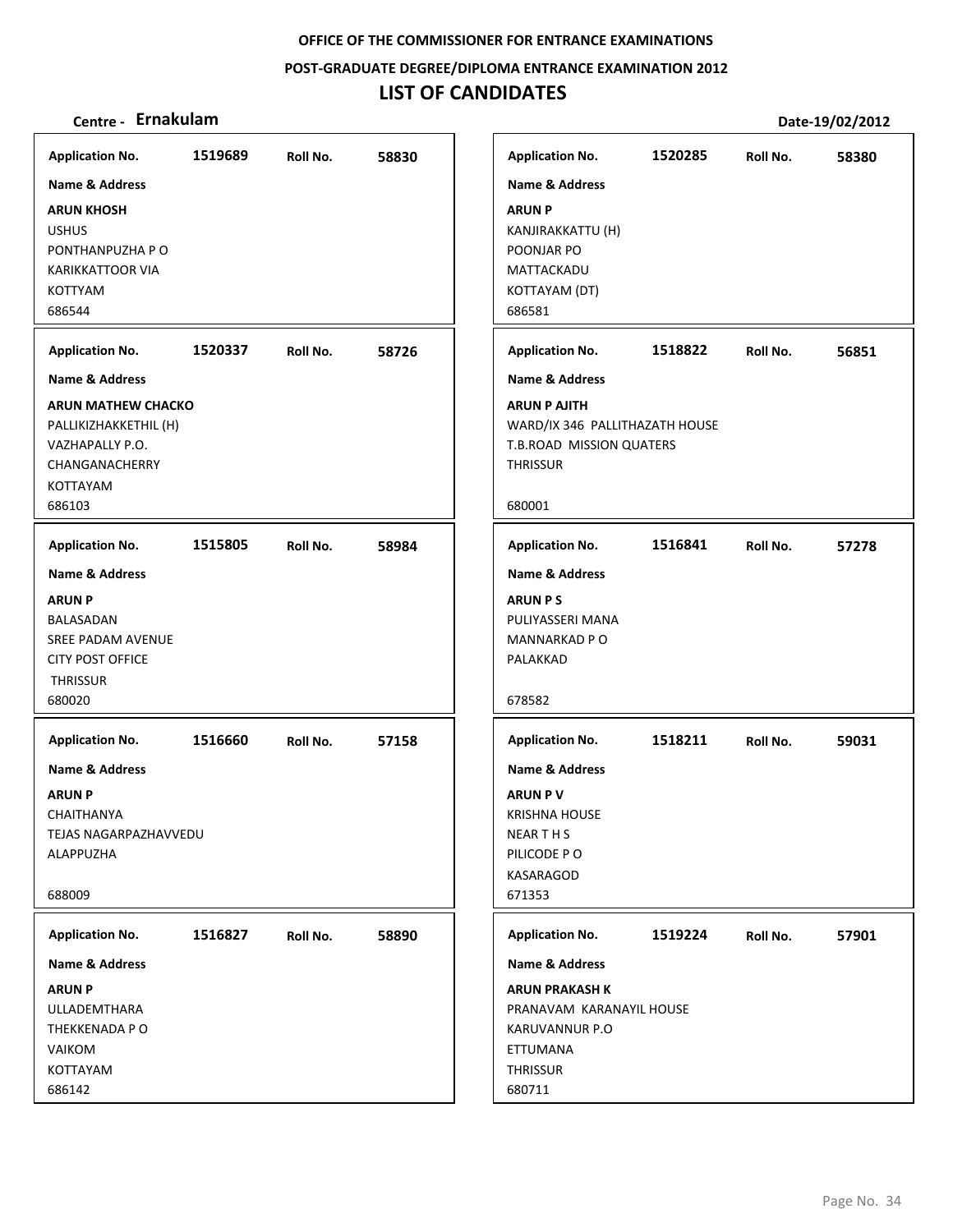**POST‐GRADUATE DEGREE/DIPLOMA ENTRANCE EXAMINATION 2012**

## **LIST OF CANDIDATES**

| <b>Application No.</b>                                                                                                                                  | 1517753 | Roll No. | 57063 | <b>Application No.</b>                                                                                                           | 1520180 | Roll No. | 58723 |
|---------------------------------------------------------------------------------------------------------------------------------------------------------|---------|----------|-------|----------------------------------------------------------------------------------------------------------------------------------|---------|----------|-------|
| Name & Address                                                                                                                                          |         |          |       | <b>Name &amp; Address</b>                                                                                                        |         |          |       |
| <b>ARUN PRATHAP</b><br>KANDATHI PARAMPIL<br>KOTTAPURAM ROAD<br>P.O.AROOR<br><b>ALLEPPEY</b>                                                             |         |          |       | <b>ARUN S</b><br>RADHAS STARLANE<br>MAITHANAM VARKALA P O<br>TRIVANDRUM                                                          |         |          |       |
| 688534                                                                                                                                                  |         |          |       | 695141                                                                                                                           |         |          |       |
| <b>Application No.</b>                                                                                                                                  | 1521286 | Roll No. | 58971 | <b>Application No.</b>                                                                                                           | 1518794 | Roll No. | 57892 |
| <b>Name &amp; Address</b><br><b>ARUN RAJ R</b><br>30/103VISMAYA<br>CHIRAKKADAVOM<br>KAYAMKULAM                                                          |         |          |       | <b>Name &amp; Address</b><br><b>ARUN SREEDHAR</b><br>THEKKINKATTIL HOUSE<br>POTTORE PO<br><b>THRISSUR</b>                        |         |          |       |
| 690502                                                                                                                                                  |         |          |       | 680581                                                                                                                           |         |          |       |
| <b>Application No.</b>                                                                                                                                  | 1515660 | Roll No. | 58406 | <b>Application No.</b>                                                                                                           | 1520161 | Roll No. | 58148 |
| Name & Address<br><b>ARUN RAJA CHANDRAN</b><br>D1 POORNASREE RESIDENCY<br>NEW ROAD STATUE JUNCTION<br>TRIPUNITHURA ERNAKULAM<br>KERALA<br>682301        |         |          |       | <b>Name &amp; Address</b><br><b>ARUN T R</b><br>THIRUMANGALATH HOUSE<br>PIRAYAR<br>KIDANGOOR P O<br>KOTTAYAM<br>686572           |         |          |       |
| <b>Application No.</b><br><b>Name &amp; Address</b><br>ARUN RAMANAN<br>KAILAS(H) GREEN VALLEY<br>RUBBER BOARD P.O.<br>PUTHUPPALLY<br>KOTTAYAM<br>686009 | 1516103 | Roll No. | 58990 | <b>Application No.</b><br><b>Name &amp; Address</b><br><b>ARUN THOMAS</b><br>PAIKADA HOUSE<br>VADACKAL P.O<br>ALLEPPEY<br>688003 | 1515200 | Roll No. | 57477 |
| <b>Application No.</b>                                                                                                                                  | 1516353 | Roll No. | 58306 | <b>Application No.</b>                                                                                                           | 1515834 | Roll No. | 58180 |
| Name & Address<br><b>ARUN RAVINDRAN</b><br>SAPHALYAM<br>THATTAMPADY SOUTH<br>KARUMALLOOR P.O.<br><b>ALUVA</b>                                           |         |          |       | Name & Address<br><b>ARUN THOMAS</b><br>THEJUS HOUSE NO 44/2620 A<br><b>ASHOKA ROAD</b><br>KALOOR<br>KOCHI                       |         |          |       |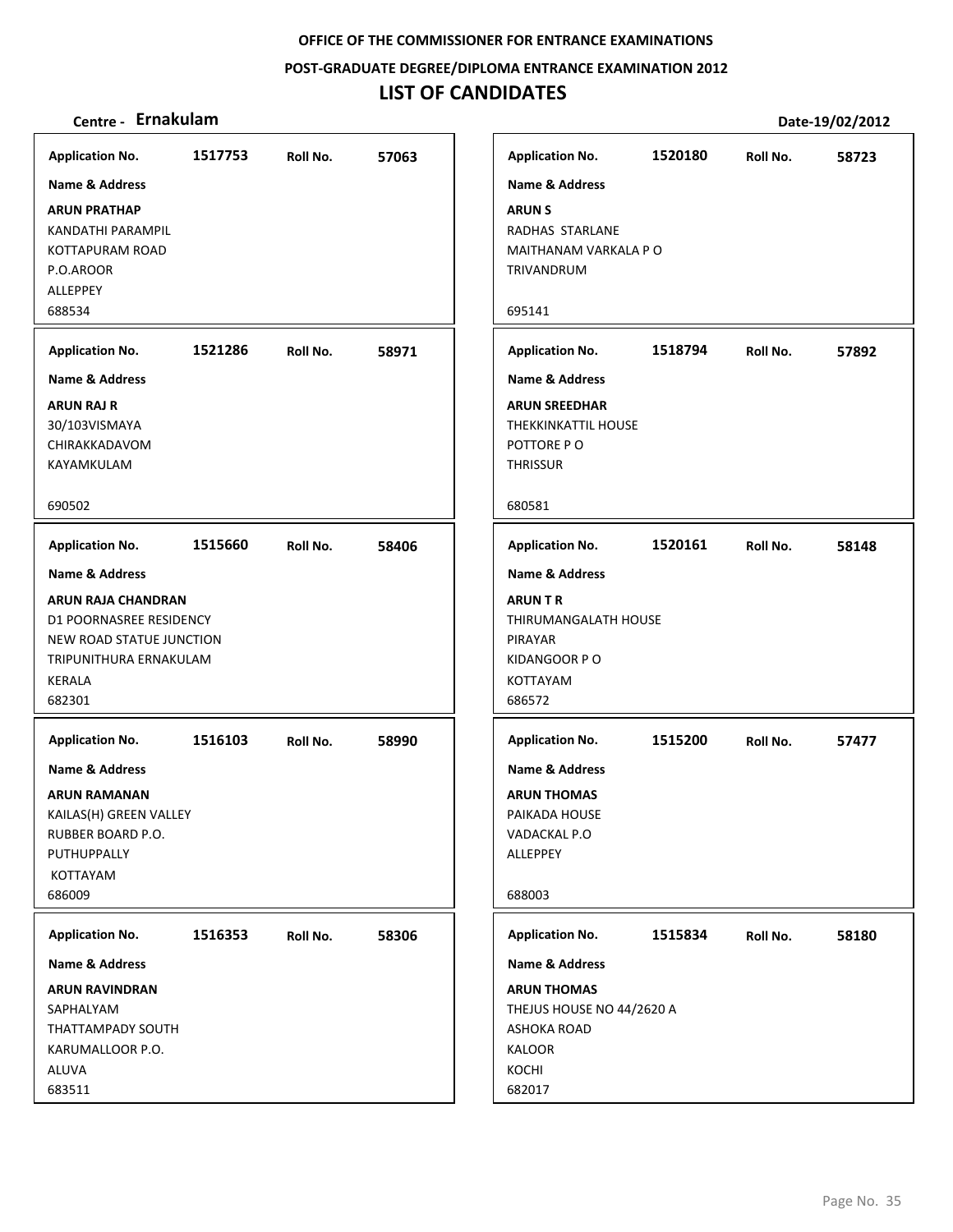### **POST‐GRADUATE DEGREE/DIPLOMA ENTRANCE EXAMINATION 2012**

| Centre - Ernakulam                                                                                                                       |         |          |       |                                                                                                                                |         |          | Date-19/02/2012 |
|------------------------------------------------------------------------------------------------------------------------------------------|---------|----------|-------|--------------------------------------------------------------------------------------------------------------------------------|---------|----------|-----------------|
| <b>Application No.</b>                                                                                                                   | 1517187 | Roll No. | 58552 | <b>Application No.</b>                                                                                                         | 1517075 | Roll No. | 56819           |
| <b>Name &amp; Address</b>                                                                                                                |         |          |       | <b>Name &amp; Address</b>                                                                                                      |         |          |                 |
| <b>ARUN THOMAS ABRAHAM</b><br>THEKKEPURACKAL HOUSE<br>ANAPRAMPAL NORTH PO<br>THALAVADY ALLEPPEY<br>689572                                |         |          |       | <b>ARUNKUMAR S M</b><br>SANGEETHA BHAVAN<br>MEKKADAMPU P.O<br>MUVATTUPUZHA<br>ERNAKULAM<br>682316                              |         |          |                 |
|                                                                                                                                          | 1516910 |          |       |                                                                                                                                | 1520674 |          |                 |
| <b>Application No.</b>                                                                                                                   |         | Roll No. | 58432 | <b>Application No.</b>                                                                                                         |         | Roll No. | 57465           |
| <b>Name &amp; Address</b><br><b>ARUN V</b><br><b>KUMARASSERIL HOUSE</b><br>MULAKULAM NORTH PO<br>PIRAVOM<br>ERNAKULAM<br>686664          |         |          |       | <b>Name &amp; Address</b><br><b>ARUNKUMAR T</b><br>MANTHOTTATHIL(H)<br><b>KANAKKARY P.O</b><br>KOTTAYAM<br>686632              |         |          |                 |
| <b>Application No.</b>                                                                                                                   | 1520481 | Roll No. | 57346 | <b>Application No.</b>                                                                                                         | 1518007 | Roll No. | 58797           |
| Name & Address<br><b>ARUNA DEVI J</b><br><b>KALATHIL HOUSE</b><br>THIRUVATHUKKAL<br>KOTTAYAM WEST 3<br>686003                            |         |          |       | <b>Name &amp; Address</b><br><b>ARUSHMA M K</b><br>CHONAMALA HOUSE<br>051 SAKTHI NAGAR<br>ETTUMANOOR P O<br>KOTTAYAM<br>686631 |         |          |                 |
| <b>Application No.</b>                                                                                                                   | 1515706 | Roll No. | 58177 | <b>Application No.</b>                                                                                                         | 1518904 | Roll No. | 56969           |
| <b>Name &amp; Address</b><br><b>ARUNCHAND S</b><br><b>KARTHIKA</b><br>ADAYAMON.P.O.<br>VIA THATTATHUMALA<br>THIRUVANANTHAPURAM<br>695614 |         |          |       | Name & Address<br><b>ARUVI POOMALI</b><br><b>TATTVAMASI</b><br>AIKKARAKUNNU<br>NADAVARAMBU P O<br>THRISSUR DISTRICT<br>680661  |         |          |                 |
| <b>Application No.</b>                                                                                                                   | 1517074 | Roll No. | 59010 | <b>Application No.</b>                                                                                                         | 1520571 | Roll No. | 57000           |
| <b>Name &amp; Address</b>                                                                                                                |         |          |       | <b>Name &amp; Address</b>                                                                                                      |         |          |                 |
| <b>ARUNKUMAR N</b><br>PADAKASSERIL HOUSE<br>CHOORAKULANGARA<br>ETTUMANOOR PO<br>KOTTAYAM<br>686631                                       |         |          |       | <b>ARVIND P VIJAYAN</b><br>PARLIKKATT HOUSE PLOT NO 90<br><b>ROSE GARDENS</b><br>THIRUVAMBADI P.O.<br><b>TRICHUR</b><br>680022 |         |          |                 |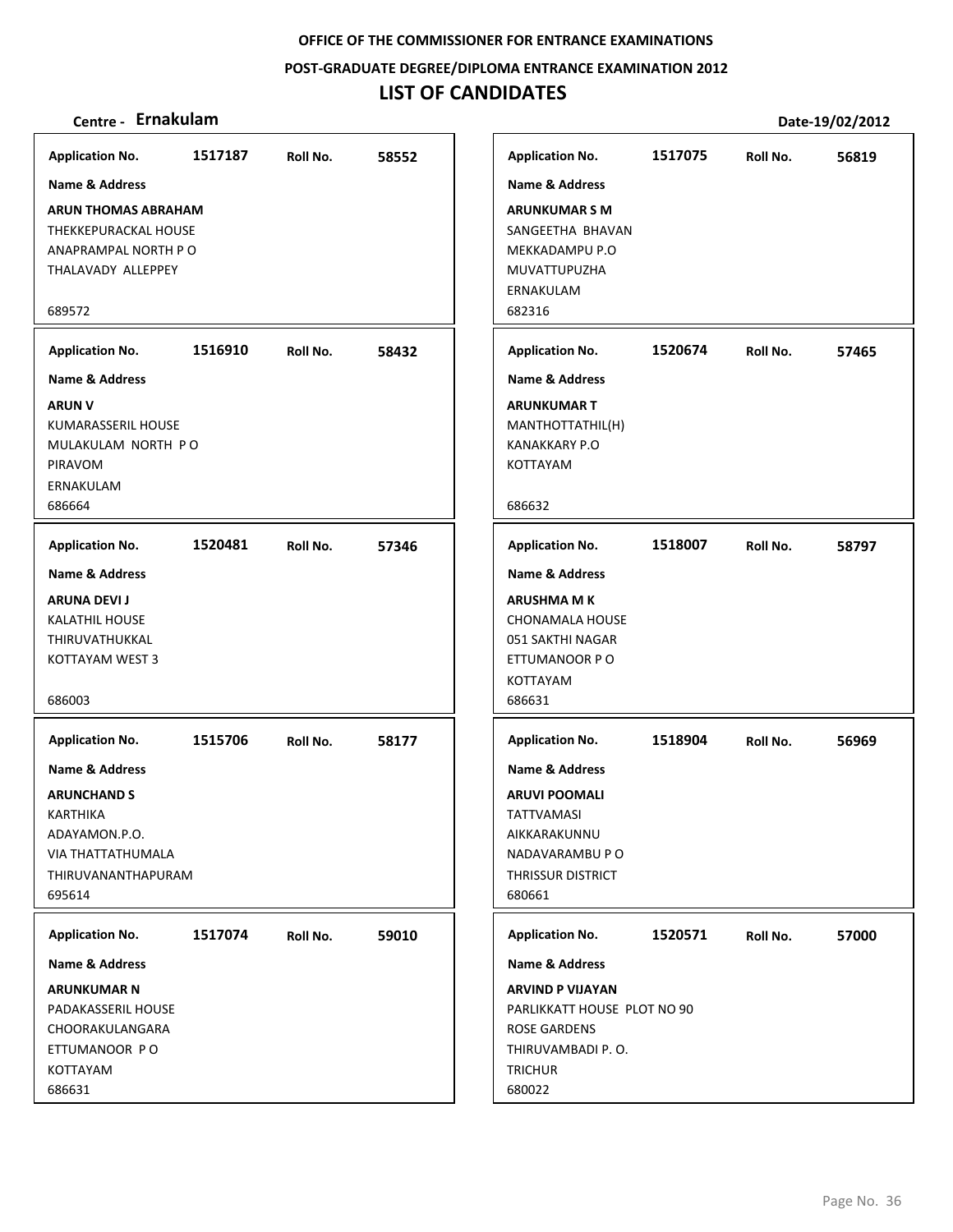**POST‐GRADUATE DEGREE/DIPLOMA ENTRANCE EXAMINATION 2012**

## **LIST OF CANDIDATES**

| <b>Application No.</b>                                                                                                       | 1517761 | Roll No.        | 57643 | <b>Application No.</b>                                                                                                  | 1517810 | Roll No. | 57412 |
|------------------------------------------------------------------------------------------------------------------------------|---------|-----------------|-------|-------------------------------------------------------------------------------------------------------------------------|---------|----------|-------|
| <b>Name &amp; Address</b>                                                                                                    |         |                 |       | <b>Name &amp; Address</b>                                                                                               |         |          |       |
| <b>ARYA R NAIR</b><br>4/UG 1 MODELS EXOTICA<br><b>STINEZ</b><br>PANAJI GOA                                                   |         |                 |       | <b>ASHA ABRAHAM</b><br>MATTACKAL KIZHAKKEPARAMBIL<br>THALAVADY PO<br>ALAPPUZHA<br><b>KERALA</b>                         |         |          |       |
| 403001                                                                                                                       |         |                 |       | 689572                                                                                                                  |         |          |       |
| <b>Application No.</b>                                                                                                       | 1519875 | Roll No.        | 58258 | <b>Application No.</b>                                                                                                  | 1517890 | Roll No. | 58335 |
| <b>Name &amp; Address</b>                                                                                                    |         |                 |       | <b>Name &amp; Address</b>                                                                                               |         |          |       |
| <b>ARYA VIJAYAN</b><br>MAINAKAM(H)<br><b>WEST GATE</b><br>ETTUMANOOR P.O<br>KOTTAYAM<br>686631                               |         |                 |       | ASHA KRISHNA A K<br><b>USHAMALARI</b><br>AISWARIA NAOGAR<br><b>WEST FORT</b><br><b>THRISSUR</b><br>680004               |         |          |       |
| <b>Application No.</b>                                                                                                       | 1520050 | <b>REJECTED</b> |       | <b>Application No.</b>                                                                                                  | 1518113 | Roll No. | 57302 |
| <b>Name &amp; Address</b>                                                                                                    |         |                 |       | <b>Name &amp; Address</b>                                                                                               |         |          |       |
| ASAKUMARI T<br>LECTURER IN PATHOLOGY<br>GOVT. TD MEDICAL COLLEGE ALAPPUZHA<br>VANDANAM PO<br>ALAPPUZHA<br>688004             |         |                 |       | <b>ASHAM</b><br><b>NOOR RESIDENCY</b><br>AMCW 20/1178B<br>ALAPPUZHA BAZAR P O<br>ALAPPUZHA<br>688012                    |         |          |       |
| <b>Application No.</b>                                                                                                       | 1517091 | Roll No.        | 57746 | <b>Application No.</b>                                                                                                  | 1519934 | Roll No. | 56873 |
| <b>Name &amp; Address</b><br>ASHA SUKUMARAN<br>C/O DR T U SUKUMARAN<br>SREESHYLAM(H)<br>ETTUMANOOR P O<br>KOTTAYAM<br>686631 |         |                 |       | <b>Name &amp; Address</b><br><b>ASHA MARY GEORGE</b><br>CHADAYAMMURY HOUSE<br>VADUTHALA P.O.<br><b>COCHIN</b><br>682023 |         |          |       |
| <b>Application No.</b>                                                                                                       | 1515340 | Roll No.        | 58515 | <b>Application No.</b>                                                                                                  | 1519084 | Roll No. | 58013 |
| Name & Address                                                                                                               |         |                 |       | Name & Address                                                                                                          |         |          |       |
| <b>ASHA A</b><br>PRATHEEKSHA HOUSE<br><b>NEAR BUS STAND</b><br>PALLICKATHODU ANICKAD P O<br>KOTTAYAM<br>686503               |         |                 |       | <b>ASHAP</b><br>CHERANGODATH HOUSE<br>KUMARANELLUR P O<br>WADAKKANCHERRY<br><b>THRISSUR</b><br>680590                   |         |          |       |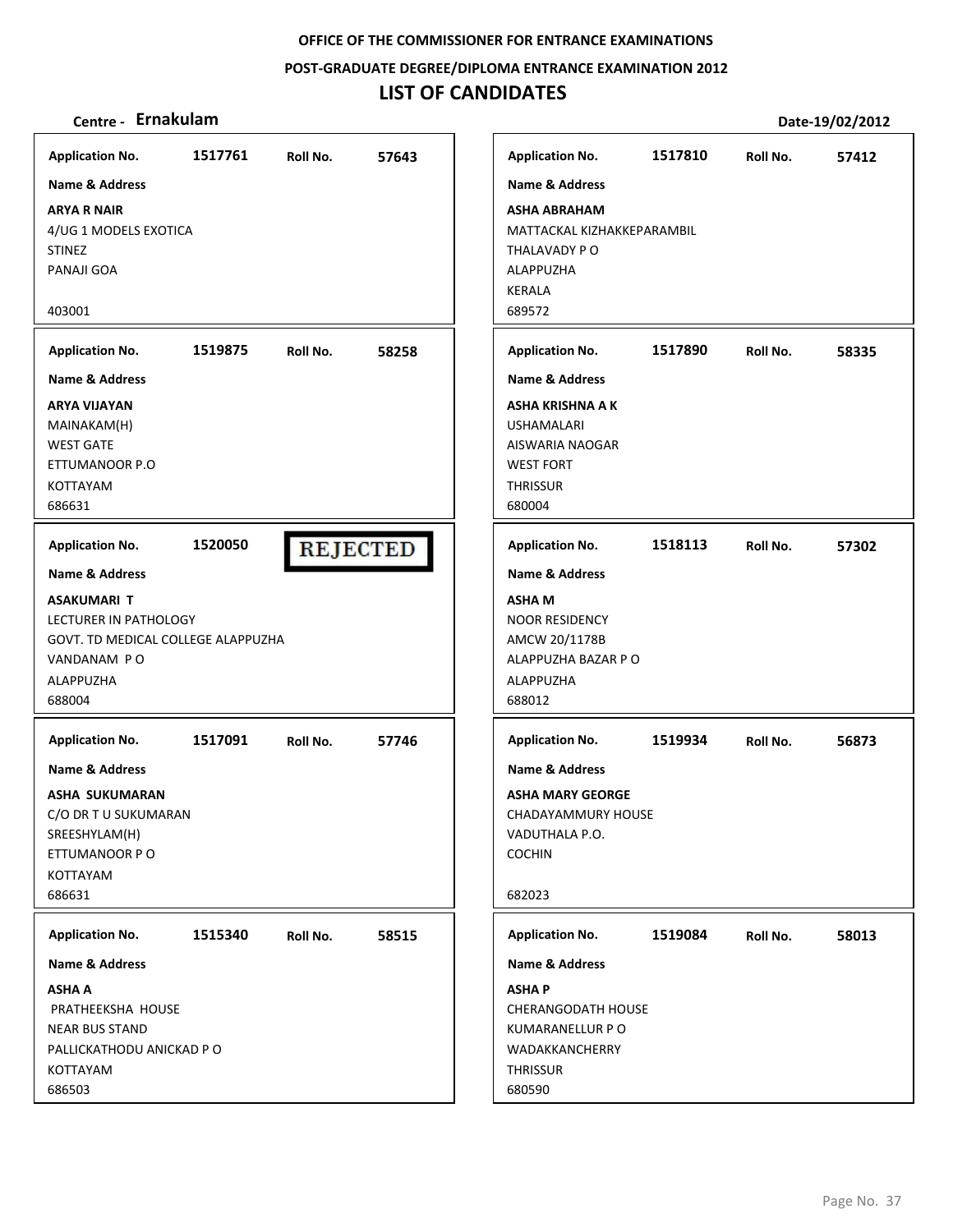**POST‐GRADUATE DEGREE/DIPLOMA ENTRANCE EXAMINATION 2012**

### **LIST OF CANDIDATES**

# **Centre ‐ Ernakulam Date‐19/02/2012**

| <b>Application No.</b>      | 1520701 | Roll No. | 58272 | <b>Application No.</b>    |
|-----------------------------|---------|----------|-------|---------------------------|
| <b>Name &amp; Address</b>   |         |          |       | <b>Name &amp; Address</b> |
| <b>ASHA P NAIR</b>          |         |          |       | <b>ASHA TERESA JOHN</b>   |
| SANGAMAM                    |         |          |       | DR.ASHA TERESA JOHN       |
| ETTUMANOOR P O              |         |          |       | PLOT NO 149 JUDGES AV     |
| <b>NEAR RAILWAY STATION</b> |         |          |       | KALOOR COCHIN             |
| KOTTAYAM                    |         |          |       |                           |
| 686631                      |         |          |       | 682017                    |
| <b>Application No.</b>      | 1517796 | Roll No. | 56948 | <b>Application No.</b>    |
| <b>Name &amp; Address</b>   |         |          |       | <b>Name &amp; Address</b> |
| <b>ASHA P PUNNOOSE</b>      |         |          |       | <b>ASHA THANKAPPAN</b>    |
| ASHA P PUNNOOSE             |         |          |       | DR ASHA THANKAPPAN        |
| PEEDIKAYIL HOUSE            |         |          |       | SANDRAM OPPOSITE T.D      |
| KUNNAMKARY P O              |         |          |       | VANDANAM ALAPPUZHA        |
| ALAPPUZHA                   |         |          |       |                           |
| 686102                      |         |          |       | 688005                    |
| <b>Application No.</b>      | 1520693 | Roll No. | 57812 | <b>Application No.</b>    |
| <b>Name &amp; Address</b>   |         |          |       | <b>Name &amp; Address</b> |
| <b>ASHA ROY</b>             |         |          |       | <b>ASHAUN</b>             |
| C/O DR ROY CHERIAN          |         |          |       | <b>KOTTEKKAT HOUSE</b>    |
| KARITHADATHIL(H)            |         |          |       | ARUVAI DESOM              |
| PIRAVOM(PO)                 |         |          |       | PAZHANJI P O              |
| ERNAKULAM                   |         |          |       | THRISSUR                  |
| 686664                      |         |          |       | 680542                    |
|                             |         |          |       |                           |
| <b>Application No.</b>      | 1517694 | Roll No. | 56830 | <b>Application No.</b>    |
| <b>Name &amp; Address</b>   |         |          |       | <b>Name &amp; Address</b> |
| ASHA S DAS                  |         |          |       | ASHIK A                   |
| KATTODIL MALAYIL HOUSE      |         |          |       | <b>SHYLA MANZIL</b>       |
| <b>ERAVIPEROOR P O</b>      |         |          |       | <b>KOVALAM P O</b>        |
| THIRUVALLA (VIA)            |         |          |       | TRIVANDRUM                |
| PATHANAMTHITTA              |         |          |       |                           |
| 689542                      |         |          |       | 695527                    |
| <b>Application No.</b>      | 1515968 | Roll No. | 57492 | <b>Application No.</b>    |
| <b>Name &amp; Address</b>   |         |          |       | <b>Name &amp; Address</b> |
| <b>ASHA SYAM</b>            |         |          |       | ASHIR ABDUL RASHEED       |
| ASHA BHAVAN                 |         |          |       | <b>MOOTHANVILAYIL</b>     |
| S.N PURAM P.O               |         |          |       | VADAKKUMTHALA P O         |
| CHERTHALA                   |         |          |       | KARUNAGAPALLY             |
| ALAPPUZHA                   |         |          |       | KOLLAM                    |
| 688582                      |         |          |       | 690536                    |

**1516968 57049 Application No. Roll No. PENUE 1519979 58375 Application No. Roll No.**  $OM.C$ **1519457 56980 Application No. Roll No.**  $\overline{\phantom{a}}$ **1520975 57006 Application No. Roll No. 1518760 56850 Application No. Roll No.**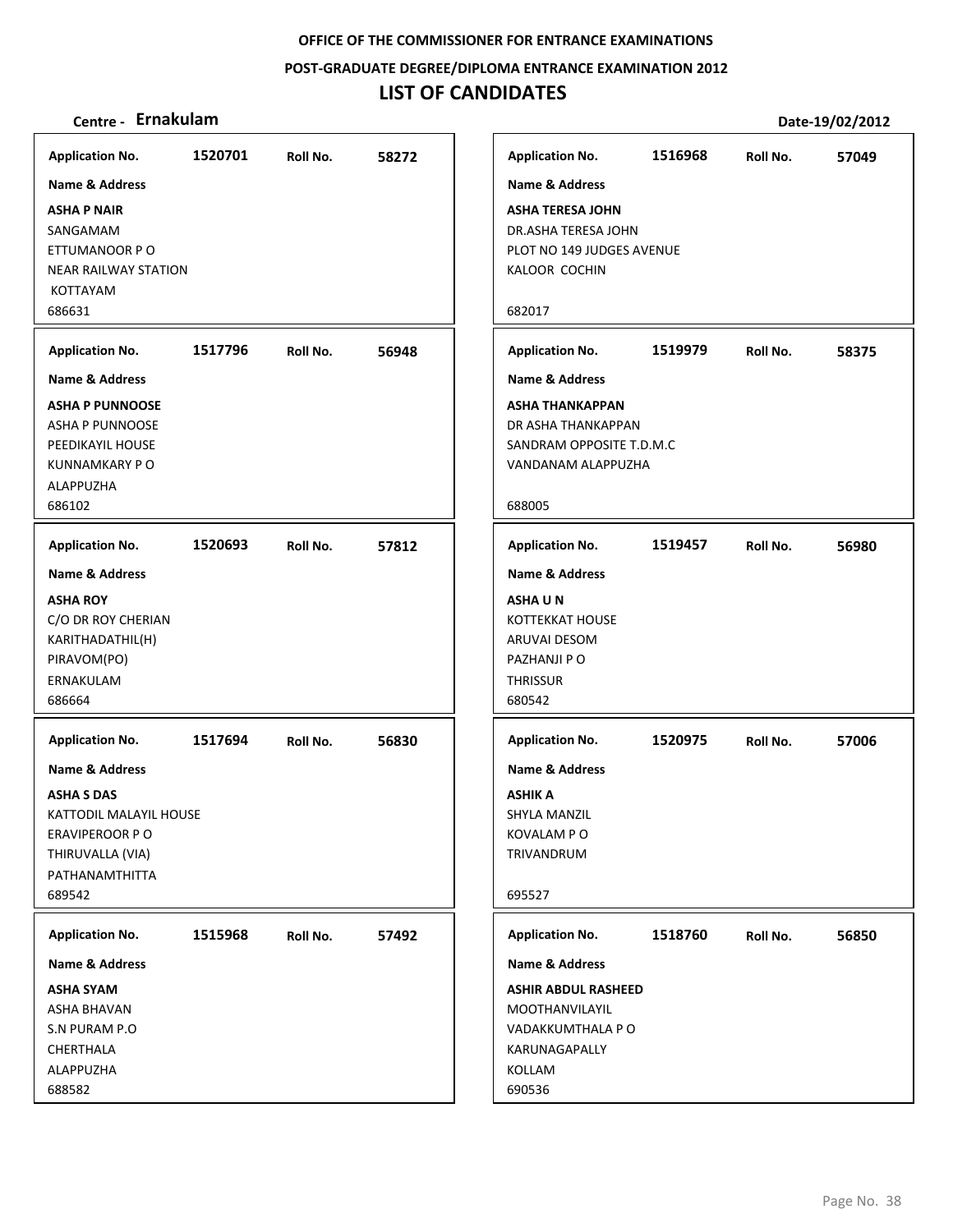#### **POST‐GRADUATE DEGREE/DIPLOMA ENTRANCE EXAMINATION 2012**

## **LIST OF CANDIDATES**

| <b>Application No.</b>                          | 1518161 | Roll No. | 56955 |
|-------------------------------------------------|---------|----------|-------|
| <b>Name &amp; Address</b>                       |         |          |       |
| <b>ASHISH ANAND</b>                             |         |          |       |
| <b>ANANDAM HOUSE</b>                            |         |          |       |
| KURICHY P.O.                                    |         |          |       |
| <b>KOTTAYAM</b>                                 |         |          |       |
|                                                 |         |          |       |
| 686549                                          |         |          |       |
| <b>Application No.</b>                          | 1519681 | Roll No. | 58370 |
| <b>Name &amp; Address</b>                       |         |          |       |
| <b>ASHLIN SARA GEORGE</b>                       |         |          |       |
| <b>ASHISH BHAVAN</b>                            |         |          |       |
| KOLABHAGOM P.O                                  |         |          |       |
| THADIYOOR THIRUVALLA                            |         |          |       |
| PATHANAMTHITTA DISTRICT                         |         |          |       |
| 689545                                          |         |          |       |
| <b>Application No.</b>                          | 1515601 | Roll No. | 58635 |
| <b>Name &amp; Address</b>                       |         |          |       |
| <b>ASHLY ABRAHAM</b>                            |         |          |       |
| D/O A.P.AVARACHAN ELAYIDATHU HOUSE              |         |          |       |
| <b>ADIMALY P.O</b>                              |         |          |       |
| ADIMALY                                         |         |          |       |
| <b>IDUKKI</b>                                   |         |          |       |
| 685561                                          |         |          |       |
| <b>Application No.</b>                          | 1518065 | Roll No. | 59028 |
| <b>Name &amp; Address</b>                       |         |          |       |
| <b>ASHLY JOHN</b>                               |         |          |       |
| 5/153-D ANUGRAHA LILLY GARDENS                  |         |          |       |
| CHENAKALA ITI ROAD KALAMASSERY                  |         |          |       |
|                                                 |         |          |       |
| HMT COLONY.P.O ERNAKULAM                        |         |          |       |
|                                                 |         |          |       |
|                                                 |         |          |       |
| KERALA<br>683503<br><b>Application No.</b>      | 1519130 | Roll No. | 58014 |
|                                                 |         |          |       |
| Name & Address<br><b>ASHOK ABRAHAM VARGHESE</b> |         |          |       |
| MURICKANATTU HOUSE                              |         |          |       |
| THOTTACKADU P.O                                 |         |          |       |
| KOTTAYAM                                        |         |          |       |
|                                                 |         |          |       |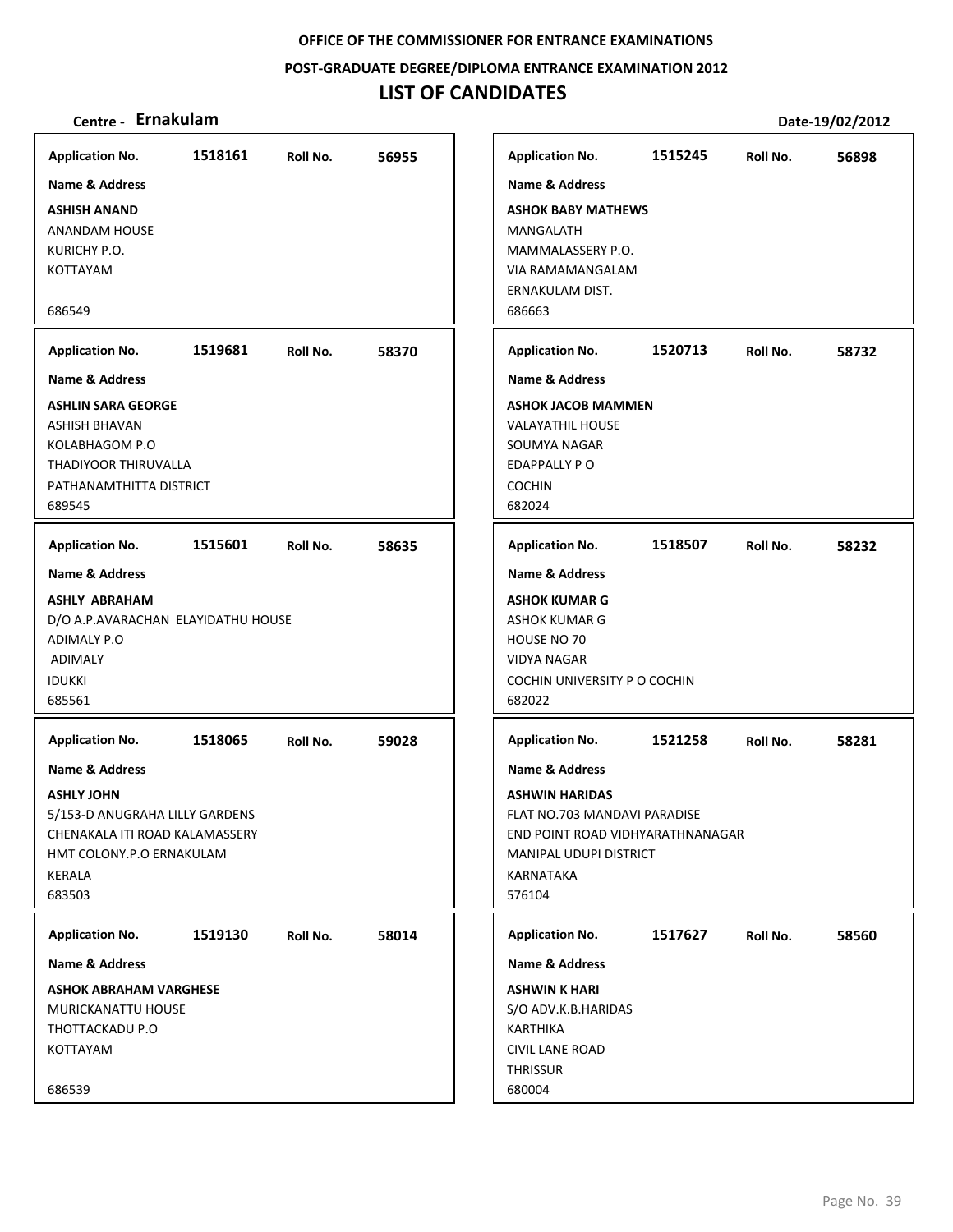**POST‐GRADUATE DEGREE/DIPLOMA ENTRANCE EXAMINATION 2012**

## **LIST OF CANDIDATES**

| Centre - Ernakulam                |         |          |       |                               |         |          | Date-19/02/2012 |
|-----------------------------------|---------|----------|-------|-------------------------------|---------|----------|-----------------|
| <b>Application No.</b>            | 1515218 | Roll No. | 58398 | <b>Application No.</b>        | 1520137 | Roll No. | 57456           |
| <b>Name &amp; Address</b>         |         |          |       | <b>Name &amp; Address</b>     |         |          |                 |
| <b>ASHWIN MENON M</b>             |         |          |       | <b>ASLAM FAROOK Z A</b>       |         |          |                 |
| <b>GK DEWDROP HOMES</b>           |         |          |       | DR. ASLAM FAROOK Z A          |         |          |                 |
| <b>CIVIL STATION ROAD</b>         |         |          |       | KURUVACHALIL(H)               |         |          |                 |
| PERURKADA                         |         |          |       | NANMINDA(PO)                  |         |          |                 |
| THIRUVANANDAPURAM                 |         |          |       | KOZHIKODE DT.                 |         |          |                 |
| 695005                            |         |          |       | 673613                        |         |          |                 |
| <b>Application No.</b>            | 1515917 | Roll No. | 57491 | <b>Application No.</b>        | 1518471 | Roll No. | 58346           |
| <b>Name &amp; Address</b>         |         |          |       | Name & Address                |         |          |                 |
| <b>ASHWINI S RAMJI</b>            |         |          |       | <b>ASWANI KUMAR B</b>         |         |          |                 |
| <b>13BGOLF LINK APARTMENTS</b>    |         |          |       | <b>VENNIYIL MATTOM NORTH</b>  |         |          |                 |
| 28/A - CUNNIGHAM ROAD             |         |          |       | THATTARAMBALAM P.O            |         |          |                 |
| <b>BANGALORE</b>                  |         |          |       | MAVELIKARA ALAPPUZHA          |         |          |                 |
| KARNATAKA<br>560052               |         |          |       | 690103                        |         |          |                 |
|                                   |         |          |       |                               |         |          |                 |
| <b>Application No.</b>            | 1518894 | Roll No. | 58814 | <b>Application No.</b>        | 1518592 | Roll No. | 57195           |
| <b>Name &amp; Address</b>         |         |          |       | <b>Name &amp; Address</b>     |         |          |                 |
| <b>ASIF ANSAR</b>                 |         |          |       | ASWATHI KRISHNA K             |         |          |                 |
| ANSAR MANZIL                      |         |          |       | ASWATHY NILAYAM               |         |          |                 |
| <b>IDEYILEMODIYIL</b>             |         |          |       | <b>PORIYANI</b>               |         |          |                 |
| PANDALAM PO                       |         |          |       | MUNDUR PO                     |         |          |                 |
| 689501                            |         |          |       | PALAKKAD<br>678592            |         |          |                 |
|                                   |         |          |       |                               |         |          |                 |
| <b>Application No.</b>            | 1516417 | Roll No. | 57962 | <b>Application No.</b>        | 1519511 | Roll No. | 57792           |
| <b>Name &amp; Address</b>         |         |          |       | <b>Name &amp; Address</b>     |         |          |                 |
| <b>ASIFA A</b>                    |         |          |       | <b>ASWATHI M M</b>            |         |          |                 |
| MOOLAYILMRRA-186MOOLEPPADAM ROAD  |         |          |       | CHITRA HOUSE NO 10            |         |          |                 |
| VAZHAKKALA SOUTHKAKKANAD WEST P.O |         |          |       | SANTHOSH NAGAR                |         |          |                 |
| ERNAKULAM DISTKOCHI               |         |          |       | MANNUTHY BYPASS MANNUTHY P.O. |         |          |                 |
| 682030                            |         |          |       | <b>THRISSUR</b><br>680651     |         |          |                 |
|                                   |         |          |       |                               |         |          |                 |
| <b>Application No.</b>            | 1515850 | Roll No. | 58525 | <b>Application No.</b>        | 1516319 | Roll No. | 58765           |
| <b>Name &amp; Address</b>         |         |          |       | Name & Address                |         |          |                 |
| ASISH VIJAYARAGHAVAN              |         |          |       | <b>ASWATHY ANILKUMAR P</b>    |         |          |                 |
| ASISH VIJAYARAGHAVAN              |         |          |       | C 3 PENTAPARK                 |         |          |                 |
| ERANEZHATHU KIZHAKITTAYIL HOUSE   |         |          |       | POOTHOLE ROAD                 |         |          |                 |
| THALIKULAM P O                    |         |          |       | <b>THRISSUR</b>               |         |          |                 |
| <b>THRISSUR</b><br>680569         |         |          |       | 680004                        |         |          |                 |
|                                   |         |          |       |                               |         |          |                 |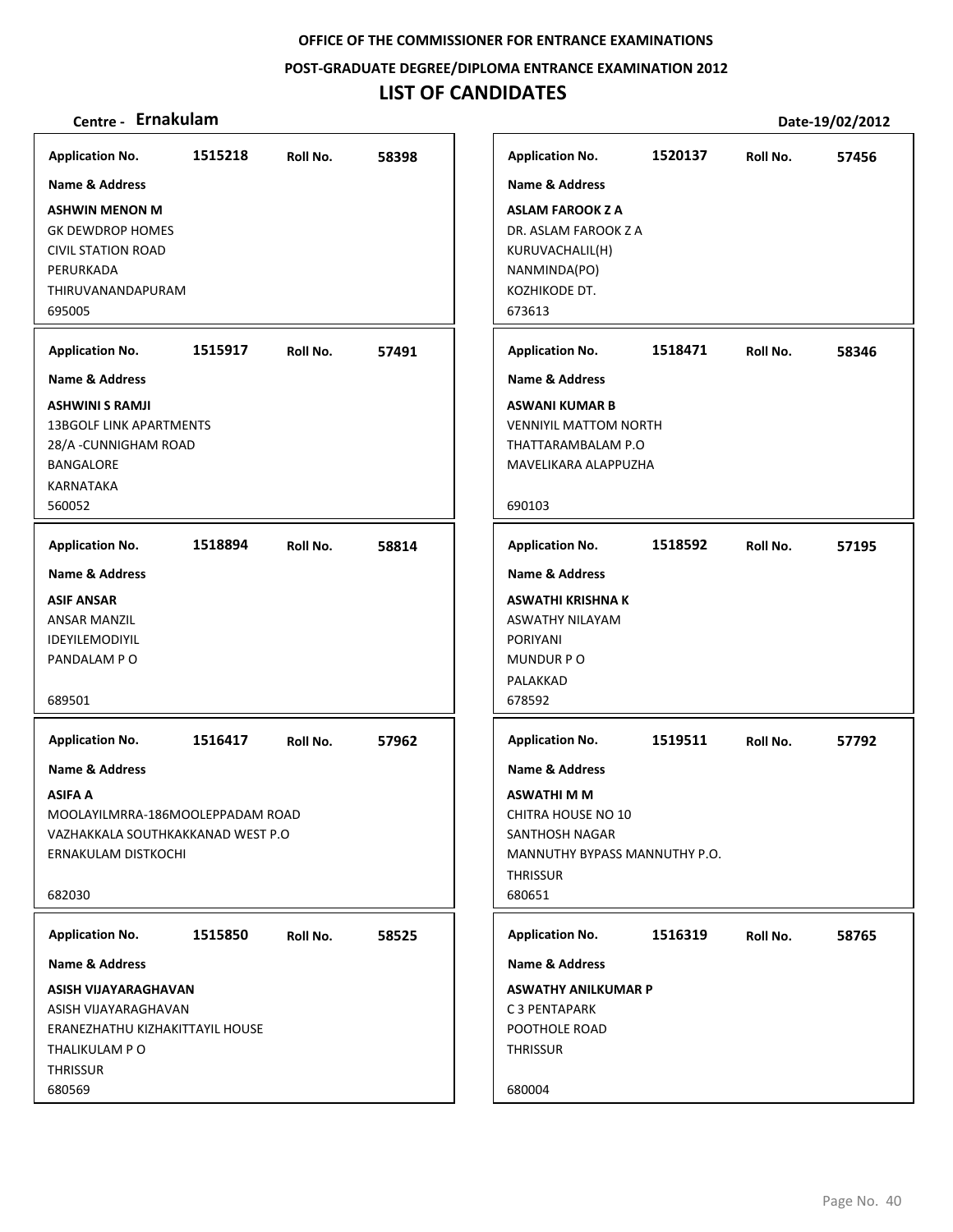**POST‐GRADUATE DEGREE/DIPLOMA ENTRANCE EXAMINATION 2012**

## **LIST OF CANDIDATES**

| <b>Application No.</b>                                                                                               | 1517231 | Roll No. | 57978 | <b>Application No.</b>                                                                                           | 1517982 | Roll No. | 57299 |
|----------------------------------------------------------------------------------------------------------------------|---------|----------|-------|------------------------------------------------------------------------------------------------------------------|---------|----------|-------|
| <b>Name &amp; Address</b>                                                                                            |         |          |       | Name & Address                                                                                                   |         |          |       |
| <b>ASWATHY GOPAL</b><br>W/O RANJITH.K.<br>SIVADAM KALARIKKAL HOUSE<br><b>AYYANTHOLE</b><br><b>THRISSUR</b><br>680003 |         |          |       | <b>ASWATHY THAZHAKOTTU VALAPPIL</b><br>CHANDRAKANTHAM<br>NARIPARAMBA P.O<br>THAVANUR VIA<br>MALAPPURAM<br>679573 |         |          |       |
| <b>Application No.</b>                                                                                               | 1517224 | Roll No. | 57517 | <b>Application No.</b>                                                                                           | 1516130 | Roll No. | 58186 |
| <b>Name &amp; Address</b>                                                                                            |         |          |       | <b>Name &amp; Address</b>                                                                                        |         |          |       |
| <b>ASWATHY HAREENDRAN</b><br>C/O DR.B.AJITHKUMAR<br>SOWPARNIKA HOUSE NUMBER - 144<br>KALADY<br>ERNAKULAM<br>683574   |         |          |       | <b>ASWITHDAS P</b><br>MUTH HOUSEMAHATMA ROAD<br>MANJELYPADAM<br>EROOR WEST P.O<br>ERNAKULAM<br>682306            |         |          |       |
| <b>Application No.</b>                                                                                               | 1516012 | Roll No. | 57261 | <b>Application No.</b>                                                                                           | 1515690 | Roll No. | 57138 |
| <b>Name &amp; Address</b>                                                                                            |         |          |       | <b>Name &amp; Address</b>                                                                                        |         |          |       |
| <b>ASWATHY KUMARAN</b><br>THULASI BHAVAN<br>V.R.PURAM PO<br><b>CHALAKUDY VIA</b><br><b>THRISSUR</b><br>680722        |         |          |       | <b>ATHIRA AB</b><br>ATTUVALAPPIL HOUSE<br>KANIMANGALAM P O<br><b>THRISSUR</b><br>680027                          |         |          |       |
| <b>Application No.</b>                                                                                               | 1520234 | Roll No. | 58034 | <b>Application No.</b>                                                                                           | 1515325 | Roll No. | 57825 |
| Name & Address                                                                                                       |         |          |       | <b>Name &amp; Address</b>                                                                                        |         |          |       |
| <b>ASWATHY RAVEENDRANATH</b><br><b>ASWATHI HOUSE</b><br>VETTECAL P.O<br>CHERTHALA<br>ALAPPUZHA<br>688587             |         |          |       | <b>ATHIRA BABU</b><br>POOZHIKUNNEL<br>PERUMBAIKADU P O<br>KOTTAYAM<br>KERALA<br>686028                           |         |          |       |
| <b>Application No.</b>                                                                                               | 1517099 | Roll No. | 57976 | <b>Application No.</b>                                                                                           | 1519092 | Roll No. | 58588 |
| Name & Address                                                                                                       |         |          |       | Name & Address                                                                                                   |         |          |       |
| <b>ASWATHY T</b><br>KAITHAKKAT HOUSE<br>PANAYAPILLY P.O<br>KOCHI-2<br>ERNAKULAM<br>682002                            |         |          |       | <b>ATHIRA DINESH</b><br><b>ILLIKKAT HOUSE</b><br>PUTHUPALLIPURAM<br>EDAPPALLY P O KOCHI<br>ERNAKULAM<br>682024   |         |          |       |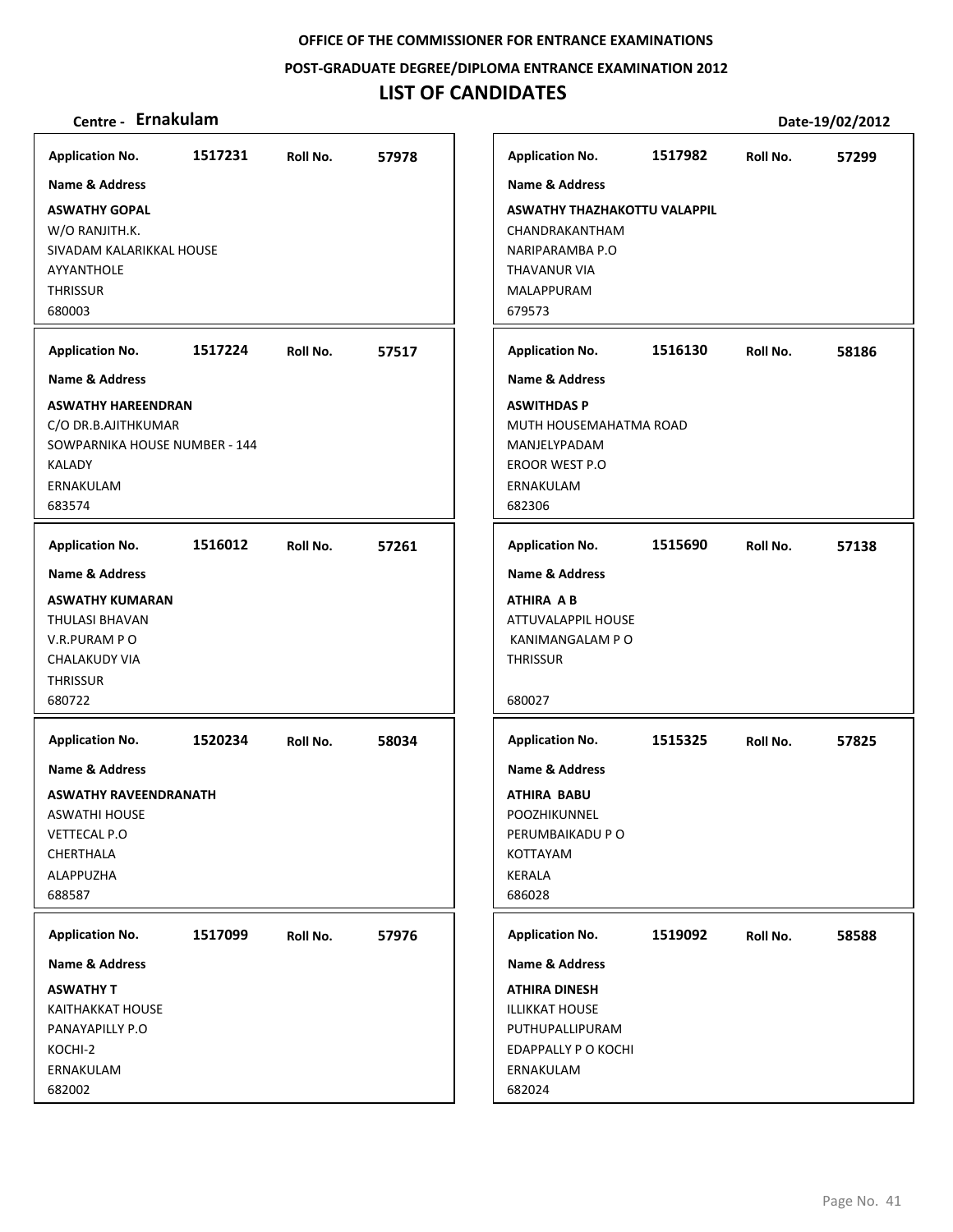**POST‐GRADUATE DEGREE/DIPLOMA ENTRANCE EXAMINATION 2012**

## **LIST OF CANDIDATES**

| <b>Application No.</b>                         | 1517323 | Roll No.        | 57403 | <b>Application No.</b>                    | 1516785 | Roll No. | 59004 |
|------------------------------------------------|---------|-----------------|-------|-------------------------------------------|---------|----------|-------|
| <b>Name &amp; Address</b>                      |         |                 |       | <b>Name &amp; Address</b>                 |         |          |       |
| <b>ATHIRA NAIR K</b>                           |         |                 |       | <b>AUBRY GEORGE JOSEPH LONTH</b>          |         |          |       |
| <b>THRIVENY HOUSE</b>                          |         |                 |       | LONTHIYIL HOUSE                           |         |          |       |
| KUMARANALLOOR P.O                              |         |                 |       | VAZHAPPILLY EAST. P.O                     |         |          |       |
| <b>KOTTAYAM</b>                                |         |                 |       | MUVATTUPUZHA                              |         |          |       |
|                                                |         |                 |       | ERNAKULAM                                 |         |          |       |
| 686016                                         |         |                 |       | 686673                                    |         |          |       |
| <b>Application No.</b>                         | 1515486 | Roll No.        | 57250 | <b>Application No.</b>                    | 1520929 | Roll No. | 57585 |
|                                                |         |                 |       |                                           |         |          |       |
| <b>Name &amp; Address</b>                      |         |                 |       | <b>Name &amp; Address</b>                 |         |          |       |
| <b>ATHUL BABU C</b>                            |         |                 |       | <b>AUGUSTUS MORRIS A</b>                  |         |          |       |
| <b>CHARUTHA</b>                                |         |                 |       | KOCHUTHOPPU HOUSE                         |         |          |       |
| KANNIMEL                                       |         |                 |       | SAKTHIKULANGARA P.O                       |         |          |       |
| PATTAZHY P.O KOTTARAKKARA                      |         |                 |       | KOLLAM                                    |         |          |       |
| KOLLAM<br>691522                               |         |                 |       | 691581                                    |         |          |       |
|                                                |         |                 |       |                                           |         |          |       |
| <b>Application No.</b>                         | 1515884 | Roll No.        | 58181 | <b>Application No.</b>                    | 1520934 | Roll No. | 57701 |
| Name & Address                                 |         |                 |       | <b>Name &amp; Address</b>                 |         |          |       |
| ATHULYA RADHAKRISHNAN                          |         |                 |       | <b>AVANIS</b>                             |         |          |       |
| <b>MAMBULLY HOUSE</b>                          |         |                 |       | AVAKASH                                   |         |          |       |
| CHIYYARAM P O                                  |         |                 |       | MUTHOOR PO                                |         |          |       |
| <b>THRISSUR</b>                                |         |                 |       | THIRUVALLA                                |         |          |       |
|                                                |         |                 |       | PATHANAMTHITTA                            |         |          |       |
| 680026                                         |         |                 |       | 689107                                    |         |          |       |
| <b>Application No.</b>                         | 1515677 | <b>WITHHELD</b> |       | <b>Application No.</b>                    | 1519059 | Roll No. | 58932 |
| <b>Name &amp; Address</b>                      |         |                 |       | <b>Name &amp; Address</b>                 |         |          |       |
|                                                |         |                 |       |                                           |         |          |       |
| <b>ATHULYA SADEESH P</b><br><b>JAI SOUDHAM</b> |         |                 |       | <b>AVANTIKA GAUR</b><br>8/2298 A AVANTIKA |         |          |       |
| <b>BANERJI ROAD</b>                            |         |                 |       | <b>LALAN ROAD</b>                         |         |          |       |
| <b>COCHIN</b>                                  |         |                 |       | KOCHI                                     |         |          |       |
| KERALA                                         |         |                 |       |                                           |         |          |       |
| 682018                                         |         |                 |       | 682002                                    |         |          |       |
|                                                |         |                 |       |                                           |         |          |       |
| <b>Application No.</b>                         | 1518959 | Roll No.        | 56854 | <b>Application No.</b>                    | 1519127 | Roll No. | 57784 |
| Name & Address                                 |         |                 |       | <b>Name &amp; Address</b>                 |         |          |       |
| <b>ATMA RAJ S</b>                              |         |                 |       | <b>AVINASH PRAKASH</b>                    |         |          |       |
| CHAITHRAM                                      |         |                 |       | MERRA 137 HOUSE NO 49/4096 D              |         |          |       |
| ERANHIPALAM                                    |         |                 |       | EDAKATTU ROAD LANE 2                      |         |          |       |
| <b>CALICUT</b>                                 |         |                 |       | EDAPALLY PO                               |         |          |       |
|                                                |         |                 |       | ERNAKULAM                                 |         |          |       |
| 673006                                         |         |                 |       | 682024                                    |         |          |       |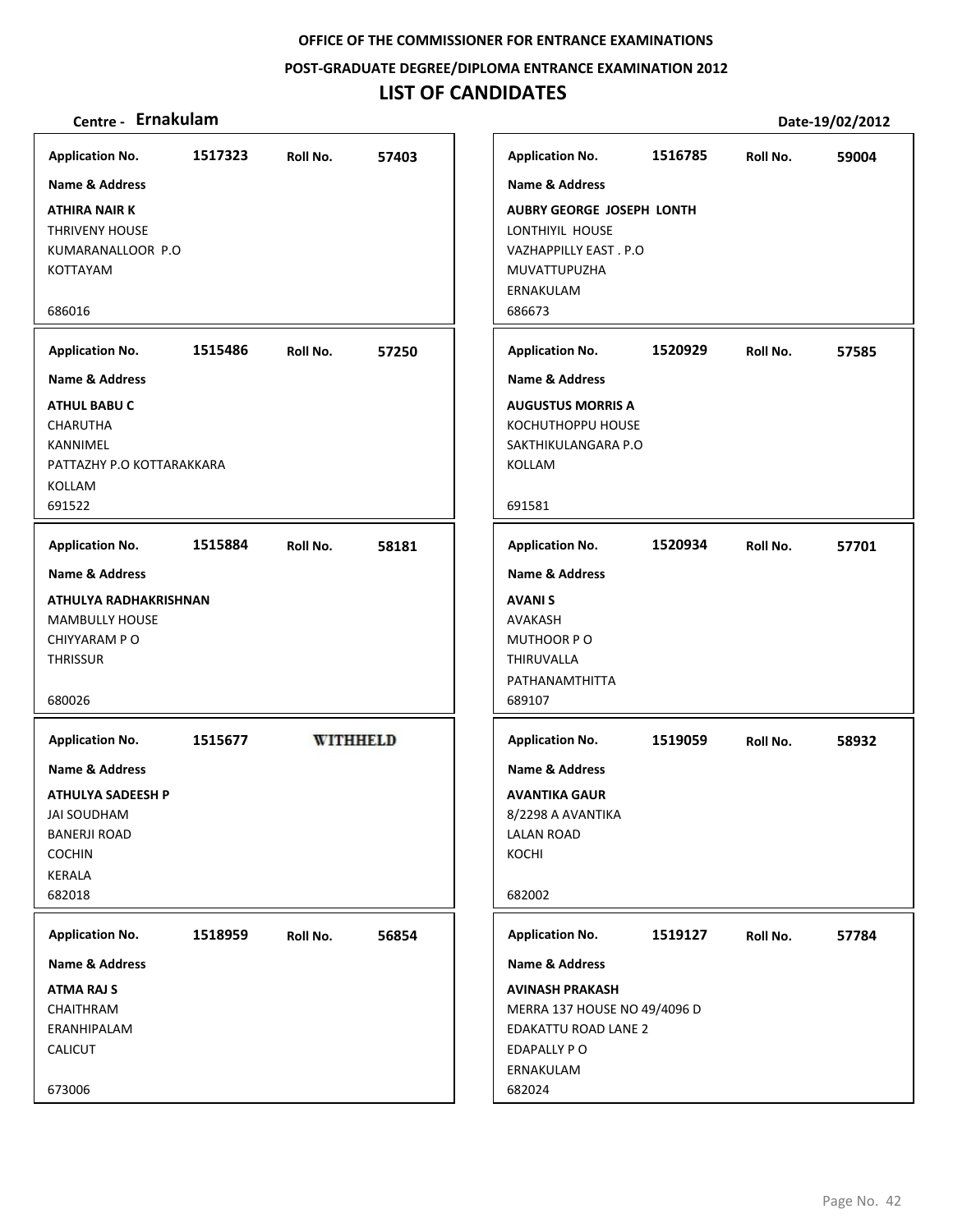**POST‐GRADUATE DEGREE/DIPLOMA ENTRANCE EXAMINATION 2012**

## **LIST OF CANDIDATES**

| <b>Application No.</b>                                                                                                                             | 1516692 | Roll No. | 58657 | <b>Application No.</b>                                                                                                           | 1519360 | Roll No. | 56978 |
|----------------------------------------------------------------------------------------------------------------------------------------------------|---------|----------|-------|----------------------------------------------------------------------------------------------------------------------------------|---------|----------|-------|
| Name & Address                                                                                                                                     |         |          |       | Name & Address                                                                                                                   |         |          |       |
| <b>AYNIPULLY BINIL BALAN</b><br>ARA COMPLEX<br>KUTTIPADI JN.<br>MANNANAM<br>686561                                                                 |         |          |       | <b>AZEEM MOHAMED BASHIR</b><br>AZEEM MANZIL<br><b>VENKURINJI P O</b><br>ERUMELY<br>KOTTAYAM<br>686510                            |         |          |       |
| <b>Application No.</b>                                                                                                                             | 1519533 | Roll No. | 58827 | <b>Application No.</b>                                                                                                           | 1515261 | Roll No. | 57362 |
| <b>Name &amp; Address</b>                                                                                                                          |         |          |       | <b>Name &amp; Address</b>                                                                                                        |         |          |       |
| <b>AYSHAKM</b><br>HARITHAKAM 5/233<br>UNITY ROAD THRIKKAKARA POST<br>KOCHI<br>682021                                                               |         |          |       | <b>AZHARUDDIN MAJEED</b><br>HOUSE NO 40/2645<br><b>JUDGES AVENUE</b><br>KALOOR<br>COCHIN-17<br>682017                            |         |          |       |
| <b>Application No.</b>                                                                                                                             | 1516729 | Roll No. | 59003 | <b>Application No.</b>                                                                                                           | 1519312 | Roll No. | 58937 |
| Name & Address                                                                                                                                     |         |          |       | Name & Address                                                                                                                   |         |          |       |
| <b>AYSWARYA R</b><br>NARANGALIL HOUSE<br>MOORKANIKARA<br><b>KOZHUKULLY PO</b><br><b>THRISSUR</b><br>680752                                         |         |          |       | <b>BABIN J THURACKAL</b><br><b>THURACKAL HOUSE</b><br>EZHUMUTTOM PO<br>THODUPUZHA IDUKKI<br>685605                               |         |          |       |
| <b>Application No.</b>                                                                                                                             | 1518563 | Roll No. | 58348 | <b>Application No.</b>                                                                                                           | 1518716 | Roll No. | 57661 |
| <b>Name &amp; Address</b><br><b>AYYAPPA DAS</b><br>THULASI SADAN<br>NEAR N.S.S KARAYOGAM ERUMELY TOWN<br>ERUMELY<br>DIST.KOTTAYAM KERALA<br>686509 |         |          |       | <b>Name &amp; Address</b><br><b>BABLU RAPHAEL</b><br>KOTTANADAN HOUSE<br>RAYAMANGALAM P.O<br>KURUPPAMPADY<br>ERNAKULAM<br>683545 |         |          |       |
| <b>Application No.</b>                                                                                                                             | 1515577 | Roll No. | 57136 | <b>Application No.</b>                                                                                                           | 1518319 | Roll No. | 59033 |
| Name & Address                                                                                                                                     |         |          |       | Name & Address                                                                                                                   |         |          |       |
| <b>AYYAPPAN V</b><br>RAILWAY QRTS NO 169 A<br><b>GANESHGIRI</b><br>SHORANUR<br>PALAKKAD<br>679123                                                  |         |          |       | <b>BABY ZEENA S</b><br>PRIMARY HEALTH CENTRE<br>THONOORKARA( P.O)<br><b>THRISSUR</b><br>680610                                   |         |          |       |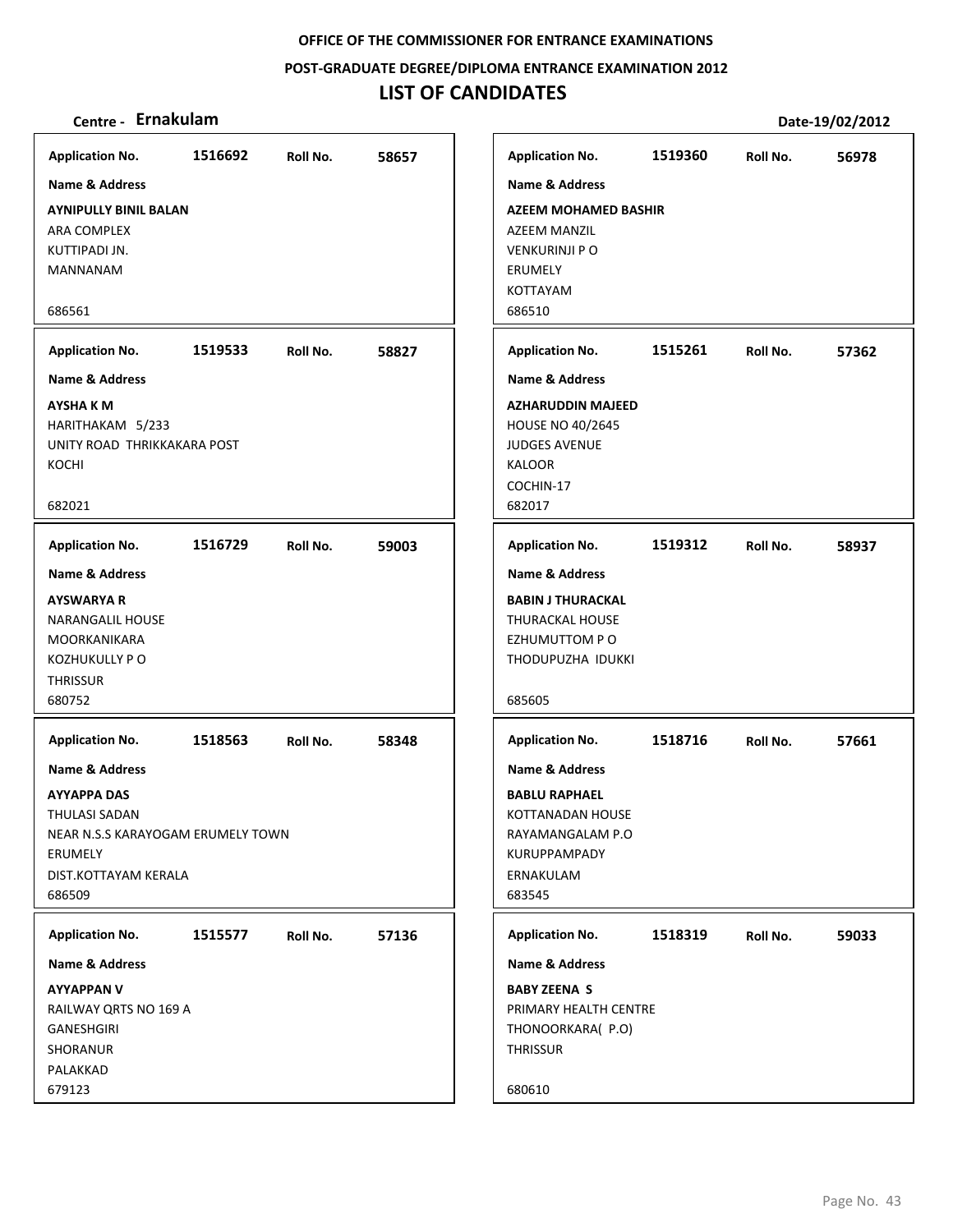#### **POST‐GRADUATE DEGREE/DIPLOMA ENTRANCE EXAMINATION 2012**

## **LIST OF CANDIDATES**

| <b>Application No.</b>                  | 1515459 | Roll No.        | 58747 | <b>Application No.</b>     | 1517233 | Roll No. | 58208 |
|-----------------------------------------|---------|-----------------|-------|----------------------------|---------|----------|-------|
| <b>Name &amp; Address</b>               |         |                 |       | <b>Name &amp; Address</b>  |         |          |       |
| <b>BAGATHEESH S</b>                     |         |                 |       | <b>BALU C BABU</b>         |         |          |       |
| S.B. BUILDING MUKKALAKKAL               |         |                 |       | S/O DR CHANDRABABU K K     |         |          |       |
|                                         |         |                 |       |                            |         |          |       |
| VENKULAM EDAVA P.O                      |         |                 |       | KADASSERY HOUSE            |         |          |       |
| TRIVANDRUM                              |         |                 |       | <b>TAGORE LANE</b>         |         |          |       |
|                                         |         |                 |       | PALARIVATTOM KOCHI         |         |          |       |
| 695311                                  |         |                 |       | 682025                     |         |          |       |
| <b>Application No.</b>                  | 1517178 | Roll No.        | 57977 | <b>Application No.</b>     | 1520297 | Roll No. | 56995 |
| <b>Name &amp; Address</b>               |         |                 |       | <b>Name &amp; Address</b>  |         |          |       |
| <b>BAIJU MB</b>                         |         |                 |       | <b>BASIL JOSEPH</b>        |         |          |       |
| MALLUPARAMBIL HOUSE                     |         |                 |       | <b>MANEKUDY HOUSE</b>      |         |          |       |
| <b>THURUTHUR</b>                        |         |                 |       | PMC IX/48                  |         |          |       |
| PUTHENVELIKKARA.P.O                     |         |                 |       | PERUMBAVOOR P.O            |         |          |       |
| ERNAKULAM                               |         |                 |       | ERNAKULAM                  |         |          |       |
| 683594                                  |         |                 |       | 683542                     |         |          |       |
|                                         |         |                 |       |                            |         |          |       |
| <b>Application No.</b>                  | 1517653 | Roll No.        | 57409 | <b>Application No.</b>     | 1518252 | Roll No. | 58802 |
| <b>Name &amp; Address</b>               |         |                 |       | Name & Address             |         |          |       |
| <b>BAJITHA GOPALAN G</b>                |         |                 |       | <b>BASIL MATHEW</b>        |         |          |       |
| <b>VELIATH HOUSEFRIENDSHIP NAGAR-37</b> |         |                 |       | KIZHACKUMPARAMBIL HOUSE    |         |          |       |
| <b>PIPELINE</b>                         |         |                 |       | <b>KOTTAPPADY PO</b>       |         |          |       |
| PALARIVATTOM P.O                        |         |                 |       | KOTHAMANGALAM              |         |          |       |
| KOCHI                                   |         |                 |       | ERNAKULAM                  |         |          |       |
| 682025                                  |         |                 |       | 686695                     |         |          |       |
|                                         |         |                 |       |                            |         |          |       |
| <b>Application No.</b>                  | 1517513 | <b>WITHHELD</b> |       | <b>Application No.</b>     | 1517974 | Roll No. | 56835 |
| <b>Name &amp; Address</b>               |         |                 |       | <b>Name &amp; Address</b>  |         |          |       |
| <b>BAKER SHARAFUDDIN</b>                |         |                 |       | <b>BASIL PAUL KUNNATHU</b> |         |          |       |
| SUBARKAM                                |         |                 |       | <b>KUNNATH HOUSE</b>       |         |          |       |
| VATTAPPALLY                             |         |                 |       | <b>EAST MARADY PO</b>      |         |          |       |
| CHANGANASSERI                           |         |                 |       | MUVATTUPUZHA               |         |          |       |
| KOTTAYAM                                |         |                 |       | ERNAKULAM                  |         |          |       |
| 686101                                  |         |                 |       | 686673                     |         |          |       |
|                                         |         |                 |       |                            |         |          |       |
| <b>Application No.</b>                  | 1517860 | Roll No.        | 56833 | <b>Application No.</b>     | 1516066 | Roll No. | 56914 |
| <b>Name &amp; Address</b>               |         |                 |       | <b>Name &amp; Address</b>  |         |          |       |
| <b>BALAVISHNU R</b>                     |         |                 |       | <b>BEENAI</b>              |         |          |       |
| KARTHIKA                                |         |                 |       | KUNCHALAKKATTU HOUSE       |         |          |       |
| KOTTAMURY P.O                           |         |                 |       | KULAYATTIKKARA. P.O        |         |          |       |
| CHANGANACHERRY                          |         |                 |       | KANJIRAMATTOM VIA          |         |          |       |
| KOTTAYAM                                |         |                 |       | ERNAKULAM                  |         |          |       |
| 686105                                  |         |                 |       | 682315                     |         |          |       |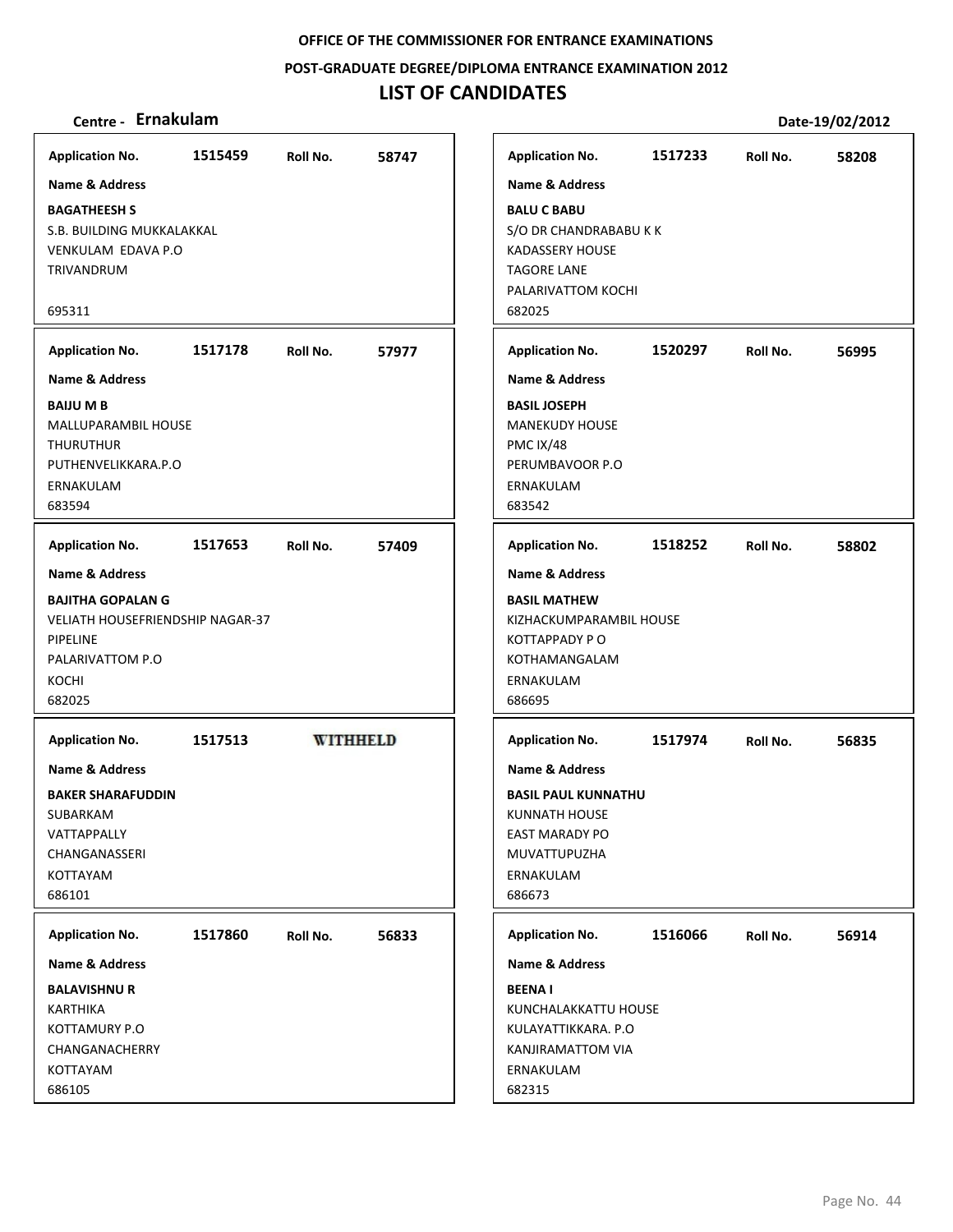**POST‐GRADUATE DEGREE/DIPLOMA ENTRANCE EXAMINATION 2012**

## **LIST OF CANDIDATES**

|                                               |         |          |       |                                   | 1517863 |          |       |
|-----------------------------------------------|---------|----------|-------|-----------------------------------|---------|----------|-------|
| <b>Application No.</b>                        | 1520218 | Roll No. | 57225 | <b>Application No.</b>            |         | Roll No. | 57065 |
| <b>Name &amp; Address</b>                     |         |          |       | <b>Name &amp; Address</b>         |         |          |       |
| <b>BEENA K NAIR</b><br>101-A NATIONAL PRESITA |         |          |       | <b>BENI SADER</b><br><b>INSHA</b> |         |          |       |
| SOUTH JANATHA ROAD                            |         |          |       | KODUVALLY                         |         |          |       |
| PALARIVATTOM                                  |         |          |       | THALASSERRYKANNUR                 |         |          |       |
|                                               |         |          |       |                                   |         |          |       |
| 682025                                        |         |          |       | 670101                            |         |          |       |
| <b>Application No.</b>                        | 1516802 | Roll No. | 57509 | <b>Application No.</b>            | 1519519 | Roll No. | 58137 |
| <b>Name &amp; Address</b>                     |         |          |       | <b>Name &amp; Address</b>         |         |          |       |
| <b>BEENA MARY THOMAS</b>                      |         |          |       | <b>BERDY JOSE</b>                 |         |          |       |
| <b>BIBEE GARDENS</b>                          |         |          |       | D/O DR JOSEPH MATHEW              |         |          |       |
| <b>U.C.COLLEGE P.O</b>                        |         |          |       | <b>CHACKIATH HOUSE</b>            |         |          |       |
| ALUVA                                         |         |          |       | <b>IKKANDA WARRIER ROAD</b>       |         |          |       |
| ERNAKULAM                                     |         |          |       | <b>THRISSUR</b>                   |         |          |       |
| 683102                                        |         |          |       | 680001                            |         |          |       |
| <b>Application No.</b>                        | 1516427 | Roll No. | 58652 | <b>Application No.</b>            | 1518840 | Roll No. | 58123 |
| <b>Name &amp; Address</b>                     |         |          |       | Name & Address                    |         |          |       |
| <b>BEESON THOMAS</b>                          |         |          |       | <b>BETSY MATHEW</b>               |         |          |       |
| <b>AYATHUKUDY HOUSE</b>                       |         |          |       | <b>MUPPATHIYIL</b>                |         |          |       |
| POOLAKUTTY P O                                |         |          |       | KOZHA P O                         |         |          |       |
| CHITTARIPARAMBU VIA                           |         |          |       | KOTTAYAM                          |         |          |       |
| <b>KANNUR</b>                                 |         |          |       |                                   |         |          |       |
| 670650                                        |         |          |       | 686640                            |         |          |       |
| <b>Application No.</b>                        | 1518466 | Roll No. | 57886 | <b>Application No.</b>            | 1521195 | Roll No. | 58740 |
| <b>Name &amp; Address</b>                     |         |          |       | <b>Name &amp; Address</b>         |         |          |       |
| <b>BELNA MARGRET REBELLO</b>                  |         |          |       | <b>BETSY THOMAS THARAYIL</b>      |         |          |       |
| C/O FRANCIS REBELLO                           |         |          |       | AROGYA MATHA F.C CONVENT          |         |          |       |
| PALLEKATT HOUSE                               |         |          |       | KATTOOR P.O                       |         |          |       |
| <b>NEAR AQUINAS COLLEGE</b>                   |         |          |       | KARANCHIRA IRINJALAKUDA           |         |          |       |
| EDAKOCHI.KOCHI                                |         |          |       | <b>THRISSUR</b>                   |         |          |       |
| 682010                                        |         |          |       | 680702                            |         |          |       |
| <b>Application No.</b>                        | 1515327 | Roll No. | 58055 | <b>Application No.</b>            | 1520612 | Roll No. | 57926 |
| Name & Address                                |         |          |       | Name & Address                    |         |          |       |
| <b>BELSYMOL CLETUS</b>                        |         |          |       | <b>BETTY ANTONY</b>               |         |          |       |
| BLUEBELL TMC.33.696                           |         |          |       | KOCHUPURAKUDIYIL HOUSE            |         |          |       |
| BRHMAKULATH THEKKATH HOUSE                    |         |          |       | KIDANGOOR PO                      |         |          |       |
| VELIYANNOOR P.O.                              |         |          |       | ANGAMALY VIA                      |         |          |       |
| THRISSURKERALA                                |         |          |       | ERNAKULAM                         |         |          |       |
| 680021                                        |         |          |       | 683572                            |         |          |       |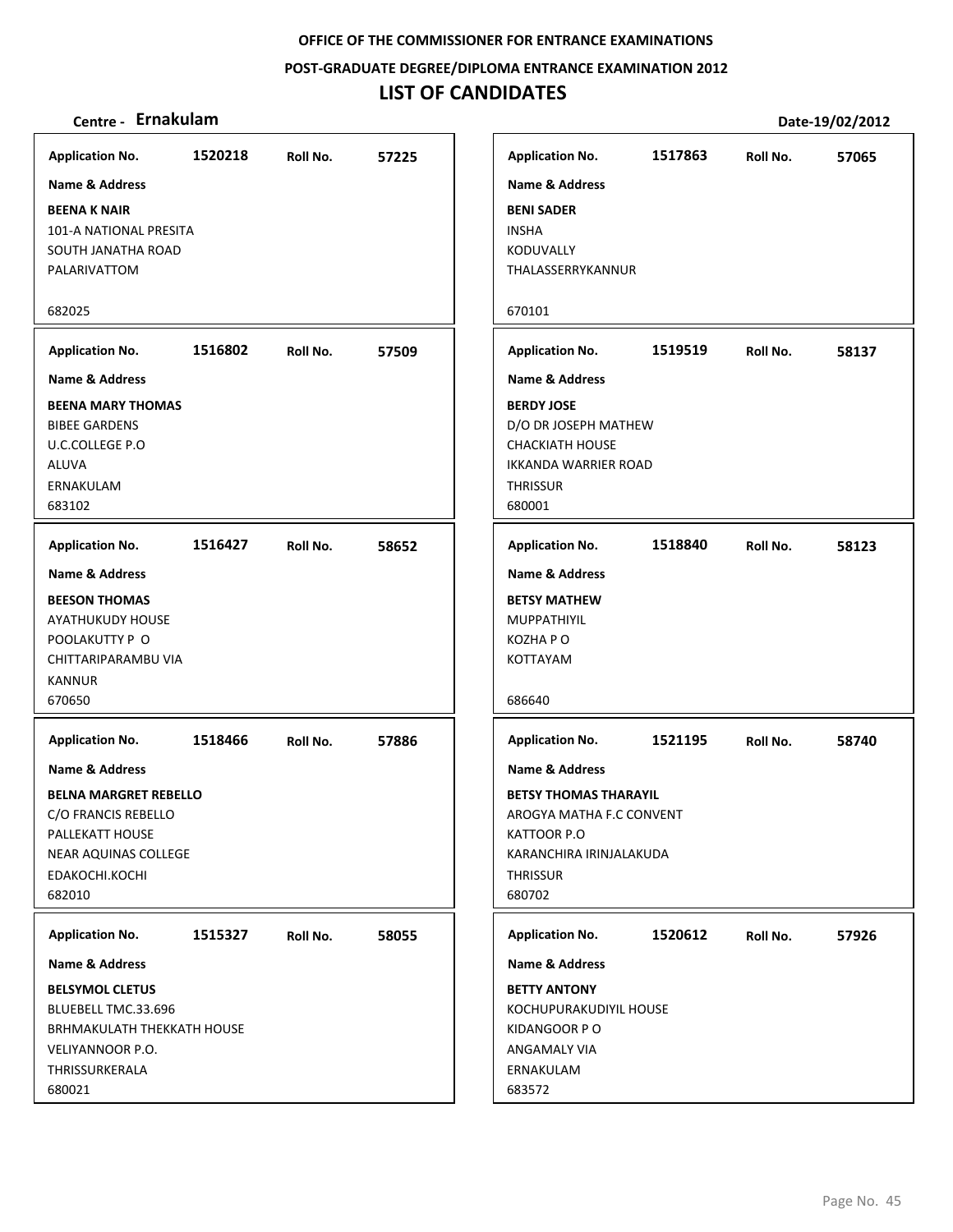**POST‐GRADUATE DEGREE/DIPLOMA ENTRANCE EXAMINATION 2012**

## **LIST OF CANDIDATES**

| <b>Application No.</b>                                                                                                                    | 1516557 | Roll No. | 56924 | <b>Application No.</b>                                                                                                                   | 1519502 | Roll No. | 57329 |
|-------------------------------------------------------------------------------------------------------------------------------------------|---------|----------|-------|------------------------------------------------------------------------------------------------------------------------------------------|---------|----------|-------|
| <b>Name &amp; Address</b>                                                                                                                 |         |          |       | <b>Name &amp; Address</b>                                                                                                                |         |          |       |
| <b>BHAGYALAKSHMI MOHAN</b><br>ANUGRAHA<br><b>AKSHAYA GARDENS</b><br><b>CHEROOR ROAD</b><br><b>THRISSUR CITY</b><br>680020                 |         |          |       | <b>BHAVAN SANKAR P S</b><br>PULIKKAL HOUSE<br>POOVATHUSSERY.P.O.<br>ANNAMANADA<br>THRISSUR DISTRICT<br>680741                            |         |          |       |
| <b>Application No.</b>                                                                                                                    | 1519928 | Roll No. | 58719 | <b>Application No.</b>                                                                                                                   | 1516219 | Roll No. | 57728 |
| <b>Name &amp; Address</b>                                                                                                                 |         |          |       | <b>Name &amp; Address</b>                                                                                                                |         |          |       |
| <b>BHAGYALAKSHMY U</b><br>C/O MR.K.GOPALAKRISHNAN<br>15/8 CHANAYIL HOUSE<br>A.K.XAVIER ROAD CHEMMEENS JUNCTION<br><b>COCHIN</b><br>682005 |         |          |       | <b>BHAVIA AV</b><br>LAVANYA HOUSE<br>COCHIN UNIVERSITY PO<br>S.KALAMASSERY<br>ERNAKULAM<br>682022                                        |         |          |       |
| <b>Application No.</b>                                                                                                                    | 1516858 | Roll No. | 58661 | <b>Application No.</b>                                                                                                                   | 1515687 | Roll No. | 56906 |
| <b>Name &amp; Address</b><br><b>BHAGYALEKSHMI V</b><br>KUMBAKKARIYIL HOUSE<br>PINERMUNDA KARA<br>PERINGALA PO<br>ERNAKULAM<br>683565      |         |          |       | <b>Name &amp; Address</b><br><b>BHAVIYA B S</b><br>SOUBHAGYA SREE HOUSE<br><b>KALIKKOTTA ROAD</b><br>TRIPUNITHURA<br>ERNAKULAM<br>682301 |         |          |       |
| <b>Application No.</b>                                                                                                                    | 1516404 | Roll No. | 57617 | <b>Application No.</b>                                                                                                                   | 1516748 | Roll No. | 57160 |
| <b>Name &amp; Address</b><br><b>BHAGYASREE A R</b><br>CHAITHANYAM<br>TOWN LIMIT ROAD<br>ALUVA<br>ERNAKULAM<br>683101                      |         |          |       | <b>Name &amp; Address</b><br><b>BHAVYA S KUMAR</b><br>PRANATHI<br>SOUTH ADUVASSERY PO<br>CHENGAMANADU<br>ERNAKULAM<br>683578             |         |          |       |
| <b>Application No.</b>                                                                                                                    | 1521005 | Roll No. | 58162 | <b>Application No.</b>                                                                                                                   | 1517355 | Roll No. | 58555 |
| Name & Address                                                                                                                            |         |          |       | <b>Name &amp; Address</b>                                                                                                                |         |          |       |
| <b>BHARATH PRASAD S</b><br>SURYA KADUVAL<br>PERUMBAVOOR.P.O<br>ERNAKULAM<br>683542                                                        |         |          |       | <b>BIBIN JABOY</b><br><b>CHIRACKONATH HOUSE</b><br>KARAYAMPARAMBU<br>KARUKUTTY P.O.<br>ERNAKULAM DISTRICT<br>683576                      |         |          |       |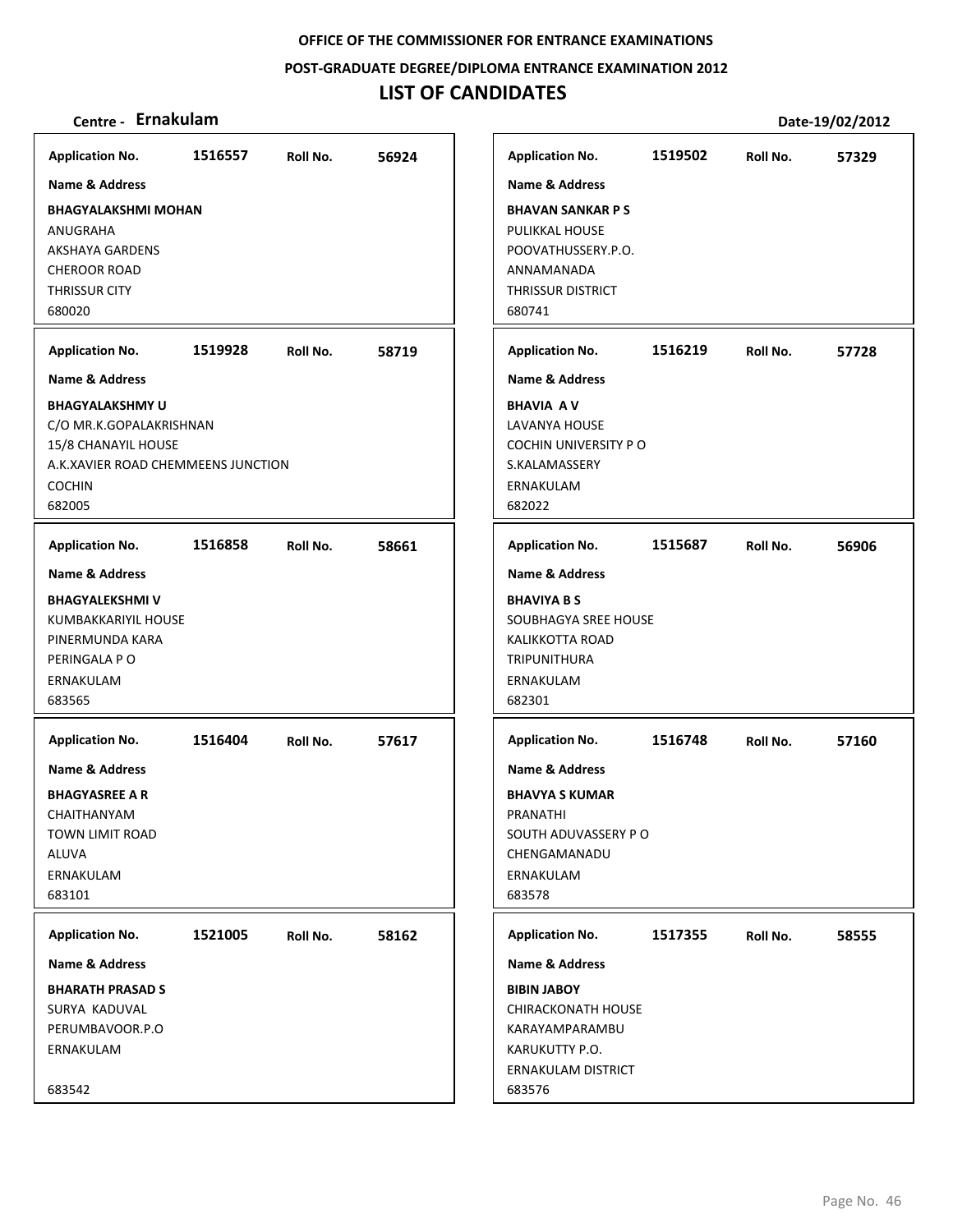**POST‐GRADUATE DEGREE/DIPLOMA ENTRANCE EXAMINATION 2012**

## **LIST OF CANDIDATES**

| Centre - Ernakulam                                                                                                                                        |         |          |       |                                                                                                                                         |         |          | Date-19/02/2012 |
|-----------------------------------------------------------------------------------------------------------------------------------------------------------|---------|----------|-------|-----------------------------------------------------------------------------------------------------------------------------------------|---------|----------|-----------------|
| <b>Application No.</b>                                                                                                                                    | 1515908 | Roll No. | 56911 | <b>Application No.</b>                                                                                                                  | 1518877 | Roll No. | 57894           |
| <b>Name &amp; Address</b><br><b>BIBIN JACOB</b><br>KUTTIPURATHU HOUSE<br>VAYALASSERY ESTATE<br>ERANHIMANGADU P.O.<br>NILAMBURMALAPPURAM<br>679343         |         |          |       | <b>Name &amp; Address</b><br><b>BIBYRAJ C</b><br><b>CHEMPANKULAM HOUSE</b><br>KALAKETTY PO<br>PINNAKKANADU<br><b>KOTTAYAM</b><br>686508 |         |          |                 |
| <b>Application No.</b>                                                                                                                                    | 1518885 | Roll No. | 58239 | <b>Application No.</b>                                                                                                                  | 1518741 | Roll No. | 58466           |
| <b>Name &amp; Address</b>                                                                                                                                 |         |          |       | Name & Address                                                                                                                          |         |          |                 |
| <b>BIBIN KUMAR K</b><br>KAMALALAYAM<br>KURAVANTHODU<br>PUNNAPRA SOUTH<br>ALAPPUZHA<br>688004                                                              |         |          |       | <b>BIFINA BEEGUM M</b><br>MATHERYNEAR DIST INDUSTRIES CENTRE<br><b>STADIUM WARD</b><br>ALAPPUZHA H P O<br>688001                        |         |          |                 |
| <b>Application No.</b>                                                                                                                                    | 1520443 | Roll No. | 58153 | <b>Application No.</b>                                                                                                                  | 1521259 | Roll No. | 58396           |
| <b>Name &amp; Address</b><br><b>BIBIN SEBASTIAN</b><br><b>JOSE BHAVAN NELLIKKATTIL</b><br>NAZARETH HILL P.O<br>KURAVILANGAD KOTTAYAM<br>KERALAM<br>686633 |         |          |       | <b>Name &amp; Address</b><br><b>BIJI BENNY</b><br><b>BIJI BENNY</b><br>AJI BHAVAN<br>KEEZHUKUNNUCOLLECTORATE P.O<br>KOTTAYAM<br>686002  |         |          |                 |
| <b>Application No.</b>                                                                                                                                    | 1515875 | Roll No. | 57490 | <b>Application No.</b>                                                                                                                  | 1517673 | Roll No. | 58216           |
| <b>Name &amp; Address</b><br><b>BIBIN VK</b><br>VALIYALUKKAL HOUSE<br><b>KARIKKAD PO</b><br><b>THRISSUR</b><br>KUNNAMKULAM (VIA)<br>680519                |         |          |       | <b>Name &amp; Address</b><br><b>BIJOY JOSE</b><br>KALLIYATH PARAMBIL HOUSE<br>KANAKAMALA P O<br>KODAKARA<br><b>THRISSUR</b><br>680689   |         |          |                 |
| <b>Application No.</b>                                                                                                                                    | 1520253 | Roll No. | 58724 | <b>Application No.</b>                                                                                                                  | 1518413 | Roll No. | 58345           |
| <b>Name &amp; Address</b>                                                                                                                                 |         |          |       | <b>Name &amp; Address</b>                                                                                                               |         |          |                 |
| <b>BIBY JOSEPH</b><br>MENAMPADATHIL HOUSE<br>MAIKAVU P O THAMARASSERY VIA<br>KOZHIKODE<br>673573                                                          |         |          |       | <b>BIJU A P</b><br><b>FLAT NO5/517</b><br><b>METROAPPARTMENTS</b><br>VADAKKENADA<br>KODUNGALLUR<br>680664                               |         |          |                 |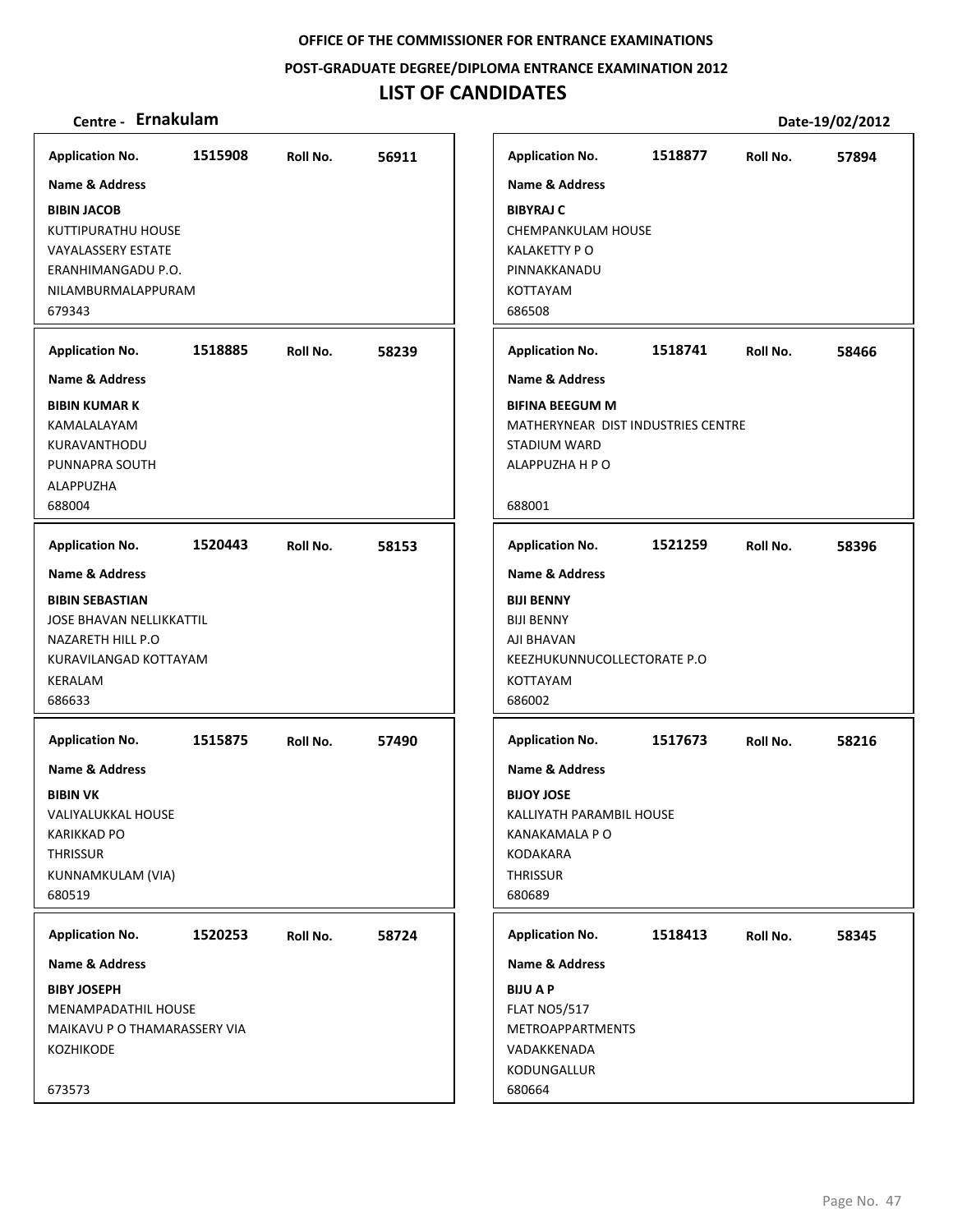**POST‐GRADUATE DEGREE/DIPLOMA ENTRANCE EXAMINATION 2012**

## **LIST OF CANDIDATES**

| <b>Application No.</b>                                                                                                                                                                                                                                                 | 1518414            | Roll No.             | 58460          |
|------------------------------------------------------------------------------------------------------------------------------------------------------------------------------------------------------------------------------------------------------------------------|--------------------|----------------------|----------------|
| <b>Name &amp; Address</b>                                                                                                                                                                                                                                              |                    |                      |                |
| <b>BIJU ANTONY</b><br>KATTUNGAL HOUSE<br>PERAMBRA P O<br><b>NEAR MATHALA JUNCTION</b><br>THRISSUR DT<br>680689                                                                                                                                                         |                    |                      |                |
| <b>Application No.</b>                                                                                                                                                                                                                                                 | 1520327            | Roll No.             | 57806          |
| <b>Name &amp; Address</b>                                                                                                                                                                                                                                              |                    |                      |                |
| <b>BIJU K ALEXANDER</b><br>KOTTATHIL HOUSE<br>AMAYANNOOR PO<br>KOTTAYAM<br>686025                                                                                                                                                                                      |                    |                      |                |
|                                                                                                                                                                                                                                                                        |                    |                      |                |
| <b>Application No.</b><br><b>Name &amp; Address</b><br><b>BIJUKR</b><br>PUSHPANJALY HOUSE<br>KANIMANGALAM P O<br><b>THRISSUR</b><br>680027<br><b>Application No.</b><br><b>Name &amp; Address</b><br><b>BIJUUF</b><br>PAMMATH HOUSE<br>ATHANI PO<br>THRISSUR<br>680581 | 1520545<br>1515893 | Roll No.<br>Roll No. | 58040<br>58411 |
| <b>Application No.</b>                                                                                                                                                                                                                                                 | 1521297            | Roll No.             | 57243          |
| <b>Name &amp; Address</b>                                                                                                                                                                                                                                              |                    |                      |                |
| <b>BIJY K P</b><br>LAKSHMI13/3<br>CANAL ROADTRIPUNITHURA<br>ERNAKULAM<br>6                                                                                                                                                                                             |                    |                      |                |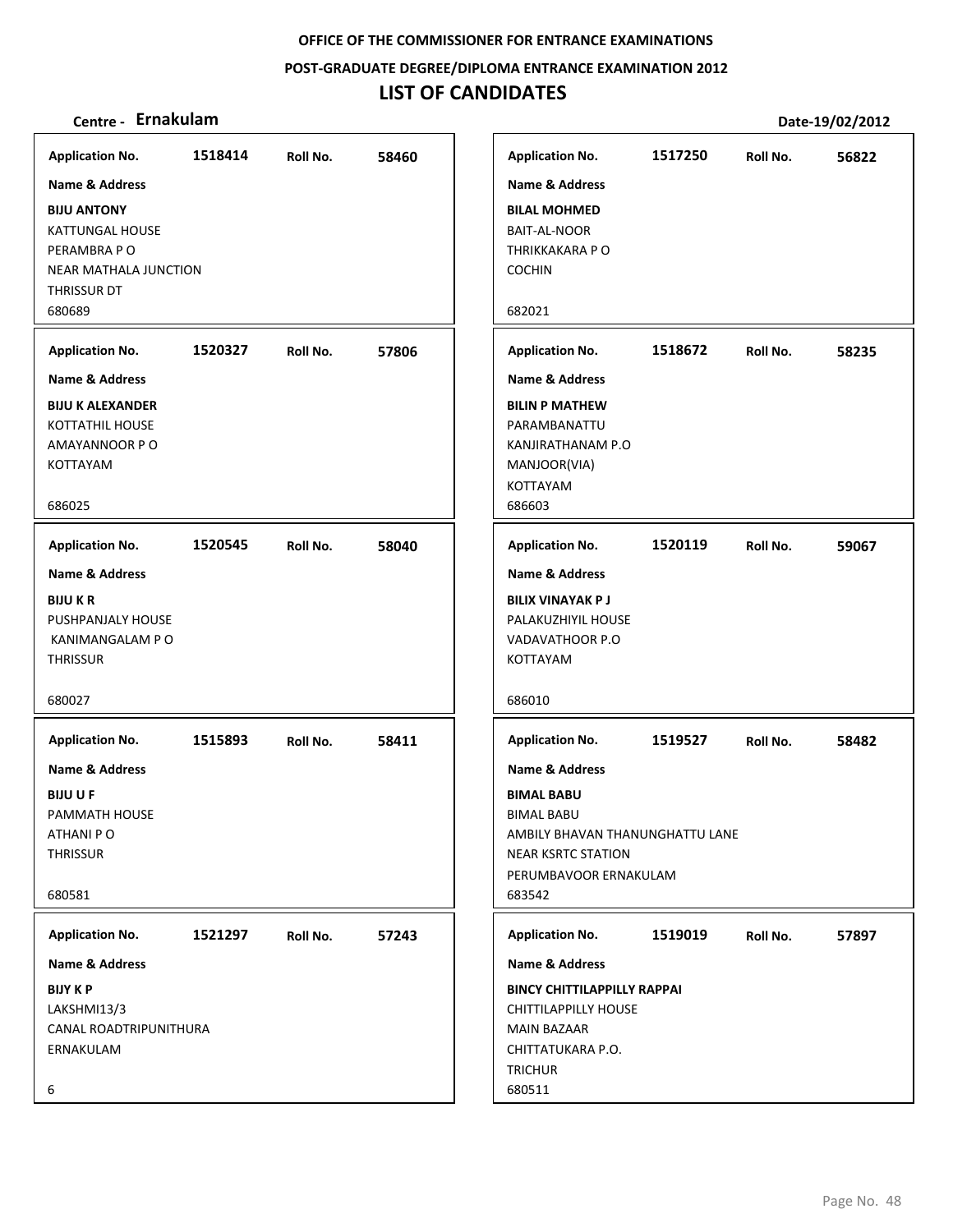**POST‐GRADUATE DEGREE/DIPLOMA ENTRANCE EXAMINATION 2012**

### **LIST OF CANDIDATES**

### **Centre ‐ Ernakulam Date‐19/02/2012**

**Application No. 1517374 59015 Application No. 1521100 WITHHELD Name & Address Name & Address BINDHIYA THOMAS BINI S RAJ** PALLATTU MAMPARAMPIL HOUSE CATHEDRAL CHURCH ROAD ZILLA COURT WARD PALA P O THATHAMPPALLY P O KOTTYAM ALAPPUZHA 686575 688013 **Application No. 1519430 58480 Application No. 1520796 57119 Name & Address Name & Address BINITHA BACKER BINDHUMOL V R** PANDARAZHIKATHU VAASTHUSREE ANJIKATH HOUSE LOTUS LANE KAITHAPADATH AYINI TEMPLE ROAD THRIKKAKARA P.O MARADU P O ERNAKULAM COCHIN 682304 682021 **Application No. 1519734 57565 Application No. 1520763 58273 Name & Address Name & Address BINDU THOMAS BINOJ GEORGE MATHEW KAROTTUKOIKAL** TC 37/1279 KUZHIYIL HOUSE ANNANKUNNU ROAD SANTHINAGAR AYYANTHOLE.P.O KOTTAYAM **THRISSUR** 686001 680003 **Application No. Application No. 1516102 58875 1518993 58816 Name & Address Name & Address BINEESH BINOY E B** \'ARUNODAYAM\' EDAKALATHUR HOUSE KAMATH LANE MUNDUR P O KOTTAPURAM **THRISSUR** THRISSURKERALA 680004 680541 **Application No. 1520939 58046 Application No. 1517819 57874 Name & Address Name & Address BINEETHA B S BINOY U** JAY‐VIJAY UNNIAMMUNNATH HOUSE KAKKODI P O NORTH FORT GATE TRIPUNITHURA MOOTTOLI CALICUT ERNAKULAM 682301 673611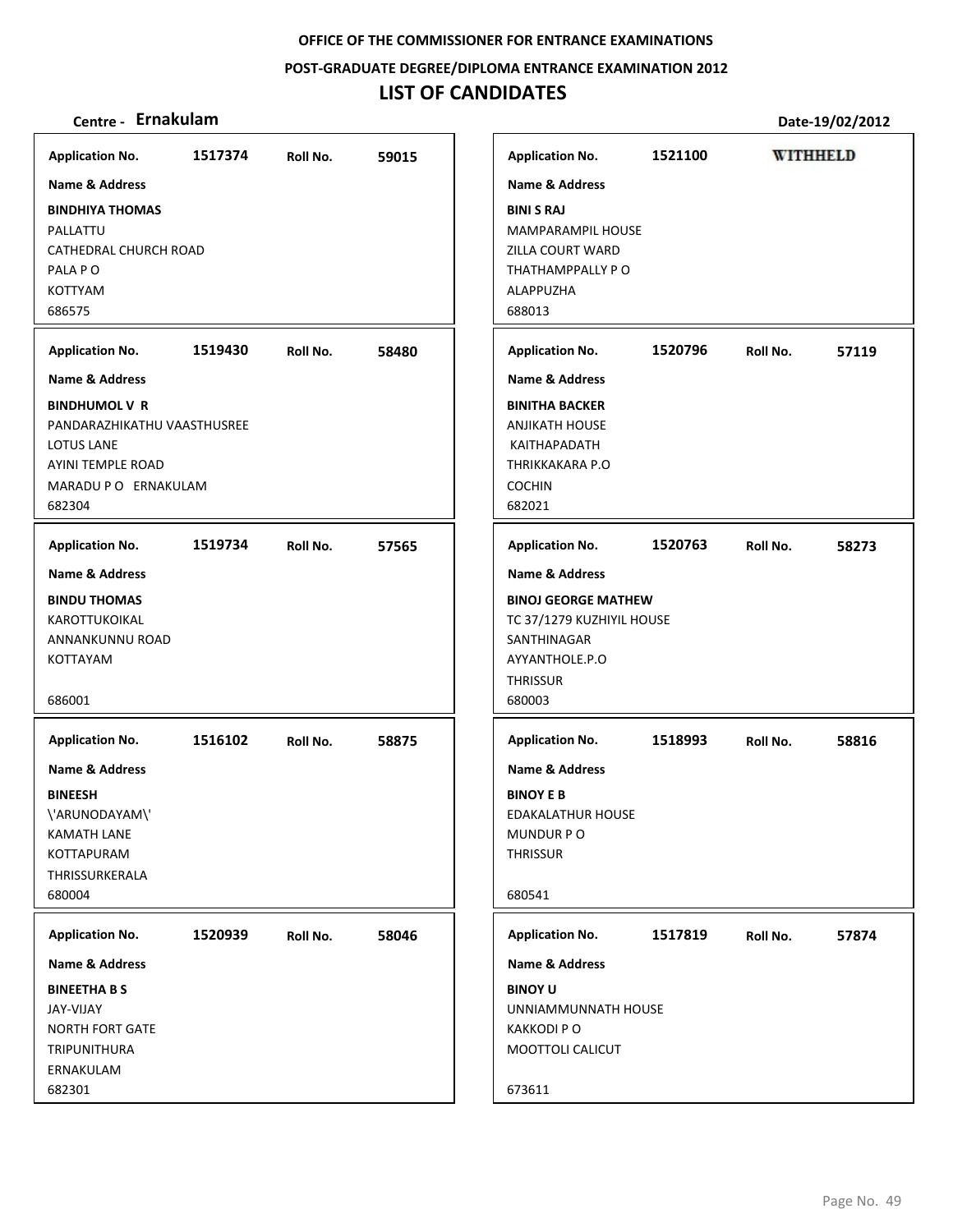**POST‐GRADUATE DEGREE/DIPLOMA ENTRANCE EXAMINATION 2012**

## **LIST OF CANDIDATES**

| Centre - Ernakulam                        |         |          |       |                                                  |         |          | Date-19/02/2012 |
|-------------------------------------------|---------|----------|-------|--------------------------------------------------|---------|----------|-----------------|
| <b>Application No.</b>                    | 1516214 | Roll No. | 57497 | <b>Application No.</b>                           | 1516380 | Roll No. | 58996           |
| <b>Name &amp; Address</b>                 |         |          |       | <b>Name &amp; Address</b>                        |         |          |                 |
| <b>BINSTON THOMAS</b>                     |         |          |       | <b>BINU MARY BOSE</b>                            |         |          |                 |
| NO. 542 9TH B MAIN 10TH B CROSS           |         |          |       | C/O DR.BOSE VARGHESE                             |         |          |                 |
| SECTOR B YELAHANKA NEW TOWN               |         |          |       | LIFECARE MEDICAL CENTRE                          |         |          |                 |
| BANGALORE                                 |         |          |       | KOOTHATTUKULAM                                   |         |          |                 |
|                                           |         |          |       | ERNAKULAM                                        |         |          |                 |
| 560106                                    |         |          |       | 686662                                           |         |          |                 |
| <b>Application No.</b>                    | 1516877 | Roll No. | 57395 | <b>Application No.</b>                           | 1519506 | Roll No. | 57677           |
| Name & Address                            |         |          |       | <b>Name &amp; Address</b>                        |         |          |                 |
| <b>BINSU VIJAYAN</b>                      |         |          |       | <b>BINU SHENOI D</b>                             |         |          |                 |
| <b>VIBITH BHAVAN</b>                      |         |          |       | YAMUNA KRISHNA AJANTA COMPLEX                    |         |          |                 |
| KAKKARAYANICAL HOUSE33/1061               |         |          |       | VAIKOM ROAD KANNANKULAMGARA                      |         |          |                 |
| VENNELA P.OCHALIKAVATTOM<br><b>COCHIN</b> |         |          |       | <b>TRIPUNITURA</b><br>ERNAKULAM                  |         |          |                 |
| 682028                                    |         |          |       | 682301                                           |         |          |                 |
|                                           |         |          |       |                                                  |         |          |                 |
| <b>Application No.</b>                    | 1521314 | Roll No. | 57822 | <b>Application No.</b>                           | 1518468 | Roll No. | 58116           |
| <b>Name &amp; Address</b>                 |         |          |       | <b>Name &amp; Address</b>                        |         |          |                 |
| <b>BINU CJOHN</b>                         |         |          |       | <b>BINUVP</b>                                    |         |          |                 |
| <b>CHERUKARA VEEDU</b>                    |         |          |       | <b>BINU V.P</b>                                  |         |          |                 |
| THRIKKANNAMANGAL                          |         |          |       | S/O DR V.K PUSHPANGADAN                          |         |          |                 |
| KOTTARAKARA<br>KOLLAM                     |         |          |       | <b>VAZHAPPILLY HOUSE</b><br>P.O KODAKARATHRISSUR |         |          |                 |
| 691506                                    |         |          |       | 680684                                           |         |          |                 |
|                                           |         |          |       |                                                  |         |          |                 |
| <b>Application No.</b>                    | 1517741 | Roll No. | 59022 | <b>Application No.</b>                           | 1518951 | Roll No. | 58930           |
| <b>Name &amp; Address</b>                 |         |          |       | <b>Name &amp; Address</b>                        |         |          |                 |
| BINU DANIEL                               |         |          |       | <b>BINULAL BHASKAR V</b>                         |         |          |                 |
| <b>KAIPPALLIL HOUSE</b>                   |         |          |       | <b>VAREEPALLIL HOUSE</b>                         |         |          |                 |
| <b>VETTUVENI</b>                          |         |          |       | KALLARA SOUTH P O                                |         |          |                 |
| HARIPAD P.O.                              |         |          |       | KALLARA                                          |         |          |                 |
| ALLEPPEY<br>690514                        |         |          |       | KOTTAYAM<br>686611                               |         |          |                 |
|                                           |         |          |       |                                                  |         |          |                 |
| <b>Application No.</b>                    | 1516439 | Roll No. | 57038 | <b>Application No.</b>                           | 1516418 | Roll No. | 58077           |
| <b>Name &amp; Address</b>                 |         |          |       | <b>Name &amp; Address</b>                        |         |          |                 |
| <b>BINU ELIZABETH EAPPEN</b>              |         |          |       | <b>BISHA BABU</b>                                |         |          |                 |
| THUNDIYIL PUTHENPARAMBIL                  |         |          |       | THUNDAPPARAMPIL                                  |         |          |                 |
| <b>KADAPRA</b>                            |         |          |       | KUDAMALOOR PO                                    |         |          |                 |
| NIRANAM P.O.                              |         |          |       | KOTTAYAM                                         |         |          |                 |
| TIRUVALLA<br>689621                       |         |          |       | 686017                                           |         |          |                 |
|                                           |         |          |       |                                                  |         |          |                 |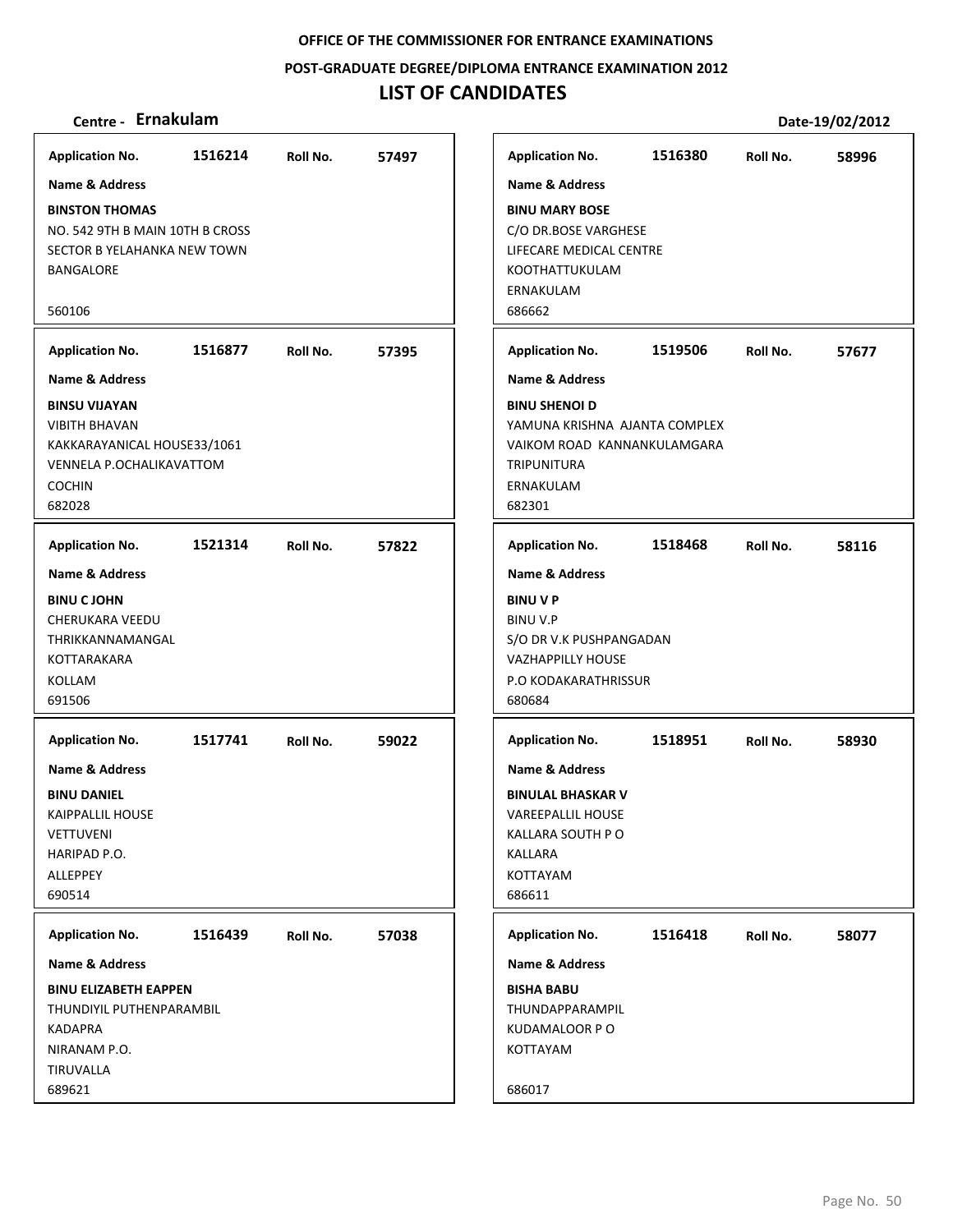**POST‐GRADUATE DEGREE/DIPLOMA ENTRANCE EXAMINATION 2012**

## **LIST OF CANDIDATES**

| <b>Application No.</b>                           | 1516568 | Roll No. | 57850 |
|--------------------------------------------------|---------|----------|-------|
| Name & Address                                   |         |          |       |
| <b>BIYAMOL BABY</b>                              |         |          |       |
| KIZHAKKEVALAYIL HOUSE                            |         |          |       |
| ETTUMANOOR P O                                   |         |          |       |
| <b>KOTTAYAM</b>                                  |         |          |       |
| 686631                                           |         |          |       |
| <b>Application No.</b>                           | 1519142 | Roll No. | 58704 |
| Name & Address                                   |         |          |       |
| <b>BLESSIN S CHERIAN</b>                         |         |          |       |
| C/O M.D.PAULOSE                                  |         |          |       |
| <b>MANDAPATHIL HOUSE</b>                         |         |          |       |
| MELAMPARA P.O.                                   |         |          |       |
| KOTTAYAM                                         |         |          |       |
| 686594                                           |         |          |       |
| <b>Application No.</b>                           | 1520179 | Roll No. | 58608 |
| Name & Address                                   |         |          |       |
| <b>BLESSY DANIEL</b>                             |         |          |       |
| 2N D FLOOR NO.6 (OPPPOSITE CASTLE GRACE APARTMEN |         |          |       |
| 15TH CROSS 6TH MAIN ESHWARA LAYOUT               |         |          |       |
| INDIRANAGAR II STAGE                             |         |          |       |
| <b>BANGALORE KARNATAKA</b>                       |         |          |       |
| 560038                                           |         |          |       |
| <b>Application No.</b>                           | 1518960 | Roll No. | 56970 |
| Name & Address                                   |         |          |       |
| <b>BLESSY MARY V R</b>                           |         |          |       |
| <b>VAZHAPPILLY HOUSE</b>                         |         |          |       |
| <b>KURICHIKKARA P O</b>                          |         |          |       |
| <b>MATTAMPURAM</b>                               |         |          |       |
|                                                  |         |          |       |
| 680082                                           |         |          |       |
| <b>Application No.</b>                           | 1520826 | Roll No. | 58619 |
| <b>Name &amp; Address</b>                        |         |          |       |
| <b>BLESSY PAUL</b>                               |         |          |       |
| DR BLESSY PAUL                                   |         |          |       |
| ST MARY'S HOSPITAL QUARTERS                      |         |          |       |
| KARIMANOOR                                       |         |          |       |
| <b>THODUPUZHAIDUKKI</b>                          |         |          |       |
| 685581                                           |         |          |       |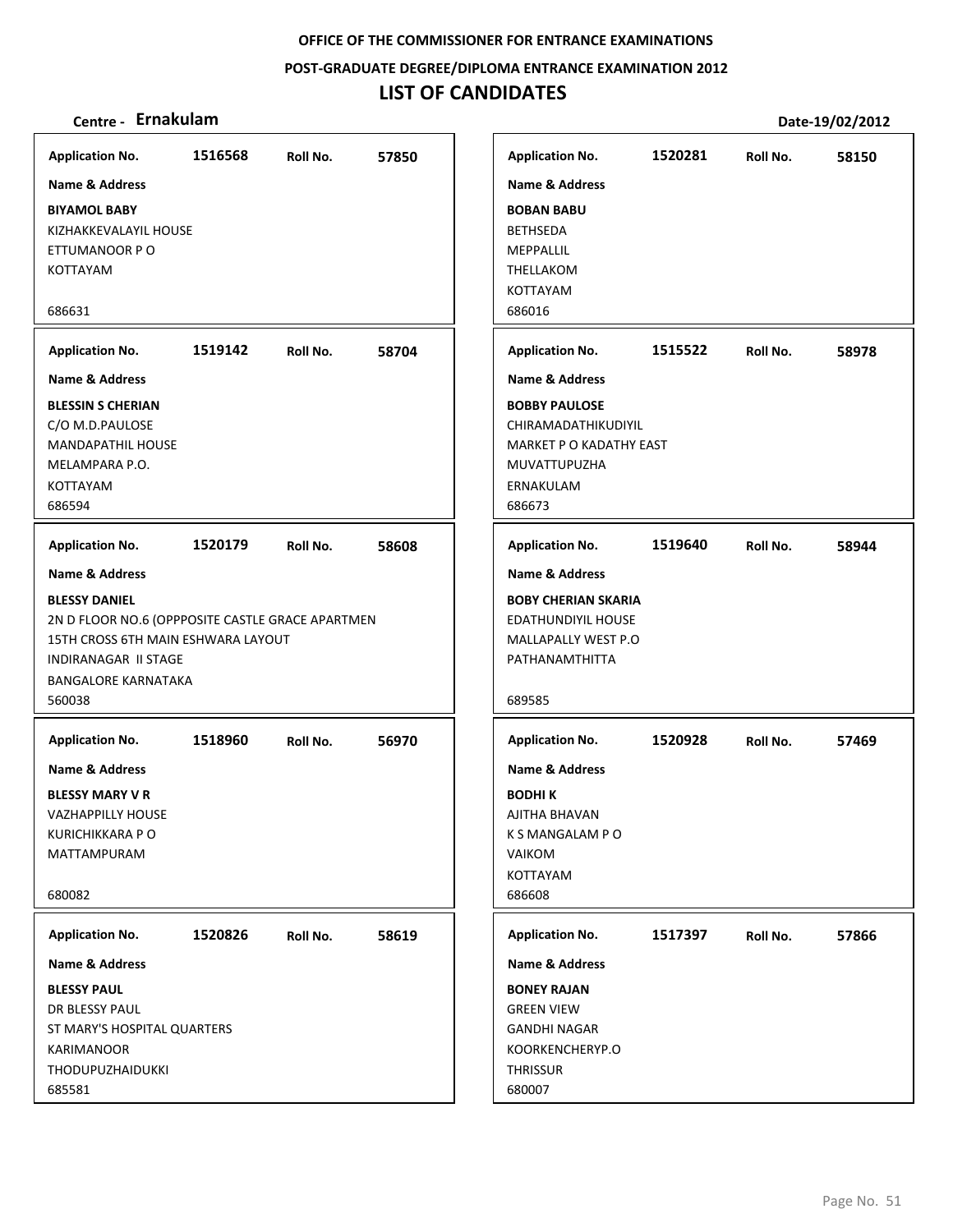**POST‐GRADUATE DEGREE/DIPLOMA ENTRANCE EXAMINATION 2012**

## **LIST OF CANDIDATES**

| Centre - Ernakulam                                                                                                                                                        |         |          |       |                                                                                                                                                 |         |          | Date-19/02/2012 |
|---------------------------------------------------------------------------------------------------------------------------------------------------------------------------|---------|----------|-------|-------------------------------------------------------------------------------------------------------------------------------------------------|---------|----------|-----------------|
| <b>Application No.</b>                                                                                                                                                    | 1519522 | Roll No. | 58367 | <b>Application No.</b>                                                                                                                          | 1518054 | Roll No. | 58683           |
| <b>Name &amp; Address</b>                                                                                                                                                 |         |          |       | <b>Name &amp; Address</b>                                                                                                                       |         |          |                 |
| <b>BONNIE ANNA GEORGE</b><br>KOLLENCHIRA HOUSE<br>THALAVADY P.O<br><b>ALLEPPEY</b>                                                                                        |         |          |       | <b>CAROL PINHEIRO</b><br>MANGALATH<br><b>NEETHI NAGAR</b><br>PATTATHANAM PO<br>KOLLAM                                                           |         |          |                 |
| 689572                                                                                                                                                                    |         |          |       | 691021                                                                                                                                          |         |          |                 |
| <b>Application No.</b>                                                                                                                                                    | 1518202 | Roll No. | 58571 | <b>Application No.</b>                                                                                                                          | 1521239 | Roll No. | 57358           |
| <b>Name &amp; Address</b>                                                                                                                                                 |         |          |       | Name & Address                                                                                                                                  |         |          |                 |
| <b>BONY BAIJU</b><br>PULICKAL HOUSE<br>CHERIYAVAPALASSERYTHENKULAM ROAD<br>MEKKAD POANGAMALY<br>ERNAKULAM<br>683589                                                       |         |          |       | <b>CATHERINE SUSHEEL PETER</b><br><b>B3 NGO QUARTERS</b><br>NEAR PHC THRIKKAKARA<br>KAKKANAD<br>ERNAKULAM<br>682021                             |         |          |                 |
| <b>Application No.</b>                                                                                                                                                    | 1517983 | Roll No. | 57415 | <b>Application No.</b>                                                                                                                          | 1517525 | Roll No. | 58673           |
| <b>Name &amp; Address</b><br><b>BOOPATHY S</b><br>C/O A.K.MOHANAN ARAKAL HOUSE<br>GAYATHRI AVENUE KANAMKULANGARA ROAD<br><b>KOORKENCHERY</b><br><b>THRISSUR</b><br>680007 |         |          |       | <b>Name &amp; Address</b><br><b>CENTIL MATHEWS A</b><br>ARIMBOOR ADAMBUKULAM HOUSE<br><b>KODANNUR P O</b><br><b>THRISSUR</b><br>680574          |         |          |                 |
| <b>Application No.</b>                                                                                                                                                    | 1519929 | Roll No. | 58834 | <b>Application No.</b>                                                                                                                          | 1516928 | Roll No. | 57396           |
| <b>Name &amp; Address</b><br><b>BREEZE THOMAS</b><br>KURUPPAMPARAMBIL HOUSE<br>THOTTAKOM P.O.<br>VAIKOM<br>KOTTAYAM<br>686145                                             |         |          |       | <b>Name &amp; Address</b><br><b>CHAITHANYA NAIR C</b><br>CHAITHRAMTC 1/696<br><b>HARI SHREE NAGAR</b><br>POONKUNNAM<br><b>TRICHUR</b><br>680002 |         |          |                 |
| <b>Application No.</b>                                                                                                                                                    | 1519581 | Roll No. | 58713 | <b>Application No.</b>                                                                                                                          | 1515326 | Roll No. | 57940           |
| Name & Address                                                                                                                                                            |         |          |       | Name & Address                                                                                                                                  |         |          |                 |
| <b>BRIJESH SAVIDHAN</b><br>SEEMAS<br>ULIYACOVIL PO<br>KOLLAM                                                                                                              |         |          |       | <b>CHAITHANYA R WARRIER</b><br>MOODAMPADIL VARRIUM<br>NANGIARKULANGARA P.O<br>HARIPAD ALAPPUZHA                                                 |         |          |                 |
| 691019                                                                                                                                                                    |         |          |       | 690513                                                                                                                                          |         |          |                 |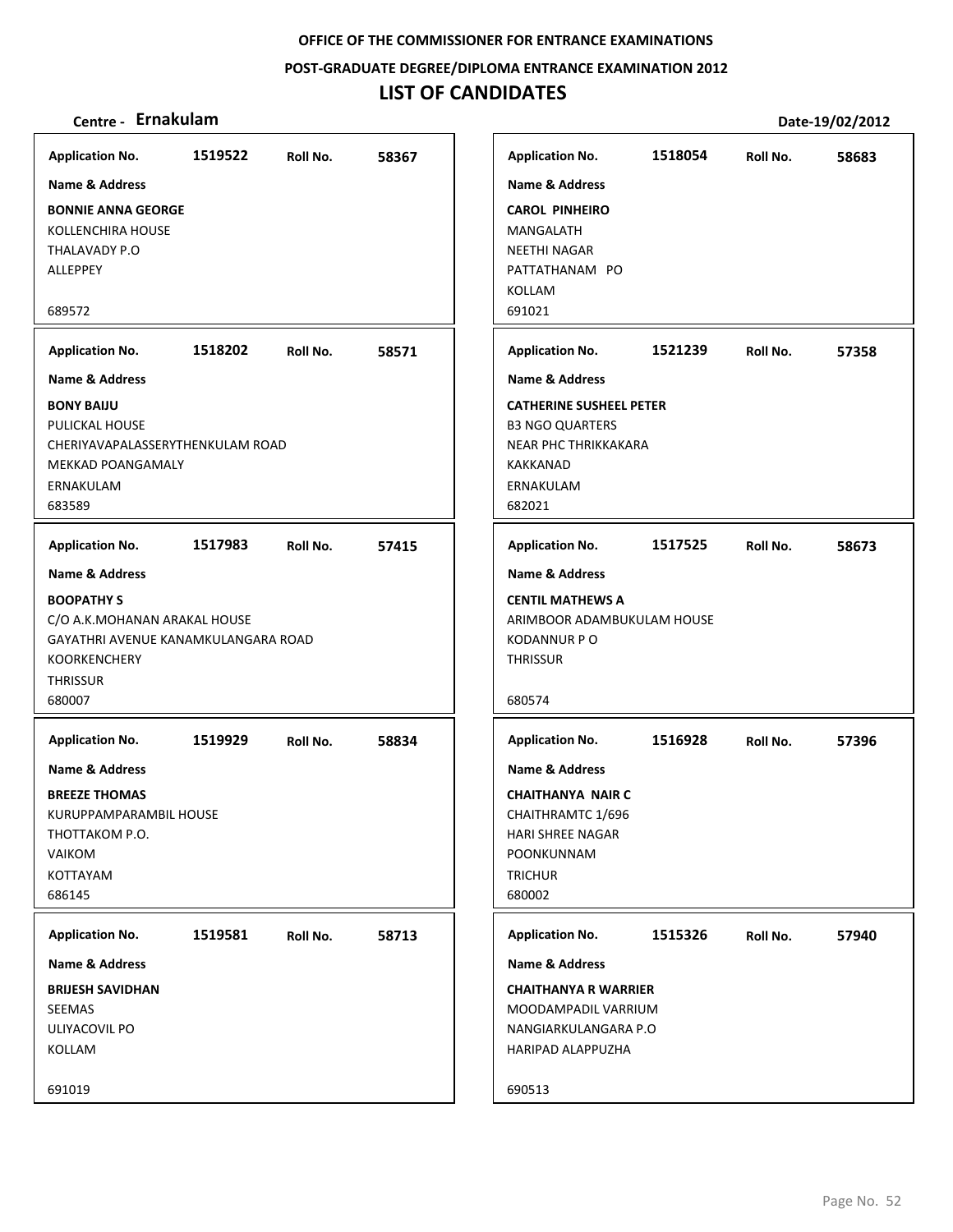**POST‐GRADUATE DEGREE/DIPLOMA ENTRANCE EXAMINATION 2012**

## **LIST OF CANDIDATES**

| Name & Address<br>HIMAGIRI NEAR ST. MICHAEL\\\'S COLLEGE<br>1520659<br><b>WITHHELD</b><br>1521254<br>58051<br>Roll No.<br>CHERIYAN VITHAYATHIL J<br>M-126 CHANGAMPUZHA NAGAR<br>1518645<br>57312<br>Roll No.<br><b>CHERIYIL SAUMYA SUKUMARAN</b><br>19 SYAMA NIWAS MANGALMURTHY NAGAR<br>NEAR RTO COLONY BODHALENAGAR<br>NASHIK PUNE RD NASHIK<br>1517519<br>Roll No.<br>58328 | <b>Application No.</b>                                                                                                    | 1517378 | Roll No. | 56824 |
|--------------------------------------------------------------------------------------------------------------------------------------------------------------------------------------------------------------------------------------------------------------------------------------------------------------------------------------------------------------------------------|---------------------------------------------------------------------------------------------------------------------------|---------|----------|-------|
|                                                                                                                                                                                                                                                                                                                                                                                |                                                                                                                           |         |          |       |
|                                                                                                                                                                                                                                                                                                                                                                                | <b>CHANDANA S BABU</b><br>MAYITHARA P.O.<br>CHERTHALA<br>ALAPUZHA<br>688539                                               |         |          |       |
|                                                                                                                                                                                                                                                                                                                                                                                | <b>Application No.</b>                                                                                                    |         |          |       |
|                                                                                                                                                                                                                                                                                                                                                                                | <b>Name &amp; Address</b>                                                                                                 |         |          |       |
|                                                                                                                                                                                                                                                                                                                                                                                | <b>CHARLS PJOHN</b><br><b>CHARLES P JOHN</b><br>P H C KARIMANNOOR<br><b>KARIMANNOOR PO</b><br>THODUPUZHA IDUKKI<br>685581 |         |          |       |
|                                                                                                                                                                                                                                                                                                                                                                                | <b>Application No.</b>                                                                                                    |         |          |       |
|                                                                                                                                                                                                                                                                                                                                                                                | Name & Address                                                                                                            |         |          |       |
|                                                                                                                                                                                                                                                                                                                                                                                | <b>COCHIN</b><br>682033                                                                                                   |         |          |       |
| Name & Address                                                                                                                                                                                                                                                                                                                                                                 | <b>Application No.</b>                                                                                                    |         |          |       |
| <b>CHINNURS</b><br><b>RAM NIVAS</b><br>PERUMPANACHY PO<br>CHANGANACHERRY<br>KOTTAYAM<br>686536<br><b>PARK LANE</b><br>KOTTAYAM                                                                                                                                                                                                                                                 | Name & Address                                                                                                            |         |          |       |
| <b>Application No.</b><br>Name & Address<br><b>CHINNU SUSAN ABRAHAM</b><br>PUTHENPURACKAL VIRUTHYIL                                                                                                                                                                                                                                                                            | MAHARASHTRA<br>422011                                                                                                     |         |          |       |
|                                                                                                                                                                                                                                                                                                                                                                                |                                                                                                                           |         |          |       |
|                                                                                                                                                                                                                                                                                                                                                                                | <b>Application No.</b>                                                                                                    |         |          |       |
|                                                                                                                                                                                                                                                                                                                                                                                | Name & Address                                                                                                            |         |          |       |
| 686001                                                                                                                                                                                                                                                                                                                                                                         | <b>CHERYL BENNY K</b><br><b>KUNNEL HOUSE</b><br>VETTIKKAL<br>MANNUTHY P.O<br><b>THRISSUR</b><br>680651                    |         |          |       |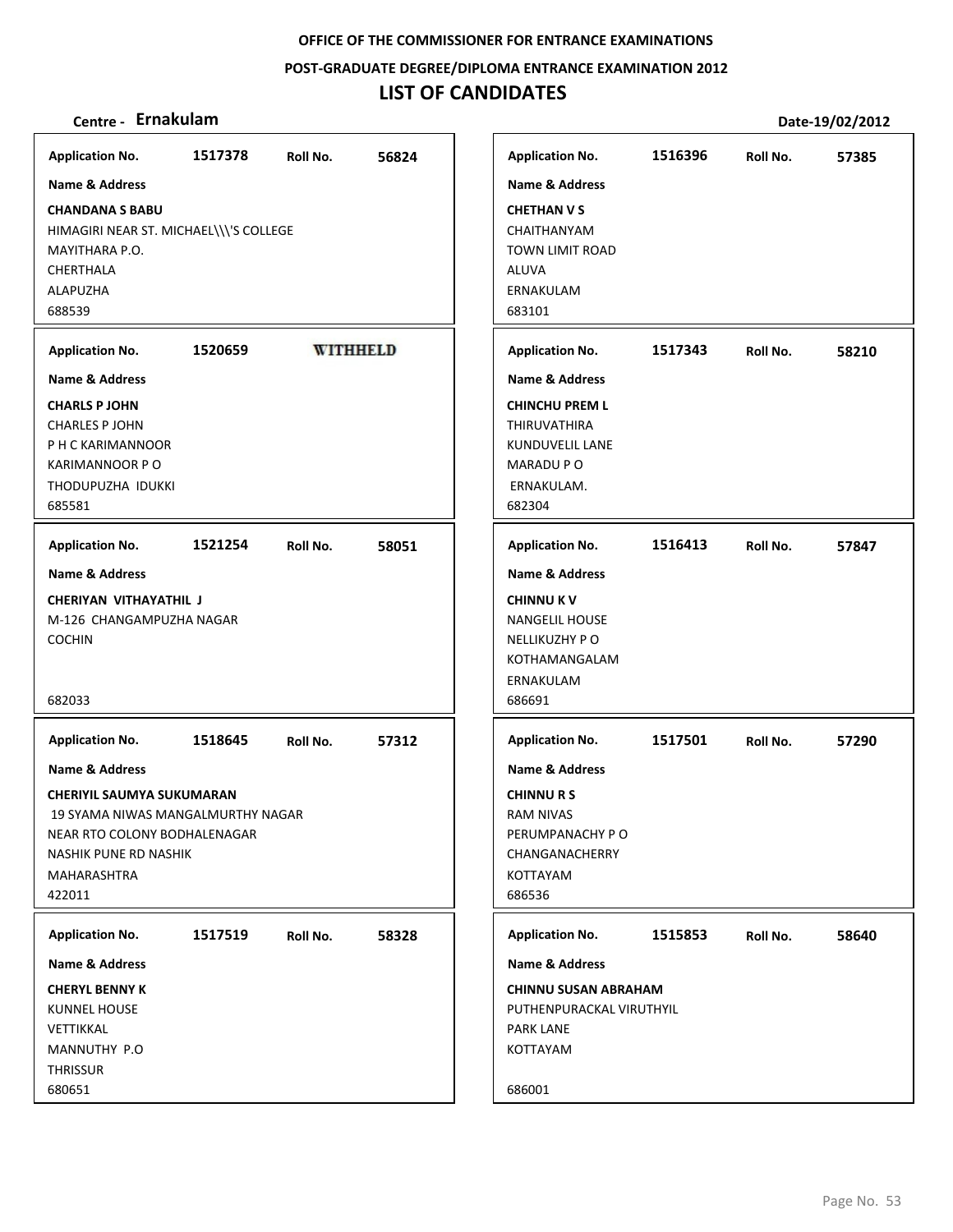**POST‐GRADUATE DEGREE/DIPLOMA ENTRANCE EXAMINATION 2012**

## **LIST OF CANDIDATES**

| Application No.  1520220 Roll No.  57341 |         |                        |       | <b>Applicat</b>          |
|------------------------------------------|---------|------------------------|-------|--------------------------|
| <b>Name &amp; Address</b>                |         |                        |       | Name &                   |
| <b>CHINTHAKP</b>                         |         |                        |       | <b>CHITHRA</b>           |
| PANDIRIKKAL HOUSE                        |         |                        |       | SOUPAR                   |
| PUZHAKKAL P O                            |         |                        |       | <b>NANGIAI</b>           |
| <b>THRISSUR</b>                          |         |                        |       |                          |
| 680553                                   |         |                        |       | 690513                   |
| Application No. 1520587 Roll No. 57348   |         |                        |       | <b>Applicat</b>          |
| Name & Address                           |         |                        |       | Name &                   |
| <b>CHINTU TOJAN</b>                      |         |                        |       | <b>CHITRAI</b>           |
| CHUMAPPUNKKAL (H)                        |         |                        |       | 48/1655                  |
| <b>EDAMATTOM P.O</b>                     |         |                        |       | <b>DESHABI</b>           |
| <b>KOTTAYAM</b>                          |         |                        |       | KOCHI                    |
| 686588                                   |         |                        |       | 682026                   |
| <b>Application No.</b>                   |         | 1517423 Roll No. 59016 |       | <b>Applicat</b>          |
| <b>Name &amp; Address</b>                |         |                        |       | Name &                   |
| <b>CHITHIRA P V</b>                      |         |                        |       | <b>CHITRA</b>            |
| PULIMOOTTIL HOUSE                        |         |                        |       | <b>DEEPTHI</b>           |
| GCDA ROAD                                |         |                        |       | <b>KAKKAZI</b>           |
| THOTTAKKATTUKARA PO                      |         |                        |       | <b>ALAPPUZ</b>           |
| ALUVA ERNAKULAM                          |         |                        |       |                          |
| 683108                                   |         |                        |       | 688005                   |
| Application No. 1521029 Roll No.         |         |                        | 58967 | <b>Applicat</b>          |
| <b>Name &amp; Address</b>                |         |                        |       | Name &                   |
| <b>CHITHRAKB</b>                         |         |                        |       | <b>CHITRA</b>            |
| ASHOKA BHAVANAM                          |         |                        |       | <b>CHIRATH</b>           |
| CHERIYANAD P O                           |         |                        |       | KURAVIL<br><b>KOTTAY</b> |
| CHENGANNUR<br>ALAPPUZHA                  |         |                        |       |                          |
| 689511                                   |         |                        |       | 686633                   |
| <b>Application No.</b>                   | 1516690 | Roll No.               | 58542 | <b>Applicat</b>          |
| <b>Name &amp; Address</b>                |         |                        |       | Name &                   |
| <b>CHITHRA MOL C</b>                     |         |                        |       | <b>CHITRAS</b>           |
| DR.CHITHRA MOL C                         |         |                        |       | C/O SGT                  |
| ALATHUR HOUSE (PHONE 9995614205)         |         |                        |       | CGWMO                    |
| NEAR THIRUVANATH SREEKRISHNA TEMPLE      |         |                        |       | <b>SUBROT</b>            |
| <b>AYYANTHOLE THRISSUR</b>               |         |                        |       | <b>NEW DEI</b>           |
| 680003                                   |         |                        |       | 110010                   |

| <b>Application No.</b>                                                                                                      | 1521370 | Roll No. | 57012 |
|-----------------------------------------------------------------------------------------------------------------------------|---------|----------|-------|
| <b>Name &amp; Address</b>                                                                                                   |         |          |       |
| CHITHRA S<br>SOUPARNIKA<br>NANGIARKULANGARA P O                                                                             |         |          |       |
| 690513                                                                                                                      |         |          |       |
| <b>Application No.</b>                                                                                                      | 1518795 | Roll No. | 58007 |
| <b>Name &amp; Address</b>                                                                                                   |         |          |       |
| CHITRA PADMANABHAN<br>48/1655 VALIYAPARAMBU ROAD<br>DESHABHIMANI ROAD ELAMAKKARA<br>KOCHI                                   |         |          |       |
| 682026                                                                                                                      |         |          |       |
| <b>Application No.</b>                                                                                                      | 1517878 | Roll No. | 57529 |
| <b>Name &amp; Address</b>                                                                                                   |         |          |       |
| CHITRA R<br>DEEPTHI<br>KAKKAZHOM<br>ALAPPUZHA                                                                               |         |          |       |
| 688005                                                                                                                      |         |          |       |
| <b>Application No.</b>                                                                                                      | 1515891 | Roll No. | 58296 |
| <b>Name &amp; Address</b>                                                                                                   |         |          |       |
| CHITRA TOMY<br>CHIRATHADATHIL HOUSE<br>KURAVILANGAD P O<br>KOTTAYAM                                                         |         |          |       |
| 686633                                                                                                                      |         |          |       |
| <b>Application No.</b>                                                                                                      | 1515713 | Roll No. | 58522 |
| <b>Name &amp; Address</b>                                                                                                   |         |          |       |
| <b>CHITRASEN KUMAR</b><br>C/O SGT SONBHADRA SB<br>CGWMO SECTION WAC INDIAN AIR FORCE<br>SUBROTO PARK<br>NEW DELHI<br>110010 |         |          |       |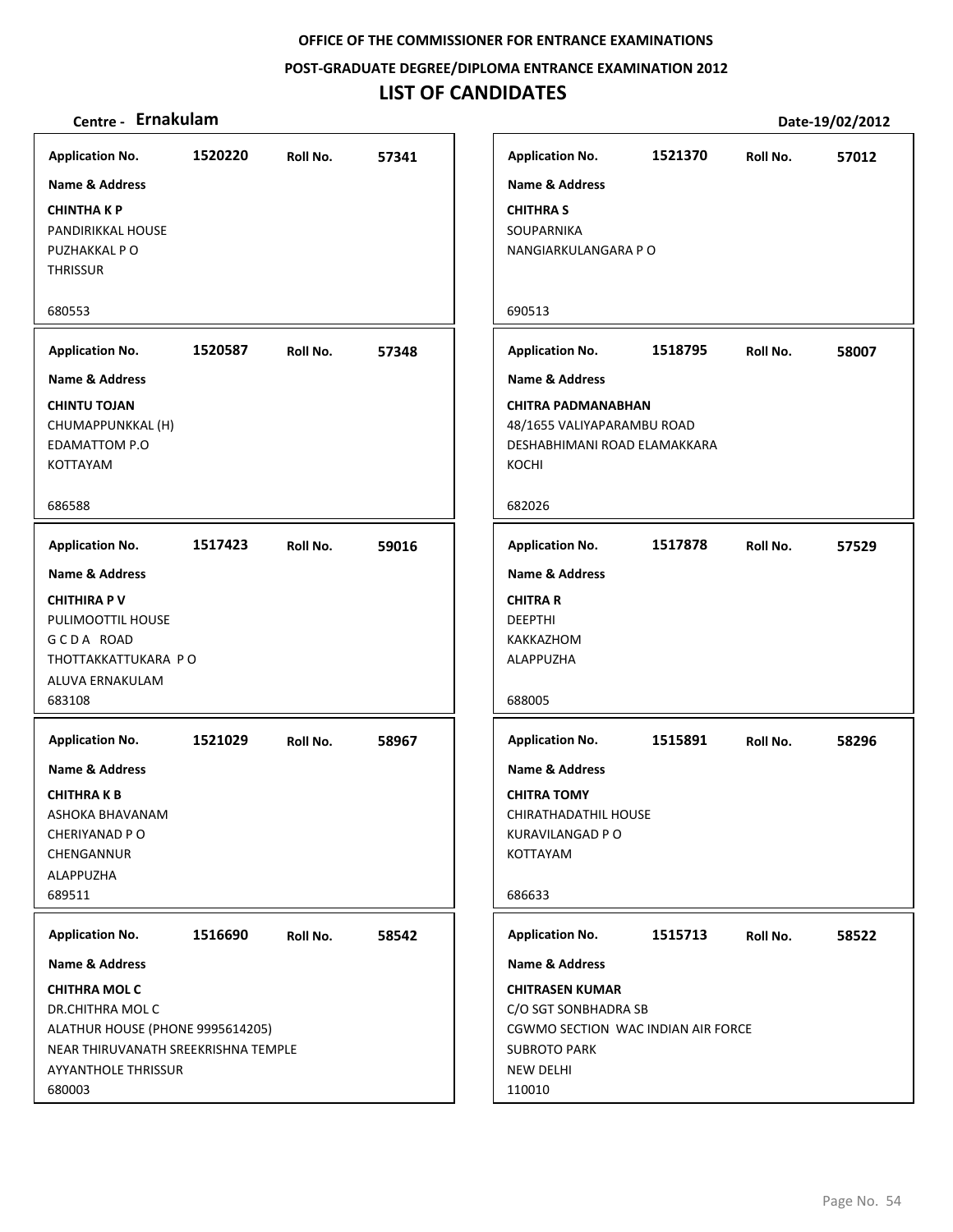**POST‐GRADUATE DEGREE/DIPLOMA ENTRANCE EXAMINATION 2012**

## **LIST OF CANDIDATES**

| <b>Application No.</b>                                                                                                 | 1517078 | Roll No. | 57167 |
|------------------------------------------------------------------------------------------------------------------------|---------|----------|-------|
| Name & Address                                                                                                         |         |          |       |
| <b>CHRISTEENA GEORGE</b><br>PUTHENPURAYIL HOUSE<br><b>COURT JUNCTION</b><br>ETTUMANOOR PO<br><b>KOTTAYAM</b><br>686631 |         |          |       |
| <b>Application No.</b>                                                                                                 | 1519325 | Roll No. | 57325 |
| <b>Name &amp; Address</b>                                                                                              |         |          |       |
| <b>CHRISTINA JOSEPH MALIYAKAL</b><br>CHAITHANYA<br>P.O. CHETTUPUZHA<br><b>THRISSUR</b><br>680621                       |         |          |       |
| <b>Application No.</b>                                                                                                 | 1517529 | Roll No. | 58903 |
| <b>Name &amp; Address</b>                                                                                              |         |          |       |
| <b>CIJI JOSE</b><br><b>OUR LADYS HOSPITAL</b><br>PALLURUTHY<br><b>COCHIN</b>                                           |         |          |       |
| 682008                                                                                                                 |         |          |       |
| <b>Application No.</b>                                                                                                 | 1520222 | Roll No. | 57457 |
| <b>Name &amp; Address</b>                                                                                              |         |          |       |
| <b>CIJIYA P I</b><br>PUTHENPURAYIL HOUSE<br>THAZHATHANGADY PO<br>KOTTAYAM<br>KERALA<br>686005                          |         |          |       |
|                                                                                                                        | 1520350 |          |       |
| <b>Application No.</b><br><b>Name &amp; Address</b>                                                                    |         | Roll No. | 57460 |
| <b>CIJOY JOSE PERALACKATTUCHALIL</b>                                                                                   |         |          |       |
| PERALACKATTUCHALIL HOUSE<br>MAVINCHUVADU KALLUR P.O<br><b>THRISSUR</b>                                                 |         |          |       |
| 680317                                                                                                                 |         |          |       |
|                                                                                                                        |         |          |       |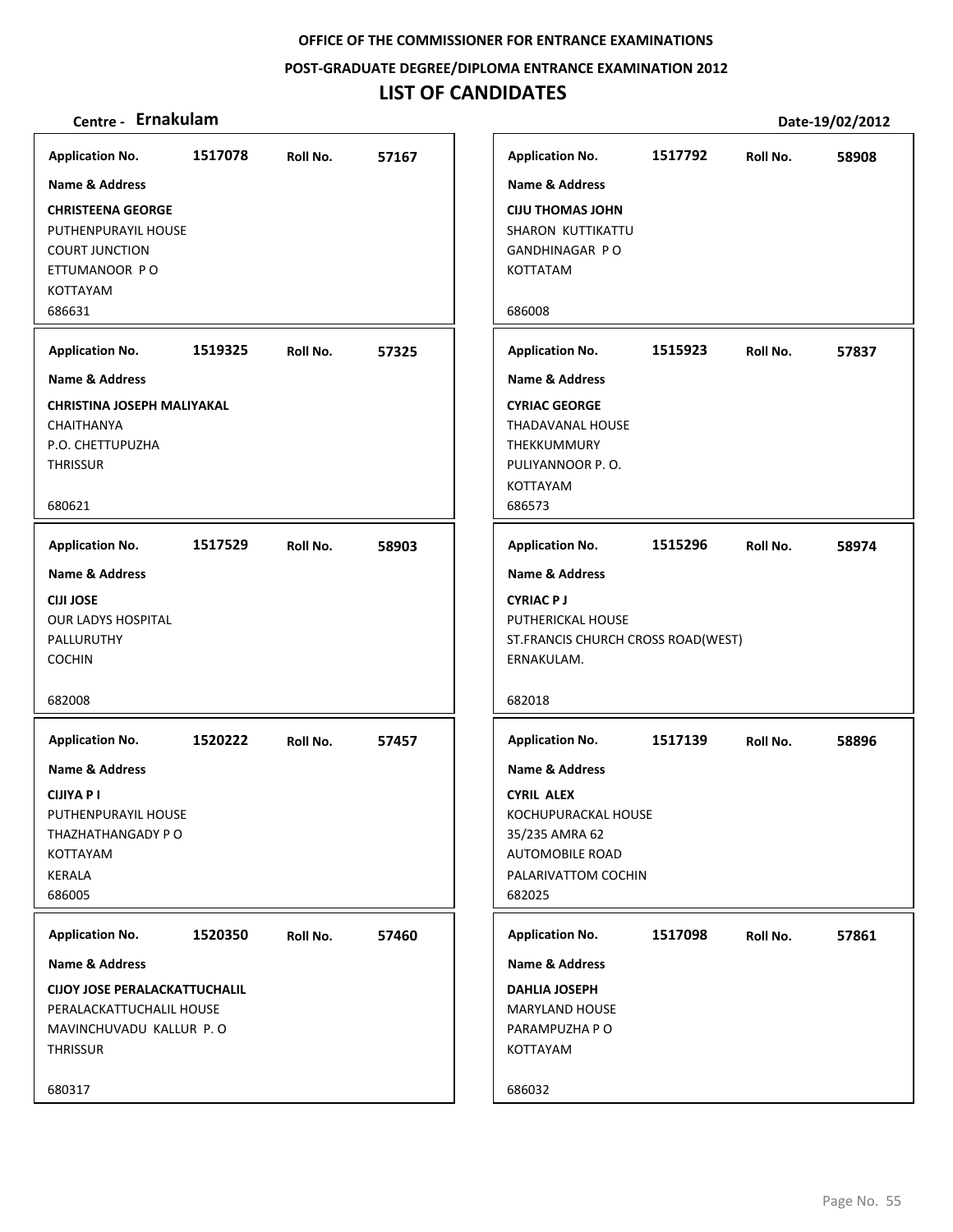**POST‐GRADUATE DEGREE/DIPLOMA ENTRANCE EXAMINATION 2012**

## **LIST OF CANDIDATES**

| <b>Application No.</b>       | 1516308 | Roll No.        | 57615 | <b>Application No.</b>    | 1519897 | Roll No.        | 57104 |
|------------------------------|---------|-----------------|-------|---------------------------|---------|-----------------|-------|
| <b>Name &amp; Address</b>    |         |                 |       | <b>Name &amp; Address</b> |         |                 |       |
| <b>DAISY JAMES</b>           |         |                 |       | <b>DANNY JOY</b>          |         |                 |       |
| PANACHICKAL                  |         |                 |       | <b>GOPIKA</b>             |         |                 |       |
| MANAKAD                      |         |                 |       | VARANAM P.O               |         |                 |       |
| <b>THODUPUZHA</b>            |         |                 |       | ALAPPUZHA                 |         |                 |       |
| <b>IDUKKI</b>                |         |                 |       |                           |         |                 |       |
| 685584                       |         |                 |       | 688555                    |         |                 |       |
| <b>Application No.</b>       | 1517320 | Roll No.        | 57287 | <b>Application No.</b>    | 1520111 | <b>WITHHELD</b> |       |
| <b>Name &amp; Address</b>    |         |                 |       | <b>Name &amp; Address</b> |         |                 |       |
| <b>DALENA MERIN MATHEW</b>   |         |                 |       | <b>DARSANA C</b>          |         |                 |       |
| R-16 HOUSING COMPLEX         |         |                 |       | DARSANA SOUHRIDA LANE     |         |                 |       |
| <b>KOVAIPUDUR COIMBATORE</b> |         |                 |       | PATTURAICKAL              |         |                 |       |
| <b>TAMIL NADU</b>            |         |                 |       | THRISSUR                  |         |                 |       |
| 641042                       |         |                 |       | 680022                    |         |                 |       |
| <b>Application No.</b>       | 1519517 | Roll No.        | 58022 | <b>Application No.</b>    | 1519653 | Roll No.        | 57332 |
| <b>Name &amp; Address</b>    |         |                 |       | <b>Name &amp; Address</b> |         |                 |       |
| <b>DALI ZACHARIAS</b>        |         |                 |       | <b>DARSHAN DEV</b>        |         |                 |       |
| PADINJAREKARA HOUSE          |         |                 |       | PANAYICKAL HOUSE          |         |                 |       |
| THOTTAKAD P O                |         |                 |       | PERAMANGALAM PO           |         |                 |       |
| <b>KOTTAYAM</b>              |         |                 |       | <b>THRISSUR</b>           |         |                 |       |
| 686539                       |         |                 |       | 680545                    |         |                 |       |
| <b>Application No.</b>       | 1519111 | Roll No.        | 56857 | <b>Application No.</b>    | 1515900 | Roll No.        | 58641 |
| <b>Name &amp; Address</b>    |         |                 |       | <b>Name &amp; Address</b> |         |                 |       |
| <b>DALIYA BALAKRISHNAN</b>   |         |                 |       | <b>DAVID K SIMSON</b>     |         |                 |       |
| <b>CHITHIRA</b>              |         |                 |       | <b>KOLADY HOUSE</b>       |         |                 |       |
| ARAKULAM P.O                 |         |                 |       | PERAMANGALAM PO           |         |                 |       |
| ARAKULAM                     |         |                 |       | <b>THRISSUR</b>           |         |                 |       |
| <b>IDUKKI</b>                |         |                 |       |                           |         |                 |       |
| 685591                       |         |                 |       | 680545                    |         |                 |       |
| <b>Application No.</b>       | 1519974 | <b>WITHHELD</b> |       | <b>Application No.</b>    | 1516767 | Roll No.        | 58199 |
| Name & Address               |         |                 |       | Name & Address            |         |                 |       |
| <b>DANIEL UDAYAN C</b>       |         |                 |       | <b>DAVID VINCENT</b>      |         |                 |       |
| <b>CHERUVATHUR HOUSE</b>     |         |                 |       | CHARISMA COTTAGE 32 2228A |         |                 |       |
| CHITTANJOOR PO               |         |                 |       | P.J ANTONY ROAD           |         |                 |       |
| <b>KIZHUR VIA</b>            |         |                 |       | PALARIVATTOM              |         |                 |       |
| <b>TRICHUR</b>               |         |                 |       | ERNAKULAM                 |         |                 |       |
| 680523                       |         |                 |       | 682025                    |         |                 |       |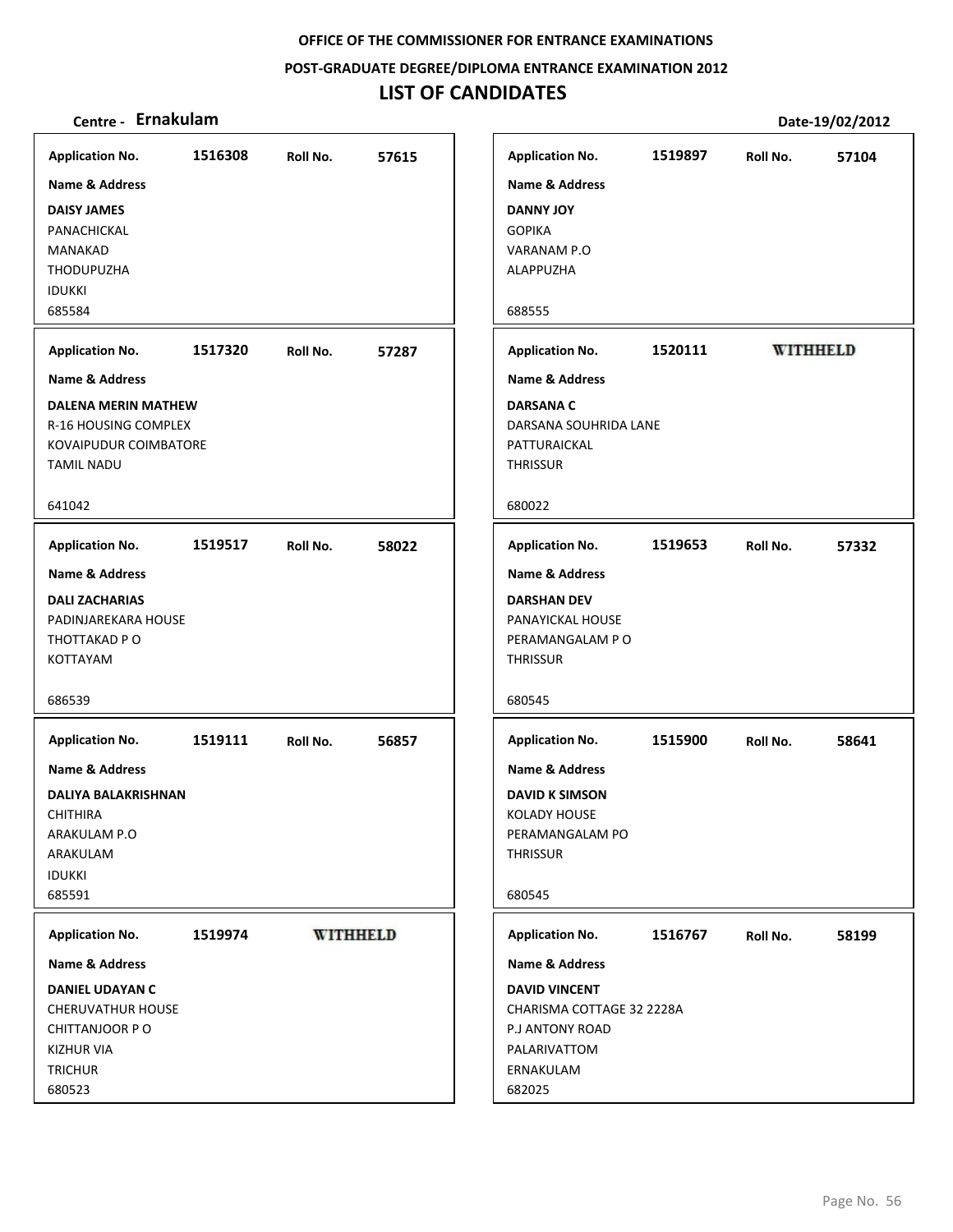**POST‐GRADUATE DEGREE/DIPLOMA ENTRANCE EXAMINATION 2012**

## **LIST OF CANDIDATES**

| Centre - Ernakulam                                                                                                                     |         |          |       |                                                                                                                                 |         |          | Date-19/02/2012 |
|----------------------------------------------------------------------------------------------------------------------------------------|---------|----------|-------|---------------------------------------------------------------------------------------------------------------------------------|---------|----------|-----------------|
| <b>Application No.</b>                                                                                                                 | 1515856 | Roll No. | 58870 | <b>Application No.</b>                                                                                                          | 1516842 | Roll No. | 57394           |
| <b>Name &amp; Address</b>                                                                                                              |         |          |       | <b>Name &amp; Address</b>                                                                                                       |         |          |                 |
| <b>DAVIS KURIAN</b><br>MARIA BHAVAN<br>KUMARANALLOOR P.O<br>KOTTAYAM                                                                   |         |          |       | <b>DEEPA ELSA GEORGE</b><br>DIVY DALE<br>KAKKANATTU KIZHAKKATHIL<br>KIDANGANNURP.0<br>MEZHUVELIPATHANAMTHITTA.                  |         |          |                 |
| 686016                                                                                                                                 |         |          |       | 689514                                                                                                                          |         |          |                 |
| <b>Application No.</b>                                                                                                                 | 1517439 | Roll No. | 57405 | <b>Application No.</b>                                                                                                          | 1518239 | Roll No. | 58227           |
| <b>Name &amp; Address</b>                                                                                                              |         |          |       | <b>Name &amp; Address</b>                                                                                                       |         |          |                 |
| <b>DEENA GEORGE</b><br>KARUNA BHAVAN HOSPITAL KORUTHODE P.O<br>MUNDAKKAYAM VIA<br>KOTTAYAM<br>686513                                   |         |          |       | <b>DEEPA JAYAN</b><br>DEEPAM CHITTAKODU<br>MARANADU P.O.EZHUKONE(VIA)<br>KOLLAM<br><b>KERALA</b><br>691505                      |         |          |                 |
| <b>Application No.</b>                                                                                                                 | 1519265 | Roll No. | 57672 | <b>Application No.</b>                                                                                                          | 1518835 | Roll No. | 57778           |
| <b>Name &amp; Address</b>                                                                                                              |         |          |       | Name & Address                                                                                                                  |         |          |                 |
| <b>DEEPA KH</b><br>VALIYAVEEDU<br><b>OOMANPALLIKARA</b><br>KILIMANOOR PO<br>TRIVANDRUM<br>695601                                       |         |          |       | <b>DEEPA LAKSHMI L</b><br><b>THRICOVIL HOUSE</b><br><b>NEAR SME COLLEGE</b><br>ARPOOKARA EAST P.O<br>KOTTAYAM<br>686008         |         |          |                 |
| <b>Application No.</b>                                                                                                                 | 1517826 | Roll No. | 58104 | <b>Application No.</b>                                                                                                          | 1518551 | Roll No. | 58118           |
| <b>Name &amp; Address</b>                                                                                                              |         |          |       | <b>Name &amp; Address</b>                                                                                                       |         |          |                 |
| <b>DEEPA SHENOY N</b><br>KANDATHIL<br>THIRUMALABHAGOM P O<br><b>ALAPPUZHA</b><br>688540                                                |         |          |       | DEEPA NAIR M<br>NAKSHATRA<br>FR. VAKAYIL ROAD<br>MARADU<br><b>COCHIN</b><br>682304                                              |         |          |                 |
| <b>Application No.</b>                                                                                                                 | 1518582 | Roll No. | 56847 | <b>Application No.</b>                                                                                                          | 1517148 | Roll No. | 59011           |
| Name & Address                                                                                                                         |         |          |       | <b>Name &amp; Address</b>                                                                                                       |         |          |                 |
| <b>DEEPAB</b><br>VALIYAVEETIL(H)GANDHI NAGAR 1ST STREET<br>PUTHENVETTUVAZHY<br><b>JUBILEE MISSION P O THRISSUR</b><br>KERALA<br>680005 |         |          |       | <b>DEEPA NANU</b><br>C/O K.M RAJAGOPALAN<br>KOLANGATH HOUSE PARAMBATH ROAD<br>EROOR P.O TRIPUNITHURA<br><b>COCHIN</b><br>682306 |         |          |                 |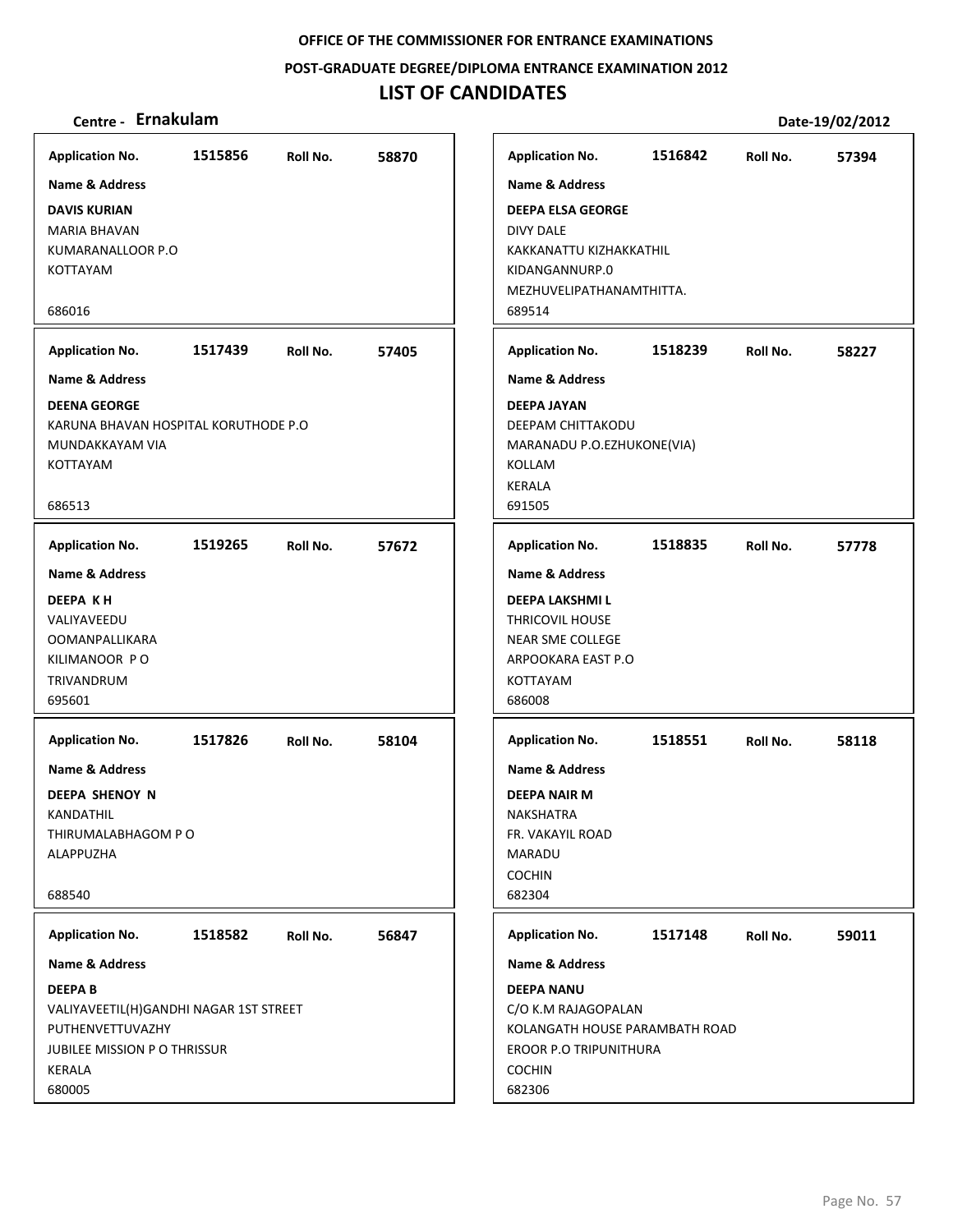**POST‐GRADUATE DEGREE/DIPLOMA ENTRANCE EXAMINATION 2012**

## **LIST OF CANDIDATES**

| Centre - Ernakulam                                 |         |          |       |                                  |         |          | Date-19/02/2012 |
|----------------------------------------------------|---------|----------|-------|----------------------------------|---------|----------|-----------------|
| <b>Application No.</b>                             | 1515765 | Roll No. | 57140 | <b>Application No.</b>           | 1519261 | Roll No. | 57324           |
| <b>Name &amp; Address</b>                          |         |          |       | <b>Name &amp; Address</b>        |         |          |                 |
| <b>DEEPA P SOMAN</b>                               |         |          |       | <b>DEEPATN</b>                   |         |          |                 |
| DIVYA BHAVAN                                       |         |          |       | <b>THRIKKUNATH HOUSE</b>         |         |          |                 |
| H.NO. 29 / 1967 A                                  |         |          |       | <b>MANALUR P O</b>               |         |          |                 |
| ST.ANTONY'S ROADTHYKOODAM<br>VYTTILA (PO)ERNAKULAM |         |          |       | <b>THRISSUR</b>                  |         |          |                 |
| 682019                                             |         |          |       | 680617                           |         |          |                 |
|                                                    |         |          |       |                                  |         |          |                 |
| <b>Application No.</b>                             | 1515733 | Roll No. | 57255 | <b>Application No.</b>           | 1518921 | Roll No. | 57780           |
| <b>Name &amp; Address</b>                          |         |          |       | <b>Name &amp; Address</b>        |         |          |                 |
| <b>DEEPARS</b>                                     |         |          |       | <b>DEEPAK MENON</b>              |         |          |                 |
| JAYASHREE(H)                                       |         |          |       | PADMARAAGAM                      |         |          |                 |
| <b>WARIAM LANE</b><br>PATTURAIKKAL P O             |         |          |       | PERAMANGALAM<br><b>THRISSUR</b>  |         |          |                 |
| <b>THRISSUR</b>                                    |         |          |       |                                  |         |          |                 |
| 680022                                             |         |          |       | 680545                           |         |          |                 |
| <b>Application No.</b>                             | 1516864 | Roll No. | 58891 | <b>Application No.</b>           | 1520983 | Roll No. | 57354           |
| <b>Name &amp; Address</b>                          |         |          |       | <b>Name &amp; Address</b>        |         |          |                 |
| <b>DEEPA ROSE K SAM</b>                            |         |          |       | <b>DEEPAK G</b>                  |         |          |                 |
| KUDIYATTIL HOUSE SHALOM                            |         |          |       | HARISREE NADAKKAVU               |         |          |                 |
| CHATHANANIKKAPARA                                  |         |          |       | AKATHETHARA P O                  |         |          |                 |
| MANAKKADU P.O<br><b>THODUPUZHAIDUKKI</b>           |         |          |       | PALAKKAD                         |         |          |                 |
| 685608                                             |         |          |       | 678008                           |         |          |                 |
| <b>Application No.</b>                             | 1517016 | Roll No. | 56818 | <b>Application No.</b>           | 1516428 | Roll No. | 58767           |
|                                                    |         |          |       |                                  |         |          |                 |
| <b>Name &amp; Address</b>                          |         |          |       | <b>Name &amp; Address</b>        |         |          |                 |
| <b>DEEPAS</b>                                      |         |          |       | <b>DEEPAK GEORGE</b>             |         |          |                 |
| <b>DEEPA NIVAS</b><br><b>COURT JUNCTION</b>        |         |          |       | PARATHOTTIYIL<br>AREEPARAMBU P.O |         |          |                 |
| ETTUMANOOR P O                                     |         |          |       | KOTTAYAM                         |         |          |                 |
| KOTTAYAM                                           |         |          |       |                                  |         |          |                 |
| 686631                                             |         |          |       | 686501                           |         |          |                 |
| <b>Application No.</b>                             | 1518681 | Roll No. | 58580 | <b>Application No.</b>           | 1516616 | Roll No. | 57389           |
| <b>Name &amp; Address</b>                          |         |          |       | <b>Name &amp; Address</b>        |         |          |                 |
| <b>DEEPA SAMUEL</b>                                |         |          |       | <b>DEEPAK GEORGE JOHN</b>        |         |          |                 |
| <b>DEEPA SAMUEL</b>                                |         |          |       | 29/158 C PENIEL                  |         |          |                 |
| C/O TENNISON.K.JOSE ASST.PROFESSOR                 |         |          |       | TOC-H NAGAR                      |         |          |                 |
| DEPT.MECHANICAL ENGG GOVT.ENGINEERING COLLEGE      |         |          |       | VYTTILA P.O.                     |         |          |                 |
| <b>THRISSUR</b><br>680009                          |         |          |       | <b>COCHIN</b><br>682019          |         |          |                 |
|                                                    |         |          |       |                                  |         |          |                 |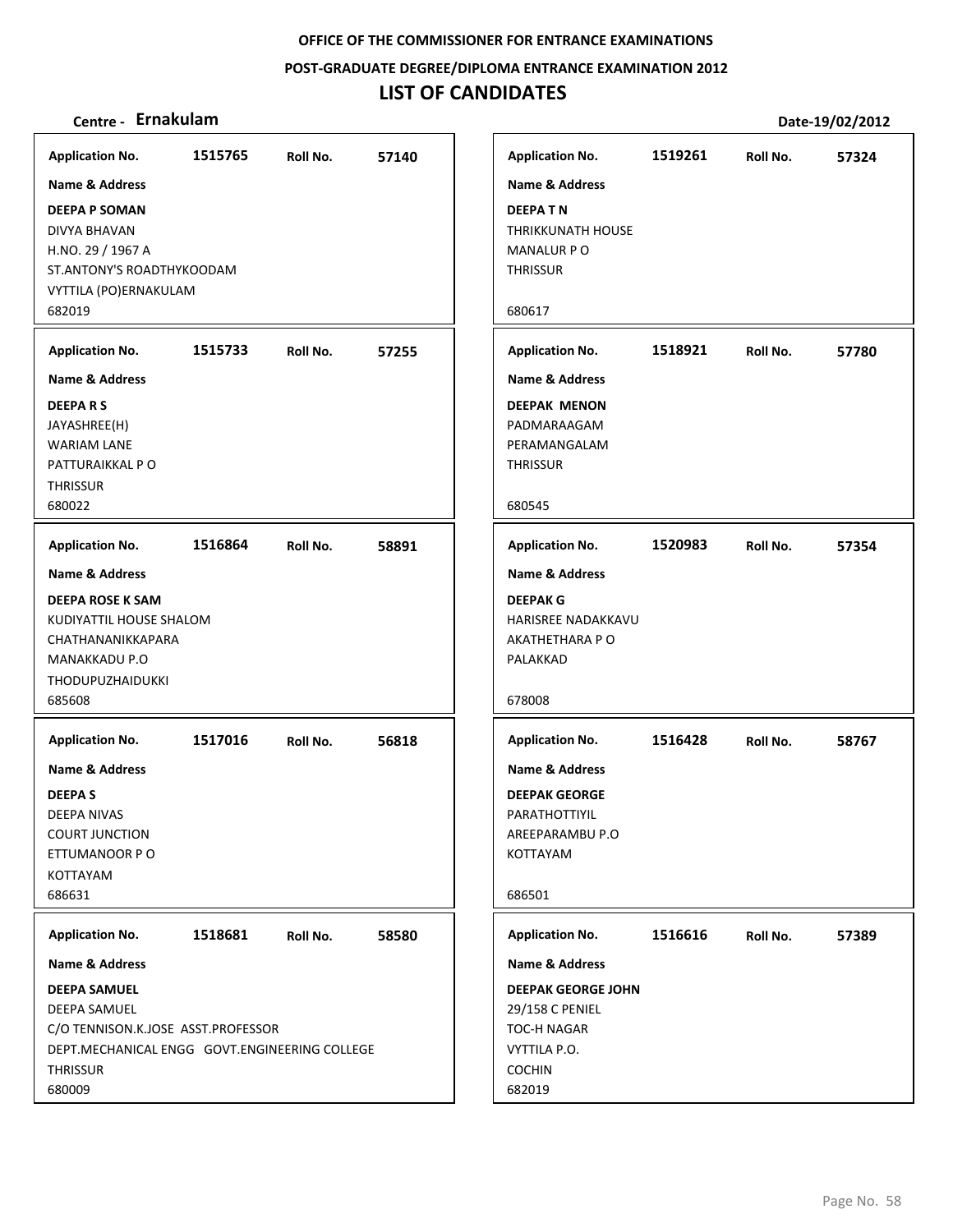**POST‐GRADUATE DEGREE/DIPLOMA ENTRANCE EXAMINATION 2012**

## **LIST OF CANDIDATES**

| <b>Application No.</b>                                                                                                                                                      | 1515567 | Roll No. | 56788 |
|-----------------------------------------------------------------------------------------------------------------------------------------------------------------------------|---------|----------|-------|
| Name & Address<br><b>DEEPAK KUMAR</b><br>S/O RAMADHAR SINGH<br><b>C.C.L HOSPITAL SAYAL</b><br>P.O - SAYAL D<br><b>RAMGARH</b><br>829125                                     |         |          |       |
| <b>Application No.</b>                                                                                                                                                      | 1515789 | Roll No. | 57949 |
| <b>Name &amp; Address</b><br><b>DEEPAK KURIAKOSE</b><br>DEEPAK KURIAKOSE<br>KUZHIKANDATHIL(HOUSE)<br>KIZHATHADIYOOR P.O<br>PALAKOTTAYAM(DISTRICT)<br>686574                 |         |          |       |
| <b>Application No.</b>                                                                                                                                                      | 1520835 | Roll No. | 58964 |
| Name & Address<br><b>DEEPAK THOMAS</b><br>MACHIYANICKAL HOUSE<br>MOOLAMATTOM PO<br><b>IDUKKI</b><br>685589                                                                  |         |          |       |
| <b>Application No.</b><br><b>Name &amp; Address</b><br><b>DEEPTHI BALAGOPAL</b><br>'15' MANGALA<br>LUIZ GARDENS K.D.PLOT P.O.<br>KALAMASSERY (SOUTH)<br>ERNAKULAM<br>683104 | 1516131 | Roll No. | 58301 |
| <b>Application No.</b>                                                                                                                                                      | 1520758 | Roll No. | 57928 |
| Name & Address<br><b>DEEPTHIKK</b><br>VELLISSERIL DEEPAM<br>PUTHPPALLY PO<br>KAYAMKULAM<br>ALAPPUZHA<br>690527                                                              |         |          |       |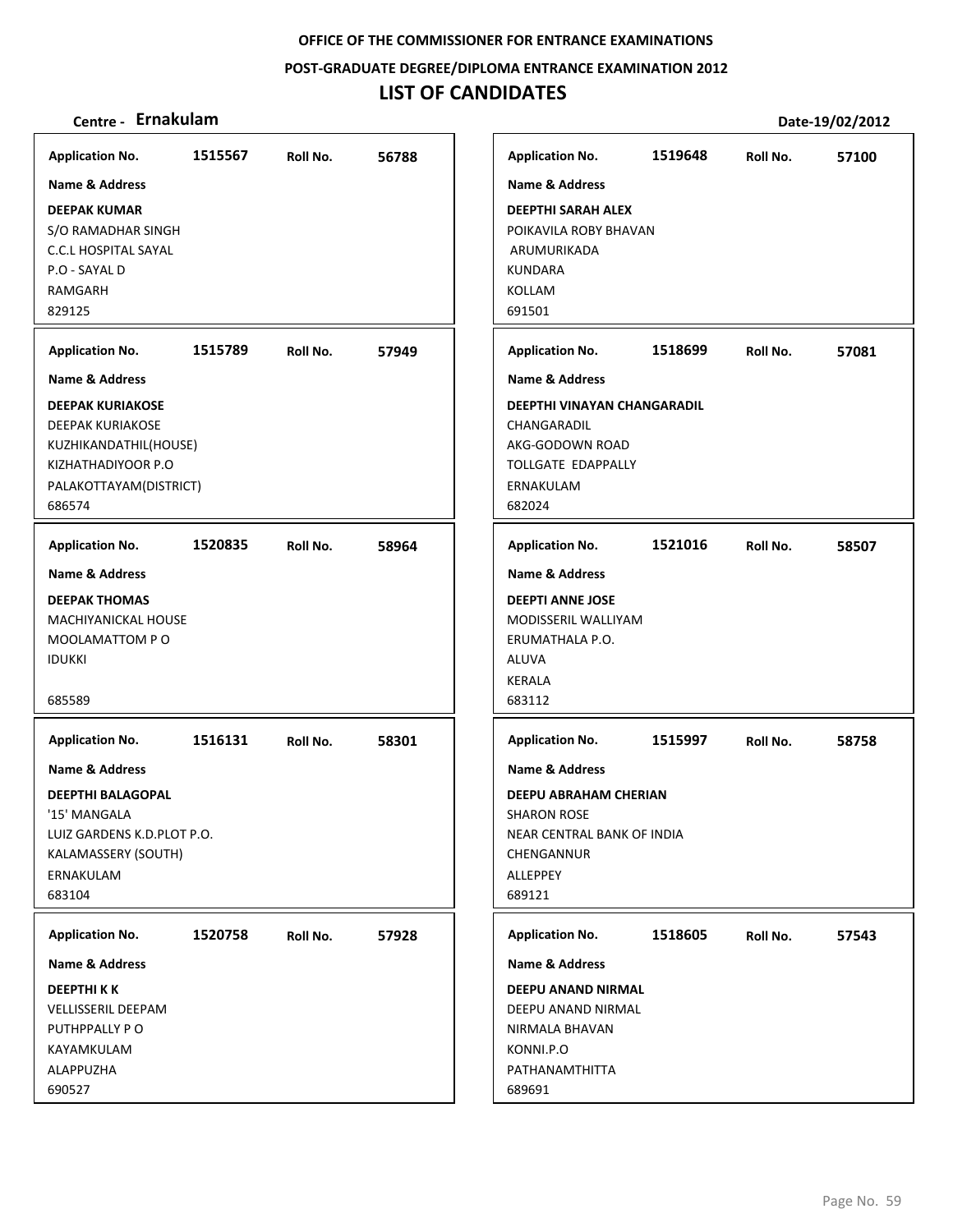**POST‐GRADUATE DEGREE/DIPLOMA ENTRANCE EXAMINATION 2012**

## **LIST OF CANDIDATES**

| <b>Application No.</b>                                                                                                               | 1517028 | Roll No. | 57398 | <b>Application No.</b>                                                                                                                                               | 1520059 | Roll No. | 56875 |
|--------------------------------------------------------------------------------------------------------------------------------------|---------|----------|-------|----------------------------------------------------------------------------------------------------------------------------------------------------------------------|---------|----------|-------|
| Name & Address<br><b>DEEPU BABU</b>                                                                                                  |         |          |       | <b>Name &amp; Address</b><br><b>DENI THOMAS</b>                                                                                                                      |         |          |       |
| <b>USHUS</b><br>PUNNAKODE<br>POOYAPPALLY PO                                                                                          |         |          |       | KANIYARUKUZHIYIL HOUSE<br>VADAKKUMURY P.O<br>KARIMKUNNAMTHODUPUZHA                                                                                                   |         |          |       |
| KOLLAM<br>691537                                                                                                                     |         |          |       | <b>IDUKKI</b><br>685586                                                                                                                                              |         |          |       |
| <b>Application No.</b>                                                                                                               | 1518195 | Roll No. | 58111 | <b>Application No.</b>                                                                                                                                               | 1516267 | Roll No. | 57382 |
| <b>Name &amp; Address</b>                                                                                                            |         |          |       | <b>Name &amp; Address</b>                                                                                                                                            |         |          |       |
| <b>DEEPU MATHEW</b><br><b>CHERIPURATH HOUSE</b><br>CHENGALAM P O<br>KOTTAYAM<br>686585                                               |         |          |       | <b>DENIS MATHEWS</b><br><b>DENIS MATHEWS</b><br>PLATHOTTATHIL<br><b>KATTACHIRA POST</b><br>KOTTAYAM DISTKERALA<br>686572                                             |         |          |       |
|                                                                                                                                      | 1515272 |          |       |                                                                                                                                                                      | 1518132 |          |       |
| <b>Application No.</b><br><b>Name &amp; Address</b>                                                                                  |         | Roll No. | 58169 | <b>Application No.</b><br><b>Name &amp; Address</b>                                                                                                                  |         | Roll No. | 58110 |
| <b>DEEPUS</b><br>SREESYLAM<br>POONTHOPPU WARD<br>AVALOOKKUNNU P O<br>ALAPPUZHA<br>688006                                             |         |          |       | <b>DEVADAS DEEPA</b><br>SAAKETHAM (H) ORKKATTERI P.O<br>VADAKARA<br><b>CALICUT</b><br><b>KERALA</b><br>673501                                                        |         |          |       |
| <b>Application No.</b>                                                                                                               | 1518000 | Roll No. | 58337 | <b>Application No.</b>                                                                                                                                               | 1519587 | Roll No. | 56867 |
| <b>Name &amp; Address</b><br><b>DEEPUT</b><br>KANNAMPUZHA(H)<br>WEST KODIKULAM P.O.<br>THODUPUZHA<br><b>IDUKKI</b><br>685582         |         |          |       | <b>Name &amp; Address</b><br><b>DEVAKI ANTHERJANAM S</b><br>T.C 40/806AMBALAYAM<br>SREEEVARAHAM EAST NADASREEVARAHAM<br>MANACADU P.O<br>THIRUVANANTHAPURAM<br>695009 |         |          |       |
| <b>Application No.</b>                                                                                                               | 1515262 | Roll No. | 57478 | <b>Application No.</b>                                                                                                                                               | 1521130 | Roll No. | 58164 |
| Name & Address                                                                                                                       |         |          |       | <b>Name &amp; Address</b>                                                                                                                                            |         |          |       |
| DEEPU VIJAYAN<br>S/O P V VIJAYAN<br><b>G3 SREE RUDRAM RESIDENCY</b><br>OPP. MAMMIYOOR TEMPLE GURUVAYOOR<br><b>THRISSUR</b><br>680101 |         |          |       | <b>DEVANAND PC</b><br>PARAYIL HOUSE<br><b>KALLAR PO</b><br>THOOKKUPALAM<br><b>IDUKKI</b><br>685552                                                                   |         |          |       |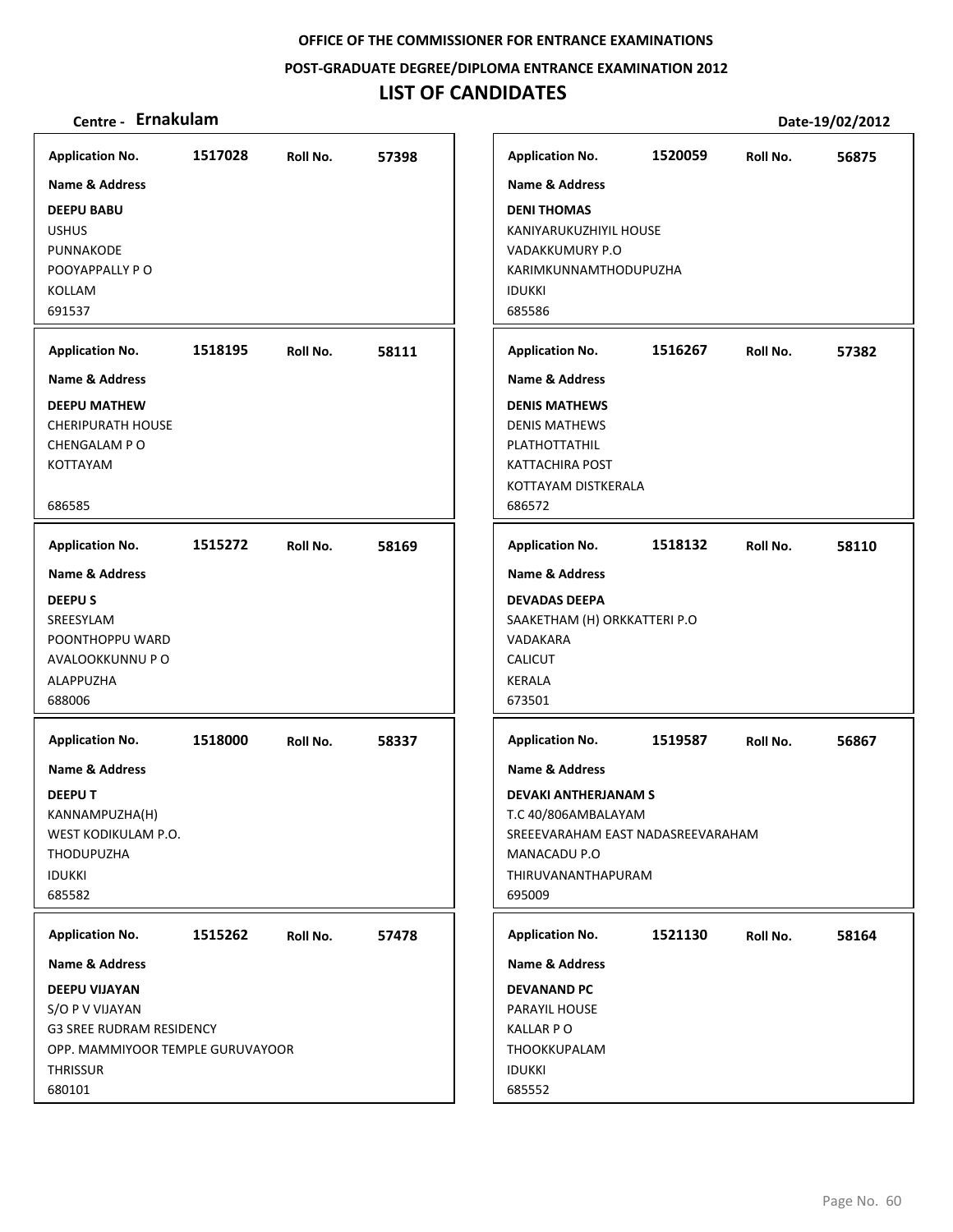**POST‐GRADUATE DEGREE/DIPLOMA ENTRANCE EXAMINATION 2012**

## **LIST OF CANDIDATES**

| <b>Application No.</b>                                                                                                                                      | 1520273 | Roll No. | 57458 |
|-------------------------------------------------------------------------------------------------------------------------------------------------------------|---------|----------|-------|
| Name & Address                                                                                                                                              |         |          |       |
| <b>DEVARAJ NAIK K</b><br><b>GANGA HOUSE</b><br>MANNIPADDY<br>RAMDAS NAGAR PO<br>KASARAGOD<br>671124                                                         |         |          |       |
| <b>Application No.</b>                                                                                                                                      | 1519460 | Roll No. | 57328 |
| <b>Name &amp; Address</b>                                                                                                                                   |         |          |       |
| <b>DEVI SILPA</b><br>VINAYAKA<br><b>CHEMMANTHOOR</b><br><b>PUNALUR</b><br><b>KOLLAM</b><br>691305                                                           |         |          |       |
| <b>Application No.</b>                                                                                                                                      | 1520397 | Roll No. | 56997 |
| <b>Name &amp; Address</b><br><b>DEVI M</b><br>DEVI NILAYAM<br><b>KADAVIL ROAD</b><br><b>THYKOODAM</b><br><b>COCHIN</b><br>682019                            |         |          |       |
| <b>Application No.</b><br><b>Name &amp; Address</b><br><b>DEVI PRIYA R S</b><br>C/O RAVINDRAN P<br>PRIYA GARDENS<br>KUNNATHOOR EAST PO.<br>KOLLAM<br>690540 | 1517691 | Roll No. | 58791 |
|                                                                                                                                                             |         |          |       |
| <b>Application No.</b><br>Name & Address                                                                                                                    | 1516819 | Roll No. | 58200 |
| <b>DEVIR</b><br>MANCHANAMADOM (H)<br>PERUNNA.P.O<br>CHANGANACHERRY<br>686102                                                                                |         |          |       |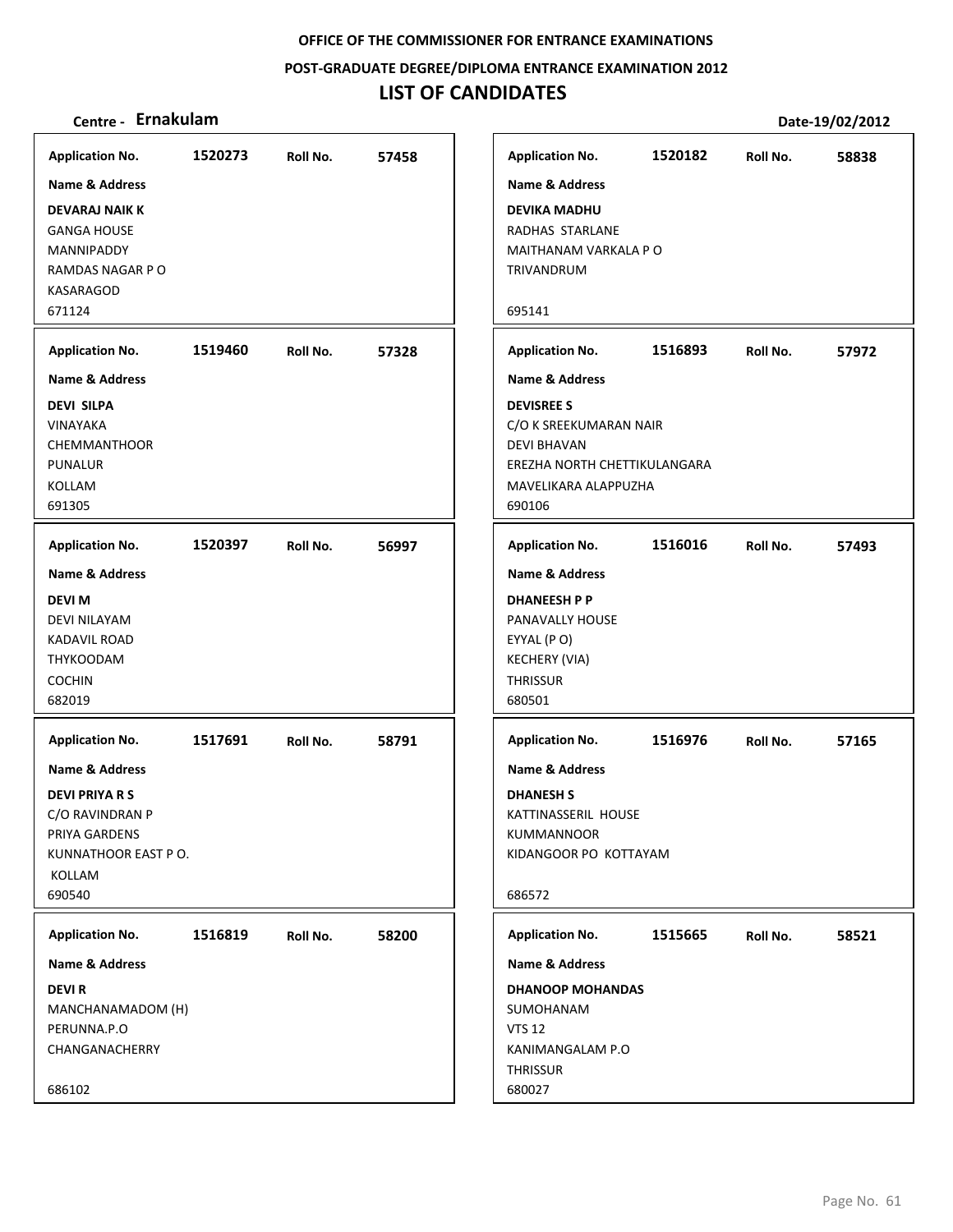**POST‐GRADUATE DEGREE/DIPLOMA ENTRANCE EXAMINATION 2012**

## **LIST OF CANDIDATES**

| <b>Application No.</b>                                                                                            | 1520739 | Roll No. | 57002 |
|-------------------------------------------------------------------------------------------------------------------|---------|----------|-------|
| <b>Name &amp; Address</b>                                                                                         |         |          |       |
| <b>DHANUSH T</b><br>FLAT NO.204D CITY PALACE EV HOMES<br>AZAD ROAD<br><b>KALOOR</b><br>KOCHI<br>682017            |         |          |       |
| <b>Application No.</b>                                                                                            | 1516648 | Roll No. | 58541 |
| <b>Name &amp; Address</b>                                                                                         |         |          |       |
| <b>DHANYAD</b><br>8/133 S.V.S.S.LANE<br><b>SOUTH CHERLAI</b><br>KOCHI.<br>682002                                  |         |          |       |
| <b>Application No.</b>                                                                                            | 1518584 | Roll No. | 56963 |
| <b>Name &amp; Address</b>                                                                                         |         |          |       |
| <b>DHANYAKV</b><br>F4-15<br>SATELLITE TOWNSHIP<br>PADAMUGHAL KAKKANAD WEST P O<br><b>COCHIN</b><br>682030         |         |          |       |
| <b>Application No.</b>                                                                                            | 1520646 | Roll No. | 58731 |
| <b>Name &amp; Address</b><br><b>DHANYA R THANKAM</b><br>NARAYANEEYAM<br>NANGIARKULANGARA PO<br>ALAPUZHA<br>690513 |         |          |       |
|                                                                                                                   |         |          |       |
| <b>Application No.</b>                                                                                            | 1520308 | Roll No. | 57459 |
| <b>Name &amp; Address</b><br><b>DHANYA S KUMAR</b>                                                                |         |          |       |
| <b>HOUSE NO 12/305</b><br>KOZHIKUNNU<br>MG KAVU PO<br><b>THRISSUR</b><br>680581                                   |         |          |       |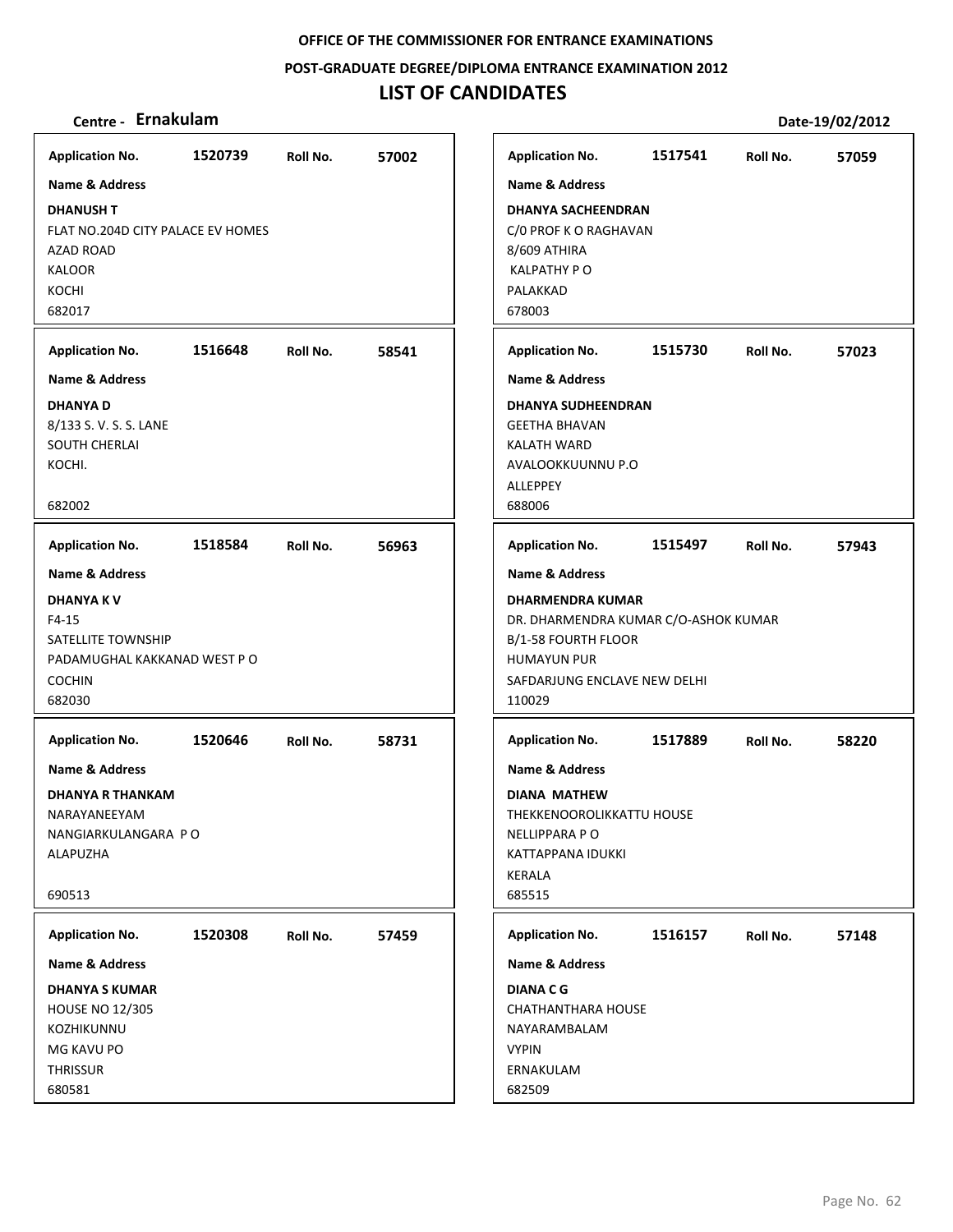**POST‐GRADUATE DEGREE/DIPLOMA ENTRANCE EXAMINATION 2012**

### **LIST OF CANDIDATES**

### **Centre ‐ Ernakulam Date‐19/02/2012**

**1517788 58678 DIJU PRABHAKARAN** S/O T K PRABHAKARAN THOTTASSERI HOUSE NEAR KAROOR MADOM KODUNGALLURTHRISSUR 680664 **Application No. Name & Address 1517451 57752 DILEESH K S** KANNOTH HOUSE AIRAPURAM P O ERNAKULAM 683541 **Application No. Name & Address 1516512 57387 DILIP DEVADAS** PALACE NO. XI TRIPUNITHURA ERNAKULAM 682301 **Application No. Name & Address 1515782 57719 DILIP S** MANGALASSERY EAST OF KELTON JUNCTION AROOR P O ALAPPUZHA DISTRICT KERALA 688534 **Application No. Name & Address 1516003 58988 DILSHAD T P** JOLLY HOUSE AREACODE P.O MALAPPURAM 673639 **Application No. Name & Address 1518340 57190 DILY T S** DEVI NIVAS OPP SBT WADAKANCHERY THRISSUR KERALA 680582 **Application No. Name & Address 1516965 56933 DIMPLE DEV V** 30‐B KARUNANIDHI NAGAR SUNGAM TRICHY ROAD RAMANATHAPURAM P O COIMBATORE 641045 **Application No. Name & Address 1519844 59062 DIMPLE NATESAN** DIMPLE NIVAS AMBALAPUZHA P.O ALAPPUZHA KERALA 688561 **Application No. Name & Address 1518220 57420 DINA CLERIN FRANCIS** DINA CLERIN FRANCIS AYATHAMATTATHIL HOUSE PADUVA P O AYARKUNNAM 686564 **Application No. Name & Address 1518275 57305 DINESH THOMAS CHERIAN** NO 14 SKYLINE HARMONY VILLAS BEHIND S.I.B HEAD OFFICE MISSION QUARTERS **TRICHUR** 680001 **Application No. Name & Address**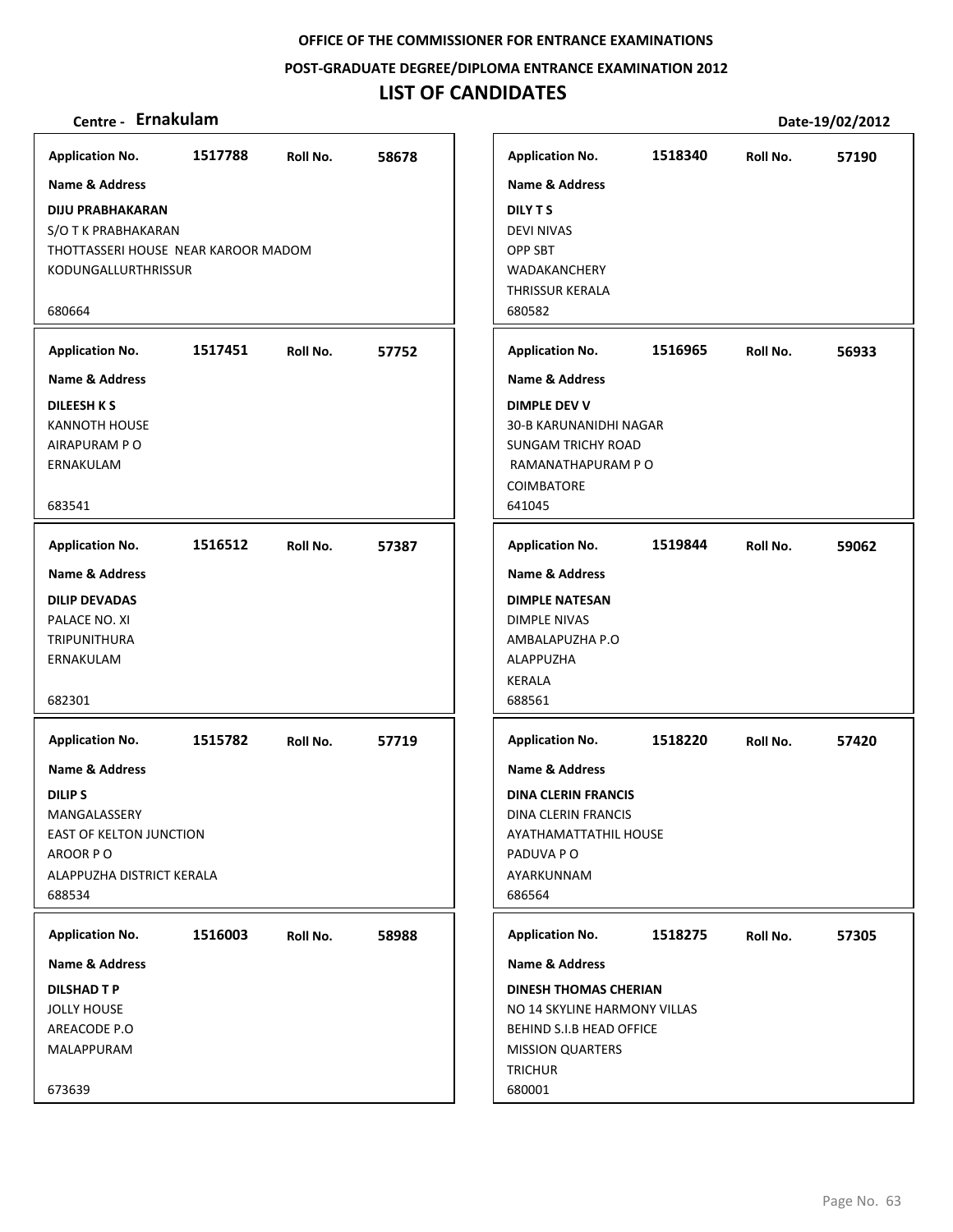**POST‐GRADUATE DEGREE/DIPLOMA ENTRANCE EXAMINATION 2012**

## **LIST OF CANDIDATES**

| <b>Application No.</b>                                                                                                           | 1520888 | Roll No.        | 58390 |
|----------------------------------------------------------------------------------------------------------------------------------|---------|-----------------|-------|
| <b>Name &amp; Address</b>                                                                                                        |         |                 |       |
| <b>DINY P BABY</b><br>C/O P K GEORGE<br>PALIYETH HOUSE<br>P.O VADAVUCODE PUTHENCRUZ<br>ERNAKULAM                                 |         |                 |       |
| 682310                                                                                                                           |         |                 |       |
| <b>Application No.</b>                                                                                                           | 1517304 | Roll No.        | 59014 |
| <b>Name &amp; Address</b><br><b>DIPINKR</b><br>KOCHUKULAM HOUSE<br>THURAVANKAD<br>PULLUR PO<br>IRINJALAKKUDA THRISSUR.<br>680683 |         |                 |       |
| <b>Application No.</b>                                                                                                           | 1518098 | Roll No.        | 58684 |
| Name & Address<br><b>DIPINKUMAR D</b><br>DIPINKUMAR D<br>C/O RAVINDRAN P<br>PRIYA GARDENS<br>KUNNATHOOR EAST PO.KOLLAM<br>690540 |         |                 |       |
| <b>Application No.</b>                                                                                                           | 1519409 | <b>WITHHELD</b> |       |
| Name & Address<br>DIVYA ALEENA JACOB<br>PLOT NO 22 ANSALS RIVERDALE<br>VENNALA<br>ERNAKULAM<br>682306                            |         |                 |       |
|                                                                                                                                  | 1516701 |                 |       |
| <b>Application No.</b><br>Name & Address                                                                                         |         | Roll No.        | 57043 |
| <b>DIVYA G</b>                                                                                                                   |         |                 |       |
| GEETANJALI                                                                                                                       |         |                 |       |
| PERUNNA WEST PO<br>CHANGANACHERRY                                                                                                |         |                 |       |
|                                                                                                                                  |         |                 |       |
| 686102                                                                                                                           |         |                 |       |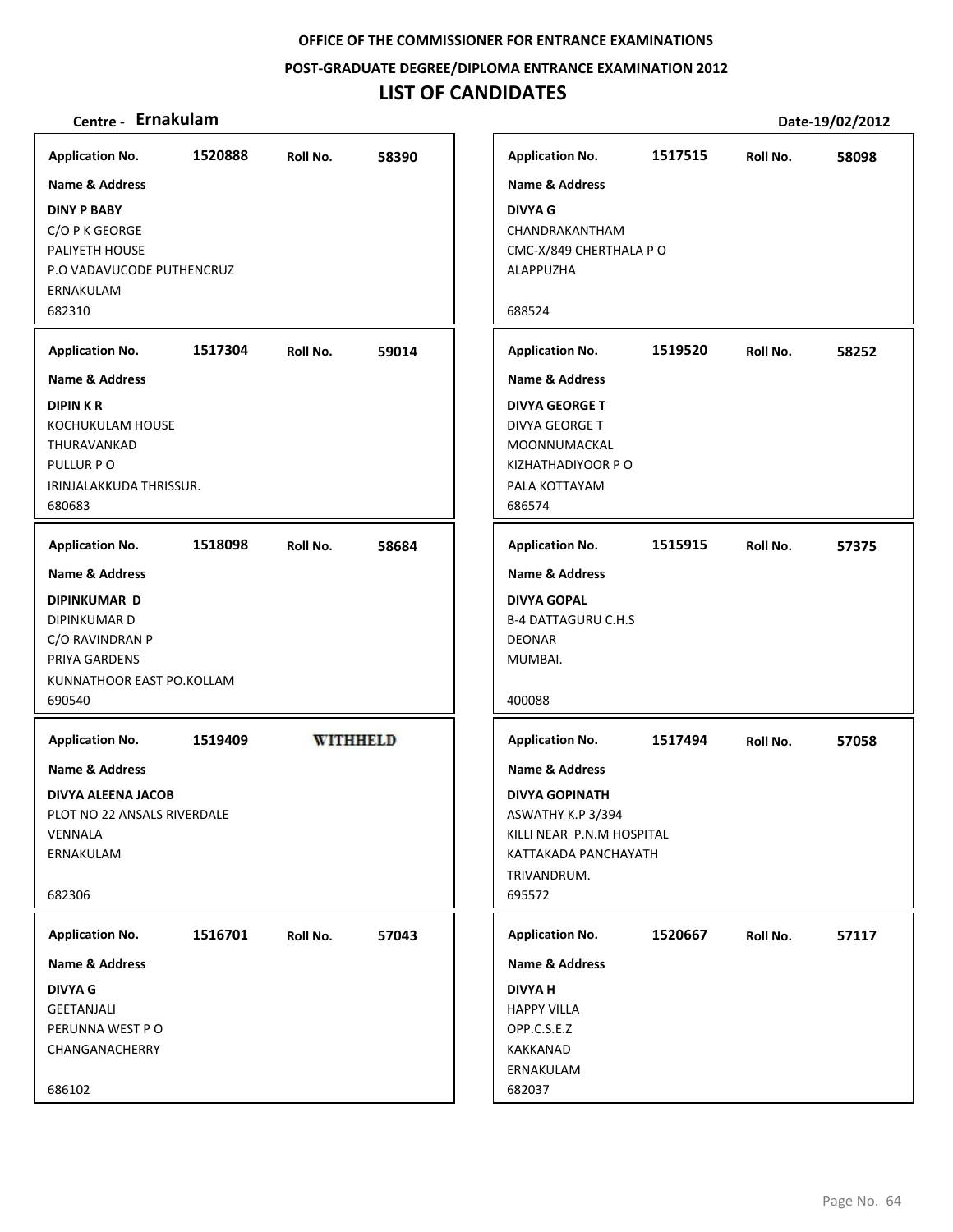**POST‐GRADUATE DEGREE/DIPLOMA ENTRANCE EXAMINATION 2012**

## **LIST OF CANDIDATES**

| <b>Application No.</b>                                                                                                                                  | 1519398 | Roll No. | 58939 |
|---------------------------------------------------------------------------------------------------------------------------------------------------------|---------|----------|-------|
| <b>Name &amp; Address</b>                                                                                                                               |         |          |       |
| DIVYA JAYAKUMAR<br>LAVANYA<br><b>MOUNT VIEW ROAD</b><br>THRIKKAKARA P.O.<br>KOCHI<br>682021                                                             |         |          |       |
| <b>Application No.</b>                                                                                                                                  | 1519973 | Roll No. | 57915 |
| <b>Name &amp; Address</b><br>DIVYA JOHN THOMAS<br>C/O MATHEW JOHN VALLIATH HOUSE<br>NEAR ASRAM HIGH SCHOOL<br>PERUMBAVOOR<br>ERNAKULAM KERALA<br>683542 |         |          |       |
| <b>Application No.</b>                                                                                                                                  | 1516998 | Roll No. | 58319 |
| Name & Address                                                                                                                                          |         |          |       |
| DIVYA KRISHNAN K<br><b>HRISHIKA</b><br><b>INDIRA NAGAR</b><br>THRUKKUMARAKUDAM<br>P.O AYYANTHOLE THRISSUR<br>680003                                     |         |          |       |
| <b>Application No.</b>                                                                                                                                  | 1517365 | Roll No. | 58785 |
| <b>Name &amp; Address</b><br><b>DIVYA M T</b><br>KUNDANINGATTU HOUSE<br>MUTHUVARA<br>PUZHAKKAL P O<br><b>THRISSUR</b><br>680553                         |         |          |       |
| <b>Application No.</b>                                                                                                                                  | 1515723 | Roll No. | 56791 |
| <b>Name &amp; Address</b><br><b>DIVYA NAIR</b><br>PALLIYAMPIL HOUSE NEAR VILLAGE OFFICE<br>KURATTIKADU<br>MANNAR P.O.<br>ALAPPUZHA<br>689622            |         |          |       |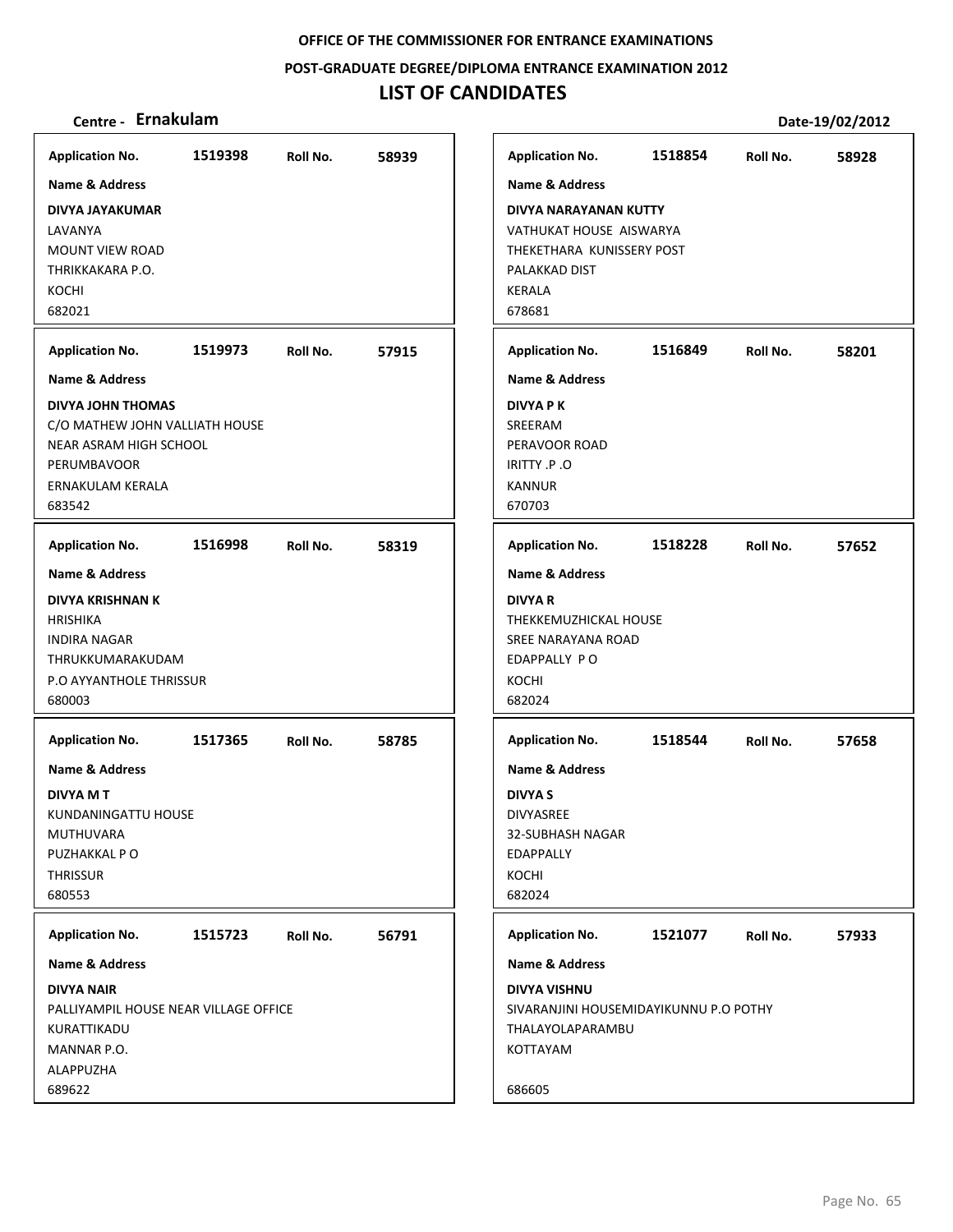#### **POST‐GRADUATE DEGREE/DIPLOMA ENTRANCE EXAMINATION 2012**

### **LIST OF CANDIDATES**

### **Centre ‐ Ernakulam Date‐19/02/2012**

**1517238 58783 DIVYAMOL N** W/O DR ANU SASIDHARAN THAPASYA 32/1940 A1 SURABHI ROAD ANCHUMANA EDAPPALLY P O KOCHI 682024 **Application No. Name & Address 1517417 58556 DIYA P ALBERT** PARAMBILOTH HOUSE CHERANELLORE P O ERNAKULAM 682034 **Application No. Name & Address 1516948 58203 DOMINIC MATHEW** 28/1406B KURISUMOOTIL HOUSE K.P. VALLON ROAD KADAVANTHRA ERNAKULAM 682020 **Application No. Name & Address 1516985 57974 DON DAVID** PAINADATH HOUSE CN‐155B ANGAMALY ERNAKULAM 683572 **Application No. Name & Address 1515376 57826 DON PAUL MATHEW** VATTAPPILLIL HOUSE KOKKAPPILLIL P O THIRUVANKULAM ERNAKULAM 682305 **Application No. Name & Address 1517693 59021 DONA T DENNY** DONA T DENNY THAYIL HOUSE POWER HOUSE ROAD TIRUVALLA PATHANAMTHITTA 689101 **Application No. Name & Address 1515964 57376 DONA ELSA JOSE** KANDENKERIL HOUSE NIRANAM CENTRAL P.O THIRUVALLA PATHANAMTHITTA 689629 **Application No. Name & Address 1516623 57621 DONY** DR.DONY DEVASIA DEENALAYAM NALUKODY.P.OCHANGANACHERRY KERALA 686548 **Application No. Name & Address 1517637 58790 DORON SUSAN MATHEW** PALLIVATHUCKAL HOUSE KALATHIPADY VADAVATHOOR P.O. KOTTAYAM 686010 **Application No. Name & Address 1520049 58606 DR RENU M** VASUDEVAM GANDHIJI NAGAR 1ST AVENUE KUNNAMKULAM **THRISSUR** 680503 **Application No. Name & Address**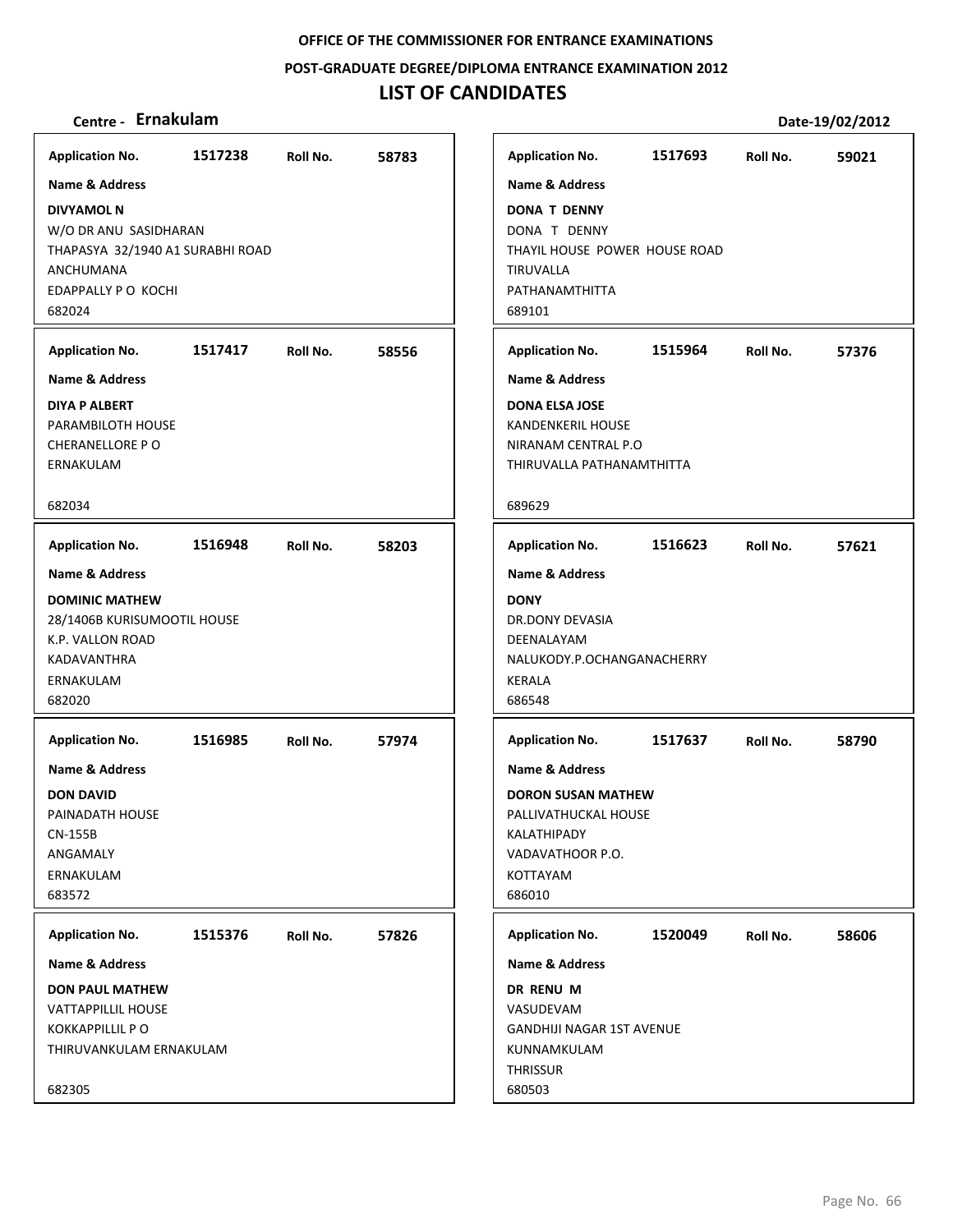**POST‐GRADUATE DEGREE/DIPLOMA ENTRANCE EXAMINATION 2012**

## **LIST OF CANDIDATES**

| <b>Application No.</b>         | 1520551 | Roll No. | 58385 | <b>Application No.</b>        | 1517987 | Roll No. | 57647 |
|--------------------------------|---------|----------|-------|-------------------------------|---------|----------|-------|
| Name & Address                 |         |          |       | Name & Address                |         |          |       |
| <b>DR ARUN P R</b>             |         |          |       | DR MOHAMED RIAZ KM            |         |          |       |
| DR ARUN P R                    |         |          |       | DR MOHAMED RIAZ KM            |         |          |       |
| THINDAMKERIL                   |         |          |       | KALEELIL                      |         |          |       |
| THANNEERMUKKOM P O             |         |          |       | PUTHENCHANTHA PO              |         |          |       |
| CHERTHALA                      |         |          |       | CHAVARA KOLLAM                |         |          |       |
| 688527                         |         |          |       | 691587                        |         |          |       |
| <b>Application No.</b>         | 1519410 | Roll No. | 57211 | <b>Application No.</b>        | 1517185 | Roll No. | 58437 |
| <b>Name &amp; Address</b>      |         |          |       | <b>Name &amp; Address</b>     |         |          |       |
| DR BINDU BALAKRISHNAN          |         |          |       | DR MOHAMMAD SALIL NK          |         |          |       |
| AISWARYABHINAND                |         |          |       | S/O NM KUNJUMOHAMMAD          |         |          |       |
| NEAR OLD MUNCIPAL OFFICE       |         |          |       | NEERUNGAL HOUSEKARIPPAYI ROAD |         |          |       |
| THEKKENADA                     |         |          |       | RAJAGIRI P OSOUTH KALAMASSERY |         |          |       |
| KODUNGALLUR                    |         |          |       | ERNAKULAM                     |         |          |       |
| 680664                         |         |          |       | 683104                        |         |          |       |
| <b>Application No.</b>         | 1517441 | Roll No. | 57521 | <b>Application No.</b>        | 1518391 | Roll No. | 56959 |
| Name & Address                 |         |          |       | Name & Address                |         |          |       |
| <b>DR JYOTHIS GEORGE</b>       |         |          |       | DR MUHAMMAD GIGI TM           |         |          |       |
| SRAMBIKAL                      |         |          |       | THENAMMACKAL HOUSE            |         |          |       |
| <b>MANPURAKAL ROAD</b>         |         |          |       | KURUVAMOOZHY P O              |         |          |       |
| <b>VENNALA PO</b>              |         |          |       | <b>ERUMELY</b>                |         |          |       |
| KOCHI                          |         |          |       | KOTTAYAM                      |         |          |       |
| 682028                         |         |          |       | 686509                        |         |          |       |
| <b>Application No.</b>         | 1519124 | Roll No. | 57437 | <b>Application No.</b>        | 1520918 | Roll No. | 57121 |
| <b>Name &amp; Address</b>      |         |          |       | <b>Name &amp; Address</b>     |         |          |       |
| <b>DR KARUNA SANDRA THOMAS</b> |         |          |       | DR RAJAN K R                  |         |          |       |
| C/O DR MONSY THOMAS MATHAI     |         |          |       | KOTTAYIL HOUSE                |         |          |       |
| JUBILEE MISSION HOSPITAL       |         |          |       | PIRAVOM PO                    |         |          |       |
| <b>EAST FORT THRISSUR</b>      |         |          |       | ERNAKULAM                     |         |          |       |
| KERALA                         |         |          |       |                               |         |          |       |
| 680005                         |         |          |       | 686664                        |         |          |       |
| <b>Application No.</b>         | 1516545 | Roll No. | 58884 | <b>Application No.</b>        | 1521165 | Roll No. | 57705 |
| Name & Address                 |         |          |       | <b>Name &amp; Address</b>     |         |          |       |
| DR MANOJ K PRABHA              |         |          |       | DR SHEEJA N A                 |         |          |       |
| KOCHIPADAVIL                   |         |          |       | <b>NELLILAL HOUSE</b>         |         |          |       |
| KARIMKUNNAM P.O                |         |          |       | PUTHENCHIRA SOUTH             |         |          |       |
| KARIMKUNNAM                    |         |          |       | PUTHENCHIRA P O               |         |          |       |
| <b>IDUKKI</b>                  |         |          |       | THRISSUR DISTRICT             |         |          |       |
| 685586                         |         |          |       | 680682                        |         |          |       |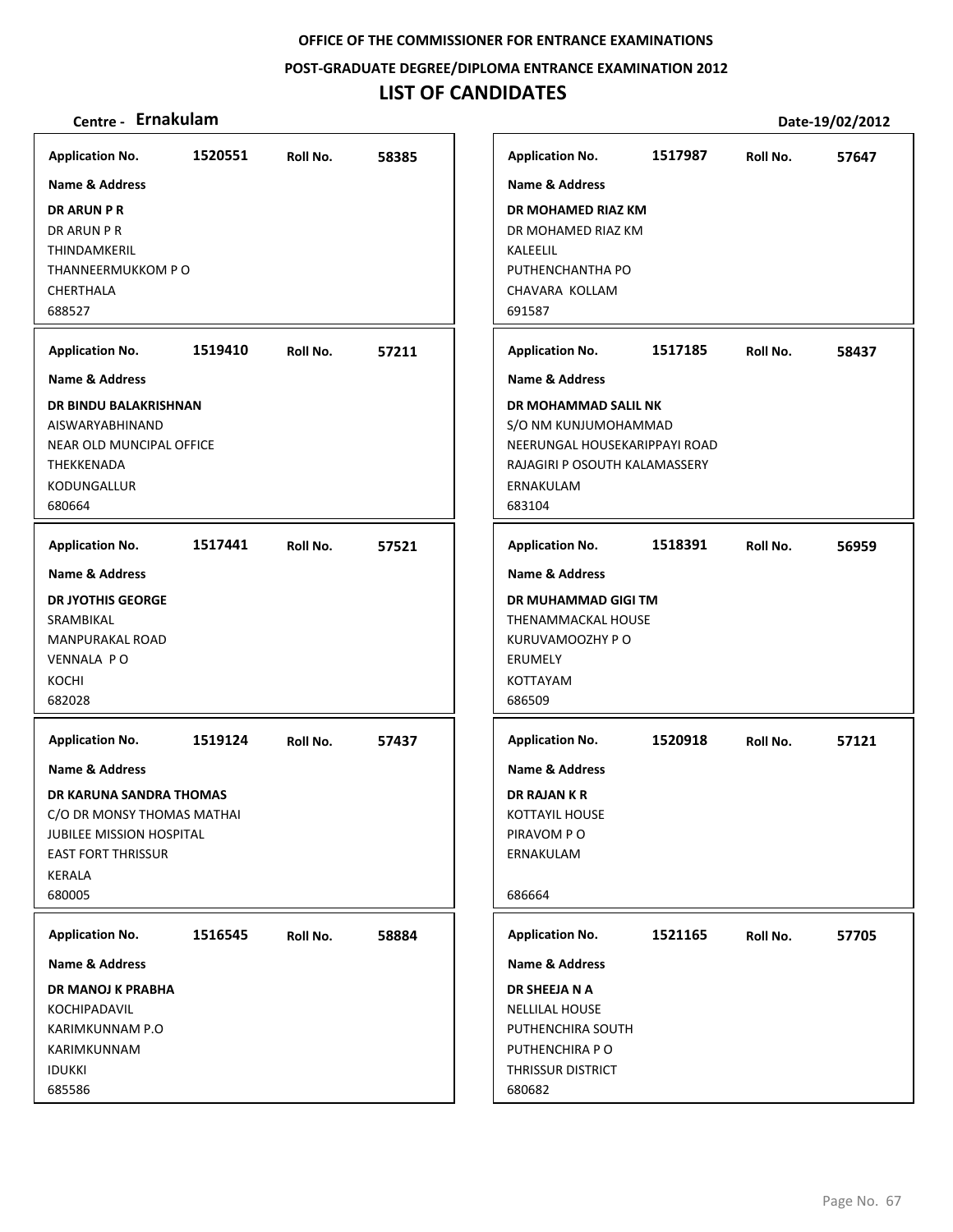**POST‐GRADUATE DEGREE/DIPLOMA ENTRANCE EXAMINATION 2012**

## **LIST OF CANDIDATES**

| <b>Application No.</b>               | 1519393 | Roll No. | 58479 | <b>Application No.</b>    | 1518114 | Roll No. | 57418 |
|--------------------------------------|---------|----------|-------|---------------------------|---------|----------|-------|
| <b>Name &amp; Address</b>            |         |          |       | <b>Name &amp; Address</b> |         |          |       |
| DR SUMAN KARTHIK E                   |         |          |       | <b>EAPEN MATHEW</b>       |         |          |       |
| W/O DR P S SANJAY                    |         |          |       | VELIYAMKUNNATHU(H)        |         |          |       |
| HOUSE NO 346/6 SANJIT PALISSERY PO   |         |          |       | PATTIMATTOM P.O           |         |          |       |
| PALAKKAL THRISSUR                    |         |          |       | KIZHAKAMBALAM VIA         |         |          |       |
|                                      |         |          |       | ALUVAERNAKULAM            |         |          |       |
| 680027                               |         |          |       | 683562                    |         |          |       |
| <b>Application No.</b>               | 1516668 | Roll No. | 57622 | <b>Application No.</b>    | 1516515 | Roll No. | 57503 |
| Name & Address                       |         |          |       | <b>Name &amp; Address</b> |         |          |       |
| <b>DRISYAVS</b>                      |         |          |       | <b>EBIN JOSE</b>          |         |          |       |
| D/O V.SREENIVASAN                    |         |          |       | THOZHUTHUMPARAMBIL HOSE   |         |          |       |
| <b>SREE SUDARSANA</b>                |         |          |       | PARK ROAD                 |         |          |       |
| THRIKKAVU                            |         |          |       | IRINJALAKUDA              |         |          |       |
| <b>PONNANI</b>                       |         |          |       | <b>THRISSUR</b>           |         |          |       |
| 679577                               |         |          |       | 680121                    |         |          |       |
|                                      |         |          |       |                           |         |          |       |
| <b>Application No.</b>               | 1519245 | Roll No. | 58706 | <b>Application No.</b>    | 1520484 | Roll No. | 57694 |
| <b>Name &amp; Address</b>            |         |          |       | <b>Name &amp; Address</b> |         |          |       |
| <b>DURGA PADMANABHAN</b>             |         |          |       | <b>EBIN JOSE</b>          |         |          |       |
| PALLIPPURATHU AMRITAKRIPA HOUSE      |         |          |       | ERAMANGALATHU HOUSE       |         |          |       |
| VELLILAPPILLY                        |         |          |       | NELLIMALA ROAD            |         |          |       |
| RAMAPURAM BAZAR P.O                  |         |          |       | MUVATTUPUZHA              |         |          |       |
| <b>KOTTAYAM</b>                      |         |          |       | ERNAKULAM                 |         |          |       |
| 686576                               |         |          |       | 686661                    |         |          |       |
| <b>Application No.</b>               | 1515904 | Roll No. | 58986 | <b>Application No.</b>    | 1520335 | Roll No. | 58496 |
| <b>Name &amp; Address</b>            |         |          |       | <b>Name &amp; Address</b> |         |          |       |
| <b>DURGAS</b>                        |         |          |       | <b>EBIN RAHMAN</b>        |         |          |       |
| SHREE GANESH1/3996 F                 |         |          |       | PRAYANAM TEMPLE ROAD      |         |          |       |
| PEOPLE'S ROADNEAR GOVT ENGG COLLEGE  |         |          |       | THOTTAKKATTUKARA          |         |          |       |
| WESTHILL                             |         |          |       | <b>ALUVA</b>              |         |          |       |
| <b>CALICUT</b>                       |         |          |       | ERNAKULAM                 |         |          |       |
| 673005                               |         |          |       | 683108                    |         |          |       |
|                                      |         |          |       |                           |         |          |       |
| <b>Application No.</b>               | 1519868 | Roll No. | 57683 | <b>Application No.</b>    | 1517893 | Roll No. | 58565 |
| Name & Address                       |         |          |       | <b>Name &amp; Address</b> |         |          |       |
| <b>DURGESH MANI UPADHYAY</b>         |         |          |       | <b>EBITHA ELIAS K</b>     |         |          |       |
| <b>MBBS HOUSE SURGEON</b>            |         |          |       | <b>KALARIKKAL HOUSE</b>   |         |          |       |
| AMRITA INSTITUTE OF MEDICAL SCIENCES |         |          |       | IRIMPANAM P.O.            |         |          |       |
| ELAMMAKKARA LANEEDAPALLY             |         |          |       | TRIPUNITHURA              |         |          |       |
| ERNAKULAM                            |         |          |       | ERNAKULAM                 |         |          |       |
| 682041                               |         |          |       | 682309                    |         |          |       |
|                                      |         |          |       |                           |         |          |       |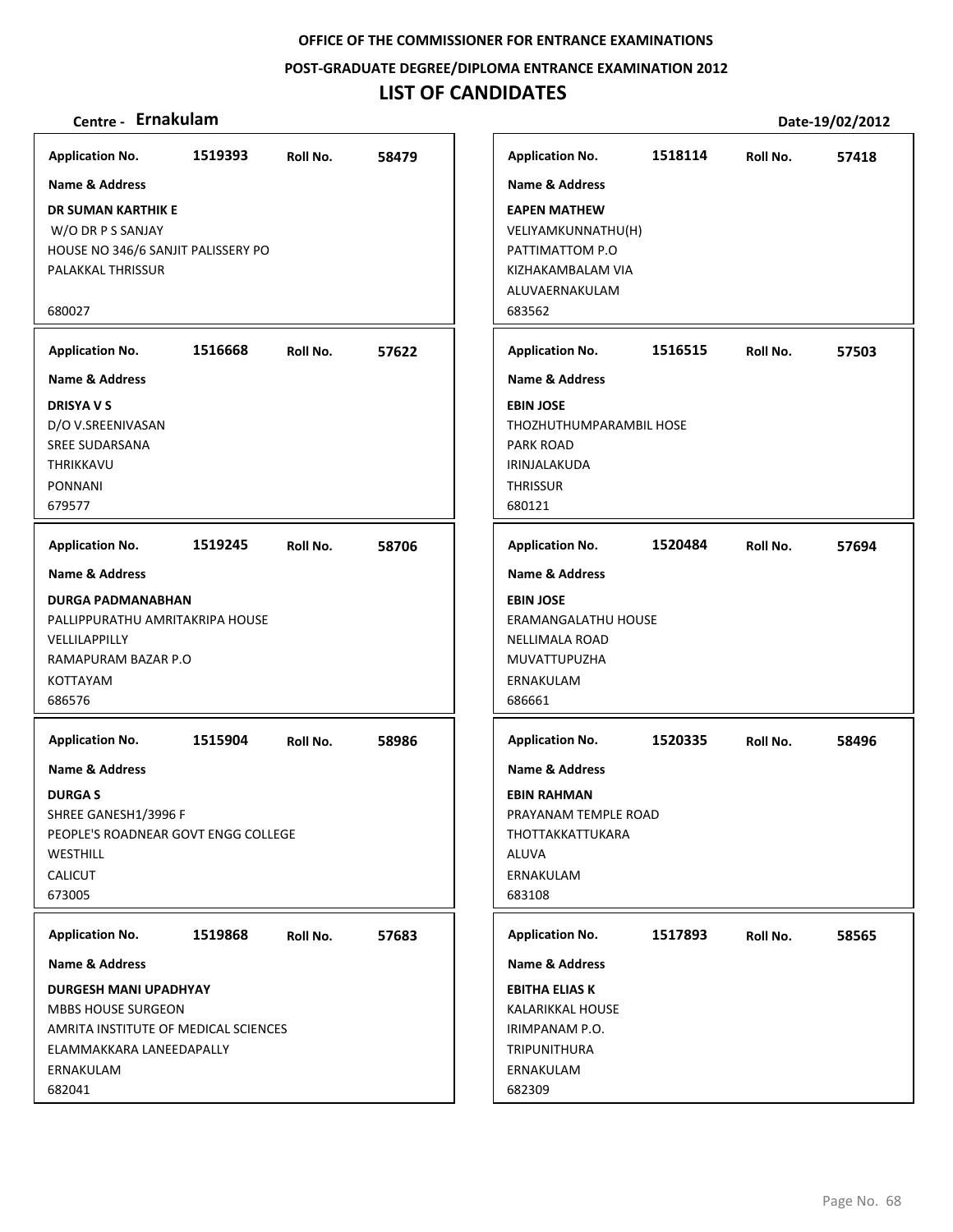**POST‐GRADUATE DEGREE/DIPLOMA ENTRANCE EXAMINATION 2012**

## **LIST OF CANDIDATES**

| Centre - Ernakulam                                                                                                                                       |         |          |       |                                                                                                                                           |         |          | Date-19/02/2012 |
|----------------------------------------------------------------------------------------------------------------------------------------------------------|---------|----------|-------|-------------------------------------------------------------------------------------------------------------------------------------------|---------|----------|-----------------|
| <b>Application No.</b>                                                                                                                                   | 1519614 | Roll No. | 57794 | <b>Application No.</b>                                                                                                                    | 1516666 | Roll No. | 57506           |
| <b>Name &amp; Address</b>                                                                                                                                |         |          |       | <b>Name &amp; Address</b>                                                                                                                 |         |          |                 |
| <b>EBY CHACKO</b><br><b>MARIAPURAM HOUSE</b><br><b>KAROOR P.O PALA</b><br><b>KOTTAYAM</b>                                                                |         |          |       | <b>ELDHO JOSEPH</b><br>PUNNASSERRIYL HOUSE (19)<br><b>ST PETERS LANE</b><br>PERUMBAVOOR ERNAKULAM                                         |         |          |                 |
| 686590                                                                                                                                                   |         |          |       | 683542                                                                                                                                    |         |          |                 |
| <b>Application No.</b>                                                                                                                                   | 1515740 | Roll No. | 57718 | <b>Application No.</b>                                                                                                                    | 1517731 | Roll No. | 58562           |
| <b>Name &amp; Address</b>                                                                                                                                |         |          |       | <b>Name &amp; Address</b>                                                                                                                 |         |          |                 |
| <b>EDWIN GEORGE</b><br><b>MARANGATTU HOUSE</b><br>VAZHAKULAM.P.O<br><b>KAVANA</b><br>MUVATTUPUZHA<br>686670                                              |         |          |       | <b>ELEZABETH P ABRAHAM</b><br>PAREPURACKAL HOUSE<br><b>KANJAR P O</b><br><b>KUDAYATHOOR VIA</b><br>THODUPUZHA IDUKKI<br>685592            |         |          |                 |
| <b>Application No.</b>                                                                                                                                   | 1521251 | Roll No. | 57706 | <b>Application No.</b>                                                                                                                    | 1519574 | Roll No. | 58483           |
| <b>Name &amp; Address</b><br><b>EDZA DAVIS</b><br>FLAT NUMBER 503 PAN RICHMOND APARTMENTS<br><b>ASHOKA ROAD</b><br><b>KALOOR</b><br>ERANAKULAM<br>682017 |         |          |       | <b>Name &amp; Address</b><br><b>ELIZABETH AUGUSTINE</b><br>SWAPNAM<br>FATHIMA CHURCH ROAD<br>ELAMKULAM<br>KOCHI<br>682020                 |         |          |                 |
| <b>Application No.</b>                                                                                                                                   | 1518002 | Roll No. | 58452 | <b>Application No.</b>                                                                                                                    | 1519345 | Roll No. | 58593           |
| <b>Name &amp; Address</b><br><b>EJAS P BAVA</b><br>S/O P K BAVA<br>PALATHINGHAL HOUSENEAR SUNNI MASJID<br>KATAMPAZHIPURAM PO<br>PALAKKAD<br>678633       |         |          |       | <b>Name &amp; Address</b><br><b>ELONA TOM</b><br>SHRISHTIBHAVANA NAGAR<br>PARAVATTANI<br>JUBILEE MISSION P.O<br><b>THRISSUR</b><br>680005 |         |          |                 |
| <b>Application No.</b>                                                                                                                                   | 1519959 | Roll No. | 57453 | <b>Application No.</b>                                                                                                                    | 1519654 | Roll No. | 57448           |
| Name & Address                                                                                                                                           |         |          |       | Name & Address                                                                                                                            |         |          |                 |
| <b>ELBY BABU</b><br>ANJILITHARAYIL HOUSE<br>EAST KADATHY MARKET PO<br>MUVATTUPUZHA<br>ERNAKULAM<br>686673                                                |         |          |       | <b>ELVIN JOSE</b><br>SANTHOSH BHAVAN<br>PUTHUKADUKARA<br>MUKUNDAPURAM P.O<br>CHAVARA KOLLAM<br>691585                                     |         |          |                 |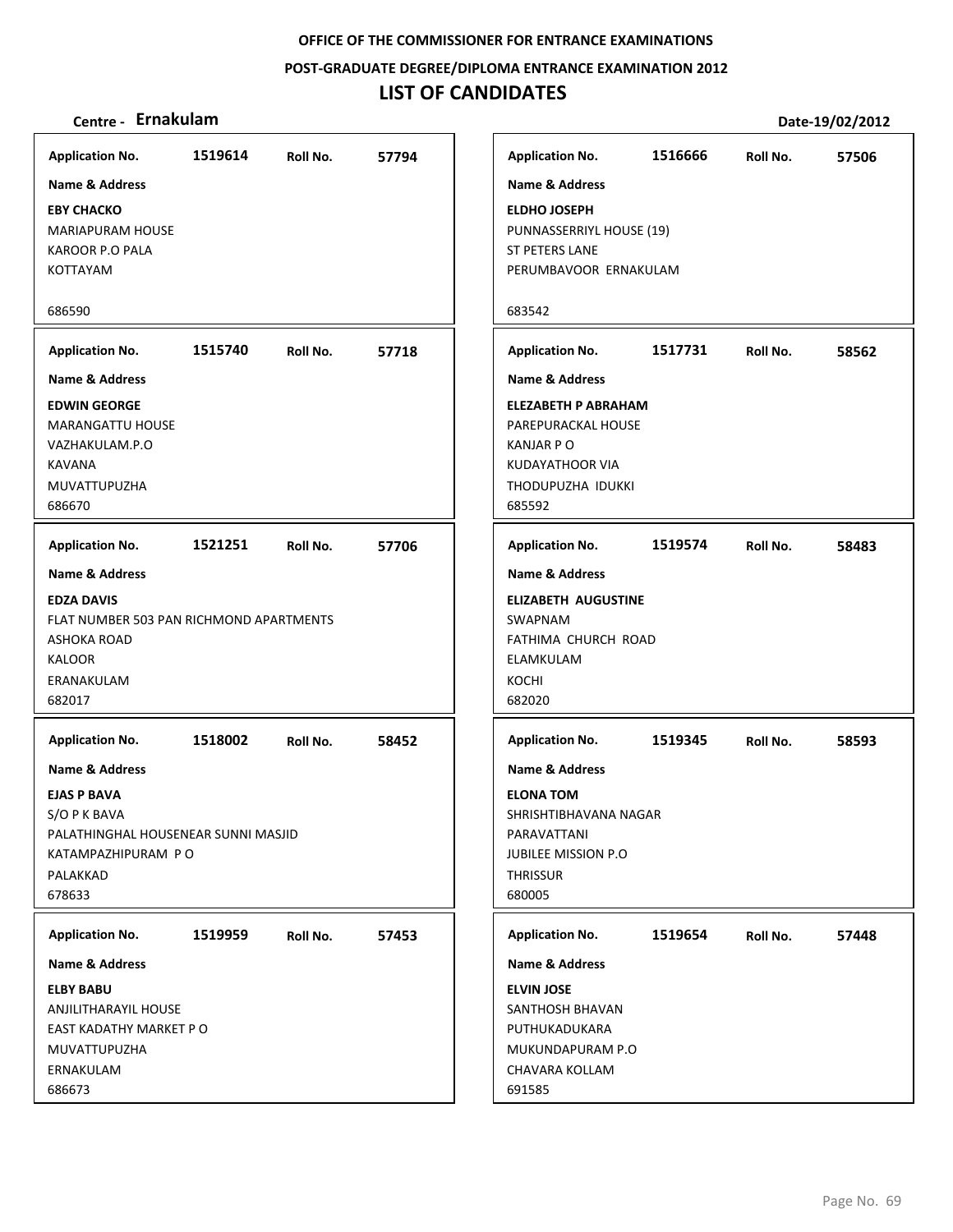**POST‐GRADUATE DEGREE/DIPLOMA ENTRANCE EXAMINATION 2012**

## **LIST OF CANDIDATES**

| <b>Application No.</b><br><b>Name &amp; Address</b><br><b>EMIN MARIA JACOB</b><br><b>NJALIETH HOUSE</b><br>ARAKKUNNAM PO                                                           | 1517836                                                                                          | Roll No. | 58449 | <b>Application No.</b><br><b>Name &amp; Address</b><br><b>FATHIMA FEBIN SALU</b><br>C-7 138C 3RD FLOOR<br><b>LAWARENCE ROAD</b>                                                      | 1515416 | Roll No. | 58976 |  |
|------------------------------------------------------------------------------------------------------------------------------------------------------------------------------------|--------------------------------------------------------------------------------------------------|----------|-------|--------------------------------------------------------------------------------------------------------------------------------------------------------------------------------------|---------|----------|-------|--|
| ERNAKULAM<br>682313                                                                                                                                                                |                                                                                                  |          |       | KESHAVPURAM<br><b>NEW DELHI</b><br>110035                                                                                                                                            |         |          |       |  |
| <b>Application No.</b>                                                                                                                                                             | 1519074                                                                                          | Roll No. | 57436 | <b>Application No.</b>                                                                                                                                                               | 1517052 | Roll No. | 58435 |  |
| <b>Name &amp; Address</b><br><b>FAHAD BIN ABDUL MAJEED</b><br>AL-MURAAD HOUSE<br>THAIKKATUKARA P.O<br><b>ALUVA</b><br>ERNAKULAM<br>683106                                          |                                                                                                  |          |       | <b>Name &amp; Address</b><br><b>FAWAZ T</b><br>17/1ASHIYANA<br>COLLECTORATE ROADMYLAPPURAM<br>DOWN HILL P.O<br>MALAPPURAM<br>676519                                                  |         |          |       |  |
| <b>Application No.</b>                                                                                                                                                             | 1515411                                                                                          | Roll No. | 58746 | <b>Application No.</b>                                                                                                                                                               | 1516117 | Roll No. | 57379 |  |
| Name & Address<br><b>FAHAD MUHAMED SHAREEF A T</b><br>ARATTU THODIKA HOUSE<br><b>VENNIYUR P O</b><br>VALAKKULAM VIA<br>MALAPPURAM<br>676508                                        |                                                                                                  |          |       | <b>Name &amp; Address</b><br>FEBIN FATHIMA ALI<br>KANAKACHIRA HOUSE<br>ERUMELY P.O KANJIRAPALLY<br><b>KOTTAYAM</b><br>686509                                                         |         |          |       |  |
| <b>Application No.</b><br>Name & Address<br>KACHERITHAZHAM<br>MUVATTUPUZHA P O<br>ERNAKULAM                                                                                        | 1520023<br>57801<br>Roll No.<br><b>FAISAL MOIDUNNY MAMMU</b><br>C/O P.A.JAFFAR BAKER ELECTRICALS |          |       | 1518213<br><b>Application No.</b><br>56956<br>Roll No.<br><b>Name &amp; Address</b><br><b>FEBINKM</b><br>42/24 RAJ FLATS HARRINGTON ROAD<br>SHENOY NAGAR CHENNAI                     |         |          |       |  |
| 686661                                                                                                                                                                             |                                                                                                  |          |       | 600030                                                                                                                                                                               |         |          |       |  |
| <b>Application No.</b><br><b>Name &amp; Address</b><br><b>FARISHA OV</b><br>H.NO 44/2054(A)<br>KANDOTH MADRASA LANE<br><b>FRIENDS ROAD</b><br>DESHABHIMANI KALOOR KOCHIN<br>682017 | 1515582                                                                                          | Roll No. | 57484 | <b>Application No.</b><br><b>Name &amp; Address</b><br><b>FEBIN KUNNATH C</b><br><b>KUNNATH HOUSE</b><br>NEAR C.S.I CEMETERY<br><b>MISSION QUARTERS</b><br><b>THRISSUR</b><br>680001 | 1518004 | Roll No. | 58567 |  |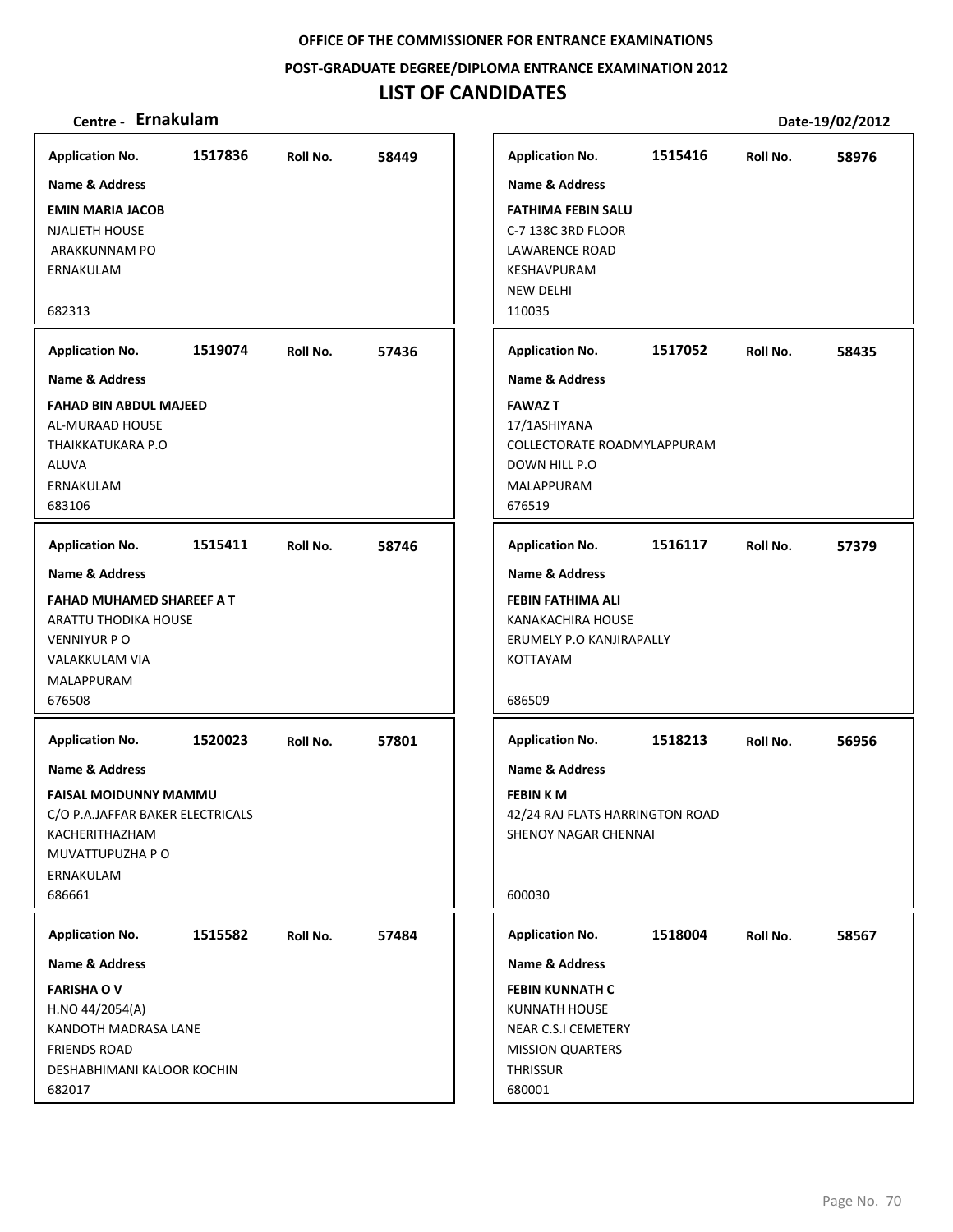**POST‐GRADUATE DEGREE/DIPLOMA ENTRANCE EXAMINATION 2012**

## **LIST OF CANDIDATES**

| <b>Application No.</b>                                                                                                                     | 1517055 | Roll No. | 58550 | <b>Application No.</b>                                                                                                                                 | 1517990 | Roll No. | 57762 |
|--------------------------------------------------------------------------------------------------------------------------------------------|---------|----------|-------|--------------------------------------------------------------------------------------------------------------------------------------------------------|---------|----------|-------|
| <b>Name &amp; Address</b>                                                                                                                  |         |          |       | <b>Name &amp; Address</b>                                                                                                                              |         |          |       |
| <b>FEBIN N K</b><br>PLEASANT HOUSE<br>C/O DR KUNHALAN K<br>NELLIKKAPARAMBA ROADCHANGUVETTY<br>K OTAKAL PO MALAPPURAM<br>676503             |         |          |       | <b>FLAICY VARGHESE</b><br>PULLOOKKARA HOUSE<br><b>KOTTANELLUR P O</b><br>IRINJALAKUDA<br><b>THRISSUR</b><br>680662                                     |         |          |       |
| <b>Application No.</b>                                                                                                                     | 1520134 | Roll No. | 57340 | <b>Application No.</b>                                                                                                                                 | 1521078 | Roll No. | 58048 |
| Name & Address                                                                                                                             |         |          |       | <b>Name &amp; Address</b>                                                                                                                              |         |          |       |
| <b>FEBIN TK</b><br>D/O.DR.T.K.MOIDU<br>KALATHIL HOUSEKOPPAM<br>POST PULASSERIPATTAMBI VIA<br>PALAKKAD DIST<br>679307                       |         |          |       | <b>FLEMY JOSE</b><br><b>NEST</b><br><b>SN PARK</b><br>P O POOTHOLE<br><b>THRISSUR</b><br>680004                                                        |         |          |       |
| <b>Application No.</b>                                                                                                                     | 1518349 | Roll No. | 57654 | <b>Application No.</b>                                                                                                                                 | 1515458 | Roll No. | 58632 |
| <b>Name &amp; Address</b><br><b>FEMIJAS M P</b><br><b>NAFA HOUSE</b><br>PALATH PO<br>CALICUT<br>673611                                     |         |          |       | <b>Name &amp; Address</b><br><b>FOBIN VARGHESE</b><br>E-22/50UMAID HOSPITAL<br><b>JODHPUR</b><br>RAJASTHAN<br>342003                                   |         |          |       |
| <b>Application No.</b>                                                                                                                     | 1515793 | Roll No. | 58294 | <b>Application No.</b>                                                                                                                                 | 1518970 | Roll No. | 57550 |
| <b>Name &amp; Address</b><br><b>FINIX BABY</b><br>C/O PAUL JAMES<br>MANGUZHA HOUSE<br>PERUMBALLOOR P.O<br>MUVATTUPUZHA ERNAKULAM<br>686673 |         |          |       | <b>Name &amp; Address</b><br><b>FRIDGY JACOB</b><br>PUTHIYAVEETIL HOUSE<br>CHAVARA NAGAR OPP CARMEL SCHOOL<br>R.S ROAD<br>CHALAKUDY-THRISSUR<br>680307 |         |          |       |
| <b>Application No.</b>                                                                                                                     | 1518743 | Roll No. | 58581 | <b>Application No.</b>                                                                                                                                 | 1515559 | Roll No. | 58634 |
| Name & Address                                                                                                                             |         |          |       | <b>Name &amp; Address</b>                                                                                                                              |         |          |       |
| <b>FIRUZ</b><br>DARUL RAHMA(KAIRALI)<br><b>KAROOR</b><br>AMBALAPUZHA P.O<br>ALAPUZHA<br>688561                                             |         |          |       | <b>GANESH V</b><br>FLAT NUMBER 2 C<br><b>NJK BALAJI TOWERS</b><br>T D ROAD NORTH<br>ERNAKULAM<br>682035                                                |         |          |       |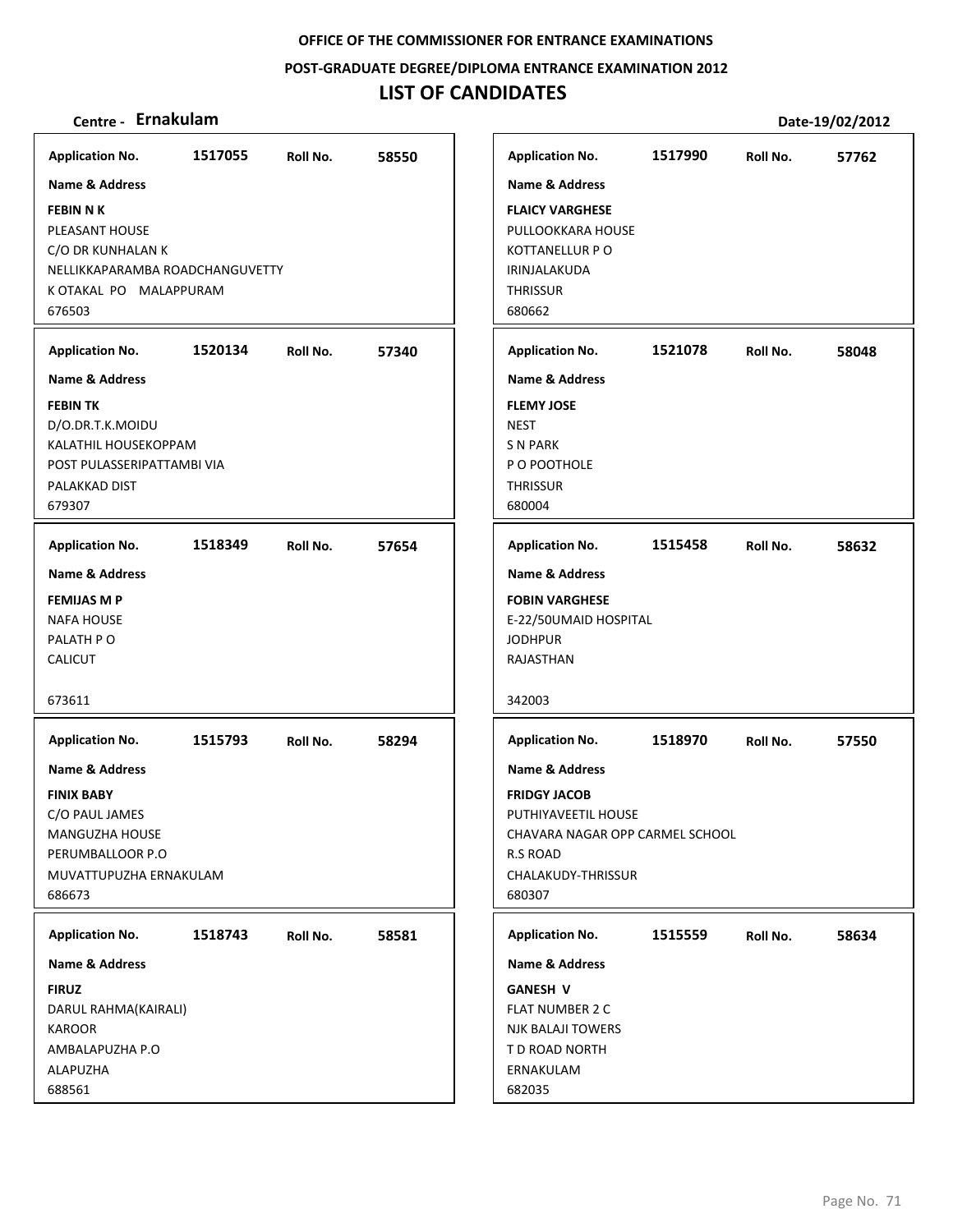#### **POST‐GRADUATE DEGREE/DIPLOMA ENTRANCE EXAMINATION 2012**

## **LIST OF CANDIDATES**

| <b>Application No.</b>    | 1516486 | Roll No. | 58768 | <b>Application No.</b>         | 1515962 | Roll No. | 57260 |
|---------------------------|---------|----------|-------|--------------------------------|---------|----------|-------|
| Name & Address            |         |          |       | <b>Name &amp; Address</b>      |         |          |       |
| <b>GAYATHRI MARY ALEX</b> |         |          |       | <b>GEETHU BABU</b>             |         |          |       |
| <b>VETTUKALLEL HOUSE</b>  |         |          |       | <b>GEETHU BABU</b>             |         |          |       |
| THELLAKOM PO              |         |          |       | THURUTHIYIL HOUSE              |         |          |       |
| KOTTAYAM                  |         |          |       | TEMPLE ROAD THIRUVANKULAM PO   |         |          |       |
|                           |         |          |       | ERNAKULAM                      |         |          |       |
| 686016                    |         |          |       | 682305                         |         |          |       |
| <b>Application No.</b>    | 1516719 | Roll No. | 58428 | <b>Application No.</b>         | 1519697 | Roll No. | 56985 |
| <b>Name &amp; Address</b> |         |          |       | <b>Name &amp; Address</b>      |         |          |       |
| <b>GAYATHRI RAJ M</b>     |         |          |       | <b>GEETHU JOHN</b>             |         |          |       |
| GREESHMA6/915             |         |          |       | KOOTHRAPPALLY HOUSE            |         |          |       |
| <b>NEAR TEMPLE</b>        |         |          |       | <b>VAZHAPPALLY P.O</b>         |         |          |       |
| THRIKKAKARA               |         |          |       | CHANGANACHERRY                 |         |          |       |
| KOCHI                     |         |          |       | KOTTAYAM                       |         |          |       |
| 682021                    |         |          |       | 686103                         |         |          |       |
|                           |         |          |       |                                |         |          |       |
| <b>Application No.</b>    | 1515593 | Roll No. | 57830 | <b>Application No.</b>         | 1519249 | Roll No. | 59051 |
| Name & Address            |         |          |       | Name & Address                 |         |          |       |
| <b>GAYATHRI VARMA N</b>   |         |          |       | <b>GEETHU MARIA JOSEPH</b>     |         |          |       |
| VARSHATHEERAM SRA-M-33    |         |          |       | CHERUMADATHIL                  |         |          |       |
| MANA LANE CONVENT ROAD 2  |         |          |       | T B ROAD                       |         |          |       |
| THOTTAKKATTUKARA          |         |          |       | ANGAMALY PO                    |         |          |       |
| ALUVA ERNAKULAM           |         |          |       | ERNAKULAM                      |         |          |       |
| 683108                    |         |          |       | 683572                         |         |          |       |
|                           |         |          |       |                                |         |          |       |
| <b>Application No.</b>    | 1516848 | Roll No. | 58086 | <b>Application No.</b>         | 1517328 | Roll No. | 57750 |
| <b>Name &amp; Address</b> |         |          |       | <b>Name &amp; Address</b>      |         |          |       |
| <b>GEETHA C G</b>         |         |          |       | <b>GEETHU MATHEW</b>           |         |          |       |
| 'ALAKA' AISWARYA NAGAR    |         |          |       | KURIKKATTAYIL HOUSE            |         |          |       |
| <b>WESTFORT</b>           |         |          |       | ERUMALAPADY J.N                |         |          |       |
| POOTHOLE.P.O              |         |          |       | PANIPARA P O THRIKKARIYOOR VIA |         |          |       |
| <b>THRISSUR</b>           |         |          |       | ERNAKULAM                      |         |          |       |
| 680004                    |         |          |       | 686692                         |         |          |       |
| <b>Application No.</b>    | 1518911 | Roll No. | 57549 | <b>Application No.</b>         | 1518066 | Roll No. | 56837 |
| <b>Name &amp; Address</b> |         |          |       | Name & Address                 |         |          |       |
| <b>GEETHAKV</b>           |         |          |       | <b>GEMY MARIA GEORGE</b>       |         |          |       |
| <b>KALICHATH HOUSE</b>    |         |          |       | THARAPPEL                      |         |          |       |
| VALAPAD PO                |         |          |       | THELLAKOM.P.O                  |         |          |       |
| TRIPRAYAR                 |         |          |       | KOTTAYAM                       |         |          |       |
| <b>TRICHUR</b>            |         |          |       |                                |         |          |       |
| 680567                    |         |          |       | 686016                         |         |          |       |
|                           |         |          |       |                                |         |          |       |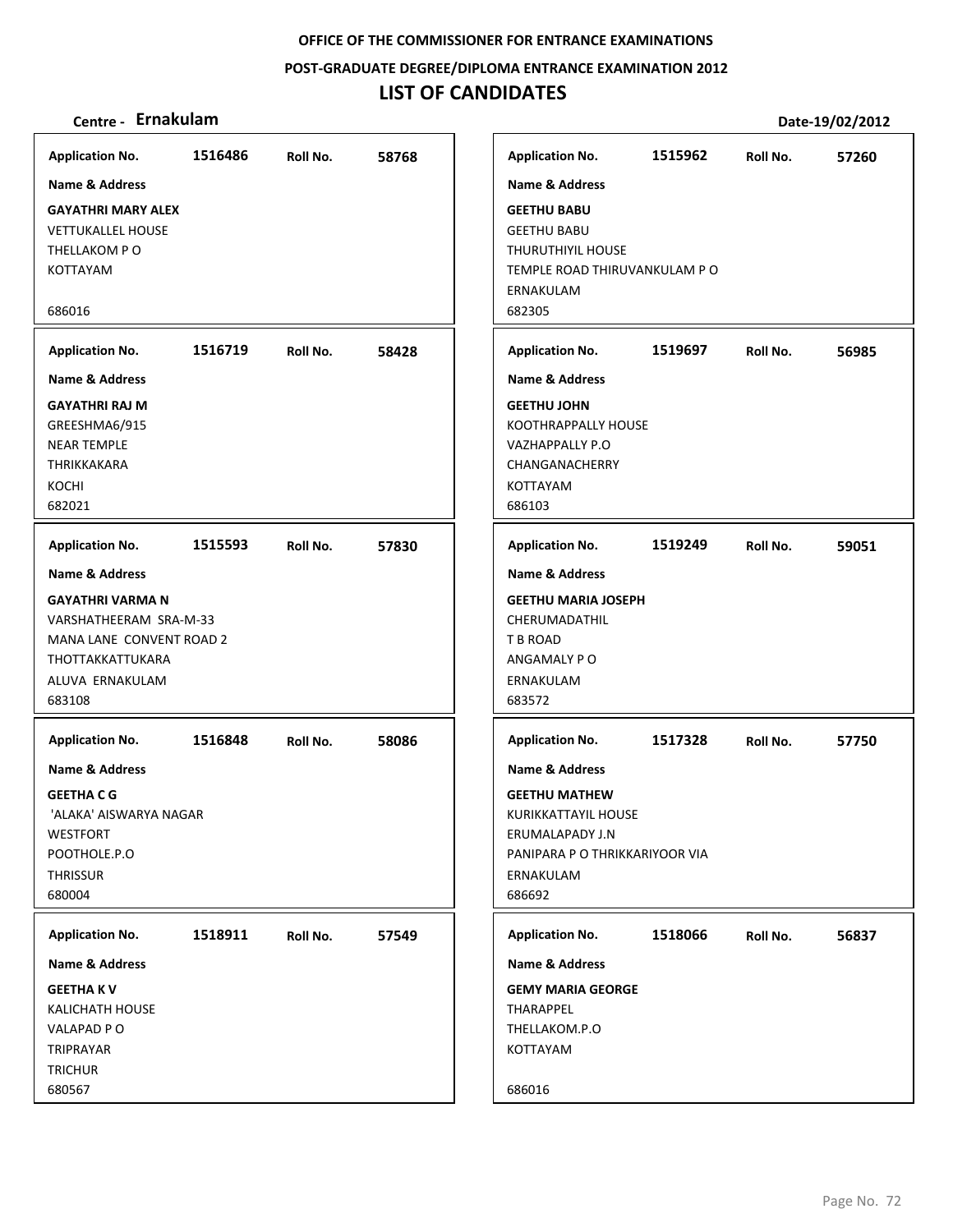**POST‐GRADUATE DEGREE/DIPLOMA ENTRANCE EXAMINATION 2012**

# **LIST OF CANDIDATES**

| <b>Application No.</b>                                                                                                                 | 1520455 | Roll No. | 58383 | <b>Application No.</b>                                                                                                                     | 1519427 | Roll No. | 58250 |
|----------------------------------------------------------------------------------------------------------------------------------------|---------|----------|-------|--------------------------------------------------------------------------------------------------------------------------------------------|---------|----------|-------|
| <b>Name &amp; Address</b>                                                                                                              |         |          |       | <b>Name &amp; Address</b>                                                                                                                  |         |          |       |
| <b>GEO PAUL A J</b><br>ARAKKAL MAROKEY HOUSE<br>KANDASSANKADAVU P O<br><b>NORTH KARAMUCK</b><br><b>THRISSUR</b><br>680613              |         |          |       | <b>GEORGE MATHEW</b><br><b>KALLIKATTU HOUSE</b><br><b>OTTACKAL</b><br>CHENGALAM P.O<br>CHENGALAM<br>686585                                 |         |          |       |
| <b>Application No.</b>                                                                                                                 | 1517891 | Roll No. | 58450 | <b>Application No.</b>                                                                                                                     | 1518573 | Roll No. | 58693 |
| <b>Name &amp; Address</b>                                                                                                              |         |          |       | <b>Name &amp; Address</b>                                                                                                                  |         |          |       |
| <b>GEO PAUL JOSE K</b><br>KURIKKATTAYIL HOUSE<br>MUTTAMBALAM P.O.<br>KOTTAYAM<br>686004                                                |         |          |       | <b>GEORGE SEBASTIAN</b><br>KAPPALUMAKKAL HOUSE<br>CHETHIMATTOM<br>PALA PO<br>KOTTAYAM<br>686575                                            |         |          |       |
|                                                                                                                                        |         |          |       |                                                                                                                                            |         |          |       |
| <b>Application No.</b>                                                                                                                 | 1520613 | Roll No. | 58041 | <b>Application No.</b>                                                                                                                     | 1515682 | Roll No. | 58981 |
| <b>Name &amp; Address</b><br><b>GEO THACHIL</b><br>THE RETREAT<br>ANGAMALY<br>ERNAKULAM<br>683572                                      |         |          |       | <b>Name &amp; Address</b><br><b>GEORGE SUNNY</b><br><b>KALEKATTIL HOUSE</b><br>KUMMANNOOR P.O<br>KOTTAYAM<br>686572                        |         |          |       |
| <b>Application No.</b>                                                                                                                 | 1519415 | Roll No. | 57443 | <b>Application No.</b>                                                                                                                     | 1515445 | Roll No. | 58172 |
| <b>Name &amp; Address</b><br><b>GEORGE K A</b><br>KATTITHARA HOUSE<br><b>EAST OF AROOR CHURCH</b><br>AROOR P.O.<br>ALAPPUZHA<br>688534 |         |          |       | <b>Name &amp; Address</b><br><b>GEORGIE RAJAN GEORGE</b><br><b>GEORGE COTTAGEMANNIKOIKAL</b><br><b>KONNIPO</b><br>PATHANAMTHITTA<br>689691 |         |          |       |
| <b>Application No.</b>                                                                                                                 | 1520296 | Roll No. | 56879 | <b>Application No.</b>                                                                                                                     | 1516608 | Roll No. | 57041 |
| Name & Address                                                                                                                         |         |          |       | Name & Address                                                                                                                             |         |          |       |
| <b>GEORGE M SRAMPICKAL</b><br>SRAMPICKAL PATTAM<br>PULINCUNNOO P O<br>ALAPPUZHA<br>688504                                              |         |          |       | <b>GEORGIN MANI</b><br>NIRMALA HOUSE<br>MALLAPPALLY WEST P.O<br>PATHANAMTHITTA (DIST)<br>KERALA<br>689585                                  |         |          |       |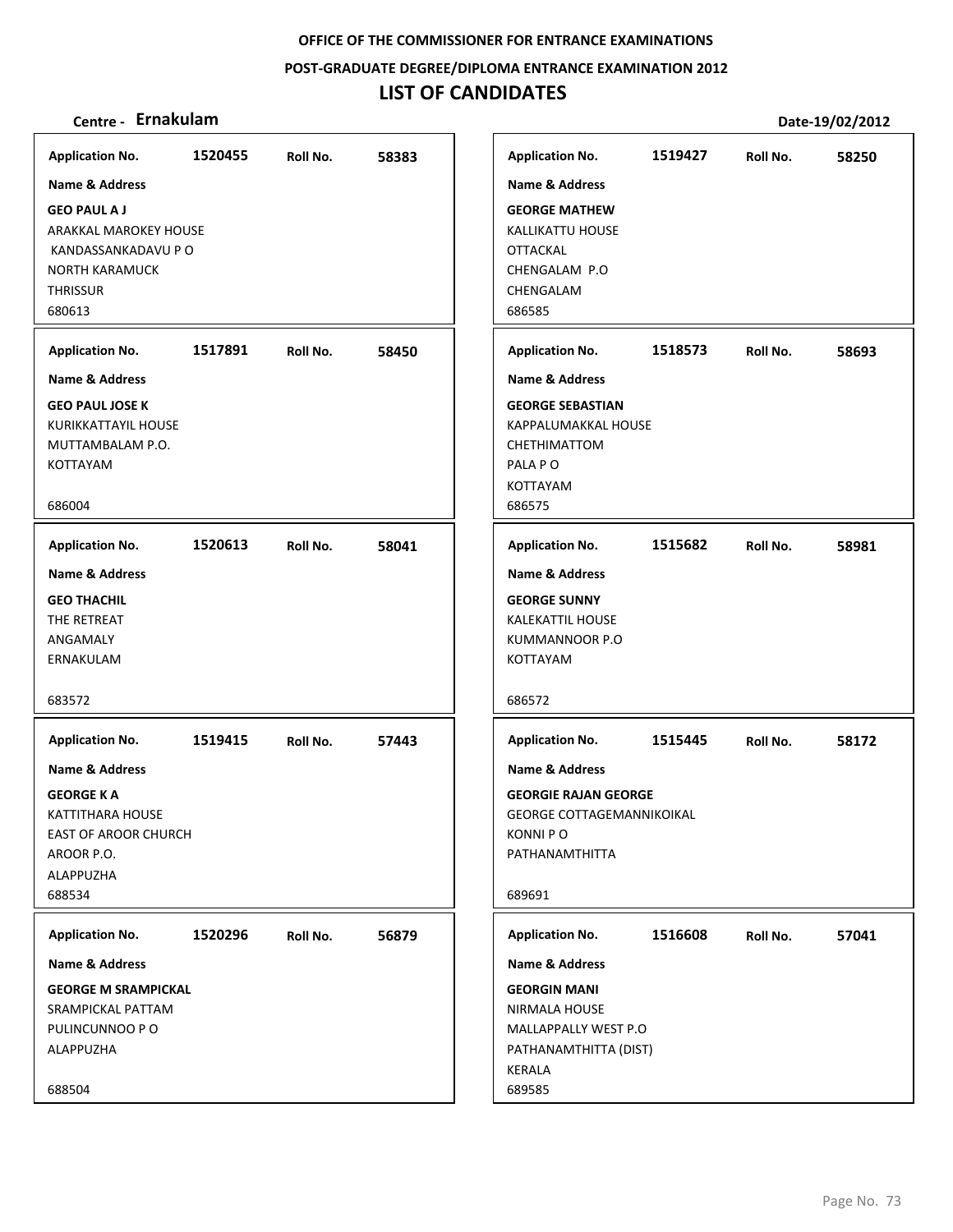**POST‐GRADUATE DEGREE/DIPLOMA ENTRANCE EXAMINATION 2012**

| Centre - Ernakulam                                                                                                                              |         |                 |       |                                                                                                                                                       |         |          | Date-19/02/2012 |
|-------------------------------------------------------------------------------------------------------------------------------------------------|---------|-----------------|-------|-------------------------------------------------------------------------------------------------------------------------------------------------------|---------|----------|-----------------|
| <b>Application No.</b>                                                                                                                          | 1520396 | Roll No.        | 56881 | <b>Application No.</b>                                                                                                                                | 1520339 | Roll No. | 58956           |
| <b>Name &amp; Address</b>                                                                                                                       |         |                 |       | <b>Name &amp; Address</b>                                                                                                                             |         |          |                 |
| <b>GEORJEENA SEBASTIAN</b><br>KOTTAYARIKIL HOUSE<br>SREEKANDAMANGALAM P.O<br><b>ATHIRAMPUZHA</b><br><b>KOTTAYAM</b><br>686562                   |         |                 |       | <b>GINTO ANTONY GILBERT</b><br>MALIAKAL GISA BHAVAN<br>PONEKKARA AIMS P.O.<br><b>NEAR PONEL CHURCH</b><br>KOCHI<br>682041                             |         |          |                 |
| <b>Application No.</b>                                                                                                                          | 1518940 | Roll No.        | 58700 | <b>Application No.</b>                                                                                                                                | 1516348 | Roll No. | 58076           |
| <b>Name &amp; Address</b>                                                                                                                       |         |                 |       | <b>Name &amp; Address</b>                                                                                                                             |         |          |                 |
| <b>GERALD GORKING MATHEW</b><br><b>GERALD GORKING MATHEW</b><br>CHEMAMMPLACKEL HOUSE<br>CHURCH ROAD THYKUDAM VYTTILA P O<br>ERNAKULAM<br>682019 |         |                 |       | <b>GIRIJA C</b><br>SREEVALSAM<br>KALLIKKAD<br>PALLIPPURAM PO<br>PALAKKAD<br>678006                                                                    |         |          |                 |
| <b>Application No.</b>                                                                                                                          | 1517769 | Roll No.        | 57988 | <b>Application No.</b>                                                                                                                                | 1516548 | Roll No. | 58999           |
| Name & Address<br><b>GIBILA V</b><br><b>VALIYATHRA HOUSE</b><br>NELLOLIPPARAMBU<br>CHATTIPPARAMBU P O<br>MALAPPURAM<br>676504                   |         |                 |       | <b>Name &amp; Address</b><br><b>GIRISH FRANCIS</b><br><b>NJIZHOOR</b><br>KANJIRAKUZHUPPIL HOUSE<br>KATTAMPAK PO<br>KOTTAYAM<br>686612                 |         |          |                 |
| <b>Application No.</b>                                                                                                                          | 1515433 | Roll No.        | 57365 | <b>Application No.</b>                                                                                                                                | 1520596 | Roll No. | 57580           |
| <b>Name &amp; Address</b><br><b>GIJO A J</b><br>ARACKATHOTTATHIL HOUSE<br>MELUKAVUMATTOM PO<br>PALA KOTTAYAM<br>686652                          |         |                 |       | <b>Name &amp; Address</b><br><b>GLENSON K JOSEPH</b><br>KOCHUPURAKUDIYIL HOUSE<br>KIDANGOOR PO<br>ANGAMALY VIA<br><b>ERNAKULAM DISTRICT</b><br>683572 |         |          |                 |
| <b>Application No.</b>                                                                                                                          | 1518115 | <b>WITHHELD</b> |       | <b>Application No.</b>                                                                                                                                | 1518008 | Roll No. | 58912           |
| Name & Address                                                                                                                                  |         |                 |       | <b>Name &amp; Address</b>                                                                                                                             |         |          |                 |
| <b>GIKKU MICHAEL</b><br><b>VALLANATTU HOUSE</b><br>MUTTAMBALAM P.O<br>KANJIKUZHY<br>KOTTAYAM<br>686004                                          |         |                 |       | <b>GOPAKUMAR K</b><br>ATHIRANEAR NH 47 BYE-PASS ROAD<br>MANAPULLIKKAVU<br>KUNNATHURMEDU(PO)<br>PALAKKAD(DT)<br>678013                                 |         |          |                 |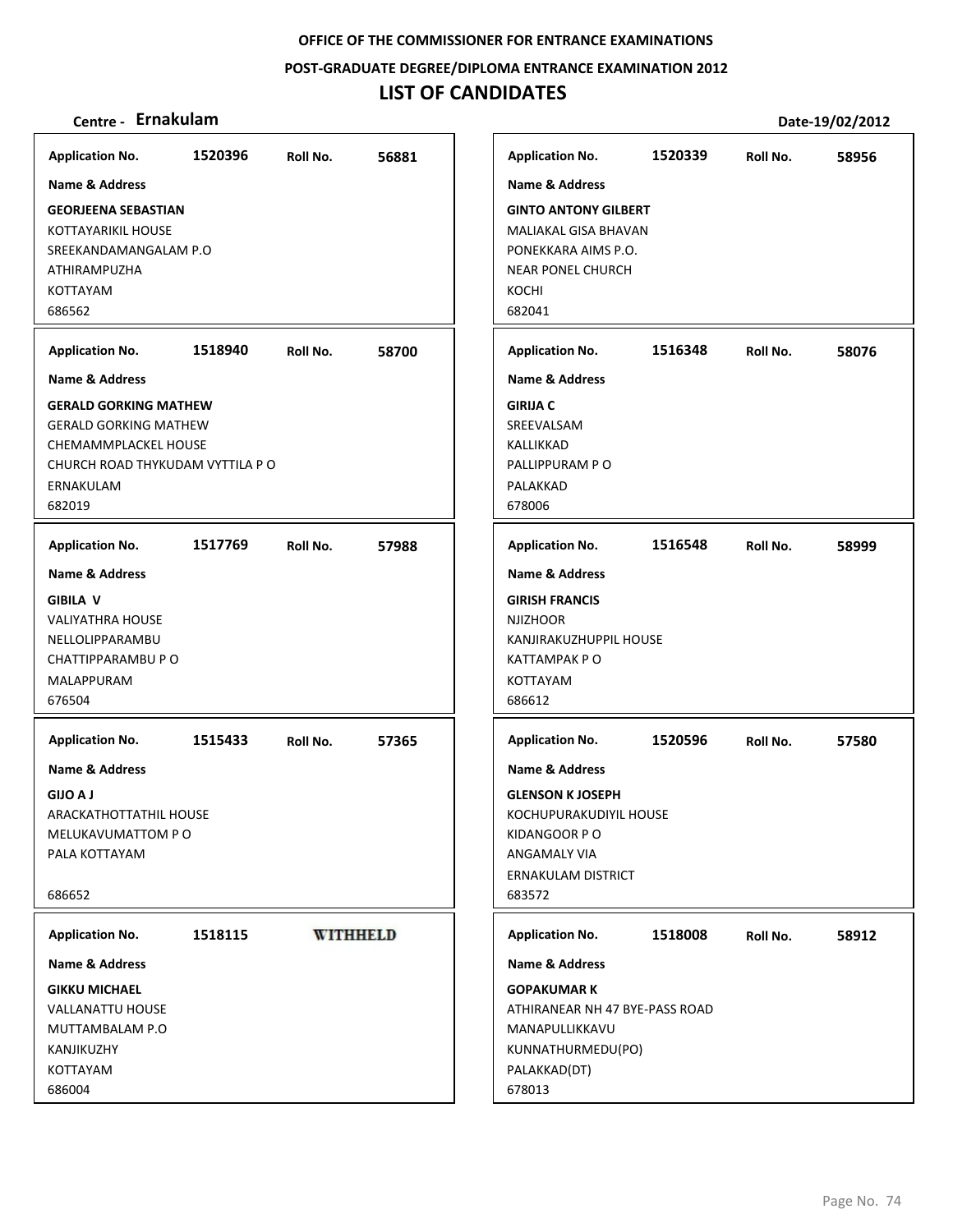**POST‐GRADUATE DEGREE/DIPLOMA ENTRANCE EXAMINATION 2012**

# **LIST OF CANDIDATES**

| <b>Application No.</b>                        | 1520747 | Roll No. | 57466 |
|-----------------------------------------------|---------|----------|-------|
| <b>Name &amp; Address</b>                     |         |          |       |
| <b>GOPAKUMAR V V</b>                          |         |          |       |
| <b>VIJAYA BHAVAN</b>                          |         |          |       |
| PONNEZHA                                      |         |          |       |
| THEKKEKARA                                    |         |          |       |
| MAVELIKARA ALAPPUZHA                          |         |          |       |
| 690107                                        |         |          |       |
| <b>Application No.</b>                        | 1517269 | Roll No. | 57518 |
| Name & Address                                |         |          |       |
| <b>GOPANRAJ M</b>                             |         |          |       |
| <b>GREENS</b>                                 |         |          |       |
| BEHIND E S I DISPENSARY                       |         |          |       |
| ERANJIPALAM CALICUT                           |         |          |       |
| KOZHIKODE<br>673006                           |         |          |       |
|                                               |         |          |       |
| <b>Application No.</b>                        | 1518995 | Roll No. | 59046 |
| <b>Name &amp; Address</b>                     |         |          |       |
| <b>GOPIKRISHNAN K</b>                         |         |          |       |
| S/O KRISHNANUNNI K                            |         |          |       |
| PRABHA                                        |         |          |       |
| <b>KOPPAM</b>                                 |         |          |       |
| PALAKKAD                                      |         |          |       |
| 678001                                        |         |          |       |
| <b>Application No.</b>                        | 1519131 | Roll No. | 58129 |
| <b>Name &amp; Address</b>                     |         |          |       |
| <b>GOVIND G</b>                               |         |          |       |
| 29/2816.BCHITHIRA                             |         |          |       |
| <b>GANDHI SQUARE</b>                          |         |          |       |
| <b>POONITHURA</b>                             |         |          |       |
| KOCHI                                         |         |          |       |
| 682038                                        |         |          |       |
| <b>Application No.</b>                        | 1517617 | Roll No. | 57870 |
| <b>Name &amp; Address</b>                     |         |          |       |
| <b>GOVIND K PURUSHOTHAMAN</b>                 |         |          |       |
| ROOM NO 55 MADRAS MEDICAL COLLEGE MENS HOSTEL |         |          |       |
| <b>FRAZER BRIDGE ROAD</b>                     |         |          |       |
| PARK TOWN CHENNAI                             |         |          |       |
| <b>TAMIL NADU</b>                             |         |          |       |
| 600003                                        |         |          |       |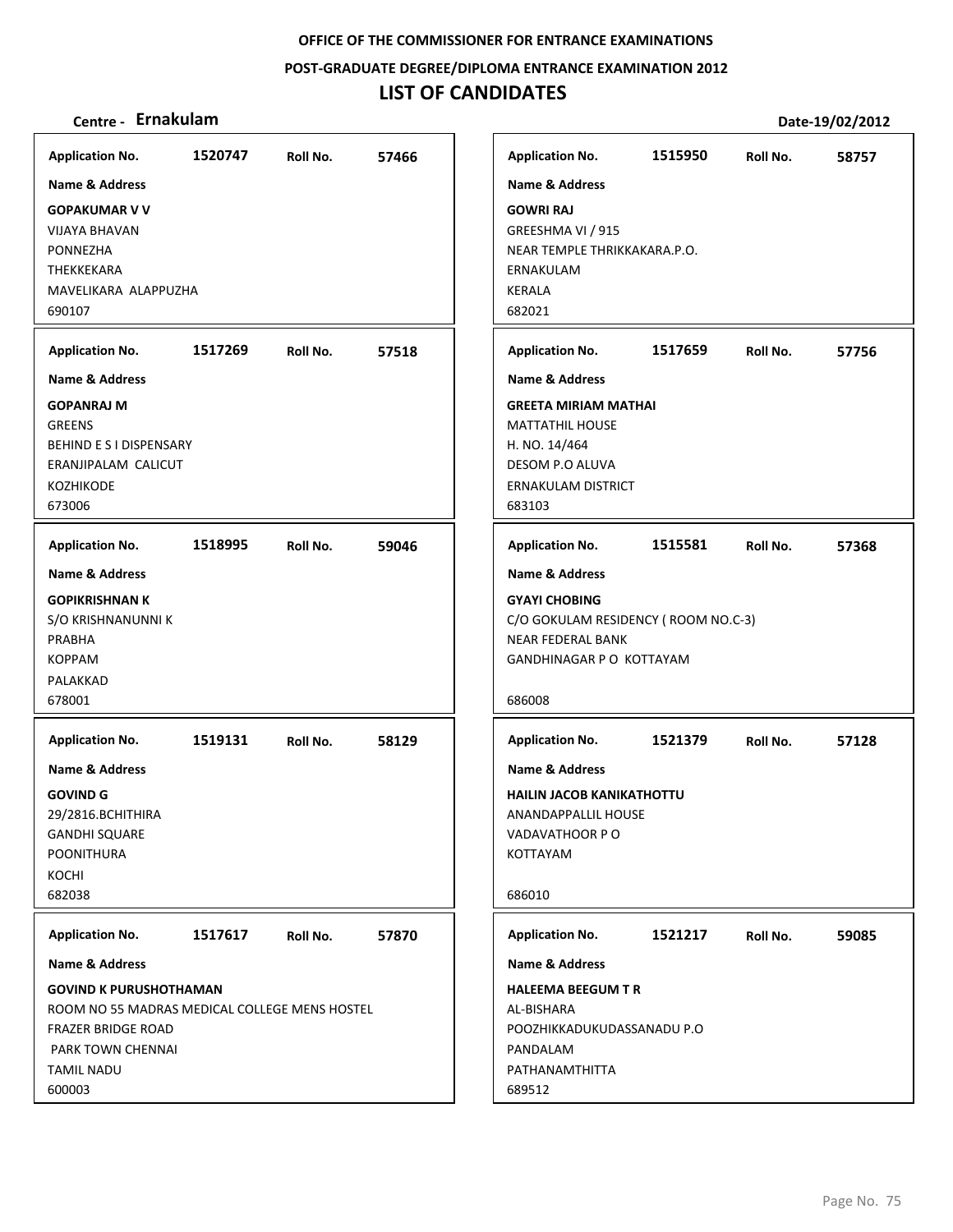**POST‐GRADUATE DEGREE/DIPLOMA ENTRANCE EXAMINATION 2012**

# **LIST OF CANDIDATES**

| <b>Application No.</b>                                                                                                                                                                             | 1518009 | Roll No. | 59027 | <b>Application No.</b>                                                                                                                         | 1516630 | Roll No. | 58081 |
|----------------------------------------------------------------------------------------------------------------------------------------------------------------------------------------------------|---------|----------|-------|------------------------------------------------------------------------------------------------------------------------------------------------|---------|----------|-------|
| Name & Address<br><b>HAREESH KRISHNAN K R</b><br><b>KUNNATH HOUSE</b><br>KUNDOORKUNNU (PO)<br>MANNARKKAD COLLEGE VIA<br>PALAKKAD.<br>678583                                                        |         |          |       | Name & Address<br><b>HARIDAS P MANI</b><br><b>DURGA VIHAR</b><br>AMMAN KOVIL LANE SOUTH<br><b>MG ROAD</b><br><b>THRISSUR</b><br>680004         |         |          |       |
| <b>Application No.</b>                                                                                                                                                                             | 1517547 | Roll No. | 57523 | <b>Application No.</b>                                                                                                                         | 1515696 | Roll No. | 57602 |
| <b>Name &amp; Address</b><br><b>HARINR</b><br><b>NADUVIL HOUSE</b><br>THAYAMKULAMGARA<br>CHERPU.P.O<br><b>THRISSUR</b><br>680561                                                                   |         |          |       | <b>Name &amp; Address</b><br><b>HARIHARASUDAN R</b><br>S/O DR.P RANGANATHAN<br>29M.D.S NAGAR<br>SARADA COLLEGE ROAD<br>SALEM<br>636007         |         |          |       |
| <b>Application No.</b>                                                                                                                                                                             | 1516270 | Roll No. | 57614 | <b>Application No.</b>                                                                                                                         | 1520982 | Roll No. | 57238 |
| <b>Name &amp; Address</b><br><b>HARI SANKAR S</b><br><b>THAMARAPPALLIL</b><br>S.L.PURAM.P.O<br><b>CHERTHALA</b><br><b>ALAPPUZHA</b><br>688523                                                      |         |          |       | <b>Name &amp; Address</b><br><b>HARIKRISHNAK</b><br>KOTTAYIL (H)<br>ATHIRAMPUZHA PO<br><b>KOTTAYAM</b><br><b>KERALA</b><br>686562              |         |          |       |
| <b>Application No.</b>                                                                                                                                                                             | 1517853 | Roll No. | 58909 | <b>Application No.</b>                                                                                                                         | 1519468 | Roll No. | 57906 |
| <b>Name &amp; Address</b><br><b>HARI SINGH NEHRA</b><br>DR. HARI SINGH NEHRA S/O SRI BANWARI LAL NEHRA<br>VILL .- HANUMANPURA<br>POST - KHATU SHYAMJI<br>DISTT. - SIKAR STATE- RAJASTHAN<br>332602 |         |          |       | <b>Name &amp; Address</b><br><b>HARIKRISHNA R</b><br><b>HARISREE</b><br>KOMALLOOR P O<br>CHARUMOODU KAYAMKULAM<br>ALAPPUZHA DISTRICT<br>690505 |         |          |       |
| <b>Application No.</b>                                                                                                                                                                             | 1517562 | Roll No. | 57754 | <b>Application No.</b>                                                                                                                         | 1520439 | Roll No. | 57923 |
| <b>Name &amp; Address</b><br><b>HARIDAS MOHANACHANDRAN NAIR</b><br>AMARAVATHI CRAE9 KAVIL LANE<br>CHERUVIKKAL<br>SREEKARYAM P.O<br>THIRUVANANTHAPURAM<br>695017                                    |         |          |       | <b>Name &amp; Address</b><br><b>HARIKRISHNAN B</b><br>SOUPARNIKA<br>HILLPALACE PO<br><b>TRIPUNITHURA</b><br>ERNAKULAM<br>682301                |         |          |       |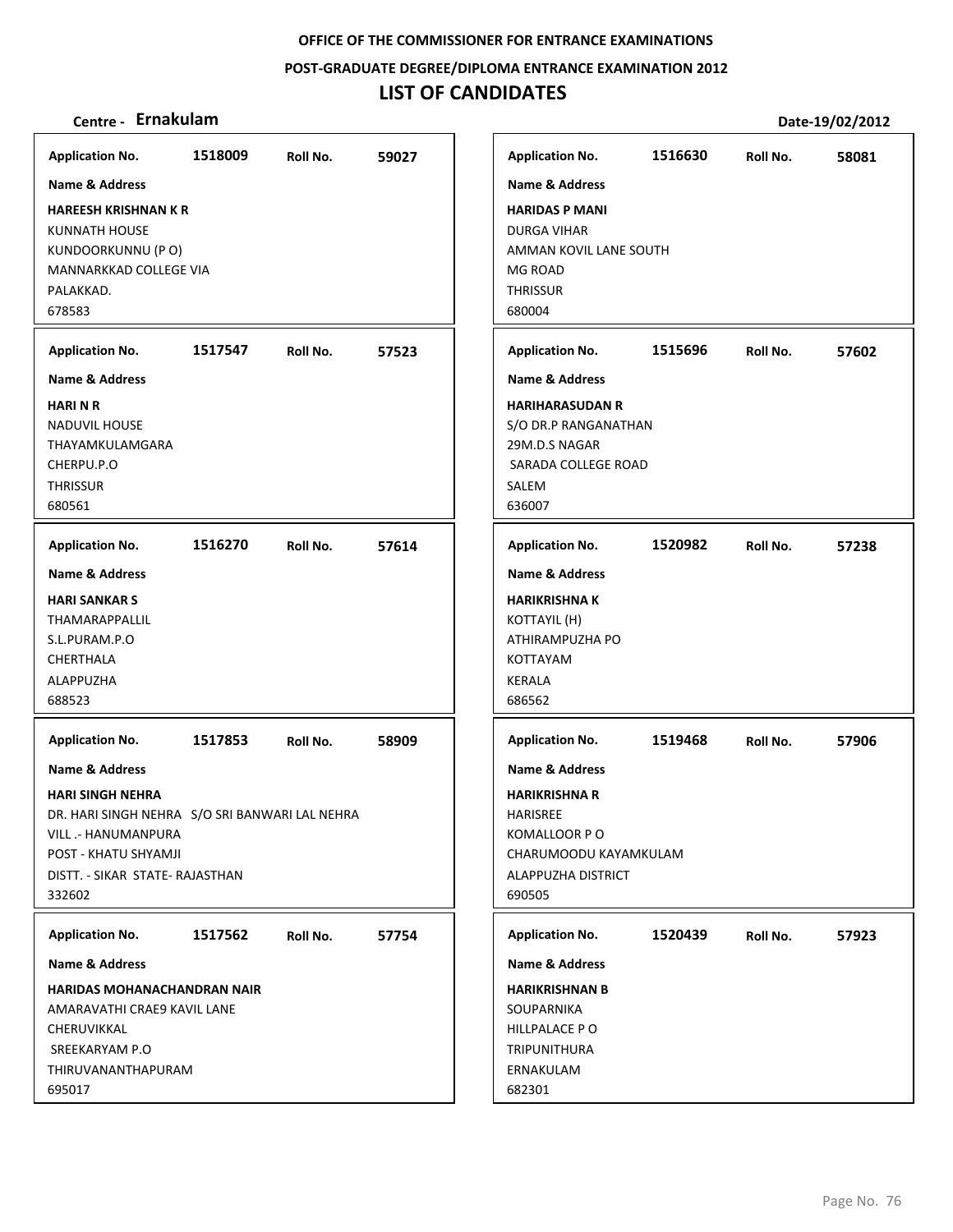**POST‐GRADUATE DEGREE/DIPLOMA ENTRANCE EXAMINATION 2012**

# **LIST OF CANDIDATES**

| <b>Application No.</b>                                                                                                                                  | 1520241 | Roll No. | 58149           |
|---------------------------------------------------------------------------------------------------------------------------------------------------------|---------|----------|-----------------|
| Name & Address                                                                                                                                          |         |          |                 |
| <b>HARIKRISHNAN G</b><br><b>CHAITRAM</b><br>KARIPAL KARIAMPADAM ROAD<br>SH MOUNT PO<br><b>KOTTAYAM</b><br>686006                                        |         |          |                 |
| <b>Application No.</b>                                                                                                                                  | 1519911 | Roll No. | 57799           |
| <b>Name &amp; Address</b><br><b>HARIKRISHNAN K R</b><br><b>HARITHA</b><br>PUTHENAMPALAM P O<br>KOLLAM<br>691553                                         |         |          |                 |
| <b>Application No.</b>                                                                                                                                  | 1518456 | Roll No. | 57540           |
| Name & Address<br><b>HARIKRISHNAN S</b><br>QUARTERS IV/2<br><b>RRII CAMPUS</b><br><b>RUBBER BOARD PO</b><br><b>KOTTAYAM</b><br>686009                   |         |          |                 |
| <b>Application No.</b><br><b>Name &amp; Address</b><br><b>HARINI R</b><br>59/2 RAM RAJ<br><b>1ST MAIN ROAD</b><br>R A PURAM<br><b>CHENNAI</b><br>600028 | 1518149 |          | <b>WITHHELD</b> |
| <b>Application No.</b>                                                                                                                                  | 1515546 | Roll No. | 57714           |
| <b>Name &amp; Address</b><br><b>HARIPRASAD KV</b><br>KANICHILEZHATHU HOUSE<br>KUMBALANGHIVAZHI<br>PALLURUTHY<br>KOCHI<br>682006                         |         |          |                 |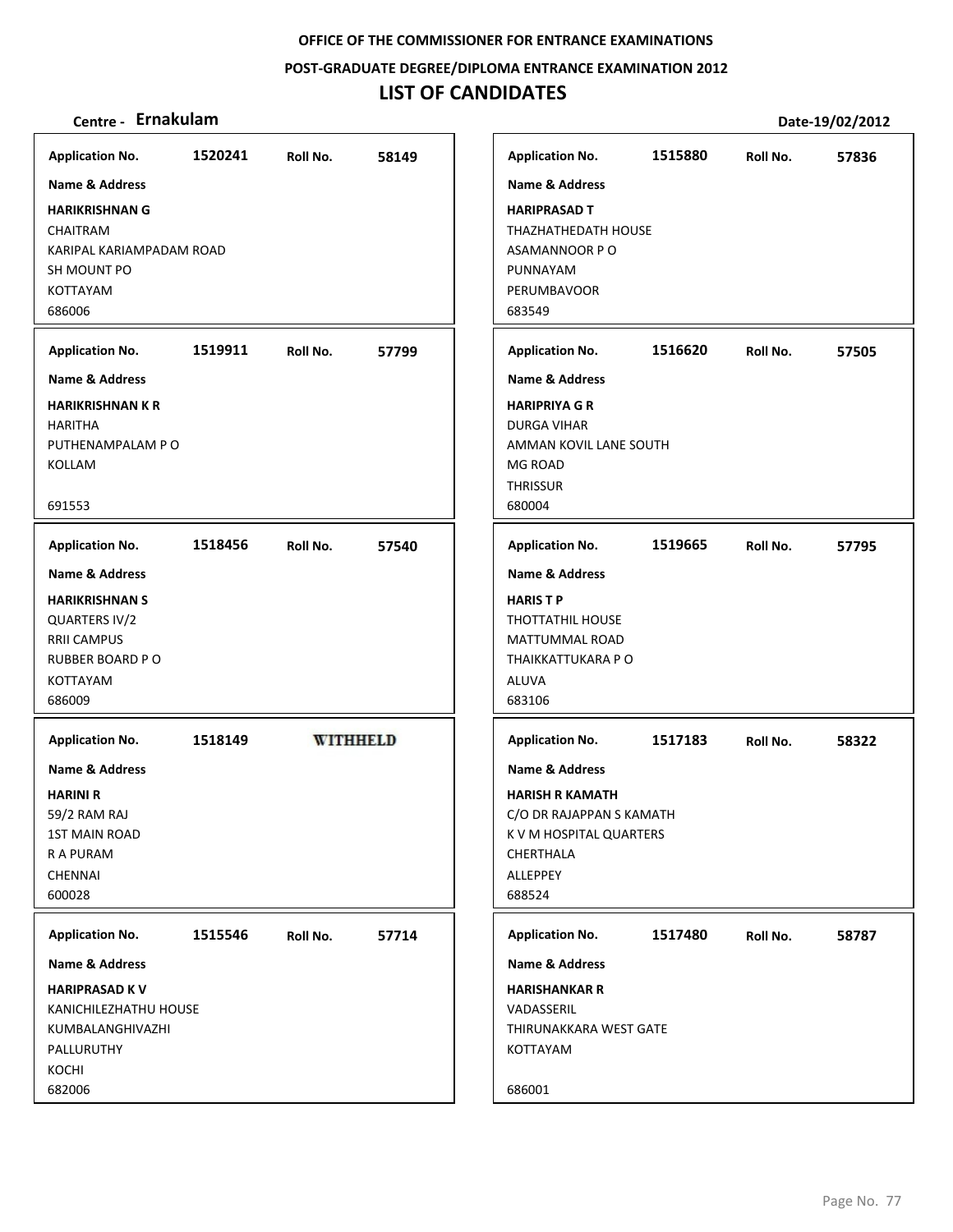**POST‐GRADUATE DEGREE/DIPLOMA ENTRANCE EXAMINATION 2012**

| Centre - Ernakulam                                                                                                                                                     |         |          |       |                                                                                                                                                          |         |          | Date-19/02/2012 |
|------------------------------------------------------------------------------------------------------------------------------------------------------------------------|---------|----------|-------|----------------------------------------------------------------------------------------------------------------------------------------------------------|---------|----------|-----------------|
| <b>Application No.</b>                                                                                                                                                 | 1515191 | Roll No. | 57013 | <b>Application No.</b>                                                                                                                                   | 1518502 | Roll No. | 57887           |
| <b>Name &amp; Address</b><br><b>HARRIS JOY VARGHESE</b><br>ASIAN BIBLE COLLEGE<br>M.R.F ROAD<br><b>VADAVATHOOR</b><br><b>KOTTAYAM</b><br>686010                        |         |          |       | <b>Name &amp; Address</b><br><b>HASIM AHAMED</b><br>\'RIVERSIDES\'ATHURASHRAM ROAD<br>PULINCHODU<br>ALUVA<br>ERNAKULAM<br>683101                         |         |          |                 |
| <b>Application No.</b>                                                                                                                                                 | 1516431 | Roll No. | 58882 | <b>Application No.</b>                                                                                                                                   | 1520347 | Roll No. | 57112           |
| <b>Name &amp; Address</b><br><b>HARSHAKP</b><br><b>JEYASREE BHAVAN</b><br>ARPOOKKARA TEMPLE MANNANAM ROAD<br>ARPOOKKARA EAST P O<br>KOTTAYAM<br>686008                 |         |          |       | <b>Name &amp; Address</b><br><b>HEEMA JOHN K</b><br>KIZHAKKEDATHU HOUSE<br>H.NO.21HILL VALLEY GARDENS<br>AKATHUPADAM ROAD<br>THIRUVANKULAM.P.O<br>682305 |         |          |                 |
| <b>Application No.</b>                                                                                                                                                 | 1519976 | Roll No. | 58145 | <b>Application No.</b>                                                                                                                                   | 1518207 | Roll No. | 58801           |
| <b>Name &amp; Address</b><br><b>HARSHA M H</b><br>MANJARAMBATH HOUSE<br>VALAPAD BEACH<br>POST VALAPAD<br>THRISSUR DISTRICT<br>680567                                   |         |          |       | <b>Name &amp; Address</b><br><b>HEMANTH N B</b><br>NADUVALAPPIL HOUSE<br>CHETTIPARAMBU<br>IRINJALAKUDA P O<br><b>THRISSUR</b><br>680121                  |         |          |                 |
| <b>Application No.</b>                                                                                                                                                 | 1515382 | Roll No. | 58171 | <b>Application No.</b>                                                                                                                                   | 1516536 | Roll No. | 58424           |
| <b>Name &amp; Address</b><br><b>HASEENA B A</b><br>VISMAYAM VICTORY LANE<br><b>COURT ROAD</b><br><b>ALATHUR</b><br>PALAKKAD<br>678541                                  |         |          |       | <b>Name &amp; Address</b><br><b>HIMA ANN</b><br>D/O GEORGE JOHN<br>THOTTAN HOUSE<br>LOVE DALE CIVIL LINES<br><b>AYYANTHOLE TRICHUR</b><br>680003         |         |          |                 |
| <b>Application No.</b>                                                                                                                                                 | 1520558 | Roll No. | 58730 | <b>Application No.</b>                                                                                                                                   | 1515356 | Roll No. | 56784           |
| <b>Name &amp; Address</b><br><b>HASHIM MOHAMED SAGEER</b><br>C/O LABEEBA AZAD AZAD\\\'S 60/2556<br>THEKKUMTHALA LANE AZAD ROAD KALOOR<br>ERNAKULAM<br>KERALA<br>682017 |         |          |       | <b>Name &amp; Address</b><br><b>HIMA RAJAN</b><br>MENOTH PARAMBIL HOUSE<br><b>KANNARA PO</b><br>KANNARA<br><b>THRISSUR</b><br>680652                     |         |          |                 |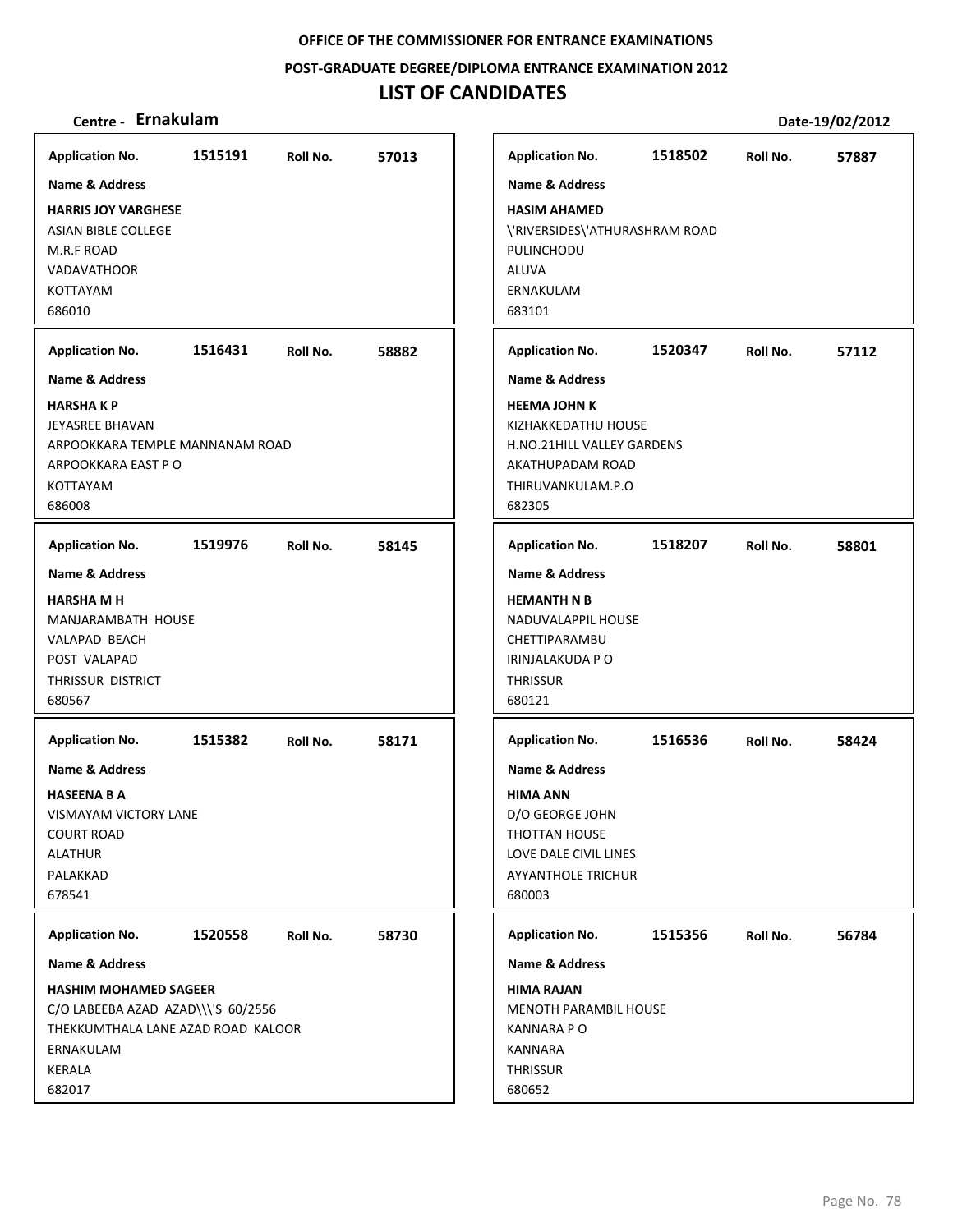**POST‐GRADUATE DEGREE/DIPLOMA ENTRANCE EXAMINATION 2012**

| Centre - Ernakulam                                                                                                                                                                     |                    |                      |                |                                                                                                                                                           |                                       |                                               |                      | Date-19/02/2012 |
|----------------------------------------------------------------------------------------------------------------------------------------------------------------------------------------|--------------------|----------------------|----------------|-----------------------------------------------------------------------------------------------------------------------------------------------------------|---------------------------------------|-----------------------------------------------|----------------------|-----------------|
| <b>Application No.</b><br><b>Name &amp; Address</b><br><b>HIMANSHU PRUTHI</b><br>H.NO-377<br>SECTOR-13<br><b>HISAR</b><br><b>HARYANA</b><br>125005<br><b>Application No.</b>           | 1515758<br>1520978 | Roll No.<br>Roll No. | 58983<br>57122 | <b>Application No.</b><br><b>Name &amp; Address</b><br><b>THARAYIL HOUSE</b><br>CHITTOOR ROAD<br>PACHALAM PO<br>KOCHI<br>682012<br><b>Application No.</b> | <b>HRUDYA ABRAHAM</b>                 | 1515772<br>1518567                            | Roll No.<br>Roll No. | 57488<br>58578  |
| <b>Name &amp; Address</b><br><b>HISANATH BEEGUM C N</b><br>CHERIYANALLALA HOUSE<br>KALPENI ISLAND<br>U T OF LAKSHADWEEP<br>682557                                                      |                    |                      |                | <b>Name &amp; Address</b><br>SREEKARIYAM P.O<br>TVPM-17<br>695017                                                                                         | <b>HRUDYA VENUGOPAL</b>               | <b>VEENA HOUSE NUMBER-133VIKAS NAGAR</b>      |                      |                 |
| <b>Application No.</b><br><b>Name &amp; Address</b><br><b>HITHA SABU</b><br><b>ADHAPPILLY HOUSE</b><br>NO 84 VENNALA PO<br>KOCHI<br>ERNAKULAM<br>682028                                | 1516510            | Roll No.             | 57271          | <b>Application No.</b><br><b>Name &amp; Address</b><br><b>HYMA JOSE</b><br><b>RUBY NAGAR P.O</b><br>KOTTAYAM<br>686103                                    | KOCHUPURACKAL HOUSE<br>CHANGANACHERRY | 1517195                                       | Roll No.             | 58897           |
| <b>Application No.</b><br><b>Name &amp; Address</b><br><b>HITHA T K</b><br>NIKUNJAM<br><b>KANATTUKARA PO</b><br><b>THRISSUR</b><br>680011                                              | 1518532            | Roll No.             | 57194          | <b>Application No.</b><br><b>Name &amp; Address</b><br><b>HYMA V</b><br>ERNAKULAM<br>682024                                                               | PADIVATTOMEDAPPALLY P.O               | 1519256<br>12CSKYLINE MELROSE CIVIL LINE ROAD | Roll No.             | 56976           |
| <b>Application No.</b><br><b>Name &amp; Address</b><br><b>HRISHIKESH S PAI</b><br>32/1021 SREENIVAS<br>SUBHASHCHANDRABOSE ROAD<br><b>EDAPALLY NORTHAIMS</b><br><b>COCHIN</b><br>682041 | 1519154            | Roll No.             | 57206          | <b>Application No.</b><br><b>Name &amp; Address</b><br><b>IJAS V I</b><br>THANAL49/1947<br>KOCHIKERALA<br>682024                                          | <b>B.T.S ROADEDAPPALLY P.O</b>        | 1517560                                       | Roll No.             | 57639           |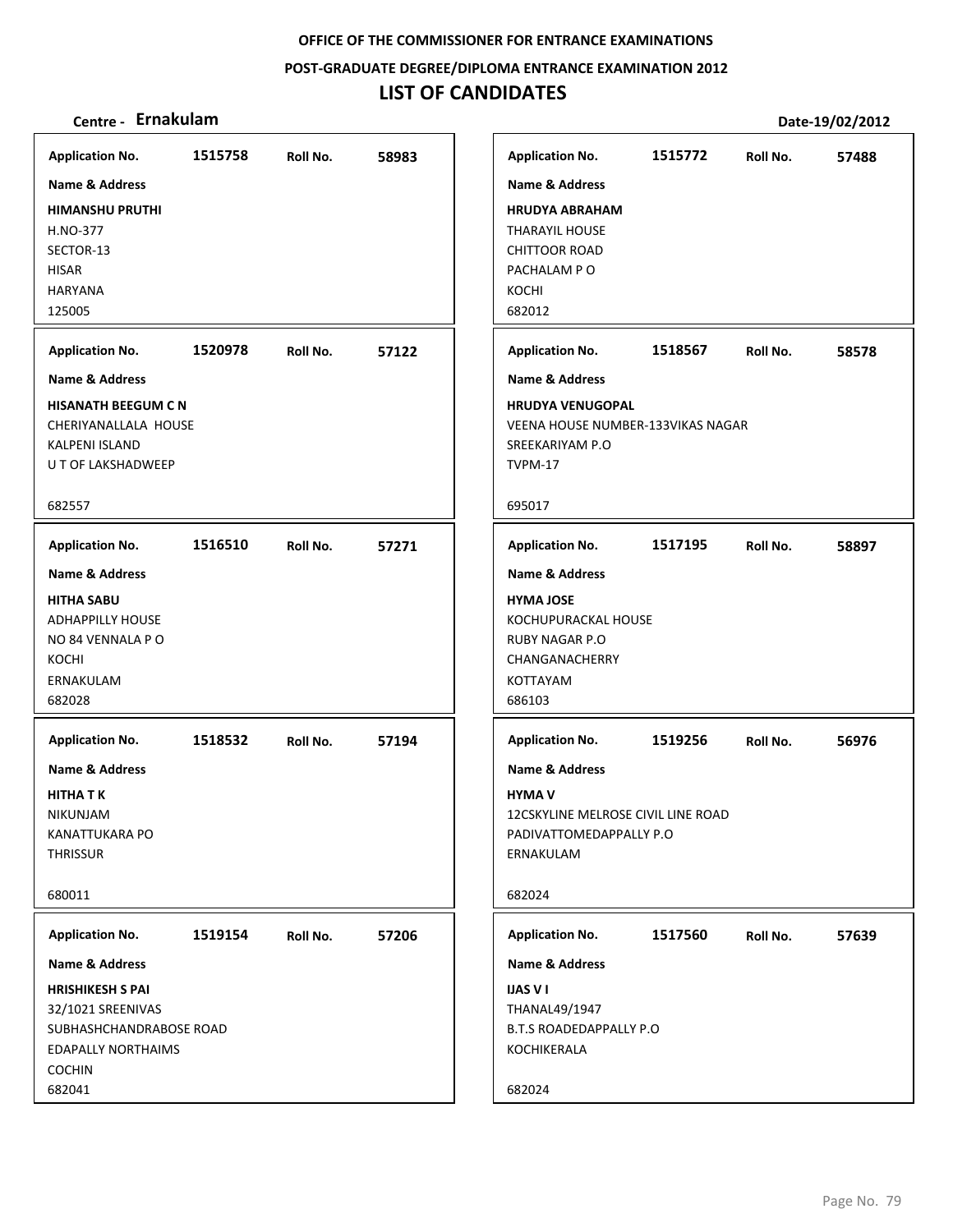**POST‐GRADUATE DEGREE/DIPLOMA ENTRANCE EXAMINATION 2012**

# **LIST OF CANDIDATES**

| <b>Application No.</b>       | 1518705 | Roll No.        | 57429 | <b>Application No.</b>             | 1515678 | Roll No. | 58866 |
|------------------------------|---------|-----------------|-------|------------------------------------|---------|----------|-------|
| Name & Address               |         |                 |       | <b>Name &amp; Address</b>          |         |          |       |
| <b>INDUGS</b>                |         |                 |       | <b>IVY GEORGE</b>                  |         |          |       |
| <b>ATHIRA HOUSE</b>          |         |                 |       | <b>MATHALIKUNNEL HOUSE</b>         |         |          |       |
| <b>SN PURAM</b>              |         |                 |       | MUDAVOOR PO                        |         |          |       |
| CHERTHALA                    |         |                 |       | MOOVATTUPUZHA                      |         |          |       |
| ALAPPUZHA                    |         |                 |       | ERNAKULAM                          |         |          |       |
| 688582                       |         |                 |       | 686669                             |         |          |       |
| <b>Application No.</b>       | 1518130 | Roll No.        | 57995 | <b>Application No.</b>             | 1515639 | Roll No. | 57946 |
| <b>Name &amp; Address</b>    |         |                 |       | <b>Name &amp; Address</b>          |         |          |       |
| <b>INDUR</b>                 |         |                 |       | <b>JACOB JOHN</b>                  |         |          |       |
| ANAKUZHICKAL(H)              |         |                 |       | <b>JACOB JOHN</b>                  |         |          |       |
| PALAKUZHA P O                |         |                 |       | <b>VALAKKATTIL HOUSE</b>           |         |          |       |
| KOOTHATTUKULAM               |         |                 |       | KOOTHATTUKULAM P.O                 |         |          |       |
| ERNAKULAM<br>686686          |         |                 |       | ERNAKULAM DISTRICTKERALA<br>686662 |         |          |       |
|                              |         |                 |       |                                    |         |          |       |
| <b>Application No.</b>       | 1517542 | Roll No.        | 57175 | <b>Application No.</b>             | 1520697 | Roll No. | 58042 |
| Name & Address               |         |                 |       | <b>Name &amp; Address</b>          |         |          |       |
| <b>IRPHAN MUHAMMED PS</b>    |         |                 |       | <b>JACOB JOHN</b>                  |         |          |       |
| PARAYIL HOUSE                |         |                 |       | <b>VELOOR VADAKKETHIL HOUSE</b>    |         |          |       |
| CHAMAMPATHAL PO              |         |                 |       | <b>THEODICAL</b>                   |         |          |       |
| <b>VAZHOOR</b>               |         |                 |       | <b>TIRUVALLA</b>                   |         |          |       |
| <b>KOTTAYAM</b>              |         |                 |       |                                    |         |          |       |
| 686517                       |         |                 |       | 689613                             |         |          |       |
| <b>Application No.</b>       | 1520488 | Roll No.        | 58039 | <b>Application No.</b>             | 1519542 | Roll No. | 57098 |
| <b>Name &amp; Address</b>    |         |                 |       | <b>Name &amp; Address</b>          |         |          |       |
| <b>ISSAC GEORGE ULLATTIL</b> |         |                 |       | <b>JACOB JOSEPH</b>                |         |          |       |
| ULLATTIL HOUSE               |         |                 |       | S/O JOSEPH P M                     |         |          |       |
| AREEPARAMBU P.O.             |         |                 |       | PULLOLIL HOUSE                     |         |          |       |
| <b>KOTTAYAM</b>              |         |                 |       | PADAMUGHAM P.O                     |         |          |       |
|                              |         |                 |       | MURICKASSERY IDUKKI                |         |          |       |
| 686501                       |         |                 |       | 685604                             |         |          |       |
| <b>Application No.</b>       | 1519080 | <b>WITHHELD</b> |       | <b>Application No.</b>             | 1518436 | Roll No. | 56844 |
| Name & Address               |         |                 |       | <b>Name &amp; Address</b>          |         |          |       |
| <b>ISSAC VARGHESE</b>        |         |                 |       | <b>JACOB KURUVILLA</b>             |         |          |       |
| <b>MARACHERIL HOUSE</b>      |         |                 |       | PULLAZHYIL HOUSE                   |         |          |       |
| PAZHANGANAD                  |         |                 |       | KUTTOOR P.O                        |         |          |       |
| KIZHAKKAMBALAM PO            |         |                 |       | THIRUVALLA PATHANAMTHITTA          |         |          |       |
| ERNAKULAM                    |         |                 |       | KERALA                             |         |          |       |
| 683562                       |         |                 |       | 689106                             |         |          |       |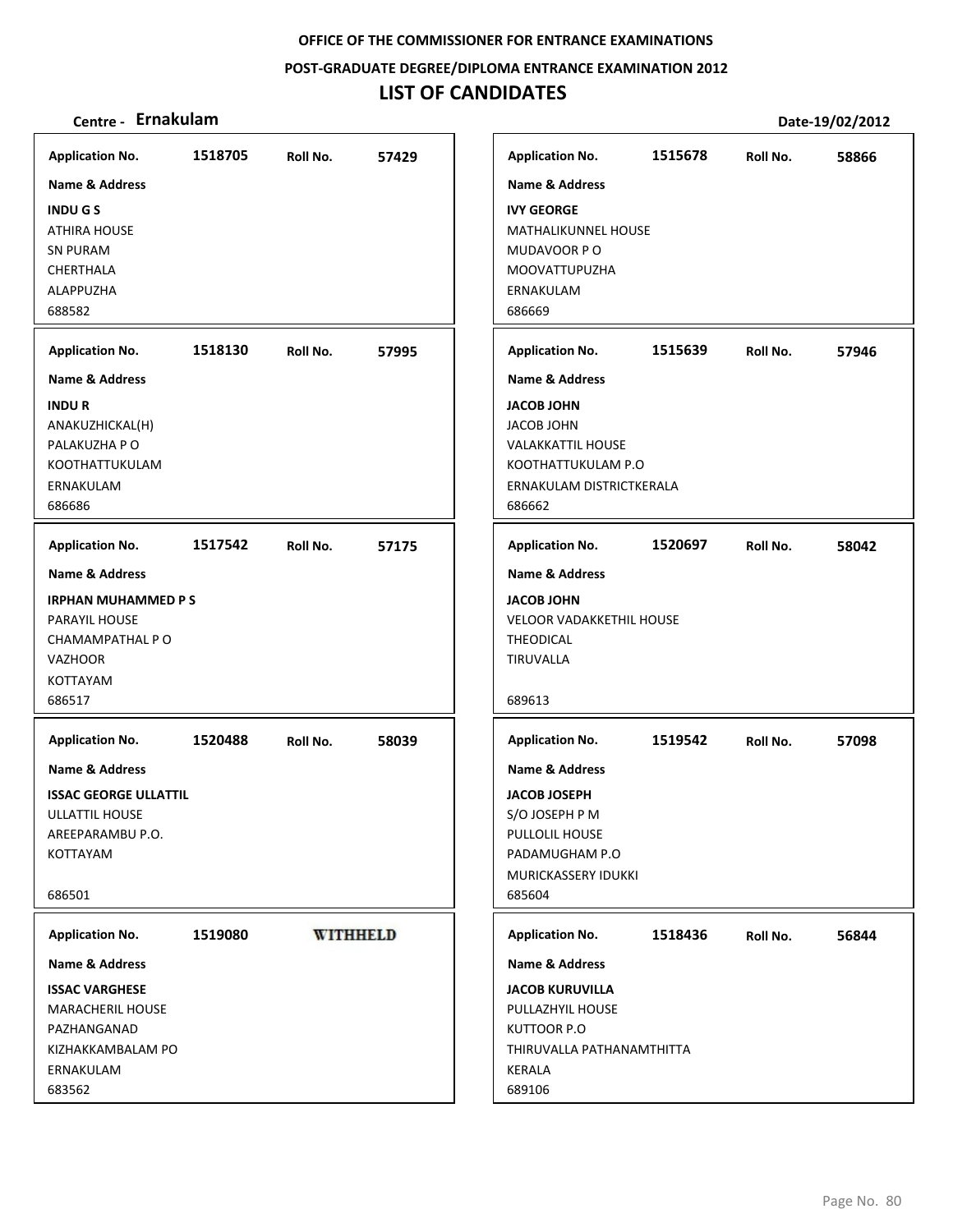**POST‐GRADUATE DEGREE/DIPLOMA ENTRANCE EXAMINATION 2012**

## **LIST OF CANDIDATES**

## **Centre ‐ Ernakulam Date‐19/02/2012**

**1520369 58152 JACOB VARKEY KAIPPALLY** THAZATHU PARAPPADAM THAZATHANGADY PO KOTTAYAM 686005 **Application No. Name & Address 1515390 58401 JAIMY SIMON** PAIMPALIL HOUSE AREEKARA VELIYANNOOR P.O KOTTAYAM 686638 **Application No. Name & Address 1518357 58114 JAISON CHACHA SUNNY** CHACHA BHAVAN GANDHINAGAR P.O KOTTAYAM 686008 **Application No. Name & Address 1516280 58189 JAISON SAM JOHN** PUTHEN BUNGALOW CMS COLLEGE‐CHUNGOM ROAD KOTTAYAM 686001 **Application No. Name & Address 1517213 57285 JALAJA MARY GEORGE** PUTHENPURACKAL HOUSE MAKKAPUZHA P O PLACHERRY RANNI PATHANAMTHITTA 689676 **Application No. Name & Address 1516099 58530 JALEELA H B A** C/O SUBIN E B SUBI BHAVAN PAVAMKULANGARATHEKKUMBAGAM TRIPUNITHURA ERNAKULAM 682301 **Application No. Name & Address 1519125 57553 JAMEESH JAMES** OLIYIL HOUSE PERUMTHURUTHU P O KALLARA KOTTAYAM 686611 **Application No. Name & Address 1515300 56899 JAMES CYRIAC** KOVILAKATHU HOUSE AYARKUNNAM P O KOTTAYAM 686564 **Application No. Name & Address 1519686 58715 JAMES JOSEPH I** 51 KEMPATTY COLONY STREET NO 2 COIMBATORE TAMIL NADU 641001 **Application No. Name & Address 1519930 58949 JANAK GIRIDHAR** KOZHITHODATHU HOUSE PUTHUKKADU CHAVARA KOLLAM 691585 **Application No. Name & Address**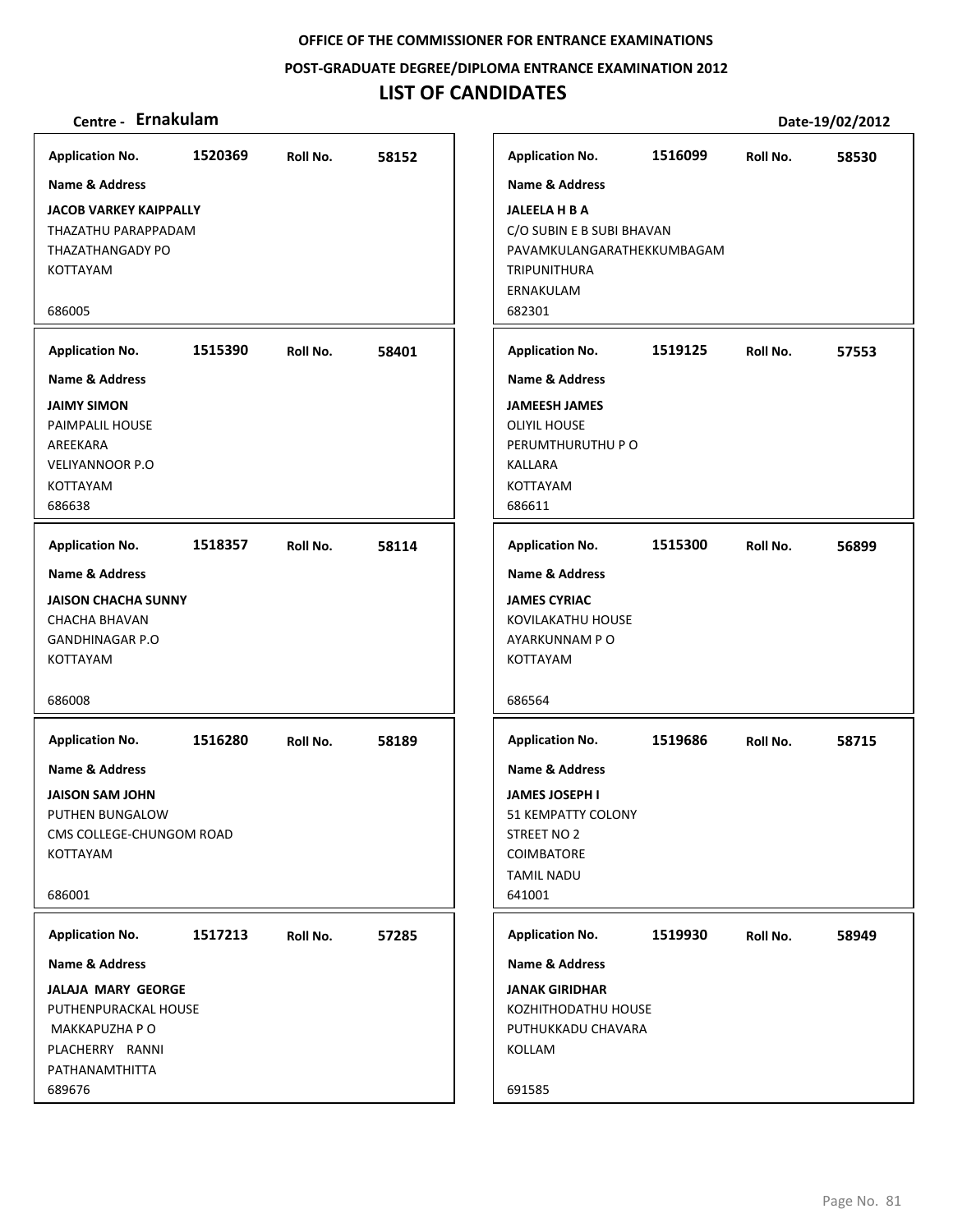**POST‐GRADUATE DEGREE/DIPLOMA ENTRANCE EXAMINATION 2012**

## **LIST OF CANDIDATES**

## **Centre ‐ Ernakulam Date‐19/02/2012**

**1515985 57953 JANAKI MENON C M** C/O V M MENON OMKARANANDALAYAM RAJAJI ROAD ERNAKULAM COCHIN 682035 **Application No. Name & Address 1519896 56988 JANAKI R** A‐103 LOTUS HIRANANDANI GARDENS POWAI MUMBAI 400076 **Application No. Name & Address 1515961 57144 JANANI A** 16 6TH STREET TATABAD **COIMBATORE** TAMILNADU 641012 **Application No. Name & Address 1515973 57723 JANANI RAVI** 8 K.P.N COLONY 3RD STREET EXTN NEXT TO DR.NALLINI NURSING HOME TIRUPUR 641601 **Application No. Name & Address 1519368 57442 JANCY JOSEPH** VELIAMKUNNATH HOUSE KEEZHILLAM.P.O PERUMBAVOOR ERNAKULAM DIST KERALA 683541 **Application No. Name & Address 1520307 57343 JANET VINCENT** DRJANET VINCENT 36/881KANJIRATHINKAL HOUSE POONKUNNAM **THRISSUR** 680002 **Application No. Name & Address 1516044 58529 JANSO KOLLANUR** ROSE VILLA KORATH LANE EAST FORT P O **THRISSUR** 680005 **Application No. Name & Address 1516305 57383 JARVIS RAJU VADAKKAN** BETHEL JOEL VADAKKAN HOUSE KUMARAPURAM PO PALLIKARA ERNAKULAM 683565 **Application No. Name & Address 1516958 58893 JASMINE A M** KURUNGATTU VALAPPIL HOUSE PERINGODE P O PALAKKAD 679535 **Application No. Name & Address 1518852 58813 JASMINE JOSEPH** PORUNNOLIL HOUSE KIZHATHADIYOOR P.O PALA KOTTAYAM 686574 **Application No. Name & Address**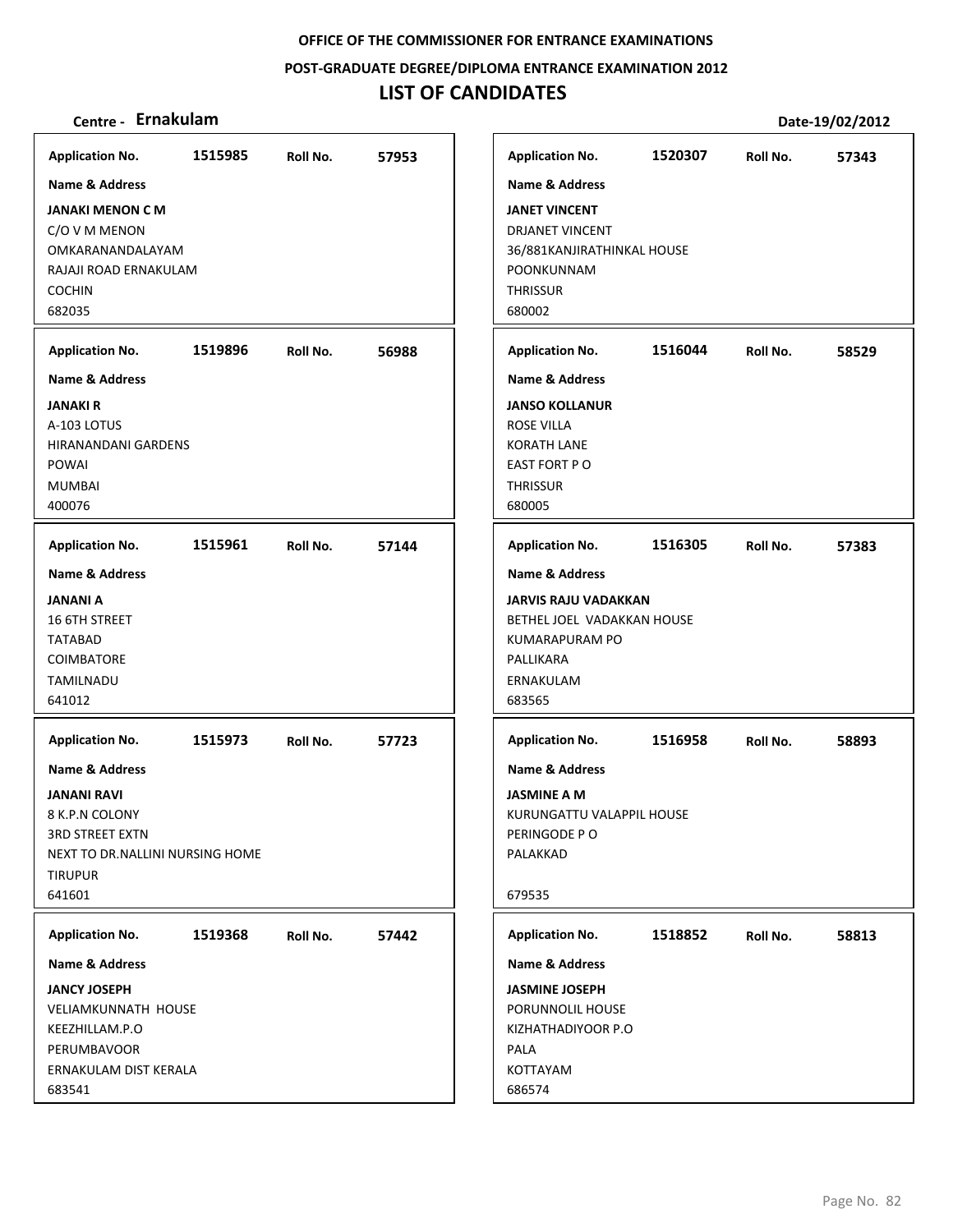**POST‐GRADUATE DEGREE/DIPLOMA ENTRANCE EXAMINATION 2012**

# **LIST OF CANDIDATES**

|                                                                                                                                                  |         |          |       |                                                                                                                     |                                            |          | PULL 19, 04, 4014 |
|--------------------------------------------------------------------------------------------------------------------------------------------------|---------|----------|-------|---------------------------------------------------------------------------------------------------------------------|--------------------------------------------|----------|-------------------|
| <b>Application No.</b>                                                                                                                           | 1518863 | Roll No. | 57084 | <b>Application No.</b>                                                                                              | 1521355                                    |          | <b>WITHHELD</b>   |
| <b>Name &amp; Address</b>                                                                                                                        |         |          |       | <b>Name &amp; Address</b>                                                                                           |                                            |          |                   |
| <b>JASMINE KHADAR</b><br>KAVANAL HOUSE<br>KOTHAIKUNNU<br>THODUPUZHA P.O.<br><b>IDUKKI</b><br>685584                                              |         |          |       | <b>JAYACHANDRAN K C</b><br>P.O ALA KOTHAPARAMBO<br><b>TRISUR</b><br>680668                                          | KUTTIPARAMBIL HOUSES/O K.C.CHANDRASEKHARAN |          |                   |
| <b>Application No.</b>                                                                                                                           | 1517291 | Roll No. | 58554 | <b>Application No.</b>                                                                                              | 1518830                                    | Roll No. | 57547             |
| <b>Name &amp; Address</b>                                                                                                                        |         |          |       | <b>Name &amp; Address</b>                                                                                           |                                            |          |                   |
| <b>JASON JAMES</b><br>SOPANAM HOUSE<br>16/371 NEAR OLD SABEENA THEATER ROAD<br>NANNAMUKKU P.O.CHANGARAMKULAM<br>MALAPPURAM                       |         |          |       | <b>JAYACHANDRAN N</b><br><b>VISAKHAM</b><br>THALAYOLAPARAMBU P O<br><b>KOTTAYAM</b>                                 |                                            |          |                   |
| 679575                                                                                                                                           |         |          |       | 686605                                                                                                              |                                            |          |                   |
| <b>Application No.</b>                                                                                                                           | 1516378 | Roll No. | 58881 | <b>Application No.</b>                                                                                              | 1516823                                    | Roll No. | 58545             |
| <b>Name &amp; Address</b><br><b>JAWHAR E A</b><br>JAWHAR E A<br>JIBIN MAHAL ANUGRAHA GARDENS<br>P O PULLAZHI<br><b>THRISSUR</b><br>680012        |         |          |       | <b>Name &amp; Address</b><br><b>JAYAKRISHNAN G</b><br>ASWATHYMATTOORKALADY P O<br>ERNAKULAM<br>683574               |                                            |          |                   |
| <b>Application No.</b>                                                                                                                           | 1516723 | Roll No. | 58543 | <b>Application No.</b>                                                                                              | 1515832                                    | Roll No. | 58065             |
| <b>Name &amp; Address</b><br><b>JAYA G</b><br><b>GEETHAM</b><br><b>KAPPIL WEST</b><br>KRISHNAPURAM P OKAYAMKULAM<br>ALAPPUZHA DISTRICT<br>690533 |         |          |       | <b>Name &amp; Address</b><br><b>JAYAKRISHNAN K N</b><br>VELLOORKUNNAM<br><b>MARKET PO</b><br>MUVATTUPUZHA<br>686673 | PALAZHI HOUSE OPP MVTPA CLUB               |          |                   |
| <b>Application No.</b>                                                                                                                           | 1521284 | Roll No. | 58856 | <b>Application No.</b>                                                                                              | 1515716                                    | Roll No. | 58752             |
| <b>Name &amp; Address</b>                                                                                                                        |         |          |       | Name & Address                                                                                                      |                                            |          |                   |
| <b>JAYA G</b><br>JAYA G<br>AIKKARA HOUSE<br><b>KUMBALAM PO</b><br>ERNAKULAM<br>682506                                                            |         |          |       | JAYAKRISHNAN MENON T N<br>MANDAKINI<br>KIZHAKKE THOTTAKKAT HOUSE<br>ERNAKULAM<br>682011                             | THOTTAKKAT ROAD NEAR KALYAN SILKS          |          |                   |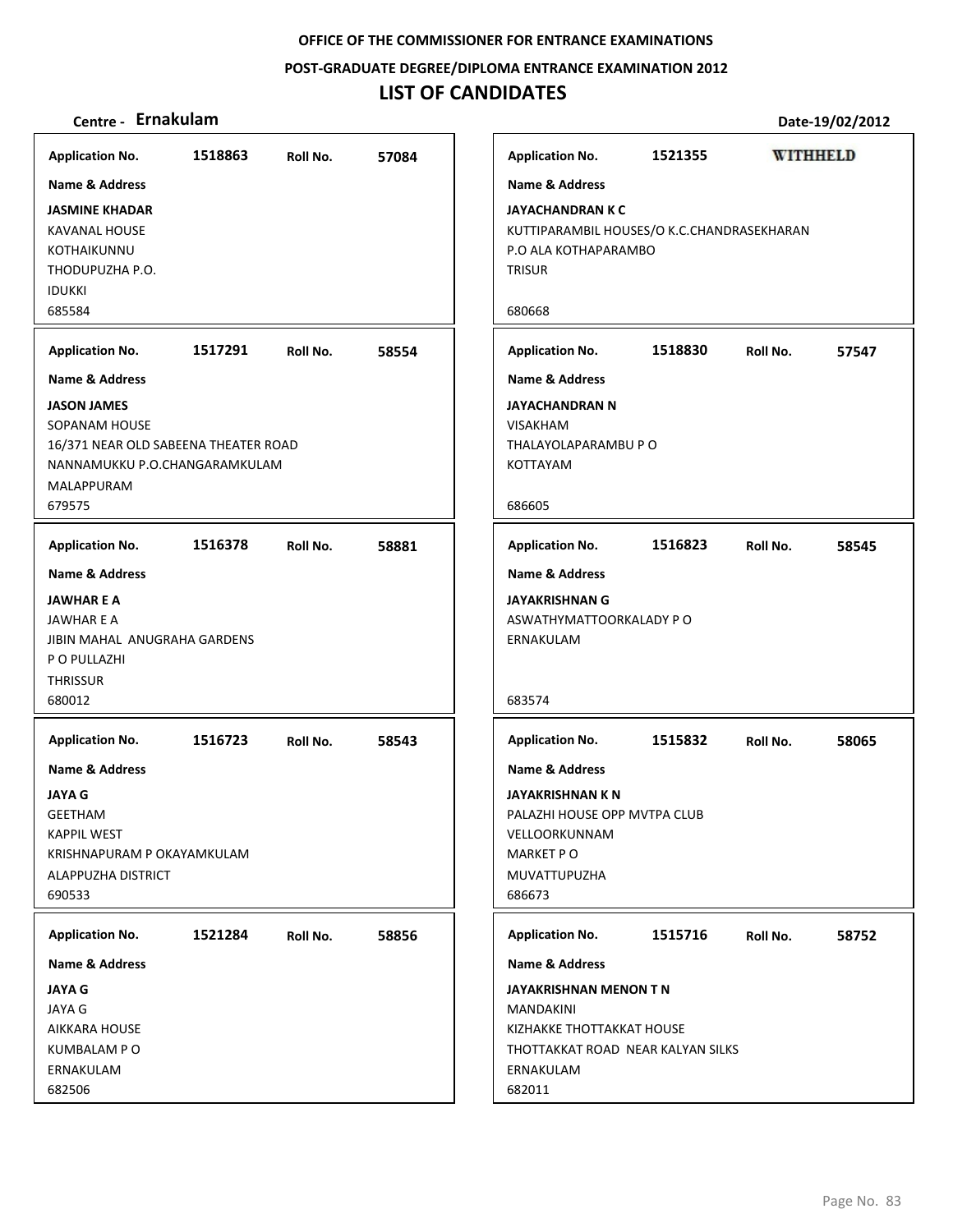**POST‐GRADUATE DEGREE/DIPLOMA ENTRANCE EXAMINATION 2012**

# **LIST OF CANDIDATES**

| <b>Application No.</b><br><b>Name &amp; Address</b><br><b>JAYAKRISHNAN S</b><br>INDEEVARAM<br><b>KAYIPPURAM</b>                                                                            | 1516006 | Roll No. | 57029 | <b>Application No.</b><br><b>Name &amp; Address</b><br><b>JAYANT KUMAR JHA</b><br>SHREE GANESH1/3996 F<br>PEOPLE'S ROADNEAR GOVT ENGG COLLEGE | 1515902 | Roll No. | 58756 |
|--------------------------------------------------------------------------------------------------------------------------------------------------------------------------------------------|---------|----------|-------|-----------------------------------------------------------------------------------------------------------------------------------------------|---------|----------|-------|
| MUHAMMA PO<br>ALAPPUZHA<br>688525                                                                                                                                                          |         |          |       | WESTHILL<br><b>CALICUT</b><br>673005                                                                                                          |         |          |       |
| <b>Application No.</b>                                                                                                                                                                     | 1520752 | Roll No. | 57698 | <b>Application No.</b>                                                                                                                        | 1518129 | Roll No. | 57880 |
| <b>Name &amp; Address</b><br><b>JAYAKUMAR V V</b><br>VIJAYA BHAVANVIJAYA BHAVAN<br><b>PONNEZHA</b><br>THEKKEKARA<br>MAVELIKARA ALAPPUZHA<br>690107                                         |         |          |       | <b>Name &amp; Address</b><br>JAYANTHY T K<br>PLAVINKOOTTATHIL HOUSE<br>PATTURAIKAL<br>THIRUVAMBADI P. O<br><b>THRISSUR</b><br>680022          |         |          |       |
| <b>Application No.</b>                                                                                                                                                                     | 1519786 | Roll No. | 57218 | <b>Application No.</b>                                                                                                                        | 1520799 | Roll No. | 57235 |
| <b>Name &amp; Address</b><br><b>JAYALAKSHMY P</b><br>15 MANJUSRI NAGAR PHASE 2<br>THALLY ROAD<br>HOSUR KRISHNAGIRI DISTRICT<br>TAMILNADU<br>635109                                         |         |          |       | <b>Name &amp; Address</b><br><b>JAYAPRASAD TK</b><br>KAMMATTIKAD HOUSE<br>JANATHA BEACH ROAD<br>CHERAI P O<br>ERNAKULAM KERALA<br>683514      |         |          |       |
| <b>Application No.</b>                                                                                                                                                                     | 1520485 | Roll No. | 57809 | <b>Application No.</b>                                                                                                                        | 1520099 | Roll No. | 57917 |
| <b>Name &amp; Address</b><br>JAYALAL JAYAPALAN NAIR<br>FLAT B1 1ST FLOOR HARWIN NEST APARTMENTS<br>MYLIPADAM CHEMBUKAVU P.O.<br>NEAR CHETANA SANGEETA ACADEMY<br><b>THRISSUR</b><br>680020 |         |          |       | <b>Name &amp; Address</b><br>JAYARAJ R<br>JYOTHY NILAYAM THIRUMALA BHAGOM P.O<br>THURAVOOR CHERTHALA<br>ALAPPUZHA<br>688540                   |         |          |       |
| <b>Application No.</b>                                                                                                                                                                     | 1518488 | Roll No. | 57077 | <b>Application No.</b>                                                                                                                        | 1516651 | Roll No. | 58656 |
| <b>Name &amp; Address</b><br><b>JAYALEKSHMI O</b><br><b>DEVIKRIPA</b><br>KAVUMPADY<br>MUVATTUPUZHA P O<br>MUVATTUPUZHA<br>686661                                                           |         |          |       | Name & Address<br><b>JAYASANKAR G</b><br>PUTHENVEEDU<br><b>KUNNAMPO</b><br>MAVELIKKARA<br>ALAPPUZHA DISTRICT<br>690108                        |         |          |       |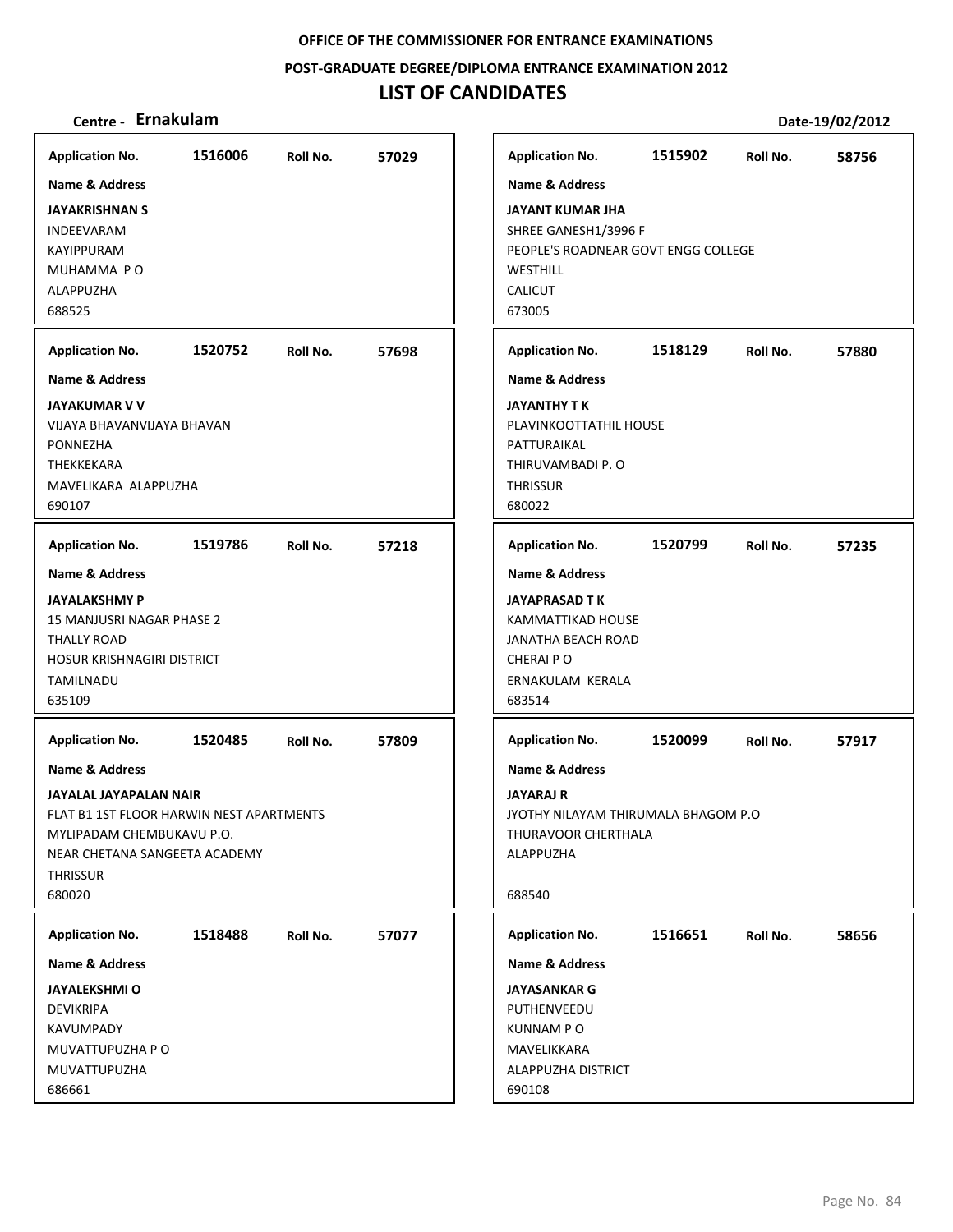**POST‐GRADUATE DEGREE/DIPLOMA ENTRANCE EXAMINATION 2012**

## **LIST OF CANDIDATES**

## **Centre ‐ Ernakulam Date‐19/02/2012**

**Application No. 1515839 58410 Application No. 1515873 WITHHELD Name & Address Name & Address JAYASANKAR V R JAZEER ABDUL KHADER** JAYASANKAR V R CASUALITY MEDICAL OFFICER VAZHEPARAMBIL HOUSE VIJAYALAKSHMI MEDICAL CENTER BYE PASS JUCTIONMANNUTHY P O CHAKKARAPARAMBU **TRICHUR** VENNALA P.O KOCHI 680651 682028 **Application No. 1516558 57040 Application No. 1516756 57739 Name & Address Name & Address JAYASHANKER S JBMON** \'RAGHUNANDHANA\' ARRAYAKKOOL THAZHA KUNIYIL HOUSE SHIVAJI ROAD ORKKATTERI P.O ALAVIL P.O. BADAGARA KANNUR KOZHIKODE 670008 673501 **Application No. 1516101 58760 Application No. 1516406 57732 Name & Address Name & Address JAYASREE S JEBIN IBRAHIM** SREEMANDIRAM 'AFIF MANZIL' H.NO‐44/2351‐B ARPOOKARA EAST P O UNITY LANE KALOOR P.O KOTTAYAM KOCHI‐17ERNAKULAM KERALA 686008 682017 **Application No. Application No. 1520810 1517756 57295 REJECTED Name & Address Name & Address JAYASREE S JEEMON K SAM** SREEMANDIRAM DR.JEEMON K SAM VAZHAPPALLY.P.O VARICKALAYIL HOUSE CHANGANACHERRY VEETTOORNELLAD.P.O KOTTAYAM ERNAKULAM 686103 686721 **Application No. Application No. 1520021 57686 1519071 57088 Name & Address Name & Address JAYESH K THAMPI JEENA T X** D1 UNIDEC ENCLAVE ST. SEBASTIAN ROAD PARIYATHUSSERY HOUSE KANDAKADAVU P O PALATHURUTHY ELAMKULAM VYTILA(PO) KOCHI ERNAKULAM ERNAKULAM KOCHI 682019 682008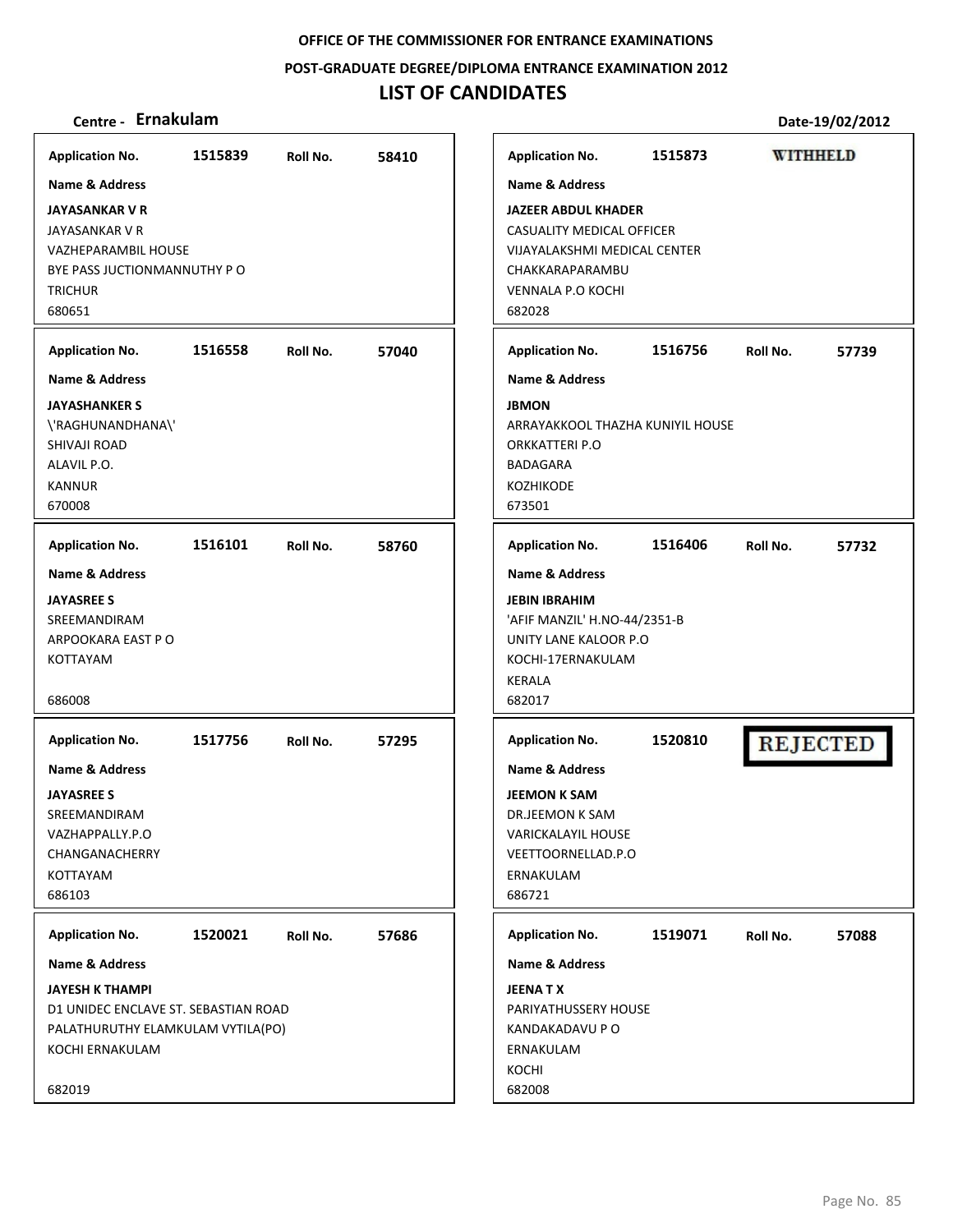**POST‐GRADUATE DEGREE/DIPLOMA ENTRANCE EXAMINATION 2012**

# **LIST OF CANDIDATES**

| <b>Application No.</b>                                                                                                    | 1517012 | Roll No. | 59009 | <b>Application No.</b>                                                                                          | 1519967 | Roll No. | 57685 |
|---------------------------------------------------------------------------------------------------------------------------|---------|----------|-------|-----------------------------------------------------------------------------------------------------------------|---------|----------|-------|
| <b>Name &amp; Address</b>                                                                                                 |         |          |       | <b>Name &amp; Address</b>                                                                                       |         |          |       |
| <b>JEETHU GEORGE</b><br><b>VELEEPARAMBIL ANRA 197</b><br>NORTH OF CHATHANADU JUNCTION<br>AVALOOKUNNU P.O                  |         |          |       | <b>JEFFY JOHN</b><br>PLAMTHOTTATHIL JJVILLA<br>PERUNNA EAST PO<br>CHANGANACHERRY                                |         |          |       |
| ALAPPUZHA                                                                                                                 |         |          |       | KOTTAYAM                                                                                                        |         |          |       |
| 688006                                                                                                                    |         |          |       | 686102                                                                                                          |         |          |       |
| <b>Application No.</b>                                                                                                    | 1515806 | Roll No. | 56793 | <b>Application No.</b>                                                                                          | 1516597 | Roll No. | 58655 |
| <b>Name &amp; Address</b>                                                                                                 |         |          |       | <b>Name &amp; Address</b>                                                                                       |         |          |       |
| <b>JEEVA P BAL</b><br>PUDHUVAZHI HOUSE THANI PRIYA<br><b>MUTHUVARA</b><br>PUZHACKAL PO<br><b>THRISSUR</b><br>680553       |         |          |       | <b>JELY MARY GEORGE</b><br>PUKKUNNEL HOUSEMAVUDI<br>PALLARIMANGALAM P.O<br>POTHANIKKADU<br>ERNAKULAM<br>686671  |         |          |       |
| <b>Application No.</b>                                                                                                    | 1516165 | Roll No. | 57727 | <b>Application No.</b>                                                                                          | 1517566 | Roll No. | 57984 |
| Name & Address                                                                                                            |         |          |       | <b>Name &amp; Address</b>                                                                                       |         |          |       |
| <b>JEEVA THANKOM PHILIP</b>                                                                                               |         |          |       | <b>JEMINI GEORGE</b>                                                                                            |         |          |       |
| W/O. ARUN V KUNNEL                                                                                                        |         |          |       | <b>MALAYIL HOUSE</b>                                                                                            |         |          |       |
| <b>KUNNEL HOUSE</b>                                                                                                       |         |          |       | SREEKANDAMANGALAM PO                                                                                            |         |          |       |
| KARUKAPPILLY P.O.<br>KOLENCHERY ERNAKULAM                                                                                 |         |          |       | ATHIRAMPUZHA<br>KOTTAYAM                                                                                        |         |          |       |
| 682311                                                                                                                    |         |          |       | 686562                                                                                                          |         |          |       |
|                                                                                                                           | 1515482 |          |       |                                                                                                                 | 1517833 |          |       |
| <b>Application No.</b>                                                                                                    |         | Roll No. | 57134 | <b>Application No.</b>                                                                                          |         | Roll No. | 58219 |
| Name & Address                                                                                                            |         |          |       | <b>Name &amp; Address</b>                                                                                       |         |          |       |
| JEFFI GEORGE<br>ELLAVUMMOOTTIL JEFFI BHAVAN                                                                               |         |          |       | <b>JENISH JOY</b><br><b>JENISH JOY</b>                                                                          |         |          |       |
| OMALLOOR P.O                                                                                                              |         |          |       | PARAYIL HOUSE                                                                                                   |         |          |       |
| PATHANAMTHITTA                                                                                                            |         |          |       | NAZARETH HILL P.O.                                                                                              |         |          |       |
| 689647                                                                                                                    |         |          |       | KURAVILANGAD KOTTAYAM.<br>686633                                                                                |         |          |       |
| <b>Application No.</b>                                                                                                    | 1518224 | Roll No. | 57536 | <b>Application No.</b>                                                                                          | 1515519 | Roll No. | 58748 |
| <b>Name &amp; Address</b>                                                                                                 |         |          |       | <b>Name &amp; Address</b>                                                                                       |         |          |       |
| <b>JEFFRIN JOSEPH</b><br>C/O JOSEPH KUTTUKARAN<br>KUTTUKARAN HOUSE KANNAMPUZHA LANE<br>KALLETTUMKARA P.O.<br>IRINJALAKUDA |         |          |       | JENNIFER JOSEPH K THADAM<br>FLAT NO.109CITY PLAZA<br>OPPOSITE METRO SCANS<br>MEDICAL COLLEGE P.O.<br>TRIVANDRUM |         |          |       |
| 680683                                                                                                                    |         |          |       | 695011                                                                                                          |         |          |       |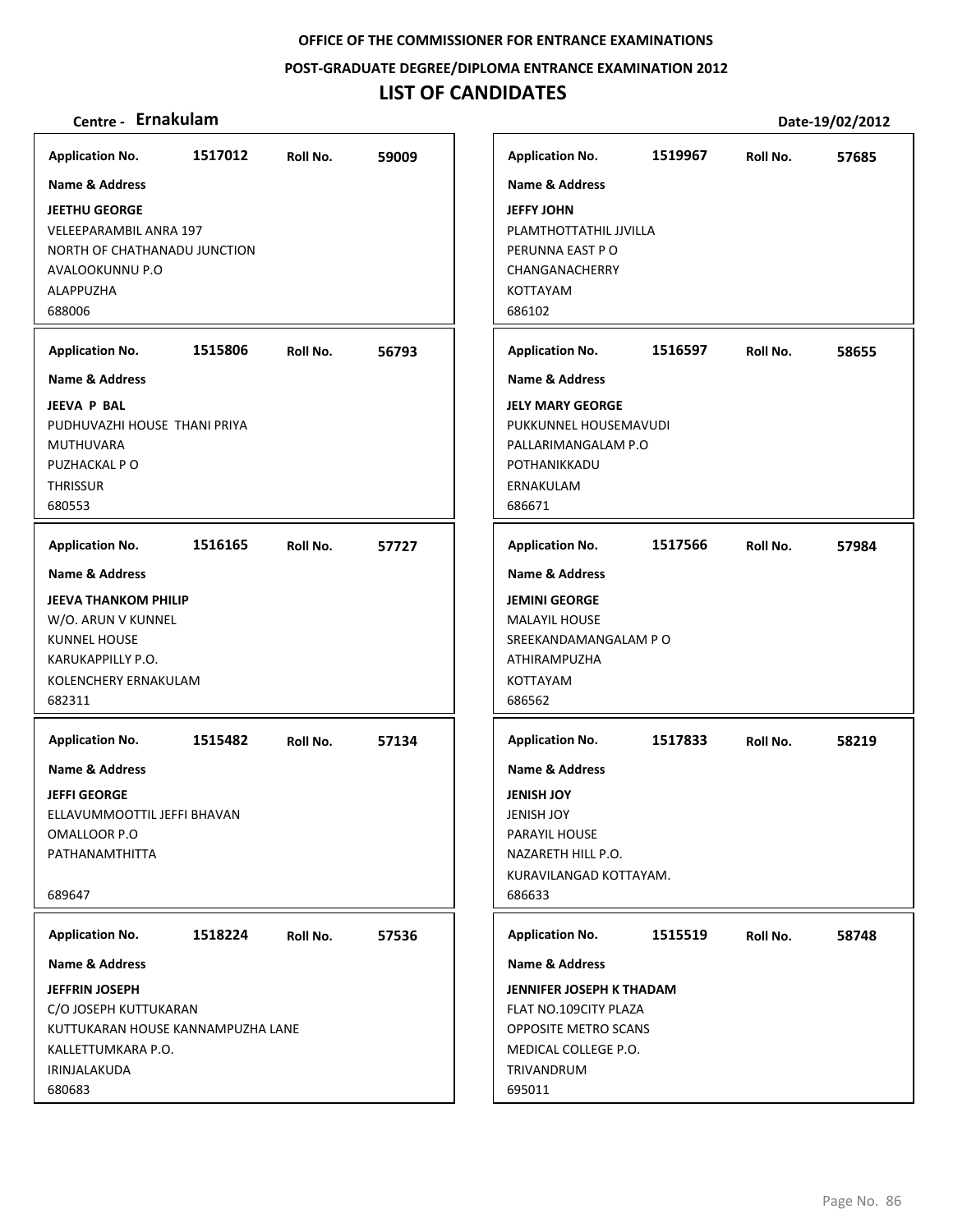**POST‐GRADUATE DEGREE/DIPLOMA ENTRANCE EXAMINATION 2012**

| Centre - Ernakulam                                                                                                                             |         |          |       |                                                                                                                                                        |         |          | Date-19/02/2012 |
|------------------------------------------------------------------------------------------------------------------------------------------------|---------|----------|-------|--------------------------------------------------------------------------------------------------------------------------------------------------------|---------|----------|-----------------|
| <b>Application No.</b>                                                                                                                         | 1520462 | Roll No. | 58728 | <b>Application No.</b>                                                                                                                                 | 1516293 | Roll No. | 58994           |
| <b>Name &amp; Address</b>                                                                                                                      |         |          |       | <b>Name &amp; Address</b>                                                                                                                              |         |          |                 |
| <b>JERIN ROMEO</b><br><b>CHOORAPUZHA HOUSE</b><br>ARIKUZHA P O<br><b>THODUPUZHA</b><br><b>IDUKKI</b><br>685584                                 |         |          |       | <b>JESLIN JACOB</b><br>PUTHIYAPARAMBIL HOUSE<br><b>CONVENT ROAD</b><br>ARANATTUKARA P O<br><b>TRICHUR</b><br>680618                                    |         |          |                 |
| <b>Application No.</b>                                                                                                                         | 1519009 | Roll No. | 57551 | <b>Application No.</b>                                                                                                                                 | 1518494 | Roll No. | 57425           |
| <b>Name &amp; Address</b>                                                                                                                      |         |          |       | <b>Name &amp; Address</b>                                                                                                                              |         |          |                 |
| <b>JERIN ZAC JONES</b><br>FLAT NO 103 VICTORIYA<br>VALENCIA CHURCHD ROAD KANKANADY<br>MANGALORE<br>KARNATAKA<br>575002                         |         |          |       | <b>JESMI JAMES</b><br>THEEMPALANGATTU HOUSE<br>VAZHAPPALLY P.O.<br>CHANGANACHERRY<br>KOTTAYAM<br>686103                                                |         |          |                 |
| <b>Application No.</b>                                                                                                                         | 1516807 | Roll No. | 57740 | <b>Application No.</b>                                                                                                                                 | 1517251 | Roll No. | 56938           |
| <b>Name &amp; Address</b><br><b>JERRY JOSEPH</b><br>KOLATHU PANAMTHOTTATHIL(H)<br>NECHIPUZHOOR P.O PALA<br>KOTTAYAM<br><b>KERALA</b><br>686574 |         |          |       | <b>Name &amp; Address</b><br><b>JESNA RAJAN</b><br>GAYATHRI7/64B<br>ASHRAMAM ROAD<br><b>KALADY PO</b><br>.ALWAYE.<br>683574                            |         |          |                 |
| <b>Application No.</b>                                                                                                                         | 1521026 | Roll No. | 58737 | <b>Application No.</b>                                                                                                                                 | 1520537 | Roll No. | 57695           |
| <b>Name &amp; Address</b><br><b>JERRY SEBASTIAN</b><br>CHAKUVAYIL HOUSE<br>KANJIRAMATTAM ROAD<br>THODUPUZHA, P.O.<br><b>IDUKKI</b><br>685584   |         |          |       | <b>Name &amp; Address</b><br><b>JESSIYA V P</b><br><b>AMMOTH HOUSE</b><br>PURATHUR PO<br>TIRUR VIA<br>MALAPPURAM<br>676102                             |         |          |                 |
| <b>Application No.</b>                                                                                                                         | 1516715 | Roll No. | 58083 | <b>Application No.</b>                                                                                                                                 | 1515947 | Roll No. | 58527           |
| <b>Name &amp; Address</b>                                                                                                                      |         |          |       | <b>Name &amp; Address</b>                                                                                                                              |         |          |                 |
| <b>JERRY THOMAS</b><br>FLAT 7 A SKYLINE LEGACY<br><b>ESI ROAD</b><br><b>ERNAKULAM NORTH</b><br>KERALA<br>682018                                |         |          |       | <b>JESSON PAULSON ILLIMOOTTIL</b><br>ILLIMOOTTIL HOUSE<br>NEAR BSNL TOWER PALATHRA<br>VAZHAPPALLY WEST P.O. CHANGANACHERRY<br>KOTTAYM KERALA<br>686103 |         |          |                 |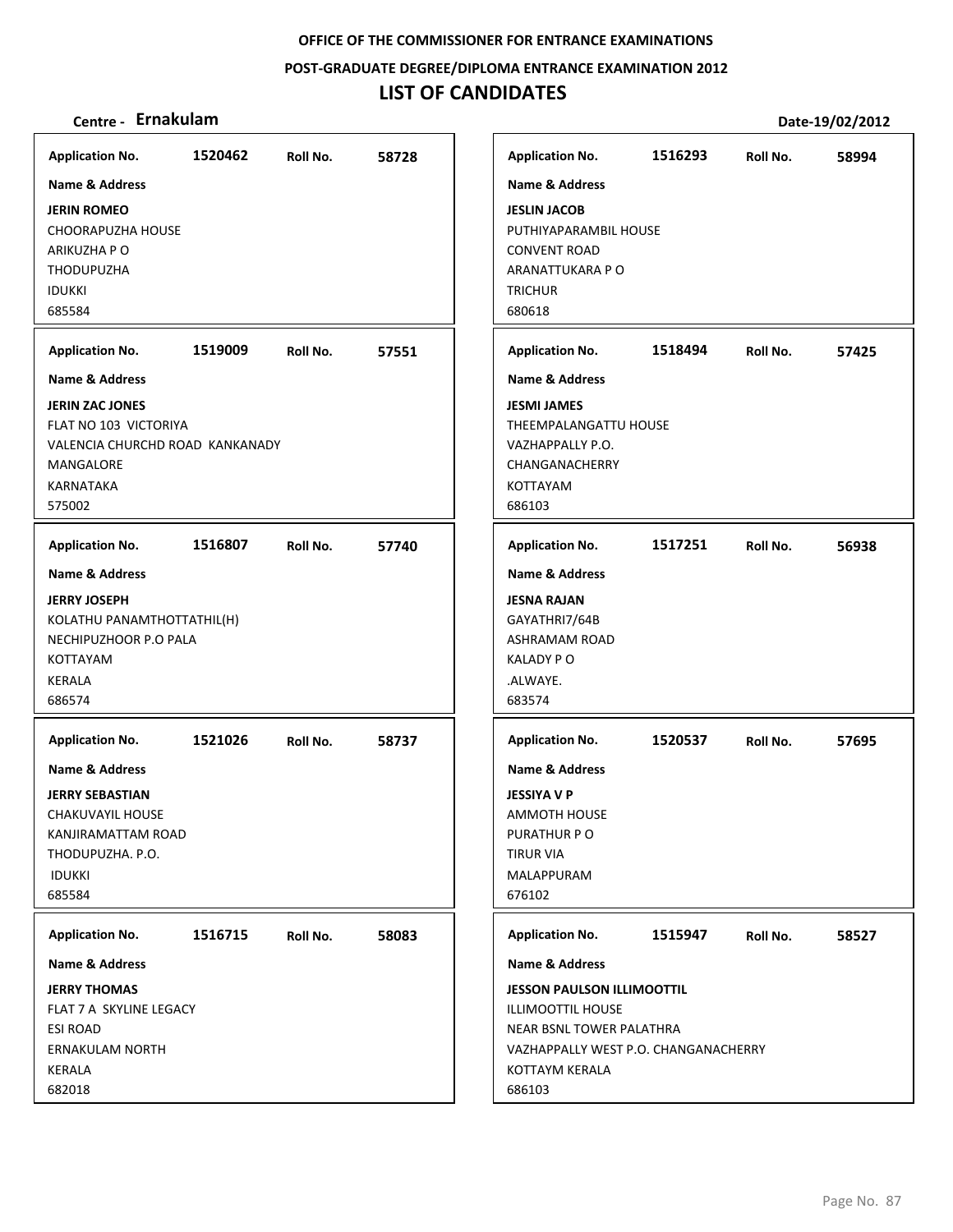**POST‐GRADUATE DEGREE/DIPLOMA ENTRANCE EXAMINATION 2012**

| Centre - Ernakulam                                                                                                                                 |         |          |       |                                                                                                                                                   |         |          | Date-19/02/2012 |
|----------------------------------------------------------------------------------------------------------------------------------------------------|---------|----------|-------|---------------------------------------------------------------------------------------------------------------------------------------------------|---------|----------|-----------------|
| <b>Application No.</b>                                                                                                                             | 1515909 | Roll No. | 57027 | <b>Application No.</b>                                                                                                                            | 1520656 | Roll No. | 58961           |
| <b>Name &amp; Address</b>                                                                                                                          |         |          |       | <b>Name &amp; Address</b>                                                                                                                         |         |          |                 |
| <b>JESSY ALEX</b><br><b>JESSY ALEX</b><br>THIRUVATHUKKAL HOUSE<br>CMC 27 CHERTHALA P O<br>ALAPPUZHA<br>688524                                      |         |          |       | <b>JIJO PAUL</b><br>MEKKARINGATTIL(H)<br><b>KALLUNGAL PO</b><br>THIRUVALLA<br>PATHANAMTHITTA<br>689102                                            |         |          |                 |
| <b>Application No.</b>                                                                                                                             | 1518846 | Roll No. | 58353 | <b>Application No.</b>                                                                                                                            | 1520554 | Roll No. | 58615           |
| Name & Address                                                                                                                                     |         |          |       | <b>Name &amp; Address</b>                                                                                                                         |         |          |                 |
| <b>JESTIN JOY</b><br>PUDUSSERY KATTALAN HOUSE<br><b>NORTH CHALAKUDY</b><br><b>THRISSUR</b><br>680307                                               |         |          |       | <b>JIJUMON C G</b><br>31/975 CHERUPULLIL HOUSE<br>PONNURUNNI<br><b>VYTTILA PO</b><br><b>COCHIN</b><br>682019                                      |         |          |                 |
| <b>Application No.</b>                                                                                                                             | 1517020 | Roll No. | 57050 | <b>Application No.</b>                                                                                                                            | 1517883 | Roll No. | 57760           |
| Name & Address<br><b>JIBI ACHAMMA JACOB</b><br>C/O.K.V.CHERIAN.KATHET PRAISE VILLA<br>MANNANNUR P.O. VIA KAVALAPARA.<br>SHORNUR PALAKKAD<br>679523 |         |          |       | <b>Name &amp; Address</b><br><b>JILY CHINNAN P</b><br>PULIKOTTIL HOUSE<br>OLD RAILWAY STATION ROAD<br><b>COMBARA</b><br>ERNAKULAM KOCHI<br>682018 |         |          |                 |
| <b>Application No.</b>                                                                                                                             | 1519425 | Roll No. | 58020 | <b>Application No.</b>                                                                                                                            | 1517592 | Roll No. | 56828           |
| <b>Name &amp; Address</b><br><b>JIBU JOHN</b><br><b>THALIKKATTU HOUSE</b><br><b>ENANALLOOR P.O</b><br>MUVATTUPUZHA<br>ERNAKULAM<br>686673          |         |          |       | <b>Name &amp; Address</b><br><b>JIM JOSE</b><br><b>VAYATTATTIL HOUSE</b><br>OPP NIRMALA HIGH SCHOOL<br>ALUVA<br>ERNAKULAM<br>683101               |         |          |                 |
| <b>Application No.</b>                                                                                                                             | 1516881 | Roll No. | 57511 | <b>Application No.</b>                                                                                                                            | 1521006 | Roll No. | 58277           |
| <b>Name &amp; Address</b>                                                                                                                          |         |          |       | <b>Name &amp; Address</b>                                                                                                                         |         |          |                 |
| <b>JIJO JOSEPH</b><br>CHOWELIKUDIYIL HOUSE<br>KOUMPIDY.P.O.PALA<br>KOTTAYAM<br>686651                                                              |         |          |       | <b>JIMMY JOSEPH MELEPPURAM</b><br>S/O M T JOSEPH<br>MELEPPURAM HOUSE<br>POTTA PO<br><b>CHALAKUDY THRISSUR DISRTRICT</b><br>680722                 |         |          |                 |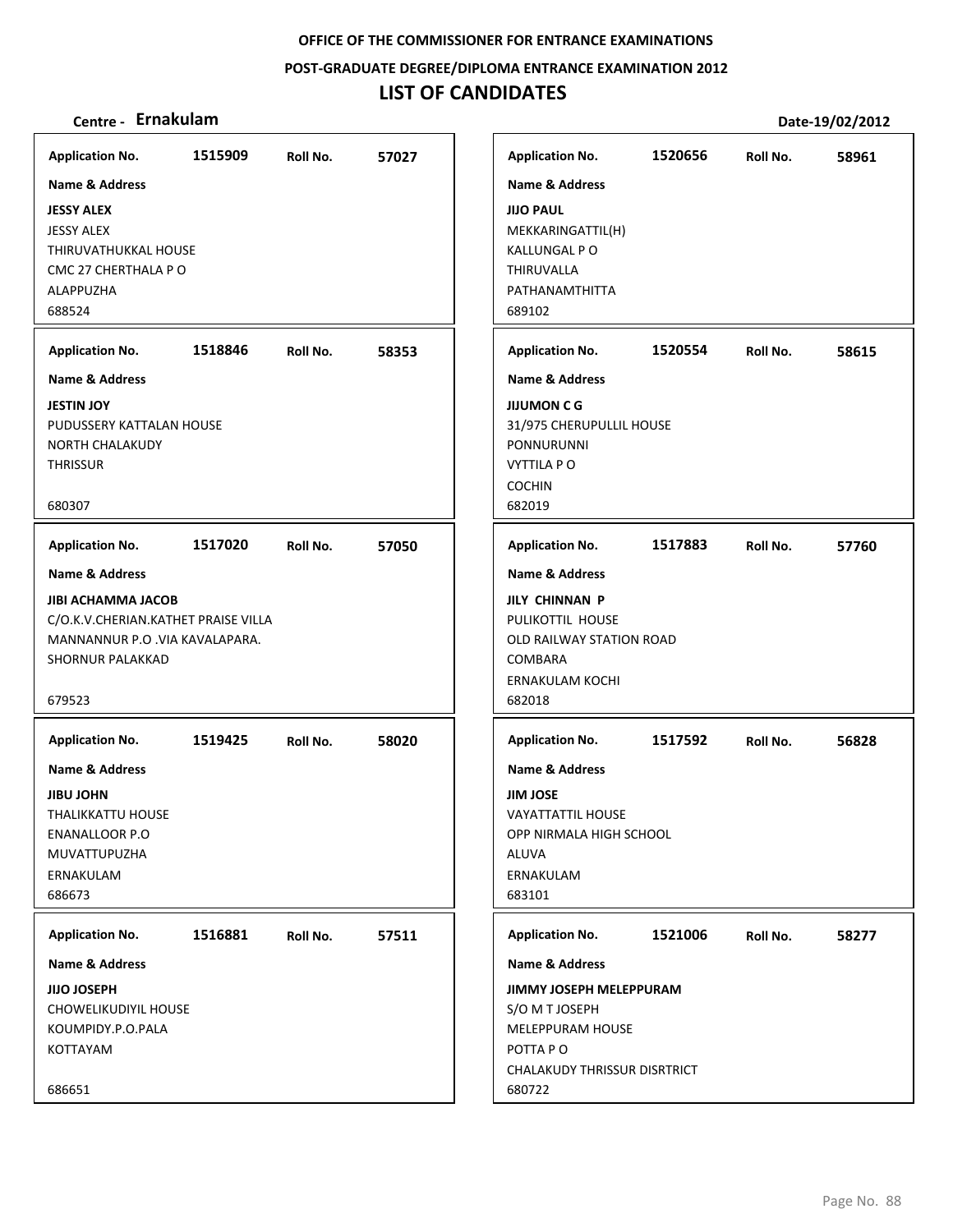**POST‐GRADUATE DEGREE/DIPLOMA ENTRANCE EXAMINATION 2012**

# **LIST OF CANDIDATES**

| <b>Application No.</b>                                                                                                                                                   | 1520541 | Roll No. | 57925 |
|--------------------------------------------------------------------------------------------------------------------------------------------------------------------------|---------|----------|-------|
| <b>Name &amp; Address</b>                                                                                                                                                |         |          |       |
| <b>JINCY KJ</b><br>MARIYA SANTHI BHAVAN<br><b>MELOOR</b><br>CHALAKUDY<br><b>THRISSUR</b><br>680311                                                                       |         |          |       |
| <b>Application No.</b>                                                                                                                                                   | 1515441 | Roll No. | 57827 |
| <b>Name &amp; Address</b>                                                                                                                                                |         |          |       |
| <b>JINEESH JOSEPH</b><br>KODIYAMKUNNEL HOUSE<br>N R CITY P.O<br><b>IDUKKI DISTRICT</b><br>685566                                                                         |         |          |       |
| <b>Application No.</b>                                                                                                                                                   | 1515958 | Roll No. | 56912 |
| <b>Name &amp; Address</b><br><b>JINO JOSE</b><br><b>NELLISSERY HOUSE</b><br><b>MAZHUVANCHERY</b><br>ERANELLUR P.O<br><b>THRISSUR</b><br>680501<br><b>Application No.</b> | 1516657 | Roll No. | 56926 |
| <b>Name &amp; Address</b><br><b>JINU ALOYSIUS</b><br>KOLLAPPALLIL HOUSE<br>SREEKANDAMANGALAM(P.O)<br>ATHIRAMPUZHA KOTTAYAM DISTRICT<br>KERALA<br>686562                  |         |          |       |
| <b>Application No.</b>                                                                                                                                                   | 1519552 | Roll No. | 57678 |
| Name & Address                                                                                                                                                           |         |          |       |
| <b>JINU ANNIE JOSE</b><br>KANIAMPARAMBIL ROYAL GARDENS RG-21<br><b>GURUDEV LANE THOPPIL JUNCTION</b><br>THRIKKAKKARA P.O ERNAKULAM<br>682021                             |         |          |       |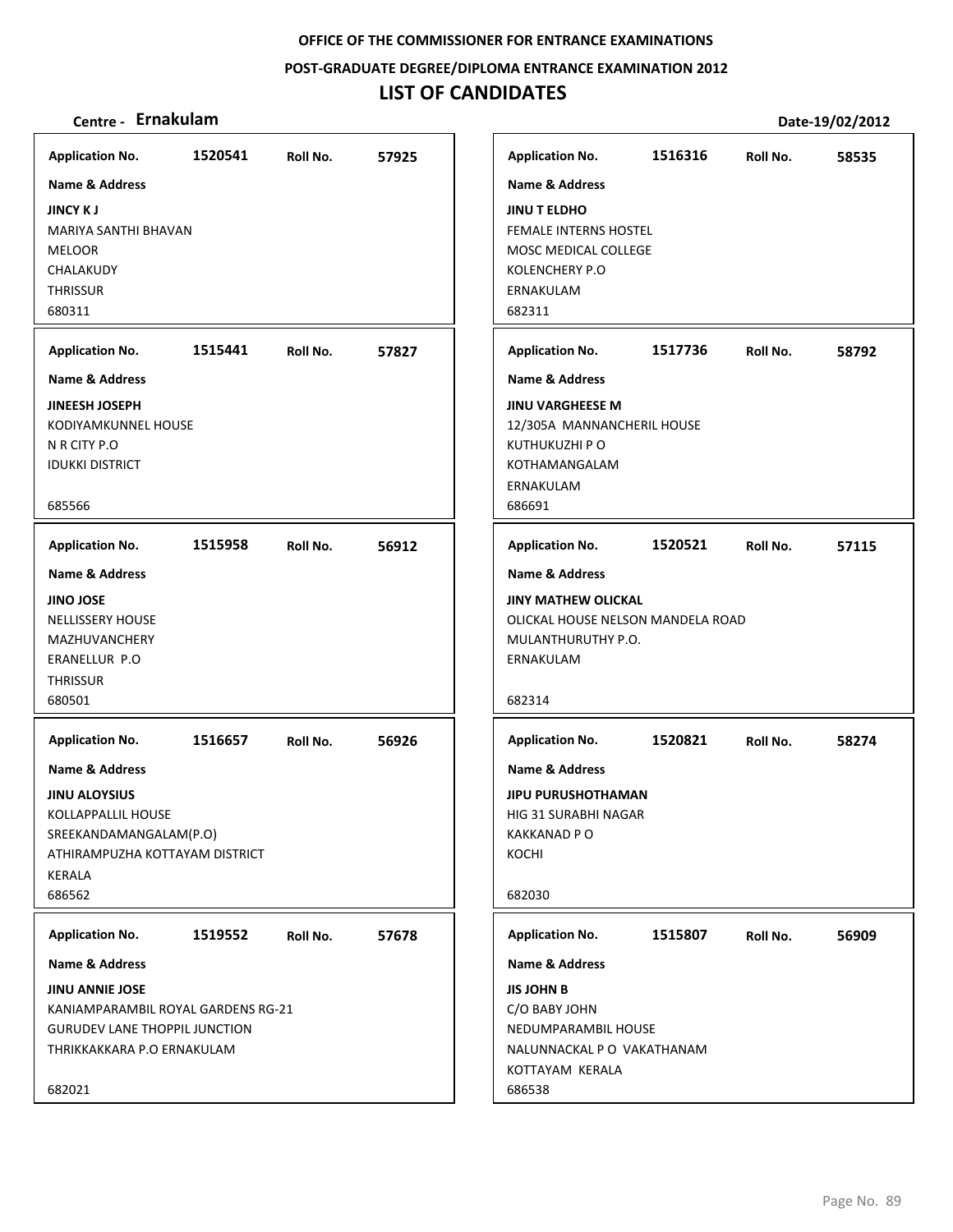**POST‐GRADUATE DEGREE/DIPLOMA ENTRANCE EXAMINATION 2012**

# **LIST OF CANDIDATES**

| <b>Application No.</b>       | 1519658 | Roll No. | 57680 | <b>Application No.</b>          | 1516954 | Roll No. | 58778 |
|------------------------------|---------|----------|-------|---------------------------------|---------|----------|-------|
| <b>Name &amp; Address</b>    |         |          |       | <b>Name &amp; Address</b>       |         |          |       |
| <b>JIS JOLLY PALLITHANAM</b> |         |          |       | <b>JISHNU PALLIYANI</b>         |         |          |       |
| PALLITHANAM HOUSE            |         |          |       | <b>ROOM NO. 108</b>             |         |          |       |
| HOUSE NO.28                  |         |          |       | K.M.C INTERN'S HOSTEL           |         |          |       |
| ST. JOHN'S NAGAR             |         |          |       | LALBAGH                         |         |          |       |
| KONTHURUTHY KOCHI            |         |          |       | MANGALORE                       |         |          |       |
| 682013                       |         |          |       | 575003                          |         |          |       |
|                              |         |          |       |                                 |         |          |       |
| <b>Application No.</b>       | 1516192 | Roll No. | 58877 | <b>Application No.</b>          | 1517777 | Roll No. | 58333 |
| Name & Address               |         |          |       | Name & Address                  |         |          |       |
| <b>JISA GEORGE</b>           |         |          |       | <b>JISNA VIJAY</b>              |         |          |       |
| CHAMAKALAYIL HOUSE           |         |          |       | <b>VIJAYANAND NIVAS</b>         |         |          |       |
| ARUNOOTTIMANGALAM P.O.       |         |          |       | <b>MYLAMPADI PO</b>             |         |          |       |
| KADUTHURUTHY(VIA)            |         |          |       | MEENANGADI                      |         |          |       |
| <b>KOTTAYAM</b>              |         |          |       | WAYANAD                         |         |          |       |
| 686604                       |         |          |       | 673591                          |         |          |       |
| <b>Application No.</b>       | 1518856 | Roll No. | 56852 | <b>Application No.</b>          | 1517003 | Roll No. | 58664 |
| <b>Name &amp; Address</b>    |         |          |       | <b>Name &amp; Address</b>       |         |          |       |
| <b>JISANTH B JAMES</b>       |         |          |       | <b>JISS ELIZABETH SEBASTIAN</b> |         |          |       |
| ARANJANIPUTHENPURAYIL HOUSE  |         |          |       | SRAMPICKAL HOUSE                |         |          |       |
| MONIPPALLY PO                |         |          |       | AYYANATTU LANE                  |         |          |       |
| <b>KOTTAYAM</b>              |         |          |       | <b>CHANDRATHIL ROAD</b>         |         |          |       |
|                              |         |          |       | <b>EDAPPALLYCOCHIN</b>          |         |          |       |
| 686636                       |         |          |       | 682024                          |         |          |       |
|                              |         |          |       |                                 |         |          |       |
| <b>Application No.</b>       | 1521110 | Roll No. | 57472 | <b>Application No.</b>          | 1519515 | Roll No. | 57907 |
| <b>Name &amp; Address</b>    |         |          |       | <b>Name &amp; Address</b>       |         |          |       |
| <b>JISHA GANGADHARAN</b>     |         |          |       | <b>JISS FRANCIS</b>             |         |          |       |
| <b>JISHA GANGADHARAN</b>     |         |          |       | <b>JISS FRANCIS</b>             |         |          |       |
| <b>THARAYIL HOUSE</b>        |         |          |       | MOONNUMACKAL                    |         |          |       |
| KAIPARAMBU P.O.              |         |          |       | KIZHATHADIYOOR P O              |         |          |       |
| <b>THRISSUR</b>              |         |          |       | PALA KOTTAYAM                   |         |          |       |
| 680546                       |         |          |       | 686574                          |         |          |       |
| <b>Application No.</b>       | 1519255 | Roll No. | 56860 | <b>Application No.</b>          | 1518473 | Roll No. | 58461 |
| <b>Name &amp; Address</b>    |         |          |       | <b>Name &amp; Address</b>       |         |          |       |
| <b>JISHA R</b>               |         |          |       | <b>JISSA ANNU SUNNY</b>         |         |          |       |
| KALAMBATTU                   |         |          |       | THEKKEKUTUE JOY VILLA           |         |          |       |
| <b>UDAYANAPURAM</b>          |         |          |       | THAZHAMPALLATHU ROAD            |         |          |       |
| <b>VAIKOM</b>                |         |          |       | NEAR PUSHPAGIRI MEDICAL COLLEGE |         |          |       |
| KOTTAYAM                     |         |          |       | THIRUVALLA                      |         |          |       |
| 686143                       |         |          |       | 689101                          |         |          |       |
|                              |         |          |       |                                 |         |          |       |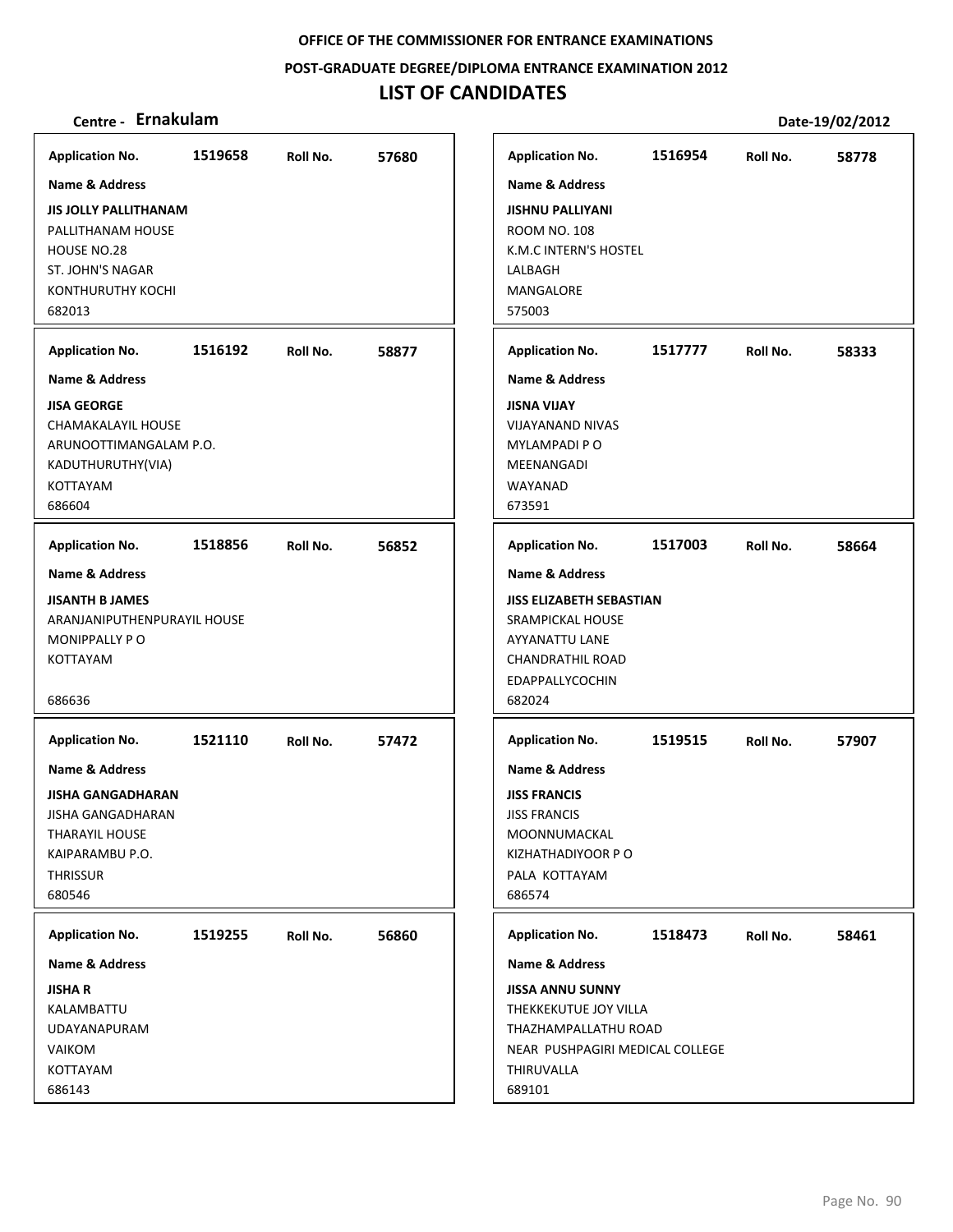**POST‐GRADUATE DEGREE/DIPLOMA ENTRANCE EXAMINATION 2012**

# **LIST OF CANDIDATES**

| <b>Application No.</b>                                                                                                     | 1519717 | Roll No. | 57217 | <b>Application No.</b>                                                                                                          | 1519822 | Roll No. | 58372 |
|----------------------------------------------------------------------------------------------------------------------------|---------|----------|-------|---------------------------------------------------------------------------------------------------------------------------------|---------|----------|-------|
| <b>Name &amp; Address</b>                                                                                                  |         |          |       | <b>Name &amp; Address</b>                                                                                                       |         |          |       |
| <b>JISSY MATHEW</b><br><b>JISSY MATHEW</b><br>KANNAMPUZHA KALIYADAN HOUSE<br>NAZARETH ROAD ALUVA<br>ERNAKULAM<br>683101    |         |          |       | <b>JITHIN KRISHNAN</b><br>ANUJITH<br><b>MYTHRI NAGAR</b><br><b>NURANI PO</b><br>PALAKKAD<br>678004                              |         |          |       |
| <b>Application No.</b>                                                                                                     | 1515419 | Roll No. | 56901 | <b>Application No.</b>                                                                                                          | 1521294 | Roll No. | 57011 |
| <b>Name &amp; Address</b>                                                                                                  |         |          |       | <b>Name &amp; Address</b>                                                                                                       |         |          |       |
| <b>JITHA S</b><br><b>SREE BHAVAN</b><br>KADUNGALLOOR ROAD<br>THOTTACKATTUKARA P O<br><b>ALUVA</b><br>683108                |         |          |       | <b>JITHIN GEORGE C</b><br>THE CHEERANS<br><b>RAJAGIRI P.O</b><br><b>COCHIN</b><br>683104                                        |         |          |       |
|                                                                                                                            |         |          |       |                                                                                                                                 |         |          |       |
| <b>Application No.</b>                                                                                                     | 1517721 | Roll No. | 58102 | <b>Application No.</b>                                                                                                          | 1519939 | Roll No. | 57105 |
| <b>Name &amp; Address</b><br><b>JITHENDRAN R</b><br><b>POURNAMI</b><br>KADUVUMKAL<br>VALLIKUNNAM PO<br>ALAPPUZHA<br>690501 |         |          |       | <b>Name &amp; Address</b><br><b>JITHIN K RAJ</b><br>SANTHAMANDIRAM<br>THAIKKATTUSSERY P.O.<br>OLLUR<br><b>TRICHUR</b><br>680322 |         |          |       |
| <b>Application No.</b>                                                                                                     | 1517084 | Roll No. | 57399 | <b>Application No.</b>                                                                                                          | 1516996 | Roll No. | 58204 |
| Name & Address<br><b>JITHESH K</b><br>SREERANGAM<br>POOMALA PO<br>PENNUKKARA<br>CHENGANNUR<br>689520                       |         |          |       | <b>Name &amp; Address</b><br><b>JITHIN MATHEW ABRAHAM</b><br><b>CHERICAL HOUSE</b><br>CHANNANIKADU P.O.<br>KOTTAYAM<br>686533   |         |          |       |
| <b>Application No.</b>                                                                                                     | 1521310 | Roll No. | 57591 | <b>Application No.</b>                                                                                                          | 1518701 | Roll No. | 57313 |
| Name & Address                                                                                                             |         |          |       | Name & Address                                                                                                                  |         |          |       |
| JITHESH P M<br>PARAPPUPARAMBIL HOUSE<br><b>KECHERY PO</b><br><b>THRISSUR</b><br>680501                                     |         |          |       | <b>JITHIN N M</b><br><b>NAMBIATH HOUSE</b><br><b>CALVARY ROAD</b><br>POOTHOLE PO<br><b>THRISSUR</b><br>680004                   |         |          |       |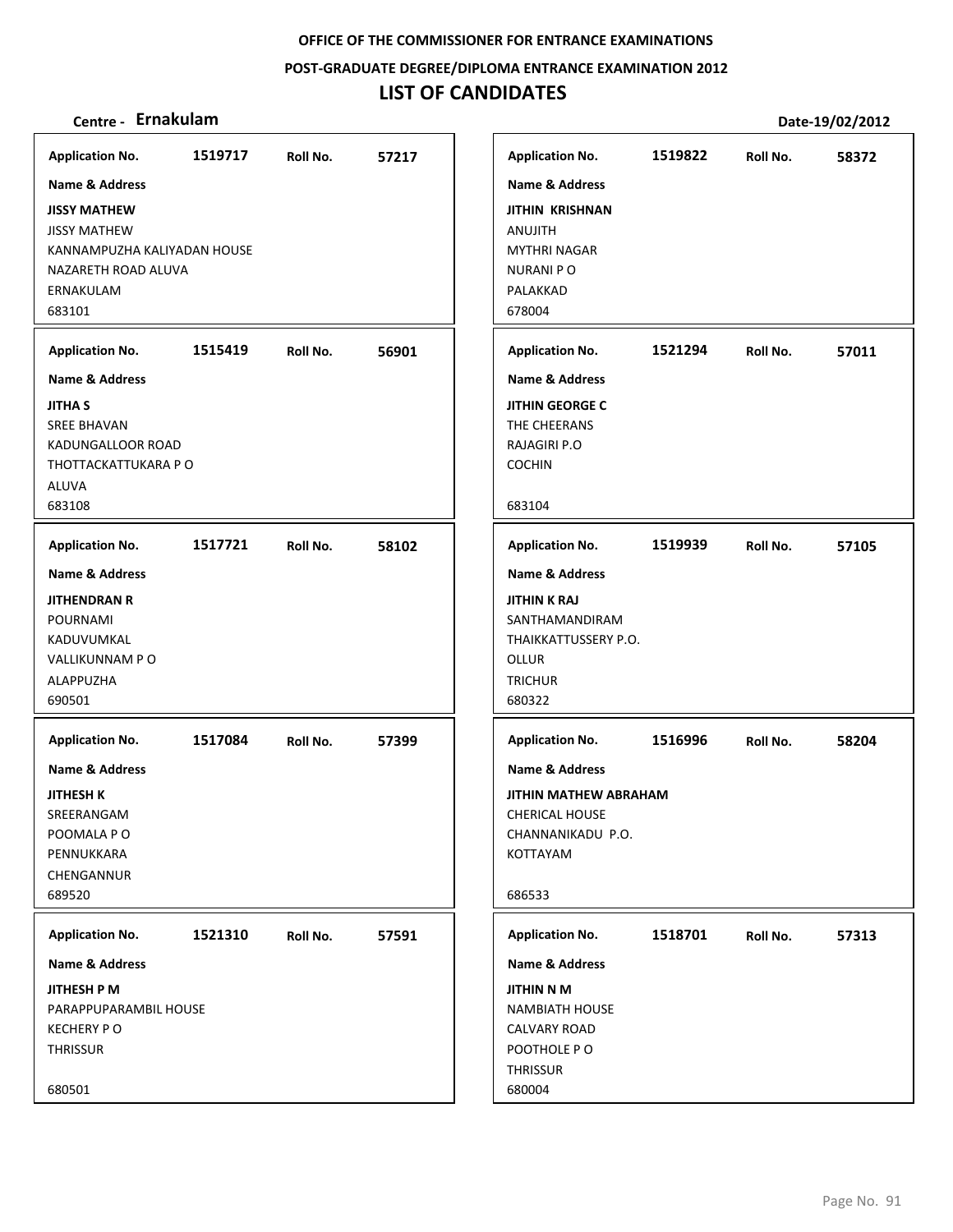**POST‐GRADUATE DEGREE/DIPLOMA ENTRANCE EXAMINATION 2012**

# **LIST OF CANDIDATES**

| <b>Application No.</b><br><b>Name &amp; Address</b><br><b>JITHU KURIAN</b><br><b>VELAMKUNNEL HOUSE</b>                               | 1516846 | Roll No. | 57856 | <b>Application No.</b><br><b>Name &amp; Address</b><br><b>JOBIN MATHEW</b><br>THURUTHIYIL(H) K-9GANDHIJI NAGAR                                 | 1516698 | Roll No. | 56811 |
|--------------------------------------------------------------------------------------------------------------------------------------|---------|----------|-------|------------------------------------------------------------------------------------------------------------------------------------------------|---------|----------|-------|
| EDAPPADY P.O<br>BHARANANGANAM<br>KOTTAYAM<br>686578                                                                                  |         |          |       | OLARIKKARA<br>PULLAZHI P.O.<br><b>THRISSUR</b><br>680012                                                                                       |         |          |       |
| <b>Application No.</b>                                                                                                               | 1515339 | Roll No. | 58400 | <b>Application No.</b>                                                                                                                         | 1517225 | Roll No. | 57633 |
| <b>Name &amp; Address</b>                                                                                                            |         |          |       | <b>Name &amp; Address</b>                                                                                                                      |         |          |       |
| <b>JITHU ZACHARIA</b><br>W-184<br><b>FEDERAL PARK</b><br>VENNALA<br><b>COCHIN</b>                                                    |         |          |       | <b>JOBY THOMAS MAMMEN</b><br>THOPPIL JOSE VILLA<br>KARTHIKAPALLY P.O.<br>ALAPPUZHA                                                             |         |          |       |
| 682028                                                                                                                               |         |          |       | 690516                                                                                                                                         |         |          |       |
| <b>Application No.</b>                                                                                                               | 1518014 | Roll No. | 56836 | <b>Application No.</b>                                                                                                                         | 1516516 | Roll No. | 57619 |
| <b>Name &amp; Address</b>                                                                                                            |         |          |       | <b>Name &amp; Address</b>                                                                                                                      |         |          |       |
| <b>JOANN JOHN</b><br>C/O MR K.K. JOSE<br>G-273PANAMPILLY NAGAR<br>KOCHI                                                              |         |          |       | <b>JOE FRANCIS MATHEW</b><br><b>2CPALM GROVE APPARTMENTS</b><br><b>VIJO BHAVAN ROAD</b><br>THRIKKAKKARA                                        |         |          |       |
| 682036                                                                                                                               |         |          |       | 682021                                                                                                                                         |         |          |       |
| <b>Application No.</b>                                                                                                               | 1515615 | Roll No. | 57021 | <b>Application No.</b>                                                                                                                         | 1517048 | Roll No. | 58090 |
| Name & Address<br><b>JOBIN JOSE MAPRANI</b><br><b>MAPRANI HOUSE</b><br>DON BOSCO ROAD<br>KURIACHIRA P O<br><b>THRISSUR</b><br>680006 |         |          |       | <b>Name &amp; Address</b><br><b>JOE JOSE</b><br>91C(8/440A) PURAYIDATHIL HOUSE VILAKKUMMARUTHU<br>POOVARANY.P.O.<br>PALA<br>KOTTAYAM<br>686577 |         |          |       |
| <b>Application No.</b>                                                                                                               | 1516298 | Roll No. | 57035 | <b>Application No.</b>                                                                                                                         | 1519616 | Roll No. | 58024 |
| Name & Address                                                                                                                       |         |          |       | <b>Name &amp; Address</b>                                                                                                                      |         |          |       |
| <b>JOBIN MARTIN SEBASTIAN</b><br>KALAYIL HOUSE<br>KOONAMTHANAM<br>CHEERANCHIRA P.O<br>CHANGANACHERRY KOTTAYAM<br>686106              |         |          |       | <b>JOE JOSE MATHEW</b><br>CHERUKARA APT 3A<br>INFRA GALLANT BUILDING<br>LAYAM ROAD<br>ERNAKULAM<br>682011                                      |         |          |       |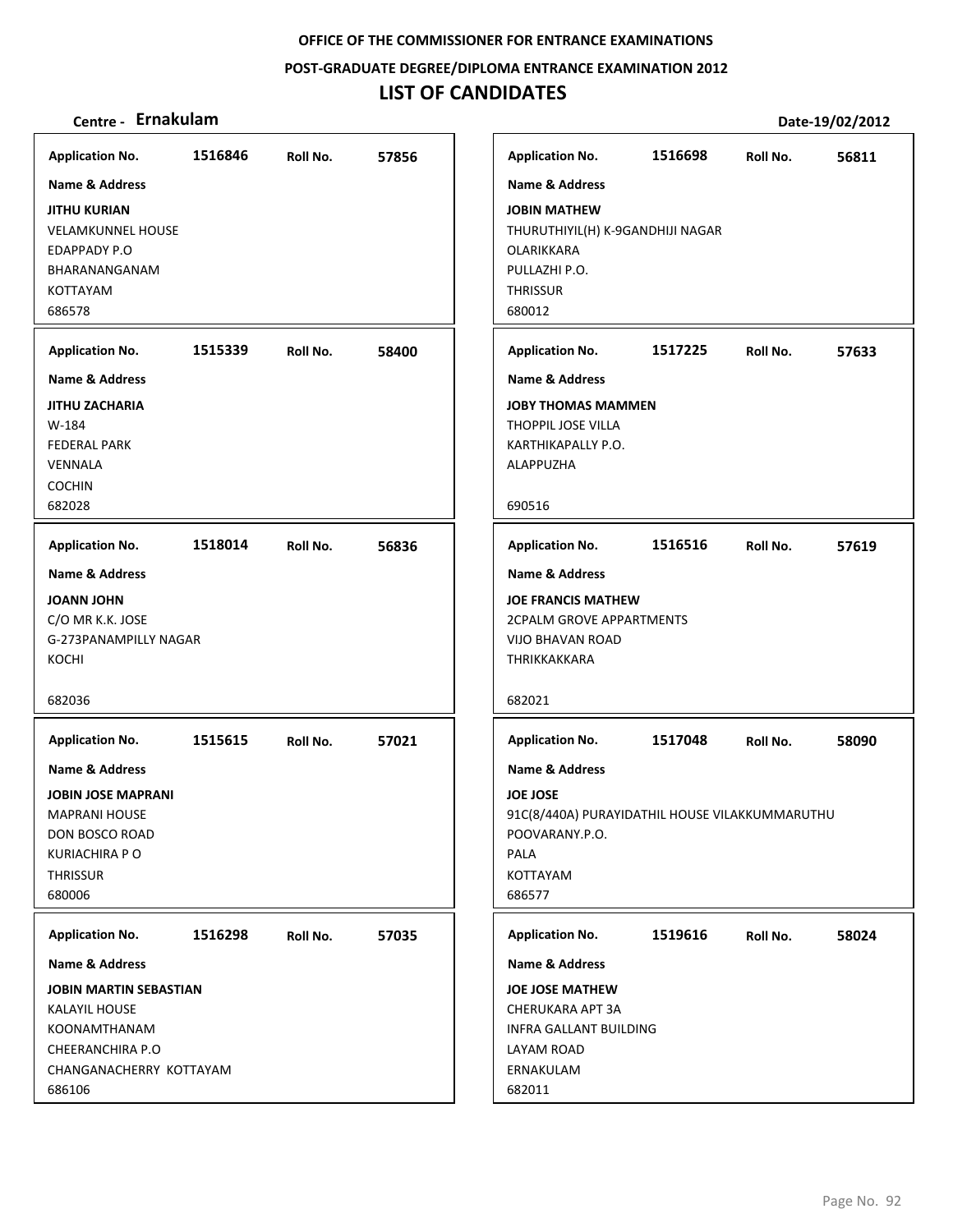**POST‐GRADUATE DEGREE/DIPLOMA ENTRANCE EXAMINATION 2012**

# **LIST OF CANDIDATES**

| <b>Application No.</b>                                                                                                                   | 1520265 | Roll No. | 57110 |                                                          | <b>Application No.</b>                                                                                                                            | 1515770 | Roll No. | 57256 |
|------------------------------------------------------------------------------------------------------------------------------------------|---------|----------|-------|----------------------------------------------------------|---------------------------------------------------------------------------------------------------------------------------------------------------|---------|----------|-------|
| <b>Name &amp; Address</b>                                                                                                                |         |          |       |                                                          | <b>Name &amp; Address</b>                                                                                                                         |         |          |       |
| <b>JOE MARY ANTONY</b><br>PULLUKKARA HOUSE<br>KOTTANELLUR P O<br><b>THRISSUR</b>                                                         |         |          |       | <b>JOEL THOMAS</b><br>KOTTAYAM                           | <b>THYPARAMBIL HOUSE</b><br>CHINGAVANAM PO                                                                                                        |         |          |       |
| 680662                                                                                                                                   |         |          |       | 686531                                                   |                                                                                                                                                   |         |          |       |
| <b>Application No.</b>                                                                                                                   | 1515488 | Roll No. | 57366 |                                                          | <b>Application No.</b>                                                                                                                            | 1515309 | Roll No. | 57247 |
| <b>Name &amp; Address</b>                                                                                                                |         |          |       |                                                          | <b>Name &amp; Address</b>                                                                                                                         |         |          |       |
| <b>JOEL ANTONY KAVALAKATT</b><br>C/O K P ANTONY<br>KAVALAKATT HOUSE<br><b>KARANCHIRA PO</b><br><b>THRISSUR</b><br>680702                 |         |          |       | KACHERIPADY<br><b>COCHIN</b><br>682018                   | <b>JOHN DAVIS AKKARA</b><br><b>WESTEND EYE HOSPITAL</b><br>CHITTOOR ROADOPP VIMALALAYAM                                                           |         |          |       |
| <b>Application No.</b>                                                                                                                   | 1520477 | Roll No. | 56998 |                                                          | <b>Application No.</b>                                                                                                                            | 1516508 | Roll No. | 57039 |
| <b>Name &amp; Address</b>                                                                                                                |         |          |       |                                                          | <b>Name &amp; Address</b>                                                                                                                         |         |          |       |
| <b>JOEL JACOB</b><br><b>MANNIL VILLA</b><br>ANGADICAL<br>PUTHENCAVU P O<br>CHENGANNUR ALLEPPEY<br>689123                                 |         |          |       | <b>JOHN JOSEPH</b><br><b>KERALA</b><br>686664            | MADATHAKATTU HOUSEPEPPATHY<br>P.O.PAZHOORPIRAVOM VIA<br>ERNAKULAM DISTRICT                                                                        |         |          |       |
| <b>Application No.</b>                                                                                                                   | 1517901 | Roll No. | 59025 |                                                          | <b>Application No.</b>                                                                                                                            | 1518919 | Roll No. | 57665 |
| <b>Name &amp; Address</b><br>JOEL MATHEW JOHN<br>C/O ABRAHAM PHILIP<br>KANNOTHU HOUSE<br>KUTTAPUZHA P.O<br>THIRUVALLA 3 KERALA<br>689103 |         |          |       | 110019                                                   | <b>Name &amp; Address</b><br><b>JOHN MATHEW</b><br>C/O K.Y.GEORGE<br>KENKIRETH HOUSE MAHATHMA LANE<br>THYKOODAMCHURCH ROAD<br>VYTTILA P.O. COCHIN |         |          |       |
| <b>Application No.</b>                                                                                                                   | 1521086 | Roll No. | 58508 |                                                          | <b>Application No.</b>                                                                                                                            | 1517507 | Roll No. | 57406 |
| Name & Address                                                                                                                           |         |          |       |                                                          | Name & Address                                                                                                                                    |         |          |       |
| <b>JOEL PHILIP</b><br>C/O DR. PHILIP JOHN<br>PEEJAYS POLICLIINIC<br>A M THOMAS ROAD<br><b>COCHIN</b><br>682016                           |         |          |       | <b>JOHN PETER</b><br>MANJADI PO.<br>THIRUVALLA<br>689105 | THEKKUMPARAMPIL<br>PATHANAMTHITTA                                                                                                                 |         |          |       |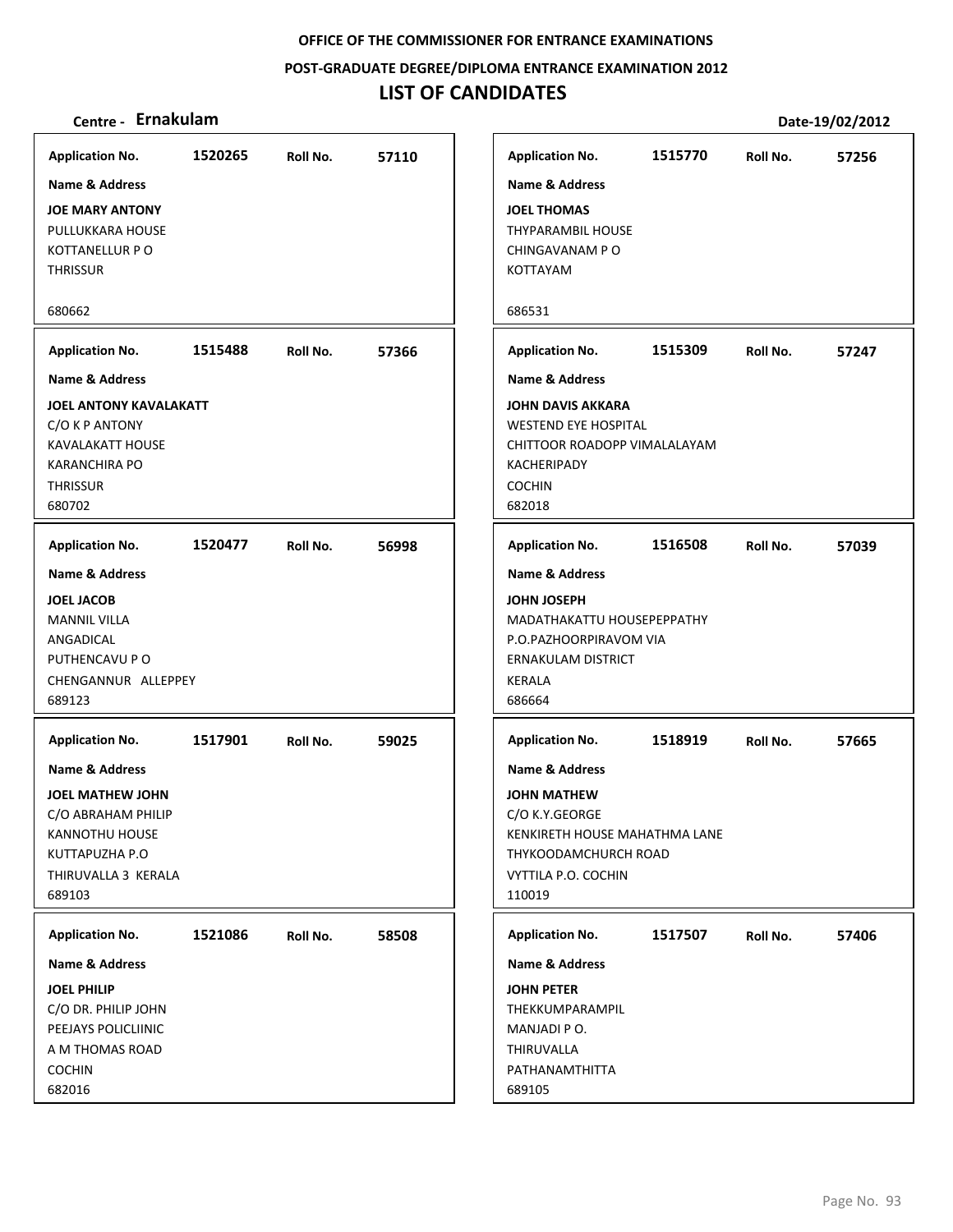**POST‐GRADUATE DEGREE/DIPLOMA ENTRANCE EXAMINATION 2012**

| Centre - Ernakulam         |         |          |       |                               |         |          | Date-19/02/2012 |
|----------------------------|---------|----------|-------|-------------------------------|---------|----------|-----------------|
| <b>Application No.</b>     | 1519375 | Roll No. | 57789 | <b>Application No.</b>        | 1518348 | Roll No. | 57538           |
| <b>Name &amp; Address</b>  |         |          |       | <b>Name &amp; Address</b>     |         |          |                 |
| <b>JOHN SEBASTIAN M G</b>  |         |          |       | <b>JOJI JOYKUTTY</b>          |         |          |                 |
| <b>DB-7 SIVADAS TOWERS</b> |         |          |       | MELUTTU VEEDU                 |         |          |                 |
| OPP. LULU MYMOON THEATRE   |         |          |       | NELLIKUNNAM PO                |         |          |                 |
| KACHERIPADY                |         |          |       | KOTTARAKARA                   |         |          |                 |
| ERNAKULAM<br>682018        |         |          |       | KOLLAM<br>691520              |         |          |                 |
|                            |         |          |       |                               |         |          |                 |
| <b>Application No.</b>     | 1517573 | Roll No. | 58214 | <b>Application No.</b>        | 1518809 | Roll No. | 58697           |
| <b>Name &amp; Address</b>  |         |          |       | Name & Address                |         |          |                 |
| JOHNSON JOHN               |         |          |       | <b>JOJO SEBASTIAN PARACKA</b> |         |          |                 |
| PUNNAVELIL HOUSE           |         |          |       | PARACKA HOUSE                 |         |          |                 |
| KUMARAKOM PO<br>KOTTAYAM   |         |          |       | CHENGALKALADY P.O.            |         |          |                 |
|                            |         |          |       |                               |         |          |                 |
| 686563                     |         |          |       | 683574                        |         |          |                 |
| <b>Application No.</b>     | 1517726 | Roll No. | 58217 | <b>Application No.</b>        | 1515492 | Roll No. | 57713           |
| <b>Name &amp; Address</b>  |         |          |       | <b>Name &amp; Address</b>     |         |          |                 |
| <b>JOHNSON K VARGHESE</b>  |         |          |       | <b>JOLLY KURIAN</b>           |         |          |                 |
| KARIMAMKULAM(H)            |         |          |       | ELLAVUMMOOTTIL JEFFI BHAVAN   |         |          |                 |
| KANAKARY P.O.              |         |          |       | OMALLOOR P.O                  |         |          |                 |
| KOTTAYAM.                  |         |          |       | PATHANAMTHITTA                |         |          |                 |
| 686632                     |         |          |       | 689647                        |         |          |                 |
| <b>Application No.</b>     | 1520811 | Roll No. | 57699 | <b>Application No.</b>        | 1515520 | Roll No. | 58863           |
| <b>Name &amp; Address</b>  |         |          |       | <b>Name &amp; Address</b>     |         |          |                 |
| <b>JOHNSON PK</b>          |         |          |       | <b>JOLSANA AUGUSTINE</b>      |         |          |                 |
| C/O P.K.KURUVILLA          |         |          |       | <b>VATTATHARA HOUSE</b>       |         |          |                 |
| THUMPEPARAMPIL HOUSE       |         |          |       | MANJOOR P.O                   |         |          |                 |
| NEELAMPEROOR P.O.          |         |          |       | KURUPPANTHARA                 |         |          |                 |
| KURICHYKOTTAYAM<br>686534  |         |          |       | KOTTAYAM<br>686603            |         |          |                 |
|                            |         |          |       |                               |         |          |                 |
| <b>Application No.</b>     | 1517391 | Roll No. | 57636 | <b>Application No.</b>        | 1521188 | Roll No. | 58510           |
| <b>Name &amp; Address</b>  |         |          |       | Name & Address                |         |          |                 |
| <b>JOICE JAMES</b>         |         |          |       | <b>JOLSNA BASHEER</b>         |         |          |                 |
| KODIMATTATHIL(H)           |         |          |       | MANGATTUHOUSE                 |         |          |                 |
| EDAKKATTUVAYAL(PO)         |         |          |       | DEVALOKAM P.O<br>KOTTAYAM     |         |          |                 |
| ARAKKUNNAM<br>ERNAKULAM    |         |          |       |                               |         |          |                 |
| 682313                     |         |          |       | 686038                        |         |          |                 |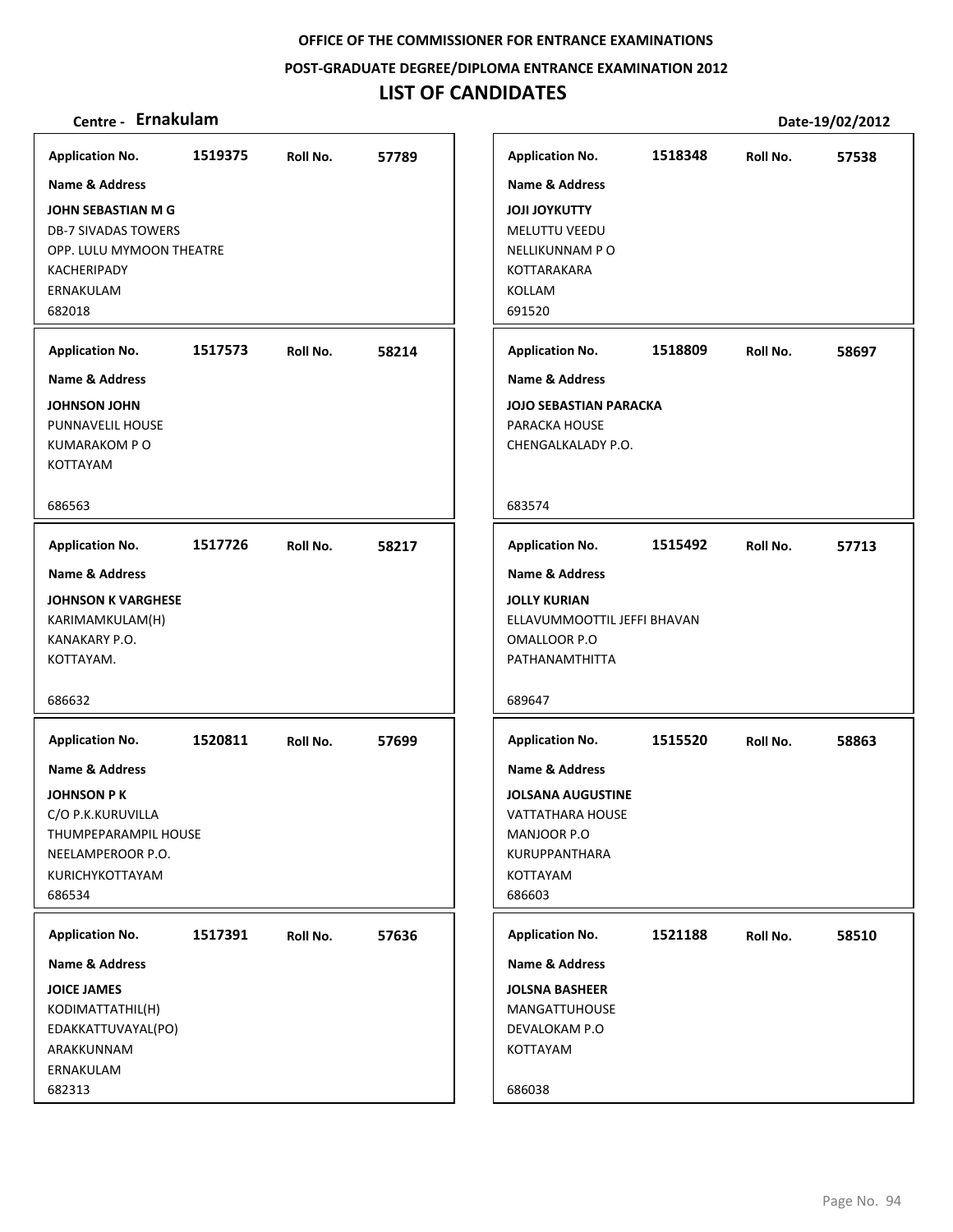**POST‐GRADUATE DEGREE/DIPLOMA ENTRANCE EXAMINATION 2012**

# **LIST OF CANDIDATES**

| <b>Application No.</b>                                                                                                                                       | 1517758 | Roll No. | 57411 | <b>Application No.</b>                                                                                                                                                 | 1516911 | Roll No. | 58547 |
|--------------------------------------------------------------------------------------------------------------------------------------------------------------|---------|----------|-------|------------------------------------------------------------------------------------------------------------------------------------------------------------------------|---------|----------|-------|
| <b>Name &amp; Address</b><br><b>JOLSNA JOSEPH</b><br>MULANJANANIYIL (H)<br>VAZHITHALA P O<br><b>THODUPUZHA</b><br><b>IDUKKI</b><br>685583                    |         |          |       | <b>Name &amp; Address</b><br><b>JOSE DEVASIA</b><br>KOCHUPARAMBIL HOUSE CMC-13<br>MARUTHORVATTOM P.O<br>CHERTHALA<br>ALAPPUZHA<br>688539                               |         |          |       |
| <b>Application No.</b>                                                                                                                                       | 1519040 | Roll No. | 58357 | <b>Application No.</b>                                                                                                                                                 | 1517125 | Roll No. | 58551 |
| <b>Name &amp; Address</b><br><b>JOMON JACOB</b><br>KANNEL KOCHUPARAMPIL<br>MARIYAPURAM<br>PANDANKARY P.O EDATHUA<br>ALAPPUZHA<br>689721                      |         |          |       | <b>Name &amp; Address</b><br><b>JOSE JESWING</b><br>H-36RAILWAY QUARTERS<br><b>GOLDEN ROCK</b><br>TIRUCHIRAPPALLI<br><b>TAMIL NADU</b><br>620004                       |         |          |       |
| <b>Application No.</b>                                                                                                                                       | 1518296 | Roll No. | 58343 | <b>Application No.</b>                                                                                                                                                 | 1520570 | Roll No. | 56884 |
| <b>Name &amp; Address</b><br><b>JOMY GEORGE</b><br><b>KORAKKUDILIL HOUSE</b><br>PERUMTHURUTH P.O<br>KOTTAYAM<br><b>KERALA</b><br>686611                      |         |          |       | <b>Name &amp; Address</b><br><b>JOSE JOHN</b><br>VELIPARAMBIL<br>CMC <sub>2</sub><br>CHERTHALA PO<br>ALAPPUZHA<br>688524                                               |         |          |       |
| <b>Application No.</b><br><b>Name &amp; Address</b><br><b>JOSE ANTONY</b><br>KOKATUMUNDAKAL HOUSE<br>CHEPPUMPARA KANJIRAPPALLY PO<br>KOTTAYAM<br>686507      | 1515812 | Roll No. | 57257 | <b>Application No.</b><br><b>Name &amp; Address</b><br><b>JOSE KURUVILLA</b><br><b>KOKKATTU HOUSE</b><br>MALLIKASSERY P.O<br>PALA<br>KOTTAYAM DISTRICT<br>686577       | 1518909 | Roll No. | 57317 |
| <b>Application No.</b><br>Name & Address<br><b>JOSE CV</b><br><b>CHARANKATTU HOUSE</b><br>ST GERMAINES ROAD<br>NEAR MOOKAMBIKA TEMPLE<br>N PARAVUR<br>683517 | 1519908 | Roll No. | 57684 | <b>Application No.</b><br><b>Name &amp; Address</b><br><b>JOSEMON P GEORGE</b><br>PUTHENVEETTIL HOUSE<br>MELUKAVUMATTOM PO<br>KOTTAYAM DIST<br><b>KERALA</b><br>686652 | 1517031 | Roll No. | 57630 |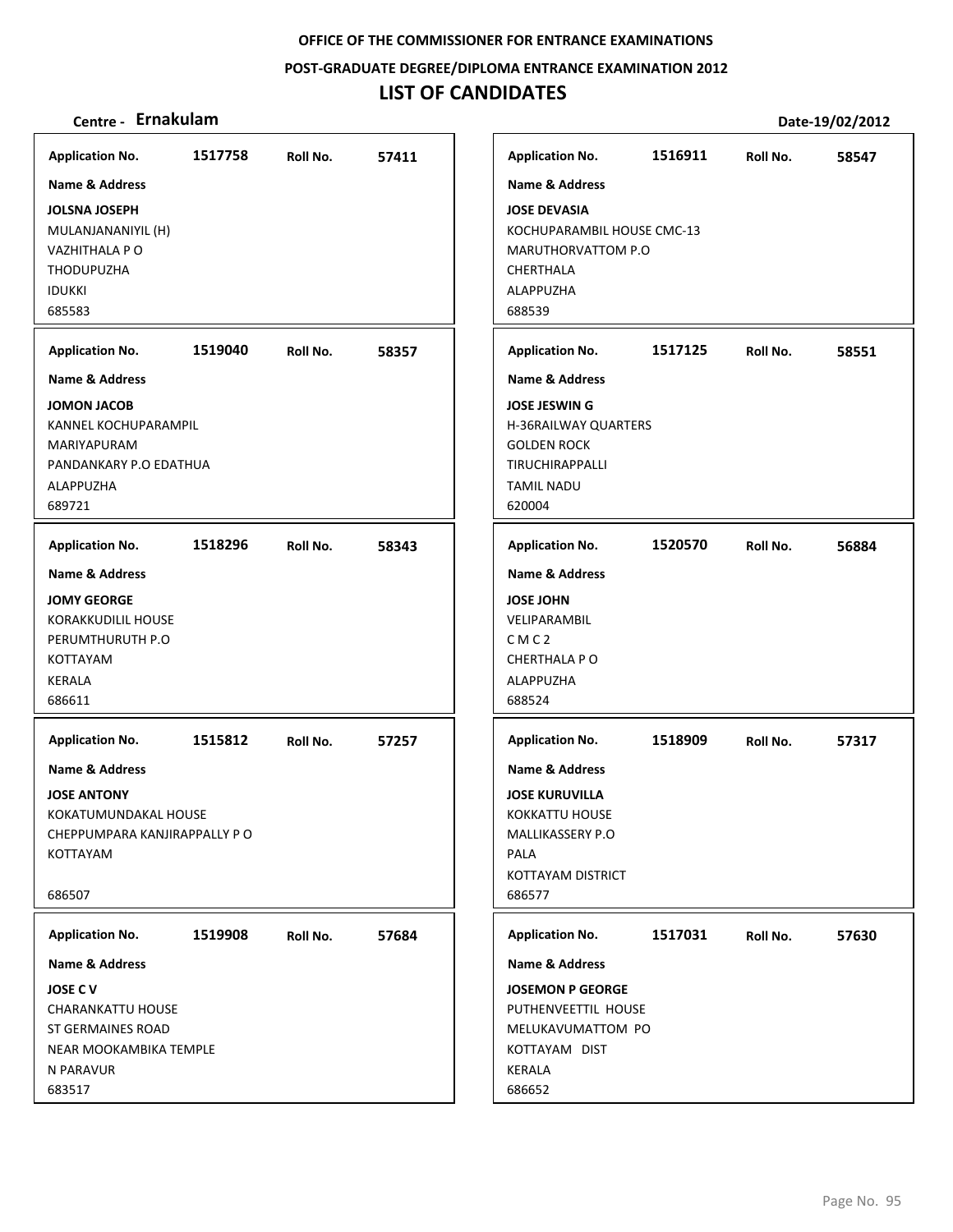**POST‐GRADUATE DEGREE/DIPLOMA ENTRANCE EXAMINATION 2012**

# **LIST OF CANDIDATES**

| <b>Application No.</b>                                                                                                     | 1518726 | Roll No. | 58006           | <b>Application No.</b>                                                                                                 | 1516544 |          | <b>WITHHELD</b> |
|----------------------------------------------------------------------------------------------------------------------------|---------|----------|-----------------|------------------------------------------------------------------------------------------------------------------------|---------|----------|-----------------|
| Name & Address                                                                                                             |         |          |                 | <b>Name &amp; Address</b>                                                                                              |         |          |                 |
| <b>JOSEPH DICKSON OLIVERO</b><br><b>ARACKAL HOUSE</b><br>CRA-71 CHYTHANYA NAGAR<br>THATHAMPALLY P.O<br>ALAPPUZHA<br>688013 |         |          |                 | <b>JOSEPH LAZAR</b><br><b>JOSEPH LAZAR</b><br><b>THEKKANATH HOUSE</b><br>P.O PERAMANGALAM<br><b>THRISSUR</b><br>680545 |         |          |                 |
| <b>Application No.</b>                                                                                                     | 1519966 | Roll No. | 57569           | <b>Application No.</b>                                                                                                 | 1515595 | Roll No. | 58060           |
| Name & Address                                                                                                             |         |          |                 | <b>Name &amp; Address</b>                                                                                              |         |          |                 |
| <b>JOSEPH J KATTADY</b>                                                                                                    |         |          |                 | <b>JOSEPH MATHEW K</b>                                                                                                 |         |          |                 |
| KATTADY HOUSE XVIII/296 - A                                                                                                |         |          |                 | 64/2413 A                                                                                                              |         |          |                 |
| PUTHUVAYIL LANE PIPELINE ROAD                                                                                              |         |          |                 | <b>KAADAPURAM HOUSE</b>                                                                                                |         |          |                 |
| <b>COCHIN UNIVERSITY P.O.</b>                                                                                              |         |          |                 | OLD RAILWAY STATION ROAD                                                                                               |         |          |                 |
| ERNAKULAM                                                                                                                  |         |          |                 | <b>COCHIN</b>                                                                                                          |         |          |                 |
| 682022                                                                                                                     |         |          |                 | 682018                                                                                                                 |         |          |                 |
| <b>Application No.</b>                                                                                                     | 1516329 | Roll No. | 57036           | <b>Application No.</b>                                                                                                 | 1521255 | Roll No. | 58166           |
| <b>Name &amp; Address</b>                                                                                                  |         |          |                 | <b>Name &amp; Address</b>                                                                                              |         |          |                 |
| <b>JOSEPH J PULLATTU</b>                                                                                                   |         |          |                 | <b>JOSEPH V D</b>                                                                                                      |         |          |                 |
| PULLATTU HOUSE                                                                                                             |         |          |                 | VALIUMPLACKEL HOME                                                                                                     |         |          |                 |
| NJANDUPARA P O                                                                                                             |         |          |                 | THRISSILERI P O                                                                                                        |         |          |                 |
| <b>PALA</b>                                                                                                                |         |          |                 | WAYANAD                                                                                                                |         |          |                 |
| KOTTAYAM                                                                                                                   |         |          |                 |                                                                                                                        |         |          |                 |
| 686577                                                                                                                     |         |          |                 | 670646                                                                                                                 |         |          |                 |
| <b>Application No.</b>                                                                                                     | 1519672 | Roll No. | 58140           | <b>Application No.</b>                                                                                                 | 1519129 | Roll No. | 57899           |
| <b>Name &amp; Address</b>                                                                                                  |         |          |                 | <b>Name &amp; Address</b>                                                                                              |         |          |                 |
| <b>JOSEPH JOHNY</b>                                                                                                        |         |          |                 | <b>JOSEPHINE JUDIN MANUEL</b>                                                                                          |         |          |                 |
| <b>THURUTHAPPILLIL HOUSE</b>                                                                                               |         |          |                 | <b>ANTO MARY HOUSE</b>                                                                                                 |         |          |                 |
| NEYYASSERY P.O                                                                                                             |         |          |                 | PARIYARRAM KUNNU                                                                                                       |         |          |                 |
| THODUPUZHA                                                                                                                 |         |          |                 | MANANTHAVADY                                                                                                           |         |          |                 |
| <b>IDUKKI</b>                                                                                                              |         |          |                 | WAYANADU                                                                                                               |         |          |                 |
| 685581                                                                                                                     |         |          |                 | 670645                                                                                                                 |         |          |                 |
| <b>Application No.</b>                                                                                                     | 1519196 |          | <b>WITHHELD</b> | <b>Application No.</b>                                                                                                 | 1521267 | Roll No. | 58626           |
| Name & Address                                                                                                             |         |          |                 | Name & Address                                                                                                         |         |          |                 |
| <b>JOSEPH KURIAN</b>                                                                                                       |         |          |                 | <b>JOSHY DEV S</b>                                                                                                     |         |          |                 |
| VATTAVAYLIL HOUSE                                                                                                          |         |          |                 | SUDHA BHAVAN                                                                                                           |         |          |                 |
| VAZHAKALA                                                                                                                  |         |          |                 | PARAVUR PO                                                                                                             |         |          |                 |
| KAKKANAD                                                                                                                   |         |          |                 | POZHIKKARA                                                                                                             |         |          |                 |
| ERNAKULAM                                                                                                                  |         |          |                 | KOLLAM                                                                                                                 |         |          |                 |
| 682030                                                                                                                     |         |          |                 | 691301                                                                                                                 |         |          |                 |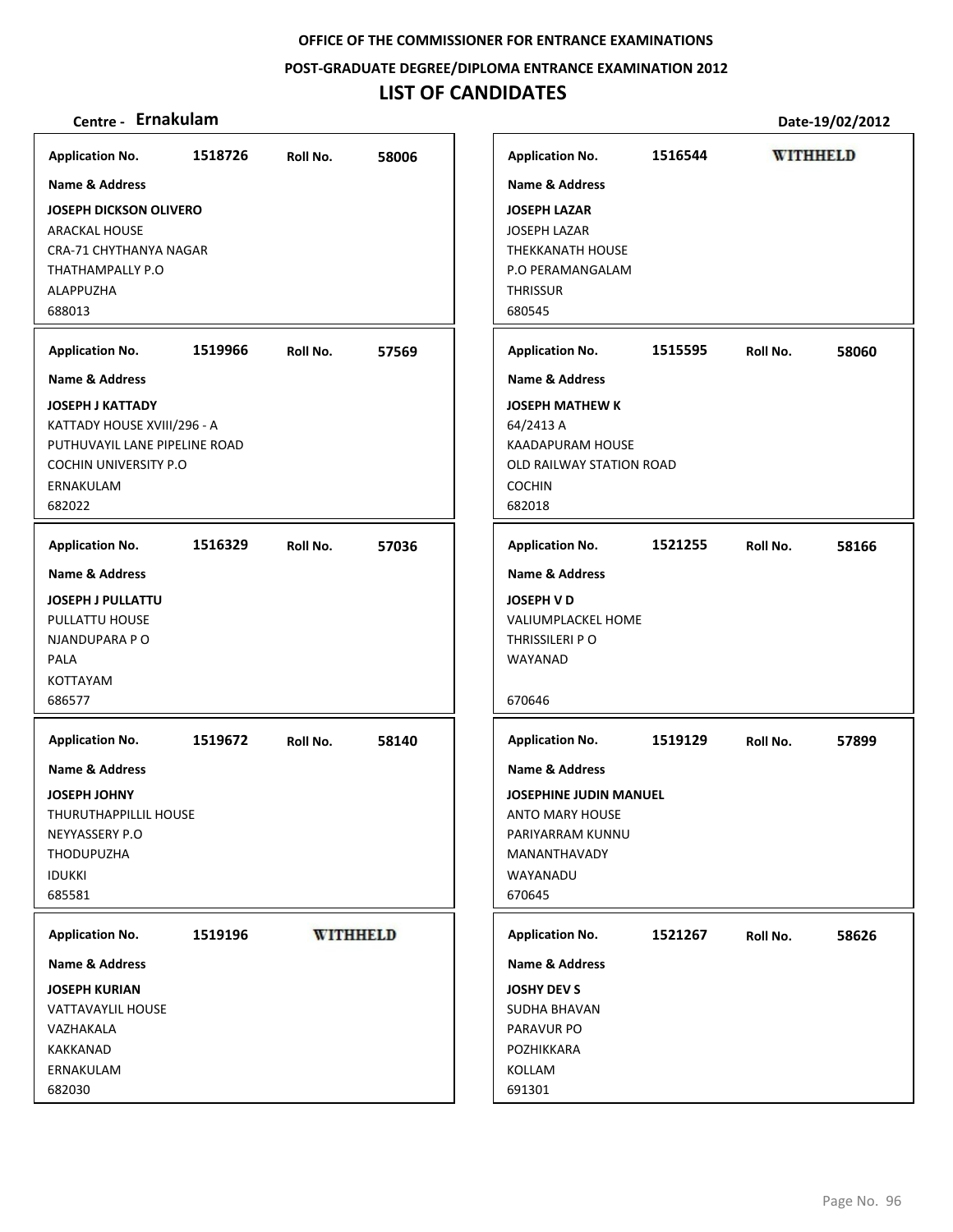## **POST‐GRADUATE DEGREE/DIPLOMA ENTRANCE EXAMINATION 2012**

# **LIST OF CANDIDATES**

| <b>Application No.</b>                                                                                                       | 1520506 | <b>WITHHELD</b> |       | <b>Application No.</b>                                                                                                                     | 1516068 | Roll No. | 57146 |
|------------------------------------------------------------------------------------------------------------------------------|---------|-----------------|-------|--------------------------------------------------------------------------------------------------------------------------------------------|---------|----------|-------|
| <b>Name &amp; Address</b>                                                                                                    |         |                 |       | <b>Name &amp; Address</b>                                                                                                                  |         |          |       |
| <b>JOSHY JOY C</b><br><b>CHEEROTHY HOUSE</b><br>NALUKETTU.P OKORATTY<br><b>THRISSUR</b>                                      |         |                 |       | <b>JOVEEN JOSEPH</b><br>KOLLAMKUNNEL HOUSE<br>ENGINEERING COLLEGE P.O<br><b>THRISSUR</b>                                                   |         |          |       |
| 680308                                                                                                                       |         |                 |       | 680009                                                                                                                                     |         |          |       |
| <b>Application No.</b>                                                                                                       | 1519874 | <b>WITHHELD</b> |       | <b>Application No.</b>                                                                                                                     | 1518047 | Roll No. | 58108 |
| <b>Name &amp; Address</b><br><b>JOSHY K</b><br>SOPANAM<br><b>CMC-11</b><br>CHERTHALA<br>ALAPPUZHA<br>688524                  |         |                 |       | <b>Name &amp; Address</b><br><b>JOVITHA PUTHUR</b><br><b>DR.JOVITHA PUTHUR</b><br>W/O DR.TAJAN P.J.<br>ROBINSON ROAD<br>PALAKKAD<br>678001 |         |          |       |
| <b>Application No.</b>                                                                                                       | 1520162 | Roll No.        | 58263 | <b>Application No.</b>                                                                                                                     | 1517754 | Roll No. | 57179 |
| <b>Name &amp; Address</b><br><b>JOSPAUL LUKAS</b><br>NAKUZHIKATT<br>NAZARETH HILL PO<br>KURAVILANGAD<br>KOTTAYAM<br>686633   |         |                 |       | <b>Name &amp; Address</b><br><b>JOWIN JOSE</b><br><b>VETTAMTHADATHIL HOUSE</b><br>DHONI PO<br>PALAKKAD<br>678009                           |         |          |       |
| <b>Application No.</b>                                                                                                       | 1515513 | Roll No.        | 58518 | <b>Application No.</b>                                                                                                                     | 1517704 | Roll No. | 57526 |
| <b>Name &amp; Address</b><br><b>JOSY KOSHY T</b><br><b>COZY BHAVAN</b><br>PERUNNA PO<br>CHANGANACHERRY<br>KOTTAYAM<br>686102 |         |                 |       | <b>Name &amp; Address</b><br><b>JOA C1</b><br>CHEMMANUR HOUSEKANNAPURAM<br>CHETTUPUZHATHRISSUR<br>680621                                   |         |          |       |
| <b>Application No.</b>                                                                                                       | 1519772 | Roll No.        | 56870 | <b>Application No.</b>                                                                                                                     | 1517336 | Roll No. | 57980 |
| Name & Address                                                                                                               |         |                 |       | Name & Address                                                                                                                             |         |          |       |
| <b>JOTHI SUSAN JOY</b><br>JOTHI SUSAN JOY<br>B-9 K.U.NAGAR MOOLAVATTOM P.O.<br>KOTTAYAM<br><b>KERALA</b>                     |         |                 |       | <b>JUBIN JOHN</b><br>131 D POCKET C MAYUR VIHAR. PHASE II<br><b>NEW DELHI</b>                                                              |         |          |       |
| 686026                                                                                                                       |         |                 |       | 110091                                                                                                                                     |         |          |       |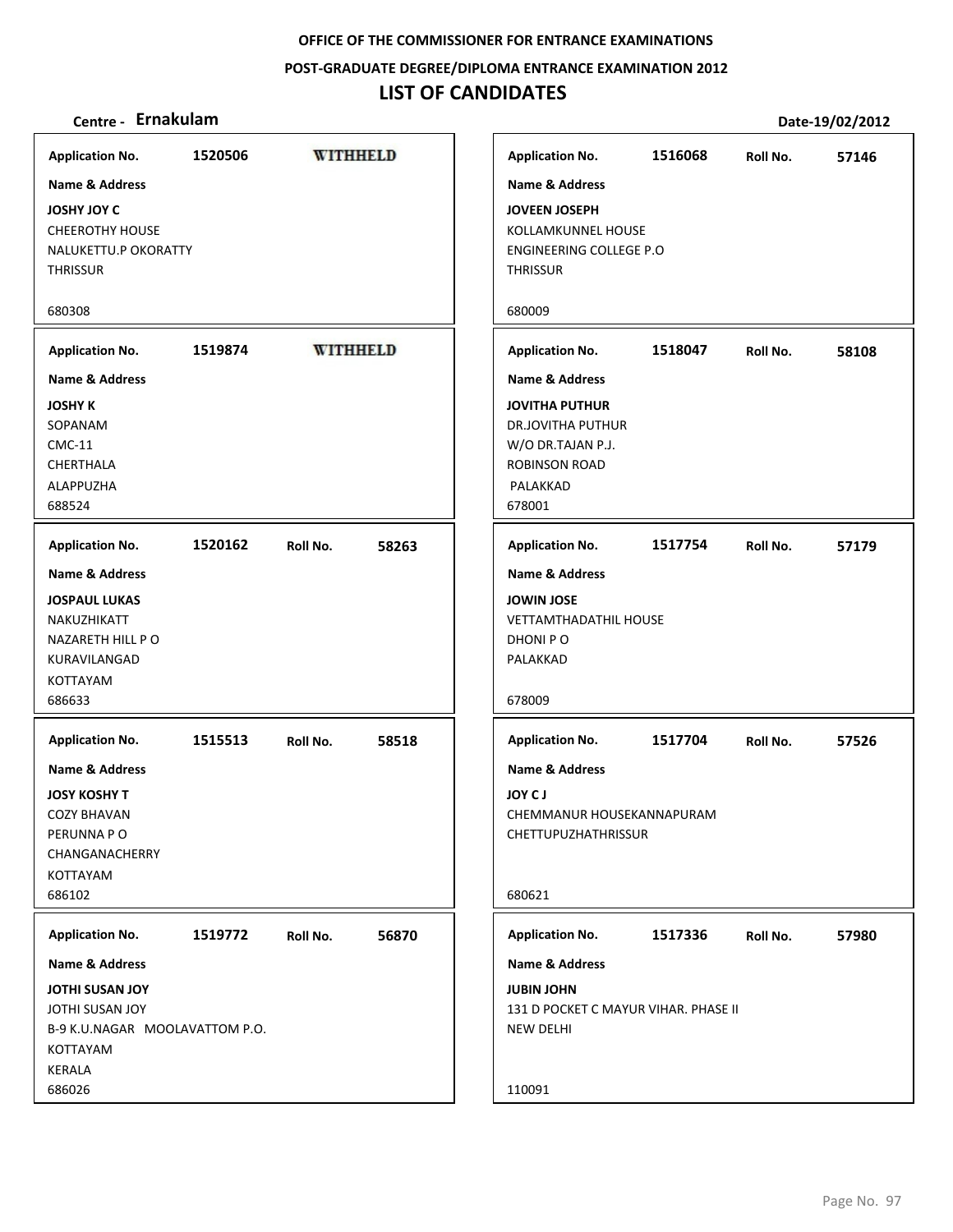**POST‐GRADUATE DEGREE/DIPLOMA ENTRANCE EXAMINATION 2012**

# **LIST OF CANDIDATES**

| <b>Application No.</b>                                                                                                                                                                                                                                                       | 1515499 | Roll No.        | 58058 | <b>Application No.</b>                                                                                                                                                                                                                                                                   | 1521080 | Roll No. | 58278 |
|------------------------------------------------------------------------------------------------------------------------------------------------------------------------------------------------------------------------------------------------------------------------------|---------|-----------------|-------|------------------------------------------------------------------------------------------------------------------------------------------------------------------------------------------------------------------------------------------------------------------------------------------|---------|----------|-------|
| <b>Name &amp; Address</b>                                                                                                                                                                                                                                                    |         |                 |       | <b>Name &amp; Address</b>                                                                                                                                                                                                                                                                |         |          |       |
| <b>JUBINA BENCY A T</b><br>D/O A T UMMER<br>ANTHOORATHODI HOUSE<br>POST KAIPPURAM<br>PALAKKAD<br>679308                                                                                                                                                                      |         |                 |       | <b>JUNUV</b><br>AKASHDEEP<br>OYOOR P.O.<br>KOLLAM<br>691510                                                                                                                                                                                                                              |         |          |       |
|                                                                                                                                                                                                                                                                              |         |                 |       |                                                                                                                                                                                                                                                                                          |         |          |       |
| <b>Application No.</b>                                                                                                                                                                                                                                                       | 1517996 | Roll No.        | 58107 | <b>Application No.</b>                                                                                                                                                                                                                                                                   | 1515986 | Roll No. | 58068 |
| Name & Address<br><b>JUDE JOSE THOMSON</b><br>CHELLAMTHARA HOUSE<br>VAZHAPALLY PO<br>CHANGANACHERRY<br>KOTTAYAM<br>686103                                                                                                                                                    |         |                 |       | <b>Name &amp; Address</b><br><b>JUSTIN THOMAS</b><br>PUTHENPURACKAL(H)<br>MUTHOLY P.O.<br><b>KOTTAYAM</b><br>686597                                                                                                                                                                      |         |          |       |
| <b>Application No.</b>                                                                                                                                                                                                                                                       | 1517888 | Roll No.        | 58105 | <b>Application No.</b>                                                                                                                                                                                                                                                                   | 1519694 | Roll No. | 59060 |
| <b>Name &amp; Address</b><br><b>JULIAN JOSEPH</b><br>C/O P.T.JOSEPH<br>28/2425 PONNETH TEMPLE ROAD<br>KADAVANTHARA<br>KOCHI<br>682020<br><b>Application No.</b><br><b>Name &amp; Address</b><br><b>JUMAILA ABDULKHADAR</b><br><b>BISMILLAH</b><br>VAYALAR. P.O.<br>CHERTHALA | 1516426 | Roll No.        | 58537 | <b>Name &amp; Address</b><br><b>JUWEL MALIYEKAL</b><br>DR JUWEL MALIYEKAL<br>MALIYEKAL HOUSE<br><b>EDATHURUTHY PO</b><br><b>THRISSUR</b><br>680703<br><b>Application No.</b><br><b>Name &amp; Address</b><br><b>JWALITA THAYIL J</b><br><b>THAYIL POONATH</b><br>MANNANAM PO<br>KOTTAYAM | 1521252 | Roll No. | 57821 |
| ALAPPUZHA<br>688536                                                                                                                                                                                                                                                          |         |                 |       | 686561                                                                                                                                                                                                                                                                                   |         |          |       |
| <b>Application No.</b>                                                                                                                                                                                                                                                       | 1520941 | <b>WITHHELD</b> |       | <b>Application No.</b>                                                                                                                                                                                                                                                                   | 1519133 | Roll No. | 58359 |
| Name & Address<br><b>JUNAID BIN AHMED</b><br><b>JASMINE MANZIL</b><br><b>NEAR KTC</b><br>KANHANGAD P.O<br>KASARGOD KERALA<br>671315                                                                                                                                          |         |                 |       | Name & Address<br><b>JYOTHI KRISHNA</b><br>PRANAVAM (H)<br>KIDNGOOR SOUTH (PO)<br>KOTTAYAM<br>686583                                                                                                                                                                                     |         |          |       |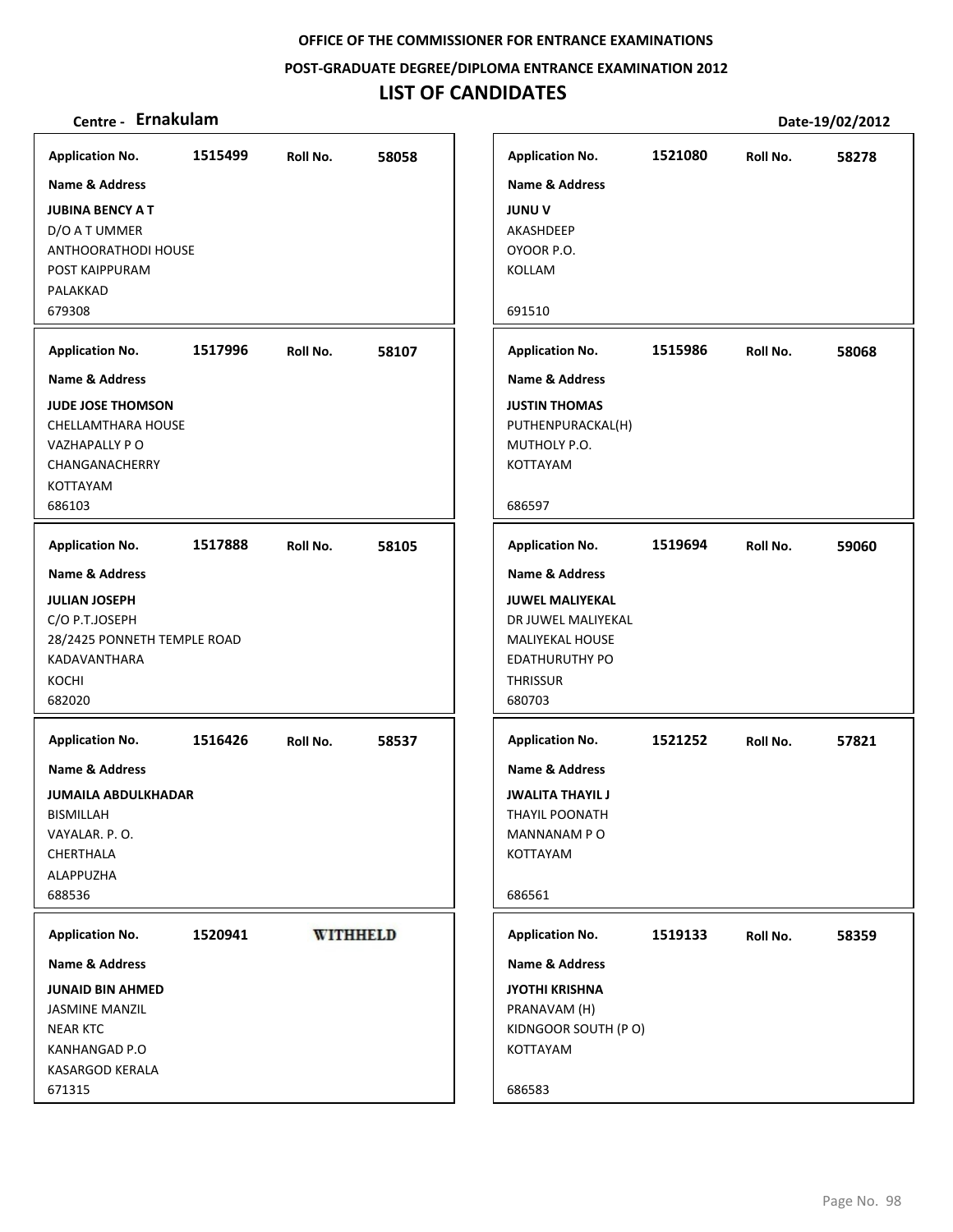**POST‐GRADUATE DEGREE/DIPLOMA ENTRANCE EXAMINATION 2012**

# **LIST OF CANDIDATES**

| <b>Application No.</b>                                                                                                                                   | 1519849 | Roll No. | 56871 |
|----------------------------------------------------------------------------------------------------------------------------------------------------------|---------|----------|-------|
| <b>Name &amp; Address</b><br><b>JYOTHI S R</b><br><b>JYOTHI S R</b><br><b>KOUSTHUBHAM</b><br>CHEMMANAMPADYGANDHINAGAR P O<br><b>KOTTAYAM</b><br>686008   |         |          |       |
| <b>Application No.</b>                                                                                                                                   | 1515618 | Roll No. | 57253 |
| Name & Address<br><b>JYOTHIS P</b><br><b>JYOTHIS P</b><br><b>USHUS NIVAS</b><br>SACHIVOTHAMAPURAM P O<br><b>KOTTAYAM</b><br>686532                       |         |          |       |
| <b>Application No.</b>                                                                                                                                   | 1519163 | Roll No. | 57670 |
| <b>Name &amp; Address</b><br><b>JYOTHIS RIA GEORDY</b><br>W/O DR.TONY ANTONY<br>PYNADATH HOUSE BESLEHAM<br>KARUKUTTY P.O.<br>683576                      |         |          |       |
| <b>Application No.</b><br>Name & Address<br>JYOTHISH K PADMANABHAN<br>KANNUVETTIYIL HOUSE<br>KATTACHIRA<br><b>KIDANGOOR</b><br>KOTTAYAM KERALA<br>686572 | 1521115 | Roll No. | 57819 |
| <b>Application No.</b><br>Name & Address<br><b>JYOTHY ANTONY</b><br>PRAKUZHY HOUSE<br>CHERUKARA<br>PERUMPANACHY PO<br>CHANGANACHERRYKOTTAYAM<br>686536   | 1517487 | Roll No. | 56826 |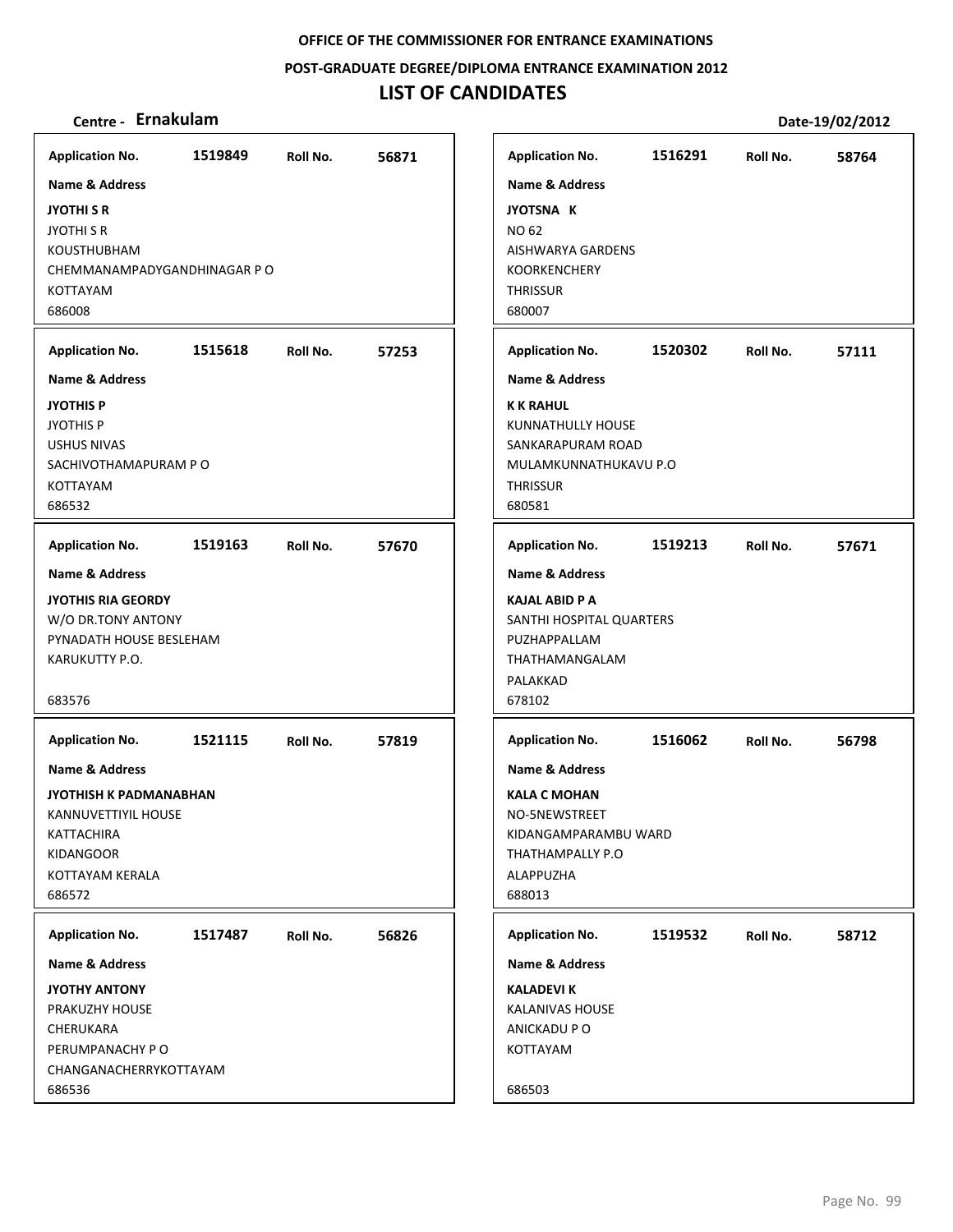**POST‐GRADUATE DEGREE/DIPLOMA ENTRANCE EXAMINATION 2012**

## **LIST OF CANDIDATES**

| <b>Application No.</b>                                                                                                                  | 1520431                  | Roll No. | 57808 |  |  |  |  |  |  |  |  |
|-----------------------------------------------------------------------------------------------------------------------------------------|--------------------------|----------|-------|--|--|--|--|--|--|--|--|
| <b>Name &amp; Address</b>                                                                                                               |                          |          |       |  |  |  |  |  |  |  |  |
| <b>KAMALAKSHI S</b><br>JUNIOR MEDICAL CONSULTANT (OPH)<br>TALUK HEAD QUARTERS HOSPITAL MANNARKKAD<br>MANNARKKAD PALAKKAD                |                          |          |       |  |  |  |  |  |  |  |  |
| 678582                                                                                                                                  |                          |          |       |  |  |  |  |  |  |  |  |
| <b>Application No.</b>                                                                                                                  | 1517596                  | Roll No. | 57176 |  |  |  |  |  |  |  |  |
| <b>Name &amp; Address</b>                                                                                                               |                          |          |       |  |  |  |  |  |  |  |  |
| KANNAN RAJENDRAN<br>37/1228 SREE RAGAM<br>RAGAMALIKAPURAM<br><b>THRISSUR</b><br>680004                                                  | KOTTAPURAM POOTHOLE P O. |          |       |  |  |  |  |  |  |  |  |
| <b>Application No.</b>                                                                                                                  | 1521148                  | Roll No. | 59084 |  |  |  |  |  |  |  |  |
| <b>Name &amp; Address</b>                                                                                                               |                          |          |       |  |  |  |  |  |  |  |  |
| <b>KANNAPPAN ALAGAPPAN</b><br><b>20 SIVAGAMI NAGAR</b><br><b>NEW NATHAM ROAD</b><br>NARAYANAPURAM<br><b>MADURAI TAMILNADU</b><br>625014 |                          |          |       |  |  |  |  |  |  |  |  |
| <b>Application No.</b>                                                                                                                  | 1516868                  | Roll No. | 56931 |  |  |  |  |  |  |  |  |
| <b>Name &amp; Address</b>                                                                                                               |                          |          |       |  |  |  |  |  |  |  |  |
| <b>KAROL JOSEPH</b><br>KAROL JOSEPH<br>KUTTENCHIRAYIL(H)<br><b>ST GEORGE HARDWARES</b><br>MUNDAKAYAM P.OKOTTAYAM<br>686513              |                          |          |       |  |  |  |  |  |  |  |  |
| <b>Application No.</b>                                                                                                                  | 1518650                  | Roll No. | 57544 |  |  |  |  |  |  |  |  |
| <b>Name &amp; Address</b>                                                                                                               |                          |          |       |  |  |  |  |  |  |  |  |
| KARTHIKA AJIT V<br><b>A1SREE CHITRA QUARTERS</b><br>POONTI ROAD<br>KUMARAPURAM<br>KERALA                                                |                          |          |       |  |  |  |  |  |  |  |  |
| 695011                                                                                                                                  |                          |          |       |  |  |  |  |  |  |  |  |

| <b>Application No.</b>                                                                                                               | 1515925 | Roll No. | 58067 |
|--------------------------------------------------------------------------------------------------------------------------------------|---------|----------|-------|
| <b>Name &amp; Address</b>                                                                                                            |         |          |       |
| <b>KARUPPIAH R</b><br>1204 KAMBAN NAGAR<br>PUDUKKOTTAI<br><b>TAMILNADU</b>                                                           |         |          |       |
| 622003                                                                                                                               |         |          |       |
| <b>Application No.</b>                                                                                                               | 1515225 | Roll No. | 58628 |
| <b>Name &amp; Address</b>                                                                                                            |         |          |       |
| <b>KASSYAP C K</b><br><b>KASSYAP C K</b><br>BHAGHYARATNAM<br>PONNIAM WEST P.O<br>THALASSERYKANNUR<br>670641                          |         |          |       |
| <b>Application No.</b>                                                                                                               | 1518147 | Roll No. | 58800 |
| <b>Name &amp; Address</b>                                                                                                            |         |          |       |
| <b>KAUL JOSE</b><br>THURUTHUMMALIL HOUSE<br><b>VENGOLA P.O PERUMANI</b><br>PERUMBAVOOR ERNAKULAM DISTRICT<br><b>KERALA</b><br>682311 |         |          |       |
| <b>Application No.</b>                                                                                                               | 1517246 | Roll No. | 59013 |
| <b>Name &amp; Address</b>                                                                                                            |         |          |       |
| <b>KAVITHA C B</b><br>KAVITHA C B<br>CHIRAYATH HOUSE<br>KANDASSANKADAVU P O<br><b>THRISSUR</b><br>680613                             |         |          |       |
| <b>Application No.</b>                                                                                                               | 1516753 | Roll No. | 57508 |
| <b>Name &amp; Address</b>                                                                                                            |         |          |       |
| <b>KAVITHA M M</b><br><b>MANTHUNDIYIL HOUSE</b><br><b>BYPASS JUNCTION</b><br><b>MANNUTHY PO</b><br><b>THRISSUR</b><br>680651         |         |          |       |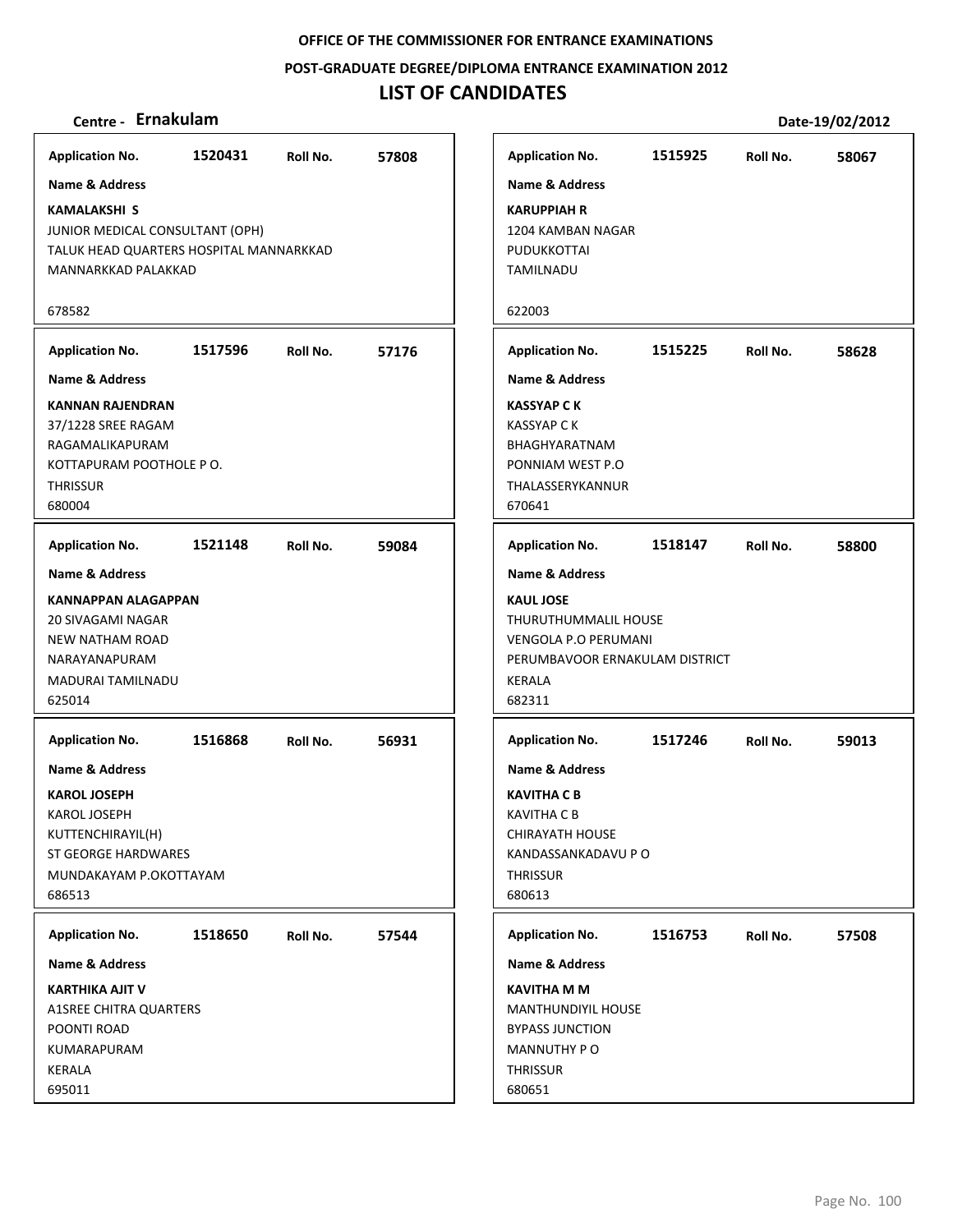**POST‐GRADUATE DEGREE/DIPLOMA ENTRANCE EXAMINATION 2012**

# **LIST OF CANDIDATES**

| <b>Application No.</b>                             | 1517924 | Roll No. | 57298 | <b>Application No.</b>                                      | 1519988 | Roll No. | 58835 |
|----------------------------------------------------|---------|----------|-------|-------------------------------------------------------------|---------|----------|-------|
| <b>Name &amp; Address</b>                          |         |          |       | <b>Name &amp; Address</b>                                   |         |          |       |
| <b>KAVITHA M S</b>                                 |         |          |       | <b>KAVYA KARUNAKARAN</b>                                    |         |          |       |
| <b>SUMITH</b>                                      |         |          |       | <b>USHUS ITHIKKAT</b>                                       |         |          |       |
| <b>KUNNATH LANE</b>                                |         |          |       | THRITHALLUR P.O.                                            |         |          |       |
| THIRUVAMBADY                                       |         |          |       | <b>THRISSUR</b>                                             |         |          |       |
| <b>THRISSUR</b>                                    |         |          |       | KERALA                                                      |         |          |       |
| 680022                                             |         |          |       | 680619                                                      |         |          |       |
| <b>Application No.</b>                             | 1517886 | Roll No. | 57990 | <b>Application No.</b>                                      | 1519150 | Roll No. | 56974 |
| <b>Name &amp; Address</b>                          |         |          |       | <b>Name &amp; Address</b>                                   |         |          |       |
| <b>KAVITHA P</b>                                   |         |          |       | <b>KEERTHI ASHOKAN KUNNATHULLY</b>                          |         |          |       |
| PADINJATH HOUSE                                    |         |          |       | KEERTHI ASHOKAN KUNNATHULLY                                 |         |          |       |
| EDAKKALATHUR P.OPARAPPUR VIA                       |         |          |       | C/O BINOJ KUMAR K.V.                                        |         |          |       |
| <b>THRISSUR</b>                                    |         |          |       | <b>KUNNISSERY HOUSE</b><br>VADAKKENCHERY P.O.PALAKKADKERALA |         |          |       |
| 680552                                             |         |          |       | 678683                                                      |         |          |       |
| <b>Application No.</b>                             | 1519053 | Roll No. | 58587 | <b>Application No.</b>                                      | 1518875 | Roll No. | 57664 |
| Name & Address                                     |         |          |       | <b>Name &amp; Address</b>                                   |         |          |       |
|                                                    |         |          |       |                                                             |         |          |       |
| <b>KAVITHA R PILLAI</b><br><b>KAVITHA R PILLAI</b> |         |          |       | <b>KEERTHI P NANDAKUMAR</b><br>PADMARAGAM                   |         |          |       |
| RHISHIKA HOUSE                                     |         |          |       | <b>FRIENDS COLONY</b>                                       |         |          |       |
| PERUNNA EAST(P.O)                                  |         |          |       | PUTHIYAKAVUUDAYAMPEROOR P.O                                 |         |          |       |
| CHANGANACHERRY                                     |         |          |       | ERNAKULAM DISTRICTKERALA                                    |         |          |       |
| 686102                                             |         |          |       | 682508                                                      |         |          |       |
| <b>Application No.</b>                             | 1515232 | Roll No. | 58743 | <b>Application No.</b>                                      | 1519386 | Roll No. | 58249 |
| Name & Address                                     |         |          |       | <b>Name &amp; Address</b>                                   |         |          |       |
| KAVITHA RAMACHANDRAN                               |         |          |       | <b>KEERTHIS</b>                                             |         |          |       |
| CHANDRODAYAM                                       |         |          |       | <b>SREE KRIPA</b>                                           |         |          |       |
| KOOTTANAD-PO                                       |         |          |       | NATTAKOM PO                                                 |         |          |       |
| PALGHAT - DT                                       |         |          |       | KOTTAYAM                                                    |         |          |       |
| KERALA - INDIA                                     |         |          |       |                                                             |         |          |       |
| 679533                                             |         |          |       | 686013                                                      |         |          |       |
| <b>Application No.</b>                             | 1520709 | Roll No. | 58617 | <b>Application No.</b>                                      | 1519333 | Roll No. | 57903 |
| <b>Name &amp; Address</b>                          |         |          |       | <b>Name &amp; Address</b>                                   |         |          |       |
| <b>KAVITHA VARGHESE</b>                            |         |          |       | <b>KESHAVA CHANDRA THEJASWI Y S</b>                         |         |          |       |
| PELLISSERY HOUSE                                   |         |          |       | GANAPATHI NILAYA                                            |         |          |       |
| LIZZLYNE                                           |         |          |       | YETHADKA POST                                               |         |          |       |
| <b>ST.THOMAS ROAD</b>                              |         |          |       | YETHADKA KASARAGOD DISTRICT                                 |         |          |       |
| KURIACHIRA P. O THRISSUR                           |         |          |       | KERALA                                                      |         |          |       |
| 680006                                             |         |          |       | 671551                                                      |         |          |       |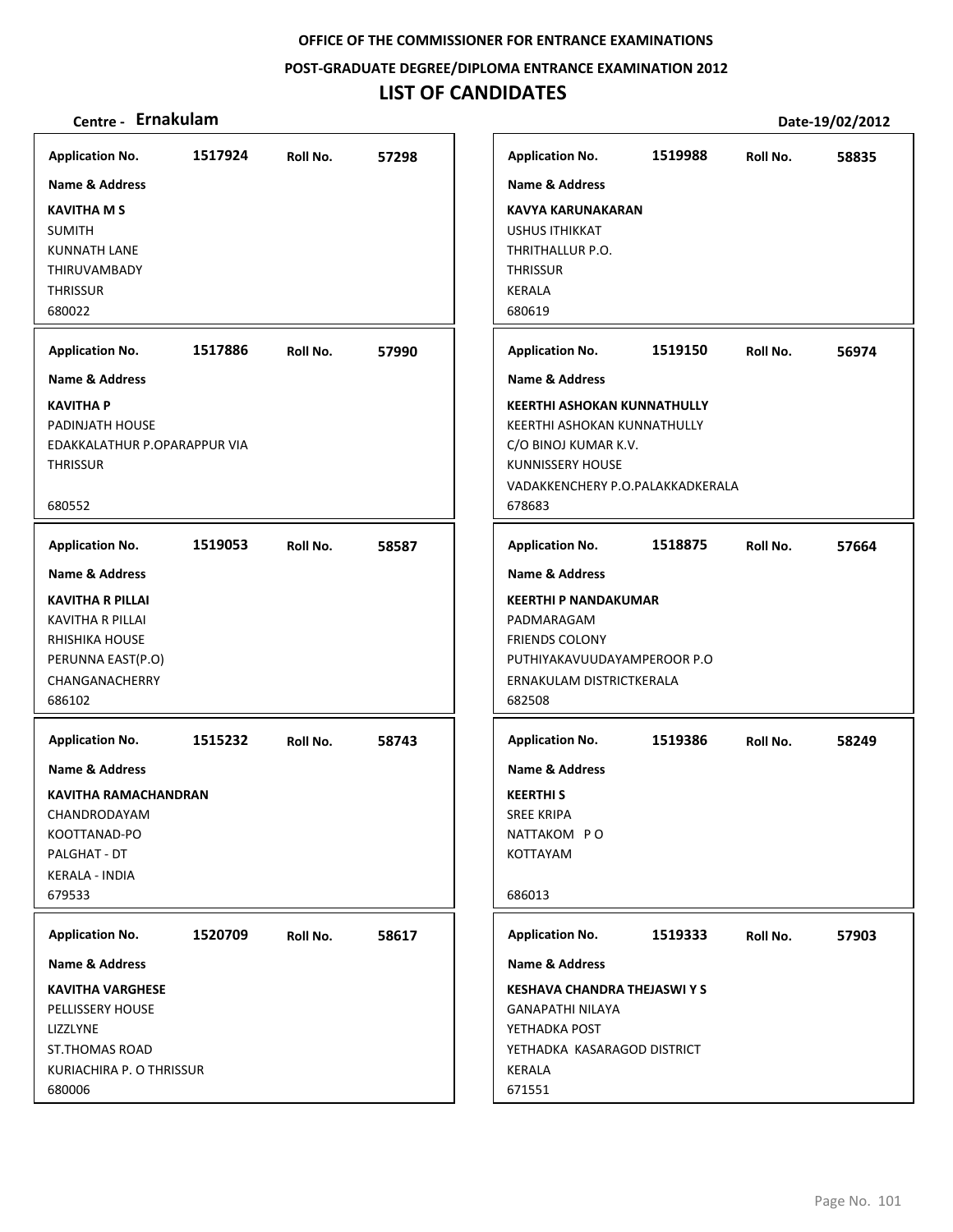**POST‐GRADUATE DEGREE/DIPLOMA ENTRANCE EXAMINATION 2012**

# **LIST OF CANDIDATES**

| <b>Application No.</b>                                                                                                                                | 1518444 | Roll No. | 57076 |
|-------------------------------------------------------------------------------------------------------------------------------------------------------|---------|----------|-------|
| Name & Address                                                                                                                                        |         |          |       |
| <b>KEVIN ABRAHAM CHACKO</b><br>PULICKEL VILLA<br>AYROOR SOUTH P.O.689611<br>PATHANAMTHITTA                                                            |         |          |       |
| 689611                                                                                                                                                |         |          |       |
| <b>Application No.</b><br><b>Name &amp; Address</b>                                                                                                   | 1517479 | Roll No. | 58672 |
| <b>KHARIBAM KARNAJIT SINGH</b><br>C/O TAKKAM SAKTAR<br>ROOM NO C-2 MENS HOSTEL<br><b>GOVT MEDICAL COLLEGE THRISSUR</b><br>M.G KAVU THRISSUR<br>680596 |         |          |       |
| <b>Application No.</b>                                                                                                                                | 1518884 | Roll No. | 58124 |
| <b>Name &amp; Address</b><br><b>KIRAN GOPAL</b><br>SOUPARNIKA (H) K P IX / 8 A<br>AKG NAGAR ROAD<br>PEROORKADA P.O<br>THIRUVANANTHAPURAM<br>695005    |         |          |       |
| <b>Application No.</b><br><b>Name &amp; Address</b><br>KIRAN JOSY KANJAMALA<br>KANJAMALA HOUSE<br>NJANDUPARA PO<br>URULIKUNNAM<br>KOTTAYAM<br>686577  | 1516269 | Roll No. | 57498 |
| <b>Application No.</b><br><b>Name &amp; Address</b><br><b>KIRAN KUMAR T</b><br>CHANGAYIL<br>PERUMPUZHA P O<br>KOLLAM                                  | 1520376 | Roll No. | 58497 |
| 691504                                                                                                                                                |         |          |       |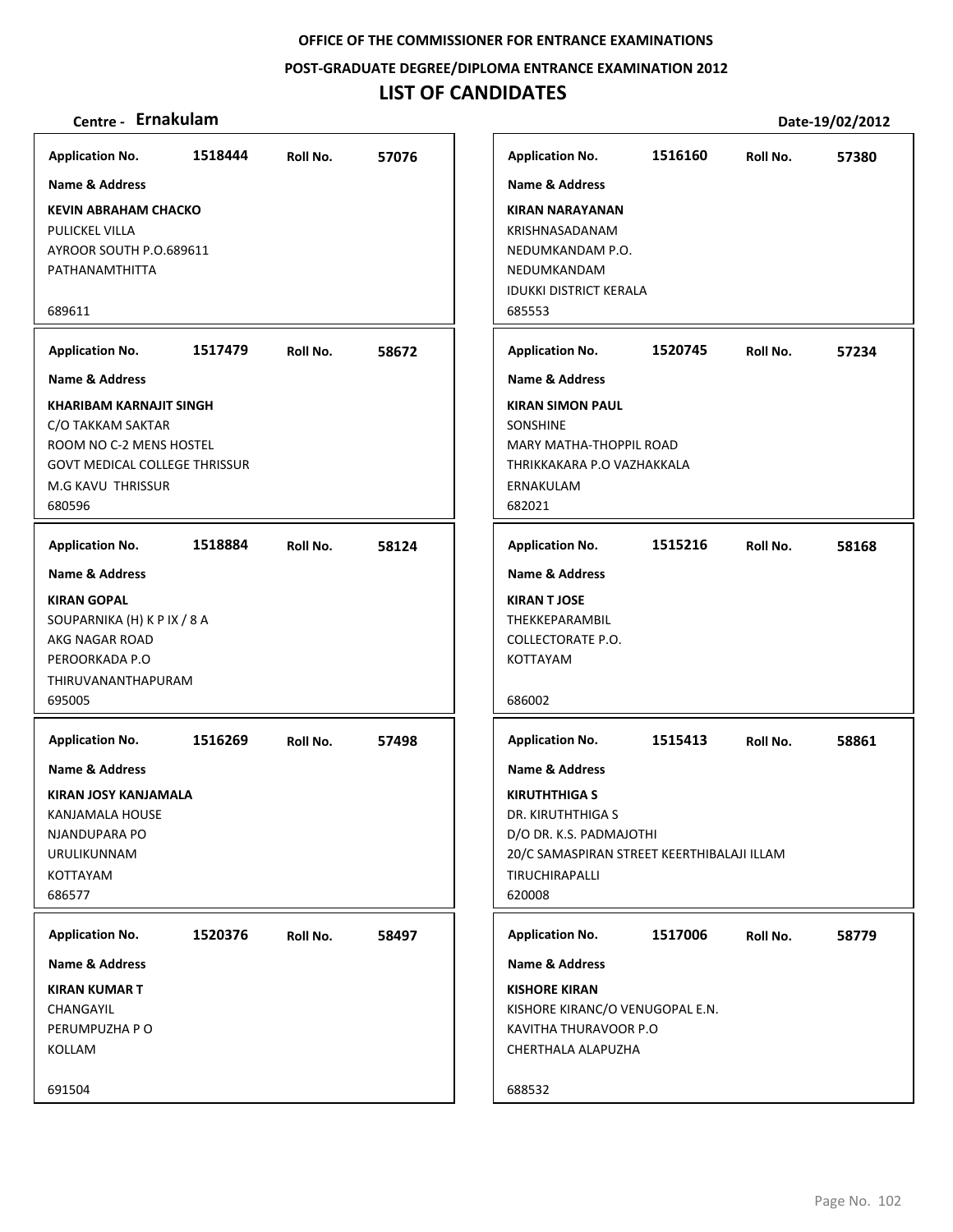**POST‐GRADUATE DEGREE/DIPLOMA ENTRANCE EXAMINATION 2012**

# **LIST OF CANDIDATES**

| <b>Application No.</b>              | 1519078 | Roll No. | 57783 | <b>Application No.</b>          | 1520283 | Roll No. | 58265 |
|-------------------------------------|---------|----------|-------|---------------------------------|---------|----------|-------|
| <b>Name &amp; Address</b>           |         |          |       | <b>Name &amp; Address</b>       |         |          |       |
| <b>KOCHAMI P A</b>                  |         |          |       | <b>KRIPA SUSAN THOMAS</b>       |         |          |       |
| PADIYATH MANAPPAT                   |         |          |       | PADINJATTUMKARA BETHANY         |         |          |       |
| PRIYADARSHINI LANE                  |         |          |       | <b>RUBY NAGAR P O</b>           |         |          |       |
| <b>KOORKENCHERY PO</b>              |         |          |       | CHANGANACHERRY                  |         |          |       |
|                                     |         |          |       | <b>KOTTAYAM</b>                 |         |          |       |
| 680007                              |         |          |       | 686103                          |         |          |       |
| <b>Application No.</b>              | 1518082 | Roll No. | 57649 | <b>Application No.</b>          | 1515291 | Roll No. | 58744 |
| <b>Name &amp; Address</b>           |         |          |       | Name & Address                  |         |          |       |
| <b>KOCHERIL SHERYL MATHEWS</b>      |         |          |       | <b>KRIPAL PS</b>                |         |          |       |
| PYNADATH HOUSEG-352                 |         |          |       | VALLIYAKUNNATHU HOUSE (SALABAM) |         |          |       |
| <b>10 THCROSS ROAD</b>              |         |          |       | S N NAGAR                       |         |          |       |
| PANAMPALLY NAGAR                    |         |          |       | VADOOKARA PO                    |         |          |       |
| <b>COCHIN</b><br>682036             |         |          |       | <b>THRISSUR</b><br>680007       |         |          |       |
|                                     |         |          |       |                                 |         |          |       |
| <b>Application No.</b>              | 1517927 | Roll No. | 57530 | <b>Application No.</b>          | 1516242 | Roll No. | 58763 |
| <b>Name &amp; Address</b>           |         |          |       | <b>Name &amp; Address</b>       |         |          |       |
| <b>KOCHUTHRESIA J PUTHUMANA</b>     |         |          |       | <b>KRISHNA KUMAR M P</b>        |         |          |       |
| PUTHUMANA HOUSE                     |         |          |       | MUDILIKULAM HOUSE               |         |          |       |
| <b>KADAPPATTOOR PO</b>              |         |          |       | MULANGUE PO                     |         |          |       |
| <b>PALA</b>                         |         |          |       | <b>THOTTIPPAL</b>               |         |          |       |
| <b>KOTTAYAM</b><br>686574           |         |          |       | <b>THRISSUR</b><br>680310       |         |          |       |
|                                     |         |          |       |                                 |         |          |       |
| <b>Application No.</b>              | 1516856 | Roll No. | 58431 | <b>Application No.</b>          | 1520272 | Roll No. | 57342 |
| Name & Address                      |         |          |       | Name & Address                  |         |          |       |
| <b>KOTCHUTHRESSIA MATHEW</b>        |         |          |       | <b>KRISHNA PRASAD</b>           |         |          |       |
| DR. KOTCHUTHRESSIA MATHEW           |         |          |       | USHUS HOUSE 13/430              |         |          |       |
| PLAKKAL HOUSE VII/276 A AMMADAM P.O |         |          |       | VIJAYA ROAD END                 |         |          |       |
| <b>TRICHUR</b>                      |         |          |       | MARADU PO                       |         |          |       |
| 680563                              |         |          |       | KOCHI<br>682304                 |         |          |       |
|                                     |         |          |       |                                 |         |          |       |
| <b>Application No.</b>              | 1517261 | Roll No. | 57286 | <b>Application No.</b>          | 1516923 | Roll No. | 57048 |
| Name & Address                      |         |          |       | Name & Address                  |         |          |       |
| <b>KRIPA ELIZABETH JOHN</b>         |         |          |       | <b>KRISHNA PRASAD P</b>         |         |          |       |
| <b>GRACE COTTAGE</b>                |         |          |       | K.P.K.M HOSPITAL                |         |          |       |
| PATHIYOOR P.O.                      |         |          |       | KUNNUKARA P.O                   |         |          |       |
| KAYAMKULAM                          |         |          |       | ALUVA COCHIN                    |         |          |       |
| ALLEPPEY<br>690552                  |         |          |       | KERALA<br>683524                |         |          |       |
|                                     |         |          |       |                                 |         |          |       |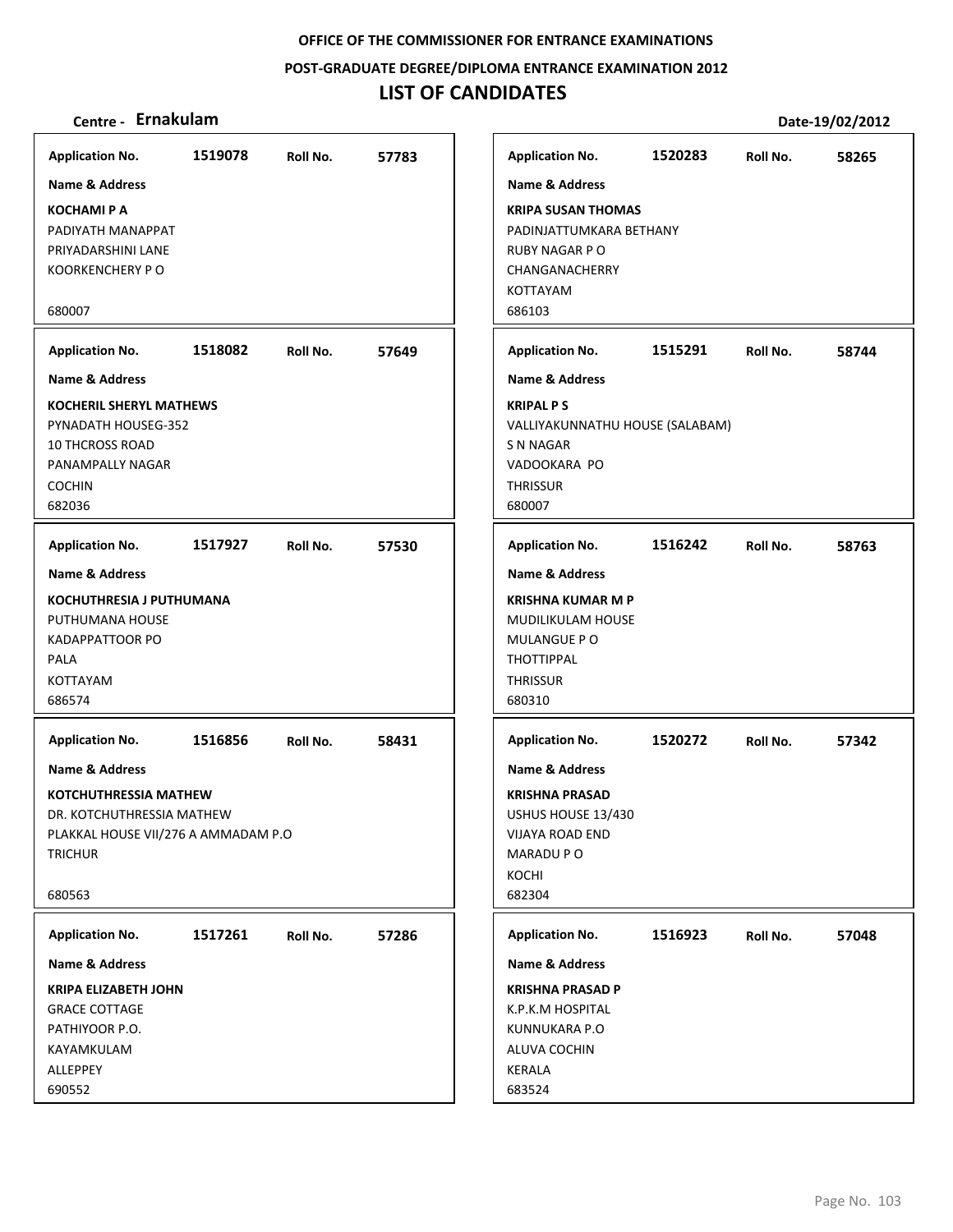**POST‐GRADUATE DEGREE/DIPLOMA ENTRANCE EXAMINATION 2012**

# **LIST OF CANDIDATES**

| <b>Application No.</b>                                                                                                     | 1518496 | Roll No. | 57657 | <b>Application No.</b>                                                                                                            | 1516712 | Roll No. | 57968 |
|----------------------------------------------------------------------------------------------------------------------------|---------|----------|-------|-----------------------------------------------------------------------------------------------------------------------------------|---------|----------|-------|
| <b>Name &amp; Address</b>                                                                                                  |         |          |       | <b>Name &amp; Address</b>                                                                                                         |         |          |       |
| <b>KRISHNA PRASAD T</b><br>PRASAD BHAVAN<br>MANGADNIRAMARUTHUR PO<br><b>TIRUR</b><br>MALAPPURAM<br>676109                  |         |          |       | <b>KURIAN THOMAS</b><br>KOILPARAMBIL HOUSE<br>ARPOOKARA EAST PO<br>KOTTAYAM<br>686008                                             |         |          |       |
| <b>Application No.</b>                                                                                                     | 1516983 | Roll No. | 57744 | <b>Application No.</b>                                                                                                            | 1517569 | Roll No. | 58099 |
| <b>Name &amp; Address</b>                                                                                                  |         |          |       | <b>Name &amp; Address</b>                                                                                                         |         |          |       |
| <b>KRISHNAKUMAR A</b><br><b>AMBAT HOUSE</b><br>PERINNANA<br><b>THRISSUR</b><br>680686                                      |         |          |       | <b>LAIGY PAUL</b><br>SJSMPROVINCIAL HOUSEVENGOOR<br>KIDANGOOR P.O<br>ANGAMALY<br>ERNAKULAM<br>683572                              |         |          |       |
|                                                                                                                            |         |          |       |                                                                                                                                   |         |          |       |
| <b>Application No.</b>                                                                                                     | 1520794 | Roll No. | 57003 | <b>Application No.</b>                                                                                                            | 1517418 | Roll No. | 58671 |
| <b>Name &amp; Address</b>                                                                                                  |         |          |       | <b>Name &amp; Address</b>                                                                                                         |         |          |       |
| <b>KRISHNAKUMAR K N</b><br><b>KARAVATTU HOUSE</b><br>KARAVATTU LANE<br>M C ROAD<br>PERUMBAVOOR<br>683542                   |         |          |       | LAKSHMI MENON<br>D/O DR M KESAVANANIZHAM- LAKSHMI NIVAS<br>KALATHODEKUTTICHIRA ROAD<br>OLLUKKARA P O<br><b>THRISSUR</b><br>680655 |         |          |       |
| <b>Application No.</b>                                                                                                     | 1515192 | Roll No. | 57129 | <b>Application No.</b>                                                                                                            | 1516004 | Roll No. | 56797 |
| <b>Name &amp; Address</b><br><b>KRISHNAKUMAR P M</b><br>THALIYAKKATTIL HOUSE<br>PUTHENVELIKKARA. PO<br>ERNAKULAM<br>683594 |         |          |       | <b>Name &amp; Address</b><br><b>LAKSHMI G</b><br><b>ANJANA</b><br>POONTHOPPU WARD<br>AVALOOKUNNU P O<br>ALAPPUZHA<br>688006       |         |          |       |
| <b>Application No.</b>                                                                                                     | 1518018 | Roll No. | 56952 | <b>Application No.</b>                                                                                                            | 1519090 | Roll No. | 58358 |
| <b>Name &amp; Address</b>                                                                                                  |         |          |       | <b>Name &amp; Address</b>                                                                                                         |         |          |       |
| <b>KRISHNAPRIYA M P</b><br>SREEVALSAM<br>KADAKARAPALLY P O<br>CHERTHALA<br>ALAPPUZHA<br>688529                             |         |          |       | LAKSHMI M MOHAN<br><b>ASWATHY</b><br><b>JANATHA ROAD</b><br>NANTHIATTUKUNNAM<br>N PARAVOOR ERNAKULAM<br>683513                    |         |          |       |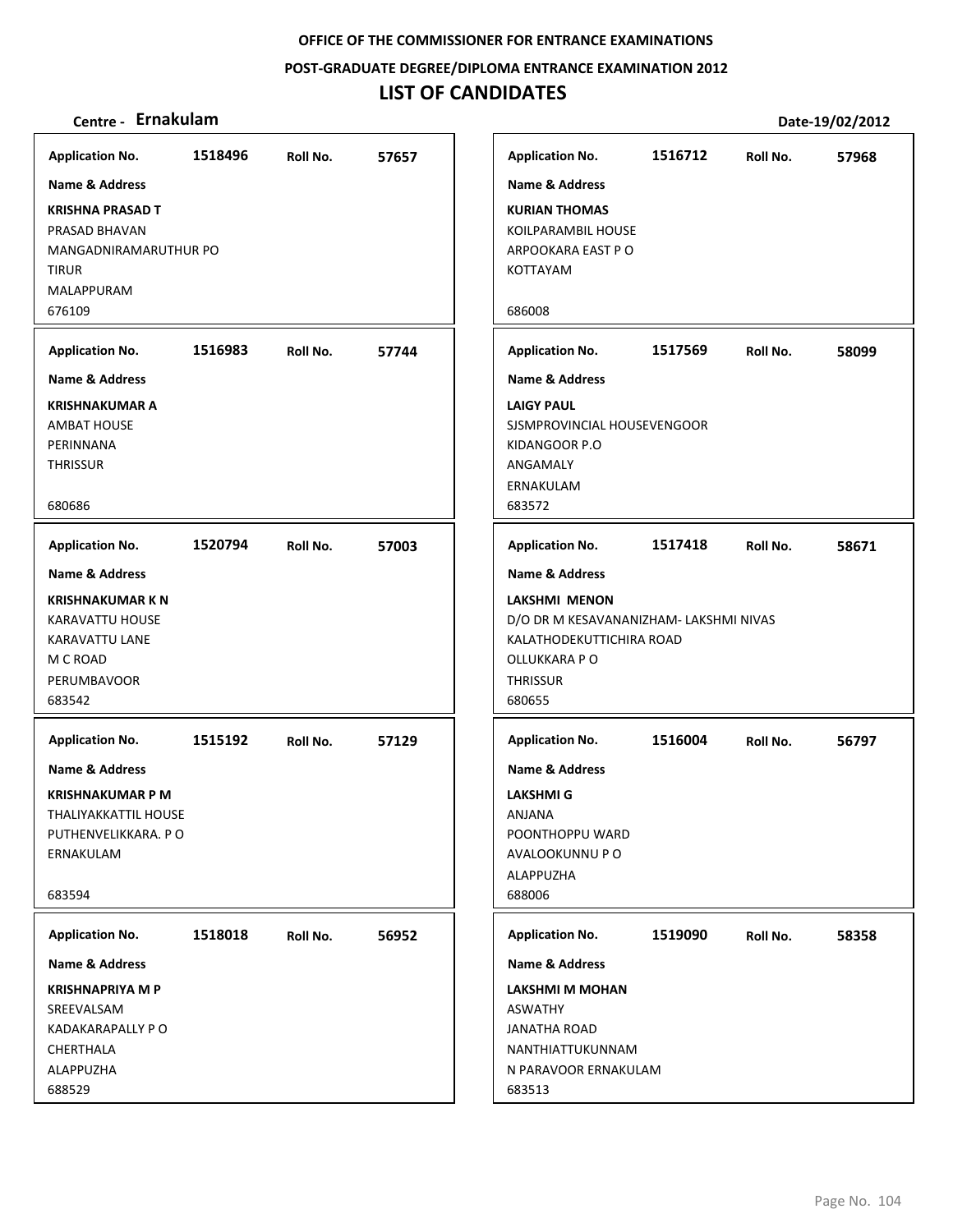**POST‐GRADUATE DEGREE/DIPLOMA ENTRANCE EXAMINATION 2012**

| Centre - Ernakulam                                                                                                    |         |          |       |                                                                                                                                |         |          | Date-19/02/2012 |
|-----------------------------------------------------------------------------------------------------------------------|---------|----------|-------|--------------------------------------------------------------------------------------------------------------------------------|---------|----------|-----------------|
| <b>Application No.</b>                                                                                                | 1519618 | Roll No. | 58254 | <b>Application No.</b>                                                                                                         | 1516581 | Roll No. | 58080           |
| <b>Name &amp; Address</b>                                                                                             |         |          |       | <b>Name &amp; Address</b>                                                                                                      |         |          |                 |
| <b>LAKSHMI M S</b><br>D/O DR MOHANAN<br><b>USHUS</b><br>PADA NORTH<br>KARUNAGAPALLY KOLLAM<br>690518                  |         |          |       | <b>LAKSHMI PRIYA MENON</b><br>NARAYANEEYAM KUMARAPILLAI ROAD<br>ELAMAKKARA PO<br><b>COCHIN</b><br>682026                       |         |          |                 |
| <b>Application No.</b>                                                                                                | 1518021 | Roll No. | 57068 | <b>Application No.</b>                                                                                                         | 1519474 | Roll No. | 58366           |
| <b>Name &amp; Address</b>                                                                                             |         |          |       | <b>Name &amp; Address</b>                                                                                                      |         |          |                 |
| <b>LAKSHMI MOHAN</b><br>ATHIRAC.M.C13/76<br><b>GOVT.HOSPITAL ROAD</b><br>CHERTHALA.P.O<br>ALAPPUZHA<br>688524         |         |          |       | <b>LAKSHMIR</b><br><b>ARACKAL HOUSE</b><br><b>NEAR RLY TRACK</b><br>ATHIRAMPUZHA P.O<br>KOTTAYAM<br>686562                     |         |          |                 |
| <b>Application No.</b>                                                                                                | 1518042 | Roll No. | 57878 | <b>Application No.</b>                                                                                                         | 1518236 | Roll No. | 57997           |
| <b>Name &amp; Address</b>                                                                                             |         |          |       | <b>Name &amp; Address</b>                                                                                                      |         |          |                 |
| LAKSHMI MOHAN P<br>PEEDIKATHARA HOUSE<br>KANNAMKULANGARA<br><b>KOORKANCHERY P O</b><br><b>THRISSUR</b><br>680007      |         |          |       | LAKSHMI RAMACHANDRAN<br>D/O P RAMACHANDRAN<br>FLAT NO. B2 AJANTHA APARTMENTS<br>KOORKENCHERY (PO)<br><b>THRISSUR</b><br>680007 |         |          |                 |
| <b>Application No.</b>                                                                                                | 1515907 | Roll No. | 56795 | <b>Application No.</b>                                                                                                         | 1515954 | Roll No. | 58872           |
| <b>Name &amp; Address</b>                                                                                             |         |          |       | <b>Name &amp; Address</b>                                                                                                      |         |          |                 |
| <b>LAKSHMI N S</b><br>D/O ADV.N.B.SUKUMARAN<br>SREELAKSHMI CIVIL LANE<br>AYYANTHOLE P.O.<br><b>THRISSUR</b><br>680003 |         |          |       | <b>LAKSHMI SATISH</b><br>LAKSHMI<br>KORANDATTIL LANE<br><b>SHORNUR ROAD</b><br><b>THRISSUR</b><br>680022                       |         |          |                 |
| <b>Application No.</b>                                                                                                | 1519206 | Roll No. | 57439 | <b>Application No.</b>                                                                                                         | 1515611 | Roll No. | 56905           |
| Name & Address                                                                                                        |         |          |       | Name & Address                                                                                                                 |         |          |                 |
| <b>LAKSHMI NAIR R</b><br>QTRS NO 414<br>TYPE 4<br>ORDANANCE FACTORY ESTATE<br>ITARSI MP<br>461122                     |         |          |       | LAKSHMI VIJAYAKUMAR<br><b>ATHIRA</b><br><b>KUDAMALOOR</b><br>KOTTAYAM<br>686017                                                |         |          |                 |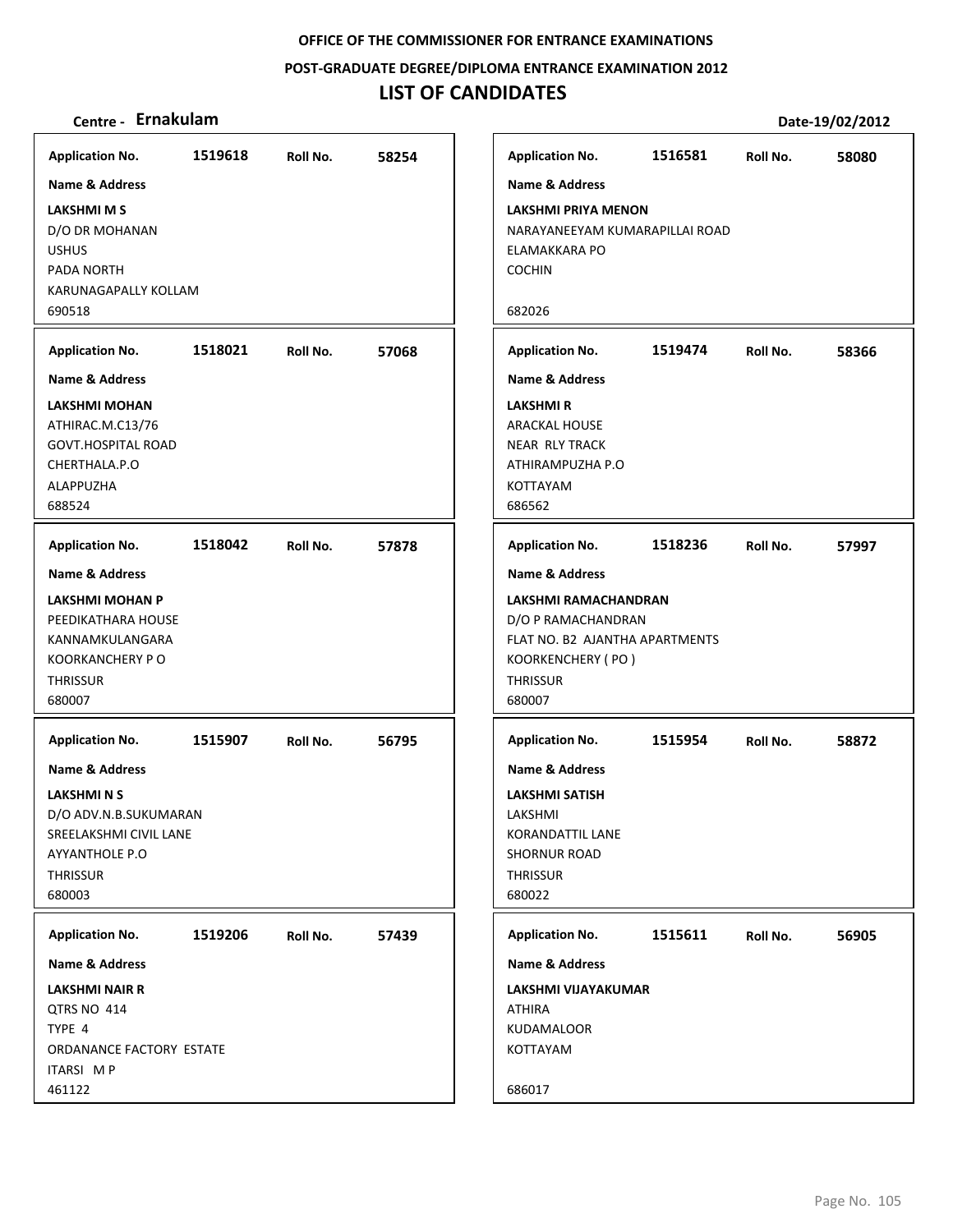**POST‐GRADUATE DEGREE/DIPLOMA ENTRANCE EXAMINATION 2012**

| Centre - Ernakulam                                                                                                                  |         |          |       |                                                                                                                                                              |         |          | Date-19/02/2012 |
|-------------------------------------------------------------------------------------------------------------------------------------|---------|----------|-------|--------------------------------------------------------------------------------------------------------------------------------------------------------------|---------|----------|-----------------|
| <b>Application No.</b>                                                                                                              | 1518843 | Roll No. | 58238 | <b>Application No.</b>                                                                                                                                       | 1516346 | Roll No. | 57846           |
| <b>Name &amp; Address</b>                                                                                                           |         |          |       | <b>Name &amp; Address</b>                                                                                                                                    |         |          |                 |
| <b>LAKSHMY M</b><br>\\\'NEELIMA\\\'50/7710PP. MARIAMMAN KOVIL<br>PONEKKARA ROAD<br>EDAPPALLY PO<br><b>COCHIN</b><br>682024          |         |          |       | LAVINUS<br>SREEMOOLAM<br>PERUMBILLISERY<br>P.O.CHERPU<br><b>THRISSUR</b><br>680561                                                                           |         |          |                 |
| <b>Application No.</b>                                                                                                              | 1518723 | Roll No. | 57776 | <b>Application No.</b>                                                                                                                                       | 1519115 | Roll No. | 56973           |
| Name & Address                                                                                                                      |         |          |       | Name & Address                                                                                                                                               |         |          |                 |
| <b>LAKSHMY MOHAN</b><br><b>MOHANAM HOUSE</b><br><b>HOUSE NO 7/674B</b><br>JEWEL HARMONY VILLA THRIKKAKARA PO<br>KOCHI<br>682021     |         |          |       | <b>LAVNYA KRISHNAMURTHY</b><br><b>NO.5KONGU NAGAR</b><br>VADAVALLI<br><b>BHARATIYAR UNIVERSITY POST</b><br><b>COIMBATORE</b><br>641046                       |         |          |                 |
| <b>Application No.</b>                                                                                                              | 1520467 | Roll No. | 58958 | <b>Application No.</b>                                                                                                                                       | 1517471 | Roll No. | 58327           |
| Name & Address<br>LATHA V A<br>PARARATH HOUSE<br>KONATHUKUNNU PO<br><b>THRISSUR</b><br>680123                                       |         |          |       | <b>Name &amp; Address</b><br><b>LAYA ATTOKARAN</b><br>C/O DR.A.V.THARU<br><b>SWAPNA NURSING HOME</b><br><b>CHERUTHURUTHY P.O</b><br><b>TRICHUR</b><br>679531 |         |          |                 |
| <b>Application No.</b>                                                                                                              | 1518479 | Roll No. | 58806 | <b>Application No.</b>                                                                                                                                       | 1518632 | Roll No. | 58924           |
| <b>Name &amp; Address</b><br>LAVANYA ALAPPATTU KAMALASANAN<br>KAMALALAYAM<br>PANDANKARY PO<br><b>EDATHUA</b><br>ALAPPUZHA<br>689573 |         |          |       | <b>Name &amp; Address</b><br><b>LEENAJ</b><br>M6-49 CHANGAMPUZHA NAGAR<br>SOUTH KALAMASSER<br>ERNAKULAM<br>682033                                            |         |          |                 |
| <b>Application No.</b>                                                                                                              | 1516640 | Roll No. | 58426 | <b>Application No.</b>                                                                                                                                       | 1516142 | Roll No. | 58876           |
| <b>Name &amp; Address</b>                                                                                                           |         |          |       | Name & Address                                                                                                                                               |         |          |                 |
| LAVEENA K A<br>KORATTIPARAMBIL HOUSE<br>KATTOOR KARANCHIRA<br><b>THRISSUR</b><br>680702                                             |         |          |       | <b>LEENA JOSE</b><br><b>QUARTER NO 6/48 POLICE QUARTERS</b><br>OPPOSITE RAHEJA HOSPITAL MAHIM<br><b>MUMBAI</b><br>MAHARASHTRA<br>400016                      |         |          |                 |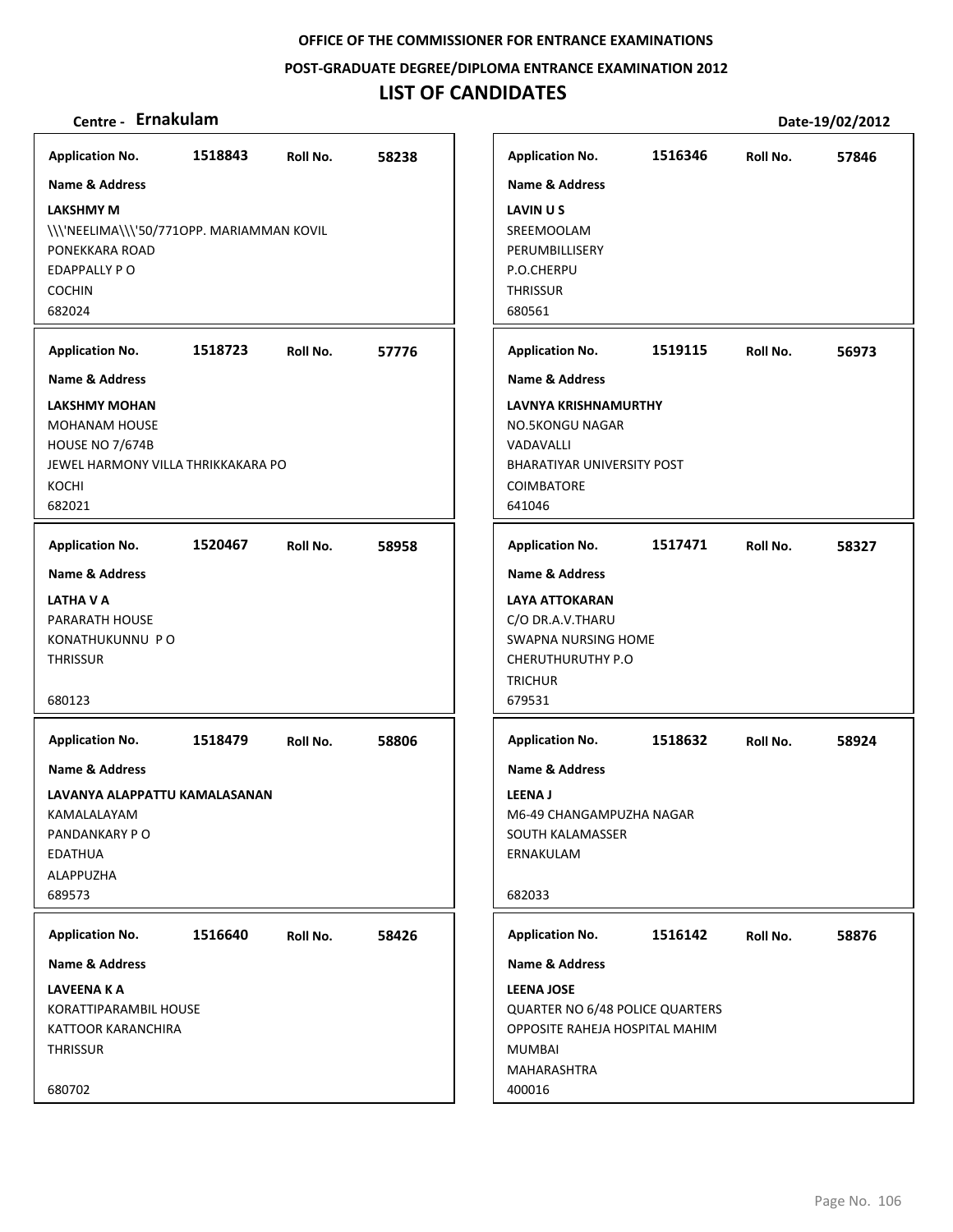**POST‐GRADUATE DEGREE/DIPLOMA ENTRANCE EXAMINATION 2012**

# **LIST OF CANDIDATES**

| <b>Application No.</b>                                                                                                               | 1517263 | Roll No. | 57402           | <b>Application No.</b>                                                                                                                  | 1517538 | Roll No. | 56943 |
|--------------------------------------------------------------------------------------------------------------------------------------|---------|----------|-----------------|-----------------------------------------------------------------------------------------------------------------------------------------|---------|----------|-------|
| <b>Name &amp; Address</b>                                                                                                            |         |          |                 | Name & Address                                                                                                                          |         |          |       |
| <b>LEKHA R</b><br><b>AISWARYA</b><br>CHIRAKADAVOM<br>KAYAMKULAM<br>ALAPPUZHA DT<br>690502                                            |         |          |                 | LESLIE JACOB CHACKO<br>A-6 WEXCO HARWARD HEIGHTS<br>KALATHIPADY VADAVATHOOR P.O<br>KOTTAYAM<br>686010                                   |         |          |       |
| <b>Application No.</b>                                                                                                               | 1520233 | Roll No. | 57919           | <b>Application No.</b>                                                                                                                  | 1517915 | Roll No. | 57182 |
| <b>Name &amp; Address</b><br><b>LEKHACS</b><br><b>CHERUPARA HOUSE</b><br>CHENNITHALA P O MAVELIKARA<br>ALAPPUZHA<br>KERALA<br>690105 |         |          |                 | <b>Name &amp; Address</b><br><b>LIBBY PUSHPARAJAN</b><br>BHADRA<br>CHANDANAKAVU<br>ALAPPUZHA<br>688011                                  |         |          |       |
|                                                                                                                                      |         |          |                 |                                                                                                                                         |         |          |       |
| <b>Application No.</b>                                                                                                               | 1515224 | Roll No. | 58513           | <b>Application No.</b>                                                                                                                  | 1515862 | Roll No. | 56794 |
| Name & Address                                                                                                                       |         |          |                 | <b>Name &amp; Address</b>                                                                                                               |         |          |       |
| <b>LEMIN MOHAN P</b><br>NO 11 KUVEMPU ROAD 3RD CROSS<br><b>VIGNAN NAGAR</b><br>NEW THIPPASANDRA POST<br>BANGALORE<br>560075          |         |          |                 | <b>LIBIN THOMAS MANATHARA</b><br><b>MANATHARA HOUSE</b><br>VAZHAPALLY P.O.<br>CHANGANACHERRY<br><b>KOTTAYAM</b><br>686103               |         |          |       |
| <b>Application No.</b>                                                                                                               | 1518477 | Roll No. | 58691           | <b>Application No.</b>                                                                                                                  | 1518218 | Roll No. | 57188 |
| <b>Name &amp; Address</b><br><b>LEMNA JACOB</b><br>THE CRIB KANNAMPULLY<br>THAZHEKAD KALLETTUMKARA P O<br><b>THRISSUR</b><br>680683  |         |          |                 | <b>Name &amp; Address</b><br><b>LIDIA TK</b><br>D/O T.K. KRISHNAN<br>THANDAKARAN HOUSE<br>P.O KANIMANGALAM<br><b>THRISSUR</b><br>680027 |         |          |       |
| <b>Application No.</b>                                                                                                               | 1520945 |          | <b>WITHHELD</b> | <b>Application No.</b>                                                                                                                  | 1516711 | Roll No. | 57853 |
| Name & Address                                                                                                                       |         |          |                 | Name & Address                                                                                                                          |         |          |       |
| <b>LENTA 'ALEX</b><br><b>CHIRAVALAYIL HOUSE</b><br>THATHAMPALLY P.O<br>ALAPPUZHA                                                     |         |          |                 | <b>LIDIYA GEORGE</b><br><b>NILAGIRIS</b><br>NEAR S F S PUBLIC SCHOOL<br>ETTUMANOOR PO                                                   |         |          |       |
| 688013                                                                                                                               |         |          |                 | KOTTAYAM<br>686631                                                                                                                      |         |          |       |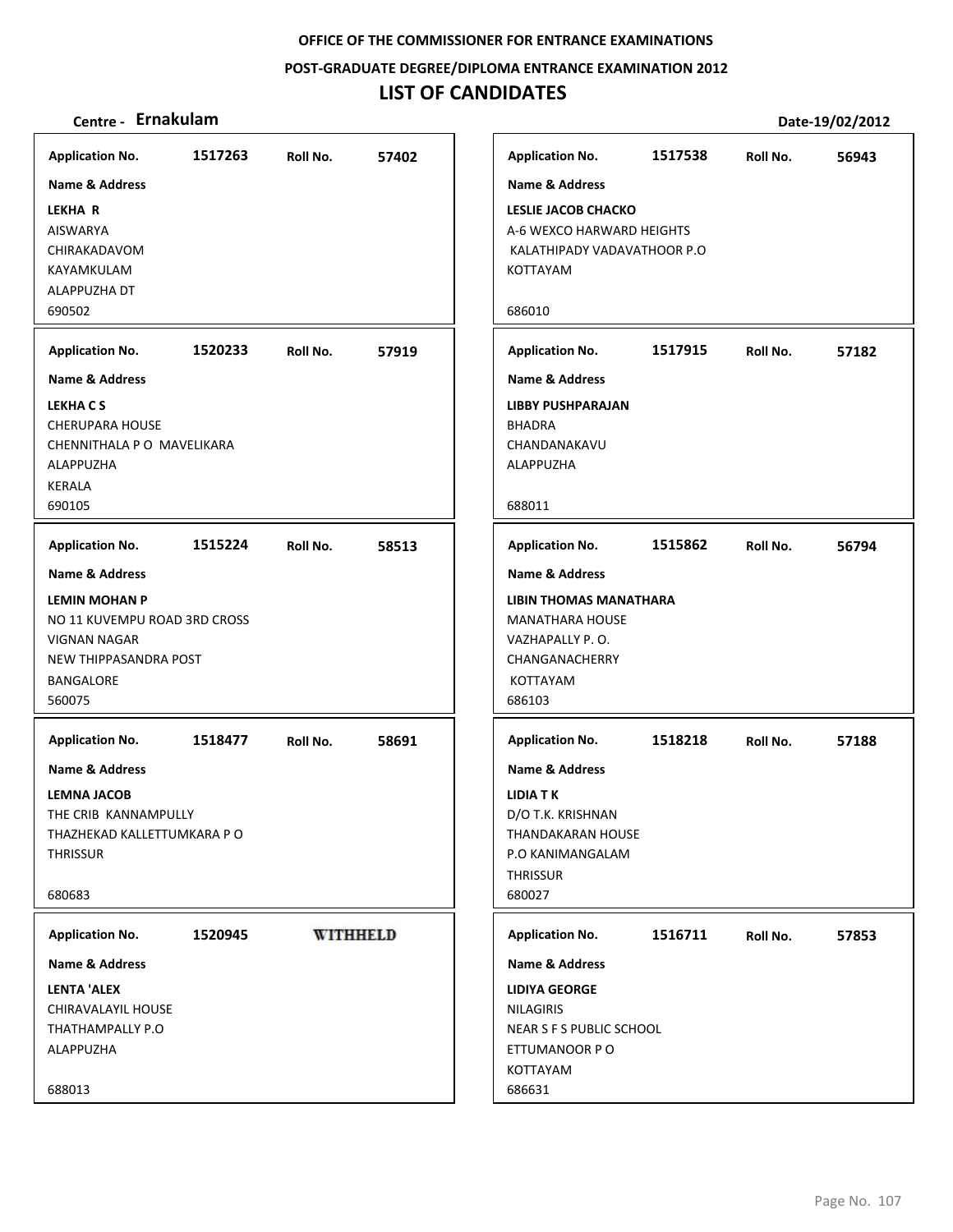**POST‐GRADUATE DEGREE/DIPLOMA ENTRANCE EXAMINATION 2012**

| Centre - Ernakulam          |         |          |       |                                                          |         |          | Date-19/02/2012 |
|-----------------------------|---------|----------|-------|----------------------------------------------------------|---------|----------|-----------------|
| <b>Application No.</b>      | 1515243 | Roll No. | 56782 | <b>Application No.</b>                                   | 1517030 | Roll No. | 57514           |
| <b>Name &amp; Address</b>   |         |          |       | <b>Name &amp; Address</b>                                |         |          |                 |
| <b>LIGE LOLLEN</b>          |         |          |       | LIJO JAMES                                               |         |          |                 |
| 29 HA.R.A COMPLEX           |         |          |       | PUTHIYAPARAMBIL HOUSE                                    |         |          |                 |
| <b>KUTTYPADY JUNCTION</b>   |         |          |       | MANTHURUTHY P.O                                          |         |          |                 |
| MANNANAM                    |         |          |       | NEDUMKUNNAM                                              |         |          |                 |
| <b>KOTTAYAM</b><br>686561   |         |          |       | KOTTAYAM<br>686542                                       |         |          |                 |
|                             |         |          |       |                                                          |         |          |                 |
| <b>Application No.</b>      | 1520020 | Roll No. | 57570 | <b>Application No.</b>                                   | 1520820 | Roll No. | 58159           |
| <b>Name &amp; Address</b>   |         |          |       | <b>Name &amp; Address</b>                                |         |          |                 |
| <b>LIGIMON G</b>            |         |          |       | <b>LIJO KURIAN</b>                                       |         |          |                 |
| KANDEDAPARAMPU              |         |          |       | CHUNGATH AYYANTHOLE HOUSE                                |         |          |                 |
| PURAKKAD P O<br>AMBALAPUZHA |         |          |       | <b>MISSION QUARTERS ROAD</b><br>OPP CENTRAL MOTORS WORKS |         |          |                 |
| ALAPPUZHA                   |         |          |       | <b>THRISSUR</b>                                          |         |          |                 |
| 690551                      |         |          |       | 680001                                                   |         |          |                 |
| <b>Application No.</b>      | 1520460 | Roll No. | 58613 | <b>Application No.</b>                                   | 1518180 | Roll No. | 57766           |
| <b>Name &amp; Address</b>   |         |          |       | <b>Name &amp; Address</b>                                |         |          |                 |
| LIJESH KU                   |         |          |       | <b>LIJU KURIAKOSE</b>                                    |         |          |                 |
| <b>KALPAKA HOUSE</b>        |         |          |       | THENNASSERIL HOUSE                                       |         |          |                 |
| AZHIYANNUR P O              |         |          |       | MEVELLOOR P.O                                            |         |          |                 |
| PALAKKAD                    |         |          |       | <b>MEVELLOOR</b><br>KOTTAYAM                             |         |          |                 |
| 678633                      |         |          |       | 686609                                                   |         |          |                 |
| <b>Application No.</b>      | 1519803 | Roll No. | 57797 | <b>Application No.</b>                                   | 1518827 | Roll No. | 57199           |
| <b>Name &amp; Address</b>   |         |          |       | <b>Name &amp; Address</b>                                |         |          |                 |
| LIJI P L                    |         |          |       | <b>LINCY NINAN</b>                                       |         |          |                 |
| W/O RAJESH P P              |         |          |       | EDATHOTTIYIL HOUSE                                       |         |          |                 |
| PONMALACHERUVIL             |         |          |       | KODIKULAM P O                                            |         |          |                 |
| AMALAGIRI P O<br>KOTTAYAM   |         |          |       | <b>THODUPUZHA</b><br><b>IDUKKI</b>                       |         |          |                 |
| 686036                      |         |          |       | 685582                                                   |         |          |                 |
| <b>Application No.</b>      | 1516637 | Roll No. | 58311 | <b>Application No.</b>                                   | 1517168 | Roll No. | 57632           |
| Name & Address              |         |          |       | Name & Address                                           |         |          |                 |
| LIJI S R                    |         |          |       | <b>LINCY PULICKEN</b>                                    |         |          |                 |
| SHEEBA MANZIL               |         |          |       | C/O DR. ANIL DEVIS ANTONY                                |         |          |                 |
| PULIYOORKONAM P.O           |         |          |       | ANANTHURUTHIL HOUSE                                      |         |          |                 |
| PALLICKAL KILIMANOOR        |         |          |       | ETTUMANOOR .P.O                                          |         |          |                 |
| TRIVANDRUM<br>695604        |         |          |       | KOTTAYAM<br>686631                                       |         |          |                 |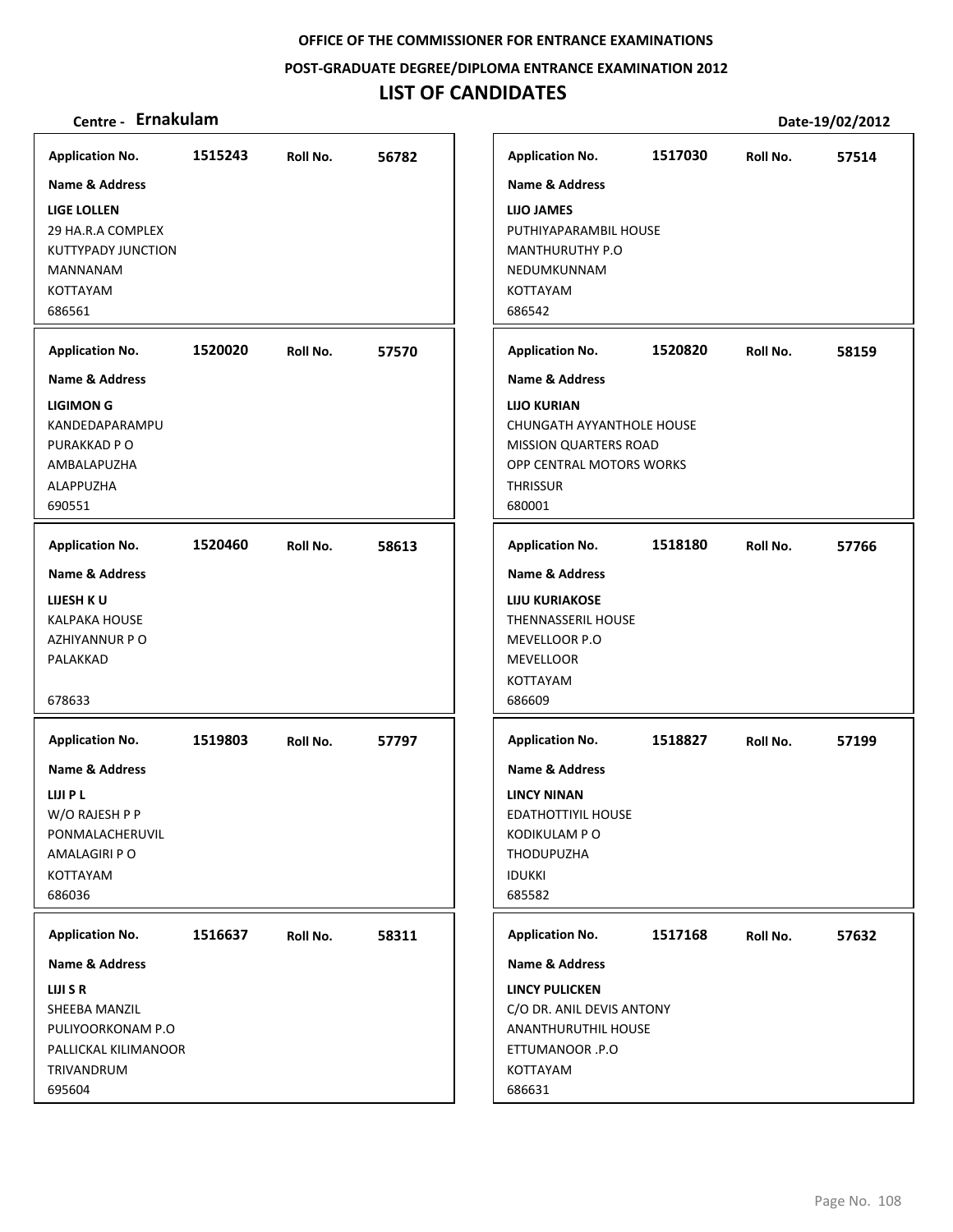**POST‐GRADUATE DEGREE/DIPLOMA ENTRANCE EXAMINATION 2012**

# **LIST OF CANDIDATES**

| <b>Application No.</b>                                                                                                                        | 1517613 | Roll No. | 57524 | <b>Application No.</b>                                                                                                                                | 1516114 | Roll No. | 57263 |
|-----------------------------------------------------------------------------------------------------------------------------------------------|---------|----------|-------|-------------------------------------------------------------------------------------------------------------------------------------------------------|---------|----------|-------|
| <b>Name &amp; Address</b>                                                                                                                     |         |          |       | <b>Name &amp; Address</b>                                                                                                                             |         |          |       |
| <b>LINCY VINAYAN M</b><br>MANDUMPAL HOUSE<br>PAZHAMBALACODE P O<br>PALAKKAD<br>678544                                                         |         |          |       | <b>LINTA THAMPI</b><br>KAKKANAPPALLIL<br>KALLUMALA P O<br>MAVELIKARA<br>ALAPPUZHA<br>690110                                                           |         |          |       |
| <b>Application No.</b>                                                                                                                        | 1519030 | Roll No. | 58012 | <b>Application No.</b>                                                                                                                                | 1516100 | Roll No. | 58645 |
| <b>Name &amp; Address</b>                                                                                                                     |         |          |       | <b>Name &amp; Address</b>                                                                                                                             |         |          |       |
| LINDA JOHN<br>LINDA JOHN<br>PUDUKADAN HOUSE<br>92 PLOT NEHRU NAGAR<br><b>THRISSUR</b><br>680006                                               |         |          |       | <b>LINTO LAZAR</b><br>CHALACKAL HOUSE NEAR VADAKKEKKARA TEMPLE<br>VEROOR P.O<br>CHANGANACHERRY KOTTAYAM<br><b>KERALA</b><br>686104                    |         |          |       |
| <b>Application No.</b>                                                                                                                        | 1515654 | Roll No. | 58291 | <b>Application No.</b>                                                                                                                                | 1517817 | Roll No. | 57759 |
| <b>Name &amp; Address</b><br><b>LINDA ROBERT</b><br>PANAKKAL<br><b>BHARATI VIHAR</b><br>P.O.CHITTILAPPILLY<br><b>THRISSUR</b><br>680551       |         |          |       | <b>Name &amp; Address</b><br><b>LINTU CHACKO</b><br><b>DR.LINTU CHACKO</b><br>PAREKKATTIL PUTHUMANA<br>VELIYANAD.P.O<br>ERNAKULAM<br>682319           |         |          |       |
| <b>Application No.</b>                                                                                                                        | 1516695 | Roll No. | 58887 | <b>Application No.</b>                                                                                                                                | 1519243 | Roll No. | 58591 |
| <b>Name &amp; Address</b><br>LINDA SARA KURIAN<br>C/O DR K J KURIAN<br>KUTHANAPILLIL HOUSE<br>RAJAKUMARI SOUTH P O<br><b>IDUKKI</b><br>685619 |         |          |       | <b>Name &amp; Address</b><br><b>LINTU SAM</b><br>MUTHOOT MEDICAL CENTRE<br><b>COLLEGE ROAD</b><br>KOZHENCHERRYPATHANAMTHITTA P.O.<br>KERALA<br>689641 |         |          |       |
| <b>Application No.</b>                                                                                                                        | 1519627 | Roll No. | 58484 | <b>Application No.</b>                                                                                                                                | 1517816 | Roll No. | 57644 |
| <b>Name &amp; Address</b>                                                                                                                     |         |          |       | <b>Name &amp; Address</b>                                                                                                                             |         |          |       |
| LINOY JOSEPH<br>THAIKKUNNUMPURAM HOUSE<br>KOORACHUNDU<br><b>KOZHIKODE DISTRICT</b><br>KERALA<br>673527                                        |         |          |       | <b>LINTU SIVASANKARAN</b><br>NJATTUKETTY THARAYIL HOUSE<br>THALIKULAM P O<br><b>THRISSUR</b><br>680569                                                |         |          |       |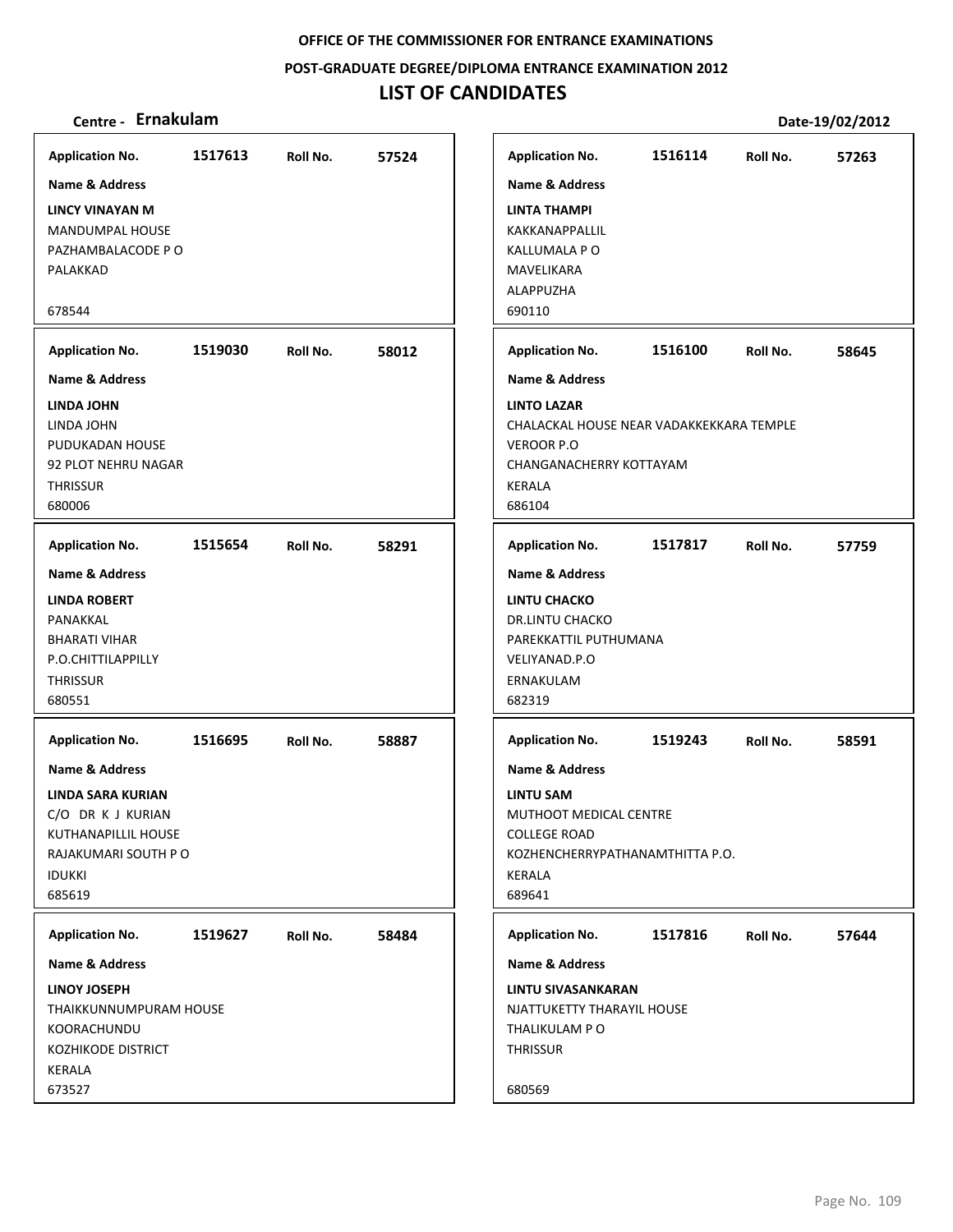**POST‐GRADUATE DEGREE/DIPLOMA ENTRANCE EXAMINATION 2012**

## **LIST OF CANDIDATES**

**LINY JOSE ALIAS** C/O VALSA JOY

**Application No. Name & Address**

680307

680503

DELHI

110091

**LISHA S**

KALAMASSERY ERNAKULAM 682033

**Application No. Name & Address**

**LISIA MARY**

ALAPUZHA DIST.

690102

C/O DR.JOHNY GABRIEL PULICKAL MANIMANDIRAM THAZHAKARA PO MAVELIKARA

**Application No. Name & Address**

M99CHANGAMPUZHA NAGAR CHANGAMPUZHA NAGAR P.O

**LISA ABRAHAM** 314‐ C POCKET ‐ 2 MAYUR VIHAR PHASE ‐ I

**Application No. Name & Address**

CHALAKUDY TRICHUR

**LINZA ZACHARIAH P** PULIKOTTIL HOUSE FRANCIS ROAD CHOWANNORE (P O) KUNNAMKULAM THRISSUR

**Application No. Name & Address**

**Centre ‐ Ernakulam Date‐19/02/2012 1518964 57202** EDASSERRY HOUSEVETTUKADAVU ROAD **1517450 57637 1520766 58503 1517705 57642 1518491 57309 1518679 58465 LISSIEUX SEBASTIAN** DR.LISSIEUX SEBASTIANC/O DR.SUGU VARGHESE SAMARITAN HOSPITAL QUARTERS PAZHANGANADKIZHAKKAMBALAM P.O ERNAKULAM DISTRICT 683562 **Application No. Name & Address 1517188 58667 LISY S** PHC QUARTERS PARUTHIPULLY P O PERINGOTTUKURISSI PALAKKAD 678573 **Application No. Name & Address 1520657 59076 LITTY ABRAHAM** CHITTATE HOUSE KAVUMBHAGOM P.O. THIRUVALLA PATHANAMTHITTA 689102 **Application No. Name & Address 1518461 57656 LITTY JOHN** MUKKADAYIL HOUSE FATHIMA CHURCH ROAD KADAVANTHARA P.O. COCHIN 682020 **Application No. Name & Address 1516847 57971 LIYA LALIGRO** LENTHAPARAMBIL FATHIMA CHURCH ROAD ELAMKULAM ERNAKULAM COCHIN **Application No. Name & Address**

682020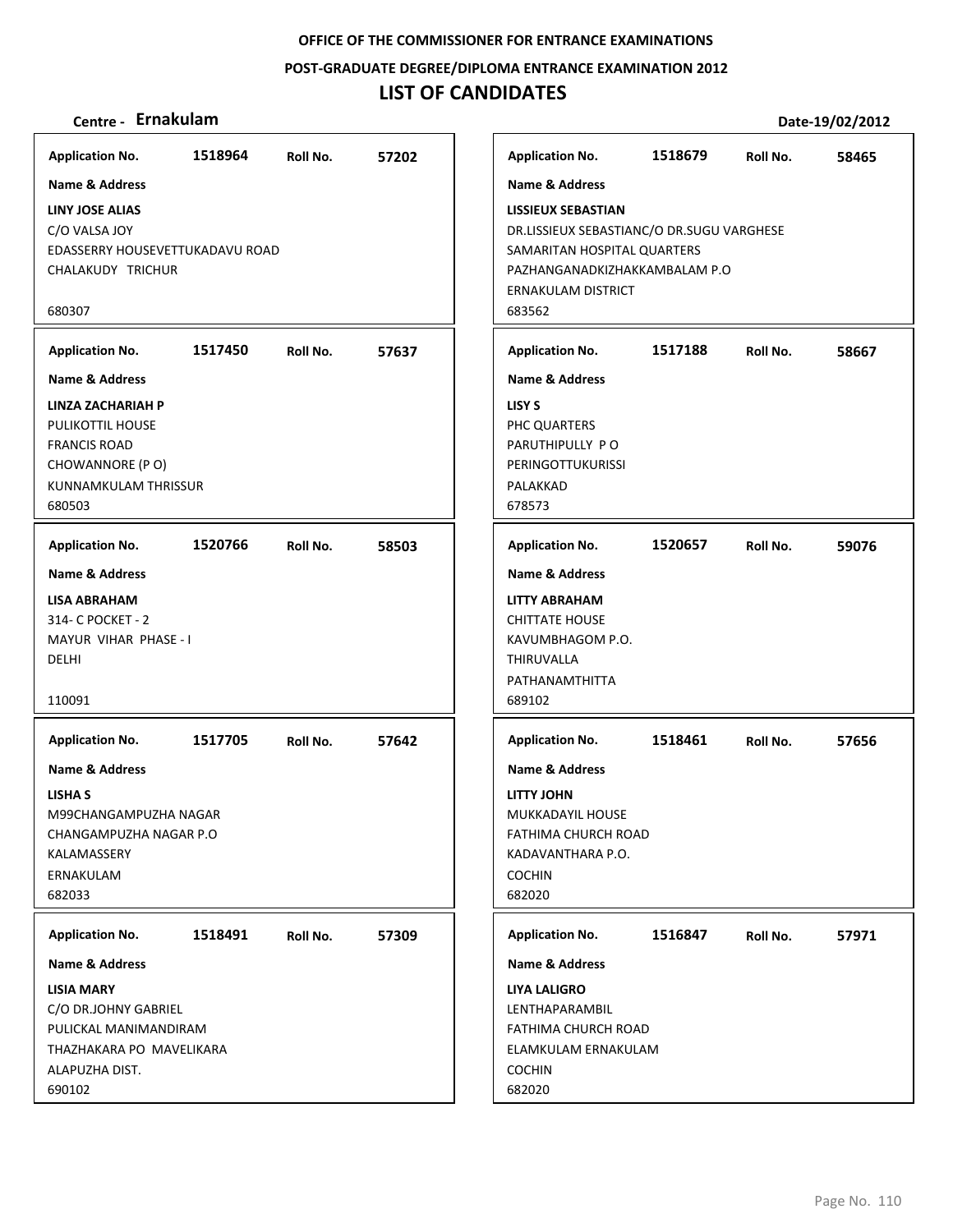**POST‐GRADUATE DEGREE/DIPLOMA ENTRANCE EXAMINATION 2012**

# **LIST OF CANDIDATES**

| <b>Application No.</b>                                                                                                                | 1516334 | Roll No. | 57268 | <b>Application No.</b>                                                                                                                                       | 1521096 | Roll No. | 56892 |
|---------------------------------------------------------------------------------------------------------------------------------------|---------|----------|-------|--------------------------------------------------------------------------------------------------------------------------------------------------------------|---------|----------|-------|
| <b>Name &amp; Address</b>                                                                                                             |         |          |       | <b>Name &amp; Address</b>                                                                                                                                    |         |          |       |
| <b>LIZA H</b><br>KIZHAKKEDOM PANAMPALAM<br>ARPOOKKARA EAST P.O.<br>KOTTAYAM                                                           |         |          |       | <b>LYSON LONAPPAN</b><br><b>CHIRAYATH HOUSE</b><br><b>VELLANITHANISSERY P.O</b><br>IRINJALAKUDA<br><b>TRICHUR</b>                                            |         |          |       |
| 686008                                                                                                                                |         |          |       | 680701                                                                                                                                                       |         |          |       |
| <b>Application No.</b>                                                                                                                | 1518806 | Roll No. | 58467 | <b>Application No.</b>                                                                                                                                       | 1518698 | Roll No. | 56965 |
| Name & Address                                                                                                                        |         |          |       | <b>Name &amp; Address</b>                                                                                                                                    |         |          |       |
| <b>LOLA PAULOSE</b><br>LOLA PAULOSE<br>AMBAZHACHALIL HOUSE<br>PUTHUPPADY P.O.MUVATTUPUZHA<br>ERNAKULAM DIST.KERALA<br>686673          |         |          |       | <b>M MANITHA KUMARIE</b><br>M MANITHA KUMARIE<br>SOORYAORIPURAM<br><b>CHENNITHALA P O</b><br><b>MAVELIKARA</b><br>690105                                     |         |          |       |
| <b>Application No.</b>                                                                                                                | 1516199 | Roll No. | 57033 | <b>Application No.</b>                                                                                                                                       | 1519461 | Roll No. | 57444 |
| <b>Name &amp; Address</b><br>LOVIN GEORGE TOMY<br><b>KALEKATTIL HOUSE</b><br>THODUPUZHA EAST P.O<br><b>IDUKKI</b><br>685585           |         |          |       | <b>Name &amp; Address</b><br><b>MADHUV</b><br>NANDANAM 570 B STD POTTERY ROAD<br>KAMBANYPADY THAIKATTUKARA.P.O<br>ALUVA ERNAKULAM<br><b>KERALA</b><br>683106 |         |          |       |
| <b>Application No.</b>                                                                                                                | 1520893 | Roll No. | 58505 | <b>Application No.</b>                                                                                                                                       | 1517150 | Roll No. | 56820 |
| <b>Name &amp; Address</b><br><b>LUBIN B</b><br>\\\'KOTHATTU HOUSE\\\'<br>VAYALAR PO CHERTHALA<br>ALAPPUZHA<br><b>KERALA</b><br>688536 |         |          |       | <b>Name &amp; Address</b><br><b>MADHUSUDANAN E S</b><br><b>ELATTU HOUSE</b><br>KATHIKUDAM PO<br><b>KORATTY VIA</b><br><b>THRISSUR</b><br>680308              |         |          |       |
| <b>Application No.</b>                                                                                                                | 1516857 | Roll No. | 58546 | <b>Application No.</b>                                                                                                                                       | 1517759 | Roll No. | 57527 |
| Name & Address                                                                                                                        |         |          |       | <b>Name &amp; Address</b>                                                                                                                                    |         |          |       |
| <b>LYDIA MARY</b><br>LEELA SADANAM<br>KANICHUKULANGARA P O<br>CHERTHALA<br>ALAPPUZHA<br>688544                                        |         |          |       | <b>MAHAJU C FATHIMA</b><br>POOKAYIL HOUSE<br>CHENGUVETTY KOTTAKKAL P O<br>MALAPPURAM<br>676503                                                               |         |          |       |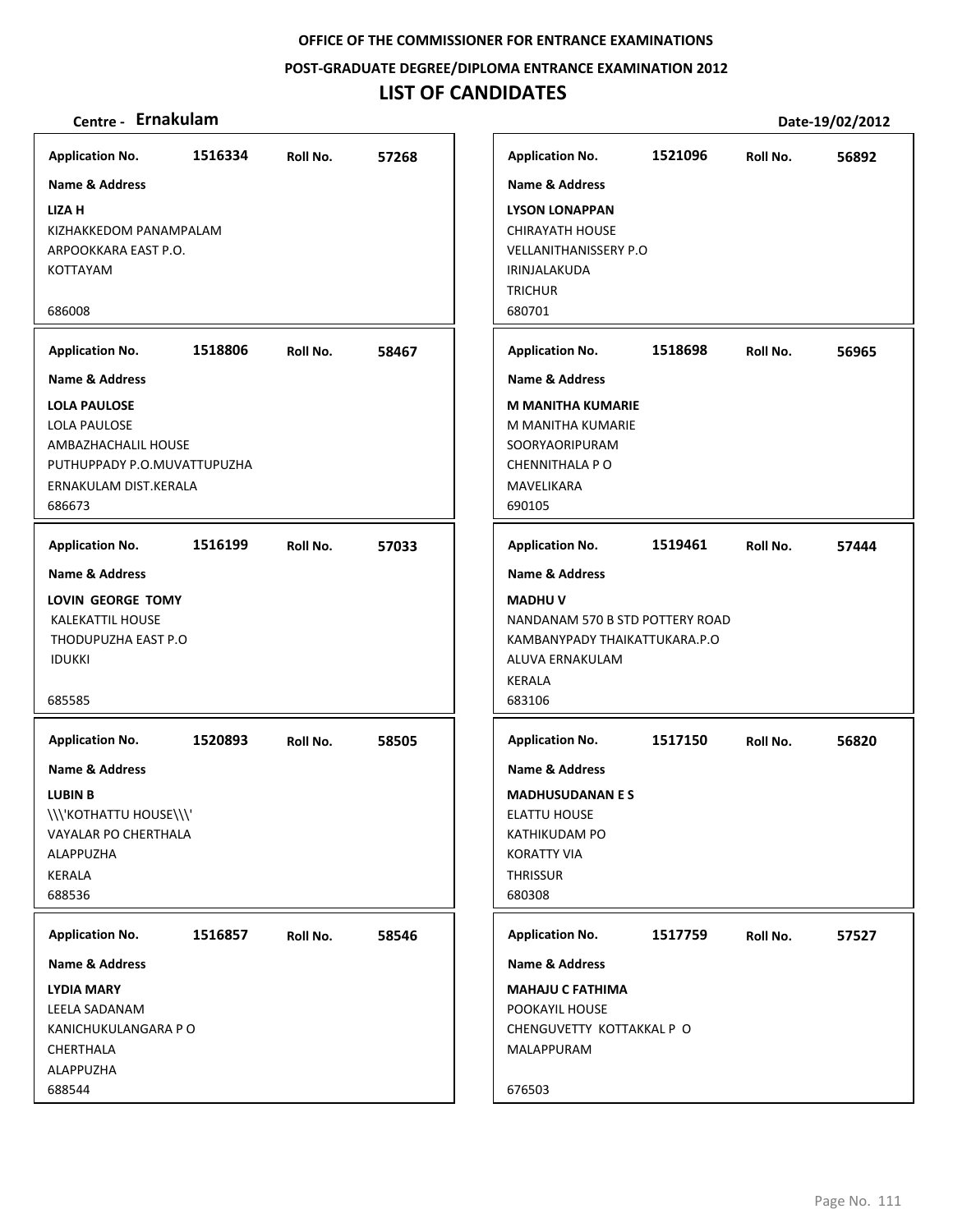**POST‐GRADUATE DEGREE/DIPLOMA ENTRANCE EXAMINATION 2012**

## **LIST OF CANDIDATES**

## **Centre ‐ Ernakulam Date‐19/02/2012**

**Application No. 1516655 59001 Application No. 1518430 WITHHELD Name & Address Name & Address MAHARAJA NIRAV GHANSHYAM MAINA J** A‐110 AVDHOOT SOCIETY‐1 VALLAKKOTTU HOUSE B/H POLYTECHNIC COLLEGE JAWAHAR JUNCTION BHOLAV BHARUCH PATTATHANAM .P.O GUJARAT KOLLAM 392002 691021 **Application No. 1517380 57056 Application No. 1519172 58245 Name & Address Name & Address MAHENDRAN C S MAJIDA THAJUDDIN** SANKARI HOUSE KUZHINILATH HOUSE NEAR SNDP HALL GANDHINAGAR HOUSE NO 41/2015 ERNAKULAM OLD ST AUGUSTINE'S ROAD ERNAKULAM NORTH 682017 682018 **Application No. 1520058 59066 Application No. 1519870 57913 Name & Address Name & Address MAHESH KRISHNAN P MALA JOSE** PALIYATH HOUSE KULATHINAL HOUSE THELAKKAD (PO) BHARANANGANAM PO PATTIKKAD (VIA) PALA MALAPPURAM KOTTAYAM 686578 679325 **Application No. Application No. 1518387 58919 1520175 58493 Name & Address Name & Address MAHESH KUMAR D MALINI V S** SAAKETH HOUSE \'ROHINI\'OPP.SDA SCHOOL NELLUVAI P O KANNIAMPURAM P OOTTAPALAM **THRISSUR** PALAKKAD 680584 679104 **Application No. Application No. 1516229 58188 1519414 57327 Name & Address Name & Address MAHESH KUMAR P S MAMMEN P CHERIAN** MAHESH KUMAR P S C/O M P CHERIAN INDIAN BANK PONGALIL HOUSE VALAYANCHIRANGARA P.O NIRANAM BRANCH ERNAKULAM DIST NIRANAM P O 683556 689621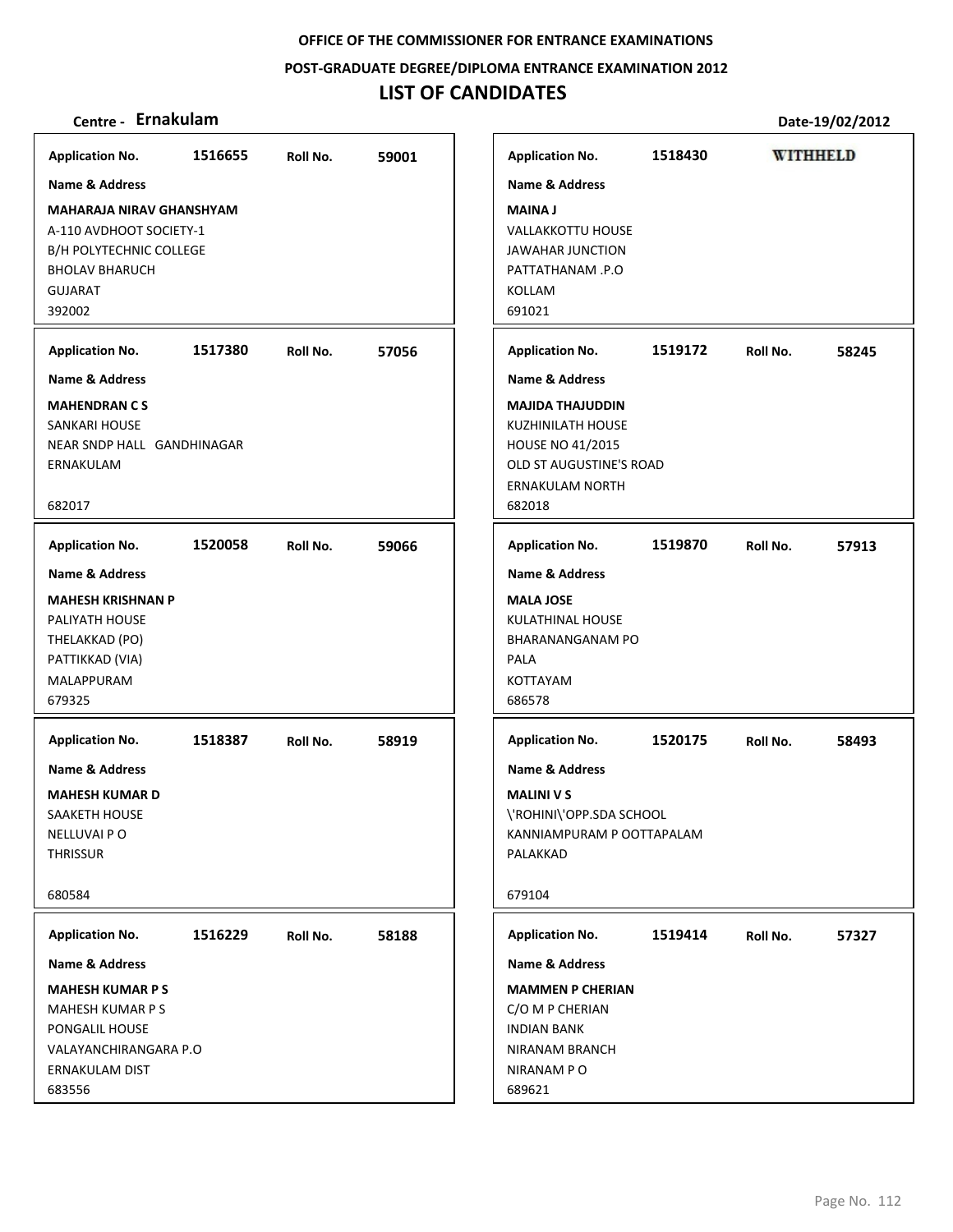**POST‐GRADUATE DEGREE/DIPLOMA ENTRANCE EXAMINATION 2012**

## **LIST OF CANDIDATES**

| <b>Application No.</b>                                                                                                                                                                | 1520336 | Roll No. | 58611 |
|---------------------------------------------------------------------------------------------------------------------------------------------------------------------------------------|---------|----------|-------|
| <b>Name &amp; Address</b><br><b>MANAS KRISHNAN V</b><br><b>KRISHNAKRIPA HOUSE</b><br>KIZHAKEGRAMAM PUZHANKARA<br>WADAKKANCHERY<br><b>THRISSUR</b><br>680582<br><b>Application No.</b> | 1519396 | Roll No. | 58709 |
| Name & Address<br><b>MANESH CHANDRAN S</b><br>ARAMATTATHU GEETHA BHAVAN<br>NOOROMMAVU. P.O<br>PUNNAVELY<br>PATHANAMTHITTA<br>689589                                                   |         |          |       |
| <b>Application No.</b><br>Name & Address<br><b>MANISH NAIR</b><br><b>KRISHNA</b><br>PUNNAPRA PO<br>ALAPPUZHA<br>688004                                                                | 1517427 | Roll No. | 56825 |
| <b>Application No.</b><br>Name & Address<br><b>MANJI MATHEW PAWATHIL</b><br>KOVILAKATHU HOUSE<br>AYARKUNNAM PO<br>KOTTAYAM<br>686564                                                  | 1515303 | Roll No. | 57015 |
| <b>Application No.</b><br>Name & Address<br><b>MANJITH KRISHNAN C</b><br><b>CHUNGATH HOUSE</b><br>PUTHUPARAMBU CHALAKUDY P.O<br><b>THRISSUR</b><br>KERALA<br>680307                   | 1518297 | Roll No. | 58458 |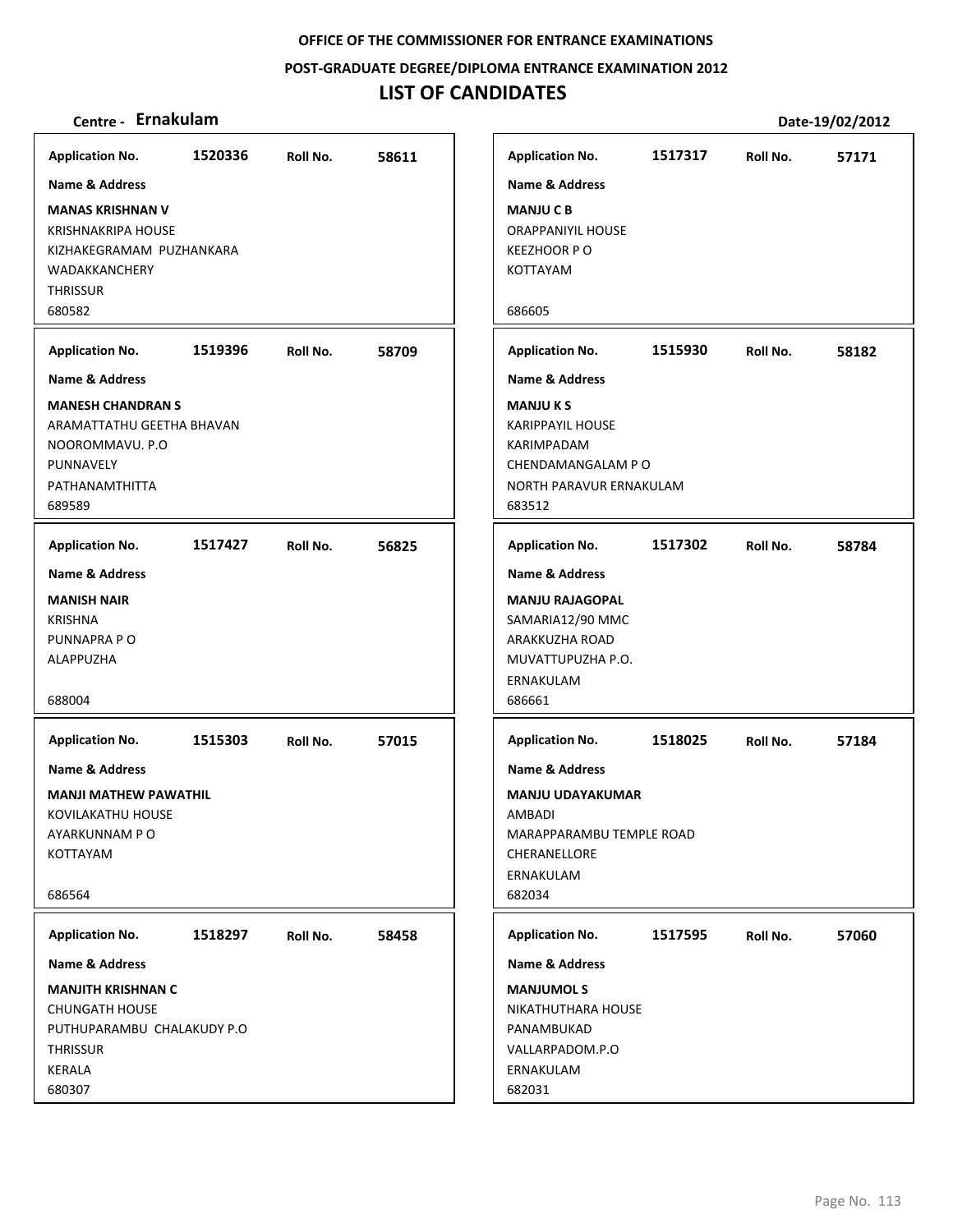**POST‐GRADUATE DEGREE/DIPLOMA ENTRANCE EXAMINATION 2012**

# **LIST OF CANDIDATES**

| <b>Application No.</b>                                                                                                                                      | 1515332 | Roll No.        | 58285 | <b>Application No.</b>                                                                                                                                   | 1519925 | Roll No. | 58489 |
|-------------------------------------------------------------------------------------------------------------------------------------------------------------|---------|-----------------|-------|----------------------------------------------------------------------------------------------------------------------------------------------------------|---------|----------|-------|
| <b>Name &amp; Address</b>                                                                                                                                   |         |                 |       | <b>Name &amp; Address</b>                                                                                                                                |         |          |       |
| <b>MANJUSHA K</b><br><b>KALAPPURAYIL HOUSE</b><br>THRITHALLOOR PO<br><b>THRISSUR</b>                                                                        |         |                 |       | <b>MANOJ K A</b><br>PURNIMA<br>PAMPADY PO<br>PAMPADY<br>KOTTAYAM                                                                                         |         |          |       |
| 680619                                                                                                                                                      |         |                 |       | 686502                                                                                                                                                   |         |          |       |
| <b>Application No.</b>                                                                                                                                      | 1520887 | Roll No.        | 58275 | <b>Application No.</b>                                                                                                                                   | 1518104 | Roll No. | 59029 |
| <b>Name &amp; Address</b>                                                                                                                                   |         |                 |       | <b>Name &amp; Address</b>                                                                                                                                |         |          |       |
| MANJUSHA MUNDAPPAT CHANDRAHASAN<br>MANJUSHA MUNDAPPAT CHANDRAHASAN<br>MUNDAPPAT HOUSE<br>NADUVILKARA P.O<br>VADANAPPALY THRISSUR<br>680614                  |         |                 |       | <b>MANOJ M</b><br>PERIYAR VIHAR E-86/5<br>DCMA AMBALAPADY<br>N.A.D (P.O)<br>ALUVA<br>683563                                                              |         |          |       |
| <b>Application No.</b>                                                                                                                                      | 1520078 | <b>WITHHELD</b> |       | <b>Application No.</b>                                                                                                                                   | 1518085 | Roll No. | 57764 |
| <b>Name &amp; Address</b><br><b>MANJUSHA VARGHESE</b><br>EDAKKALATHUR HOUSE<br>S.N.PARK ROAD<br>P.O.POOTHOLE<br><b>TRICHUR4</b><br>680004                   |         |                 |       | <b>Name &amp; Address</b><br><b>MANSOOR ALI M</b><br>MUBARAK MANZIL<br>PULIYAMPARAMPA<br><b>KARIPPUR P O</b><br>MALAPPURAM<br>673638                     |         |          |       |
| <b>Application No.</b><br><b>Name &amp; Address</b><br><b>MANOJ ANTONY</b><br><b>DEEPAM</b><br>AISWARYA LANE<br>THRIKKAKKARA P.O<br><b>COCHIN</b><br>682021 | 1518259 | Roll No.        | 59032 | <b>Application No.</b><br><b>Name &amp; Address</b><br><b>MANSOORALIT</b><br>THACHARAMBAN(H)<br>MAMBURAM(PO)<br>TIRURANGADI(VIA)<br>MALAPPURAM<br>676306 | 1516929 | Roll No. | 57512 |
| <b>Application No.</b>                                                                                                                                      | 1517326 | Roll No.        | 57635 | <b>Application No.</b>                                                                                                                                   | 1520010 | Roll No. | 57106 |
| Name & Address                                                                                                                                              |         |                 |       | Name & Address                                                                                                                                           |         |          |       |
| <b>MANOJ JOSEPH</b><br>C-6 CANOPY CANARA BANK OFFICER\'S QUARTERS<br><b>ST.MARTIN'S ROAD</b><br>PALARIVATTOM<br>ERNAKULAM<br>682025                         |         |                 |       | <b>MANUG</b><br><b>SATHGIRI</b><br>GOOD SHED ROADCHERUKUNNOMMAITHANAM<br>VARKALA<br>THIRUVANANTHAPURAM<br>695141                                         |         |          |       |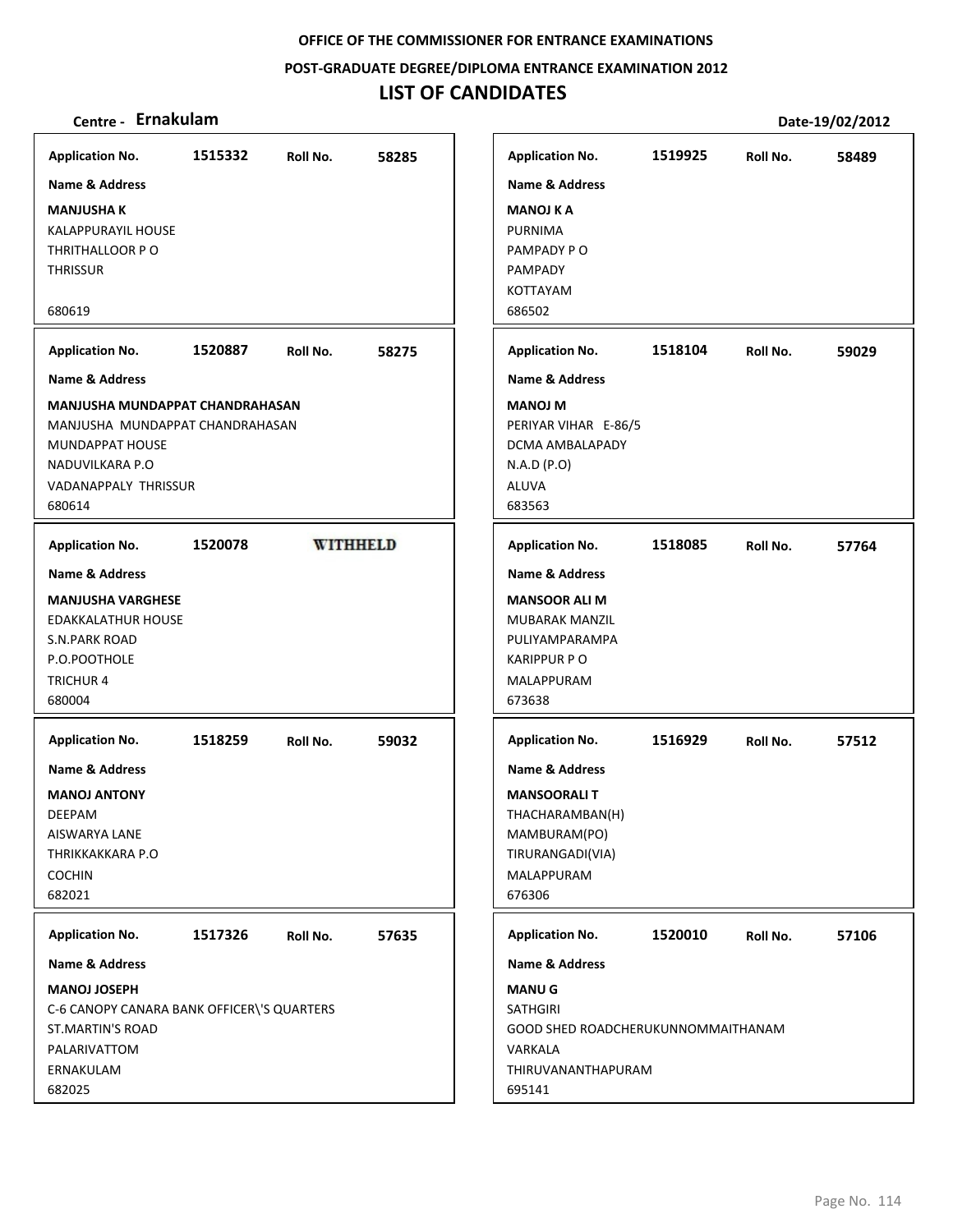**POST‐GRADUATE DEGREE/DIPLOMA ENTRANCE EXAMINATION 2012**

## **LIST OF CANDIDATES**

| <b>Application No.</b>                                                                                                                                                                                                                                          | 1516912 | Roll No. | 58662 |
|-----------------------------------------------------------------------------------------------------------------------------------------------------------------------------------------------------------------------------------------------------------------|---------|----------|-------|
| Name & Address                                                                                                                                                                                                                                                  |         |          |       |
| <b>MANU JOHNS CHOWALLUR</b><br>MANU JOHNS CHOWALLUR<br>S/O JOHNSON C RAPHAEL PLOT 51<br>HILL GARDENS ANCHERI PO<br><b>THRISSUR</b><br>680006                                                                                                                    |         |          |       |
| <b>Application No.</b>                                                                                                                                                                                                                                          | 1520851 | Roll No. | 57352 |
| <b>Name &amp; Address</b>                                                                                                                                                                                                                                       |         |          |       |
| <b>MANU KURIAN BABY</b><br>VAM HOUSE PERTOGAS INDIA<br>PATHIRAPALLY ALLEPEY<br>688521                                                                                                                                                                           |         |          |       |
| <b>Application No.</b>                                                                                                                                                                                                                                          | 1519339 | Roll No. | 58248 |
| Name & Address<br><b>MANUNA</b><br>NELLIPARAMBIL HOUSE<br>KUTTICHIRA ROAD KALATHODE<br>OLLUKKARA P.O THRISSUR<br>KERALA.<br>680655<br><b>Application No.</b><br><b>Name &amp; Address</b><br><b>MANU PAUL</b><br>THELAPPILLIL HOUSE<br>PULIYANAM PO<br>ANGAMALY | 1516755 | Roll No. | 57624 |
| ERNAKULAM<br>683572                                                                                                                                                                                                                                             |         |          |       |
| <b>Application No.</b>                                                                                                                                                                                                                                          | 1516184 | Roll No. | 58532 |
| Name & Address<br><b>MANU PRATHAP</b><br>SWASTHI (H)<br>KIZHAKKEKARA<br>MUVATTUPUZHA P.O.<br>686661                                                                                                                                                             |         |          |       |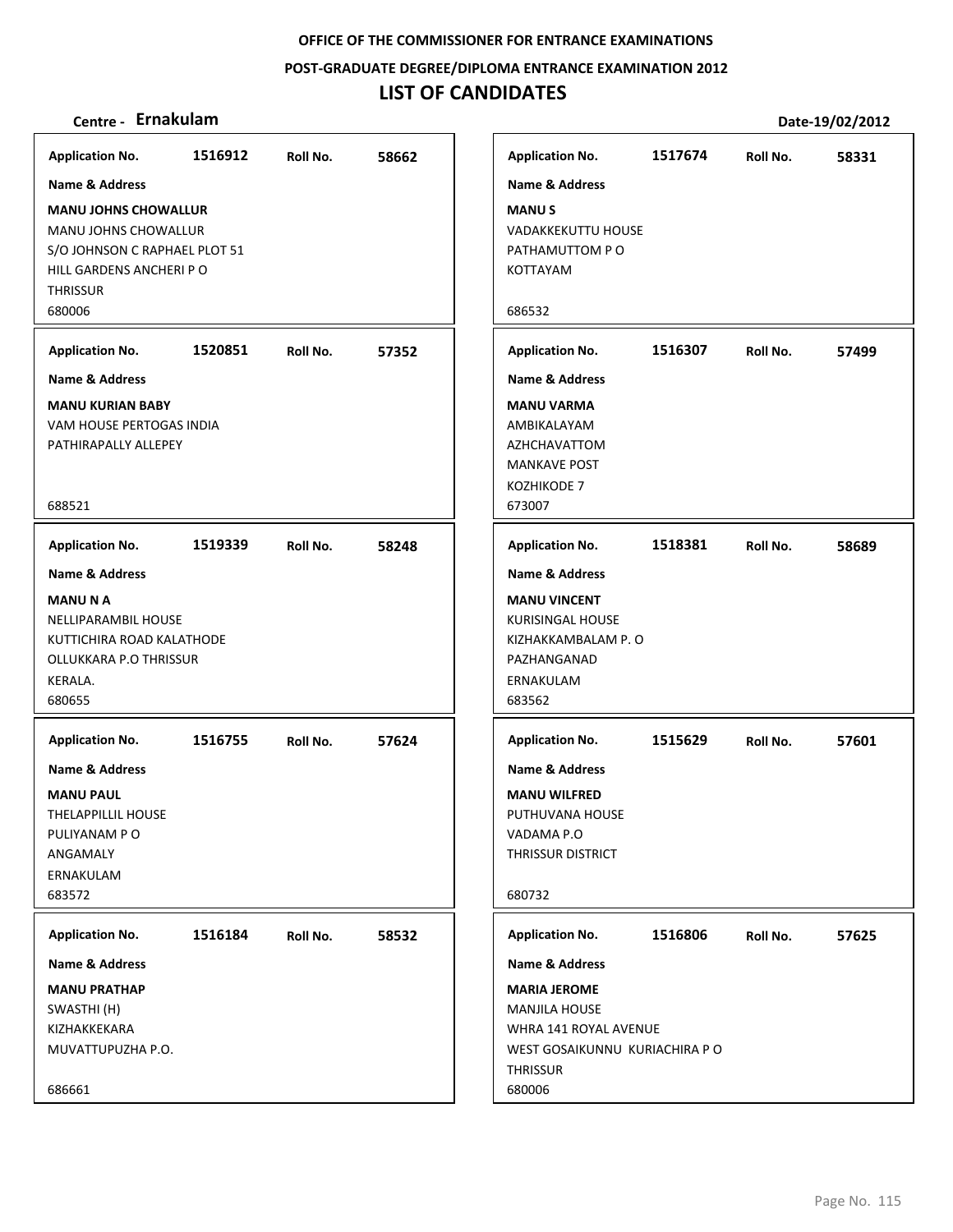**POST‐GRADUATE DEGREE/DIPLOMA ENTRANCE EXAMINATION 2012**

## **LIST OF CANDIDATES**

## **Centre ‐ Ernakulam Date‐19/02/2012**

**1518624 58349 MARIA ROSE PALATHINGAL** KURIANPARAMBIL HOUSE ARANATTUKARA P.O **THRISSUR** KERALA 680618 **Application No. Name & Address 1517619 57985 MARIA TINU P G** PANAKAL HOUSE ILLIKAL JUNCTION KUMBALANGHI PO COCHIN ERNAKULAM 682007 **Application No. Name & Address 1518343 57422 MARTIN JOSE THOMAS** MANIKATH HOUSE ANAMTHURUTHICHIRA ROAD KADAVANTHRA COCHIN ERNAKULAM 682020 **Application No. Name & Address 1516629 57966 MARY ANTONY** KANNAMPUZHA HOUSE MALAYATTOOR P.O. KALADY(VIA) ERNAKULAM 683587 **Application No. Name & Address 1520700 58157 MARY SUSAN K S** C/O K.P.SEBASTIAN ANDREWSFLAT NO.101BILAD LAUREL 162/163BEHIND MAHAVEER CORNETNEAR CHURCH RING ROADKENGERI SATELLITE TOWN BANGALOREKARNATAKA 560060 **Application No. Name & Address 1515882 57951 MARY XAVIER** ELENJICKAL HOUSE KCRWA 162 CLUB ROAD SOUTH GIRI NAGAR KADAVANTHARA ERNAKULAM 682020 **Application No. Name & Address 1518176 57535 MATHEW ABRAHAM AMPRAYIL** 5TH FLOORFLAT 504 EMPOROUS APARTMENTS KUNTIKANA JUNCTIONNH‐17 MANGALOREKARNATAKA 575004 **Application No. Name & Address 1515910 57143 MATHEW JOSEPH** NEDUMTHANATHU HOUSE VAZHAPPALLY WEST P O CHANGANACHERRY KOTTAYAM 686103 **Application No. Name & Address 1515868 57142 MATHEW K JOHNSON** MEDICAL COLLEGE QUARTERS TYPE II ‐ 6 NEAR ICH AMALAGIRI PO KOTTAYAM 686036 **Application No. Name & Address 1516465 58078 MATHEW P THOMAS** PRAKADAN P.B NO ‐ 28 PONKUNNAM P.O KOTTAYAM KERALA 686506 **Application No. Name & Address**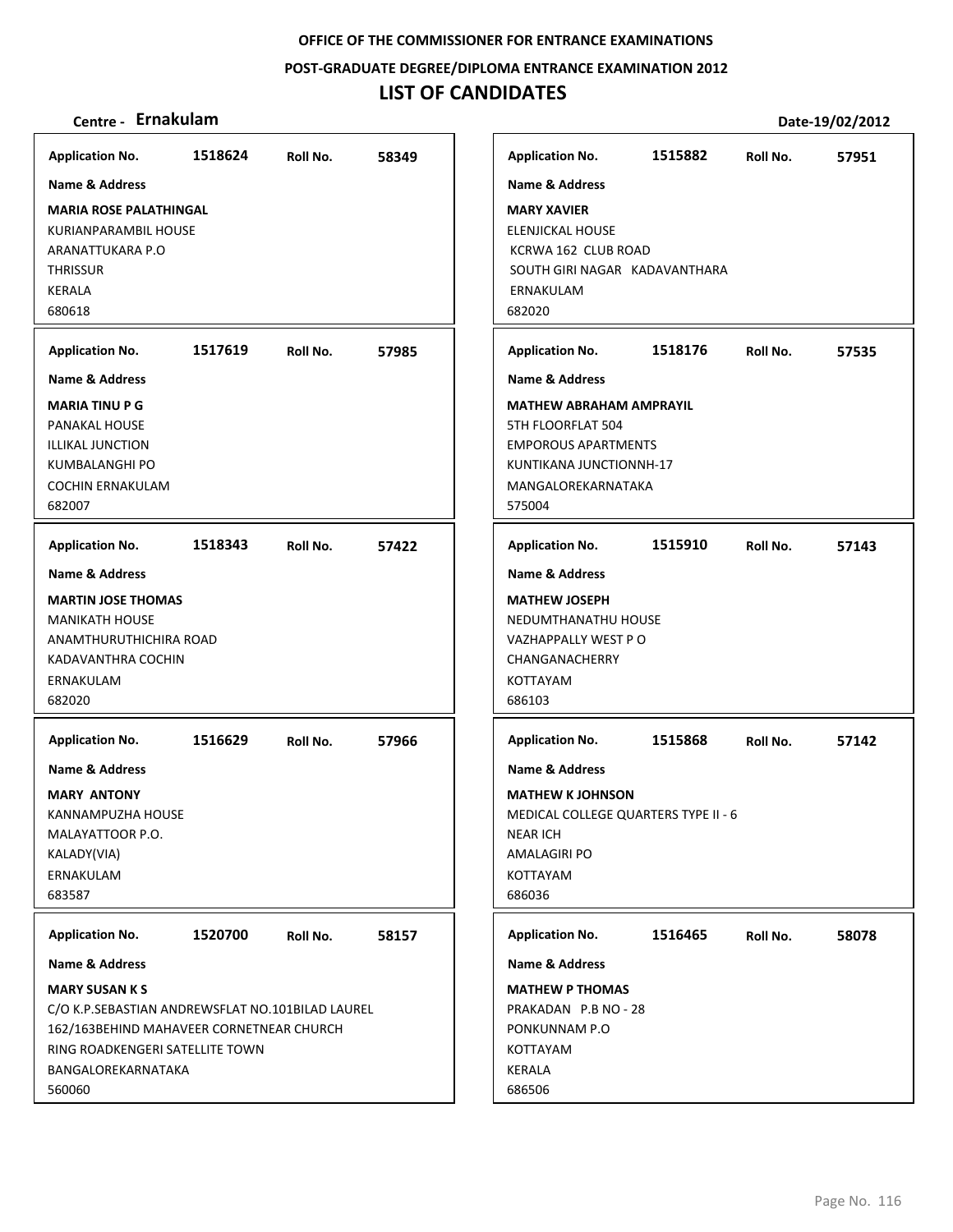**POST‐GRADUATE DEGREE/DIPLOMA ENTRANCE EXAMINATION 2012**

| Centre - Ernakulam                                                                                                                              |         |          |       |                                                                                                              |                                                                            |         |          | Date-19/02/2012 |
|-------------------------------------------------------------------------------------------------------------------------------------------------|---------|----------|-------|--------------------------------------------------------------------------------------------------------------|----------------------------------------------------------------------------|---------|----------|-----------------|
| <b>Application No.</b>                                                                                                                          | 1517218 | Roll No. | 57401 | <b>Application No.</b>                                                                                       |                                                                            | 1515903 | Roll No. | 58871           |
| <b>Name &amp; Address</b>                                                                                                                       |         |          |       | <b>Name &amp; Address</b>                                                                                    |                                                                            |         |          |                 |
| <b>MATHEWS MURICKEN G</b><br><b>HILL VIEW</b><br><b>POTHY</b><br>THALAYOLAPARAMBU P.O.<br>KOTTAYAM<br>686605                                    |         |          |       | ARUVITHURA P O<br>ERATTUPETTA<br><b>KOTTAYAM</b><br>686122                                                   | <b>MEENAKSHY VIJAYAKUMAR</b><br>CHIRAKKARAYIL HOUSE                        |         |          |                 |
| <b>Application No.</b>                                                                                                                          | 1516941 | Roll No. | 57743 | <b>Application No.</b>                                                                                       |                                                                            | 1519326 | Roll No. | 57441           |
| <b>Name &amp; Address</b>                                                                                                                       |         |          |       | <b>Name &amp; Address</b>                                                                                    |                                                                            |         |          |                 |
| <b>MATHEWS VARGHESE MARET</b><br><b>MARET LINCEY NIVAS</b><br>MADATHUMBHAGOM NORTH P.O<br>PURAMATTOM<br>TIRUVALLA<br>689543                     |         |          |       | <b>MEENU B</b><br><b>TRIVENI</b><br>PALLOM.P.O<br><b>KOTTAYAM</b><br>686007                                  |                                                                            |         |          |                 |
| <b>Application No.</b>                                                                                                                          | 1517308 | Roll No. | 56939 | <b>Application No.</b>                                                                                       |                                                                            | 1518159 | Roll No. | 56839           |
| <b>Name &amp; Address</b><br><b>MAYA RAJAGOPAL</b><br>PRASANTHINILAYAM<br>MANJADI P.O.<br>TIRUVALLA<br>PATHANAMTHITTA<br>689105                 |         |          |       | <b>Name &amp; Address</b><br>KOCHUKRISHNA VILAS<br>N E WARD<br>KOTTAYAM<br>686141                            | <b>MEENU INDUCHOODAN</b><br>PULINCHUVADUVAIKOM                             |         |          |                 |
| <b>Application No.</b>                                                                                                                          | 1516284 | Roll No. | 58534 | <b>Application No.</b>                                                                                       |                                                                            | 1517774 | Roll No. | 58218           |
| <b>Name &amp; Address</b><br><b>MAYATJ</b><br>THOZHUTHUMPARAMBIL HOUSE<br><b>WESTERN BAZAR</b><br>ARANATTUKARA P O<br><b>THRISSUR</b><br>680618 |         |          |       | <b>Name &amp; Address</b><br>PAYYAVOOR P.O<br><b>KANNUR DISTRICT</b><br>670633                               | <b>MEENU MARY VINCENT</b><br>MEENU MARY VINCENT<br>MUNDATTUCHUNDAYIL HOUSE |         |          |                 |
| <b>Application No.</b>                                                                                                                          | 1517275 | Roll No. | 57864 | <b>Application No.</b>                                                                                       |                                                                            | 1518664 | Roll No. | 58005           |
| <b>Name &amp; Address</b>                                                                                                                       |         |          |       | Name & Address                                                                                               |                                                                            |         |          |                 |
| <b>MEENAKSHI MENON R</b><br>C/O C R MENON<br>YOGANIDRA PARTHASARATHY TEMPLE STREET<br>OLARIKKARA PULLAZHI P O<br><b>THRISSUR</b><br>680012      |         |          |       | <b>MEENU PRAKASH</b><br><b>KRISHSNA NIVAS</b><br>CHAKKARAPARAMBU<br>THAMMANAM P.O<br><b>COCHIN</b><br>682032 |                                                                            |         |          |                 |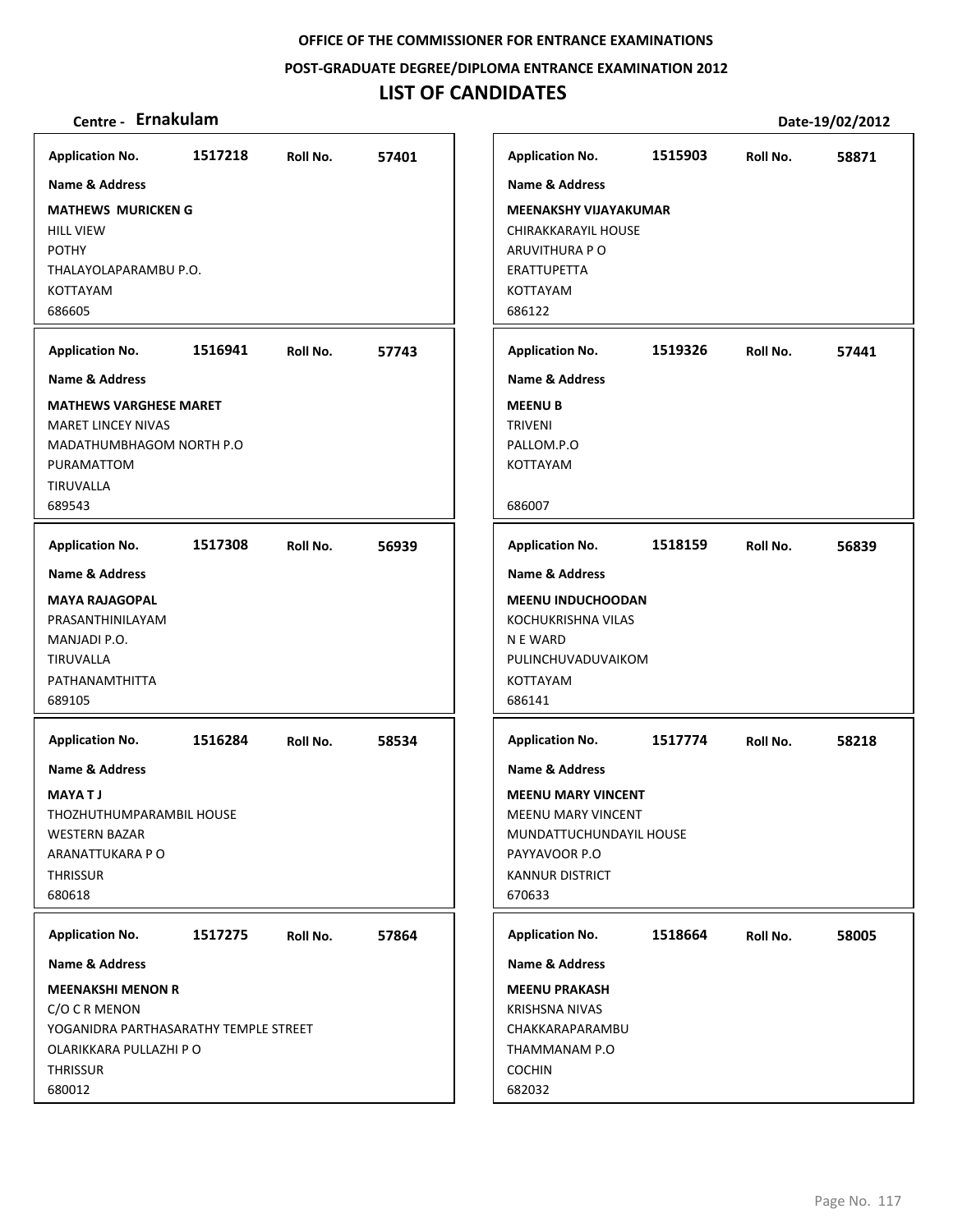**POST‐GRADUATE DEGREE/DIPLOMA ENTRANCE EXAMINATION 2012**

## **LIST OF CANDIDATES**

| <b>Application No.</b>         | 1518490 | Roll No. | 57193 | <b>Application No.</b>             | 1517969 | Roll No. | 59026           |
|--------------------------------|---------|----------|-------|------------------------------------|---------|----------|-----------------|
| Name & Address                 |         |          |       | <b>Name &amp; Address</b>          |         |          |                 |
| <b>MEENU VENUKUMAR</b>         |         |          |       | <b>MEERA MATHEW</b>                |         |          |                 |
| POLOTHIL HOUSE                 |         |          |       | FLAT NO-306BSILVER SHELL APARTMENT |         |          |                 |
| TRIPRAYAR                      |         |          |       | <b>FALNIR ROADKANKANADY</b>        |         |          |                 |
| NATTIKA P.O                    |         |          |       | MANGALORE                          |         |          |                 |
| <b>THRISSUR</b>                |         |          |       | KARNATAKA                          |         |          |                 |
| 680566                         |         |          |       | 575002                             |         |          |                 |
|                                |         |          |       |                                    |         |          |                 |
| <b>Application No.</b>         | 1516840 | Roll No. | 57162 | <b>Application No.</b>             | 1519469 | Roll No. | 58021           |
| <b>Name &amp; Address</b>      |         |          |       | <b>Name &amp; Address</b>          |         |          |                 |
| <b>MEERA S</b>                 |         |          |       | <b>MEERA MATHEW</b>                |         |          |                 |
| <b>SEN NIVAS</b>               |         |          |       | POOVATHOLIL                        |         |          |                 |
| <b>MANNANCHERY PO</b>          |         |          |       | <b>NARIANGANAM PO</b>              |         |          |                 |
| ALAPPUZHA                      |         |          |       | PLASSANAL VIA                      |         |          |                 |
|                                |         |          |       | <b>KOTTAYAM</b>                    |         |          |                 |
| 688538                         |         |          |       | 686579                             |         |          |                 |
| <b>Application No.</b>         | 1520702 | Roll No. | 58387 | <b>Application No.</b>             | 1520670 | Roll No. | 57233           |
| <b>Name &amp; Address</b>      |         |          |       | <b>Name &amp; Address</b>          |         |          |                 |
| <b>MEERA SUDHEENDRAN</b>       |         |          |       | <b>MEERA MOHANAN</b>               |         |          |                 |
| KANJIRAKKATTU                  |         |          |       | C/O DR.M CHANDRASHEKHARAN          |         |          |                 |
| ADIMALI P.O                    |         |          |       | CHANDRAVIHAR                       |         |          |                 |
| ADIMALI                        |         |          |       | PERINGAVU                          |         |          |                 |
| <b>IDUKKI</b>                  |         |          |       | <b>THRISSUR</b>                    |         |          |                 |
| 685561                         |         |          |       | 680018                             |         |          |                 |
| <b>Application No.</b>         | 1516387 | Roll No. | 57037 | <b>Application No.</b>             | 1520912 |          | <b>WITHHELD</b> |
| <b>Name &amp; Address</b>      |         |          |       | <b>Name &amp; Address</b>          |         |          |                 |
|                                |         |          |       |                                    |         |          |                 |
| <b>MEERA BABU</b>              |         |          |       | <b>MEERA N MENON</b>               |         |          |                 |
| NEDIATH HOUSE43/808            |         |          |       | <b>KARTHIKA</b>                    |         |          |                 |
| STERLING ESTATEKUMARANASAN RD. |         |          |       | 21/765 KALLIKKAD                   |         |          |                 |
| KALOOR P.O.                    |         |          |       | PALAKKAD                           |         |          |                 |
| ERNAKULAM                      |         |          |       |                                    |         |          |                 |
| 682017                         |         |          |       | 678006                             |         |          |                 |
| <b>Application No.</b>         | 1517787 | Roll No. | 58563 | <b>Application No.</b>             | 1519002 | Roll No. | 57087           |
| <b>Name &amp; Address</b>      |         |          |       | <b>Name &amp; Address</b>          |         |          |                 |
| <b>MEERAKR</b>                 |         |          |       | <b>MEERA RAVI KUMAR</b>            |         |          |                 |
| C/0 DR K.G. RANGANATHA MALLAN  |         |          |       | KALLINGAL HOUSE VRA182             |         |          |                 |
| KUNDELATTU HOUSE               |         |          |       | <b>NEAR TALUK OFFICE</b>           |         |          |                 |
| POST PANANGAD                  |         |          |       | KOLLAM-1                           |         |          |                 |
| <b>THRISSUR</b>                |         |          |       | KERALA                             |         |          |                 |
| 680665                         |         |          |       | 691001                             |         |          |                 |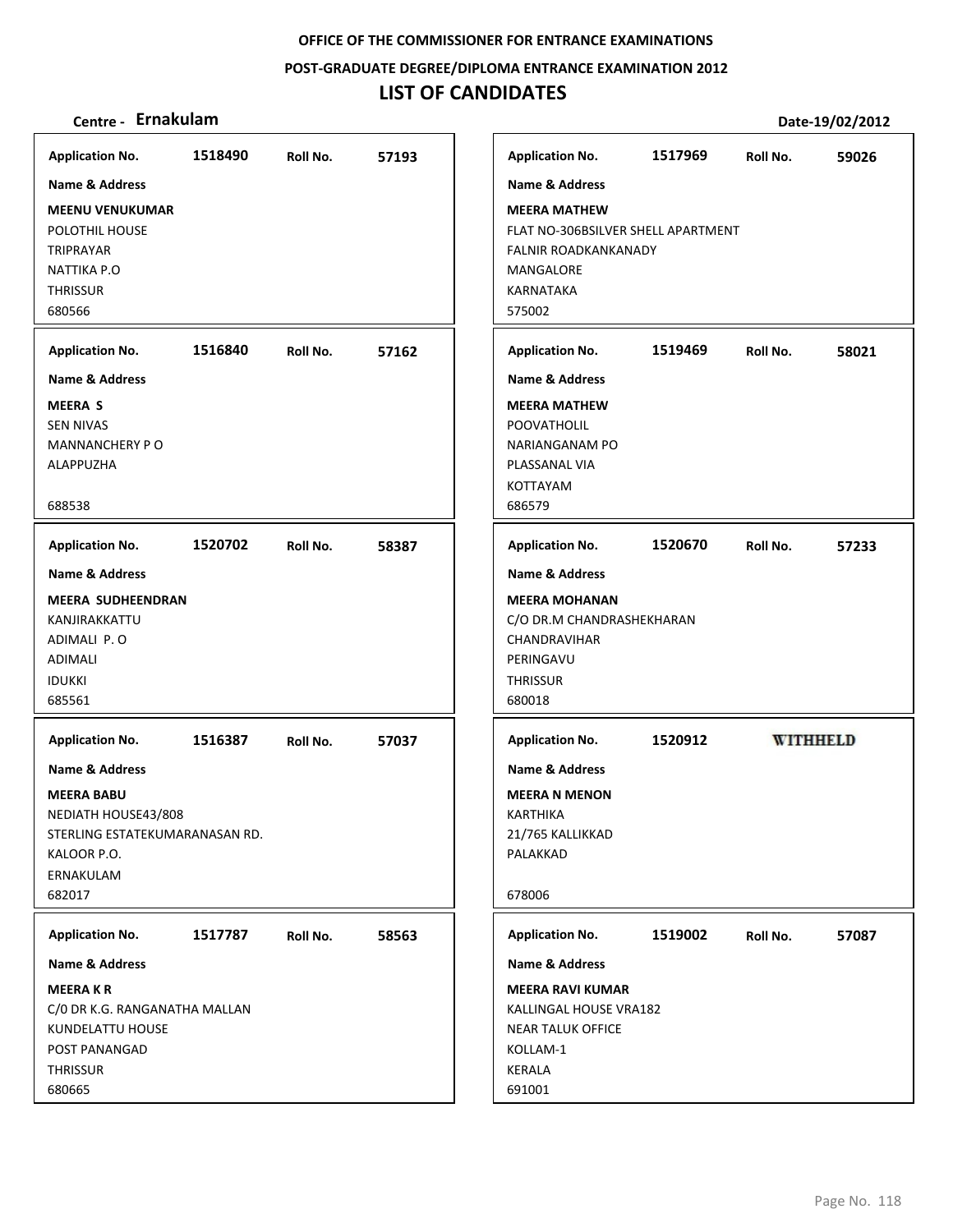**POST‐GRADUATE DEGREE/DIPLOMA ENTRANCE EXAMINATION 2012**

# **LIST OF CANDIDATES**

| <b>Application No.</b>             | 1516908 | Roll No. | 58317 | <b>Application No.</b>     | 1517912 | Roll No. | 57066 |
|------------------------------------|---------|----------|-------|----------------------------|---------|----------|-------|
| Name & Address                     |         |          |       | <b>Name &amp; Address</b>  |         |          |       |
| <b>MEERA SELVARAJAN</b>            |         |          |       | <b>MEGHANA AJIT</b>        |         |          |       |
| <b>OASIS</b>                       |         |          |       | VYJAYANTHAM                |         |          |       |
| PAZHAVEEDU P O                     |         |          |       | KANNACHAN THODU ROAD       |         |          |       |
| ALAPPUZHA                          |         |          |       | AYYAPPANKAVU               |         |          |       |
|                                    |         |          |       | <b>COCHIN</b>              |         |          |       |
| 688009                             |         |          |       | 682018                     |         |          |       |
| <b>Application No.</b>             | 1516454 | Roll No. | 57733 | <b>Application No.</b>     | 1515616 | Roll No. | 57137 |
| <b>Name &amp; Address</b>          |         |          |       | <b>Name &amp; Address</b>  |         |          |       |
| <b>MEERA SRUTHI R</b>              |         |          |       | <b>MELBA NAPOLEAN</b>      |         |          |       |
| SRUTHINILAYAM                      |         |          |       | A-2738TYPE V D- II         |         |          |       |
| KUMARAMANGALAM P O                 |         |          |       | <b>FIRST FLOOR</b>         |         |          |       |
| <b>THODUPUZHA</b>                  |         |          |       | <b>NETAJI NAGAR</b>        |         |          |       |
| <b>IDUKKI</b><br>685597            |         |          |       | <b>NEW DELHI</b><br>110023 |         |          |       |
|                                    |         |          |       |                            |         |          |       |
| <b>Application No.</b>             | 1517611 | Roll No. | 57408 | <b>Application No.</b>     | 1516777 | Roll No. | 58544 |
| <b>Name &amp; Address</b>          |         |          |       | <b>Name &amp; Address</b>  |         |          |       |
| <b>MEETU ELIZ CHERIAN</b>          |         |          |       | <b>MELCY CLEETUS</b>       |         |          |       |
| 31/988 H2 SUBASH CHANDRA BOSE ROAD |         |          |       | <b>KALATHIL HOUSE</b>      |         |          |       |
| VYTILLAP.O                         |         |          |       | PERUMPALAM P.O             |         |          |       |
| <b>COCHIN</b>                      |         |          |       | CHERTHALA                  |         |          |       |
|                                    |         |          |       | ALAPPUZHA                  |         |          |       |
| 682019                             |         |          |       | 688570                     |         |          |       |
| <b>Application No.</b>             | 1515960 | Roll No. | 57028 | <b>Application No.</b>     | 1519418 | Roll No. | 57675 |
| <b>Name &amp; Address</b>          |         |          |       | Name & Address             |         |          |       |
| <b>MEGHA BHARATH</b>               |         |          |       | <b>MELVI K VARKEY</b>      |         |          |       |
| 16/298 NITHYASHREE                 |         |          |       | C/O. DR.FIJU CHACKO        |         |          |       |
| BEHIND VIJAYA HOSPITAL             |         |          |       | <b>KALLELY HOUSE</b>       |         |          |       |
| KUNNATHURMEDU P.O.                 |         |          |       | <b>NEAR BISHOPS HOUSE</b>  |         |          |       |
| PALAKKAD                           |         |          |       | <b>EAST FORT THRISSUR</b>  |         |          |       |
| 678013                             |         |          |       | 680005                     |         |          |       |
| <b>Application No.</b>             | 1521049 | Roll No. | 57355 | <b>Application No.</b>     | 1515738 | Roll No. | 57487 |
| Name & Address                     |         |          |       | <b>Name &amp; Address</b>  |         |          |       |
| <b>MEGHA RAVEENDRAN</b>            |         |          |       | <b>MELVIN ANTONY</b>       |         |          |       |
| 36/12 MALLIGAI FLATS               |         |          |       | KIZHAKKEBHAGATH HOUSE      |         |          |       |
| EIGHTEENTH WEST CROSS STREET       |         |          |       | PINDIMANA POST             |         |          |       |
| <b>MKB NAGAR</b>                   |         |          |       | KOTHAMANGALAM              |         |          |       |
| <b>CHENNAI</b>                     |         |          |       | ERNAKULAM                  |         |          |       |
| 600039                             |         |          |       | 686698                     |         |          |       |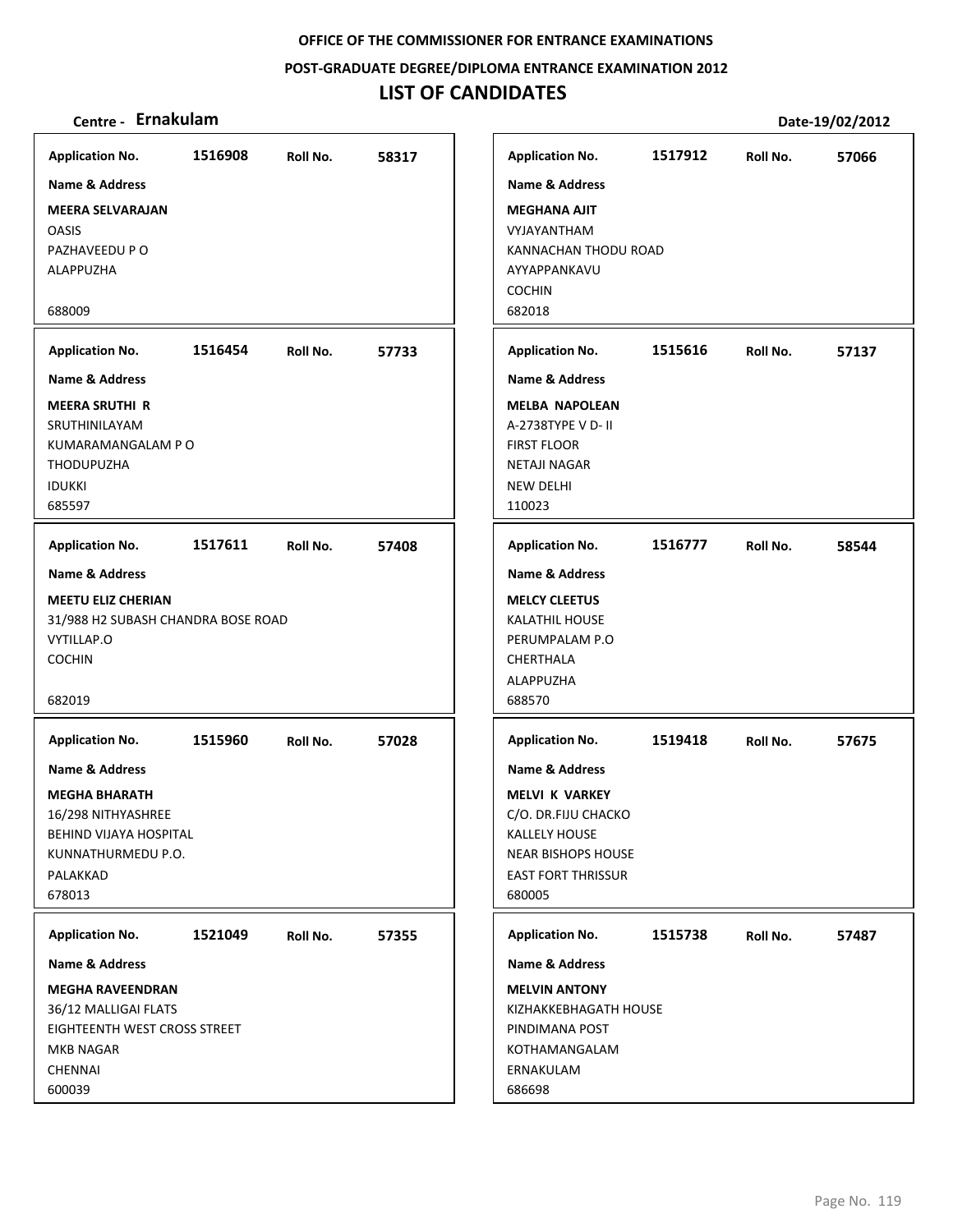**POST‐GRADUATE DEGREE/DIPLOMA ENTRANCE EXAMINATION 2012**

## **LIST OF CANDIDATES**

| <b>Application No.</b>           | 1518972 | Roll No. | 57666 | <b>Application No.</b>            | 1516253 | Roll No. | 56918 |
|----------------------------------|---------|----------|-------|-----------------------------------|---------|----------|-------|
| Name & Address                   |         |          |       | <b>Name &amp; Address</b>         |         |          |       |
| <b>MELVIN GONSALVEZ J</b>        |         |          |       | <b>MERETA ANN VARGHESE</b>        |         |          |       |
| <b>THOPPIL PHILLIS HOUSE</b>     |         |          |       | KUTTAMANAL THADATHIL              |         |          |       |
| NEENDAKARA P.O.                  |         |          |       | VALANKARA                         |         |          |       |
| KOLLAM                           |         |          |       | VENNIKULAM                        |         |          |       |
| <b>KERALA</b>                    |         |          |       | TIRUVALLAKERALA                   |         |          |       |
| 691582                           |         |          |       | 689544                            |         |          |       |
| <b>Application No.</b>           | 1516828 | Roll No. | 59005 | <b>Application No.</b>            | 1519225 | Roll No. | 58016 |
| <b>Name &amp; Address</b>        |         |          |       | <b>Name &amp; Address</b>         |         |          |       |
| <b>MELWIN GEORGE</b>             |         |          |       | <b>MERIN BABY</b>                 |         |          |       |
| CHAKKALAKKAL HOUSE               |         |          |       | <b>MERIN BABY</b>                 |         |          |       |
| <b>NEAR GOVT HOSPT</b>           |         |          |       | <b>VETTUKATTEL HOUSE</b>          |         |          |       |
| <b>MALA PO</b>                   |         |          |       | POOTHRIKKA P.O PUTHENCRUZ VIA     |         |          |       |
| <b>THRISSUR</b>                  |         |          |       | ERNAKULAM                         |         |          |       |
| 680732                           |         |          |       | 682308                            |         |          |       |
| <b>Application No.</b>           | 1519003 | Roll No. | 57203 | <b>Application No.</b>            | 1518138 | Roll No. | 58455 |
| <b>Name &amp; Address</b>        |         |          |       | <b>Name &amp; Address</b>         |         |          |       |
| <b>MELWIN TOM</b>                |         |          |       | <b>MERIN JOSE</b>                 |         |          |       |
| PLOT NO 253                      |         |          |       | D/O K.S.JOSE KANICHIKKATTIL HOUSE |         |          |       |
| HILL GARDENS.                    |         |          |       | CHALAKUDY P.OWEST CHALAKUDY       |         |          |       |
| <b>KUTTANELLUR P.O</b>           |         |          |       | <b>KOTTAT</b>                     |         |          |       |
| <b>THRISSUR</b>                  |         |          |       | THRISSUR DISTRICTKERALA           |         |          |       |
| 680014                           |         |          |       | 680307                            |         |          |       |
| <b>Application No.</b>           | 1515969 | Roll No. | 57608 | <b>Application No.</b>            | 1518140 | Roll No. | 58570 |
| <b>Name &amp; Address</b>        |         |          |       | <b>Name &amp; Address</b>         |         |          |       |
| <b>MENON RAHUL RADHAKRISHNAN</b> |         |          |       | <b>MERIN JOSE</b>                 |         |          |       |
| <b>D-8 KALINDI RESIDENCY</b>     |         |          |       | <b>CHEMPAKASSERIL HOUSE</b>       |         |          |       |
| SWIMMING POOL ROAD               |         |          |       | MARTHOMA CHURCH ROAD              |         |          |       |
| <b>NORTH BUS STAND</b>           |         |          |       | PALA P.O.                         |         |          |       |
| THRISSUR KERALA                  |         |          |       | KOTTAYAM                          |         |          |       |
| 680020                           |         |          |       | 686575                            |         |          |       |
| <b>Application No.</b>           | 1520044 | Roll No. | 58261 | <b>Application No.</b>            | 1519921 | Roll No. | 58374 |
| Name & Address                   |         |          |       | <b>Name &amp; Address</b>         |         |          |       |
| <b>MEREENA PAUL</b>              |         |          |       | <b>MERISH DAVID</b>               |         |          |       |
| MULERIKAL HOUSE                  |         |          |       | BETHANYKUNNEL                     |         |          |       |
| <b>KONGORPILLY</b>               |         |          |       | KOOVAPPALLY PO                    |         |          |       |
| <b>KONGORPILLY PO</b>            |         |          |       | THODUPUZHA                        |         |          |       |
| ERNAKULAM                        |         |          |       | <b>IDUKKI</b>                     |         |          |       |
| 683525                           |         |          |       | 685590                            |         |          |       |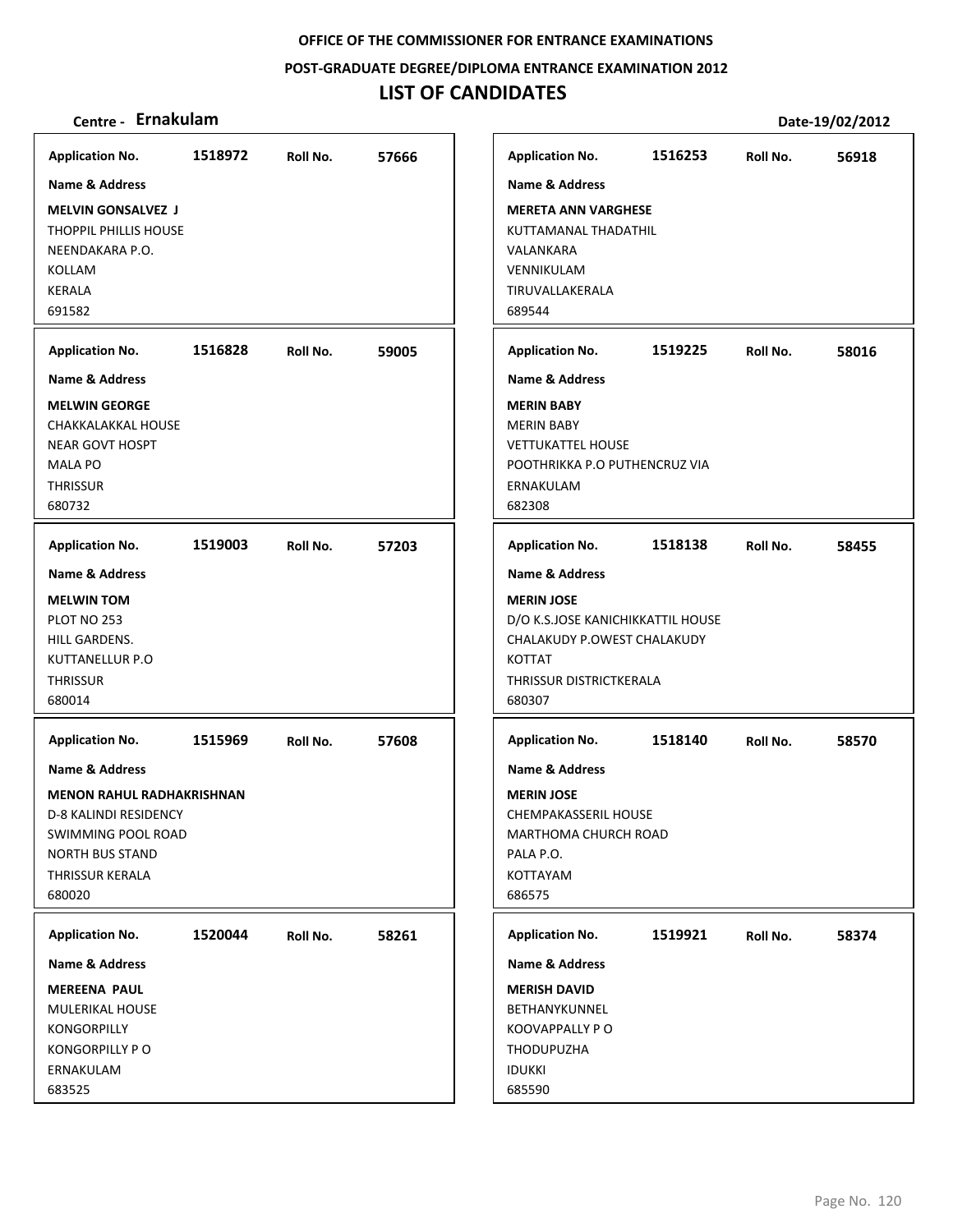**POST‐GRADUATE DEGREE/DIPLOMA ENTRANCE EXAMINATION 2012**

# **LIST OF CANDIDATES**

| <b>Application No.</b>                                                                                                                                             | 1519634 | Roll No. | 58829 |
|--------------------------------------------------------------------------------------------------------------------------------------------------------------------|---------|----------|-------|
| <b>Name &amp; Address</b>                                                                                                                                          |         |          |       |
| <b>MIDHUN ALIAS</b><br><b>THELAPPILLIL HOUSE</b><br>PEECHANIKADU<br>PULIYANAM. P. O ANGAMALY (VIA)<br>ERNAKULAM                                                    |         |          |       |
| 683572                                                                                                                                                             |         |          |       |
| <b>Application No.</b>                                                                                                                                             | 1519735 | Roll No. | 57681 |
| Name & Address                                                                                                                                                     |         |          |       |
| <b>MIDHUN K</b><br>KOVILAKATH HOUSE<br>SRINGAPURAM<br><b>KODUNGALLOR</b><br><b>THRISSUR</b><br>680664                                                              |         |          |       |
|                                                                                                                                                                    |         |          |       |
| <b>Application No.</b><br><b>Name &amp; Address</b>                                                                                                                | 1519247 | Roll No. | 58936 |
| <b>MIDHUN KRISHNAN</b><br>SREEVALSAM<br><b>VAYALAR POST</b><br>CHERTHALA<br>ALLEPPEY<br>688536                                                                     |         |          |       |
| <b>Application No.</b>                                                                                                                                             | 1515863 | Roll No. | 56910 |
| Name & Address<br><b>MIDHUN MANOHAR</b><br>ANJANAM HOUSE NUMBER 22/352 G<br><b>CANAL LANE</b><br>BEHIND POOJA CRICKET GROUND<br>THRIPPUNITHURA ERNAKULAM<br>682301 |         |          |       |
| <b>Application No.</b>                                                                                                                                             | 1515481 | Roll No. | 57018 |
| Name & Address                                                                                                                                                     |         |          |       |
| <b>MIDHUN P GOPALAKRISHNAN</b><br>PARAMJYOTHI KIZHAKKETHIL HOUSE<br>(P O) EYYAL (VIA) KECHERY<br>THRISSUR (DT)<br><b>KERALA STATE</b><br>680501                    |         |          |       |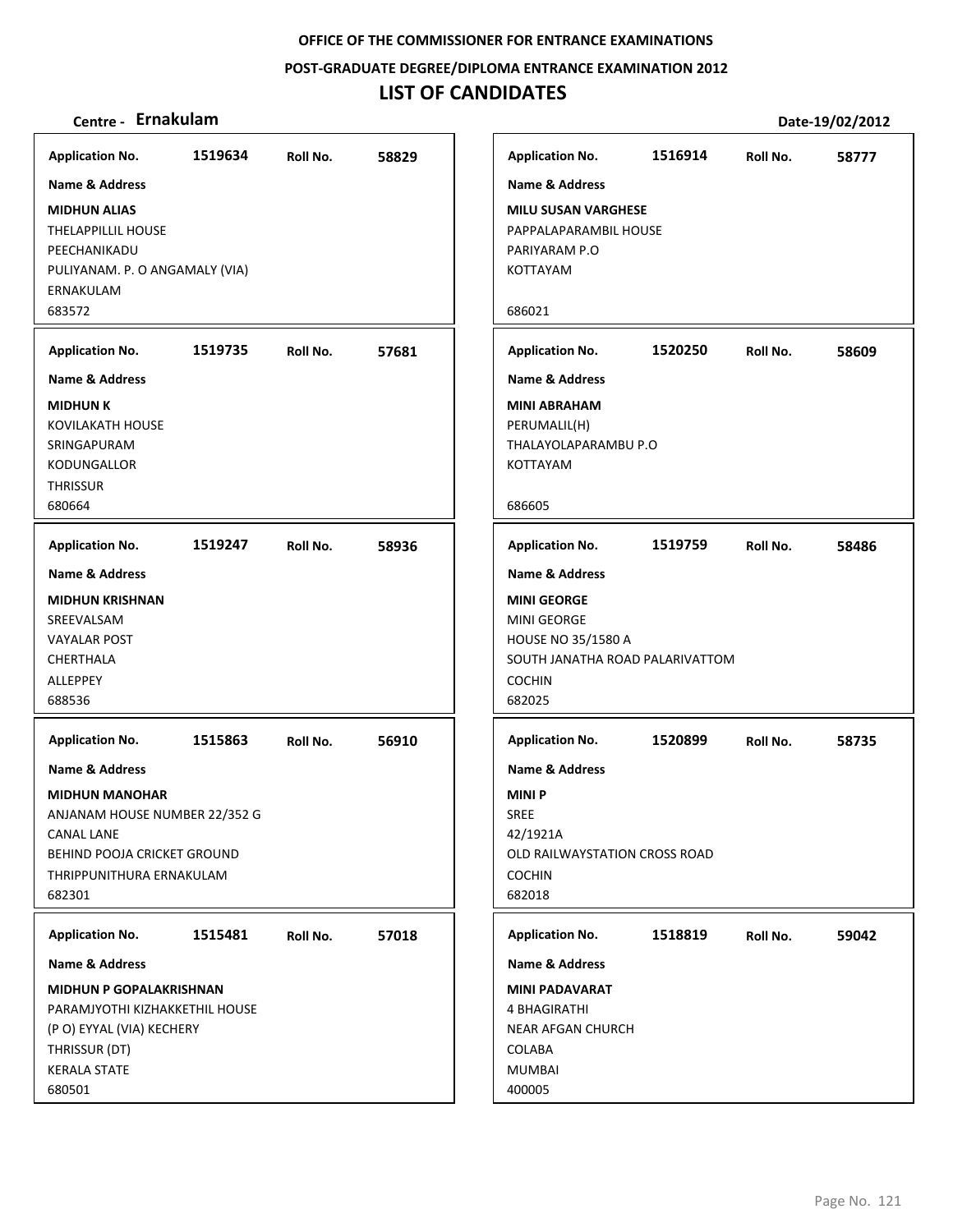**POST‐GRADUATE DEGREE/DIPLOMA ENTRANCE EXAMINATION 2012**

## **LIST OF CANDIDATES**

| 1521382<br><b>Application No.</b><br>57244<br>Roll No.<br><b>Name &amp; Address</b><br><b>MINI R NAIR</b><br><b>THATHWAMASI</b><br>ELAPPULLY PO<br>PALAKKAD<br>678622 | 1518441<br><b>Application No.</b><br>Roll No.<br><b>Name &amp; Address</b><br><b>MINU LIZ MATHEW</b><br>PUTHENPEEDIKAYIL HOUSE<br>MAHILALAYAM ROAD          | 56960 |
|-----------------------------------------------------------------------------------------------------------------------------------------------------------------------|-------------------------------------------------------------------------------------------------------------------------------------------------------------|-------|
|                                                                                                                                                                       |                                                                                                                                                             |       |
|                                                                                                                                                                       |                                                                                                                                                             |       |
|                                                                                                                                                                       |                                                                                                                                                             |       |
|                                                                                                                                                                       |                                                                                                                                                             |       |
|                                                                                                                                                                       |                                                                                                                                                             |       |
|                                                                                                                                                                       | THOTTUMUGHAM.P.O<br>ALUVA                                                                                                                                   |       |
|                                                                                                                                                                       | 683105                                                                                                                                                      |       |
|                                                                                                                                                                       |                                                                                                                                                             |       |
| 1521092<br><b>Application No.</b><br>58968<br>Roll No.                                                                                                                | 1520403<br><b>Application No.</b><br>Roll No.                                                                                                               | 57113 |
| Name & Address                                                                                                                                                        | <b>Name &amp; Address</b>                                                                                                                                   |       |
| <b>MINNU PRASAD V S</b>                                                                                                                                               | <b>MINU MARY OOMMEN</b>                                                                                                                                     |       |
| MINNUPRASAD V S. MANIKAM HOUSE                                                                                                                                        | MINU MARY OOMMEN                                                                                                                                            |       |
| EDAMUTTAM PO                                                                                                                                                          | MELAMPARAMPIL                                                                                                                                               |       |
| <b>THRISSUR</b>                                                                                                                                                       | PODIYADI P.O                                                                                                                                                |       |
|                                                                                                                                                                       | TIRUVALLA                                                                                                                                                   |       |
| 680568                                                                                                                                                                | 689110                                                                                                                                                      |       |
| <b>Application No.</b><br>1515248<br>57014<br>Roll No.                                                                                                                | 1516212<br><b>Application No.</b><br>Roll No.                                                                                                               | 57381 |
| <b>Name &amp; Address</b>                                                                                                                                             | <b>Name &amp; Address</b>                                                                                                                                   |       |
| <b>MINNU PRASANNAN</b>                                                                                                                                                | <b>MINU SUSAN PRAKASH</b>                                                                                                                                   |       |
| MANIKANTAVILAS                                                                                                                                                        | <b>3BJ M CRESCENT</b>                                                                                                                                       |       |
| KANJIRAMATTOM                                                                                                                                                         | P J ANTONY ROADMAMANGALAM                                                                                                                                   |       |
| THODUPUZHA EAST P.O                                                                                                                                                   | <b>EDAPPALLY P OKOCHI</b>                                                                                                                                   |       |
| <b>IDUKKI</b>                                                                                                                                                         |                                                                                                                                                             |       |
| 685585                                                                                                                                                                | 682024                                                                                                                                                      |       |
| <b>Application No.</b><br>1520807<br>57467<br>Roll No.                                                                                                                | <b>Application No.</b><br>1519900<br>Roll No.                                                                                                               | 57336 |
| Name & Address                                                                                                                                                        | <b>Name &amp; Address</b>                                                                                                                                   |       |
| <b>MINTO MARKOSE</b>                                                                                                                                                  | <b>MINU THOMAS</b>                                                                                                                                          |       |
| MINTO MARKOSE D/O P.K.KURUVILLA                                                                                                                                       | NRRA 632/1011BTHECKEKANDATHIL                                                                                                                               |       |
| THUMPEPARAMPIL HOUSE                                                                                                                                                  | NETTAYIKODATHU ROAD                                                                                                                                         |       |
| NEELAMPEROOR P.O.                                                                                                                                                     | PALARIVATTOM                                                                                                                                                |       |
| <b>KURICHYKOTTAYAM</b>                                                                                                                                                | <b>COCHIN</b>                                                                                                                                               |       |
| 686534                                                                                                                                                                | 682025                                                                                                                                                      |       |
|                                                                                                                                                                       |                                                                                                                                                             |       |
|                                                                                                                                                                       |                                                                                                                                                             |       |
|                                                                                                                                                                       |                                                                                                                                                             |       |
|                                                                                                                                                                       |                                                                                                                                                             |       |
|                                                                                                                                                                       |                                                                                                                                                             |       |
|                                                                                                                                                                       |                                                                                                                                                             |       |
| KERALA                                                                                                                                                                | PATHANAMTHITTA                                                                                                                                              |       |
| 691602                                                                                                                                                                | 689594                                                                                                                                                      |       |
| 1518099<br><b>Application No.</b><br>Roll No.<br>58799<br><b>Name &amp; Address</b><br><b>MINUAR</b><br>THENGUVILA<br><b>ASHTAMUDI</b><br>KOLLAM                      | 1520427<br><b>Application No.</b><br>Roll No.<br><b>Name &amp; Address</b><br><b>MINY SUSAN ABRAHAM</b><br>PLAVUNKAL HOUSE<br>CHENGAROOR.P.O<br>MALLAPPALLY | 57693 |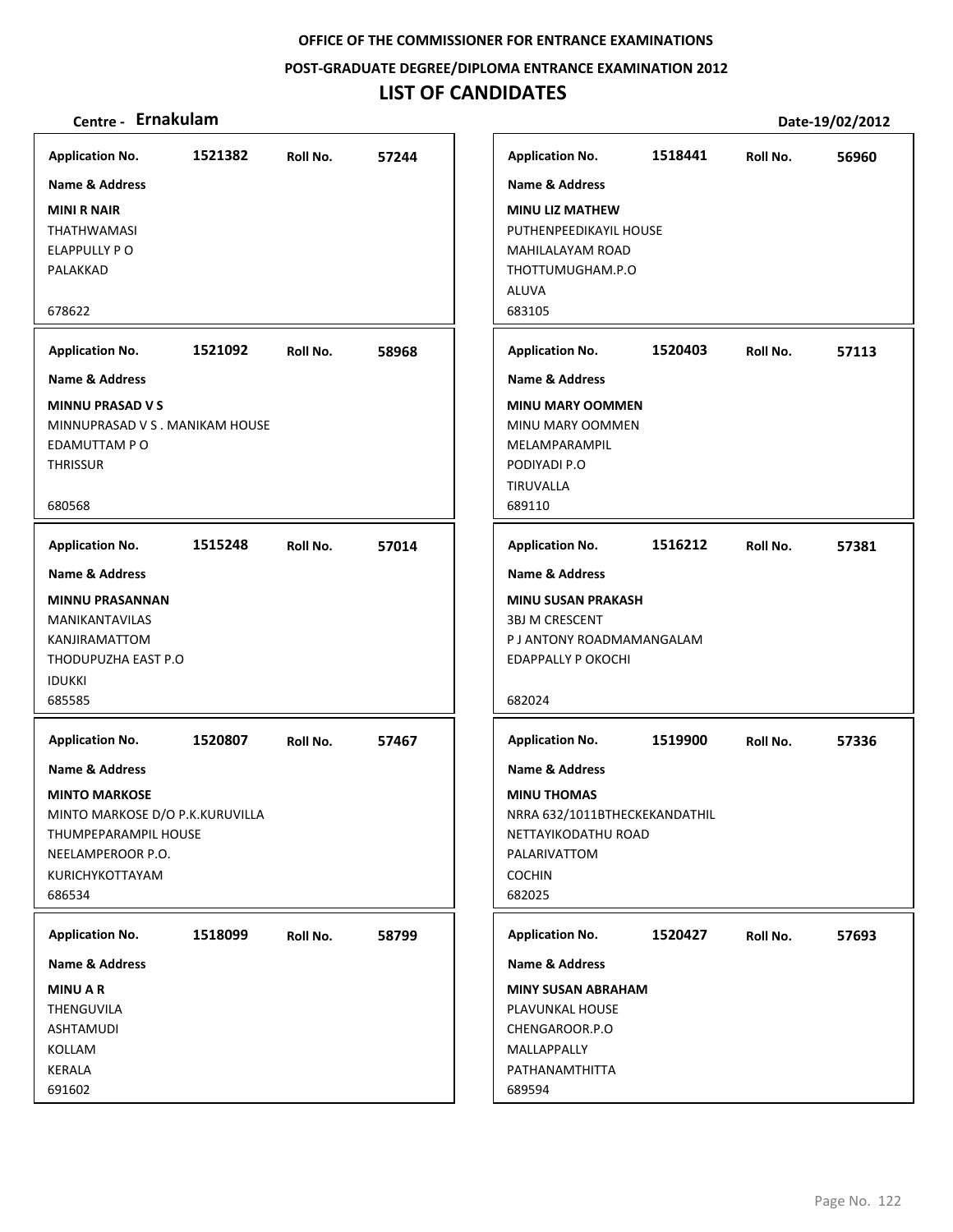**POST‐GRADUATE DEGREE/DIPLOMA ENTRANCE EXAMINATION 2012**

# **LIST OF CANDIDATES**

| <b>Application No.</b>       | 1518499 | Roll No. | 57772 | <b>Application No.</b>               | 1518769 | Roll No. | 57314           |
|------------------------------|---------|----------|-------|--------------------------------------|---------|----------|-----------------|
| Name & Address               |         |          |       | Name & Address                       |         |          |                 |
| <b>MIRIA MATHEWS</b>         |         |          |       | <b>MOBY KURIAN THENAT</b>            |         |          |                 |
| PAZHAYACHIRANGARA HOUSE      |         |          |       | <b>THENAT HOUSE</b>                  |         |          |                 |
| KUNNACKAL P.O                |         |          |       | NADAKAVU                             |         |          |                 |
| MUVATTUPUZHA                 |         |          |       | MAVELIKARA                           |         |          |                 |
| ERNAKULAM                    |         |          |       | ALAPPUZHA                            |         |          |                 |
| 682316                       |         |          |       | 690101                               |         |          |                 |
|                              |         |          |       |                                      |         |          |                 |
| <b>Application No.</b>       | 1516669 | Roll No. | 57737 | <b>Application No.</b>               | 1519175 |          | <b>WITHHELD</b> |
| <b>Name &amp; Address</b>    |         |          |       | <b>Name &amp; Address</b>            |         |          |                 |
| <b>MIRIAM JOSEPH</b>         |         |          |       | <b>MOHAMED FAISAL P V</b>            |         |          |                 |
| PAREPURACKAL                 |         |          |       | P V HOUSE                            |         |          |                 |
| NAGAMPADOM S.H.MOUNT P.O.    |         |          |       | MANTHADAM                            |         |          |                 |
| <b>KOTTAYAM</b>              |         |          |       | ALANKODE PO                          |         |          |                 |
| 686006                       |         |          |       | 679585                               |         |          |                 |
| <b>Application No.</b>       | 1521139 | Roll No. | 58624 | <b>Application No.</b>               | 1515599 | Roll No. | 58405           |
| <b>Name &amp; Address</b>    |         |          |       | Name & Address                       |         |          |                 |
| <b>MISHA RAJU</b>            |         |          |       | <b>MOHAMED RANISH POOVAMPARAMBIL</b> |         |          |                 |
| <b>NADACKAL HOUSE</b>        |         |          |       | POOVAMPARAMBIL HSE                   |         |          |                 |
| ONNAM MILE                   |         |          |       | .PERINGOTTUKARA PO                   |         |          |                 |
| IRINGOLE PO                  |         |          |       | <b>THRISSUR</b>                      |         |          |                 |
| PERUMABAVOOR ERNAKULUM       |         |          |       |                                      |         |          |                 |
| 683548                       |         |          |       | 680565                               |         |          |                 |
| <b>Application No.</b>       | 1517861 | Roll No. | 56949 | <b>Application No.</b>               | 1516445 | Roll No. | 57270           |
| <b>Name &amp; Address</b>    |         |          |       | <b>Name &amp; Address</b>            |         |          |                 |
| <b>MITHUN MURALI KRISHNA</b> |         |          |       | <b>MOHAMED SHELIN P I</b>            |         |          |                 |
| VYPUVILAYIL                  |         |          |       | POZHANKARA ILLATH HOUSE              |         |          |                 |
| CHERUKOLE P.O.               |         |          |       | VAZHIYAMBALAM JUNCTION               |         |          |                 |
| MAVELIKARA                   |         |          |       | POST KAIPAMANGALAM                   |         |          |                 |
| ALAPPUZHA                    |         |          |       | <b>THRISSUR</b>                      |         |          |                 |
| 690104                       |         |          |       | 680681                               |         |          |                 |
| <b>Application No.</b>       | 1519480 | Roll No. | 58596 | <b>Application No.</b>               | 1517789 | Roll No. | 58793           |
| <b>Name &amp; Address</b>    |         |          |       | <b>Name &amp; Address</b>            |         |          |                 |
| <b>MITHUN S</b>              |         |          |       | <b>MOHAMEDTHAFSEER</b>               |         |          |                 |
| SREEVIHARVRA95               |         |          |       | MOHAMEDTHAFSEER                      |         |          |                 |
| VADAKKUMBHAGAM               |         |          |       | KALLIYATH HOUSEKALLINGAL             |         |          |                 |
| KOLLAM                       |         |          |       | KALPAKANCHERYMALAPPURAM DT           |         |          |                 |
|                              |         |          |       | KERALA                               |         |          |                 |
| 691001                       |         |          |       | 676551                               |         |          |                 |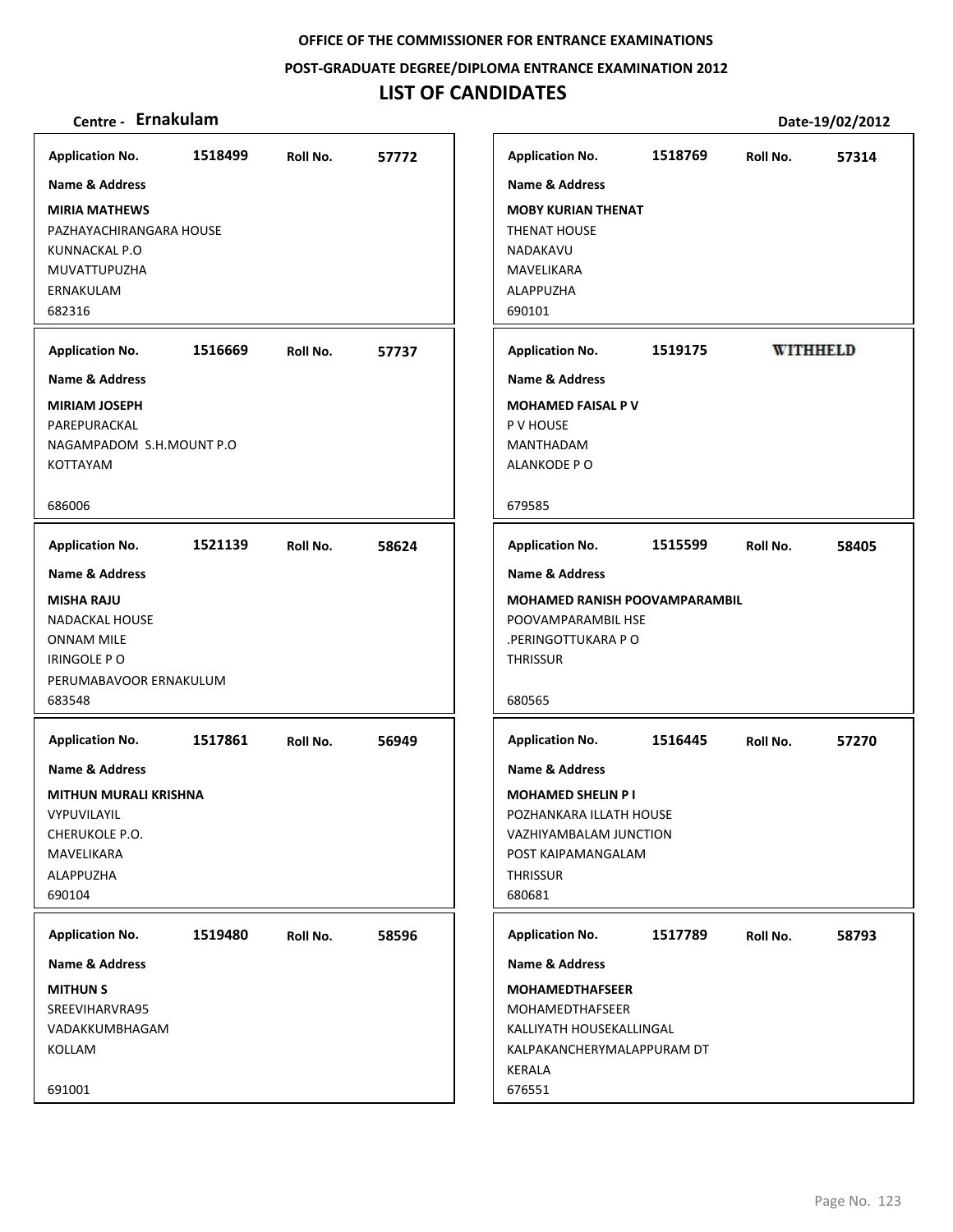**POST‐GRADUATE DEGREE/DIPLOMA ENTRANCE EXAMINATION 2012**

## **LIST OF CANDIDATES**

| 1516350<br>1519745<br><b>Application No.</b><br>58191<br><b>Application No.</b><br>Roll No.<br>Roll No.<br>Name & Address<br><b>Name &amp; Address</b><br><b>MOHAMMAD HASSAN</b><br><b>MOHAMMED FARDHIN THAYYIL</b><br>MULLACKAPARAMBIL KUZHIKADAVIL<br><b>FLAT-D2 ROHINI APPARTMENTS</b><br>UC COLLEGE POST<br><b>MEENCHIRA ROAD</b><br>PONEKKARA<br>ALWAYE - 2 ERNAKULAM<br><b>COCHIN</b><br>KERALA<br>683102<br>682041<br>1515467<br>1518901<br><b>Application No.</b><br>58862<br><b>Application No.</b><br>Roll No.<br>Roll No.<br><b>Name &amp; Address</b><br>Name & Address<br><b>MOHAMMED AFSAL K</b><br><b>MOHAMMED JASEEL A</b><br>EVOOR VADAKKATHIL HOUSE<br>KALLAYI HOUSE<br>MONGAM P.O<br><b>PATHIYOOR</b><br><b>KEERIKKAD PO</b><br>MALAPPURAM<br>ALAPPUZHA<br>673642<br>690508<br>1516168<br>1515777<br><b>Application No.</b><br>57604<br><b>Application No.</b><br>Roll No.<br>Roll No.<br>Name & Address<br>Name & Address<br><b>MOHAMMED ALI M C</b><br><b>MOHAMMED RAEEZ P</b><br>MOHAMMED ALI M C<br>ZAR - KURUPATH<br>KONDOTTY PO<br>S/O SAIDALAVI M C M C HOUSE<br>OPP. BUS STAND PULAMANTHOLE P.O.<br>MALAPURAM<br>MALAPPURAM DIST. KERALA.<br>679323<br>673638<br><b>WITHHELD</b><br><b>Application No.</b><br>1520498<br><b>Application No.</b><br>1520214<br>Roll No.<br><b>Name &amp; Address</b><br><b>Name &amp; Address</b><br><b>MOHAMMED AZHRUDDIN A</b><br><b>MOHAMMED SHIROS EARKARA</b><br>LALITHAM V/355A<br><b>MADATHINGAL HOUSE</b><br>OPP. NIRMALA SHISHU BHAVAN<br>THOPPIL PIPELINE ROAD<br>S R M ROAD<br>THRIKKAKARA<br>ERNAKULAM<br>ERNAKULAM<br>682018<br>682021<br>1519304<br>1516067<br><b>Application No.</b><br>Roll No.<br>58822<br><b>Application No.</b><br>Roll No.<br>Name & Address<br>Name & Address<br><b>MOHAMMED FAIZAL</b><br><b>MOHAMMEDKUTTY CHOLAKKA THODIKA</b><br>KALLAMPARAMBIL<br>CHOLAKKATHODIKA HOUSE<br>PERUNNA EAST P.O.<br>KACHADI<br>CHANGANACHERRY<br><b>VENNIYUR P O</b> |                   |  |            |  |       |
|-----------------------------------------------------------------------------------------------------------------------------------------------------------------------------------------------------------------------------------------------------------------------------------------------------------------------------------------------------------------------------------------------------------------------------------------------------------------------------------------------------------------------------------------------------------------------------------------------------------------------------------------------------------------------------------------------------------------------------------------------------------------------------------------------------------------------------------------------------------------------------------------------------------------------------------------------------------------------------------------------------------------------------------------------------------------------------------------------------------------------------------------------------------------------------------------------------------------------------------------------------------------------------------------------------------------------------------------------------------------------------------------------------------------------------------------------------------------------------------------------------------------------------------------------------------------------------------------------------------------------------------------------------------------------------------------------------------------------------------------------------------------------------------------------------------------------------------------------------------------------------------------------------------------------------------------------------|-------------------|--|------------|--|-------|
|                                                                                                                                                                                                                                                                                                                                                                                                                                                                                                                                                                                                                                                                                                                                                                                                                                                                                                                                                                                                                                                                                                                                                                                                                                                                                                                                                                                                                                                                                                                                                                                                                                                                                                                                                                                                                                                                                                                                                     |                   |  |            |  | 58026 |
|                                                                                                                                                                                                                                                                                                                                                                                                                                                                                                                                                                                                                                                                                                                                                                                                                                                                                                                                                                                                                                                                                                                                                                                                                                                                                                                                                                                                                                                                                                                                                                                                                                                                                                                                                                                                                                                                                                                                                     |                   |  |            |  |       |
|                                                                                                                                                                                                                                                                                                                                                                                                                                                                                                                                                                                                                                                                                                                                                                                                                                                                                                                                                                                                                                                                                                                                                                                                                                                                                                                                                                                                                                                                                                                                                                                                                                                                                                                                                                                                                                                                                                                                                     |                   |  |            |  |       |
|                                                                                                                                                                                                                                                                                                                                                                                                                                                                                                                                                                                                                                                                                                                                                                                                                                                                                                                                                                                                                                                                                                                                                                                                                                                                                                                                                                                                                                                                                                                                                                                                                                                                                                                                                                                                                                                                                                                                                     |                   |  |            |  | 56853 |
|                                                                                                                                                                                                                                                                                                                                                                                                                                                                                                                                                                                                                                                                                                                                                                                                                                                                                                                                                                                                                                                                                                                                                                                                                                                                                                                                                                                                                                                                                                                                                                                                                                                                                                                                                                                                                                                                                                                                                     |                   |  |            |  |       |
|                                                                                                                                                                                                                                                                                                                                                                                                                                                                                                                                                                                                                                                                                                                                                                                                                                                                                                                                                                                                                                                                                                                                                                                                                                                                                                                                                                                                                                                                                                                                                                                                                                                                                                                                                                                                                                                                                                                                                     |                   |  |            |  |       |
|                                                                                                                                                                                                                                                                                                                                                                                                                                                                                                                                                                                                                                                                                                                                                                                                                                                                                                                                                                                                                                                                                                                                                                                                                                                                                                                                                                                                                                                                                                                                                                                                                                                                                                                                                                                                                                                                                                                                                     |                   |  |            |  | 57957 |
|                                                                                                                                                                                                                                                                                                                                                                                                                                                                                                                                                                                                                                                                                                                                                                                                                                                                                                                                                                                                                                                                                                                                                                                                                                                                                                                                                                                                                                                                                                                                                                                                                                                                                                                                                                                                                                                                                                                                                     |                   |  |            |  |       |
|                                                                                                                                                                                                                                                                                                                                                                                                                                                                                                                                                                                                                                                                                                                                                                                                                                                                                                                                                                                                                                                                                                                                                                                                                                                                                                                                                                                                                                                                                                                                                                                                                                                                                                                                                                                                                                                                                                                                                     |                   |  |            |  |       |
|                                                                                                                                                                                                                                                                                                                                                                                                                                                                                                                                                                                                                                                                                                                                                                                                                                                                                                                                                                                                                                                                                                                                                                                                                                                                                                                                                                                                                                                                                                                                                                                                                                                                                                                                                                                                                                                                                                                                                     |                   |  |            |  | 57109 |
|                                                                                                                                                                                                                                                                                                                                                                                                                                                                                                                                                                                                                                                                                                                                                                                                                                                                                                                                                                                                                                                                                                                                                                                                                                                                                                                                                                                                                                                                                                                                                                                                                                                                                                                                                                                                                                                                                                                                                     |                   |  |            |  |       |
|                                                                                                                                                                                                                                                                                                                                                                                                                                                                                                                                                                                                                                                                                                                                                                                                                                                                                                                                                                                                                                                                                                                                                                                                                                                                                                                                                                                                                                                                                                                                                                                                                                                                                                                                                                                                                                                                                                                                                     |                   |  |            |  |       |
|                                                                                                                                                                                                                                                                                                                                                                                                                                                                                                                                                                                                                                                                                                                                                                                                                                                                                                                                                                                                                                                                                                                                                                                                                                                                                                                                                                                                                                                                                                                                                                                                                                                                                                                                                                                                                                                                                                                                                     |                   |  |            |  | 57030 |
|                                                                                                                                                                                                                                                                                                                                                                                                                                                                                                                                                                                                                                                                                                                                                                                                                                                                                                                                                                                                                                                                                                                                                                                                                                                                                                                                                                                                                                                                                                                                                                                                                                                                                                                                                                                                                                                                                                                                                     |                   |  |            |  |       |
|                                                                                                                                                                                                                                                                                                                                                                                                                                                                                                                                                                                                                                                                                                                                                                                                                                                                                                                                                                                                                                                                                                                                                                                                                                                                                                                                                                                                                                                                                                                                                                                                                                                                                                                                                                                                                                                                                                                                                     |                   |  |            |  |       |
|                                                                                                                                                                                                                                                                                                                                                                                                                                                                                                                                                                                                                                                                                                                                                                                                                                                                                                                                                                                                                                                                                                                                                                                                                                                                                                                                                                                                                                                                                                                                                                                                                                                                                                                                                                                                                                                                                                                                                     |                   |  |            |  |       |
|                                                                                                                                                                                                                                                                                                                                                                                                                                                                                                                                                                                                                                                                                                                                                                                                                                                                                                                                                                                                                                                                                                                                                                                                                                                                                                                                                                                                                                                                                                                                                                                                                                                                                                                                                                                                                                                                                                                                                     |                   |  |            |  |       |
|                                                                                                                                                                                                                                                                                                                                                                                                                                                                                                                                                                                                                                                                                                                                                                                                                                                                                                                                                                                                                                                                                                                                                                                                                                                                                                                                                                                                                                                                                                                                                                                                                                                                                                                                                                                                                                                                                                                                                     |                   |  |            |  |       |
| 686102<br>676508                                                                                                                                                                                                                                                                                                                                                                                                                                                                                                                                                                                                                                                                                                                                                                                                                                                                                                                                                                                                                                                                                                                                                                                                                                                                                                                                                                                                                                                                                                                                                                                                                                                                                                                                                                                                                                                                                                                                    | KOTTAYAM DISTRICT |  | MALAPPURAM |  |       |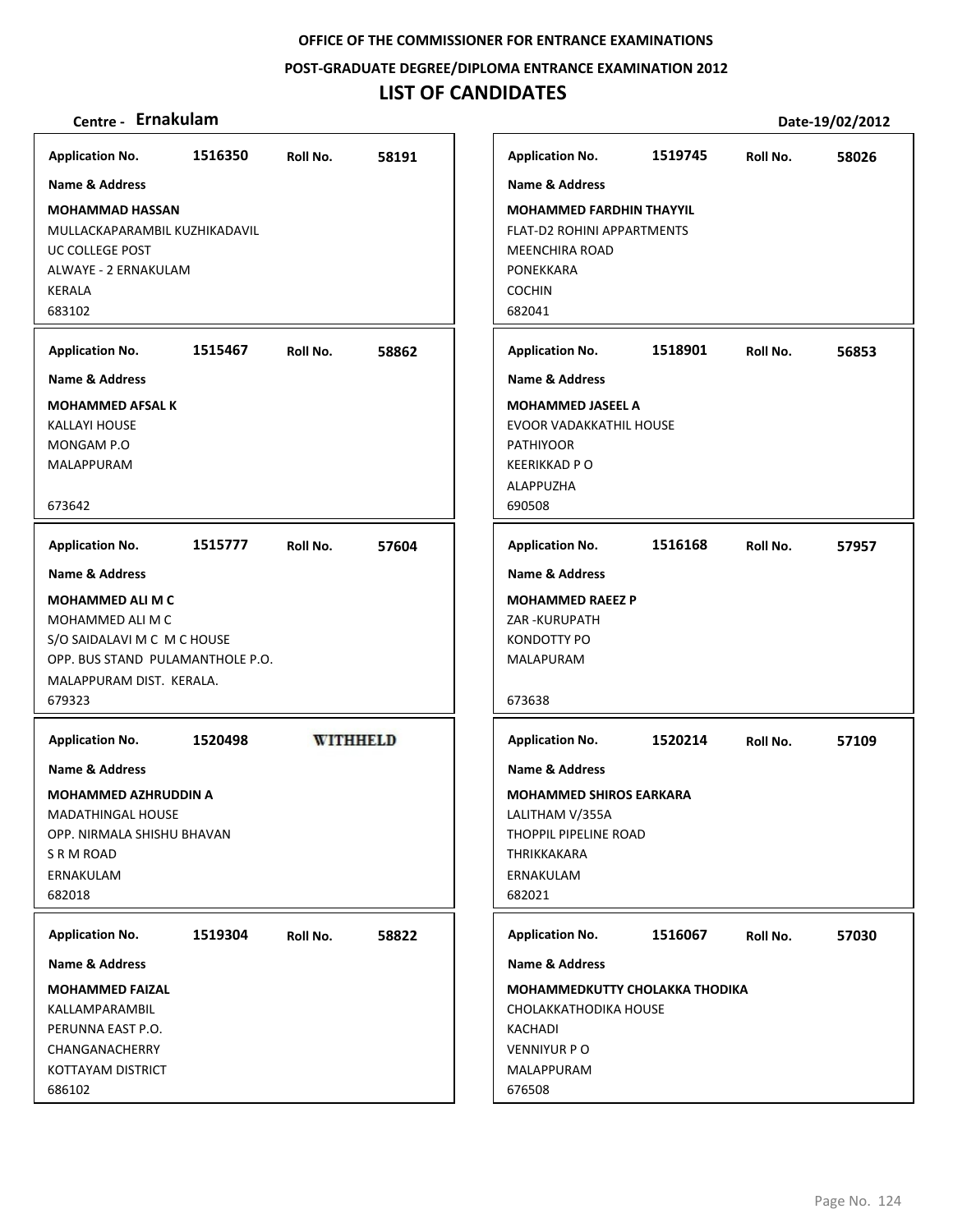**POST‐GRADUATE DEGREE/DIPLOMA ENTRANCE EXAMINATION 2012**

## **LIST OF CANDIDATES**

| <b>Application No.</b>                                                                                                                          | 1515589 | Roll No. | 57715 | <b>Application No.</b>                                                                                                                                    | 1517668 | Roll No. | 58101 |
|-------------------------------------------------------------------------------------------------------------------------------------------------|---------|----------|-------|-----------------------------------------------------------------------------------------------------------------------------------------------------------|---------|----------|-------|
| Name & Address                                                                                                                                  |         |          |       | Name & Address                                                                                                                                            |         |          |       |
| <b>MOHAN ZAKSS THOMAS</b><br>KAVILEVEETTILPUTHENPARAMPIL<br>KIDANGOOR PO<br>KOTTAYAM<br>686572                                                  |         |          |       | <b>MOIRANGTHEM RAICHANDRA SINGH</b><br>C M HARIHARAN<br>MADHAVA TOWERNEAR NEW GOVT MEDICAL COLLEGE<br>THRISSUR P O VELAPPAYA<br><b>THRISSUR</b><br>680596 |         |          |       |
|                                                                                                                                                 |         |          |       |                                                                                                                                                           |         |          |       |
| <b>Application No.</b>                                                                                                                          | 1518609 | Roll No. | 57774 | <b>Application No.</b>                                                                                                                                    | 1520917 | Roll No. | 57005 |
| <b>Name &amp; Address</b>                                                                                                                       |         |          |       | <b>Name &amp; Address</b>                                                                                                                                 |         |          |       |
| <b>MOHANADAS C G</b><br>ADITHYAKRIPA<br>KADUNGALLOOR EAST<br><b>ALUVA</b><br>ERNAKULAM<br>683102                                                |         |          |       | <b>MONCY VARGHESE</b><br>AYROOKUZHIYIL HOUSE<br>THURUTHI TEMPLE ROAD<br>.MARADU.P.O.<br>ERNAKULAM<br>682304                                               |         |          |       |
| <b>Application No.</b>                                                                                                                          | 1518399 | Roll No. | 57655 | <b>Application No.</b>                                                                                                                                    | 1519126 | Roll No. | 57669 |
| <b>Name &amp; Address</b>                                                                                                                       |         |          |       | <b>Name &amp; Address</b>                                                                                                                                 |         |          |       |
| <b>MOHANDAS TK</b><br>KRISHNA KADAKSHAM<br>PALLIKKAVU<br>PIRAVOM<br>ERNAKULAM<br>686664                                                         |         |          |       | <b>MRIDULA RAVUNNY</b><br>ANANDA BHAVAN<br>PARAYAKAD PO<br>CHERTHALA<br>ALAPPUZHA.<br>688540                                                              |         |          |       |
| <b>Application No.</b>                                                                                                                          | 1519055 | Roll No. | 58702 | <b>Application No.</b>                                                                                                                                    | 1517652 | Roll No. | 57293 |
| <b>Name &amp; Address</b><br><b>MOHSIN ALI WAHAB</b><br>PARVEEN NR.ST.ANTONY\\\'S CHURCH<br>PERUNNA P.O<br>CHANGANACHERRY<br>KOTTAYAM<br>686102 |         |          |       | <b>Name &amp; Address</b><br><b>MRIDULA VARMA K C</b><br>SREEDARSHAN<br>KANATTUKARA<br><b>THRISUR</b><br>680011                                           |         |          |       |
| <b>Application No.</b>                                                                                                                          | 1515506 | Roll No. | 58173 | <b>Application No.</b>                                                                                                                                    | 1518030 | Roll No. | 57300 |
| Name & Address                                                                                                                                  |         |          |       | Name & Address                                                                                                                                            |         |          |       |
| <b>MOHSIN MOHAMMED ALI</b><br>MOHSIN MOHAMMED ALI<br><b>VEMBAYIL HOUSE</b><br>POST VADAKEKKAD<br>THRISSUR KERALA                                |         |          |       | <b>MRIDULAL A</b><br>DWARAKA / ACHAMPATTU HOUSE<br>THANIKKAL<br>KODUR (PO)<br>MALAPPURAM                                                                  |         |          |       |
| 679562                                                                                                                                          |         |          |       | 676504                                                                                                                                                    |         |          |       |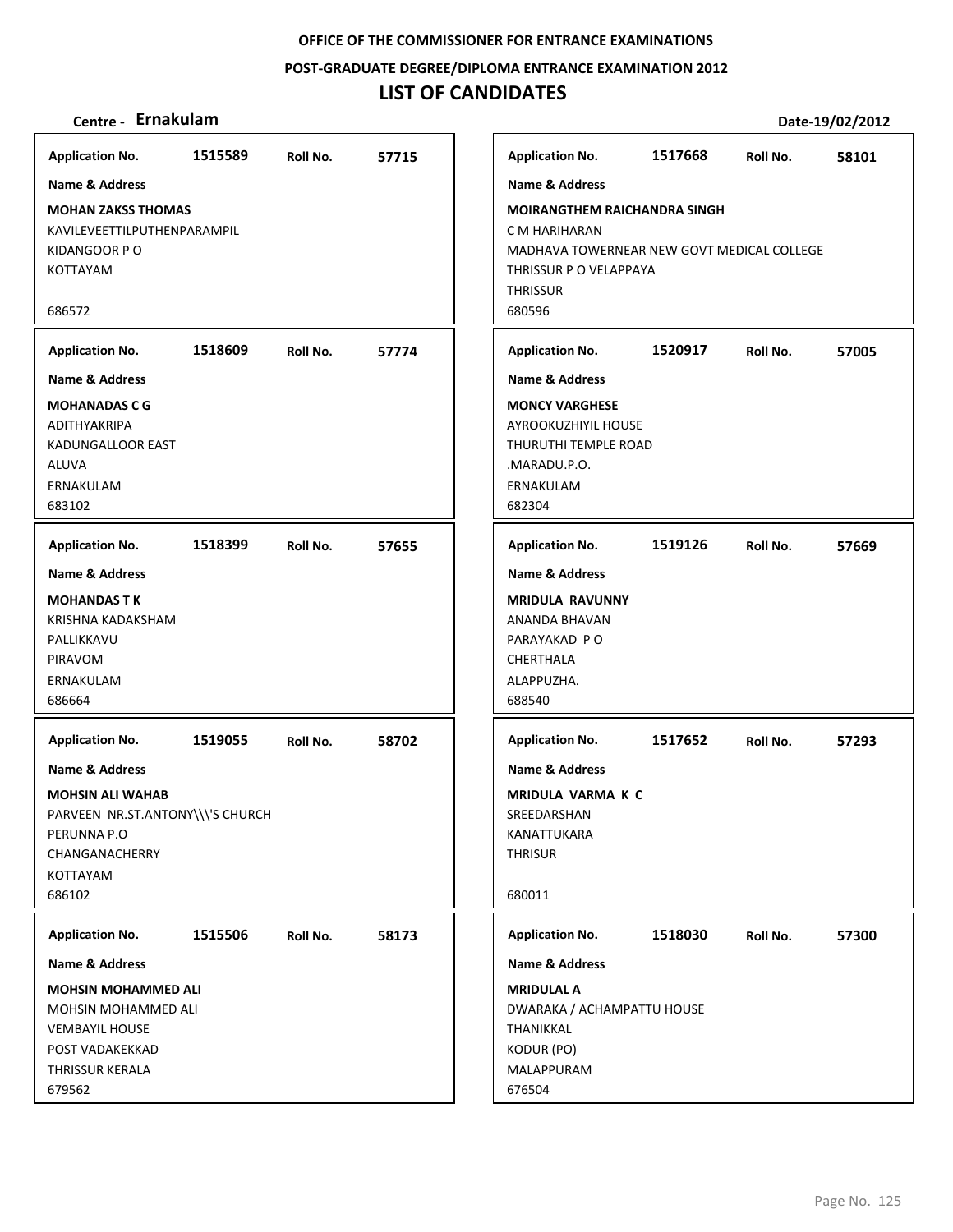**POST‐GRADUATE DEGREE/DIPLOMA ENTRANCE EXAMINATION 2012**

| Centre - Ernakulam                                                                                                                    |         |          |       |                                                                                                                                                    |         |          | Date-19/02/2012 |
|---------------------------------------------------------------------------------------------------------------------------------------|---------|----------|-------|----------------------------------------------------------------------------------------------------------------------------------------------------|---------|----------|-----------------|
| <b>Application No.</b>                                                                                                                | 1515600 | Roll No. | 58520 | <b>Application No.</b>                                                                                                                             | 1518267 | Roll No. | 57073           |
| <b>Name &amp; Address</b>                                                                                                             |         |          |       | <b>Name &amp; Address</b>                                                                                                                          |         |          |                 |
| <b>MRUDHUL MATHEW</b><br><b>BLOCK NO 12</b><br><b>KALLAR PO</b><br><b>IDUKKI</b>                                                      |         |          |       | <b>MUHAMMED NAIZAM KT</b><br><b>KERALATHODI HOUSE</b><br>ILLIKAPARAMB<br>THIROORKAD P O<br>MALAPPURAM                                              |         |          |                 |
| 685552                                                                                                                                |         |          |       | 679321                                                                                                                                             |         |          |                 |
| <b>Application No.</b>                                                                                                                | 1519381 | Roll No. | 57904 | <b>Application No.</b>                                                                                                                             | 1519371 | Roll No. | 57674           |
| <b>Name &amp; Address</b>                                                                                                             |         |          |       | <b>Name &amp; Address</b>                                                                                                                          |         |          |                 |
| <b>MUHAMMAD</b><br><b>NASNAS</b><br>CHEMPAD(PO)<br>ARAYAKKOOL<br><b>KANNUR</b><br>670694                                              |         |          |       | <b>MUHAMMED P A</b><br>PARACKAL(HOUSE)<br>PALLARIMANGALAM(P.O)<br>KOTHAMANGALAM<br>ERNAKULAM(DISTRICT)<br>686671                                   |         |          |                 |
| <b>Application No.</b>                                                                                                                | 1519980 | Roll No. | 58490 | <b>Application No.</b>                                                                                                                             | 1516080 | Roll No. | 57725           |
| <b>Name &amp; Address</b><br><b>MUHAMMAD MIDLAJ E A</b><br>ELAVUMCHALIL (H)<br>NELLIKUZHI P.O<br>KOTHAMANGALAM<br>ERNAKULAM<br>686691 |         |          |       | <b>Name &amp; Address</b><br><b>MUHAMMED SHAFI P</b><br>S/O ABDUL MAJEED<br>POOLADAN HOUSE<br>KOOLIKATTU PADI WANDOOR (PO)<br>MALAPPURAM<br>679328 |         |          |                 |
| <b>Application No.</b>                                                                                                                | 1516140 | Roll No. | 58761 | <b>Application No.</b>                                                                                                                             | 1515474 | Roll No. | 58977           |
| <b>Name &amp; Address</b>                                                                                                             |         |          |       | <b>Name &amp; Address</b>                                                                                                                          |         |          |                 |
| <b>MUHAMMED ISSUDEEN M K</b><br>AL AMEEN VARAKKAL<br>THACHAMPOIL PO<br>THAMARASSERY<br>KOZHIKODE<br>673573                            |         |          |       | <b>MUHAMMED SHAN K A</b><br>THAZHAKKATTU HOUSE<br><b>CHERUTHANA PO</b><br>AYAPARAMPU<br>ALAPPUZHA DISTRICT KERALA<br>690563                        |         |          |                 |
| <b>Application No.</b>                                                                                                                | 1516005 | Roll No. | 56913 | <b>Application No.</b>                                                                                                                             | 1519503 | Roll No. | 57445           |
| Name & Address                                                                                                                        |         |          |       | Name & Address                                                                                                                                     |         |          |                 |
| MUHAMMED JASIM ABDUL JALAL<br><b>VALIYAKATH HOUSE</b><br>KAIDAKKAL<br>TALIKULAM.P.O<br><b>TRICHUR</b><br>680569                       |         |          |       | <b>MUHSIN M SALY</b><br>PUTHUPARAMBIL<br><b>NEAR CSI CHURCH</b><br>CHANGANACHERRY P.O<br>CHANGANACHERRY<br>686101                                  |         |          |                 |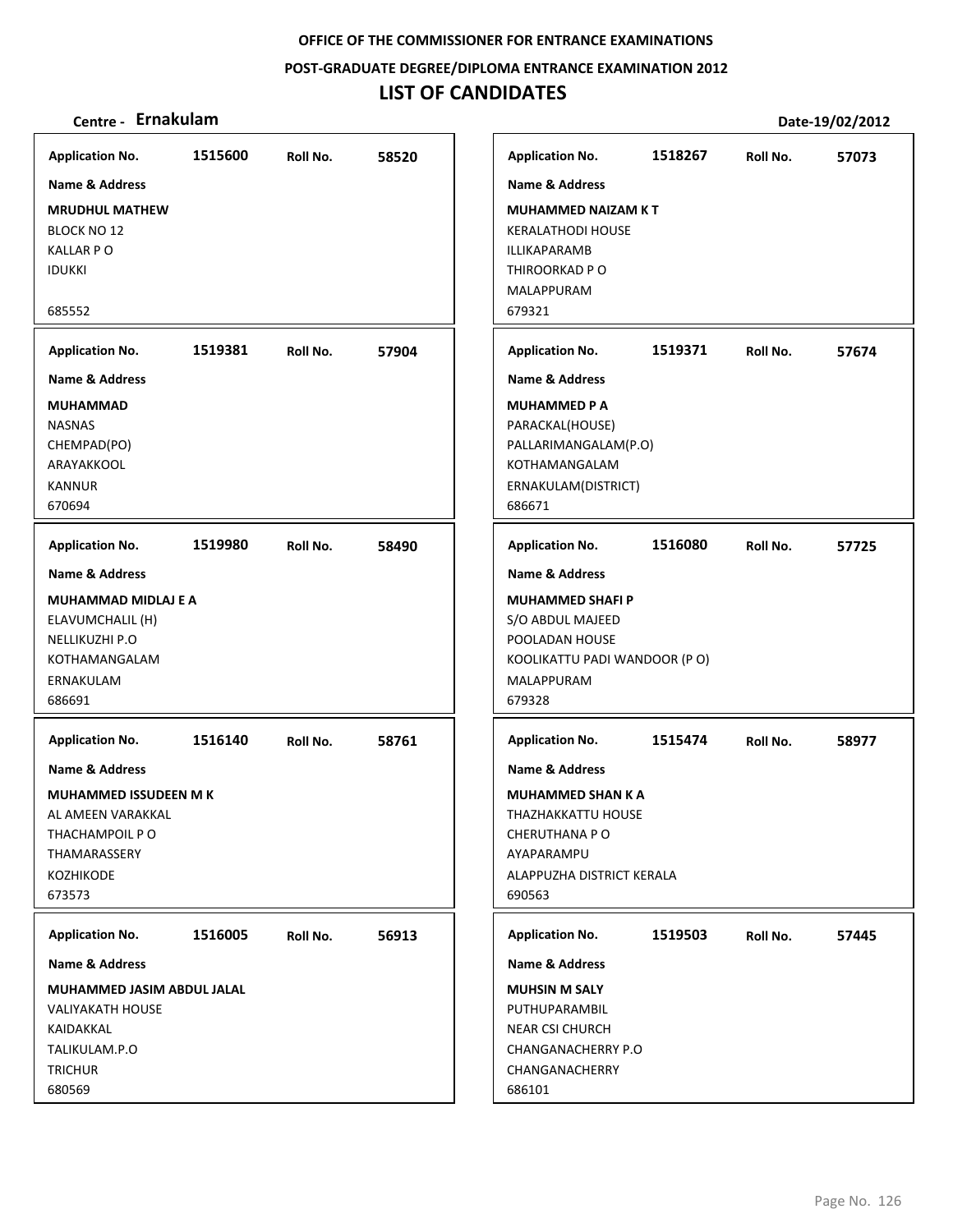**POST‐GRADUATE DEGREE/DIPLOMA ENTRANCE EXAMINATION 2012**

# **LIST OF CANDIDATES**

| <b>Application No.</b>                                                                                                | 1516049 | Roll No. | 58644 | <b>Application No.</b>                                                                                   | 1520354                                                         | Roll No. | 57692 |
|-----------------------------------------------------------------------------------------------------------------------|---------|----------|-------|----------------------------------------------------------------------------------------------------------|-----------------------------------------------------------------|----------|-------|
| Name & Address                                                                                                        |         |          |       | <b>Name &amp; Address</b>                                                                                |                                                                 |          |       |
| <b>MUJEEB A</b><br>KARIMPANACKAL HOUSE<br>KOMPAYAR PO KOMPAYAR<br><b>IDUKKI DIST K P COLONY</b><br>KERALA<br>685552   |         |          |       | <b>MUNEER R E</b><br>RAYAROTH ELLATH HOUSE<br>ERAMALA P.O<br>ORKKATTERY<br>VADAKARA CALICUT<br>673501    |                                                                 |          |       |
| <b>Application No.</b>                                                                                                | 1516874 | Roll No. | 57047 | <b>Application No.</b>                                                                                   | 1520259                                                         | Roll No. | 56878 |
| Name & Address                                                                                                        |         |          |       | <b>Name &amp; Address</b>                                                                                |                                                                 |          |       |
| <b>MUJIB ALI MOHAMED ALI</b><br>POKAKILLATH HOUSE<br>BLANGAD P.O.<br>CHAVAKKAD (VIA)<br><b>THRISSUR</b><br>680506     |         |          |       | <b>MUNISH PK</b><br><b>KAKKOLIL HOUSE</b><br>VATTALOORE PO<br>MAKKARAPARAMBA VIA<br>MALAPPURAM<br>676507 |                                                                 |          |       |
| <b>Application No.</b>                                                                                                | 1517938 | Roll No. | 58106 | <b>Application No.</b>                                                                                   | 1516118                                                         | Roll No. | 57495 |
| Name & Address                                                                                                        |         |          |       | <b>Name &amp; Address</b>                                                                                |                                                                 |          |       |
| <b>MUKESH MUKUNDAN</b><br><b>SUMITH</b><br><b>KUNNATH LANE</b><br><b>THIRUVAMBADY</b><br><b>THRISSUR</b><br>680022    |         |          |       | <b>MURALIKRISHNAN K</b><br>KOLLAMALA - 28 2492 D<br>KADAVANTHRA P.O<br><b>COCHIN</b><br>682020           | VINOBA NAGAR CHILAVANNOOR                                       |          |       |
| <b>Application No.</b>                                                                                                | 1518293 | Roll No. | 58228 | <b>Application No.</b>                                                                                   | 1520338                                                         | Roll No. | 58841 |
| Name & Address<br><b>MUKIL CHANDRAN</b><br>KOVIL HOUSE<br>KOORIKUZHI P O<br>KAIPAMANGALAM<br><b>TRICHUR</b><br>680681 |         |          |       | <b>Name &amp; Address</b><br>SHYAMALAYAM<br>OPP. KMM HOSPITAL<br>KANNUR<br>670307                        | <b>MURALIKRISHNAN NAMBIAR K P</b><br>NEAR OLD BUSSTAND PAYYANUR |          |       |
| <b>Application No.</b>                                                                                                | 1517156 | Roll No. | 57400 | <b>Application No.</b>                                                                                   | 1518048                                                         | Roll No. | 58223 |
| Name & Address                                                                                                        |         |          |       | Name & Address                                                                                           |                                                                 |          |       |
| <b>MUKUNDAN S KURUP</b><br>SREEHARI<br>PERUNNAI EAST PO<br>CHANGANACHERRY<br>KOTTAYAM DISTRICTKERALA<br>686102        |         |          |       | <b>MUZAMMIL HANEEF</b><br>HALEEMA BHAVAN<br>PADA-NORTH<br>KARUNAGAPPALLY<br>KOLLAM<br>690518             |                                                                 |          |       |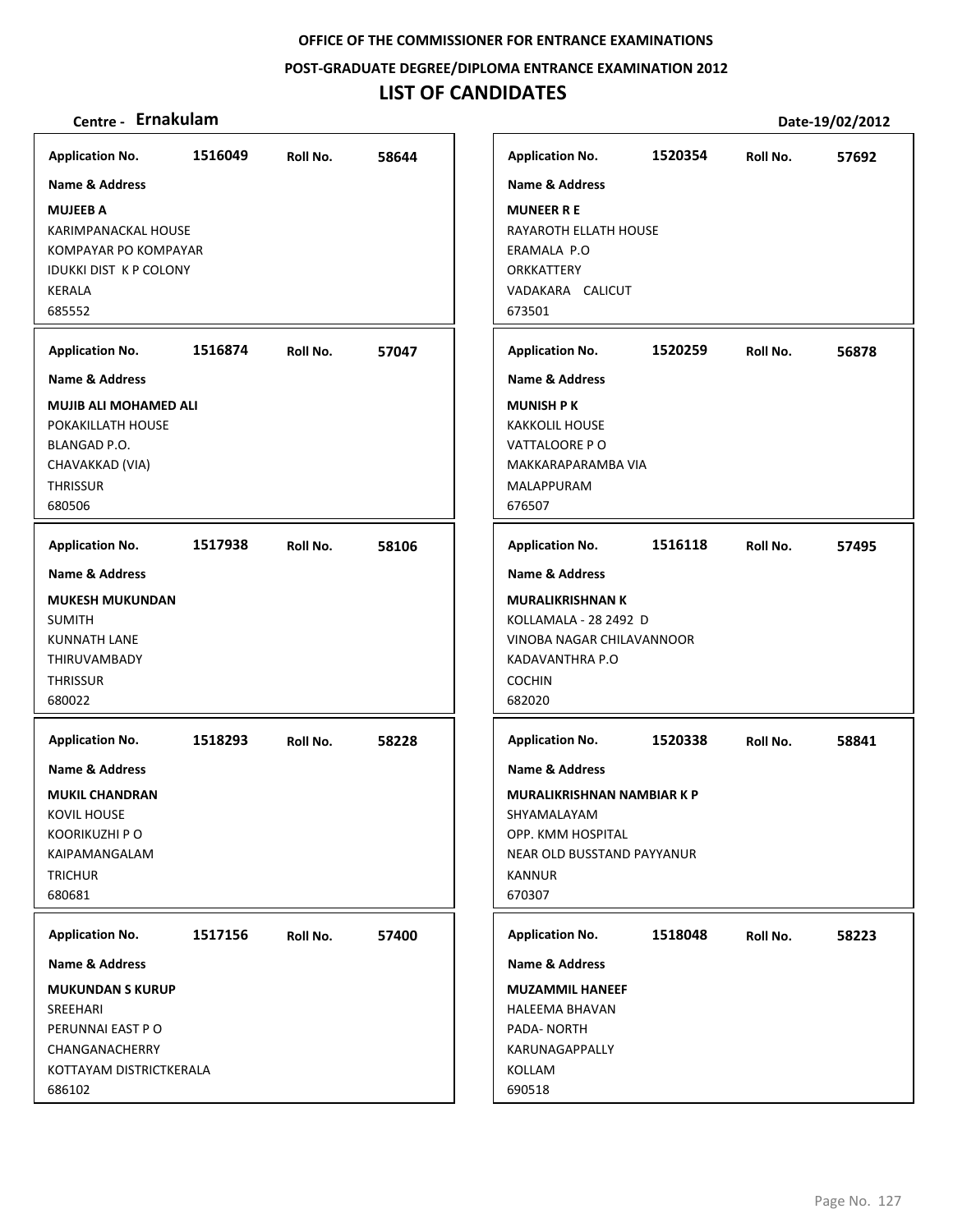**POST‐GRADUATE DEGREE/DIPLOMA ENTRANCE EXAMINATION 2012**

## **LIST OF CANDIDATES**

| <b>Application No.</b>                                                                                                                                            | 1518172 | Roll No. | 57419           | <b>Application No.</b>                                                                                                                                              | 1519033 | Roll No. | 58127 |
|-------------------------------------------------------------------------------------------------------------------------------------------------------------------|---------|----------|-----------------|---------------------------------------------------------------------------------------------------------------------------------------------------------------------|---------|----------|-------|
| <b>Name &amp; Address</b>                                                                                                                                         |         |          |                 | <b>Name &amp; Address</b>                                                                                                                                           |         |          |       |
| <b>NAFIA A</b><br>H.NO 6/1186F<br>NEAR CENTRAL BANK OF INDIA<br><b>MATTANCHERRY</b><br>KOCHI<br>682002                                                            |         |          |                 | <b>NAJMAH</b><br><b>GEETHANJALI</b><br>SEEMAMULA JUNCTION<br>VATTAPPARA P O<br>THIRUVANANTHAPURAM<br>695028                                                         |         |          |       |
| <b>Application No.</b>                                                                                                                                            | 1519917 |          | <b>WITHHELD</b> | <b>Application No.</b>                                                                                                                                              | 1519384 | Roll No. | 58019 |
| <b>Name &amp; Address</b>                                                                                                                                         |         |          |                 | <b>Name &amp; Address</b>                                                                                                                                           |         |          |       |
| <b>NAGAREDDY SAI SIDDARTH REDDY</b><br>AMRITA INSTITUTE OF MEDICAL SCIENCES<br><b>INTERNS HOSTEL PONEKARA</b><br>KOCHI<br>682041                                  |         |          |                 | <b>NAMRATA S</b><br>PUNNAKKAL HOUSE<br>KOOLIMUTTAM PO<br>THRISSUR DISTRICT<br>KERALA<br>680691                                                                      |         |          |       |
| <b>Application No.</b>                                                                                                                                            | 1516356 | Roll No. | 58421           | <b>Application No.</b>                                                                                                                                              | 1517881 | Roll No. | 57645 |
| <b>Name &amp; Address</b>                                                                                                                                         |         |          |                 | <b>Name &amp; Address</b>                                                                                                                                           |         |          |       |
| <b>NAHAS K M</b><br>KARUKAPPADATH HOUSE<br><b>CONVENT ROAD-1</b><br>THOTTAKKATUKARA P.O<br>ALUVA<br>683108                                                        |         |          |                 | <b>NANCY THOMAS</b><br><b>MANKOTTIL HOUSE</b><br>PAROLICKAL<br>ATHIRAMPUZHA P O<br>KOTTAYAM<br>686562                                                               |         |          |       |
| <b>Application No.</b>                                                                                                                                            | 1517025 | Roll No. | 57282           | <b>Application No.</b>                                                                                                                                              | 1518629 | Roll No. | 58694 |
| <b>Name &amp; Address</b><br>NAIR DIVYA RADHAKRISHNAN<br>SHIVAPRIYA KMC XV-223-A<br>SOUTH GATESREERANGAM LANE<br>THIRUNAKKARA KOTTAYAM<br><b>KERALA</b><br>686001 |         |          |                 | <b>Name &amp; Address</b><br><b>NANDAKUMAR R</b><br>NANDAKUMAR R C/O DR. V. RADHAKRISHNAN<br>21 RANGASWAMY STREET<br><b>RS PURAM</b><br><b>COIMBATORE</b><br>641002 |         |          |       |
| <b>Application No.</b>                                                                                                                                            | 1520818 | Roll No. | 58044           | <b>Application No.</b>                                                                                                                                              | 1515796 | Roll No. | 58524 |
| <b>Name &amp; Address</b>                                                                                                                                         |         |          |                 | Name & Address                                                                                                                                                      |         |          |       |
| <b>NAJEF MOIDEEN</b><br><b>KOLLARAKAYIL HOUSE</b><br>THOYAKKAVU P O<br><b>THRISSUR</b><br>KERALA<br>680513                                                        |         |          |                 | <b>NANDHINIKUTTY PS</b><br>POLIYADATH HOUSE<br>D/O DR.SUBRAMANIAN.P.S<br><b>CV JUNCTION PONNANI</b><br>MALAPPURAM DISTRICT<br>679577                                |         |          |       |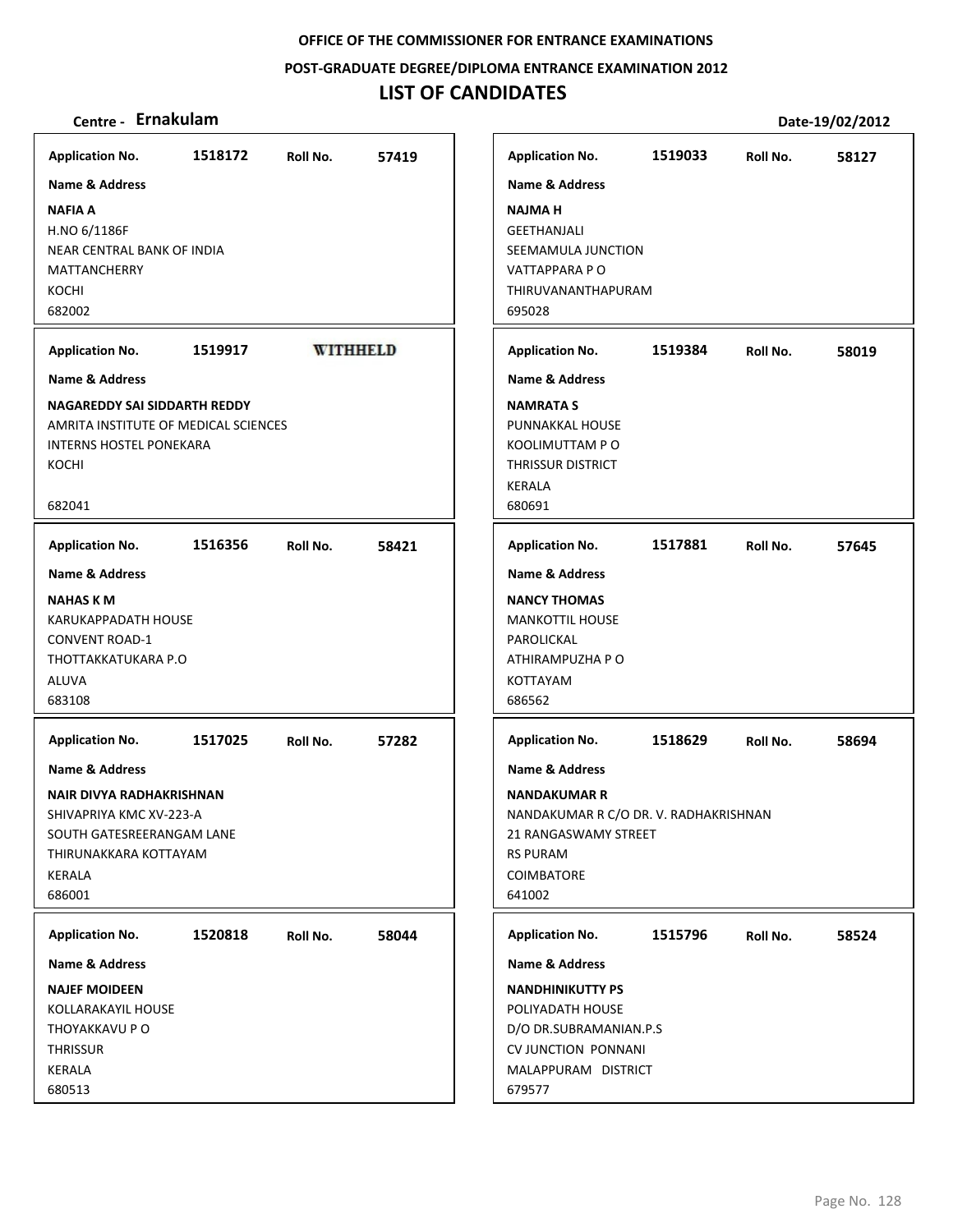**POST‐GRADUATE DEGREE/DIPLOMA ENTRANCE EXAMINATION 2012**

## **LIST OF CANDIDATES**

| <b>Application No.</b>                                                                                                                                         | 1515594 | Roll No. | 57945 |
|----------------------------------------------------------------------------------------------------------------------------------------------------------------|---------|----------|-------|
| <b>Name &amp; Address</b><br><b>NANDU NAIR</b><br>VARSHATHEERAM SRA-M-33<br><b>MANA LANE CONVENT ROAD 2</b><br>THOTTAKKATTUKARA<br>ALUVA ERNAKULAM<br>683108   |         |          |       |
| <b>Application No.</b>                                                                                                                                         | 1517622 | Roll No. | 58215 |
| <b>Name &amp; Address</b><br><b>NARAYANAN PV</b><br>PUTHILLATHU NARAYANALAYAM<br>NEAR KUTTANKULAM NADA<br>IRINJALAKUDA<br><b>THRISSUR</b><br>680121            |         |          |       |
| <b>Application No.</b>                                                                                                                                         | 1520314 | Roll No. | 57691 |
| <b>Name &amp; Address</b><br><b>NASID PM</b><br>POOLAKKATAYIL HOUSE<br><b>VYLATHOOR POST</b><br>NHAMANGHAT VIA<br><b>THRISSUR</b><br>679563                    |         |          |       |
| <b>Application No.</b><br><b>Name &amp; Address</b><br><b>NASRIN HASHIM MURIKKELIL</b><br><b>MURIKKELIL HOUSE</b><br>EDAPPALLY<br>KOCHI<br>ERNAKULAM<br>682024 | 1520013 | Roll No. | 57222 |
| <b>Application No.</b><br><b>Name &amp; Address</b><br><b>NAUSHAD M S</b><br>M6-49 CHANGAMPUZHA NAGAR<br>SOUTH KALAMASSERY<br>ERNAKULAM                        | 1518620 | Roll No. | 58119 |
| 682033                                                                                                                                                         |         |          |       |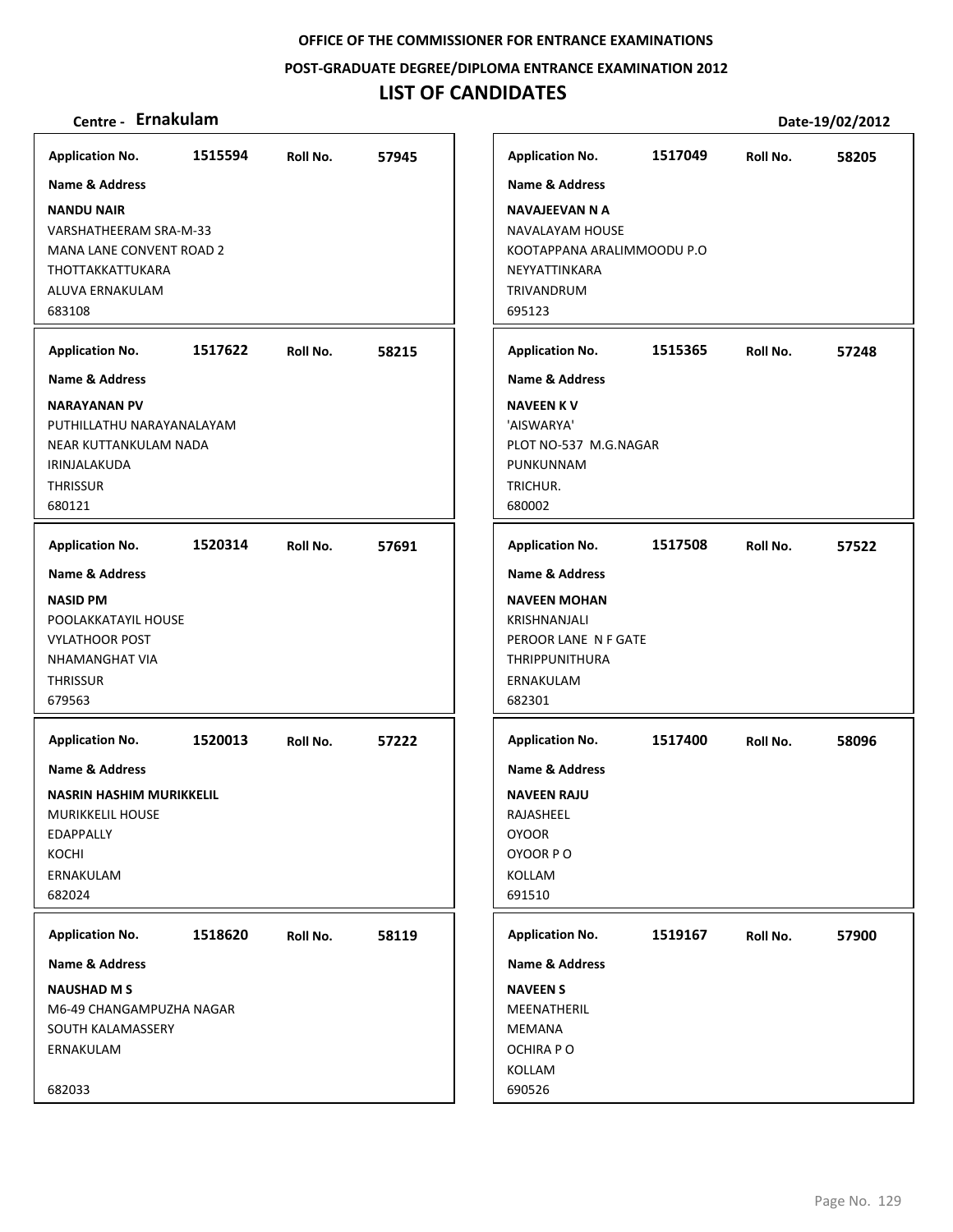**POST‐GRADUATE DEGREE/DIPLOMA ENTRANCE EXAMINATION 2012**

# **LIST OF CANDIDATES**

| <b>Application No.</b><br><b>Name &amp; Address</b><br><b>NAVYA AMBOOKEN</b><br>NAVYA AMBOOKEN<br>AMBOOKEN (H)<br>OPPOSITE YAMUNA THEATRE<br>PERINJANAM P.OTHRISSUR<br>680686         | 1519842 | Roll No. | 58947 | <b>Application No.</b><br><b>Name &amp; Address</b><br><b>NAZAR KA</b><br><b>KUDAKASSERRY HOUSE</b><br>CHARANATTUKALAM PALAKAD ROAD<br><b>KODUVAYUR</b><br>PALAKAD<br>678501    | 1520278 | <b>REJECTED</b> |       |
|---------------------------------------------------------------------------------------------------------------------------------------------------------------------------------------|---------|----------|-------|---------------------------------------------------------------------------------------------------------------------------------------------------------------------------------|---------|-----------------|-------|
| <b>Application No.</b><br><b>Name &amp; Address</b><br>NAVYA ITTERA<br>KOLLANNUR HOUSE<br><b>NEAR KAP TILES</b><br>PERAMANGALAM PO<br><b>THRISSUR</b><br>680545                       | 1519165 | Roll No. | 57785 | <b>Application No.</b><br><b>Name &amp; Address</b><br>NAZEEMA HAMZA<br>KARUKAPADATH PUTHENVEEDU<br>ERIYAD P.OKODUNGALLUR<br><b>THRISSUR</b><br>680666                          | 1520101 | Roll No.        | 58032 |
| <b>Application No.</b><br><b>Name &amp; Address</b><br><b>NAWFAL NAZAR KATTILAN</b><br>S/O K.K.NAZAR<br>KATTILAN HOUSE<br>MATHILAKAM P.O MATHILMOOLA<br>KODUNGALLURTHRISSUR<br>680685 | 1521369 | Roll No. | 56896 | <b>Application No.</b><br><b>Name &amp; Address</b><br><b>NAZEEYA K A</b><br>C/O K K ABDUL KAREEM<br>KUZHIYILAKATH HOUSE<br>THAIKKATTUKARA PO<br>ALUVA ERNAKULAM<br>683106      | 1519006 | Roll No.        | 57319 |
| <b>Application No.</b><br><b>Name &amp; Address</b><br>NAYANA I R<br>W/O VINOD A<br>ADUTHIRUTHY HOUSE PUZHAMBRAM<br>BIYYAM PO PONNANI<br>MALAPPURAM<br>679576                         | 1519056 | Roll No. | 58817 | <b>Application No.</b><br><b>Name &amp; Address</b><br>NAZIA SULFIKARUDDIN<br>102 NATHANIA RAINBOW DRIVE<br>OPP--WIPRO CORPORATE OFFICE<br>SARJAPUR ROAD<br>BANGALORE<br>560035 | 1515791 | Roll No.        | 58064 |
| <b>Application No.</b><br><b>Name &amp; Address</b><br><b>NAYANA JOSE</b><br><b>BLOSSOM HOUSE</b><br><b>MARKET ROAD</b><br>TRIPUNITHURA<br>ERNAKULAM<br>682301                        | 1518580 | Roll No. | 59038 | <b>Application No.</b><br><b>Name &amp; Address</b><br><b>NAZIA NAZEER</b><br>THAZHATHU VEEDU<br><b>CHITTOOR WARD</b><br>K. K. N ROAD<br>PATHANAMTHITTA<br>689645               | 1520092 | Roll No.        | 57802 |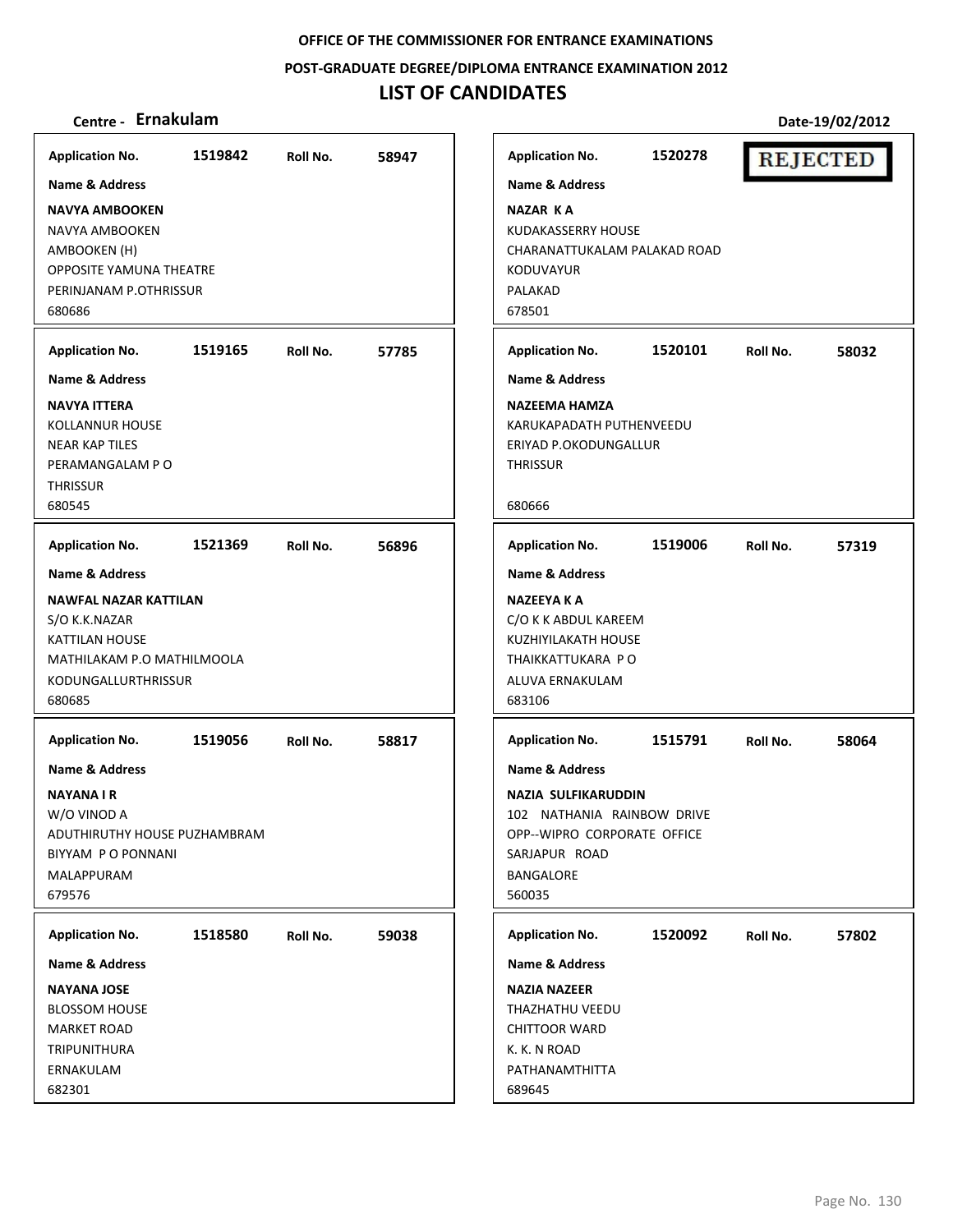**POST‐GRADUATE DEGREE/DIPLOMA ENTRANCE EXAMINATION 2012**

| <b>Application No.</b>    |                           | 1521221                                | Roll No. | 56894 |
|---------------------------|---------------------------|----------------------------------------|----------|-------|
| <b>Name &amp; Address</b> |                           |                                        |          |       |
| <b>NAZIM ZACKERIA</b>     |                           | 37/1571 A4111A SILVER CREST APTMS.     |          |       |
|                           |                           | JAWAHAR NAGAR SUBHAS CHANDRA BOSE ROAD |          |       |
| KADAVANTHARA              |                           |                                        |          |       |
| <b>COCHIN</b><br>682020   |                           |                                        |          |       |
|                           |                           |                                        |          |       |
| <b>Application No.</b>    |                           | 1520910                                | Roll No. | 59080 |
| <b>Name &amp; Address</b> |                           |                                        |          |       |
| <b>NEEMA JOY</b>          |                           |                                        |          |       |
| NEDUMATTAM (H)            | PULICKAL KAVALA P.O       |                                        |          |       |
| <b>VAZHOOR</b>            |                           |                                        |          |       |
| <b>KOTTAYAM</b>           |                           |                                        |          |       |
| 686515                    |                           |                                        |          |       |
| <b>Application No.</b>    |                           | 1520531 Roll No.                       |          | 57579 |
| <b>Name &amp; Address</b> |                           |                                        |          |       |
| <b>NEENA MATHEW</b>       |                           |                                        |          |       |
|                           | <b>THARAKUNNEL HOUSE</b>  |                                        |          |       |
| PALA PO                   |                           |                                        |          |       |
| <b>KOTTAYAM</b>           |                           |                                        |          |       |
| 686575                    |                           |                                        |          |       |
| <b>Application No.</b>    |                           | 1519793                                | Roll No. | 57450 |
| <b>Name &amp; Address</b> |                           |                                        |          |       |
| <b>NEENU MOIDEEN</b>      |                           |                                        |          |       |
|                           |                           | KAMBATH HOUSE PULINCHODE ROAD          |          |       |
|                           | MUDAVOOR P.O MUVATTUPUZHA |                                        |          |       |
| ERNAKULAM                 |                           |                                        |          |       |
| 686669                    |                           |                                        |          |       |
| <b>Application No.</b>    |                           | 1515836                                | Roll No. | 58295 |
| <b>Name &amp; Address</b> |                           |                                        |          |       |
| <b>NEENU SARA IVAN</b>    |                           |                                        |          |       |
| KARIPPAPARAMPIL           |                           |                                        |          |       |
| PODIMATTOM                |                           |                                        |          |       |
| PARATHODE P.O.            |                           |                                        |          |       |
| KANJIRAPPALLY<br>686512   |                           |                                        |          |       |
|                           |                           |                                        |          |       |

| Centre - Ernakulam                        |         |          |       |                              |         |          | Date-19/02/2012 |
|-------------------------------------------|---------|----------|-------|------------------------------|---------|----------|-----------------|
| olication No.                             | 1521221 | Roll No. | 56894 | <b>Application No.</b>       | 1519405 | Roll No. | 56979           |
| ne & Address                              |         |          |       | Name & Address               |         |          |                 |
| ZIM ZACKERIA                              |         |          |       | <b>NEENU THOMAS</b>          |         |          |                 |
| 1571 A4111A SILVER CREST APTMS.           |         |          |       | NJARATHADATHIL HOUSE         |         |          |                 |
| VAHAR NAGAR SUBHAS CHANDRA BOSE ROAD      |         |          |       | ETTUMANOOR P O               |         |          |                 |
| )AVANTHARA                                |         |          |       | KOTTAYAM                     |         |          |                 |
| CHIN                                      |         |          |       |                              |         |          |                 |
| 020                                       |         |          |       | 686631                       |         |          |                 |
| olication No.                             | 1520910 | Roll No. | 59080 | <b>Application No.</b>       | 1516369 | Roll No. | 58766           |
| ne & Address                              |         |          |       | Name & Address               |         |          |                 |
| MA JOY!                                   |         |          |       | <b>NEERAJ V</b>              |         |          |                 |
| )UMATTAM (H)                              |         |          |       | <b>KATTOOR HOUSE ARRA-14</b> |         |          |                 |
| ICKAL KAVALA P.O.                         |         |          |       | <b>AVITTOM ROAD COLONY</b>   |         |          |                 |
| 'HOOR                                     |         |          |       | KUMARAPURAM PO               |         |          |                 |
| TAYAM                                     |         |          |       | THIRUVANANTHAPURAM           |         |          |                 |
| 515                                       |         |          |       | 695011                       |         |          |                 |
| olication No.                             | 1520531 | Roll No. | 57579 | <b>Application No.</b>       | 1515538 | Roll No. | 57251           |
| ne & Address                              |         |          |       | Name & Address               |         |          |                 |
| NA MATHEW:                                |         |          |       | NEETHA MARY KURIAN           |         |          |                 |
| <b>ARAKUNNEL HOUSE</b>                    |         |          |       | PULLOLICKAL HOUSE            |         |          |                 |
| A P O                                     |         |          |       | VADAVATHUR                   |         |          |                 |
| <b>TAYAM</b>                              |         |          |       | <b>KOTTAYAM</b>              |         |          |                 |
|                                           |         |          |       | 686010                       |         |          |                 |
| 575                                       |         |          |       |                              |         |          |                 |
| olication No.                             | 1519793 | Roll No. | 57450 | <b>Application No.</b>       | 1519906 | Roll No. | 57568           |
| ne & Address                              |         |          |       | <b>Name &amp; Address</b>    |         |          |                 |
| NU MOIDEEN:                               |         |          |       | <b>NEETHA THOMAS</b>         |         |          |                 |
| <b><i>ABATH HOUSE PULINCHODE ROAD</i></b> |         |          |       | C/O K O THOMAS               |         |          |                 |
| DAVOOR P.O MUVATTUPUZHA                   |         |          |       | <b>KARATHARA HOUSE</b>       |         |          |                 |
| IAKULAM                                   |         |          |       | AREEPALAM PO                 |         |          |                 |
|                                           |         |          |       | TRISSUR DISTRICT KERALA      |         |          |                 |
| 669                                       |         |          |       | 680688                       |         |          |                 |
| olication No.                             | 1515836 | Roll No. | 58295 | <b>Application No.</b>       | 1517283 | Roll No. | 58094           |
| ne & Address                              |         |          |       | Name & Address               |         |          |                 |
| NU SARA IVAN:                             |         |          |       | <b>NEETHA UNNIKRISHNAN</b>   |         |          |                 |
| <b>IPPAPARAMPIL</b>                       |         |          |       | BHARANI (H)                  |         |          |                 |
| NOTTAMIC                                  |         |          |       | SOUTH OF PETTAH              |         |          |                 |
| ATHODE P.O.                               |         |          |       | MUVATTUPUZHA                 |         |          |                 |
| <b>JJIRAPPALLY</b>                        |         |          |       | ERNAKULAM                    |         |          |                 |
| 512                                       |         |          |       | 686661                       |         |          |                 |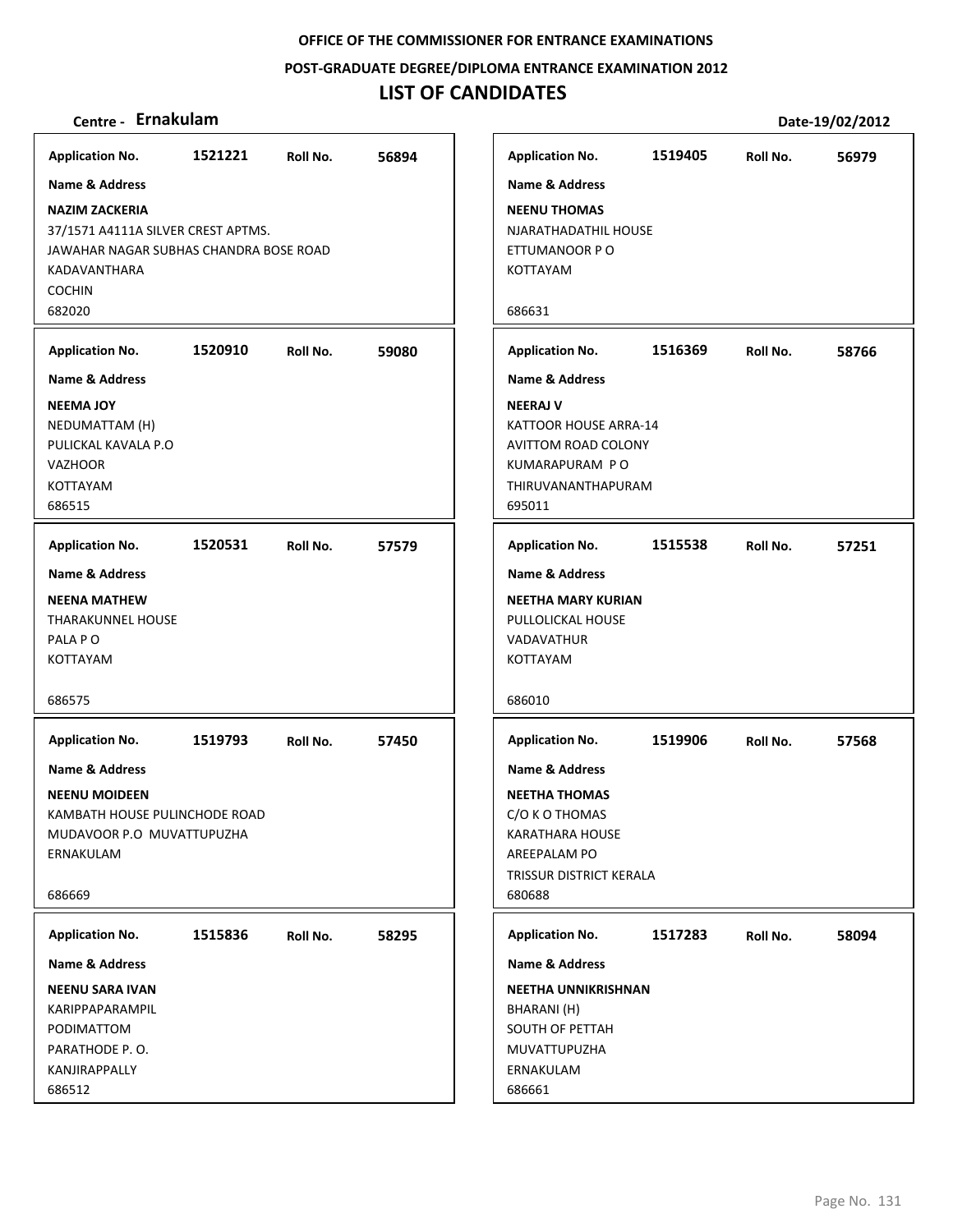### **POST‐GRADUATE DEGREE/DIPLOMA ENTRANCE EXAMINATION 2012**

| Centre - Ernakulam                                                                                                                                       |         |          |       |                                                                                                                            |         |          | Date-19/02/2012 |
|----------------------------------------------------------------------------------------------------------------------------------------------------------|---------|----------|-------|----------------------------------------------------------------------------------------------------------------------------|---------|----------|-----------------|
| <b>Application No.</b>                                                                                                                                   | 1515379 | Roll No. | 58056 | <b>Application No.</b>                                                                                                     | 1521009 | Roll No. | 58392           |
| <b>Name &amp; Address</b>                                                                                                                                |         |          |       | <b>Name &amp; Address</b>                                                                                                  |         |          |                 |
| <b>NEETHU BABU</b><br>KILIKOODAYIL BEENA HOUSE<br>P D ROAD<br>PALLURUTHY<br>KOCHI<br>682006                                                              |         |          |       | <b>NEETHU MARY MATHEW</b><br>ROOM NUMBER 501<br>NEW CHANDRASHEKAR HOSTEL<br><b>MANIPAL - 576104</b><br>KARNATAKA<br>576104 |         |          |                 |
| <b>Application No.</b>                                                                                                                                   | 1517237 | Roll No. | 58668 | <b>Application No.</b>                                                                                                     | 1518429 | Roll No. | 58805           |
| <b>Name &amp; Address</b>                                                                                                                                |         |          |       | <b>Name &amp; Address</b>                                                                                                  |         |          |                 |
| <b>NEETHU GEORGE E</b><br>C/O DR JAMES SIMON MMC XVIII/276 NEAR<br>GOVT MODEL HIGH SCHOOL GROUND<br>HIGH SCHOOL ROAD MUVATTUPUZHA<br>ERNAKULAM<br>686661 |         |          |       | <b>NEETHU PRIYAK</b><br>EDAPPARAMBIL HOUSE<br>PERUVA PO<br>KOTTAYAM<br>686610                                              |         |          |                 |
| <b>Application No.</b>                                                                                                                                   | 1520115 | Roll No. | 58837 | <b>Application No.</b>                                                                                                     | 1515828 | Roll No. | 57950           |
| <b>Name &amp; Address</b>                                                                                                                                |         |          |       | <b>Name &amp; Address</b>                                                                                                  |         |          |                 |
| <b>NEETHU GRACE DANIEL</b><br>MACHIYANICKEL HOUSE ELLUMPURAM P.O.<br><b>MUTTOM</b><br><b>THODUPUZHA</b>                                                  |         |          |       | <b>NEETHU REBECCA ISSAC</b><br>KOCHUPURACKAL (H)<br>KANNAMKULAM ROAD<br>KOTHAMANGALAM<br>ERNAKULAM DISTRICT                |         |          |                 |
| 685587                                                                                                                                                   |         |          |       | 686691                                                                                                                     |         |          |                 |
| <b>Application No.</b>                                                                                                                                   | 1518142 | Roll No. | 58685 | <b>Application No.</b>                                                                                                     | 1521161 | Roll No. | 57473           |
| <b>Name &amp; Address</b>                                                                                                                                |         |          |       | Name & Address                                                                                                             |         |          |                 |
| <b>NEETHU JOSEPH</b><br>PUTHUMENIKAL HOUSE<br>S.H MOUNT P O<br>KOTTAYAM<br>686006                                                                        |         |          |       | <b>NEETHU SARA GEORGE</b><br>KARIKKINETH<br><b>COLLEGE ROAD</b><br>MAKKANKUNNU P.O<br>PATHANAMTHITTA<br>689645             |         |          |                 |
| <b>Application No.</b>                                                                                                                                   | 1520540 | Roll No. | 57810 | <b>Application No.</b>                                                                                                     | 1518253 | Roll No. | 58917           |
| Name & Address                                                                                                                                           |         |          |       | Name & Address                                                                                                             |         |          |                 |
| <b>NEETHU LATIFF</b><br>NEETHU LATIFF<br>SADAKATH HOUSE<br>PONOTH ROADKALOOR<br>KOCHI<br>682017                                                          |         |          |       | <b>NEETHU SUKUMARAN</b><br>CHIRAG 29/1957 A<br>ST. ANTONYS ROAD THYKOODAM<br><b>VYTILLA</b><br><b>COCHIN</b><br>682019     |         |          |                 |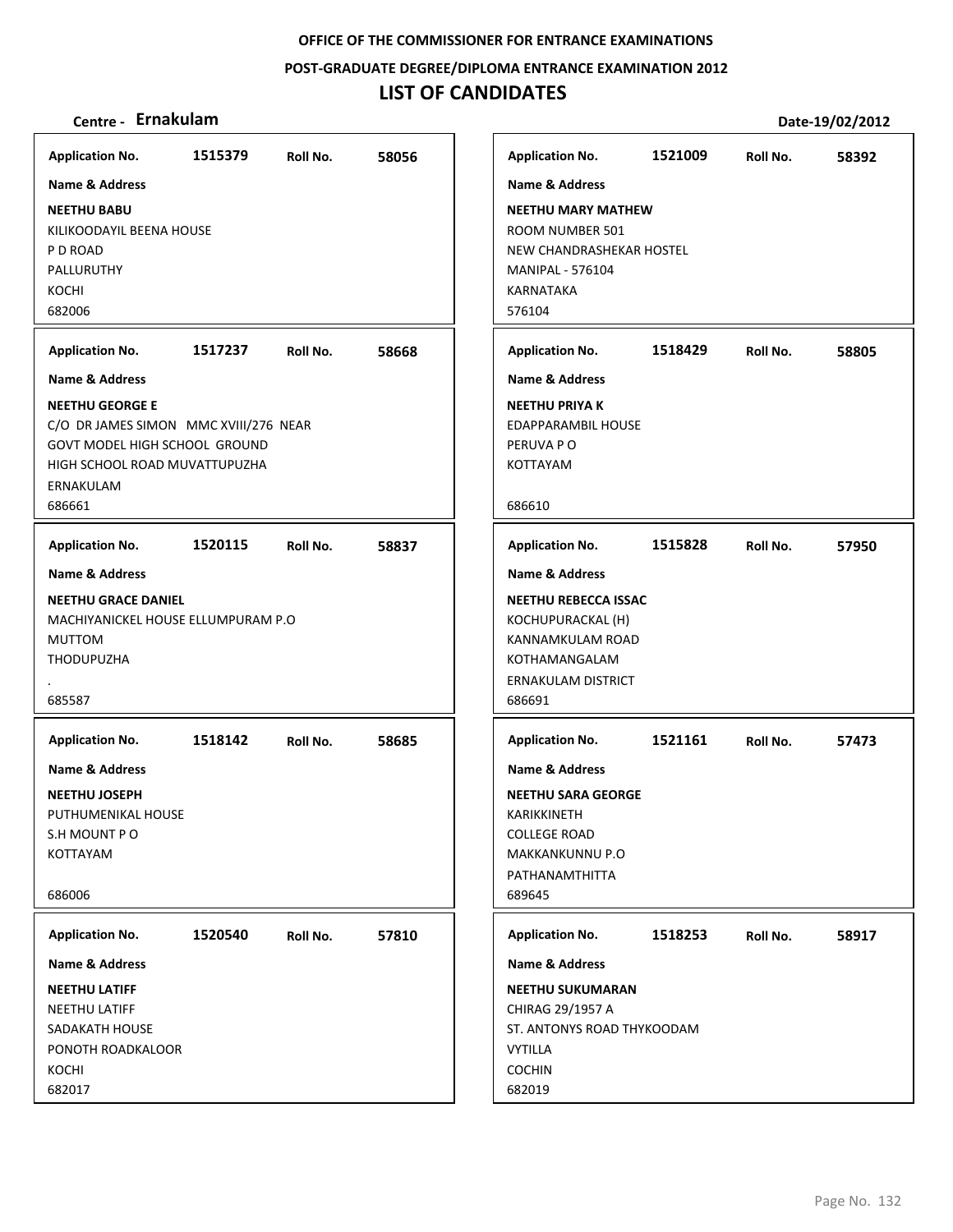**POST‐GRADUATE DEGREE/DIPLOMA ENTRANCE EXAMINATION 2012**

| Centre - Ernakulam                                                                                                                                        |         |          |       |                                                                                                                      |         |          | Date-19/02/2012 |
|-----------------------------------------------------------------------------------------------------------------------------------------------------------|---------|----------|-------|----------------------------------------------------------------------------------------------------------------------|---------|----------|-----------------|
| <b>Application No.</b>                                                                                                                                    | 1519902 | Roll No. | 57452 | <b>Application No.</b>                                                                                               | 1520072 | Roll No. | 57223           |
| <b>Name &amp; Address</b>                                                                                                                                 |         |          |       | <b>Name &amp; Address</b>                                                                                            |         |          |                 |
| <b>NEETHU T VINCENT</b><br><b>THADIKKARAN HOUSE</b><br>P O EDATHIRUTHY WEST<br><b>THRISSUR</b><br><b>KERALA</b><br>680703                                 |         |          |       | <b>NEHAEL</b><br>EDAVANA HOUSE KOKKOOR PO<br>VALAYAMKULAM<br>CHANGARAMKULAM<br><b>MALAPPURAM</b><br>679591           |         |          |                 |
| <b>Application No.</b>                                                                                                                                    | 1517399 | Roll No. | 57981 | <b>Application No.</b>                                                                                               | 1517517 | Roll No. | 58213           |
| <b>Name &amp; Address</b>                                                                                                                                 |         |          |       | <b>Name &amp; Address</b>                                                                                            |         |          |                 |
| <b>NEETHU THAMBI</b><br>C/O PRABHAKARAN.T.K<br>THOTTASSERY HOUSE NEAR KAROOR MADOM<br><b>KODUNGALLOOR</b><br><b>THRISSUR</b><br>680664                    |         |          |       | <b>NETTO GEORGE MUNDADAN</b><br>MUNDADAN HOUSE<br>CN 46ANGAMALY P.O<br>ERNAKULAM DISTRICT<br><b>KERALA</b><br>683572 |         |          |                 |
| <b>Application No.</b>                                                                                                                                    | 1518214 | Roll No. | 57072 | <b>Application No.</b>                                                                                               | 1517169 | Roll No. | 57747           |
| <b>Name &amp; Address</b>                                                                                                                                 |         |          |       | <b>Name &amp; Address</b>                                                                                            |         |          |                 |
| <b>NEETHU TREESA JOSE</b><br><b>ANDASSERIL HOUSE</b><br>ANICKADU P O<br>PALLICKATHODU<br>KOTTAYAM<br>686503                                               |         |          |       | <b>NIBI HASSAN</b><br>THAIMADATHIL (H)<br><b>VADAVATHOOR PO</b><br>KANJIKKUZHI<br>KOTTAYAM<br>686010                 |         |          |                 |
| <b>Application No.</b>                                                                                                                                    | 1521083 | Roll No. | 58393 | <b>Application No.</b>                                                                                               | 1516174 | Roll No. | 58072           |
| <b>Name &amp; Address</b><br>NEETHURAJ NELLIKKAL<br>MUTHOOT MEDICAL CENTRE<br><b>COLLEGE ROAD</b><br>KOZHENCHERRYPATHANAMTHITTA P.O<br>689641             |         |          |       | <b>Name &amp; Address</b><br><b>NICE JOHNSON</b><br><b>VEMBIL HOUSE</b><br>PUDUKKAD P O<br><b>THRISSUR</b><br>680301 |         |          |                 |
| <b>Application No.</b>                                                                                                                                    | 1515684 | Roll No. | 56790 | <b>Application No.</b>                                                                                               | 1516121 | Roll No. | 57726           |
| <b>Name &amp; Address</b>                                                                                                                                 |         |          |       | <b>Name &amp; Address</b>                                                                                            |         |          |                 |
| <b>NEETU PRINCE</b><br>DR.NEETU PRINCE D/O ADV.PRINCE GEORGE<br>KANGAPADAN HOUSE MOOSPET ROAD<br><b>JUBILEE MISSION P.O.</b><br>THRISSUR KERALA<br>680005 |         |          |       | <b>NICKY TOM CHANDY</b><br><b>NICKY NIWAS</b><br>KOTTOOR PO<br><b>KAVIYOOR</b><br>TIRUVALLA<br>689582                |         |          |                 |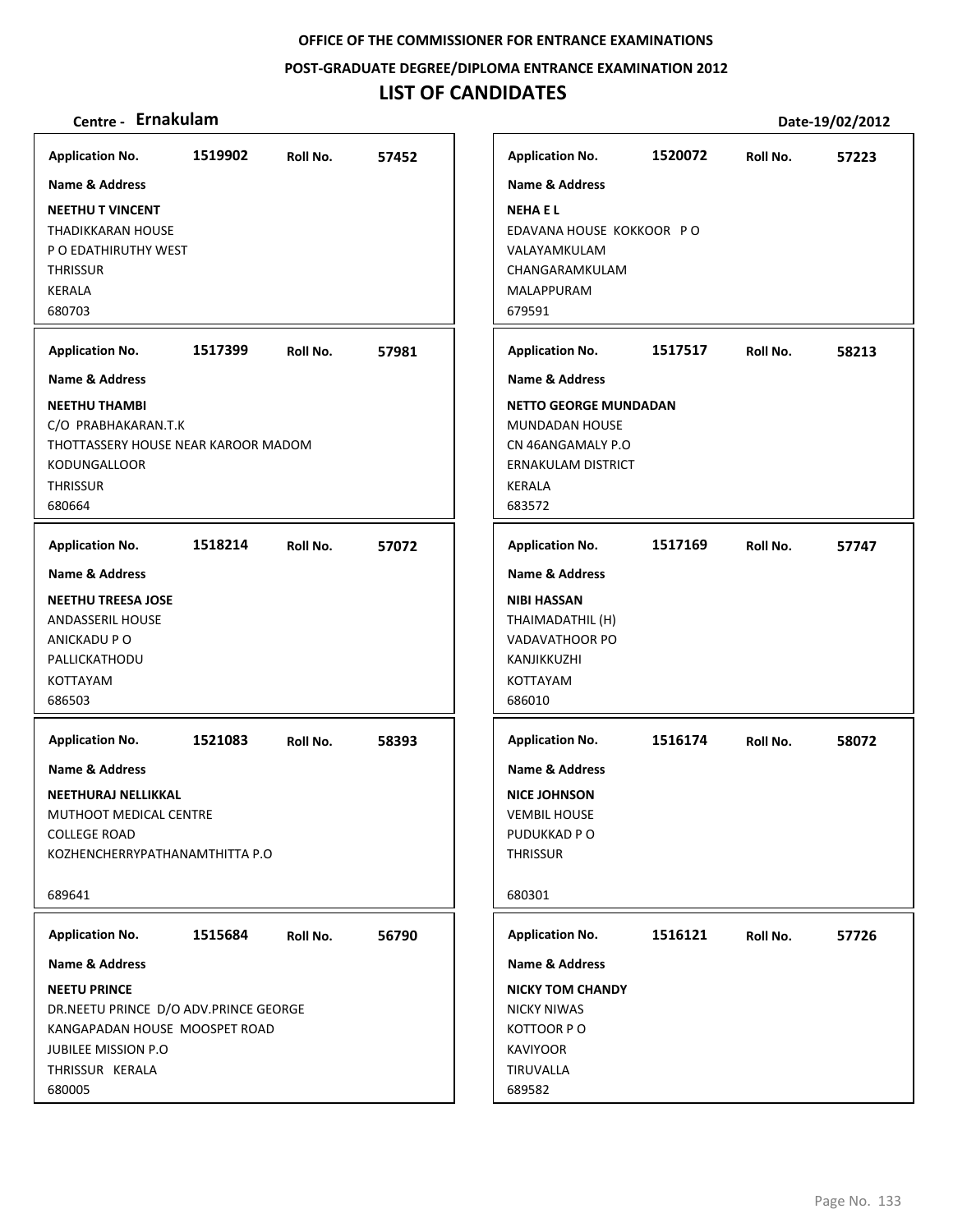**POST‐GRADUATE DEGREE/DIPLOMA ENTRANCE EXAMINATION 2012**

## **LIST OF CANDIDATES**

| <b>Application No.</b>             | 1516942 | Roll No. | 57858           | <b>Application No.</b>      | 1516788 | Roll No. | 56929 |
|------------------------------------|---------|----------|-----------------|-----------------------------|---------|----------|-------|
| <b>Name &amp; Address</b>          |         |          |                 | <b>Name &amp; Address</b>   |         |          |       |
| <b>NIDA REFINE</b>                 |         |          |                 | <b>NIDHISH IS</b>           |         |          |       |
| KALLAI VALAPPIL HOUSE              |         |          |                 | NIVEDITAP K NAGAR-229       |         |          |       |
| <b>VILLANOOR</b>                   |         |          |                 | <b>KURUP SIR ROAD</b>       |         |          |       |
| <b>KARIKKAD PO</b>                 |         |          |                 | VADAKKEVILA P O             |         |          |       |
| <b>THRISSUR</b>                    |         |          |                 | KOLLAM                      |         |          |       |
| 680519                             |         |          |                 | 691010                      |         |          |       |
| <b>Application No.</b>             | 1521017 | Roll No. | 58622           | <b>Application No.</b>      | 1515312 | Roll No. | 57363 |
| Name & Address                     |         |          |                 | <b>Name &amp; Address</b>   |         |          |       |
| NIDHI DAMODARAN NAMBIAR            |         |          |                 | NIDHISH THYAGARAJAN         |         |          |       |
| <b>KARUNA</b>                      |         |          |                 | PULAYAPARAMPILMANGANAMPO    |         |          |       |
| <b>CHITTOOR ROAD</b>               |         |          |                 | <b>KOTTAYAM</b>             |         |          |       |
| S.R.V HIGH SCHOOL JUNCTION         |         |          |                 |                             |         |          |       |
| ERNAKULAM<br>682016                |         |          |                 | 686018                      |         |          |       |
|                                    |         |          |                 |                             |         |          |       |
| <b>Application No.</b>             | 1519750 |          | <b>WITHHELD</b> | <b>Application No.</b>      | 1517419 | Roll No. | 58786 |
| <b>Name &amp; Address</b>          |         |          |                 | <b>Name &amp; Address</b>   |         |          |       |
| <b>NIDHIN KISHEN KODOTH</b>        |         |          |                 | <b>NIJAS AHAMMED</b>        |         |          |       |
| PARIJATHAM                         |         |          |                 | <b>NIJAS AHAMMED</b>        |         |          |       |
| <b>ATHIAMBORE</b>                  |         |          |                 | ASHIYANA ADICHIRA           |         |          |       |
| KANHANGAD                          |         |          |                 | THELLAKOM P.O               |         |          |       |
| <b>KASARAGOD</b>                   |         |          |                 | KOTTAYAM<br>686630          |         |          |       |
| 671315                             |         |          |                 |                             |         |          |       |
| <b>Application No.</b>             | 1516281 | Roll No. | 58304           | <b>Application No.</b>      | 1517089 | Roll No. | 57631 |
| Name & Address                     |         |          |                 | <b>Name &amp; Address</b>   |         |          |       |
| <b>NIDHIN PRAKASH</b>              |         |          |                 | <b>NIJO FRANCIS</b>         |         |          |       |
| <b>JANU VILAS</b>                  |         |          |                 | PULIKAN HOUSE TC6/1224      |         |          |       |
| MAYYANAD.P.O                       |         |          |                 | <b>BISHOP PALACE ROAD</b>   |         |          |       |
| KOLLAM                             |         |          |                 | <b>EAST FORT PO</b>         |         |          |       |
|                                    |         |          |                 | <b>THRISSUR</b>             |         |          |       |
| 691303                             |         |          |                 | 680005                      |         |          |       |
| <b>Application No.</b>             | 1517373 | Roll No. | 58900           | <b>Application No.</b>      | 1520366 | Roll No. | 57922 |
| Name & Address                     |         |          |                 | Name & Address              |         |          |       |
| NIDHIN VALLATHUKARAN MATHEW        |         |          |                 | <b>NIKASH P JOHN</b>        |         |          |       |
| <b>VALLATHUKARAN HOUSE</b>         |         |          |                 | C/O MRS.LIZZZY B JOHN       |         |          |       |
| HNO 32/1019                        |         |          |                 | MULLASSERIL NIHARIKA HOUSE  |         |          |       |
| NETTAYCODATH ROAD 3RD CROSS(SOUTH) |         |          |                 | PANDANAD WEST P.OCHENGANNUR |         |          |       |
| PALARIVATTOM P.O ERNAKULAM         |         |          |                 | ALAPPUZHA                   |         |          |       |
| 682025                             |         |          |                 | 689506                      |         |          |       |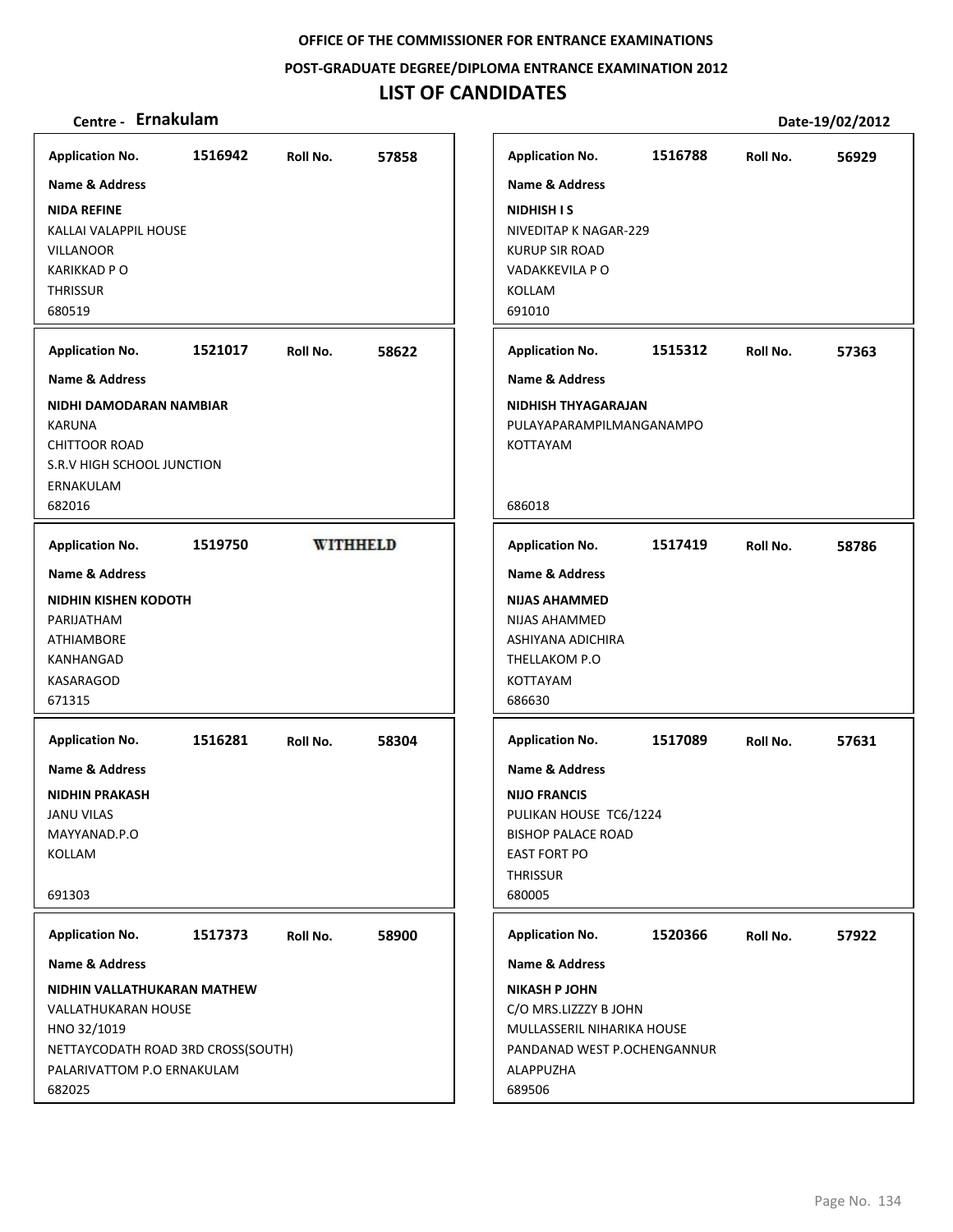**POST‐GRADUATE DEGREE/DIPLOMA ENTRANCE EXAMINATION 2012**

## **LIST OF CANDIDATES**

| <b>Application No.</b>                                                                                                                                     | 1515434 | Roll No. | 57481 |
|------------------------------------------------------------------------------------------------------------------------------------------------------------|---------|----------|-------|
| Name & Address<br><b>NIKHIL GOPI</b><br>RAMANEEYAM<br>KUTTIKATTUKARA P O<br><b>UDYOGAMANDAL</b><br>ERNAKULAM<br>683504                                     |         |          |       |
| <b>Application No.</b>                                                                                                                                     | 1521135 | Roll No. | 58509 |
| <b>Name &amp; Address</b>                                                                                                                                  |         |          |       |
| <b>NIKHIL JOY</b><br>ALAPPADAN HOUSE<br>PANANCHERY LINE<br>NELLIKUNNU<br><b>EAST FORT POST TRICHUR</b><br>680005                                           |         |          |       |
| <b>Application No.</b>                                                                                                                                     | 1518288 | Roll No. | 57883 |
| Name & Address<br><b>NIKHIL MOHAN</b><br><b>DWARAKA</b><br>KOOTHRAPPALLY P.O<br>KARUKACHAL<br>KOTTAYAM<br>686540                                           |         |          |       |
| <b>Application No.</b><br><b>Name &amp; Address</b><br><b>NIKHILA C</b><br>TMJ-VII-706 NEITHELINAGAR<br>MAVELIPURAM<br>KAKKANAD<br><b>COCHIN</b><br>682030 | 1515771 | Roll No. | 57372 |
|                                                                                                                                                            |         |          |       |
| <b>Application No.</b><br>Name & Address                                                                                                                   | 1517437 | Roll No. | 57289 |
| <b>NIKHILESH MENON R</b><br>ASHIRWAD<br>NEAR PRANAVAM HALL<br>VENNALA<br>KOCHI<br>682028                                                                   |         |          |       |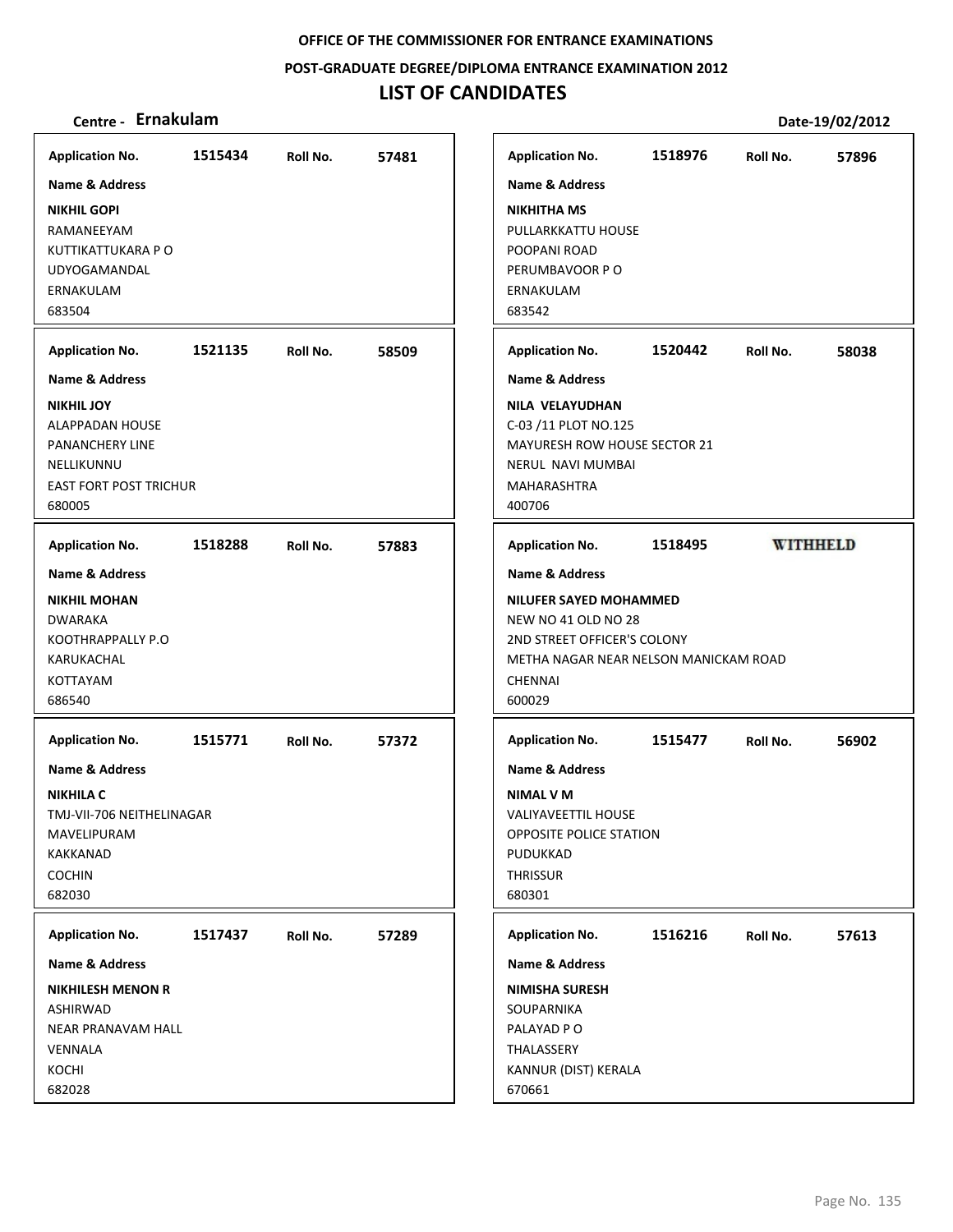**POST‐GRADUATE DEGREE/DIPLOMA ENTRANCE EXAMINATION 2012**

## **LIST OF CANDIDATES**

| <b>Application No.</b>                                                                                                                             | 1519076 | Roll No. | 57668 |
|----------------------------------------------------------------------------------------------------------------------------------------------------|---------|----------|-------|
| Name & Address                                                                                                                                     |         |          |       |
| NIMIVIJU<br>CHATHENKERYTHUNDY<br><b>VYTTILA PO</b><br>KOCHI<br>EKM<br>682019                                                                       |         |          |       |
| <b>Application No.</b>                                                                                                                             | 1515991 | Roll No. | 58298 |
| Name & Address                                                                                                                                     |         |          |       |
| <b>NIMMY JOSEPH</b><br>PONTHENPILLIL HOUSE TIRUVONAM<br>OKKAL P.O.<br><b>KALADY</b><br><b>KERALA</b><br>683550                                     |         |          |       |
| <b>Application No.</b>                                                                                                                             | 1515693 | Roll No. | 57254 |
| <b>Name &amp; Address</b><br><b>NIMMY KRISHNA K</b><br>ASHA BHAVAN<br>VELLOOR P.O<br>PAMPADY<br>KOTTAYAM<br>686501                                 |         |          |       |
| <b>Application No.</b><br>Name & Address<br><b>NIMMY MERIN MATHEW</b><br>PULIYAMPALLIL HOUSE<br>MANJOOR P.O<br>KURUPPANTHARA<br>KOTTAYAM<br>686603 | 1515544 | Roll No. | 57599 |
| <b>Application No.</b>                                                                                                                             | 1521243 | Roll No. | 57590 |
| Name & Address                                                                                                                                     |         |          |       |
| <b>NIMMY PAUL</b><br><b>NIMMY PAUL</b><br>PULLANTHYANICKAL<br>MONIPPALLY<br>KOTTAYAM<br>686636                                                     |         |          |       |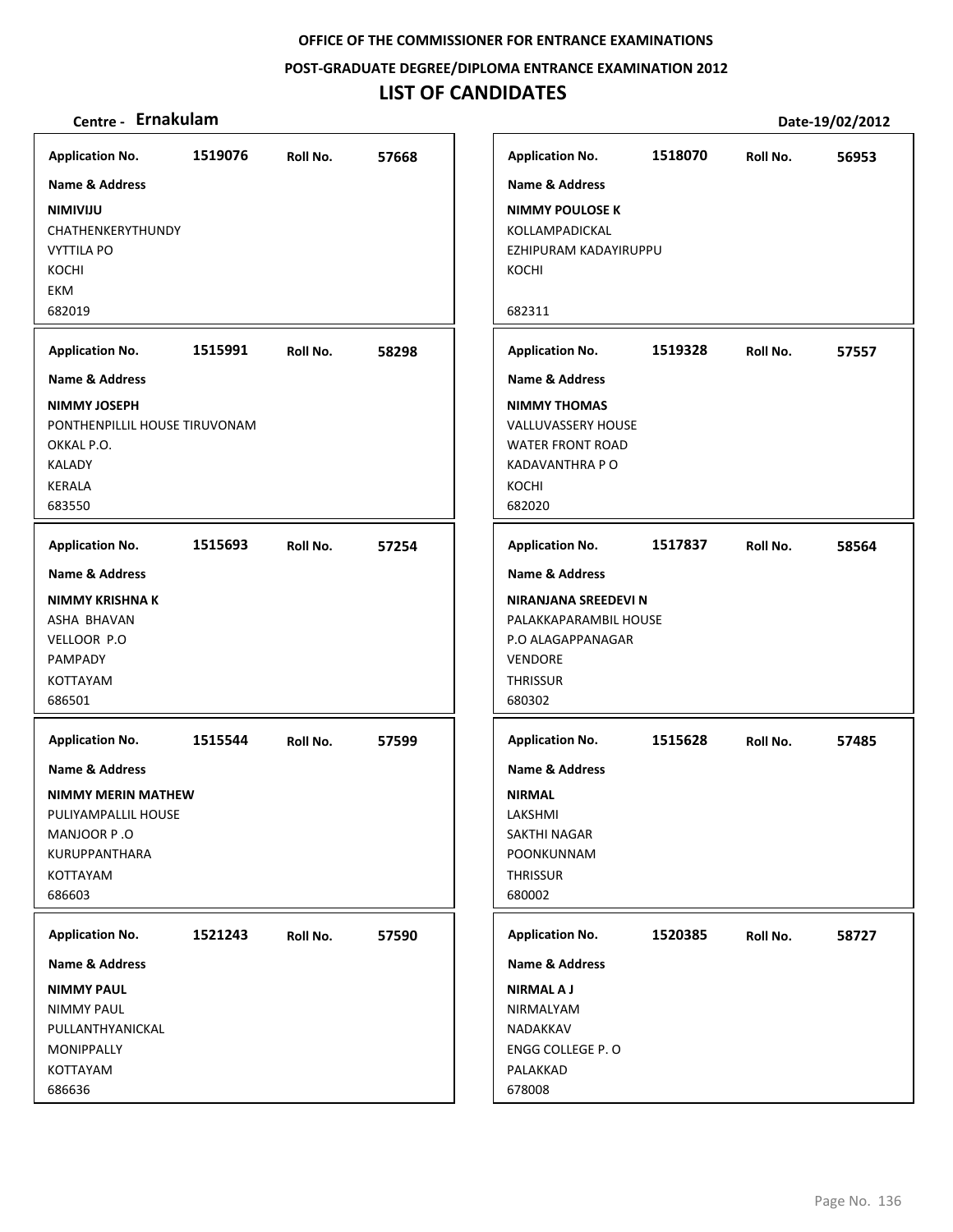**POST‐GRADUATE DEGREE/DIPLOMA ENTRANCE EXAMINATION 2012**

## **LIST OF CANDIDATES**

| <b>Application No.</b>                                                                                                               | 1516584 | Roll No.        | 58195 | <b>Application No.</b>                                                                                       | 1520149 | Roll No. | 58033 |
|--------------------------------------------------------------------------------------------------------------------------------------|---------|-----------------|-------|--------------------------------------------------------------------------------------------------------------|---------|----------|-------|
| Name & Address                                                                                                                       |         |                 |       | Name & Address                                                                                               |         |          |       |
| <b>NIRMAL MATHEW ALEX</b><br>PUTHENPARAMBIL<br>MANPOYIL CHUNGATHARA<br><b>NILAMBUR</b><br>MALAPPURAM<br>679334                       |         |                 |       | <b>NISANTH MN</b><br><b>MOOTHEDATH HOUSE</b><br>KADAVANAD P O<br>PONNANI VIA<br>MALAPPURAM<br>679586         |         |          |       |
| <b>Application No.</b>                                                                                                               | 1518989 | <b>WITHHELD</b> |       | <b>Application No.</b>                                                                                       | 1515818 | Roll No. | 57489 |
| <b>Name &amp; Address</b>                                                                                                            |         |                 |       | Name & Address                                                                                               |         |          |       |
| <b>NIRMAL MATHEW JOSE</b><br>VALIYAPARAMBIL<br>POOVARANY PO<br>VILAKKUMARUTHU<br>PALA KOTTAYAM<br>686577                             |         |                 |       | <b>NISHA ABRAHAM</b><br>KOKATUMUNDAKAL HOUSE<br>CHEPPUMPARA<br>KANJIRAPPALLY P.O<br>KOTTAYAM DT.<br>686507   |         |          |       |
| <b>Application No.</b>                                                                                                               | 1516453 | Roll No.        | 57618 | <b>Application No.</b>                                                                                       | 1518433 | Roll No. | 59035 |
| Name & Address                                                                                                                       |         |                 |       | Name & Address                                                                                               |         |          |       |
| <b>NIRMAL RAJ R</b><br>AMBADI<br>S N PURAM<br>THIRUVIZHA<br>CHERTHALA<br>688582                                                      |         |                 |       | <b>NISHA KUMARI</b><br>VYSHNAVAM<br>UNDAPLAVU JUNCTION NEDUMPURAM<br>PODIYADI P.O.<br>THIRUVALLA<br>689110   |         |          |       |
| <b>Application No.</b>                                                                                                               | 1515507 | Roll No.        | 58288 | <b>Application No.</b>                                                                                       | 1516890 | Roll No. | 57742 |
| <b>Name &amp; Address</b><br><b>NIRMAL THOMAS</b><br>KUNCHARAKKATTIL HOUSE<br>ARUMANOOR P.O<br>AYARKKUNNAM VIA<br>KOTTAYAM<br>686568 |         |                 |       | <b>Name &amp; Address</b><br><b>NISHA S</b><br>OTTAPLACKAL<br>ANAKKAL<br>KANJIRAPPALLY<br>KOTTAYAM<br>686507 |         |          |       |
| <b>Application No.</b>                                                                                                               | 1516821 | Roll No.        | 58315 | <b>Application No.</b>                                                                                       | 1520103 | Roll No. | 58262 |
| Name & Address                                                                                                                       |         |                 |       | Name & Address                                                                                               |         |          |       |
| <b>NIRMALA MATHEW</b><br>PANAMPUNNA<br>PALLIPPURAM ROAD<br>PERUMBAIKKADU P O<br>KOTTAYAM<br>686016                                   |         |                 |       | <b>NISHA S</b><br><b>JIYAD MANZIL</b><br>KAKKAZHAM EAST<br>VANDANAM P O ALLEPPEY<br>688005                   |         |          |       |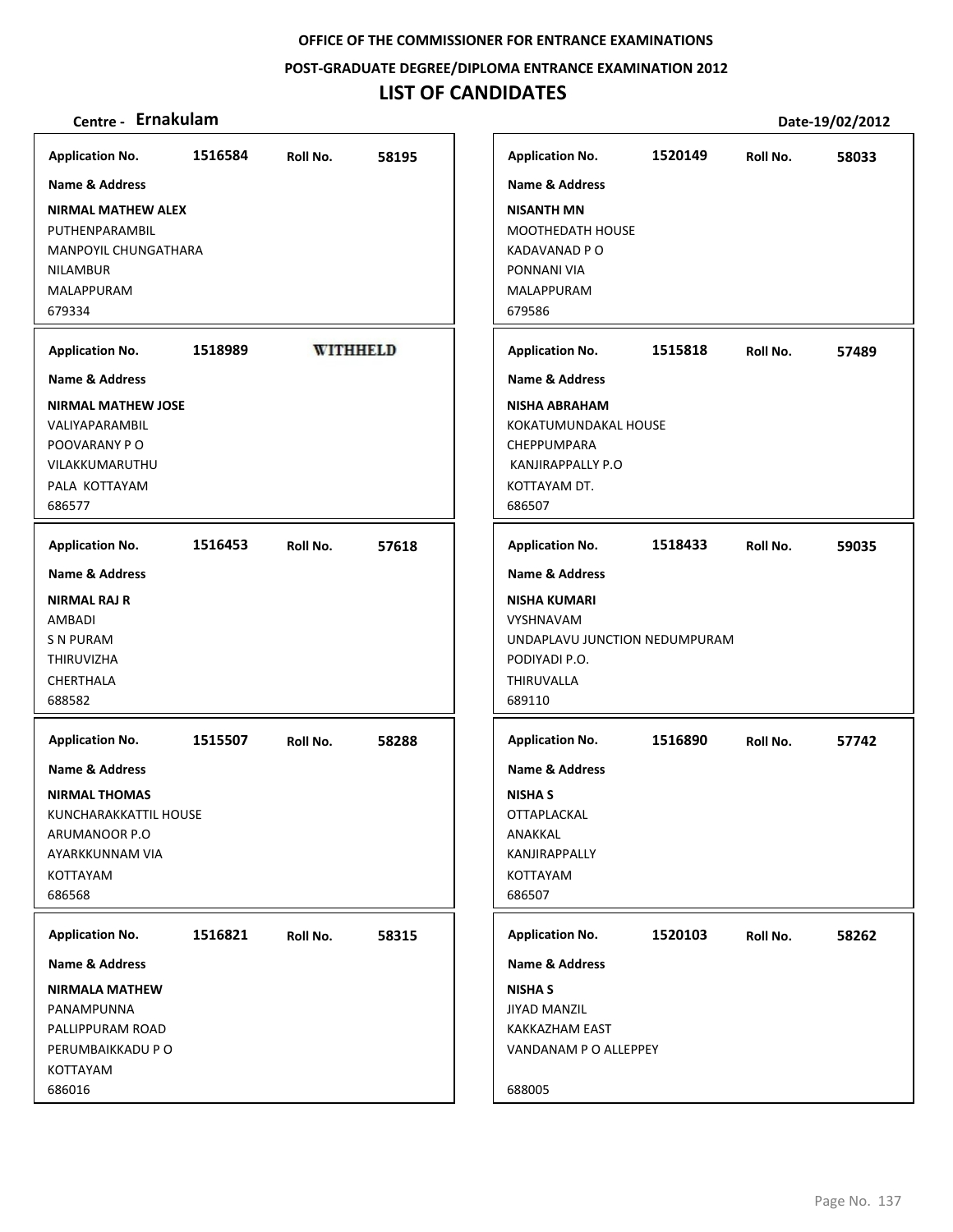**POST‐GRADUATE DEGREE/DIPLOMA ENTRANCE EXAMINATION 2012**

## **LIST OF CANDIDATES**

## **Centre ‐ Ernakulam Date‐19/02/2012**

**1517711 57872 NISHA SOMAN** VISHAK BHAVAN PERUVELIKKARA P.O WEST KALLADA KOLLAM KERALA 691500 **Application No. Name & Address 1516237 58418 NISHA T** NISHA T SREERAG SIVANAGAR NEAR POOVANI TEMPLE KOLAZHY THRISSUR KERALA 680010 **Application No. Name & Address 1518396 57307 NISHA T V** 642 SECTOR 10‐A NEAR MEENAKSHEE PUBLIC SCHOOL GURGAON HARYANA 122001 **Application No. Name & Address 1516474 58423 NISHAD K** NISHAD K ROOM NO 205 KAUSTHUBHAM COMPLEX NEAR E.S.I. CHEST HOSPITAL PERINGANDOOR . P.O THRISSUR 680581 **Application No. Name & Address 1518194 57996 NISHAD MUHAMMAD** PULLUKATTU VILLA KUNNAKADU FATHIMAPURAM KURISUMMODU PO CHANGANACHERRY 616804 **Application No. Name & Address 1517122 58436 NISHAD T G** POLLATH HOUSE NEAR COMMUNITY HEALTH CENTRE THIRUVILWAMALA **THRISSUR** 680588 **Application No. Name & Address 1518050 58453 NISHANT ANTONY R** PARAYANOLICKAL HOUSE KALLOOPPARA P.O PATHANAMTHITTA KERALA 689583 **Application No. Name & Address 1520920 57237 NISHEED JOSEPH** ANJALI KRWA‐52 KARUVELIL ROAD PALARIVATTOM P.O. ERNAKULAM 682025 **Application No. Name & Address 1517615 57640 NISHU P** NANDANAM HOUSE KOTTOOR P O KAVIYUR PATHANAMTHITTA 689582 **Application No. Name & Address 1521176 58165 NISSY SUSAN VARUGHESE** PERANGATTU HOUSE NEAR GOVT. HIGH SCHOOL CHANGANACHERRY KOTTAYAM 686101 **Application No. Name & Address**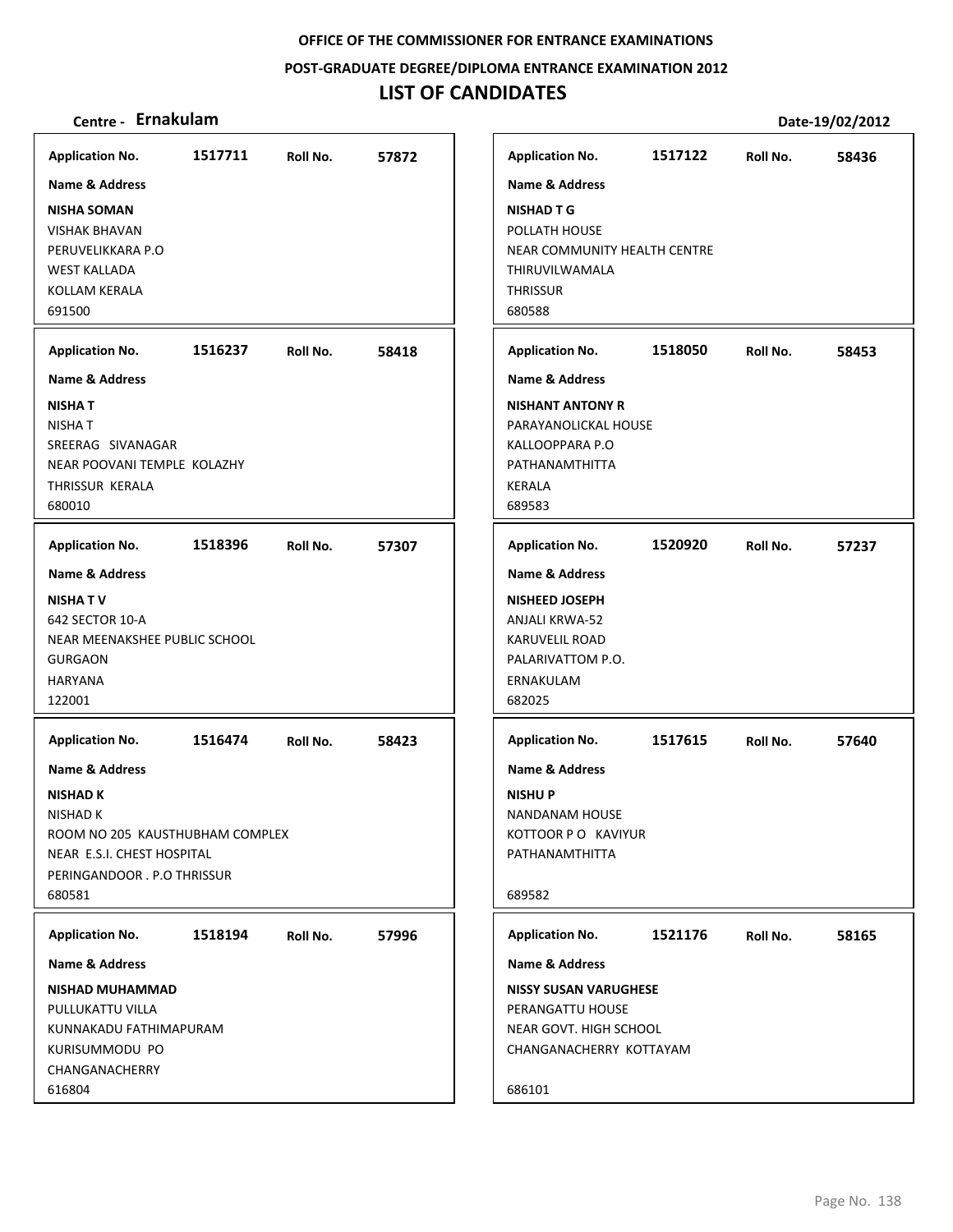**POST‐GRADUATE DEGREE/DIPLOMA ENTRANCE EXAMINATION 2012**

| Centre - Ernakulam                                                                                                                          |         |          |       |                                                                                                                                               |         |          | Date-19/02/2012 |
|---------------------------------------------------------------------------------------------------------------------------------------------|---------|----------|-------|-----------------------------------------------------------------------------------------------------------------------------------------------|---------|----------|-----------------|
| <b>Application No.</b>                                                                                                                      | 1517623 | Roll No. | 58330 | <b>Application No.</b>                                                                                                                        | 1519357 | Roll No. | 59053           |
| <b>Name &amp; Address</b>                                                                                                                   |         |          |       | <b>Name &amp; Address</b>                                                                                                                     |         |          |                 |
| <b>NITHA K ABDULKADAR</b><br>KALARIPARAMBIL HOUSE<br>S N NAGAR<br>IRINJALAKUDA<br><b>THRISSUR ROAD</b><br>680125                            |         |          |       | <b>NITISH KUMAR</b><br><b>INTERNS HOSTEL</b><br>AMRITA INSTITUTE OF MEDICAL SCIENCES<br>PONEKKARA PO<br>KOCHI<br>682041                       |         |          |                 |
| <b>Application No.</b>                                                                                                                      | 1516528 | Roll No. | 58194 | <b>Application No.</b>                                                                                                                        | 1517414 | Roll No. | 58326           |
| <b>Name &amp; Address</b>                                                                                                                   |         |          |       | <b>Name &amp; Address</b>                                                                                                                     |         |          |                 |
| <b>NITHIN THOMAS PHILIP</b><br>DR. NITHIN THOMAS PHILIP<br>C/O DR. THOMAS PHILIP<br>NEERAMPLACKAL HOUSE<br>PAZHAVANGADI P.O RANNY<br>689673 |         |          |       | NITTU DEVASSY PANJIKARAN<br>ROSELAWN<br>KADAVANTHARA, P. O<br><b>COCHIN</b><br>682020                                                         |         |          |                 |
| <b>Application No.</b>                                                                                                                      | 1521385 | Roll No. | 57476 | <b>Application No.</b>                                                                                                                        | 1516953 | Roll No. | 58663           |
| <b>Name &amp; Address</b><br><b>NITHINDAS P R</b><br>PALAKKATTU HOUSE THOTTABHAGAM<br>PIRAVAM .P.O<br>ERNAKULAM<br>686664                   |         |          |       | <b>Name &amp; Address</b><br><b>NITU GEORGE</b><br>PRAFULLA 32/1657B<br>ABRAHAM MASTER ROAD<br>PALARIVATTOM P.O<br>KOCHI<br>682025            |         |          |                 |
| <b>Application No.</b>                                                                                                                      | 1521166 | Roll No. | 57820 | <b>Application No.</b>                                                                                                                        | 1516727 | Roll No. | 58888           |
| <b>Name &amp; Address</b><br><b>NITHINMON CU</b><br><b>CHAKIRIYIL HOUSE</b><br>PAMPAKUDA P.O<br>PAMPAKUDA<br>ERNAKULAM<br>686667            |         |          |       | <b>Name &amp; Address</b><br><b>NITY ROSE</b><br><b>D/O JOY N.G</b><br>NEELAMKAVIL HOUSE<br>KOTTEKAD KUTTUR P.O.<br><b>THRISSUR</b><br>680013 |         |          |                 |
| <b>Application No.</b>                                                                                                                      | 1520071 | Roll No. | 57107 | <b>Application No.</b>                                                                                                                        | 1516421 | Roll No. | 58307           |
| <b>Name &amp; Address</b>                                                                                                                   |         |          |       | Name & Address                                                                                                                                |         |          |                 |
| <b>NITHYA PRIYA S</b><br><b>SREE PRIYA</b><br>KUTTAPUZHA .P.O<br>THIRUVALLA                                                                 |         |          |       | <b>NIVYA S AJAY</b><br>VRINDHAVANAM(H)<br>NATTOKOM P.O<br>KOTTAYAM                                                                            |         |          |                 |
| 689103                                                                                                                                      |         |          |       | 686013                                                                                                                                        |         |          |                 |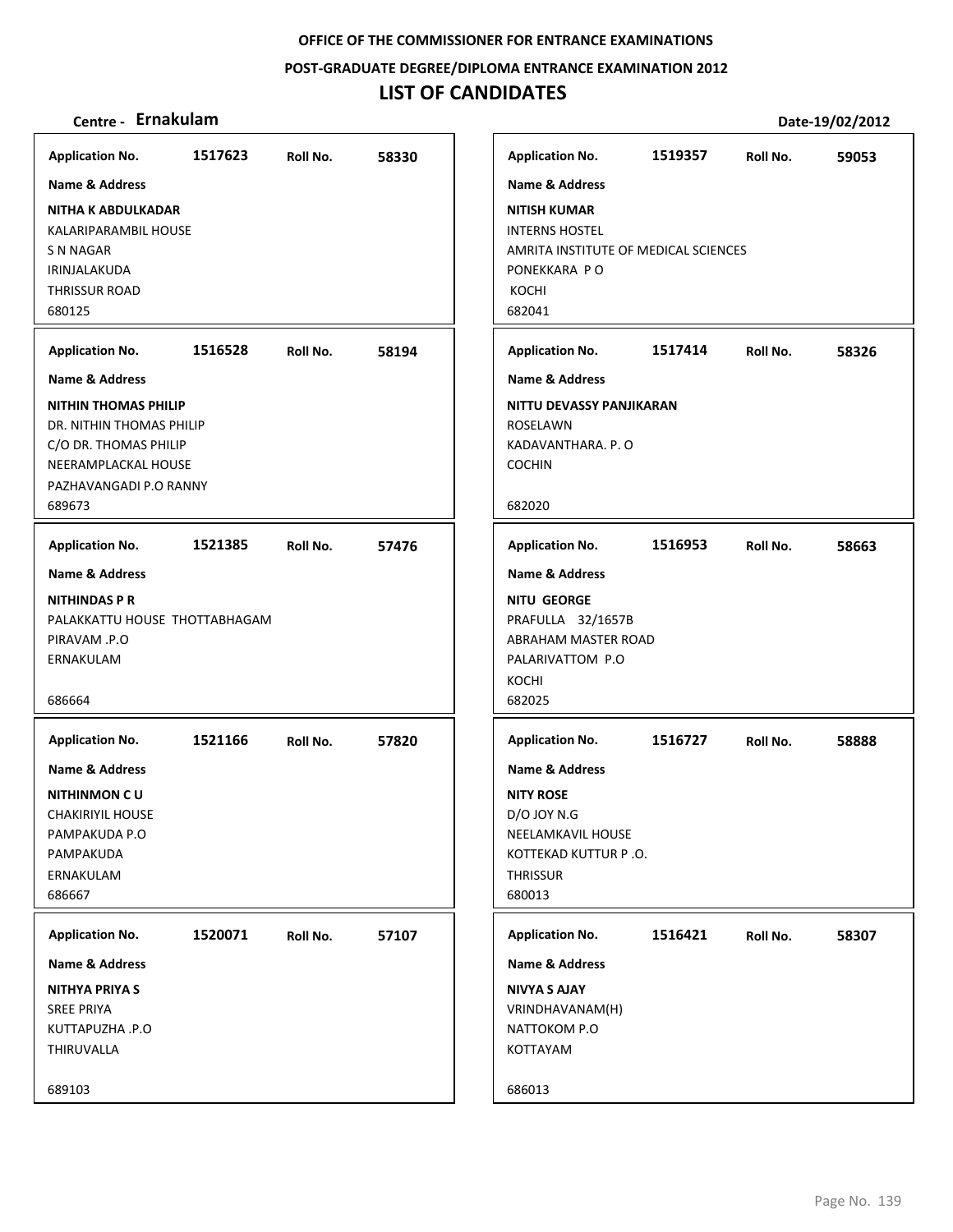**POST‐GRADUATE DEGREE/DIPLOMA ENTRANCE EXAMINATION 2012**

| <b>Application No.</b>                                                                                                                                                                                                | 1515795 | Roll No. | 58409 |
|-----------------------------------------------------------------------------------------------------------------------------------------------------------------------------------------------------------------------|---------|----------|-------|
| <b>Name &amp; Address</b><br><b>NIYA ANN KURIEN</b><br>DR.NIYA ANN KURIEN C/O DR.KURIAN P.P<br>JUBILEE RETREAT - FLAT II A<br><b>JUBILEE MISSION MEDICAL COLLEGE</b><br>JUBILEE MISSION P.O THRISSUR KERALA<br>680005 |         |          |       |
| <b>Application No.</b>                                                                                                                                                                                                | 1519794 | Roll No. | 57566 |
| Name & Address                                                                                                                                                                                                        |         |          |       |
| NIYA JAMALUDHEEN<br>W/O ANSAR AHAMED<br><b>FIRDOUZ</b><br><b>VELLAKINAR JUNCTION</b><br>STADIUM WARD ALAPPUZHA<br>688001                                                                                              |         |          |       |
| <b>Application No.</b>                                                                                                                                                                                                | 1516466 | Roll No. | 58193 |
| <b>Name &amp; Address</b>                                                                                                                                                                                             |         |          |       |
| <b>NIYAS AHAMED P V</b><br>THUSHARA<br><b>KOTTAPPURAM</b><br>VALIYAKUNNU<br>VALANCHERY<br>676552                                                                                                                      |         |          |       |
| <b>Application No.</b>                                                                                                                                                                                                | 1518908 | Roll No. | 57201 |
| <b>Name &amp; Address</b>                                                                                                                                                                                             |         |          |       |
| <b>NIZAR RAZAK</b><br>KARUPPAMVEETTIL HOUSE<br><b>WEST CHOWALLOOR</b><br>KANDANISSERY P.O<br><b>TRICHUR</b><br>680102                                                                                                 |         |          |       |
| <b>Application No.</b>                                                                                                                                                                                                | 1519283 | Roll No. | 58362 |
| <b>Name &amp; Address</b>                                                                                                                                                                                             |         |          |       |
| <b>NOORJAHAN P P</b><br><b>BLOCK NUMBER 310</b><br>NEDUMKANDAM P O<br><b>IDUKKI</b>                                                                                                                                   |         |          |       |
| 685553                                                                                                                                                                                                                |         |          |       |

| Centre - Ernakulam                                                                                                                                |         |          |       |
|---------------------------------------------------------------------------------------------------------------------------------------------------|---------|----------|-------|
| olication No.                                                                                                                                     | 1515795 | Roll No. | 58409 |
| ne & Address                                                                                                                                      |         |          |       |
| A ANN KURIEN<br>NIYA ANN KURIEN C/O DR.KURIAN P.P<br>ILEE RETREAT - FLAT II A<br>ILEE MISSION MEDICAL COLLEGE<br>ILEE MISSION P.O THRISSUR KERALA |         |          |       |
| 005                                                                                                                                               |         |          |       |
| olication No.                                                                                                                                     | 1519794 | Roll No. | 57566 |
| ne & Address                                                                                                                                      |         |          |       |
| A JAMALUDHEEN<br>O ANSAR AHAMED<br>20UZ<br>LAKINAR JUNCTION<br>DIUM WARD ALAPPUZHA<br>001                                                         |         |          |       |
| olication No.                                                                                                                                     | 1516466 | Roll No. | 58193 |
| ne & Address<br>AS AHAMED P V<br>JSHARA<br>TAPPURAM<br><b>IYAKUNNU</b><br>ANCHERY<br>552                                                          |         |          |       |
| olication No.                                                                                                                                     | 1518908 | Roll No. | 57201 |
| ne & Address<br>AR RAZAK<br>UPPAMVEETTIL HOUSE<br>ST CHOWALLOOR<br><b>JDANISSERY P.O</b><br>CHUR<br>102                                           |         |          |       |
| olication No.                                                                                                                                     | 1519283 | Roll No. | 58362 |
| ne & Address                                                                                                                                      |         |          |       |
| ORJAHAN P P<br>CK NUMBER 310<br>OUMKANDAM P O<br>KKI<br>553                                                                                       |         |          |       |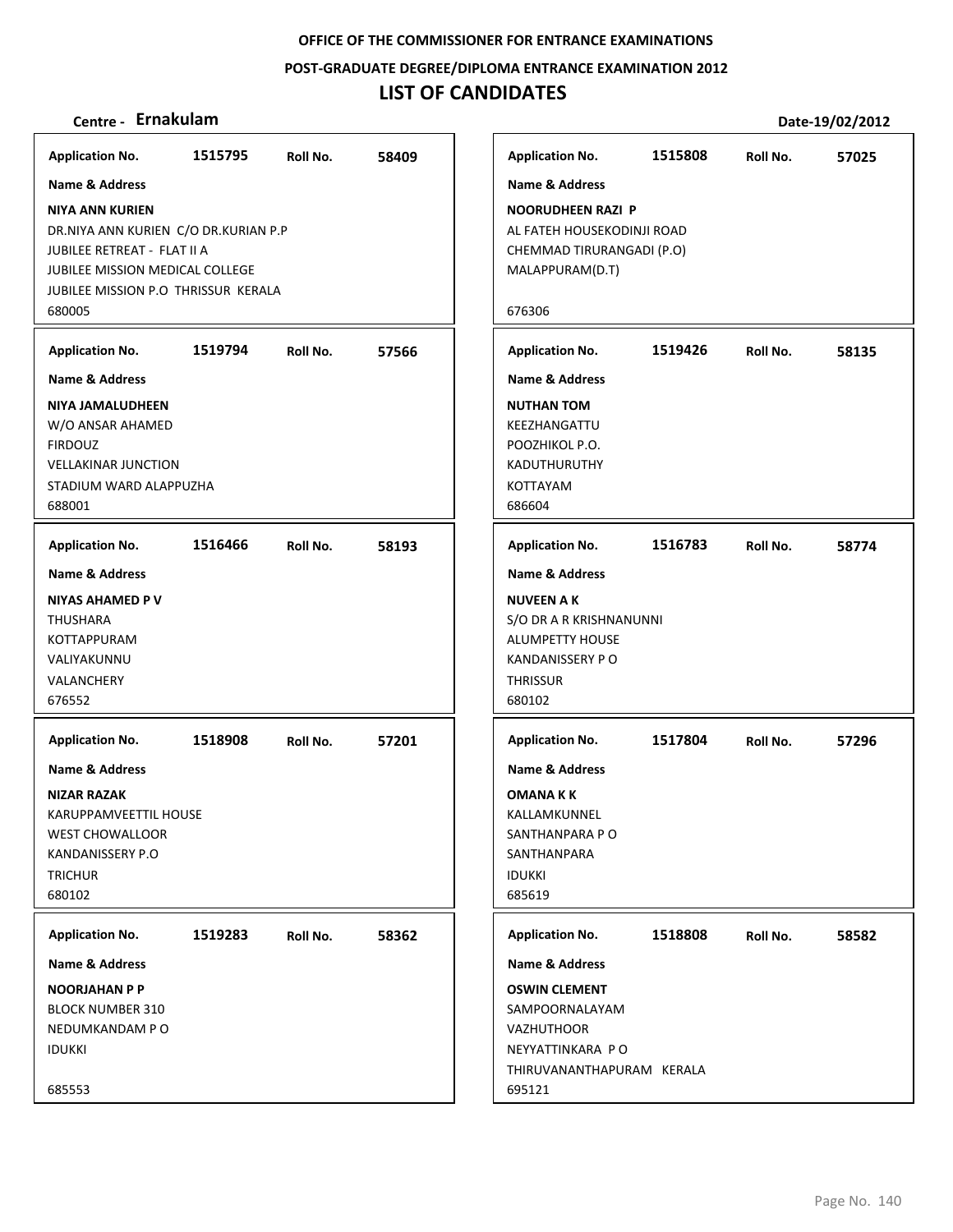### **POST‐GRADUATE DEGREE/DIPLOMA ENTRANCE EXAMINATION 2012**

| Centre - Ernakulam                                                                                                                        |         |          |       |                        |                                                                                                                                   |         |          | Date-19/02/2012 |
|-------------------------------------------------------------------------------------------------------------------------------------------|---------|----------|-------|------------------------|-----------------------------------------------------------------------------------------------------------------------------------|---------|----------|-----------------|
| <b>Application No.</b>                                                                                                                    | 1515215 | Roll No. | 58053 |                        | <b>Application No.</b>                                                                                                            | 1515854 | Roll No. | 58755           |
| <b>Name &amp; Address</b>                                                                                                                 |         |          |       |                        | <b>Name &amp; Address</b>                                                                                                         |         |          |                 |
| <b>PADMA MENON</b><br><b>F-15 EXPRESS ESTATE</b><br><b>KALOOR</b><br>KOCHI                                                                |         |          |       |                        | PARVATHY A R<br>QTR NO D-10<br>HNL COLONY<br>NEWSPRINT NAGAR<br>KOTTAYAM                                                          |         |          |                 |
| 682017                                                                                                                                    |         |          |       | 686616                 |                                                                                                                                   |         |          |                 |
| <b>Application No.</b>                                                                                                                    | 1515746 | Roll No. | 58293 |                        | <b>Application No.</b>                                                                                                            | 1519467 | Roll No. | 57791           |
| <b>Name &amp; Address</b>                                                                                                                 |         |          |       |                        | Name & Address                                                                                                                    |         |          |                 |
| <b>PANKAJ KUMAR</b><br>C/O LAILY HOUSE<br>1/121ROOM NO 202<br>OLD RAJINDER NAGAR<br>MAIN SHANKER ROADNEW DELHI<br>110060                  |         |          |       | KOCHI<br>682026        | <b>PARVATHY GANESAN</b><br><b>JKS 47 AMRITHA JYOTHI</b><br>PERUMBOTTA ROAD<br>ELAMAKKARA P.O.                                     |         |          |                 |
| <b>Application No.</b>                                                                                                                    | 1519475 | Roll No. | 58481 |                        | <b>Application No.</b>                                                                                                            | 1519137 | Roll No. | 58589           |
| Name & Address<br><b>PARTHASARATHY KS</b><br>SOUPARNIKA<br>AMRUTHA LANE NEAR WESTEND SUPERMARKET<br>POONKUNNAM PO<br>THRISSUR-2<br>680002 |         |          |       | 686001                 | <b>Name &amp; Address</b><br>PARVATHY M KAIMAL<br>KAUSTHUBHAM<br><b>MEENACHIL GARDENS</b><br>NAGAMPADOMPANAYAKAZHAPPU<br>KOTTAYAM |         |          |                 |
| <b>Application No.</b>                                                                                                                    | 1518201 | Roll No. | 58456 |                        | <b>Application No.</b>                                                                                                            | 1519334 | Roll No. | 58018           |
| <b>Name &amp; Address</b><br><b>PARVATHI ANIL</b><br>CHANDU NIVAS<br><b>ERAMALLOOR P.O</b><br>CHERTHALA<br><b>ALAPPUZHA</b><br>688537     |         |          |       | <b>INDIA</b><br>690504 | <b>Name &amp; Address</b><br><b>PARVATHY P</b><br>PUTHEN PURACKAL HOUSE<br>ERUMAKUZHY NOORANAD(P.O)<br>ALLEPPEY                   |         |          |                 |
| <b>Application No.</b>                                                                                                                    | 1518401 | Roll No. | 57770 |                        | <b>Application No.</b>                                                                                                            | 1516163 | Roll No. | 57612           |
| <b>Name &amp; Address</b>                                                                                                                 |         |          |       |                        | Name & Address                                                                                                                    |         |          |                 |
| <b>PARVATHI PILLAI</b><br>VIJAYASREE<br>MUKUNDAPURAM P O<br>CHAVARA<br>KOLLAM<br>691585                                                   |         |          |       | 676505                 | <b>PARVATHY R</b><br>SATHGAMAYA JUBILEE ROAD<br>MOONAMPADI UPHILL.P.O.<br>MALAPPURAM                                              |         |          |                 |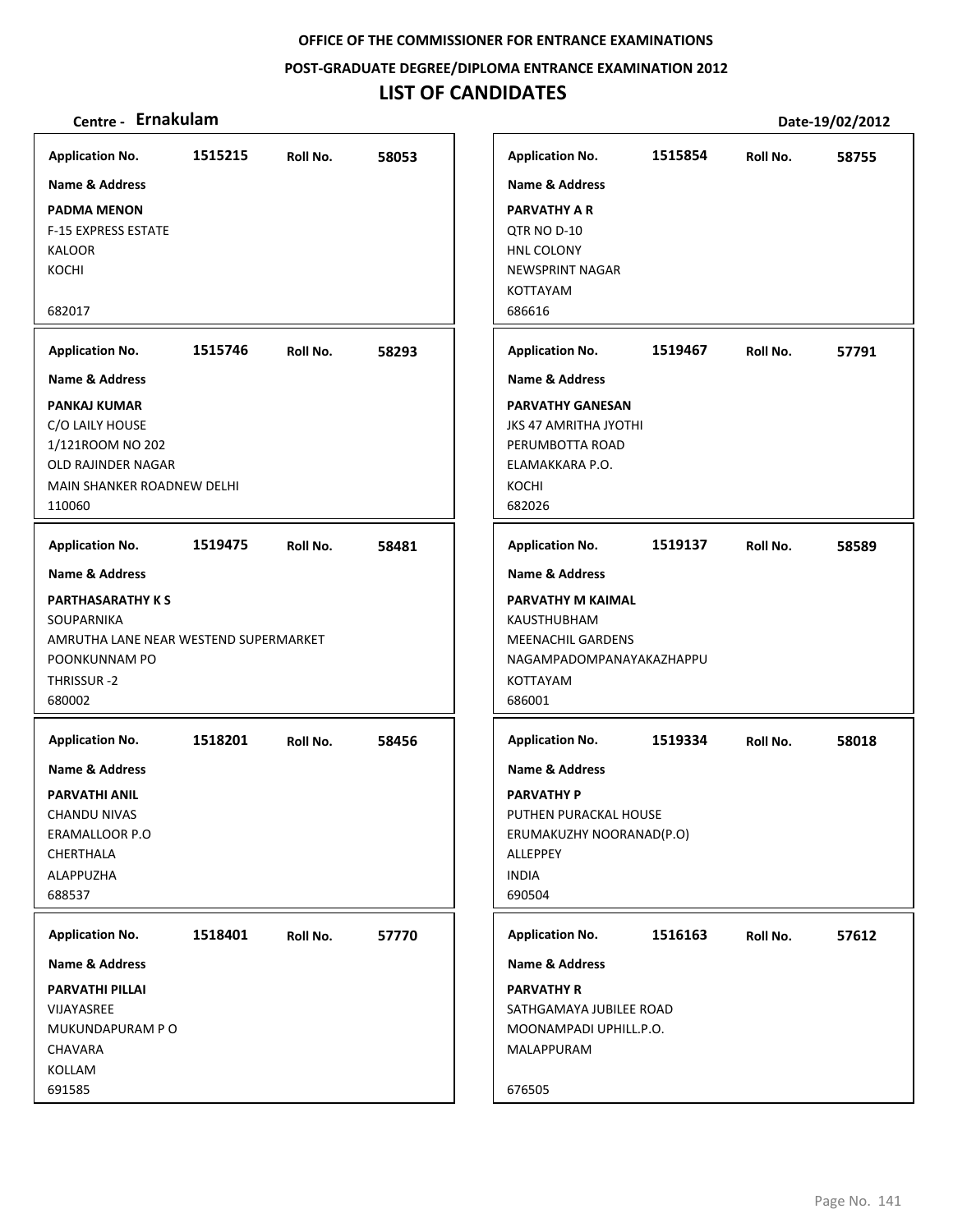**POST‐GRADUATE DEGREE/DIPLOMA ENTRANCE EXAMINATION 2012**

## **LIST OF CANDIDATES**

| <b>Application No.</b>                                                                                                              | 1516786 | Roll No. | 56813 | <b>Application No.</b>                                                                                                   | 1515699 | Roll No. | 57832 |
|-------------------------------------------------------------------------------------------------------------------------------------|---------|----------|-------|--------------------------------------------------------------------------------------------------------------------------|---------|----------|-------|
| <b>Name &amp; Address</b>                                                                                                           |         |          |       | <b>Name &amp; Address</b>                                                                                                |         |          |       |
| PAUL ANTONY S OLIAPURAM<br>PAUL ANTONY S OLIAPURAM<br><b>OLIAPURAM HOUSE</b><br>NADUKANI P O<br>KOTHAMANGALAM ERNAKULAM<br>686691   |         |          |       | <b>PAUL JOY P</b><br>PAZHAMPILLIL(H)<br>KUMMANODE<br>PATTIMATTOM PO<br>ERNAKULAM<br>683562                               |         |          |       |
| <b>Application No.</b>                                                                                                              | 1517042 | Roll No. | 57860 | <b>Application No.</b>                                                                                                   | 1520900 | Roll No. | 58850 |
| <b>Name &amp; Address</b>                                                                                                           |         |          |       | <b>Name &amp; Address</b>                                                                                                |         |          |       |
| <b>PAUL CHETHALAN</b><br>CHETHALAN<br>7-B BRENTWOOD MANOR<br>POWER HOUSE ROAD<br>ERNAKULAM<br>682018                                |         |          |       | <b>PAUL RAPHEL</b><br>DR PAUL RAPHEL<br>S/O DR RAPHEL M K<br>MANKADIAN HOUSE CHEVOOR PO<br><b>TRICHUR</b><br>680027      |         |          |       |
| <b>Application No.</b>                                                                                                              | 1518748 | Roll No. | 58811 | <b>Application No.</b>                                                                                                   | 1515266 | Roll No. | 57709 |
| <b>Name &amp; Address</b>                                                                                                           |         |          |       | <b>Name &amp; Address</b>                                                                                                |         |          |       |
| <b>PAUL DANI</b><br><b>OLIMOLEL HOUSE</b><br>MUDAVOOR PO<br>MUVATTUPUZHA<br>ERNAKULAM<br>686669                                     |         |          |       | PEARL MARY VARUGHESE<br><b>VETTINAL HOUSE</b><br>KOOTHATTUKULAM<br>ERNAKULAM<br>686662                                   |         |          |       |
| <b>Application No.</b>                                                                                                              | 1516057 | Roll No. | 58874 | <b>Application No.</b>                                                                                                   | 1520040 | Roll No. | 58146 |
| <b>Name &amp; Address</b><br><b>PAUL GEORGE</b><br>KALARICKAL HOUSE<br><b>KEERAMPARA PO</b><br>KOTHAMANGALAM<br>ERNAKULAM<br>686691 |         |          |       | <b>Name &amp; Address</b><br>PETER JOSEPH KINATTINGAL<br>S/O.DR.K.C.JOSEPH<br><b>CONVENT ROAD</b><br>CHALAKUDY<br>680307 |         |          |       |
| <b>Application No.</b>                                                                                                              | 1518358 | Roll No. | 58229 | <b>Application No.</b>                                                                                                   | 1520971 | Roll No. | 56890 |
| <b>Name &amp; Address</b>                                                                                                           |         |          |       | Name & Address                                                                                                           |         |          |       |
| <b>PAUL GOPU G</b><br><b>GOPURTHINGAL H</b><br>ELAVOOR KAVALA<br><b>KARUKUTTY PO</b><br>ANGAMALY<br>683576                          |         |          |       | PETER KADAMALA<br>KADAMALA HOUSE<br>KAVILPADU P.O<br>PALAKKAD<br>678012                                                  |         |          |       |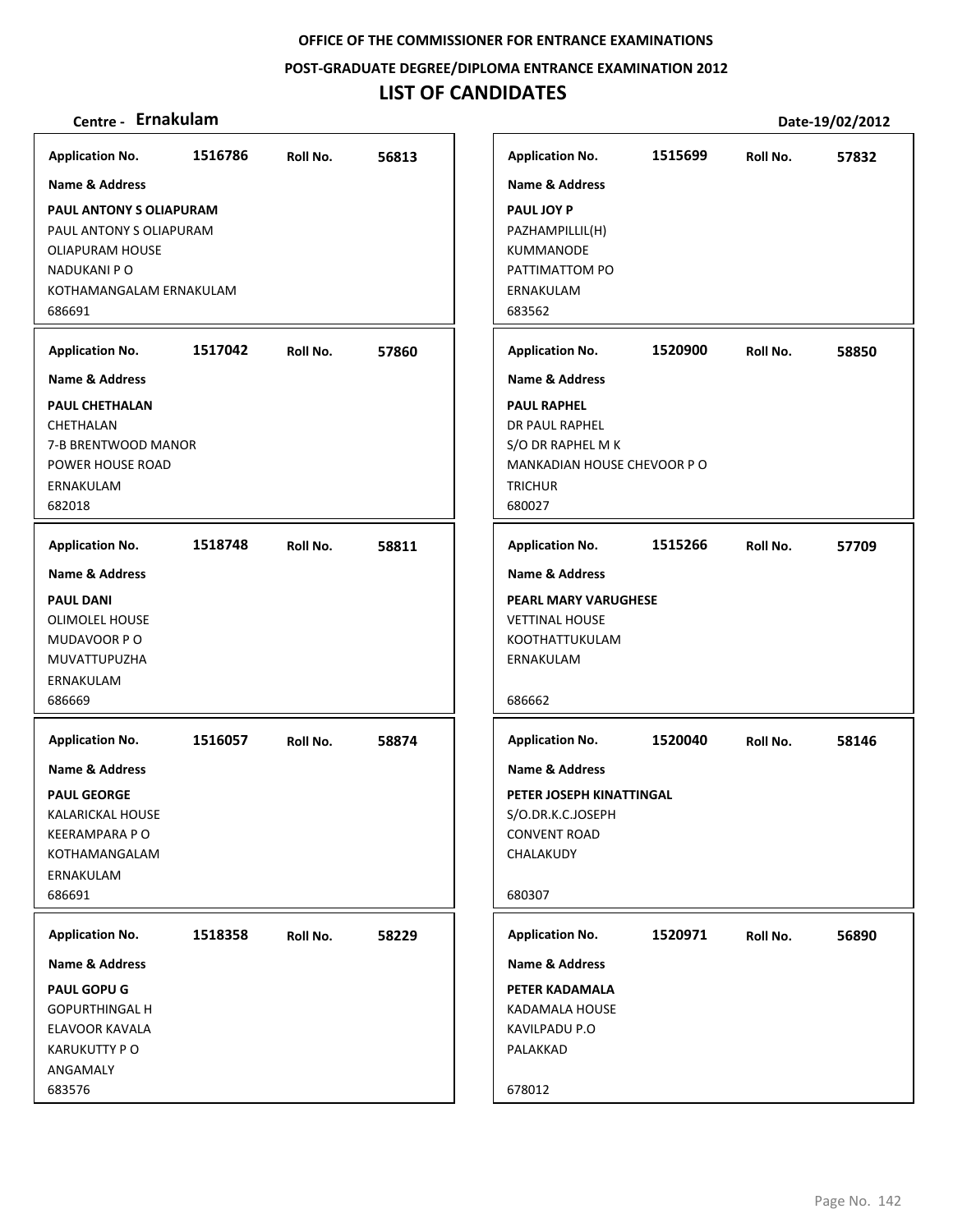**POST‐GRADUATE DEGREE/DIPLOMA ENTRANCE EXAMINATION 2012**

# **LIST OF CANDIDATES**

| <b>Application No.</b>                                                                                                                                                         | 1519546 | Roll No. | 57330 |
|--------------------------------------------------------------------------------------------------------------------------------------------------------------------------------|---------|----------|-------|
| Name & Address                                                                                                                                                                 |         |          |       |
| <b>PHILIP DANIEL</b><br>C/O DR.DANIEL PHILIP<br><b>MANJAMANGAL HOUSE</b><br>THEKKUMKAL P.O. KOTTATHOOR<br>PATHANAMTHITTA<br>689614                                             |         |          |       |
| <b>Application No.</b>                                                                                                                                                         | 1519628 | Roll No. | 58599 |
| <b>Name &amp; Address</b>                                                                                                                                                      |         |          |       |
| PHILIP K M<br>PHILIP K M<br>KALLARACKAL (H)<br><b>KURUMANNU P.O</b><br><b>KOTTAYAM</b><br>686651                                                                               |         |          |       |
|                                                                                                                                                                                | 1520746 |          |       |
| <b>Application No.</b><br><b>Name &amp; Address</b>                                                                                                                            |         | Roll No. | 57350 |
| PHILOMINA ALOYSIOUS<br>KUREETHARA HOUSE<br><b>HARITHA NAGAR 2ND CROSS</b><br>THRIKKAKKARA<br><b>CUSAT PO ERNAKULAM</b><br>682022                                               |         |          |       |
| <b>Application No.</b>                                                                                                                                                         | 1520204 | Roll No. | 56993 |
| <b>Name &amp; Address</b><br>PONATHIL ABHISHEK PRADEEP<br>B-12 \\\'BASANT BAHAR\\\' APARTMENTS<br>NEAR G.S.KULKARNI HOSPITAL<br>MIRAJ DISTRICT-SANGLI<br>MAHARASHTRA<br>416410 |         |          |       |
| <b>Application No.</b>                                                                                                                                                         | 1516035 | Roll No. | 58184 |
| <b>Name &amp; Address</b>                                                                                                                                                      |         |          |       |
| PONNAMBILY RENGITH                                                                                                                                                             |         |          |       |
| VALIYAVEETTIL                                                                                                                                                                  |         |          |       |
| PANANGAD P O                                                                                                                                                                   |         |          |       |
| <b>COCHIN ERNAKULAM</b>                                                                                                                                                        |         |          |       |
| 682506                                                                                                                                                                         |         |          |       |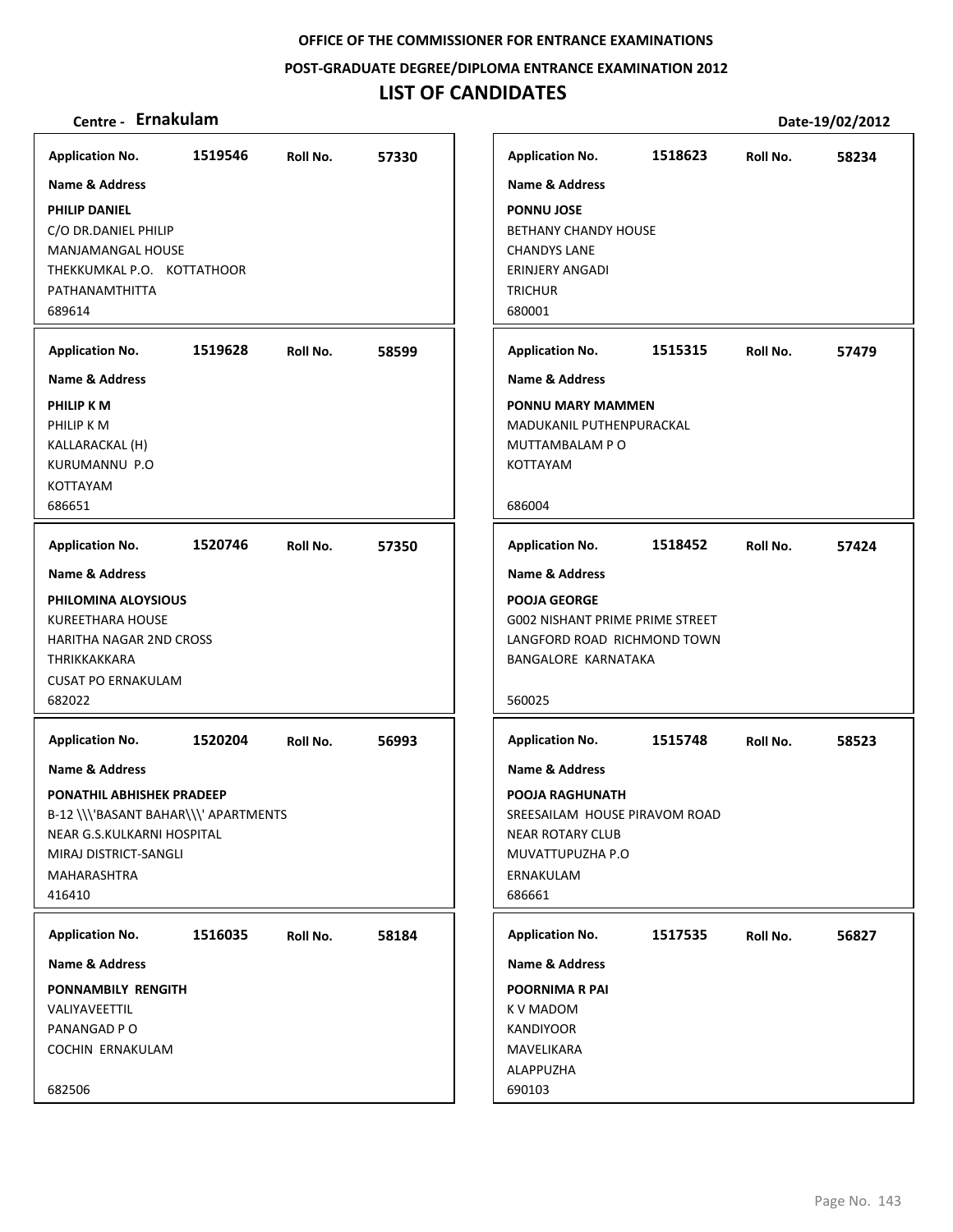### **POST‐GRADUATE DEGREE/DIPLOMA ENTRANCE EXAMINATION 2012**

# **LIST OF CANDIDATES**

| <b>Application No.</b>        | 1516323 | Roll No. | 56804 | <b>Application No.</b>     | 1519549 | Roll No. | 57562 |
|-------------------------------|---------|----------|-------|----------------------------|---------|----------|-------|
| Name & Address                |         |          |       | <b>Name &amp; Address</b>  |         |          |       |
| <b>POOVARASANS</b>            |         |          |       | <b>PRAJEESH JOHN</b>       |         |          |       |
| 84                            |         |          |       | PROVIDENCE                 |         |          |       |
| <b>TRICHY ROAD</b>            |         |          |       | PULAMON PO                 |         |          |       |
| NAMAKKAL                      |         |          |       | KOTTARAKKARA               |         |          |       |
| <b>TAMIL NADU</b>             |         |          |       | KOLLAM                     |         |          |       |
| 637001                        |         |          |       | 691531                     |         |          |       |
|                               |         |          |       |                            |         |          |       |
| <b>Application No.</b>        | 1515558 | Roll No. | 58519 | <b>Application No.</b>     | 1516789 | Roll No. | 57045 |
| Name & Address                |         |          |       | <b>Name &amp; Address</b>  |         |          |       |
| <b>PRADEEP ABRAHAM</b>        |         |          |       | <b>PRAJITHA P</b>          |         |          |       |
| <b>MOUNT BETHEL HOUSE</b>     |         |          |       | <b>MAYURAM</b>             |         |          |       |
| <b>NEAR JOJO GARDENS</b>      |         |          |       | EACHARATH LANE PUDHURKKARA |         |          |       |
| MUTTAMBALOM P.O               |         |          |       | <b>AYYANTHOLE PO</b>       |         |          |       |
|                               |         |          |       | <b>THRISSUR</b>            |         |          |       |
| 686004                        |         |          |       | 680003                     |         |          |       |
| <b>Application No.</b>        | 1519482 | Roll No. | 58711 | <b>Application No.</b>     | 1520501 | Roll No. | 58959 |
| <b>Name &amp; Address</b>     |         |          |       | <b>Name &amp; Address</b>  |         |          |       |
| <b>PRADEEP DEVINENI</b>       |         |          |       | PRAMEELA RANI T M          |         |          |       |
| 29/2816.BCHITHIRA             |         |          |       | T C 37/262 RASHMI          |         |          |       |
| <b>GANDHI SQUARE</b>          |         |          |       | T K M ROAD CHUNGAM         |         |          |       |
| <b>POONITHURA</b>             |         |          |       | <b>AYYANTHOLE PO</b>       |         |          |       |
| KOCHI                         |         |          |       | <b>THRISSUR</b>            |         |          |       |
| 682038                        |         |          |       | 680003                     |         |          |       |
| <b>Application No.</b>        | 1516129 | Roll No. | 58071 | <b>Application No.</b>     | 1516225 | Roll No. | 57958 |
| <b>Name &amp; Address</b>     |         |          |       | <b>Name &amp; Address</b>  |         |          |       |
|                               |         |          |       |                            |         |          |       |
| <b>PRADEEPT</b>               |         |          |       | <b>PRAMOD P</b>            |         |          |       |
| THENOLIL MARATH HOUSE         |         |          |       | <b>VELLEKKATTU HOUSE</b>   |         |          |       |
| ANANADPURAM PO                |         |          |       | KADAKKARAPPALLY P O        |         |          |       |
| <b>NELLAYI VIA</b>            |         |          |       | CHERTHALA                  |         |          |       |
| <b>THRISUR</b>                |         |          |       | ALAPPUZHA                  |         |          |       |
| 680305                        |         |          |       | 688529                     |         |          |       |
| <b>Application No.</b>        | 1517577 | Roll No. | 58444 | <b>Application No.</b>     | 1519322 | Roll No. | 57093 |
| Name & Address                |         |          |       | Name & Address             |         |          |       |
| <b>PRADEEP VARGHESE KOSHY</b> |         |          |       | <b>PRAMOD PV</b>           |         |          |       |
| <b>KAIPADAKAL HOUSE</b>       |         |          |       | <b>TC 37/262 RASHMI</b>    |         |          |       |
| <b>ULIYAKOVIL</b>             |         |          |       | T K M ROAD CHUNGAM         |         |          |       |
| KOLLAM                        |         |          |       | AYYANTHOLE PO              |         |          |       |
| KERALA                        |         |          |       | THRISSUR                   |         |          |       |
| 691019                        |         |          |       | 680003                     |         |          |       |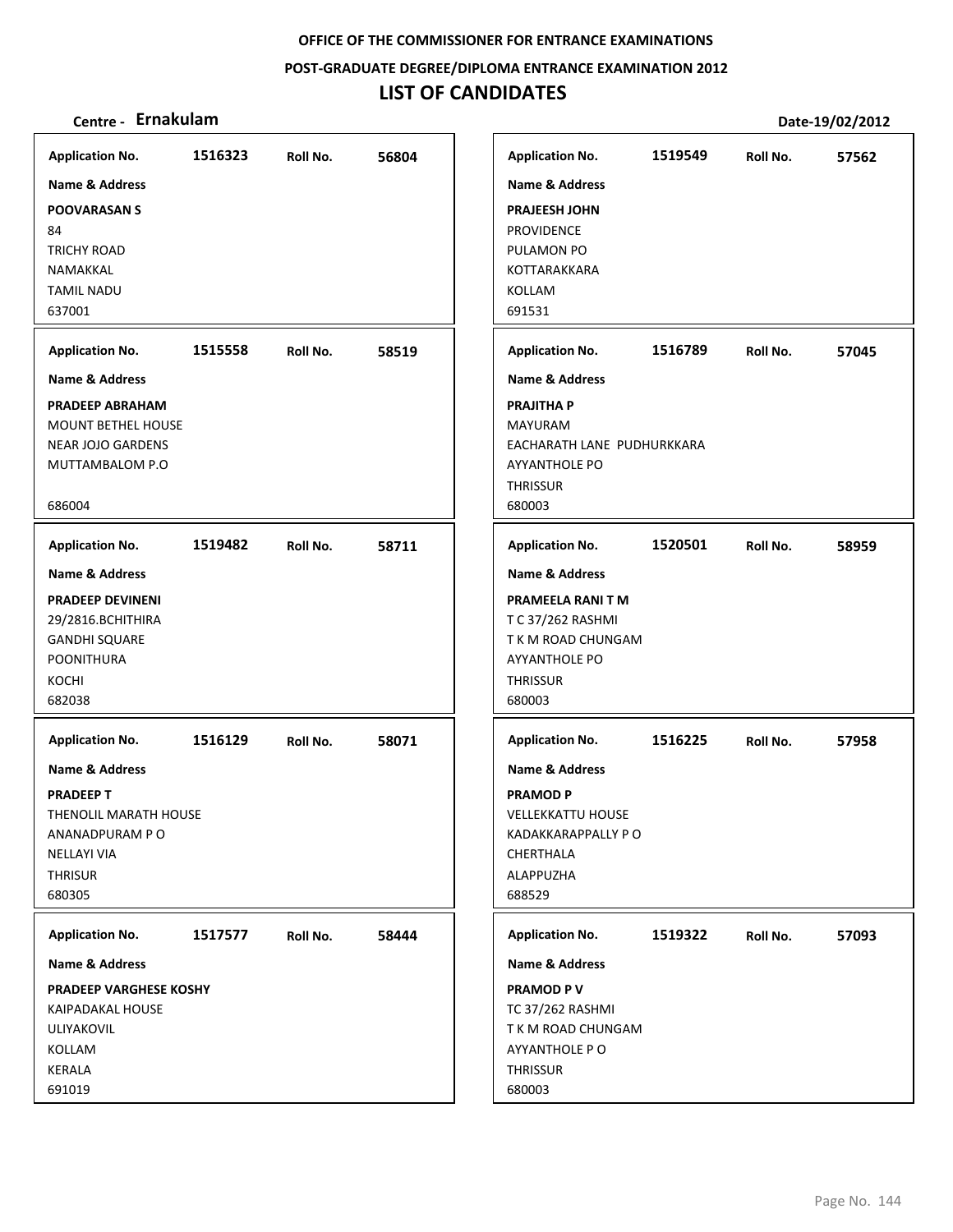**POST‐GRADUATE DEGREE/DIPLOMA ENTRANCE EXAMINATION 2012**

## **LIST OF CANDIDATES**

| <b>Application No.</b><br><b>Name &amp; Address</b><br><b>PRAMOD R</b><br>NO 42 4TH CROSS<br><b>SBM COLONY MATHIKERE</b><br><b>BANGALORE</b><br><b>KARNATAKA</b><br>560054                         | 1516861 | Roll No. | 58776 | <b>Application No.</b><br><b>Name &amp; Address</b><br><b>PRASANTH PANICKER</b><br>SAUPARNIKAMOTHER TERESA ROAD<br><b>CNEAR ST JOSEPH'S CHURH</b><br>K P VALLON ROADKADAVANTHRA P O<br>ERNAKULAM<br>692020 | 1520148 | Roll No. | 57918 |
|----------------------------------------------------------------------------------------------------------------------------------------------------------------------------------------------------|---------|----------|-------|------------------------------------------------------------------------------------------------------------------------------------------------------------------------------------------------------------|---------|----------|-------|
| <b>Application No.</b><br><b>Name &amp; Address</b><br><b>PRASAD THOMAS</b><br>VADAYATTUKUNNEL(H)<br>KOVVAL AVIKKARA<br>KANHANGAD.P.O<br>KASARAGOD (DT)                                            | 1515714 | Roll No. | 58637 | <b>Application No.</b><br><b>Name &amp; Address</b><br><b>PRASANTH S MATHEW</b><br>9/203 PANAKKAL HOUSE<br><b>MISSION QUARTERS</b><br>THRISSUR-1<br><b>KERALA</b>                                          | 1517695 | Roll No. | 56946 |
| 671315                                                                                                                                                                                             |         |          |       | 680001                                                                                                                                                                                                     |         |          |       |
| <b>Application No.</b>                                                                                                                                                                             | 1520280 | Roll No. | 58035 | <b>Application No.</b>                                                                                                                                                                                     | 1515565 | Roll No. | 58864 |
| <b>Name &amp; Address</b><br>PRASANNA KUMARI K<br>VALUCHIRAPARAMBIL HOUSE<br><b>ELOOR NORTH</b><br>UDYOGAMANDAL P O<br>ERNAKULAM<br>683501                                                         |         |          |       | <b>Name &amp; Address</b><br><b>PRASANTH V</b><br>ROHINI TRA22<br>THANAPADAM<br><b>KAKKANAD PO</b><br>ERANAKULAM<br>682030                                                                                 |         |          |       |
| <b>Application No.</b><br><b>Name &amp; Address</b><br>PRASANNA LAKSHMI M<br><b>HOUSE SURGEON</b><br>AMRITA INSTITUTE OF MEDICAL SCIENCES<br>ELAMAKKARRA LANEEDAPALLY<br>ERNAKULAMKERALA<br>682041 | 1519183 | Roll No. | 58590 | <b>Application No.</b><br><b>Name &amp; Address</b><br><b>PRASHANT KUMAR</b><br><b>HOUSE SURGEON</b><br>AMRITA INSTITUTE OF MEDICAL SCIENCES<br>ELAMAKKARRA LANEEDAPALLY<br>ERNAKULAMKERALA<br>682041      | 1519188 | Roll No. | 58820 |
| <b>Application No.</b><br><b>Name &amp; Address</b><br><b>PRASANTH L R</b><br>PRASANTHY<br>PEREKONAM<br>PAPPANAMCODE<br>THIRUVANANTHAPURAM<br>695018                                               | 1517737 | Roll No. | 58907 | <b>Application No.</b><br><b>Name &amp; Address</b><br><b>PRASOBH K PRABHA</b><br><b>KOLEN VEETTIL(H)</b><br>AZAKOM.P.O.<br>MOOKKANURANGAMALY<br>ERNAKULAM DISTRICT<br>683577                              | 1516240 | Roll No. | 58533 |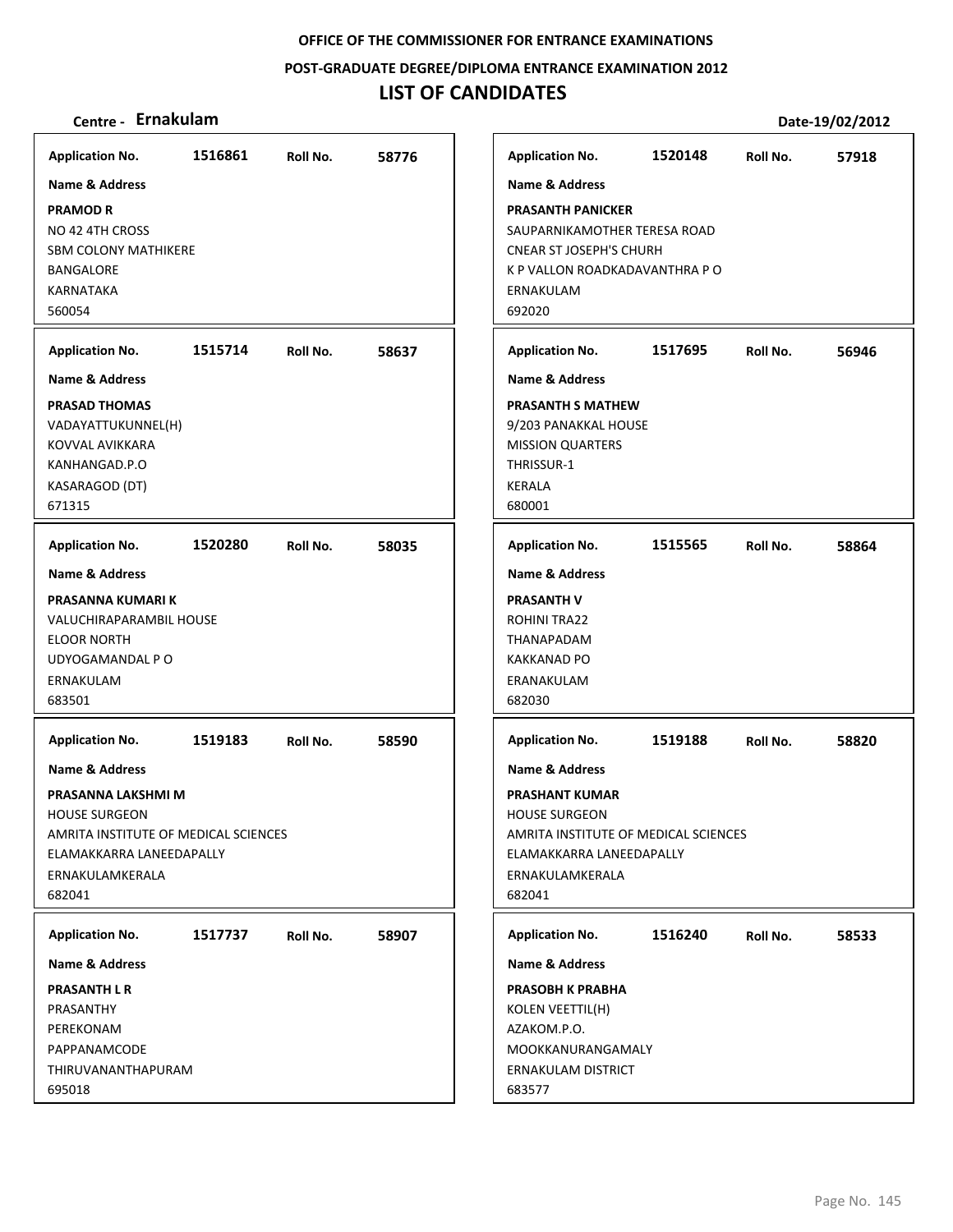**POST‐GRADUATE DEGREE/DIPLOMA ENTRANCE EXAMINATION 2012**

## **LIST OF CANDIDATES**

| <b>Application No.</b>              | 1518734 | Roll No.        | 58351 | <b>Application No.</b>         | 1520256 | Roll No.        | 58839 |
|-------------------------------------|---------|-----------------|-------|--------------------------------|---------|-----------------|-------|
| Name & Address                      |         |                 |       | <b>Name &amp; Address</b>      |         |                 |       |
| <b>PRASOBH SANKAR</b>               |         |                 |       | <b>PRATIBHA GEORGE</b>         |         |                 |       |
| LAKSHMI NIVAS                       |         |                 |       | A-5 POOJA POURNAMI             |         |                 |       |
| WEST CHALAKUDY PO                   |         |                 |       | BALAKRISHNANMENON ROAD         |         |                 |       |
| <b>TRICHUR</b>                      |         |                 |       | <b>EDAPALLY</b>                |         |                 |       |
|                                     |         |                 |       | <b>COCHIN</b>                  |         |                 |       |
| 680307                              |         |                 |       | 682024                         |         |                 |       |
|                                     |         |                 |       |                                |         |                 |       |
| <b>Application No.</b>              | 1521155 | <b>WITHHELD</b> |       | <b>Application No.</b>         | 1520048 | Roll No.        | 58491 |
| <b>Name &amp; Address</b>           |         |                 |       | <b>Name &amp; Address</b>      |         |                 |       |
| <b>PRASOON MATHEW M</b>             |         |                 |       | PRATIBHA PILLAI                |         |                 |       |
| <b>MEMALAKUNNEL HOUSE</b>           |         |                 |       | PRATIBHA PILLAI                |         |                 |       |
| PUNCHAVAYAL P O                     |         |                 |       | C/O.DR.K.C.JOSEPH              |         |                 |       |
| 504 COLONY                          |         |                 |       | <b>CONVENT ROAD</b>            |         |                 |       |
| <b>KOTTAYAM</b>                     |         |                 |       | CHALAKUDY                      |         |                 |       |
| 686513                              |         |                 |       | 680307                         |         |                 |       |
| <b>Application No.</b>              | 1515282 | Roll No.        | 58629 | <b>Application No.</b>         | 1517199 | Roll No.        | 56821 |
| <b>Name &amp; Address</b>           |         |                 |       | <b>Name &amp; Address</b>      |         |                 |       |
| PRATHIBHA AJAYAKUMAR                |         |                 |       | <b>PRATIBHA THILAK</b>         |         |                 |       |
| C/O P R AJAYAKUMAR                  |         |                 |       | BARC COLONYTYPE D SPECIAL37/10 |         |                 |       |
| PUTHUR HOUSE PANAMBIKUNNU           |         |                 |       | <b>BOISARPALGHAR TALUKA</b>    |         |                 |       |
| KAIPAMANGALAM PO                    |         |                 |       | <b>THANE DISTRICT</b>          |         |                 |       |
| <b>THRISSUR</b>                     |         |                 |       | MAHARASHTRA                    |         |                 |       |
| 680681                              |         |                 |       | 401504                         |         |                 |       |
|                                     |         |                 |       |                                |         |                 |       |
| <b>Application No.</b>              | 1519062 | Roll No.        | 59047 | <b>Application No.</b>         | 1516084 | Roll No.        | 57955 |
| <b>Name &amp; Address</b>           |         |                 |       | <b>Name &amp; Address</b>      |         |                 |       |
| PRATHIBHA V K                       |         |                 |       | <b>PRAVEEN C THOMAS</b>        |         |                 |       |
| <b>SUPRABHA</b>                     |         |                 |       | PRAVEEN C THOMAS               |         |                 |       |
| VELIYANNUR                          |         |                 |       | SANTHOSH BHAVAN                |         |                 |       |
| <b>THRISSUR</b>                     |         |                 |       | NEAR T.V.S PARCEL OFFICE       |         |                 |       |
| KERALA                              |         |                 |       | PALA P.O. KOTTAYAM DISTRICT    |         |                 |       |
| 680021                              |         |                 |       | 686575                         |         |                 |       |
|                                     |         |                 |       |                                |         |                 |       |
| <b>Application No.</b>              | 1517677 | Roll No.        | 58446 | <b>Application No.</b>         | 1519914 | <b>WITHHELD</b> |       |
| Name & Address                      |         |                 |       | Name & Address                 |         |                 |       |
| PRATIBHA DEVANGA                    |         |                 |       | <b>PRAVEEN JOSE</b>            |         |                 |       |
| C/0 C K ARUMUGHASWAMY               |         |                 |       | 6/343(1)PUDURKKARA HOUSE       |         |                 |       |
| LAXMINILAYAM C.K.ROAD               |         |                 |       | LOURDUPURAM                    |         |                 |       |
| POST KUTHAMPULLY VIA THIRUWILVAMALA |         |                 |       | <b>EAST FORT</b>               |         |                 |       |
| <b>THRISSUR</b>                     |         |                 |       | <b>THRISSUR</b>                |         |                 |       |
| 680594                              |         |                 |       | 680005                         |         |                 |       |
|                                     |         |                 |       |                                |         |                 |       |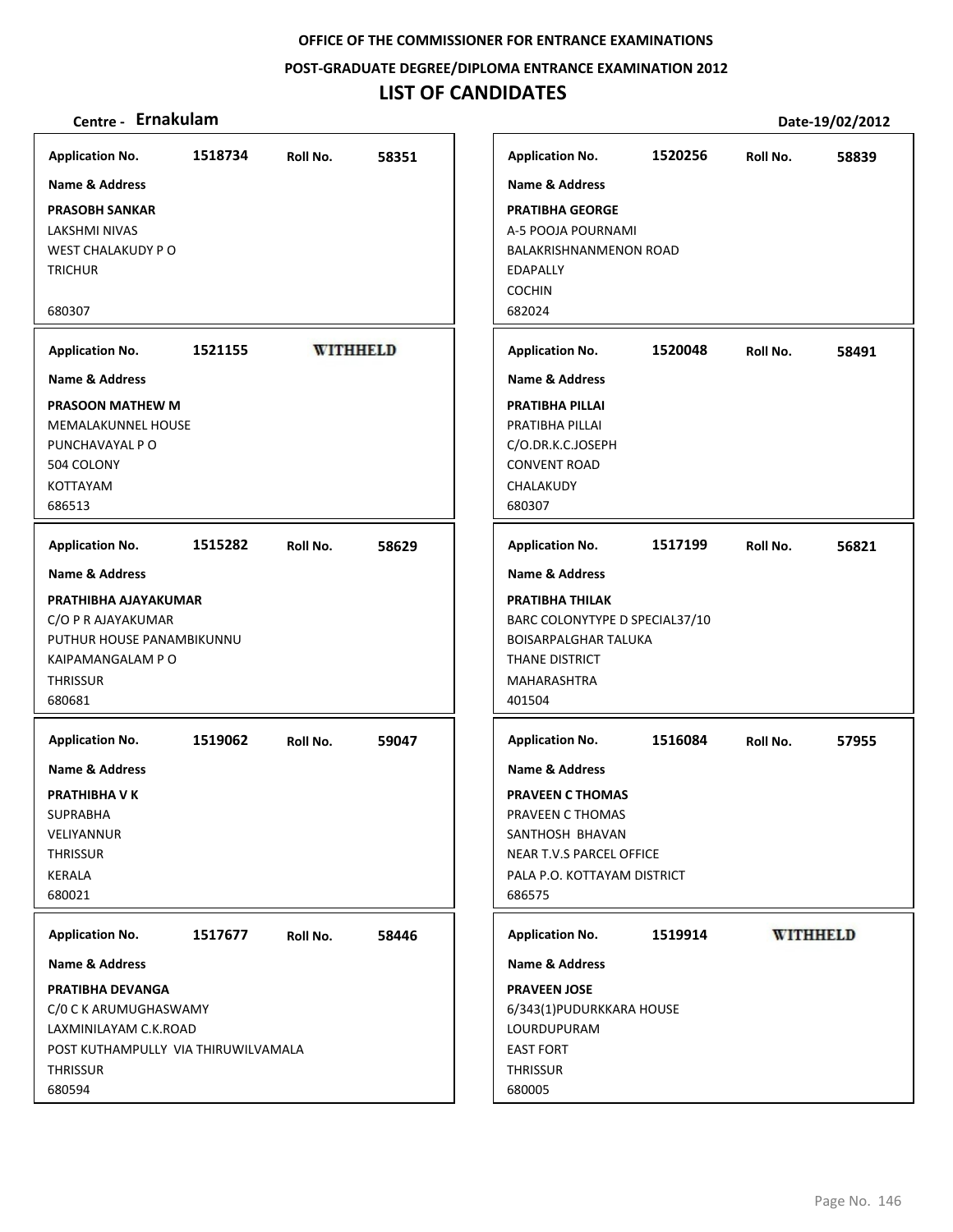**POST‐GRADUATE DEGREE/DIPLOMA ENTRANCE EXAMINATION 2012**

## **LIST OF CANDIDATES**

| <b>Application No.</b>                       | 1519228 | Roll No. | 58246 |
|----------------------------------------------|---------|----------|-------|
| <b>Name &amp; Address</b>                    |         |          |       |
| <b>PRAVEEN K C</b>                           |         |          |       |
| <b>KANNOOR HOUSE</b>                         |         |          |       |
| SNRA 27 PADAMUGAL<br>KAKKANAD.P.O.           |         |          |       |
| ERNAKULAM                                    |         |          |       |
| 682030                                       |         |          |       |
| <b>Application No.</b>                       | 1518575 | Roll No. | 58923 |
| <b>Name &amp; Address</b>                    |         |          |       |
| <b>PRAVEEN K P</b>                           |         |          |       |
| TRISOOLAM MADATHETTU HOUSE<br>ETTUMANOOR P O |         |          |       |
| KOTTAYAM                                     |         |          |       |
|                                              |         |          |       |
| 686631                                       |         |          |       |
| <b>Application No.</b>                       | 1516523 | Roll No. | 57964 |
| <b>Name &amp; Address</b>                    |         |          |       |
| <b>PRAVEEN KRISHNA K P</b>                   |         |          |       |
| KRISHNA PRIYA HOUSE                          |         |          |       |
| ERAMALLOOR.P O<br>CHERTHALA                  |         |          |       |
| ALAPPUZHA                                    |         |          |       |
| 688537                                       |         |          |       |
| <b>Application No.</b>                       | 1519399 | Roll No. | 59054 |
| Name & Address                               |         |          |       |
| <b>PRAVEEN KUMAR T S</b>                     |         |          |       |
| THEKKOOT HOUSE                               |         |          |       |
| KARUVANNUR P.O                               |         |          |       |
| <b>THRISSUR</b>                              |         |          |       |
| 680711                                       |         |          |       |
| <b>Application No.</b>                       | 1517977 | Roll No. | 57067 |
| Name & Address                               |         |          |       |
| <b>PRAVEEN KUMAR V K</b>                     |         |          |       |
| VAZHAPURAKKAL HOUSE                          |         |          |       |
| P.O ELTHURUTH                                |         |          |       |
| KARIATTUKARA                                 |         |          |       |
| THRISSUR                                     |         |          |       |
| 680611                                       |         |          |       |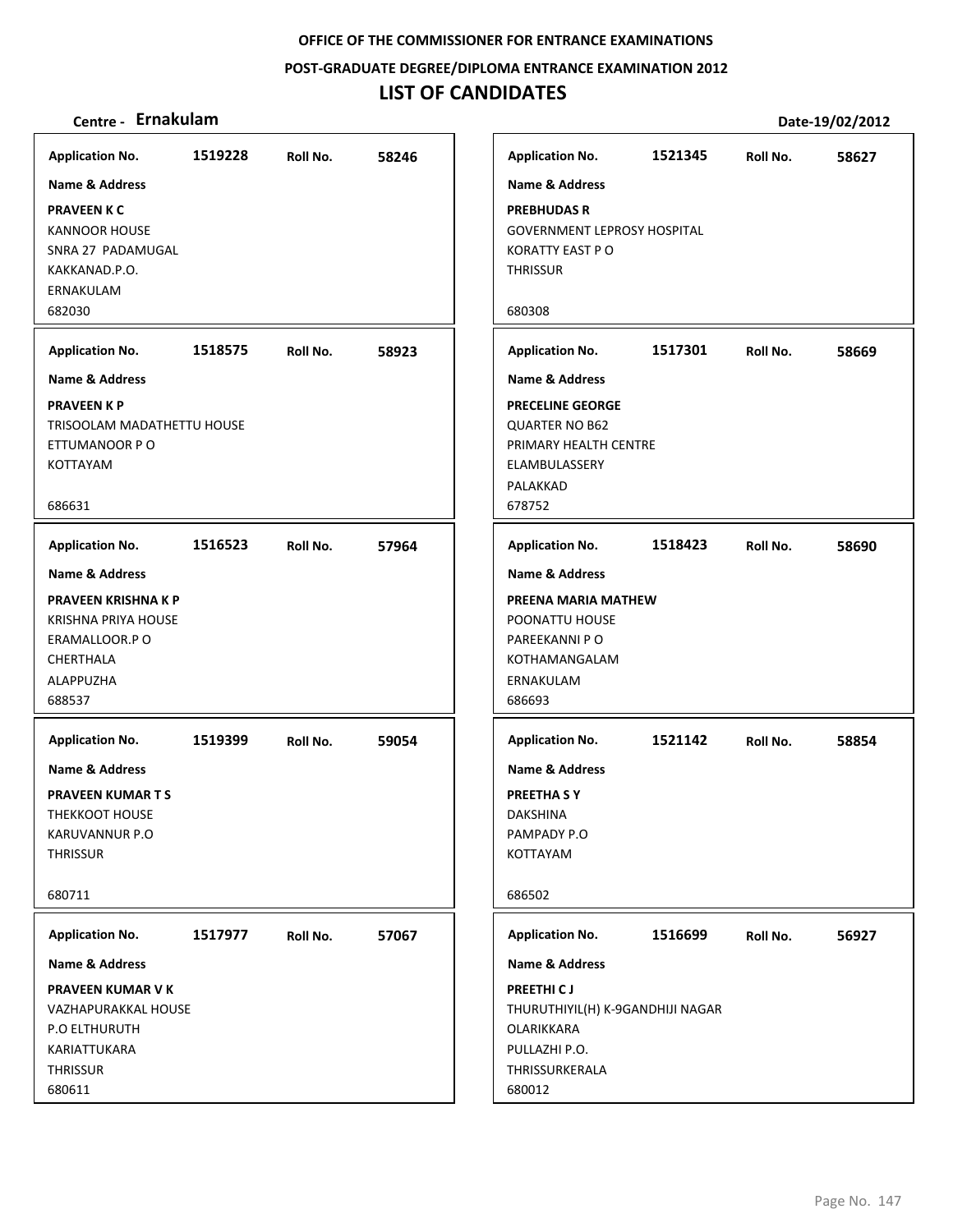**POST‐GRADUATE DEGREE/DIPLOMA ENTRANCE EXAMINATION 2012**

## **LIST OF CANDIDATES**

| Centre - Ernakulam                                                                                                                                                                     |         |          |       |                                                                                                                                                                                  |         |          | Date-19/02/2012 |
|----------------------------------------------------------------------------------------------------------------------------------------------------------------------------------------|---------|----------|-------|----------------------------------------------------------------------------------------------------------------------------------------------------------------------------------|---------|----------|-----------------|
| <b>Application No.</b>                                                                                                                                                                 | 1520342 | Roll No. | 56880 | <b>Application No.</b>                                                                                                                                                           | 1517943 | Roll No. | 58336           |
| <b>Name &amp; Address</b><br>PREETHI MARY JOSEPH<br>VANDANAMTHADATHIL<br><b>HOUSE NO. 37/1322</b><br>KALOOR-KADAVANTHARA ROAD<br>KALOOR P.O. KOCHI<br>682017<br><b>Application No.</b> | 1519608 | Roll No. | 57563 | <b>Name &amp; Address</b><br><b>PREMDEEP D</b><br>T.C 71/3845<br>O.L.G NAGAR<br>VALIYATHURA<br>THIRUVANANTHAPURAM<br>695008<br><b>Application No.</b>                            | 1520598 | Roll No. | 57696           |
| <b>Name &amp; Address</b><br><b>PREETHI PT</b><br>NAVANEETHAM<br><b>KAROOR</b><br>AMBALAPPUZHA (PO)<br>ALAPPUZHA<br>688561                                                             |         |          |       | <b>Name &amp; Address</b><br><b>PRETTY RAJ</b><br>PULICKALEDATHU HOUSE<br>RAMAPURAM BAZAAR P.O.<br><b>KOTTAYAM</b><br>686576                                                     |         |          |                 |
| <b>Application No.</b><br><b>Name &amp; Address</b><br>PREETHI SUSAN JOHN<br>KOCHUVEETILEREZHA NORTH<br>CHETTIKULANGARA P O.<br>MAVELIKARA<br>ALLEPPY<br>690106                        | 1519563 | Roll No. | 58253 | <b>Application No.</b><br><b>Name &amp; Address</b><br>PRETTY ZACHARIAH GEORGE<br>PULLAZHYIL HOUSE<br>KUTTOOR P.O<br>THIRUVALLA<br>PATHANAMTHITTA<br>689106                      | 1518446 | Roll No. | 57192           |
| <b>Application No.</b><br><b>Name &amp; Address</b><br><b>PREETHY R</b><br>SUVARNA HOUSEPULINCHODE<br>THAIKKATTUKARA (PO)<br>CHOORNIKKARA PANCHAYAT ALUVA<br>ERNAKULAM<br>683106       | 1520897 | Roll No. | 58620 | <b>Application No.</b><br><b>Name &amp; Address</b><br><b>PRINCE JOHN GEORGE</b><br>PONNALAYATHU PRINCE VILLA<br>PALLICKAL P.O<br>KATTANAM<br>VIA KAYAMKULAM ALAPPUZHA<br>690503 | 1518816 | Roll No. | 58927           |
| <b>Application No.</b><br><b>Name &amp; Address</b><br><b>PREMAKUMARKT</b><br>KOOTHUPALAKKAL HOUSE<br>VELOOKKARA VILLAGE<br>NADAVARAMBA P O<br><b>THRISSUR</b><br>680661               | 1521288 | Roll No. | 59086 | <b>Application No.</b><br><b>Name &amp; Address</b><br>PRINCY MARIA SEBASTIAN<br><b>GREEN GARDENS HOUSING COLONY</b><br>ANGAMALY P.O. ERNAKULAM<br>683572                        | 1516138 | Roll No. | 58646           |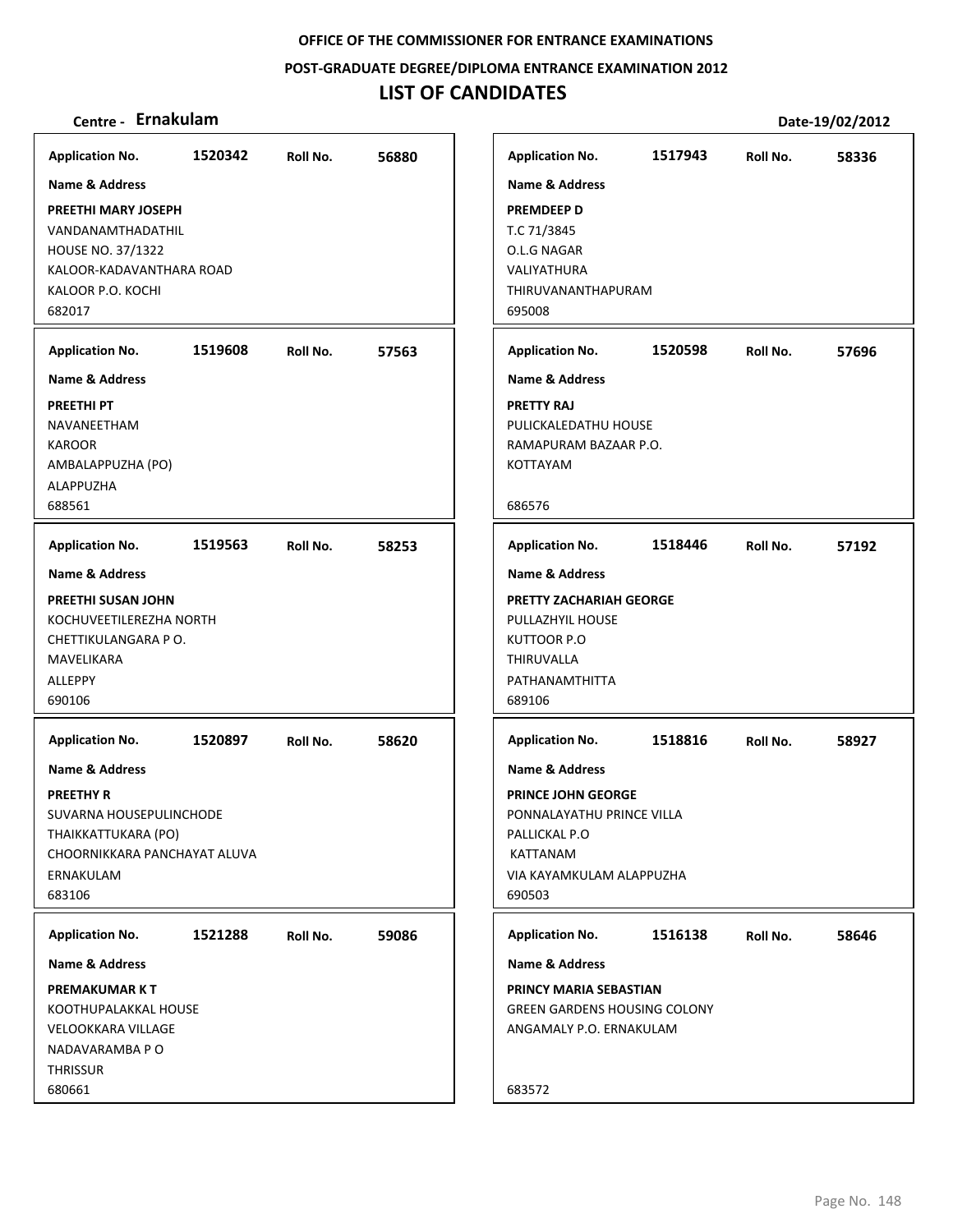**POST‐GRADUATE DEGREE/DIPLOMA ENTRANCE EXAMINATION 2012**

## **LIST OF CANDIDATES**

| Centre - Ernakulam                                                                                                                    |         |          |       |                                                                                                                                                        |         |          | Date-19/02/2012 |
|---------------------------------------------------------------------------------------------------------------------------------------|---------|----------|-------|--------------------------------------------------------------------------------------------------------------------------------------------------------|---------|----------|-----------------|
| <b>Application No.</b>                                                                                                                | 1518802 | Roll No. | 58122 | <b>Application No.</b>                                                                                                                                 | 1516961 | Roll No. | 59008           |
| <b>Name &amp; Address</b>                                                                                                             |         |          |       | <b>Name &amp; Address</b>                                                                                                                              |         |          |                 |
| <b>PRINESH VARGHESE</b><br>FLAT NO. 3C. ANJAM APARTMENTS<br><b>IYYATTIL JUNCTION</b><br><b>CHITOOR ROAD</b><br>COCHINKERALA<br>682011 |         |          |       | <b>PRIYA MARY KURIAKOSE</b><br>KUNNATHU KALAPURAYIL HOUSE<br>KINGINIMATTOM P.O<br><b>KOLENCHERY</b><br>ERNAKULAM<br>682311                             |         |          |                 |
| <b>Application No.</b>                                                                                                                | 1518729 | Roll No. | 58121 | <b>Application No.</b>                                                                                                                                 | 1517697 | Roll No. | 57178           |
| <b>Name &amp; Address</b>                                                                                                             |         |          |       | <b>Name &amp; Address</b>                                                                                                                              |         |          |                 |
| <b>PRINOJ VARGHESE</b><br>FLAT NO. 3C. ANJAM APARTMENTS<br><b>IYYATTIL JUNCTION</b><br><b>CHITOOR ROAD</b><br>COCHINKERALA<br>682011  |         |          |       | PRIYA NARENDRAN<br>VILLA 11 PENTA HOMES<br><b>NEAR APREM CHURCH</b><br>CHELAKOTTUKARA<br><b>THRISSUR</b><br>680005                                     |         |          |                 |
| <b>Application No.</b>                                                                                                                | 1517896 | Roll No. | 58680 | <b>Application No.</b>                                                                                                                                 | 1515956 | Roll No. | 58987           |
| <b>Name &amp; Address</b><br>PRIYA ANTONY<br>PRIYA ANTONY<br>THECKANATH HOUSE<br>NADUVATTOM PO<br>ERNAKULAM<br>683574                 |         |          |       | <b>Name &amp; Address</b><br><b>PRIYA PS</b><br>W/O DR JAYARAJ M B<br><b>MYMBILLY HOUSE</b><br>PERUMBILLISSERY<br><b>CHERPU P O THRISSUR</b><br>680561 |         |          |                 |
| <b>Application No.</b>                                                                                                                | 1520487 | Roll No. | 57924 | <b>Application No.</b>                                                                                                                                 | 1516179 | Roll No. | 58302           |
| <b>Name &amp; Address</b><br><b>PRIYA ISAC</b><br>C/O P.M. ISAC<br>PENDANATH<br>THIDANAD P.O.<br><b>KOTTAYAM</b><br>686123            |         |          |       | <b>Name &amp; Address</b><br><b>PRIYA PV</b><br><b>THAZHOOR HOUSE</b><br>CHERUTHANA POST (VIA) KARUVATTA<br>ALAPPUZHA DIST<br><b>KERALA</b><br>690517  |         |          |                 |
| <b>Application No.</b>                                                                                                                | 1519860 | Roll No. | 57219 | <b>Application No.</b>                                                                                                                                 | 1519692 | Roll No. | 58945           |
| <b>Name &amp; Address</b>                                                                                                             |         |          |       | <b>Name &amp; Address</b>                                                                                                                              |         |          |                 |
| PRIYA M T<br>MUKKADAMANNIL HOUSE<br>KOZHIMALA<br>PUTHUPALLY PO<br>KOTTAYAM<br>686911                                                  |         |          |       | PRIYA PANAKKAL<br>PANNAKAL HOUSE KANIPAYOOR PO<br>KUNNAMKULAM<br><b>THRISSUR</b><br>680517                                                             |         |          |                 |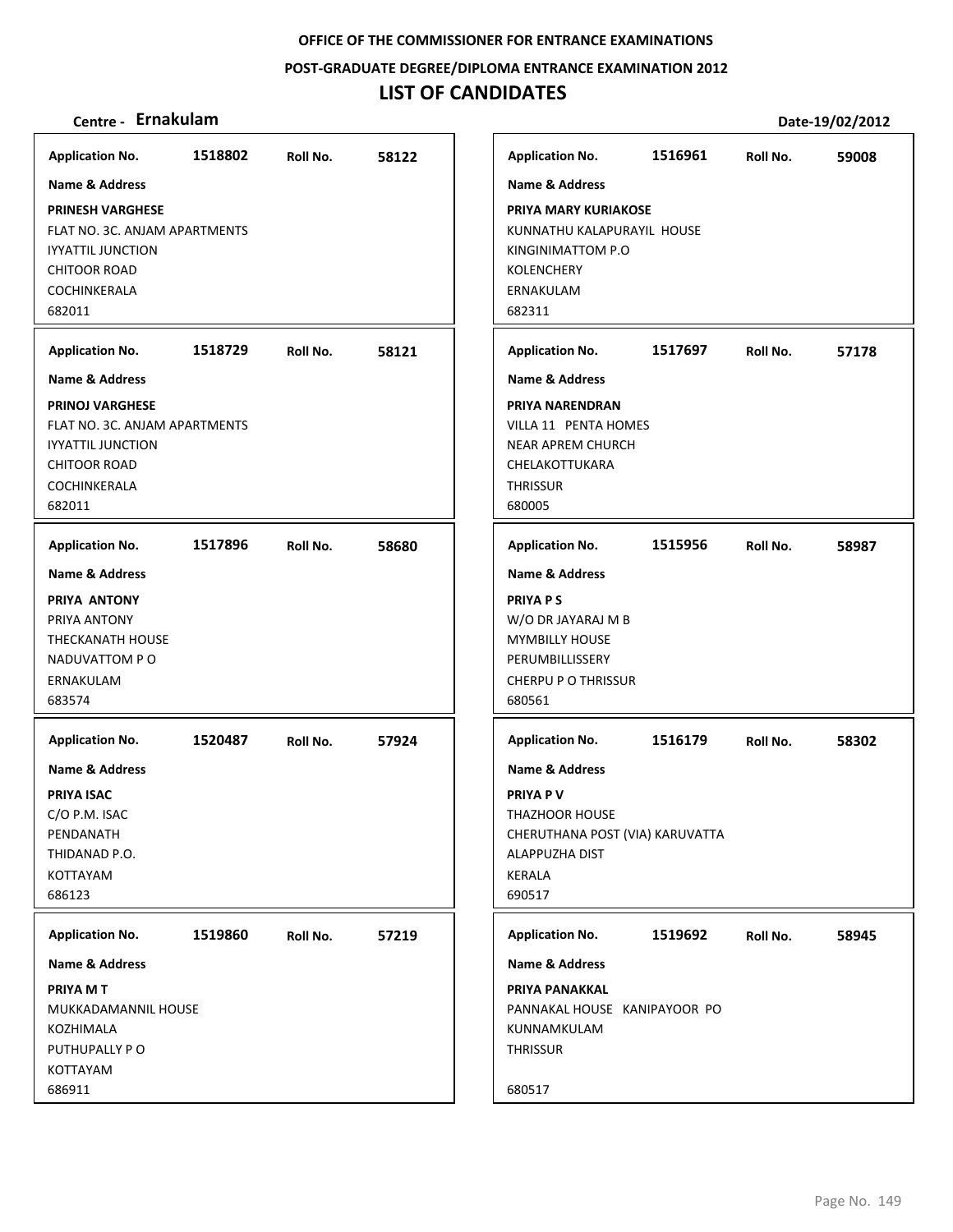#### **POST‐GRADUATE DEGREE/DIPLOMA ENTRANCE EXAMINATION 2012**

## **LIST OF CANDIDATES**

### **Centre ‐ Ernakulam Date‐19/02/2012**

**1515764 57024 PRIYA PRABHAKARAN NAIR** AMRITHAKRIPAA KARAMA ROAD ELAMAKKARA ERNAKULAM 682026 **Application No. Name & Address 1519537 59057 PRIYA S NAIR** PRANAVAM ELAKOLLOOR P O KONNI(VIA) PATHANAMTHITTA 689691 **Application No. Name & Address 1520512 56999 PRIYADARSAN C P** PRASANTH KKRA 69 B SANATHANAPURAM P.O KAITHAVANA ALAPPUZHA 688003 **Application No. Name & Address 1519769 58946 PRIYALEKHA V C** H.NO 36/348 SREEVIHAR KATHRIKADAVU PULLEPADI ROAD KALOOR P O KOCHI 682017 **Application No. Name & Address 1517767 57758 PRIYANKA C G** CHATHEMPILLY HOUSE NADAVARAMBA P O IRINJALAKUDA **THRISSUR** 680661 **Application No. Name & Address 1519185 58705 PRIYANKA PEDDIREDDY** HOUSE SURGEON AMRITA INSTITUTE OF MEDICAL SCIENCES ELAMAKKARRA LANEEDAPALLY ERNAKULAMKERALA 682041 **Application No. Name & Address 1516321 58880 PROBIN JOSEPH** MANIMALAKARY HOUSE KUMARAKOM SOUTH P.O KOTTAYAM 686563 **Application No. Name & Address 1518546 57773 PUNNOOSE PHILIP** MUNDUKOTTACKAL HOUSE CHETHACKALP O RANNY PATHANAMTHITTA 689677 **Application No. Name & Address 1518981 58241 PUNYA CHANDRAN** PARIYARATHUPARAMBIL PULLAD. P.O THIRUVALLA. PATHANAMTHITTA(DISTRICT) 689548 **Application No. Name & Address 1517235 58438 RACHANA K** RACHANA HOUSE MANITHARA AVANOOR P O THRISSURKERALA 680547 **Application No. Name & Address**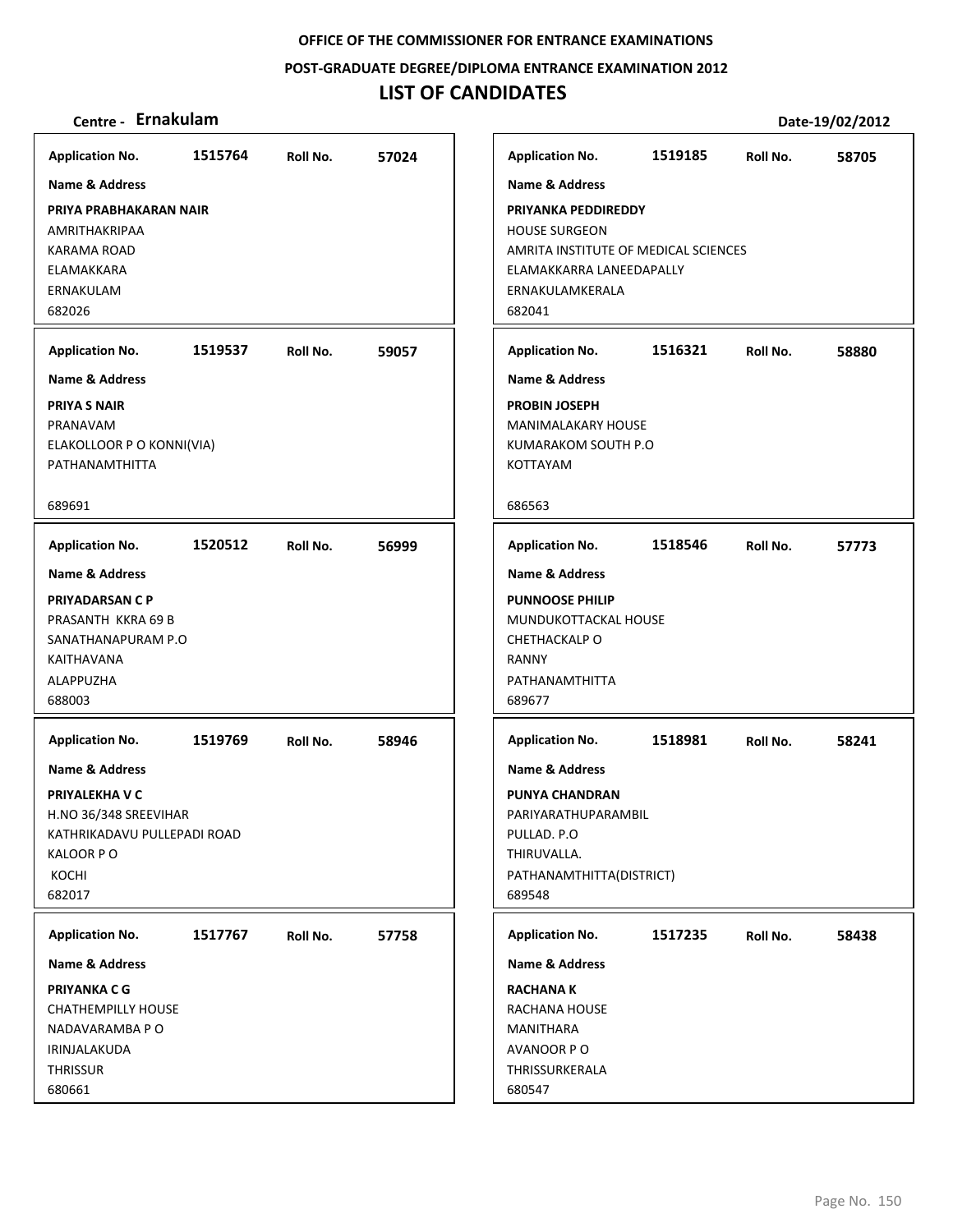**POST‐GRADUATE DEGREE/DIPLOMA ENTRANCE EXAMINATION 2012**

## **LIST OF CANDIDATES**

| <b>Application No.</b>                                                                                                                | 1518930 | Roll No. | 58240 |
|---------------------------------------------------------------------------------------------------------------------------------------|---------|----------|-------|
| <b>Name &amp; Address</b>                                                                                                             |         |          |       |
| <b>RACHEL JOHNY C</b><br>RACHEL C JOHNY<br>CHIRIYAMKANDATH HOUSE27/2181<br><b>BH.ST.JOSEPH CHURCH</b><br>KADAVANTHRA COCHIN<br>682020 |         |          |       |
| <b>Application No.</b>                                                                                                                | 1518077 | Roll No. | 57417 |
| <b>Name &amp; Address</b>                                                                                                             |         |          |       |
| <b>RACHEL K SAMUEL</b><br><b>QUARTERS NO.A6</b><br>MEDICAL COLLEGE CAMPUS NEAR MEN'S HOSTEL<br>GANDHINAGAR P.O KOTTAYAM.<br>686008    |         |          |       |
| <b>Application No.</b>                                                                                                                | 1518607 | Roll No. | 57659 |
| <b>Name &amp; Address</b>                                                                                                             |         |          |       |
| <b>RACHNA GEORGE</b><br><b>THYPARAMBIL HOUSE</b><br>NEW MARKET MUNDAKAYAM P.O<br>KOTTAYAM<br><b>KERALA</b><br>686513                  |         |          |       |
| <b>Application No.</b>                                                                                                                | 1521253 | Roll No. | 57936 |
| Name & Address<br><b>RADHAIR</b><br>NO. 6<br>P AND T NAGAR<br>MAYILADUTHURAI<br>TAMILNADU<br>609001                                   |         |          |       |
| <b>Application No.</b>                                                                                                                | 1518467 | Roll No. | 58001 |
| Name & Address<br><b>RADHIKA N</b><br>PRANAVAM<br>PEARL AVENUE<br>KOLAZHY PO<br><b>THRISSUR</b><br>680010                             |         |          |       |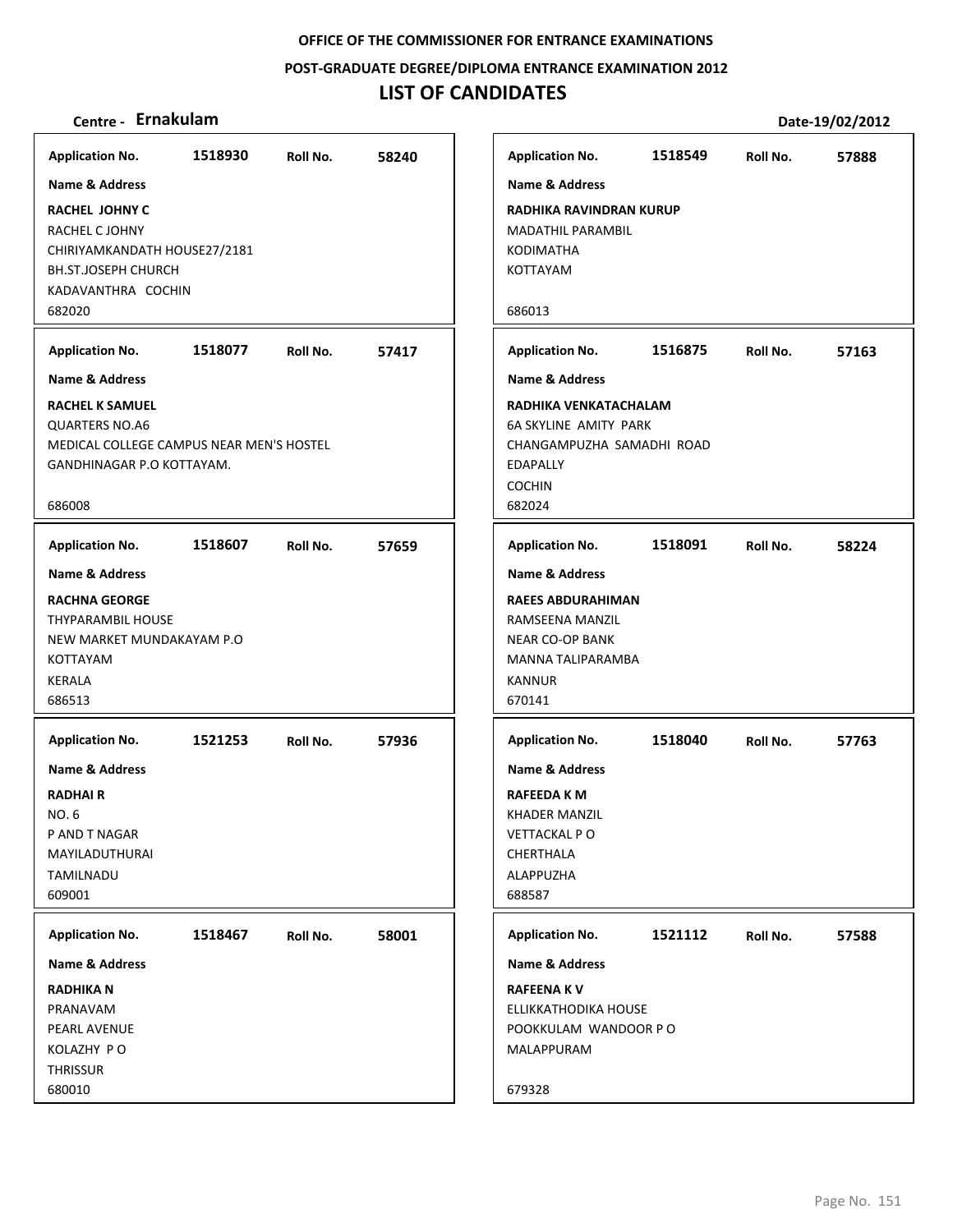**POST‐GRADUATE DEGREE/DIPLOMA ENTRANCE EXAMINATION 2012**

## **LIST OF CANDIDATES**

| <b>Application No.</b>                      | 1515429 | Roll No. | 57249 | <b>Application No.</b>      | 1517363 | Roll No. | 58670 |
|---------------------------------------------|---------|----------|-------|-----------------------------|---------|----------|-------|
| <b>Name &amp; Address</b>                   |         |          |       | <b>Name &amp; Address</b>   |         |          |       |
| <b>RAFEES HASSAN P</b>                      |         |          |       | <b>RAHANA ASHRAF</b>        |         |          |       |
| SHIFA MANZIL                                |         |          |       | <b>MYLAAN</b>               |         |          |       |
| K S H B COLONY                              |         |          |       | SUVARNA GARDEN S N PARK     |         |          |       |
| PERINTHALMANNA P O                          |         |          |       | POOTHOLE PO                 |         |          |       |
| MALAPPURAM                                  |         |          |       | <b>THRISSUR</b>             |         |          |       |
| 679322                                      |         |          |       | 680004                      |         |          |       |
| <b>Application No.</b>                      | 1518642 | Roll No. | 57196 | <b>Application No.</b>      | 1516443 | Roll No. | 57154 |
| Name & Address                              |         |          |       | <b>Name &amp; Address</b>   |         |          |       |
| <b>RAGESH V G</b>                           |         |          |       | <b>RAHUL AGARWAL</b>        |         |          |       |
| C/O GOVINDAN KUTTY                          |         |          |       | <b>DURGA INDUSTRIES</b>     |         |          |       |
| <b>VELUTHATH HOUSE PAMBOOR</b>              |         |          |       | SITARGANJ ROAD              |         |          |       |
| <b>KUTTOOR PO</b>                           |         |          |       | KHATIMA (U.S.N)             |         |          |       |
| <b>THRISSUR</b>                             |         |          |       | <b>UTTARAKHAND</b>          |         |          |       |
| 680013                                      |         |          |       | 262308                      |         |          |       |
| <b>Application No.</b>                      | 1518363 | Roll No. | 58344 | <b>Application No.</b>      | 1515809 | Roll No. | 57141 |
| <b>Name &amp; Address</b>                   |         |          |       | <b>Name &amp; Address</b>   |         |          |       |
| <b>RAGHAV BANSAL</b>                        |         |          |       | <b>RAHUL BABU C</b>         |         |          |       |
| <b>BANSAL HOSPITAL</b>                      |         |          |       | C/O DR M C VALSAN           |         |          |       |
| HIRA MAHAL COLONY                           |         |          |       | MANAPARAMBIL HOUSE          |         |          |       |
| <b>CIRCULAR ROAD NABHA</b>                  |         |          |       | CIVIL LANE ROAD AYYANTHOLE  |         |          |       |
| DISTT. PATIALA PUNJAB                       |         |          |       | <b>THRISSUR</b>             |         |          |       |
| 147201                                      |         |          |       | 680003                      |         |          |       |
| <b>Application No.</b>                      | 1517812 | Roll No. | 57528 | <b>Application No.</b>      | 1517154 | Roll No. | 57284 |
| Name & Address                              |         |          |       | <b>Name &amp; Address</b>   |         |          |       |
| <b>RAGHUNATH B</b>                          |         |          |       | <b>RAHUL BHARATHAN NAIR</b> |         |          |       |
| NEERADAM SREEKRISHNA APARTMENT GROUND FLOOR |         |          |       | A-604DHEERAJ JAMUNA         |         |          |       |
| 29/350/1 ODATH LANE POST THIRUVAMBADI       |         |          |       | CHINCHOLI BUNDAR ROAD       |         |          |       |
| <b>THRISSUR</b>                             |         |          |       | MALAD(WEST)                 |         |          |       |
|                                             |         |          |       | <b>MUMBAI</b>               |         |          |       |
| 680022                                      |         |          |       | 400064                      |         |          |       |
| <b>Application No.</b>                      | 1519440 | Roll No. | 58710 | <b>Application No.</b>      | 1515550 | Roll No. | 57944 |
| Name & Address                              |         |          |       | <b>Name &amp; Address</b>   |         |          |       |
| <b>RAGIR</b>                                |         |          |       | <b>RAHUL CHANDRAN V</b>     |         |          |       |
| <b>RAGIR</b>                                |         |          |       | SABARMATHY                  |         |          |       |
| RAMATHAKALAM                                |         |          |       | MARARIKULAM NORTH PO        |         |          |       |
| VAVULLIAPURAM POST KAVASSERY                |         |          |       | CHERTHALA                   |         |          |       |
| PALAKKAD                                    |         |          |       | ALAPPUZHA                   |         |          |       |
| 678543                                      |         |          |       | 688549                      |         |          |       |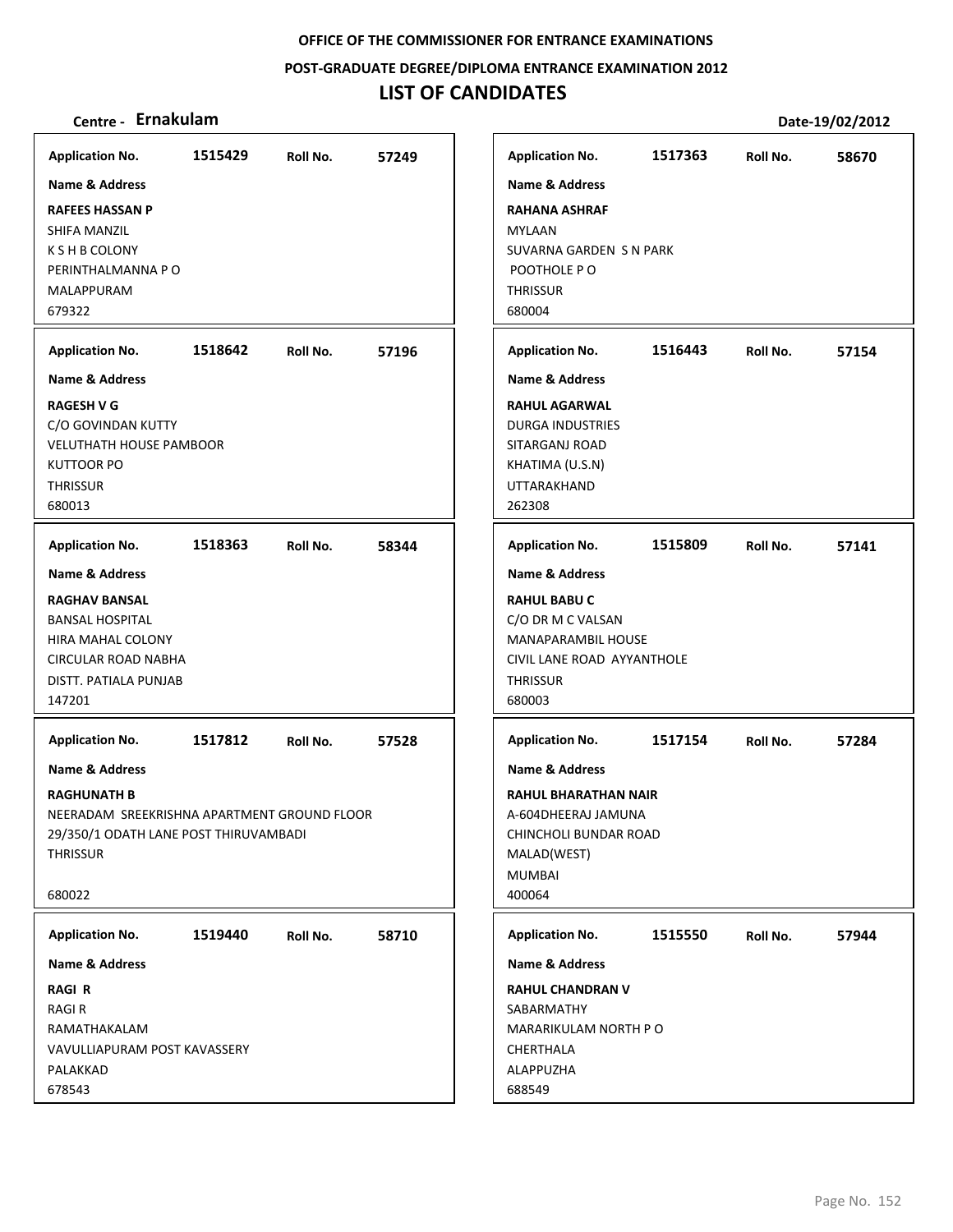**POST‐GRADUATE DEGREE/DIPLOMA ENTRANCE EXAMINATION 2012**

## **LIST OF CANDIDATES**

| <b>Name &amp; Address</b><br><b>RAHUL CHERIAN NINAN</b><br>BLOCK B 12B WILLINGDON ENCLAVE<br>COCHIN 682013 KERALA<br>1521158<br>Roll No.<br>57357<br><b>Application No.</b><br>1515451<br>58402<br>Roll No.<br><b>Name &amp; Address</b><br><b>RAHULK</b><br>ANUGRAHA NIVAS12/5531<br>PUTHIYANKAM ROAD KOPPAM<br>PALAKKAD<br>678001<br>1519885<br>58603<br><b>Application No.</b><br>Roll No.<br><b>Name &amp; Address</b><br>RAHUL LAKSHMINARAYANAN<br>FLAT NO 306<br><b>DARPAN APARTMENTS</b><br>50 A PURNADAS ROAD<br>KOLKATA WEST BENGAL<br>700029<br>1516610<br>Roll No.<br>57157<br>Name & Address<br><b>RAHUL PN</b><br>PULARI<br>K S MANGALAM P O<br>VAIKOM<br>KOTTAYAM<br>686608 | <b>Application No.</b>                                            | 1519119 | Roll No. | 57205 |
|-------------------------------------------------------------------------------------------------------------------------------------------------------------------------------------------------------------------------------------------------------------------------------------------------------------------------------------------------------------------------------------------------------------------------------------------------------------------------------------------------------------------------------------------------------------------------------------------------------------------------------------------------------------------------------------------|-------------------------------------------------------------------|---------|----------|-------|
|                                                                                                                                                                                                                                                                                                                                                                                                                                                                                                                                                                                                                                                                                           |                                                                   |         |          |       |
|                                                                                                                                                                                                                                                                                                                                                                                                                                                                                                                                                                                                                                                                                           | C/O DR REJI MATHEW<br><b>THEVARA FERRY</b><br>682013              |         |          |       |
|                                                                                                                                                                                                                                                                                                                                                                                                                                                                                                                                                                                                                                                                                           | <b>Application No.</b>                                            |         |          |       |
|                                                                                                                                                                                                                                                                                                                                                                                                                                                                                                                                                                                                                                                                                           | <b>Name &amp; Address</b>                                         |         |          |       |
| <b>Application No.</b>                                                                                                                                                                                                                                                                                                                                                                                                                                                                                                                                                                                                                                                                    | <b>RAHUL J</b><br>RAHULNIVAS<br>POONJAR P.O<br>KOTTAYAM<br>686581 |         |          |       |
| <b>Name &amp; Address</b><br><b>RAHULS</b><br>SREEVALSAM SOUTH VAZHAKKULAM PO<br><b>ALUVA</b><br>ERNAKULAM DISTRICT<br><b>KERALA</b><br>683105<br>KOCHI                                                                                                                                                                                                                                                                                                                                                                                                                                                                                                                                   |                                                                   |         |          |       |
| <b>Application No.</b><br><b>Name &amp; Address</b><br>KOCHI<br>682032<br><b>Application No.</b><br>Name & Address<br><b>RAHUL THAMPI</b><br>PONEKKARA P.O<br>682041                                                                                                                                                                                                                                                                                                                                                                                                                                                                                                                      |                                                                   |         |          |       |
| RAHUL SREENIVASAN THOKALOATH<br>S/O DR D SREENIVASAN<br>THOKALOATH HOUSE<br>THAMMANAM P O                                                                                                                                                                                                                                                                                                                                                                                                                                                                                                                                                                                                 |                                                                   |         |          |       |
| AMRITA INSTITUTE OF MEDICAL SCIENCES                                                                                                                                                                                                                                                                                                                                                                                                                                                                                                                                                                                                                                                      |                                                                   |         |          |       |
|                                                                                                                                                                                                                                                                                                                                                                                                                                                                                                                                                                                                                                                                                           | <b>Application No.</b>                                            |         |          |       |
|                                                                                                                                                                                                                                                                                                                                                                                                                                                                                                                                                                                                                                                                                           |                                                                   |         |          |       |
|                                                                                                                                                                                                                                                                                                                                                                                                                                                                                                                                                                                                                                                                                           |                                                                   |         |          |       |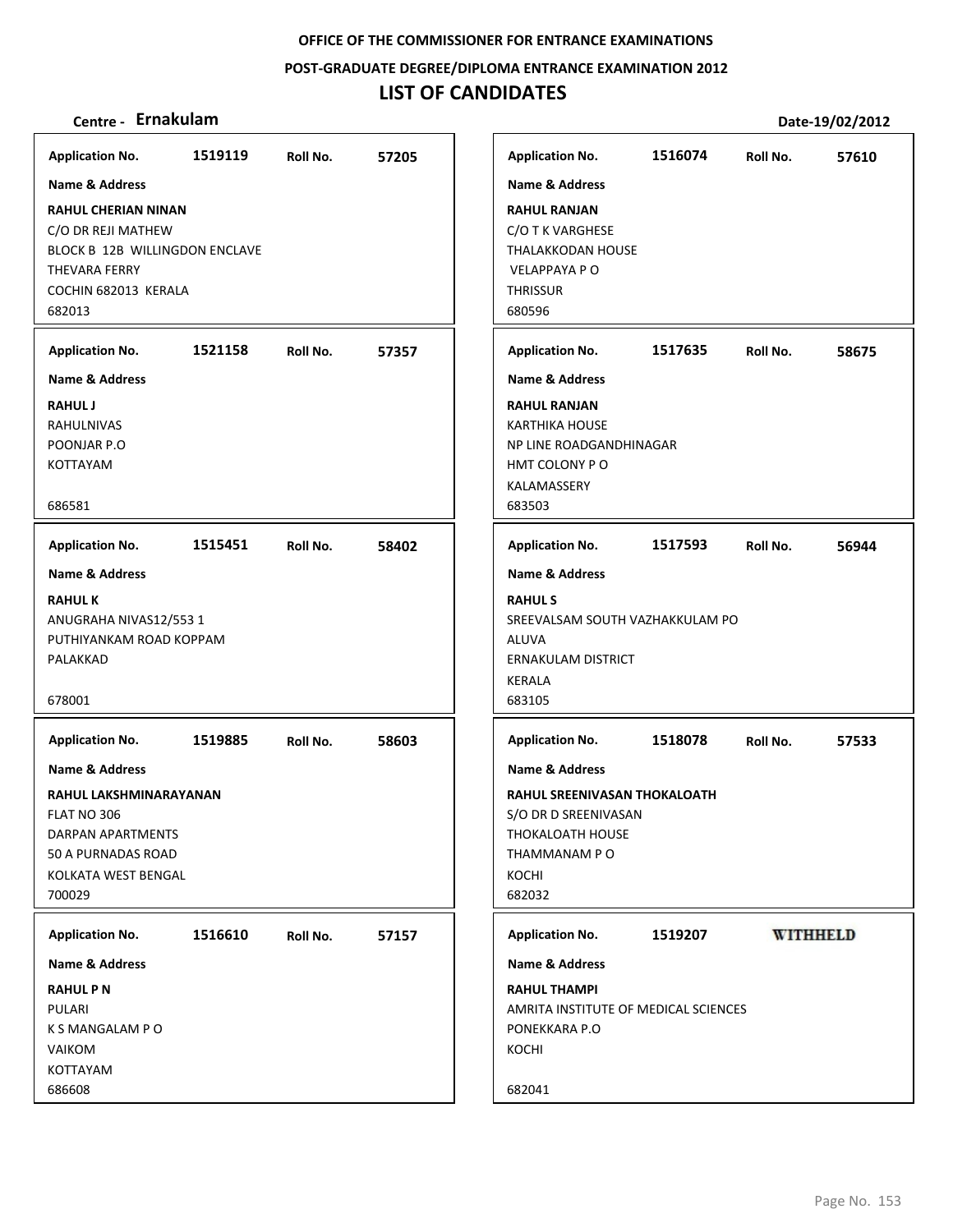**POST‐GRADUATE DEGREE/DIPLOMA ENTRANCE EXAMINATION 2012**

## **LIST OF CANDIDATES**

| Centre - Ernakulam                                                                                                   |         |          |       |                                                                                                                                   |         |          | Date-19/02/2012 |
|----------------------------------------------------------------------------------------------------------------------|---------|----------|-------|-----------------------------------------------------------------------------------------------------------------------------------|---------|----------|-----------------|
| <b>Application No.</b>                                                                                               | 1521156 | Roll No. | 57241 | <b>Application No.</b>                                                                                                            | 1516188 | Roll No. | 58762           |
| Name & Address                                                                                                       |         |          |       | <b>Name &amp; Address</b>                                                                                                         |         |          |                 |
| <b>RAHUL THAMPI</b><br><b>MANKIDIYIL HOUSE</b><br>PIRAVOM P.O.<br><b>KAKKAD</b><br>ERNAKULAM<br>686664               |         |          |       | <b>RAISA SEN</b><br>PATHIPPALLIL HOUSE<br>ERATTAYAR P O<br><b>IDUKKI</b><br>685514                                                |         |          |                 |
| <b>Application No.</b>                                                                                               | 1519132 | Roll No. | 58244 | <b>Application No.</b>                                                                                                            | 1520313 | Roll No. | 57575           |
| Name & Address                                                                                                       |         |          |       | <b>Name &amp; Address</b>                                                                                                         |         |          |                 |
| <b>RAHUL VALSARAJ</b><br><b>SILVERENE</b><br><b>NEXT TO YWCA</b><br><b>CHITTOOR ROAD</b><br>KOCHI<br>682035          |         |          |       | <b>RAIZA PAUL</b><br>PANIKULANGARA HOUSE STRA NO 9<br><b>EAST OF TELEPHONE EXCHANGE</b><br>ALAPPUZHA<br>688001                    |         |          |                 |
| <b>Application No.</b>                                                                                               | 1520028 | Roll No. | 57916 | <b>Application No.</b>                                                                                                            | 1516703 | Roll No. | 57159           |
| <b>Name &amp; Address</b><br><b>RAIGA KAROTTUE</b><br><b>KAROTTUE HOUSE</b><br>KATTOOR. P.O.<br>ALAPPUZHA<br>688546  |         |          |       | <b>Name &amp; Address</b><br><b>RAJ KRISHNAN R</b><br>SOPANAM(EDATHINAKOM)<br>ANICKADU P O<br>KOTTAYAM<br><b>KERALA</b><br>686503 |         |          |                 |
| <b>Application No.</b>                                                                                               | 1516312 | Roll No. | 58075 | <b>Application No.</b>                                                                                                            | 1520618 | Roll No. | 58271           |
| <b>Name &amp; Address</b><br>RAIHANA RASHEED KUNJUMOIDEEN<br><b>HIRA</b><br>THAZHATHANGADY P.O<br>KOTTAYAM<br>686005 |         |          |       | <b>Name &amp; Address</b><br><b>RAJALAKSHMI E S</b><br>RAJALAKSHMI E S<br>KRISHNAKRIPA AMBIKAPURAM PO<br>PALAKKAD<br>678011       |         |          |                 |
| <b>Application No.</b>                                                                                               | 1518248 | Roll No. | 58572 | <b>Application No.</b>                                                                                                            | 1516318 | Roll No. | 58650           |
| <b>Name &amp; Address</b>                                                                                            |         |          |       | Name & Address                                                                                                                    |         |          |                 |
| <b>RAINY MATHEW</b><br>C/O RAJU MATHEW<br>CHAMAKALAYIL HOUSE<br>NELLIKKALA P O<br>ELANTHOOR PATHANAMTHITTA<br>689643 |         |          |       | <b>RAJALEKSHMY K A</b><br>KARUKAPPARAMBIL HOUSE<br>KANICHUKULANGARA P O<br>CHERTHALA<br>ALAPPUZHA<br>688544                       |         |          |                 |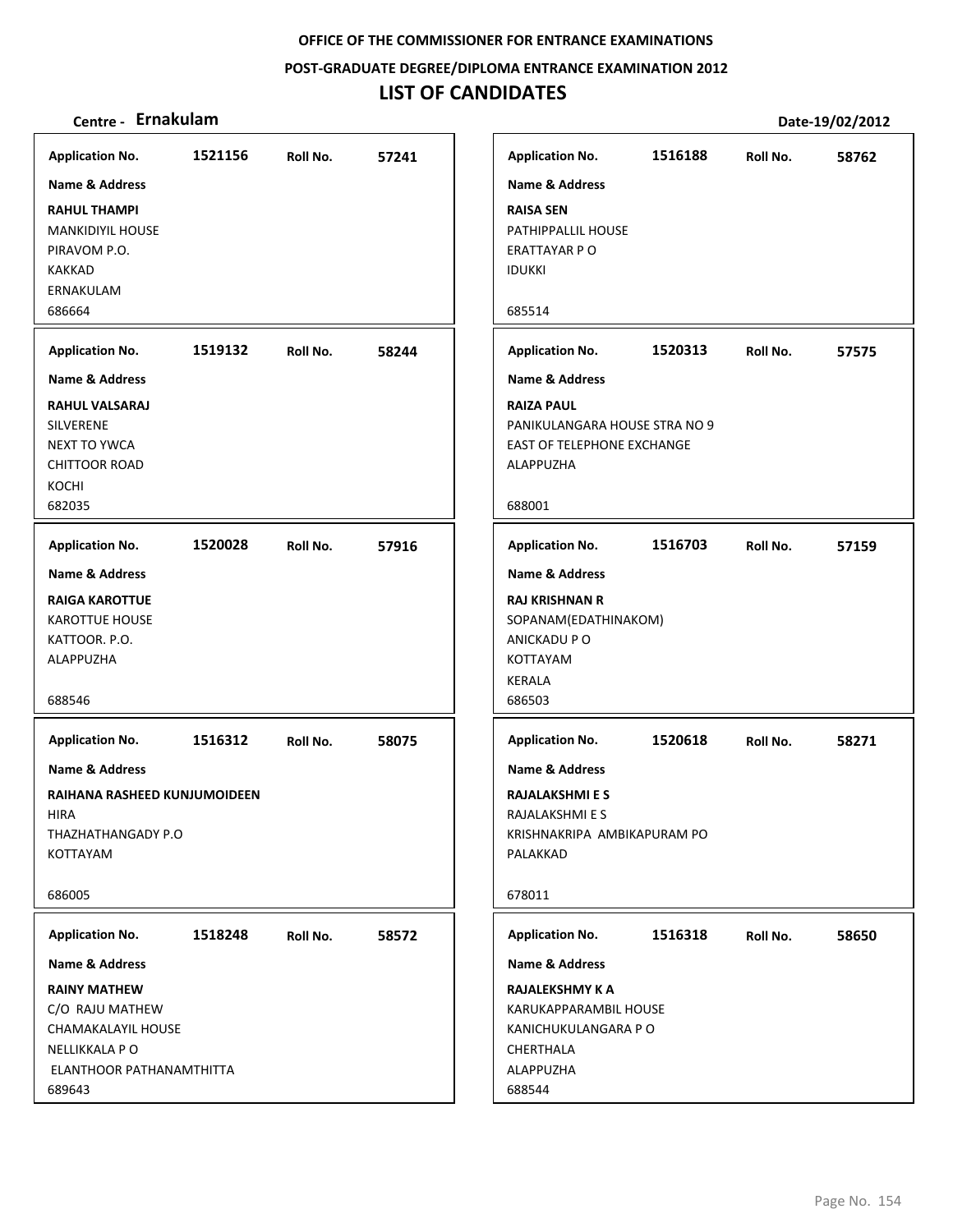**POST‐GRADUATE DEGREE/DIPLOMA ENTRANCE EXAMINATION 2012**

## **LIST OF CANDIDATES**

| <b>Application No.</b>                                                                                                                | 1517068 | Roll No. | 58780 | <b>Application No.</b>                                                                                                         | 1515819                                                        | Roll No. | 57605 |
|---------------------------------------------------------------------------------------------------------------------------------------|---------|----------|-------|--------------------------------------------------------------------------------------------------------------------------------|----------------------------------------------------------------|----------|-------|
| Name & Address                                                                                                                        |         |          |       | <b>Name &amp; Address</b>                                                                                                      |                                                                |          |       |
| <b>RAJAPPAN BEJOYS</b><br>FLAT 2BCORAL ENCLAVE NO 160/49<br><b>GREEN WAYS ROAD</b><br>R.A.PURAM<br><b>CHENNAI TAMILNADU</b><br>600028 |         |          |       | <b>RAJEEV RANJAN</b><br>KANKARBAGH<br>PATNA BIHAR<br>800020                                                                    | CHANDRIKA BHAWANH.NO-50A/1452<br>P.D.PATHNEW CHITRAGUPTA NAGAR |          |       |
| <b>Application No.</b>                                                                                                                | 1515447 | Roll No. | 58287 | <b>Application No.</b>                                                                                                         | 1519499                                                        | Roll No. | 57213 |
| <b>Name &amp; Address</b>                                                                                                             |         |          |       | <b>Name &amp; Address</b>                                                                                                      |                                                                |          |       |
| <b>RAJASREE VARMA K</b><br>CHAITHRAM<br>KURICHY P. O<br>KOTTAYAM<br><b>KERALA</b><br>686549                                           |         |          |       | RAJESH V S<br>22/99 VAIKKATTIL HOUSE<br>CHAVAKKAD(PO)<br>THRISSUR(DT)<br>680506                                                | NEAR TALUK HOSPITAL CHAVAKKAD                                  |          |       |
| <b>Application No.</b>                                                                                                                | 1517046 | Roll No. | 57975 | <b>Application No.</b>                                                                                                         | 1515345                                                        | Roll No. | 58745 |
| <b>Name &amp; Address</b>                                                                                                             |         |          |       | <b>Name &amp; Address</b>                                                                                                      |                                                                |          |       |
| <b>RAJEESH V K</b><br>KUNIYEDETH CHALIL HOUSE<br><b>CHOOLUR POST</b><br>REC (VIA)<br><b>CALICUT</b><br>673601                         |         |          |       | <b>RAJESH A</b><br>ANAPUZHAYIL HOUSE<br>ARAKULAM WEST<br>KODUNGALLUR<br>THRISSUR DISTRICTKERALA<br>680664                      |                                                                |          |       |
| <b>Application No.</b>                                                                                                                | 1515761 | Roll No. | 56908 | <b>Application No.</b>                                                                                                         | 1518966                                                        | Roll No. | 57318 |
| <b>Name &amp; Address</b><br><b>RAJEEV ABRAHAM</b><br>SANTHI BHAVAN HOUSE<br>PEROOR P.O<br>KOTTAYAM<br>686637                         |         |          |       | <b>Name &amp; Address</b><br><b>RAJESH ABRAHAM</b><br><b>MANAMEL HOUSE</b><br>NEDUMANNY P.O<br>KUNNIKADU<br>KOTTAYAM<br>686542 |                                                                |          |       |
| <b>Application No.</b>                                                                                                                | 1516042 | Roll No. | 58414 | <b>Application No.</b>                                                                                                         | 1516255                                                        | Roll No. | 57034 |
| Name & Address                                                                                                                        |         |          |       | Name & Address                                                                                                                 |                                                                |          |       |
| <b>RAJEEV R</b><br>QTR NO A 90/357<br>NEWSPRINT NAGAR PO<br>KOTTAYAM                                                                  |         |          |       | <b>RAJESH B NAIR</b><br><b>NALANDA HOUSE</b><br>METHALA PO<br>KURUPPAMPADY                                                     |                                                                |          |       |
| 686616                                                                                                                                |         |          |       | ERNAKULAM<br>683545                                                                                                            |                                                                |          |       |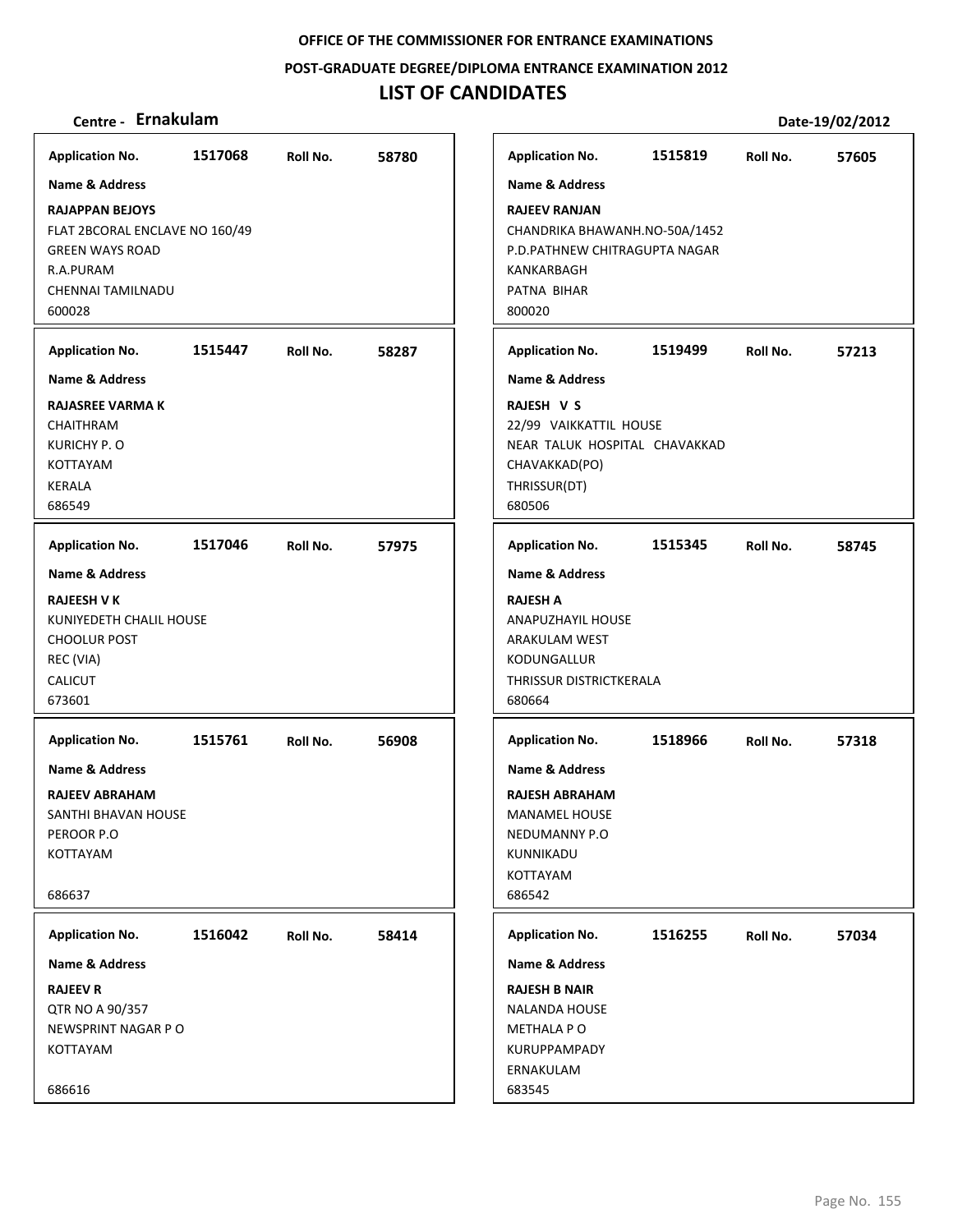**POST‐GRADUATE DEGREE/DIPLOMA ENTRANCE EXAMINATION 2012**

## **LIST OF CANDIDATES**

| <b>Application No.</b>          | 1517944 | Roll No. | 58451 | <b>Application No.</b>                     | 1518076 | Roll No. | 57301 |
|---------------------------------|---------|----------|-------|--------------------------------------------|---------|----------|-------|
| <b>Name &amp; Address</b>       |         |          |       | <b>Name &amp; Address</b>                  |         |          |       |
| <b>RAJESH KUMAR P</b>           |         |          |       | <b>RAJITHA G</b>                           |         |          |       |
| RESHMI 38/1750                  |         |          |       | THUNDATHIL VADAKKETHIL                     |         |          |       |
| <b>SILENT LANE</b>              |         |          |       | VADAKKENADA                                |         |          |       |
| M. G. ROAD                      |         |          |       | ETTUMANOOR POST                            |         |          |       |
| <b>THRISSUR</b>                 |         |          |       | KOTTAYAM                                   |         |          |       |
| 680004                          |         |          |       | 686631                                     |         |          |       |
| <b>Application No.</b>          | 1516056 | Roll No. | 58759 | <b>Application No.</b>                     | 1518994 | Roll No. | 58931 |
| <b>Name &amp; Address</b>       |         |          |       | <b>Name &amp; Address</b>                  |         |          |       |
| <b>RAJESH M</b>                 |         |          |       | <b>RAJITHA R</b>                           |         |          |       |
| F-3NAVAJEEVAN APTS              |         |          |       | KRISHNAKRIPA HN 149KKRRA                   |         |          |       |
| VIJAYAPURITARNAKA               |         |          |       | TRANQUIL GARDENSK K ROAD                   |         |          |       |
| SECUNDERABAD                    |         |          |       | CHEMBUMUKKUTHRIKKAKKARA PO                 |         |          |       |
| <b>ANDHRA PRADESH</b>           |         |          |       | KOCHI ERNAKULAM                            |         |          |       |
| 500017                          |         |          |       | 682021                                     |         |          |       |
| <b>Application No.</b>          | 1520967 | Roll No. | 59081 | <b>Application No.</b>                     | 1518504 | Roll No. | 58117 |
| <b>Name &amp; Address</b>       |         |          |       | <b>Name &amp; Address</b>                  |         |          |       |
|                                 |         |          |       |                                            |         |          |       |
| <b>RAJESH PU</b>                |         |          |       | <b>RAJIV JOHN</b>                          |         |          |       |
| PLAMURIYIL HOUSE                |         |          |       | MUTHIPEEDIKA HOUSE                         |         |          |       |
| CHITTADY.P.O<br><b>KOTTAYAM</b> |         |          |       | <b>EAST PARAKKAD</b><br><b>VELUTHAR PO</b> |         |          |       |
|                                 |         |          |       | THRISSUR                                   |         |          |       |
| 686512                          |         |          |       | 680016                                     |         |          |       |
|                                 |         |          |       |                                            |         |          |       |
| <b>Application No.</b>          | 1519594 | Roll No. | 57215 | <b>Application No.</b>                     | 1519824 | Roll No. | 58602 |
| Name & Address                  |         |          |       | Name & Address                             |         |          |       |
| RAJESH VENUNATH MATHILAKATH     |         |          |       | <b>RAJKUMARD</b>                           |         |          |       |
| SAGAR - 47/641                  |         |          |       | DR K DHARMAKRISHNAMARAJA                   |         |          |       |
| THAMARASSERY ROAD               |         |          |       | 188 B PERIYAKADAI BAZAAR                   |         |          |       |
| POONITHURA ERNAKULAM            |         |          |       | RAJAPALAYAM                                |         |          |       |
| KOCHI                           |         |          |       | TAMIL NADU                                 |         |          |       |
| 682038                          |         |          |       | 626117                                     |         |          |       |
| <b>Application No.</b>          | 1515358 | Roll No. | 56900 | <b>Application No.</b>                     | 1518474 | Roll No. | 58576 |
| Name & Address                  |         |          |       | Name & Address                             |         |          |       |
| RAJITH M A                      |         |          |       | <b>RAJMOHAN N T</b>                        |         |          |       |
| TC 50/1484 MAROTIKUDY HOUSE     |         |          |       | RAADHEYAM                                  |         |          |       |
| <b>REMYA NEWGARDENS</b>         |         |          |       | X-RAY JUNCTION                             |         |          |       |
| AYYANTHOLE                      |         |          |       | CHERTHALA                                  |         |          |       |
| <b>THRISSUR</b>                 |         |          |       | ALAPPUZHA                                  |         |          |       |
| 680003                          |         |          |       | 688524                                     |         |          |       |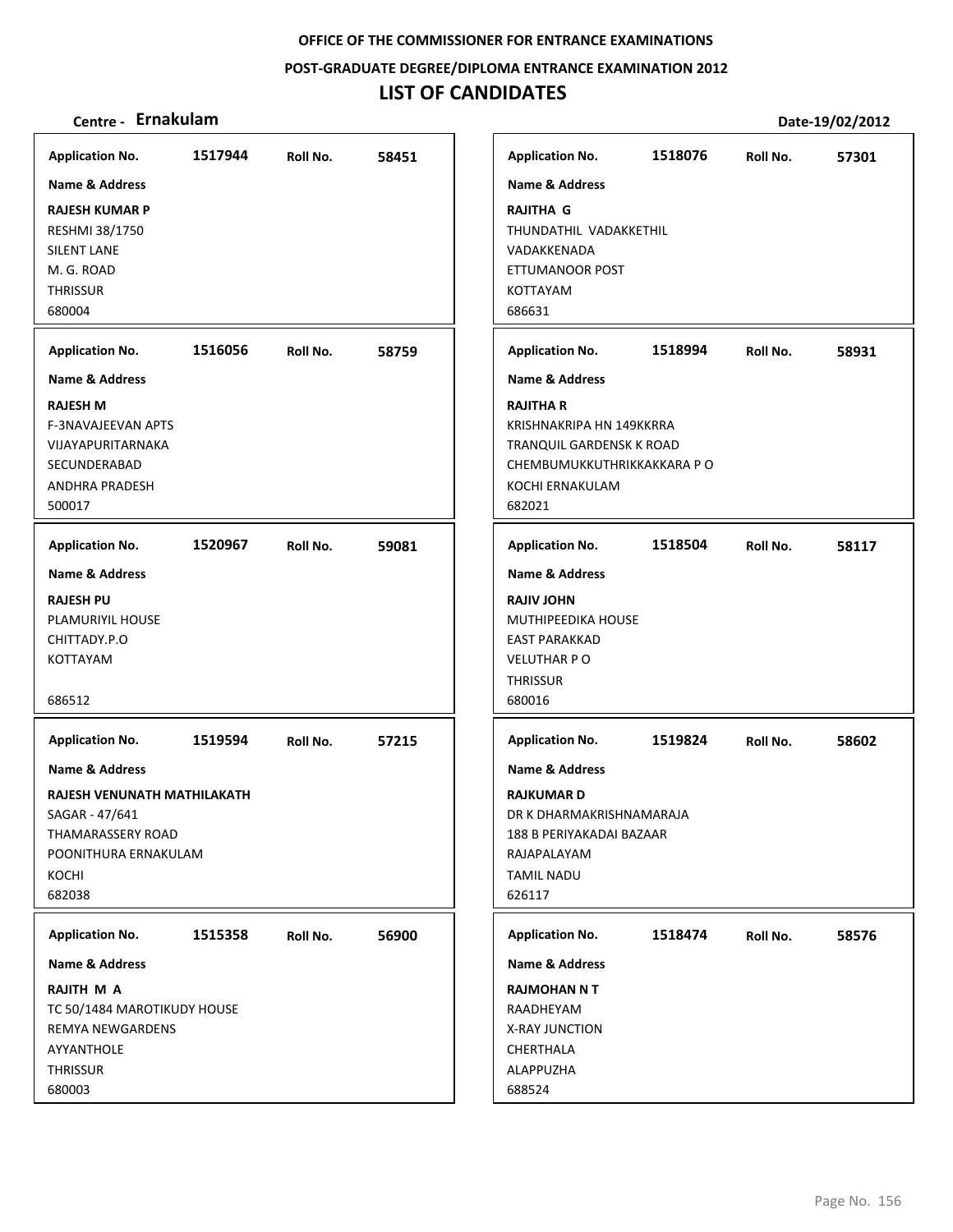**POST‐GRADUATE DEGREE/DIPLOMA ENTRANCE EXAMINATION 2012**

## **LIST OF CANDIDATES**

| <b>Application No.</b>                                                                               | 1521140 | Roll No. | 58739 | <b>Application No.</b>                                                                                  | 1517232 | Roll No. | 58093 |
|------------------------------------------------------------------------------------------------------|---------|----------|-------|---------------------------------------------------------------------------------------------------------|---------|----------|-------|
| Name & Address                                                                                       |         |          |       | <b>Name &amp; Address</b>                                                                               |         |          |       |
| <b>RAJU FRANCIS</b><br>DR RAJU FRANCIS<br><b>KARIPPAMATTOM HOOUSE</b>                                |         |          |       | <b>RAKHI P</b><br>H.NO.34/1056-A \'PALLAVI<br><b>CHANDRATHIL ROAD</b>                                   |         |          |       |
| PAMPADY P.O                                                                                          |         |          |       | EDAPPALLY.P.O                                                                                           |         |          |       |
| <b>KOTTAYAM</b>                                                                                      |         |          |       | ERNAKULAM                                                                                               |         |          |       |
| 686502                                                                                               |         |          |       | 682024                                                                                                  |         |          |       |
| <b>Application No.</b>                                                                               | 1519559 | Roll No. | 58023 | <b>Application No.</b>                                                                                  | 1515352 | Roll No. | 58975 |
| <b>Name &amp; Address</b>                                                                            |         |          |       | <b>Name &amp; Address</b>                                                                               |         |          |       |
| <b>RAJU MATHEW CYRIAC</b><br>PANDARAKALAM<br>ETTUMANOOR P.O.<br>KOTTAYAM                             |         |          |       | <b>RAKHIB</b><br><b>CHEMPAKASSERIL HOUSE</b><br>PERUMPILLY LANE<br>KANIMANGALAM<br><b>THRISSUR</b>      |         |          |       |
| 686631                                                                                               |         |          |       | 680027                                                                                                  |         |          |       |
| <b>Application No.</b>                                                                               | 1520482 | Roll No. | 57462 | <b>Application No.</b>                                                                                  | 1519938 | Roll No. | 56989 |
| <b>Name &amp; Address</b>                                                                            |         |          |       | <b>Name &amp; Address</b>                                                                               |         |          |       |
| <b>RAKESH R</b><br><b>RACHANA</b><br>AVALOOKUNNU P O<br>ALAPPUZHA<br>688006                          |         |          |       | <b>RAMAN BV</b><br>KAUSHIKAM VIDYA NAGAR LANE 2<br>PALAPPURAM OTTAPALAM<br>PALAKKAD<br>679103           |         |          |       |
| <b>Application No.</b>                                                                               | 1516432 | Roll No. | 58997 | <b>Application No.</b>                                                                                  | 1517240 | Roll No. | 58898 |
| <b>Name &amp; Address</b>                                                                            |         |          |       | <b>Name &amp; Address</b>                                                                               |         |          |       |
| <b>RAKESH RAJU K K</b>                                                                               |         |          |       | <b>RAMKUMAR V</b>                                                                                       |         |          |       |
| <b>KALIYATH HOUSE</b>                                                                                |         |          |       | PANANGATTU HOUSE                                                                                        |         |          |       |
| C T COMPLEX ROAD<br>NEAR KVR HIGH SCHOOL                                                             |         |          |       | POOVATHUR P.O.<br>KOIPURAM (VIA)CHENGANNUR                                                              |         |          |       |
| SHORANURPALAKKAD                                                                                     |         |          |       | PATHANAMTHITTA                                                                                          |         |          |       |
| 679121                                                                                               |         |          |       | 689531                                                                                                  |         |          |       |
| <b>Application No.</b>                                                                               | 1516034 | Roll No. | 58069 | <b>Application No.</b>                                                                                  | 1517460 | Roll No. | 58097 |
| Name & Address                                                                                       |         |          |       | Name & Address                                                                                          |         |          |       |
| <b>RAKESH S</b><br><b>KALARICKEL HOUSE</b><br>KADAVALLUR<br>ELAVALLY PO<br><b>THRISSUR</b><br>680511 |         |          |       | <b>RAMUR</b><br>SREELAKSHMI<br>MUNICIPAL STADIUM WARD<br>EVANJALICKAL CHURCH LANE<br>ALLEPPEY<br>688001 |         |          |       |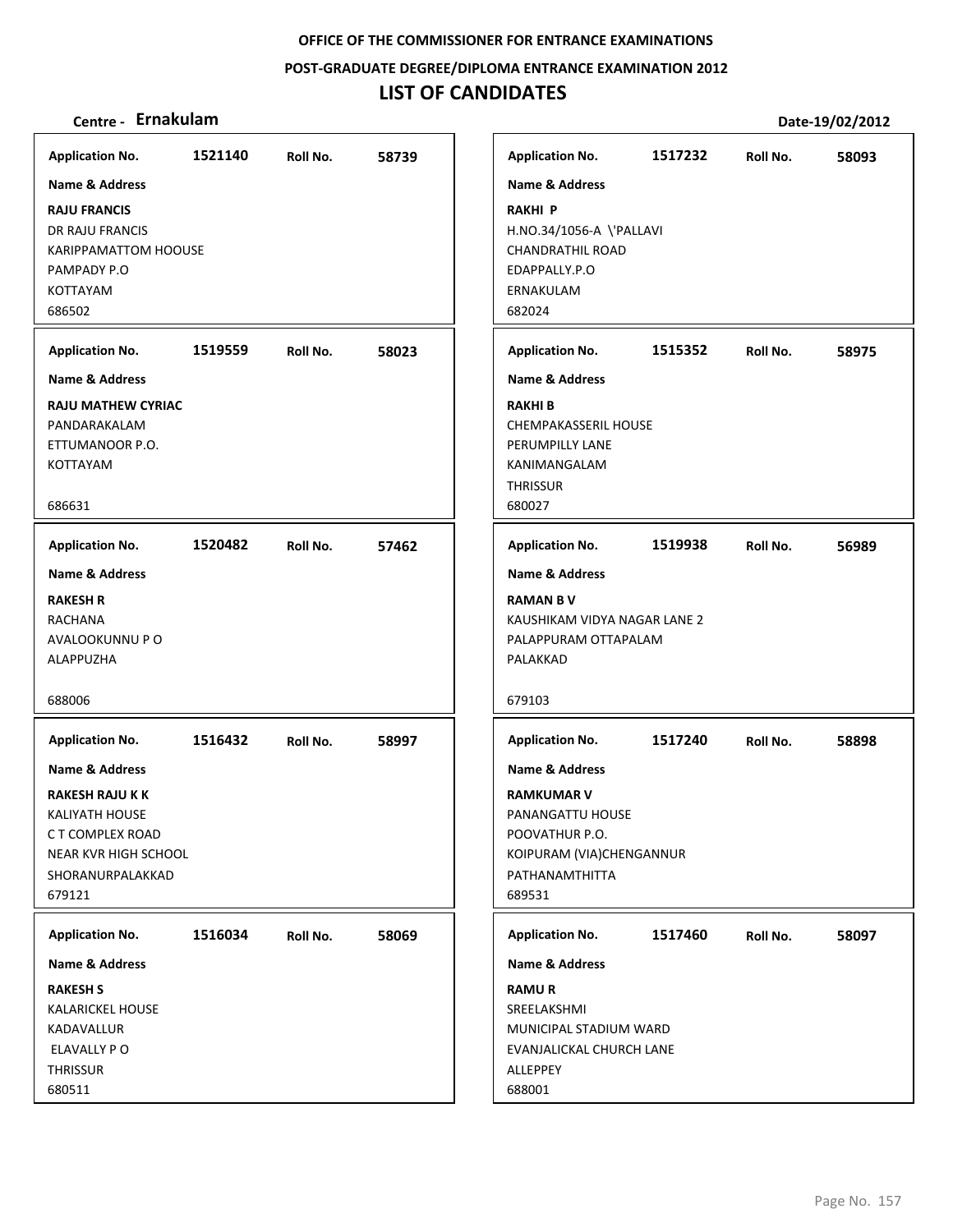**POST‐GRADUATE DEGREE/DIPLOMA ENTRANCE EXAMINATION 2012**

## **LIST OF CANDIDATES**

| Centre - Ernakulam                                                                                                  |         |          |       |                                                                                                                                     |         |          | Date-19/02/2012 |
|---------------------------------------------------------------------------------------------------------------------|---------|----------|-------|-------------------------------------------------------------------------------------------------------------------------------------|---------|----------|-----------------|
| <b>Application No.</b>                                                                                              | 1516844 | Roll No. | 57626 | <b>Application No.</b>                                                                                                              | 1518640 | Roll No. | 57080           |
| <b>Name &amp; Address</b>                                                                                           |         |          |       | <b>Name &amp; Address</b>                                                                                                           |         |          |                 |
| <b>RAMYA M</b><br>STAFF QUARTERS TYPE 111/27<br>GANDHINAGAR.P.O<br><b>MEDICAL COLLEGE</b><br>KOTTAYAM<br>686008     |         |          |       | <b>RANJIMA ABRAHAM</b><br><b>HOLYHEIGHTS 4B</b><br>ERINJERIANGADI<br><b>NEAR PUTHANPALLY</b><br><b>THRISSUR</b><br>680001           |         |          |                 |
| <b>Application No.</b>                                                                                              | 1519977 | Roll No. | 58260 | <b>Application No.</b>                                                                                                              | 1515420 | Roll No. | 57017           |
| <b>Name &amp; Address</b>                                                                                           |         |          |       | <b>Name &amp; Address</b>                                                                                                           |         |          |                 |
| <b>RAMYA MENON M</b><br>AMRITAMHOUSE NO 19/402 B<br><b>NEAR SAI MANDIR</b><br>PAYYANUR<br><b>KANNUR</b><br>670307   |         |          |       | <b>RANJIT KRISHNADAS</b><br>FLAT NO.E-5<br>PENTARK PENTAPARK APARTMENTS<br>POOTHOLE ROAD POOTHOLE P.O.<br><b>THRISSUR</b><br>680004 |         |          |                 |
| <b>Application No.</b>                                                                                              | 1517967 | Roll No. | 58911 | <b>Application No.</b>                                                                                                              | 1520348 | Roll No. | 57228           |
| <b>Name &amp; Address</b><br><b>RANA M S</b><br>DR RANA M S<br>RAKENDU<br>ALUMKADAVU P O<br>KARUNAGAPALLY<br>690573 |         |          |       | <b>Name &amp; Address</b><br><b>RANJITH JOSE</b><br>KATTIKARAN TOWERS 6E<br>PROVIDENCE ROAD<br>KACHERIPADDY<br>KOCHI<br>682018      |         |          |                 |
| <b>Application No.</b>                                                                                              | 1520287 | Roll No. | 58610 | <b>Application No.</b>                                                                                                              | 1515529 | Roll No. | 56903           |
| <b>Name &amp; Address</b>                                                                                           |         |          |       | <b>Name &amp; Address</b>                                                                                                           |         |          |                 |
| RANI NALLATHAMBY<br><b>BETHSEDA</b><br>MEPPALLIL<br>THELLAKOM<br>KOTTAYAM<br>686016                                 |         |          |       | <b>RAPHAEL VARGHESE V</b><br><b>VAZHAPILLY HOUSE</b><br>TC-35/454 VADAKKECHIRA<br><b>THRISSUR</b><br>680020                         |         |          |                 |
| <b>Application No.</b>                                                                                              | 1516145 | Roll No. | 56800 | <b>Application No.</b>                                                                                                              | 1520756 | Roll No. | 57813           |
| Name & Address                                                                                                      |         |          |       | Name & Address                                                                                                                      |         |          |                 |
| <b>RANJANA K MENON</b><br>VALSA<br><b>MANNATH LANE</b><br><b>THRISSUR</b><br>680001                                 |         |          |       | <b>RASEENA NK</b><br>PARAPPURATH HOUSE<br>MEDICAL COLLEGE ROAD<br><b>KARANTHUR POST</b><br>CALICUT<br>673571                        |         |          |                 |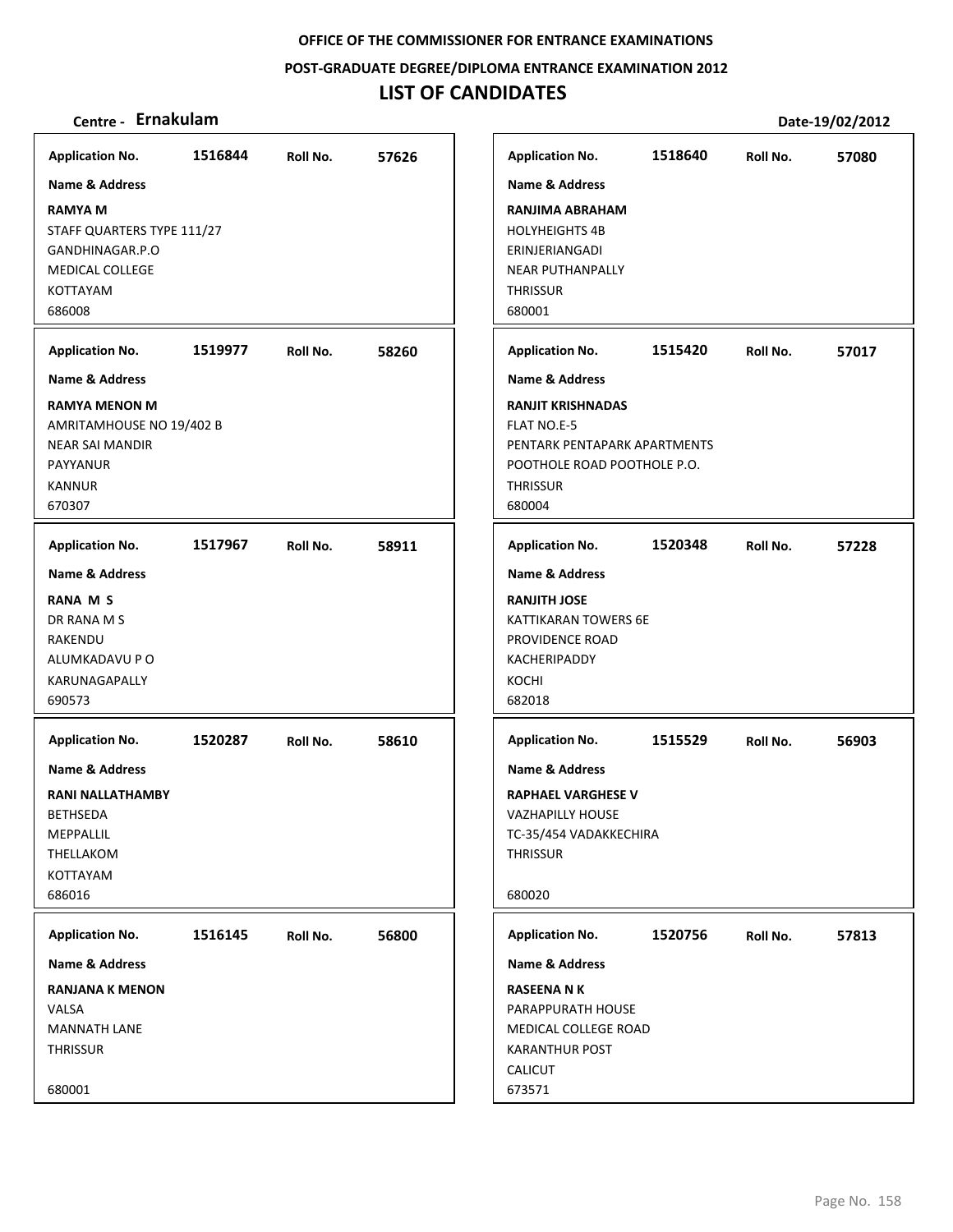**POST‐GRADUATE DEGREE/DIPLOMA ENTRANCE EXAMINATION 2012**

## **LIST OF CANDIDATES**

| 1516226<br>58073<br><b>Application No.</b><br>1516659<br><b>Application No.</b><br>Roll No.<br>Roll No.<br>Name & Address<br><b>Name &amp; Address</b><br><b>RASIM ABID ELAYEDATT</b><br><b>RASHMA THOMAS</b><br>PUTHUSSERY HOUSE<br><b>ELAYEDATH HOUSE</b><br>HOUSE NO. 35/1578<br>GANDHIJI NAGAR KANIPPAYOOR P O<br>SOUTH JANATHA ROAD<br>KUNNAMKULAM THRISSUR<br>PALARIVATTOMERNAKULAM<br>682025<br>680503 | 57042<br>58156 |
|---------------------------------------------------------------------------------------------------------------------------------------------------------------------------------------------------------------------------------------------------------------------------------------------------------------------------------------------------------------------------------------------------------------|----------------|
|                                                                                                                                                                                                                                                                                                                                                                                                               |                |
|                                                                                                                                                                                                                                                                                                                                                                                                               |                |
|                                                                                                                                                                                                                                                                                                                                                                                                               |                |
|                                                                                                                                                                                                                                                                                                                                                                                                               |                |
| <b>Application No.</b><br>1518178<br><b>Application No.</b><br>1520614<br>57651<br>Roll No.<br>Roll No.                                                                                                                                                                                                                                                                                                       |                |
| <b>Name &amp; Address</b><br><b>Name &amp; Address</b>                                                                                                                                                                                                                                                                                                                                                        |                |
| <b>RASHMI HANSDAH</b><br><b>RASIYA R</b><br>C/O S.S HANSDAH<br>PUTHUPARAMBIL<br>QR NO C-4 (DUPLEX)<br>THRIKODITHANAM<br>UNIT <sub>8</sub><br>CHANGANACHERRY<br>BHUBANESWAR<br><b>KOTTAYAM</b><br><b>ODISHA</b><br>686105<br>751012                                                                                                                                                                            |                |
| <b>Application No.</b><br>1520349<br>57344<br><b>Application No.</b><br>1515265<br>Roll No.<br>Roll No.                                                                                                                                                                                                                                                                                                       | 57594          |
| <b>Name &amp; Address</b><br><b>Name &amp; Address</b>                                                                                                                                                                                                                                                                                                                                                        |                |
| <b>RASHMI MOHANAN MENON</b><br><b>RASMI UNNIKRISHNAN</b><br>\'SOUPARNIKA\' KRISHNAPURI<br>ARIYAMPARAMBATH HOUSE<br>MG KAVU P.O<br><b>MANNUMKAT LANE</b><br>THRISSUR<br>ENGINEERING COLLEGE PO<br><b>THRISSUR</b><br>680581<br>680009                                                                                                                                                                          |                |
| <b>Application No.</b><br>1516992<br><b>Application No.</b><br>1517897<br>Roll No.<br>58089<br>Roll No.                                                                                                                                                                                                                                                                                                       | 58795          |
| <b>Name &amp; Address</b><br><b>Name &amp; Address</b>                                                                                                                                                                                                                                                                                                                                                        |                |
| RASIKA PRIYA M<br><b>RATHEESH RAJ</b><br>39/645HARIKKARA STREET<br>INDEEVARAM<br>SULTHANPET<br>ELAKOLLUR P O<br>PALAKKAD<br><b>KONNI</b><br>PATHANAMTHITTA<br>689691<br>678001                                                                                                                                                                                                                                |                |
| <b>Application No.</b><br>1520328<br>Roll No.<br>57921<br><b>Application No.</b><br>1517730<br>Roll No.                                                                                                                                                                                                                                                                                                       | 58447          |
| <b>Name &amp; Address</b><br><b>Name &amp; Address</b>                                                                                                                                                                                                                                                                                                                                                        |                |
| <b>RASIKA R</b><br><b>RATHIN RAVINDRAN N</b><br>NO 205/A 5TH MAIN<br><b>NAMBIATH HOUSE</b><br><b>BOGADI EXTENSION CHAMRAJ MOHALLA</b><br>PO CHITTILAPPILLY<br><b>THRISSUR</b><br>NIVEDITHA NAGAR<br><b>MYSORE</b><br>570022<br>680551                                                                                                                                                                         |                |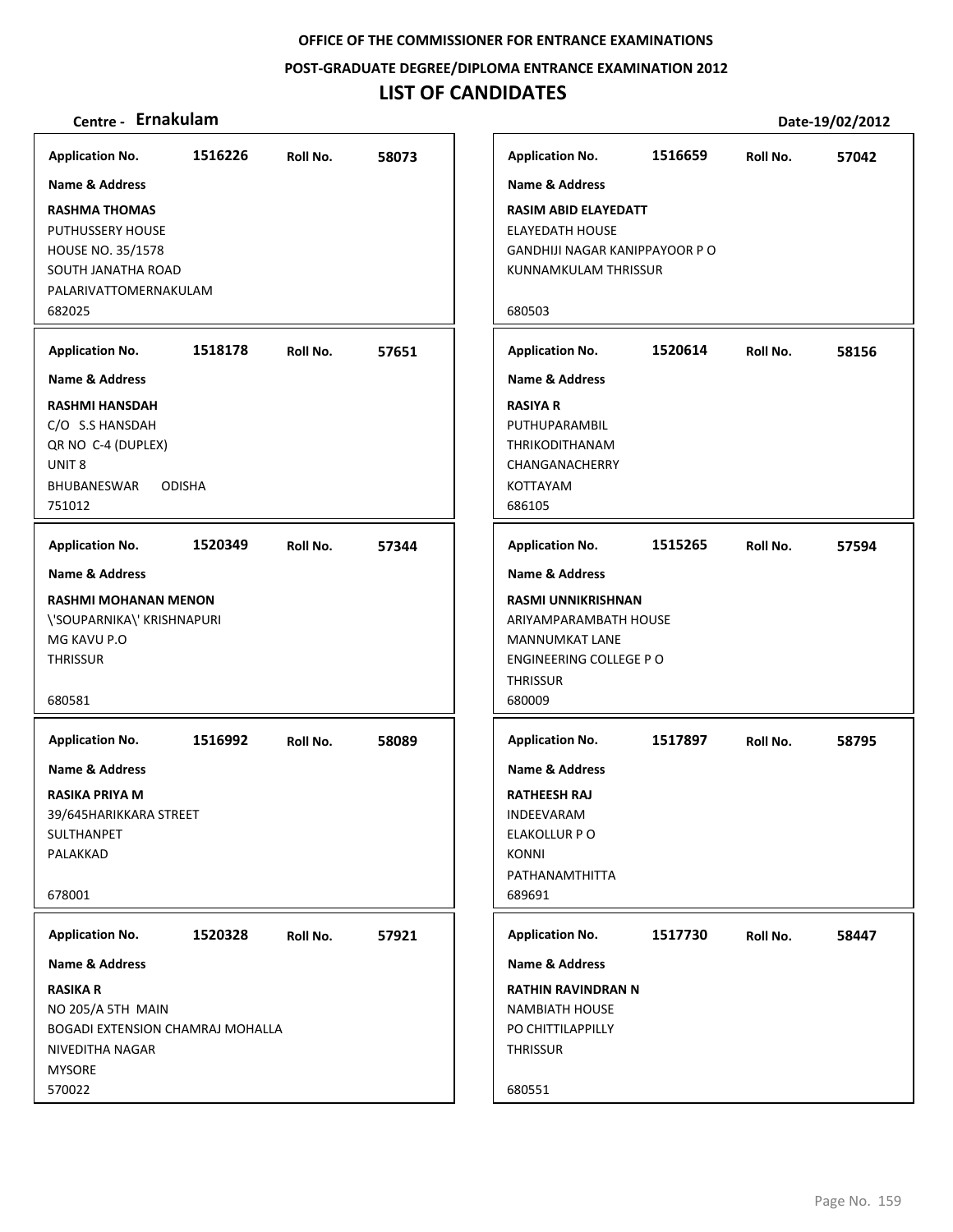**POST‐GRADUATE DEGREE/DIPLOMA ENTRANCE EXAMINATION 2012**

## **LIST OF CANDIDATES**

| <b>Application No.</b>                                                                                                                                                                                                                                | 1518786 | Roll No. | 57777           |
|-------------------------------------------------------------------------------------------------------------------------------------------------------------------------------------------------------------------------------------------------------|---------|----------|-----------------|
| Name & Address                                                                                                                                                                                                                                        |         |          |                 |
| <b>RAVEENA R NAIR</b><br>W/O CAPT RENSHI RAMAN<br>EODE-104 FACULTY OF CIVIL ENGG<br>COLLEGE OF MILITARY ENGG (C.M.E)<br>PUNE MAHARASHTRA<br>411031                                                                                                    |         |          |                 |
| <b>Application No.</b>                                                                                                                                                                                                                                | 1515571 | Roll No. | 57020           |
| <b>Name &amp; Address</b>                                                                                                                                                                                                                             |         |          |                 |
| <b>RAVIRAJ</b><br>NARAYANEEYAM<br><b>EMMANUEL LANE</b><br>KALOOR- KADAVANTHARA ROAD<br><b>COCHIN</b><br>682017                                                                                                                                        |         |          |                 |
| <b>Application No.</b>                                                                                                                                                                                                                                | 1515995 | Roll No. | 58528           |
| Name & Address<br><b>RAVISH KUJUR</b><br>I H M HOSPITAL MARYGIRI<br>BHARANANGANAM P.O<br>KOTTAYAM<br>686578<br><b>Application No.</b><br>Name & Address<br><b>RAVISHANKAR R</b><br>RAMAPURATHU VEEDU<br>ERUMELIKKARA<br>KUMARAPURAM POST<br>ERNAKULAM | 1516202 | Roll No. | 57149           |
| 683565                                                                                                                                                                                                                                                |         |          |                 |
| <b>Application No.</b>                                                                                                                                                                                                                                | 1520478 |          | <b>WITHHELD</b> |
| Name & Address                                                                                                                                                                                                                                        |         |          |                 |
| <b>RAZAL M SHERIF</b><br>RAZAL M SHERIF<br>KUNNURANKUNNIL HOUSE<br>NADACKAL P.O ERATTUPETTA<br>KOTTAYAM<br>686124                                                                                                                                     |         |          |                 |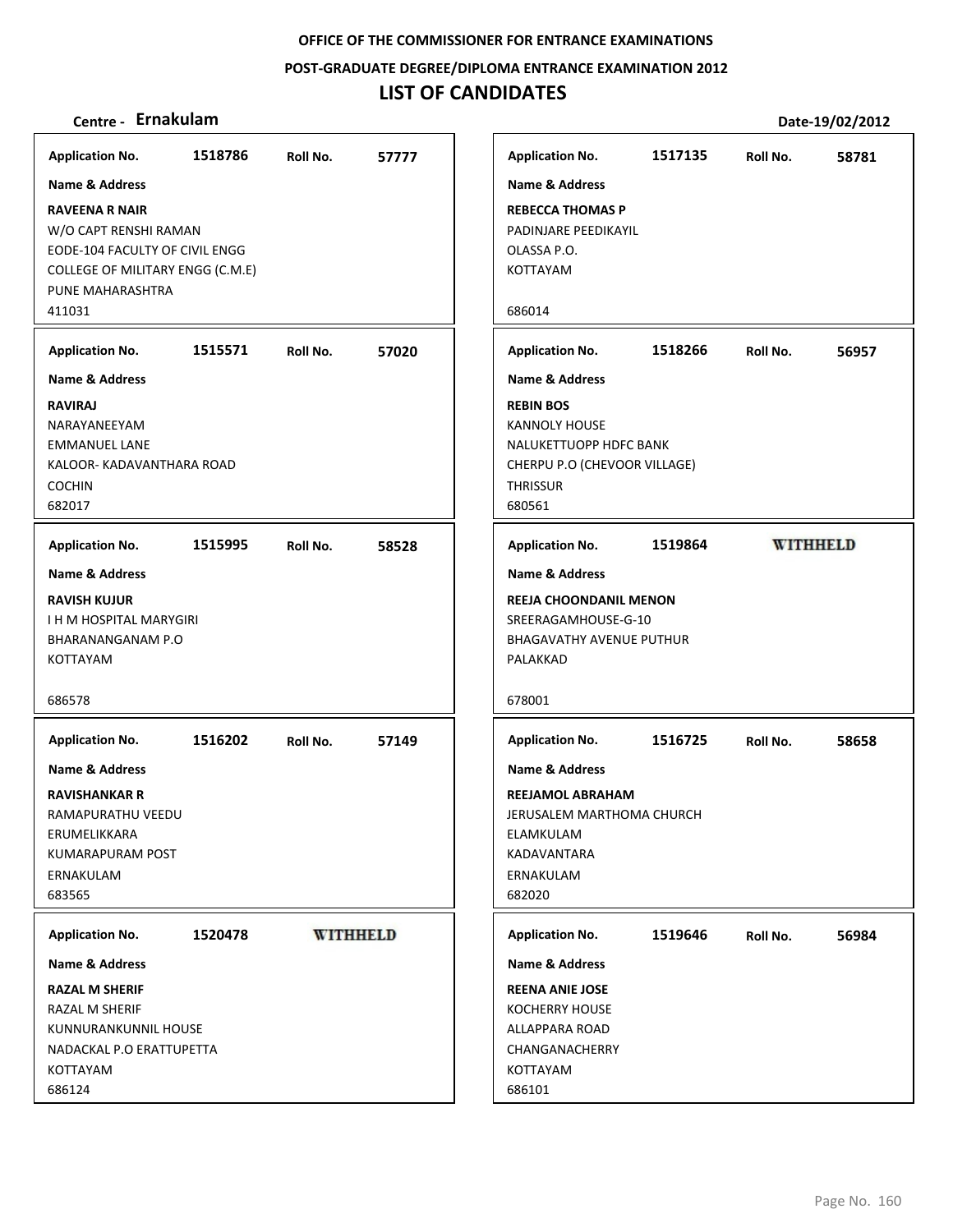**POST‐GRADUATE DEGREE/DIPLOMA ENTRANCE EXAMINATION 2012**

## **LIST OF CANDIDATES**

| <b>Application No.</b>    | 1519615 | Roll No. | 57909 | <b>Application No.</b>                | 1520015 | Roll No. | 57338 |
|---------------------------|---------|----------|-------|---------------------------------------|---------|----------|-------|
| Name & Address            |         |          |       | <b>Name &amp; Address</b>             |         |          |       |
| <b>REENA MATHEW M</b>     |         |          |       | <b>REJEESH S R</b>                    |         |          |       |
| <b>PRRA-167</b>           |         |          |       | <b>GOVT.MEDICAL OOFICERS QUARTERS</b> |         |          |       |
| PARAPPILLIL ROAD          |         |          |       | POOTHOTTA                             |         |          |       |
| THIRUVANKULAM P O         |         |          |       | ERNAKULAM                             |         |          |       |
|                           |         |          |       |                                       |         |          |       |
| THRIPPUNITHURA ERNAKULAM  |         |          |       |                                       |         |          |       |
| 682035                    |         |          |       | 682307                                |         |          |       |
| <b>Application No.</b>    | 1519807 | Roll No. | 57912 | <b>Application No.</b>                | 1516478 | Roll No. | 58538 |
| <b>Name &amp; Address</b> |         |          |       | <b>Name &amp; Address</b>             |         |          |       |
| <b>REENU RASHEED</b>      |         |          |       | <b>REJI PHILIP</b>                    |         |          |       |
| <b>REEZ VILLA</b>         |         |          |       | <b>KALASSERY HOUSE</b>                |         |          |       |
| 101 JUNCTION              |         |          |       | PALACE ROAD                           |         |          |       |
| ATHIRAMPUZHA.P.O          |         |          |       | CHALAKUDY                             |         |          |       |
| KOTTAYAM                  |         |          |       | <b>TRICHUR</b>                        |         |          |       |
| 686562                    |         |          |       | 680307                                |         |          |       |
|                           |         |          |       |                                       |         |          |       |
| <b>Application No.</b>    | 1519813 | Roll No. | 58027 | <b>Application No.</b>                | 1519642 | Roll No. | 59059 |
| <b>Name &amp; Address</b> |         |          |       | <b>Name &amp; Address</b>             |         |          |       |
| <b>REETHAKP</b>           |         |          |       | <b>REJITH K R</b>                     |         |          |       |
| DR.REETHA.K.P             |         |          |       | PULIYANMACKAL HOUSE                   |         |          |       |
|                           |         |          |       |                                       |         |          |       |
| PRASIBHA MANALI ROAD      |         |          |       | <b>NADUKANI</b>                       |         |          |       |
| PALAKKAD                  |         |          |       | KARIPPALANGADU P O                    |         |          |       |
|                           |         |          |       | <b>IDUKKI</b>                         |         |          |       |
| 678001                    |         |          |       | 685601                                |         |          |       |
| <b>Application No.</b>    | 1519148 | Roll No. | 56858 | <b>Application No.</b>                | 1515701 | Roll No. | 57947 |
| Name & Address            |         |          |       | <b>Name &amp; Address</b>             |         |          |       |
|                           |         |          |       |                                       |         |          |       |
| <b>REGINA M</b>           |         |          |       | <b>REKHA BABU</b>                     |         |          |       |
| PULINGANAL HOUSE          |         |          |       | <b>REKHA BABU</b>                     |         |          |       |
| KIZHAKKEKARA              |         |          |       | ANANDA MANDIRAM                       |         |          |       |
| MUVATTUPUZHA              |         |          |       | NOORANAD P.O                          |         |          |       |
| ERNAKULAM                 |         |          |       | ALAPPUZHA                             |         |          |       |
| 686661                    |         |          |       | 690504                                |         |          |       |
| <b>Application No.</b>    | 1516950 | Roll No. | 58433 | <b>Application No.</b>                | 1517747 | Roll No. | 56831 |
| Name & Address            |         |          |       | <b>Name &amp; Address</b>             |         |          |       |
| <b>REHNAR</b>             |         |          |       | <b>REKHA CHANDRAN</b>                 |         |          |       |
| RAREERAM HOUSE 28/1811B   |         |          |       | PALLIPPATTU HOUSE                     |         |          |       |
| <b>ASSOCIATION ROAD</b>   |         |          |       | <b>KORATTY EAST PO</b>                |         |          |       |
| KADAVANTHRA               |         |          |       | CHIRANGARA                            |         |          |       |
|                           |         |          |       |                                       |         |          |       |
| ERNAKULAM                 |         |          |       | THRISSUR                              |         |          |       |
| 682020                    |         |          |       | 680308                                |         |          |       |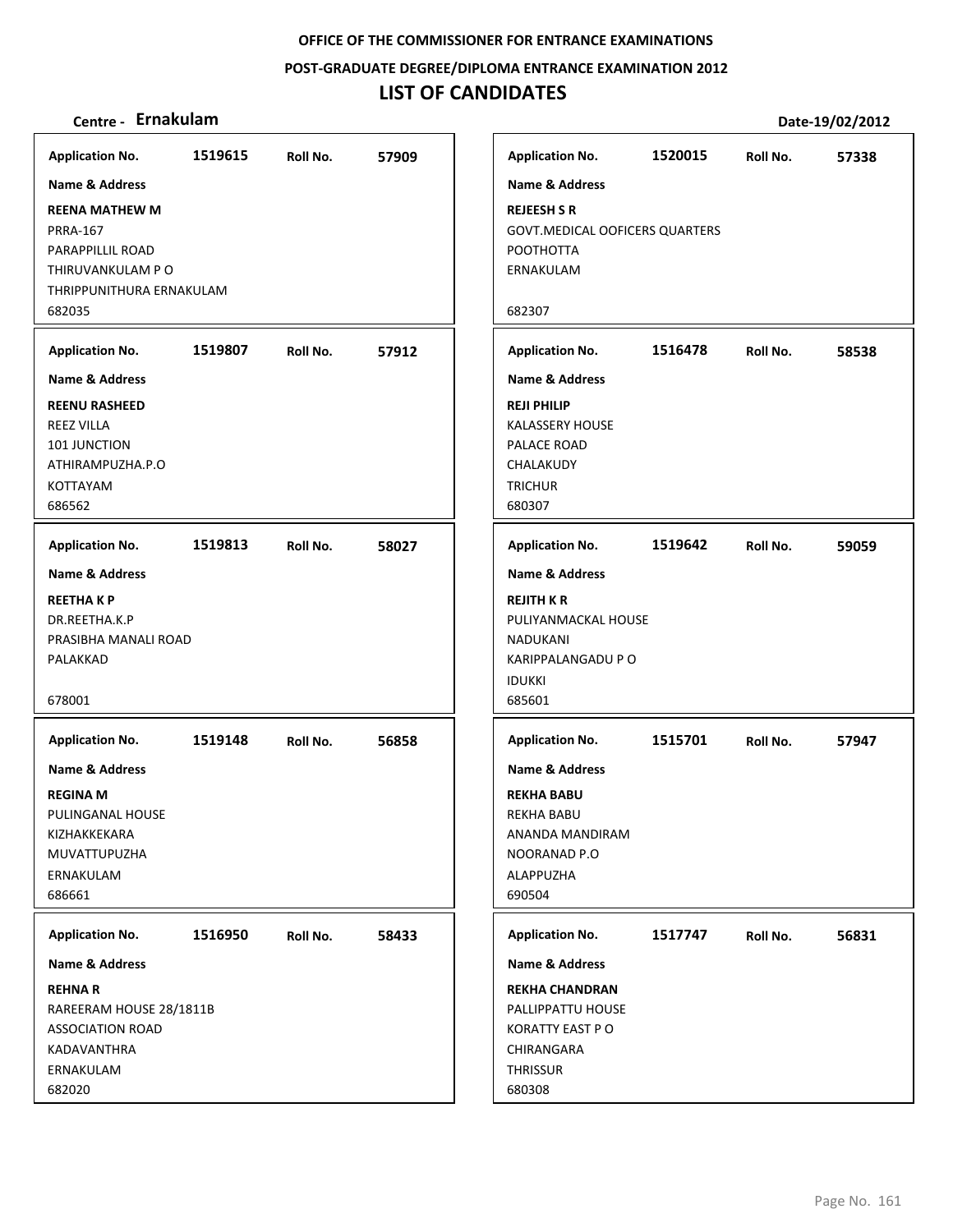**POST‐GRADUATE DEGREE/DIPLOMA ENTRANCE EXAMINATION 2012**

## **LIST OF CANDIDATES**

| <b>Application No.</b>     | 1516112 | Roll No. | 57031 | <b>Application No.</b>                  | 1518540 | Roll No. | 57426 |
|----------------------------|---------|----------|-------|-----------------------------------------|---------|----------|-------|
| Name & Address             |         |          |       | <b>Name &amp; Address</b>               |         |          |       |
| <b>REKHA K KRISHNAN</b>    |         |          |       | <b>REMYA VISWANATH</b>                  |         |          |       |
| KANNIMALAPARAMBIL HOUSE    |         |          |       | <b>SURAG</b>                            |         |          |       |
| PULLUVAZHY PO              |         |          |       | SANTHOSH NAGAR                          |         |          |       |
| PERUMBAVOOR                |         |          |       | MANNUTHY.P.O                            |         |          |       |
|                            |         |          |       | THRISSUR.                               |         |          |       |
| 683541                     |         |          |       | 680651                                  |         |          |       |
| <b>Application No.</b>     | 1518666 | Roll No. | 58120 | <b>Application No.</b>                  | 1520942 | Roll No. | 58391 |
| <b>Name &amp; Address</b>  |         |          |       | <b>Name &amp; Address</b>               |         |          |       |
| <b>REKHAP</b>              |         |          |       | <b>REMYA G</b>                          |         |          |       |
| PADMARAAGAM                |         |          |       | <b>ATHIRA</b>                           |         |          |       |
| PERAMANGALAM               |         |          |       | <b>NEDUVATHOOR</b>                      |         |          |       |
| <b>THRISSUR</b>            |         |          |       | NEELESWARAM PO                          |         |          |       |
|                            |         |          |       | <b>KOTTRARKARA</b>                      |         |          |       |
| 680545                     |         |          |       | 691506                                  |         |          |       |
| <b>Application No.</b>     | 1517587 | Roll No. | 58904 | <b>Application No.</b>                  | 1516446 | Roll No. | 57386 |
| <b>Name &amp; Address</b>  |         |          |       | <b>Name &amp; Address</b>               |         |          |       |
| <b>REKHA SALINI</b>        |         |          |       | <b>REMYA G KRISHNAN</b>                 |         |          |       |
| NALLUVEEDU                 |         |          |       | REMYA G KRISHNAN                        |         |          |       |
| <b>NEARTB</b>              |         |          |       | CHERAYIL PADIKAL HOUSE                  |         |          |       |
| M L ROAD                   |         |          |       | THOTTAKOM P OVAIKOM                     |         |          |       |
| <b>KOTTAYAM</b>            |         |          |       | KOTTAYAM                                |         |          |       |
| 686001                     |         |          |       | 686145                                  |         |          |       |
| <b>Application No.</b>     | 1515554 | Roll No. | 58289 | <b>Application No.</b>                  | 1520289 | Roll No. | 58725 |
| <b>Name &amp; Address</b>  |         |          |       | <b>Name &amp; Address</b>               |         |          |       |
| <b>REKHA VISWANATH</b>     |         |          |       | <b>REMYA GEORGE</b>                     |         |          |       |
| <b>FLAT NO 1A</b>          |         |          |       | UDUMBANATTU                             |         |          |       |
| SANTHIVAN APARTMENTS       |         |          |       | <b>MARIKA P.O</b>                       |         |          |       |
| T D ROAD                   |         |          |       | KOOTHATTUKULAM VIA                      |         |          |       |
| KOCHI                      |         |          |       | ERNAKULAM                               |         |          |       |
| 682011                     |         |          |       | 686662                                  |         |          |       |
|                            |         |          |       |                                         |         |          |       |
| <b>Application No.</b>     | 1518397 | Roll No. | 57423 | <b>Application No.</b>                  | 1518049 | Roll No. | 58338 |
| Name & Address             |         |          |       | Name & Address                          |         |          |       |
| <b>REKHIN NATH T R</b>     |         |          |       | <b>REMYA GOPINATH</b>                   |         |          |       |
| THARANILAM HOUSE           |         |          |       | SHREYAS FLAT NO 304 DREAM FLOWER BONITA |         |          |       |
| <b>NEAR POLICE STATION</b> |         |          |       | GREEN RIPPLE ROAD SWAMYPADI JUNCTION    |         |          |       |
| KALADY PO                  |         |          |       | ELAMMAKARA PO                           |         |          |       |
| ERNAKULAM                  |         |          |       | KOCHI                                   |         |          |       |
| 683574                     |         |          |       | 682026                                  |         |          |       |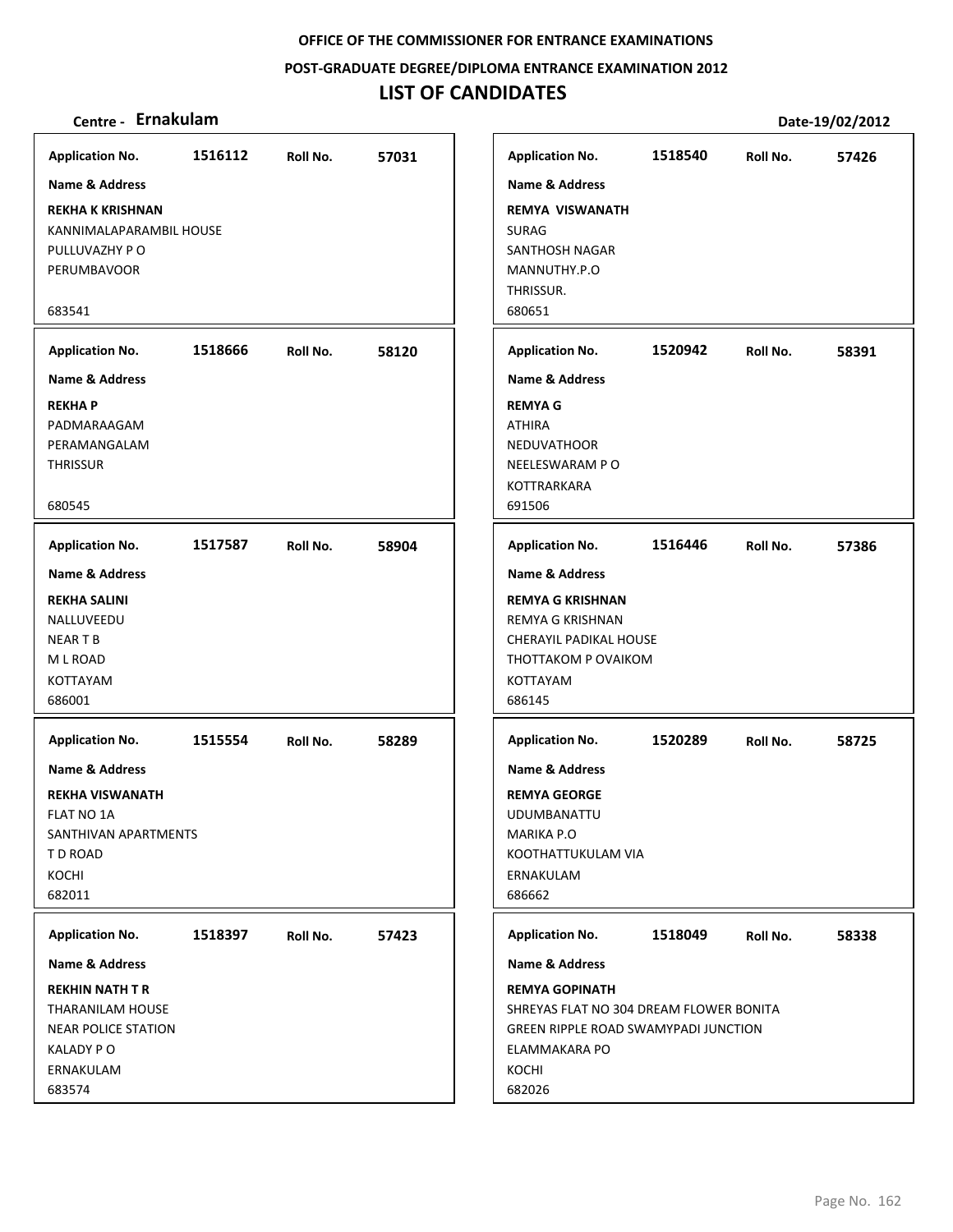**POST‐GRADUATE DEGREE/DIPLOMA ENTRANCE EXAMINATION 2012**

## **LIST OF CANDIDATES**

| <b>Application No.</b>                                                                                                              | 1516185 | Roll No. | 58647 |
|-------------------------------------------------------------------------------------------------------------------------------------|---------|----------|-------|
| Name & Address                                                                                                                      |         |          |       |
| <b>REMYAK</b><br>SWARGATH-MADHOM RADHA NIVAS<br>THIRUVANCHIKULAM<br>KODUNGALLUR<br><b>THRISSUR</b><br>680664                        |         |          |       |
| <b>Application No.</b>                                                                                                              | 1517486 | Roll No. | 59017 |
| <b>Name &amp; Address</b>                                                                                                           |         |          |       |
| <b>REMYAKA</b><br>KODANAZHI HOUSE<br>THAIKKAD P.O<br><b>GURUVAYUR</b><br><b>THRISSUR DISTRICT</b><br>680104                         |         |          |       |
| <b>Application No.</b>                                                                                                              | 1518882 | Roll No. | 58009 |
| Name & Address                                                                                                                      |         |          |       |
| <b>REMYAKV</b><br>REMYA K V<br>ANUGRAH NORTH OF AROOR RESIDENCY HOTEL<br>AROOR P.O. CHERTHALA<br>ALAPPUZHA KERALA.<br>688534        |         |          |       |
| <b>Application No.</b>                                                                                                              | 1518290 | Roll No. | 57998 |
| <b>Name &amp; Address</b><br><b>REMYA KUNJU D</b><br><b>USHES</b><br>ELANGAMANGALAM<br><b>ENATHUP O</b><br>PATHANAMTHITTA<br>691526 |         |          |       |
|                                                                                                                                     |         |          |       |
| <b>Application No.</b>                                                                                                              | 1519075 | Roll No. | 57552 |
| Name & Address<br><b>REMYA MOHAN</b>                                                                                                |         |          |       |
| <b>2CSANTHI SAVERA APPARTMENTS</b><br><b>WARRIOM ROAD</b><br><b>ERNAKULAM SOUTH</b><br>682016                                       |         |          |       |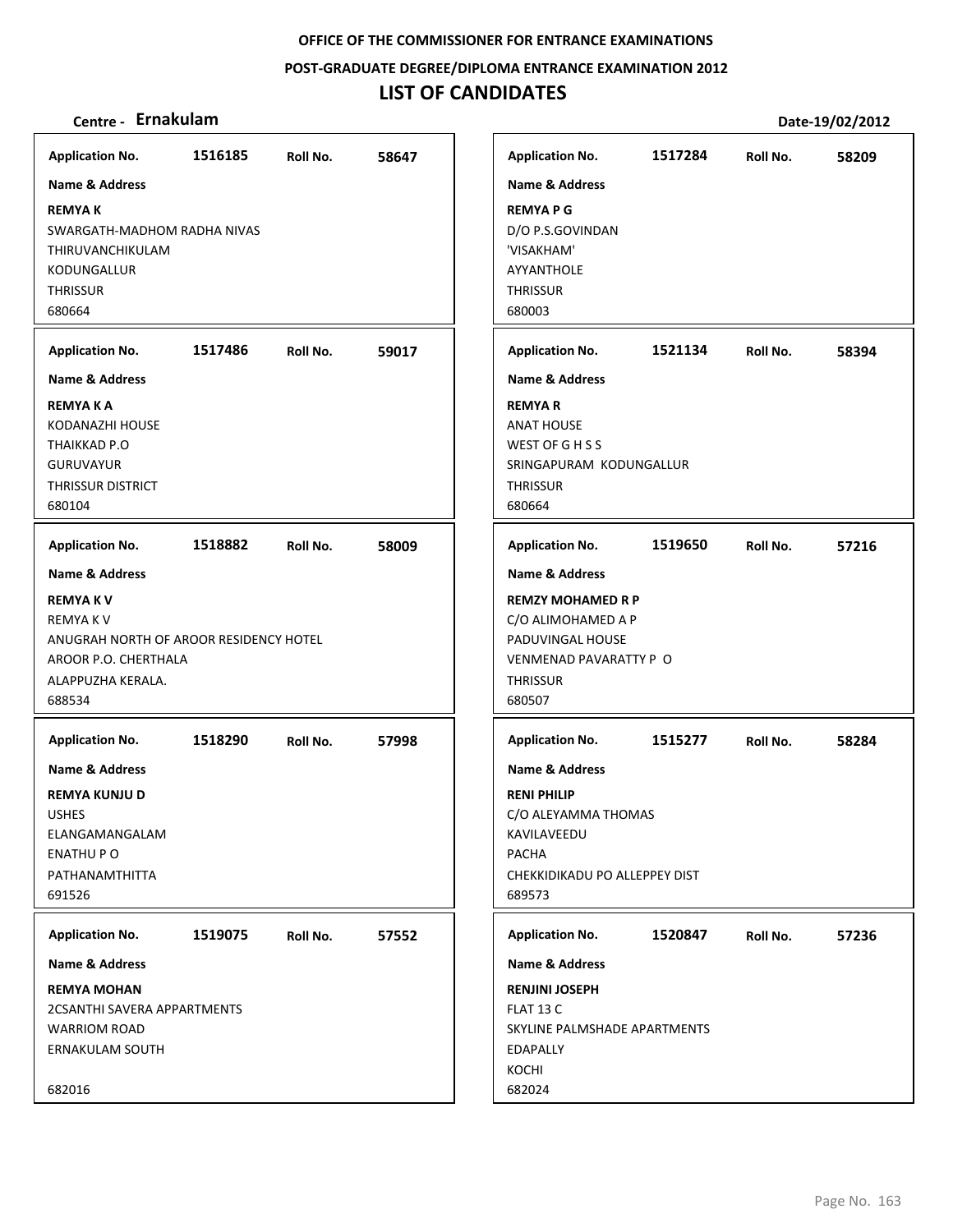**POST‐GRADUATE DEGREE/DIPLOMA ENTRANCE EXAMINATION 2012**

## **LIST OF CANDIDATES**

| <b>Application No.</b>         | 1515632 | Roll No. | 57716 | <b>Application No.</b>     | 1520242 |          | <b>WITHHELD</b> |
|--------------------------------|---------|----------|-------|----------------------------|---------|----------|-----------------|
| <b>Name &amp; Address</b>      |         |          |       | <b>Name &amp; Address</b>  |         |          |                 |
| <b>RENJINI S</b>               |         |          |       | <b>RESHMA GOPINATHAN</b>   |         |          |                 |
| SREERAGAM                      |         |          |       | <b>NANDANAM HOUSE</b>      |         |          |                 |
| PUTHIYAKAVU P.O                |         |          |       | MANGANAM P.O               |         |          |                 |
| MAVELIKARA                     |         |          |       | KOTTAYAM                   |         |          |                 |
| ALAPPUZHA                      |         |          |       |                            |         |          |                 |
| 690101                         |         |          |       | 686018                     |         |          |                 |
| <b>Application No.</b>         | 1517130 | Roll No. | 58666 | <b>Application No.</b>     | 1519195 | Roll No. | 56859           |
| <b>Name &amp; Address</b>      |         |          |       | <b>Name &amp; Address</b>  |         |          |                 |
| <b>RENJINI V</b>               |         |          |       | <b>RESHMA JOY</b>          |         |          |                 |
| PARAPPURATH HOUSE              |         |          |       | UZHUNNUMPURAM HOUSE        |         |          |                 |
| KIRFRA PARK PO                 |         |          |       | ALPARA KANNARA             |         |          |                 |
| <b>KORATTY</b>                 |         |          |       | <b>TRICHUR</b>             |         |          |                 |
| <b>THRISSUR</b>                |         |          |       |                            |         |          |                 |
| 680309                         |         |          |       | 680652                     |         |          |                 |
| <b>Application No.</b>         | 1516033 | Roll No. | 57954 | <b>Application No.</b>     | 1520068 | Roll No. | 56991           |
| Name & Address                 |         |          |       | <b>Name &amp; Address</b>  |         |          |                 |
| <b>RENJIT MATHEW PETER</b>     |         |          |       | <b>RESHMA MAMMEN</b>       |         |          |                 |
| CHOORACKAL HOUSE P O NALUKETTU |         |          |       | CHIRAPURATHU HOUSE         |         |          |                 |
| <b>KORATTY</b>                 |         |          |       | MOOLEDOM PO                |         |          |                 |
| <b>TRICHUR</b>                 |         |          |       | KOTTAYAM                   |         |          |                 |
|                                |         |          |       | <b>KERALA</b>              |         |          |                 |
| 680308                         |         |          |       | 686026                     |         |          |                 |
| <b>Application No.</b>         | 1517420 | Roll No. | 58901 | <b>Application No.</b>     | 1521336 | Roll No. | 58397           |
| <b>Name &amp; Address</b>      |         |          |       | <b>Name &amp; Address</b>  |         |          |                 |
| <b>RENJU MATHEW THOMAS</b>     |         |          |       | <b>RESHMAPM</b>            |         |          |                 |
| DR. RENJU MATHEW THOMAS        |         |          |       | <b>39 PIPE LINE ROAD</b>   |         |          |                 |
| <b>PANICKER HOUSE</b>          |         |          |       | CHANGAMPUZHA NAGAR P O     |         |          |                 |
| RAMANCHIRA                     |         |          |       | THRIKKAKARA                |         |          |                 |
| THIRUVALLA                     |         |          |       | KOCHI                      |         |          |                 |
| 689101                         |         |          |       | 682033                     |         |          |                 |
| <b>Application No.</b>         | 1516347 | Roll No. | 57961 | <b>Application No.</b>     | 1515206 | Roll No. | 57823           |
| <b>Name &amp; Address</b>      |         |          |       | Name & Address             |         |          |                 |
| <b>RENU JOY</b>                |         |          |       | <b>RESHMA RAGHU</b>        |         |          |                 |
| <b>JOS VILLA</b>               |         |          |       | <b>GOKULAM HOUSE NO 59</b> |         |          |                 |
| AYYANTHOLE                     |         |          |       | <b>GREENPARK COLONY</b>    |         |          |                 |
| THRISSUR                       |         |          |       | THIRUVAMBADY PO            |         |          |                 |
|                                |         |          |       | THRISSUR KERALA            |         |          |                 |
| 680003                         |         |          |       | 680022                     |         |          |                 |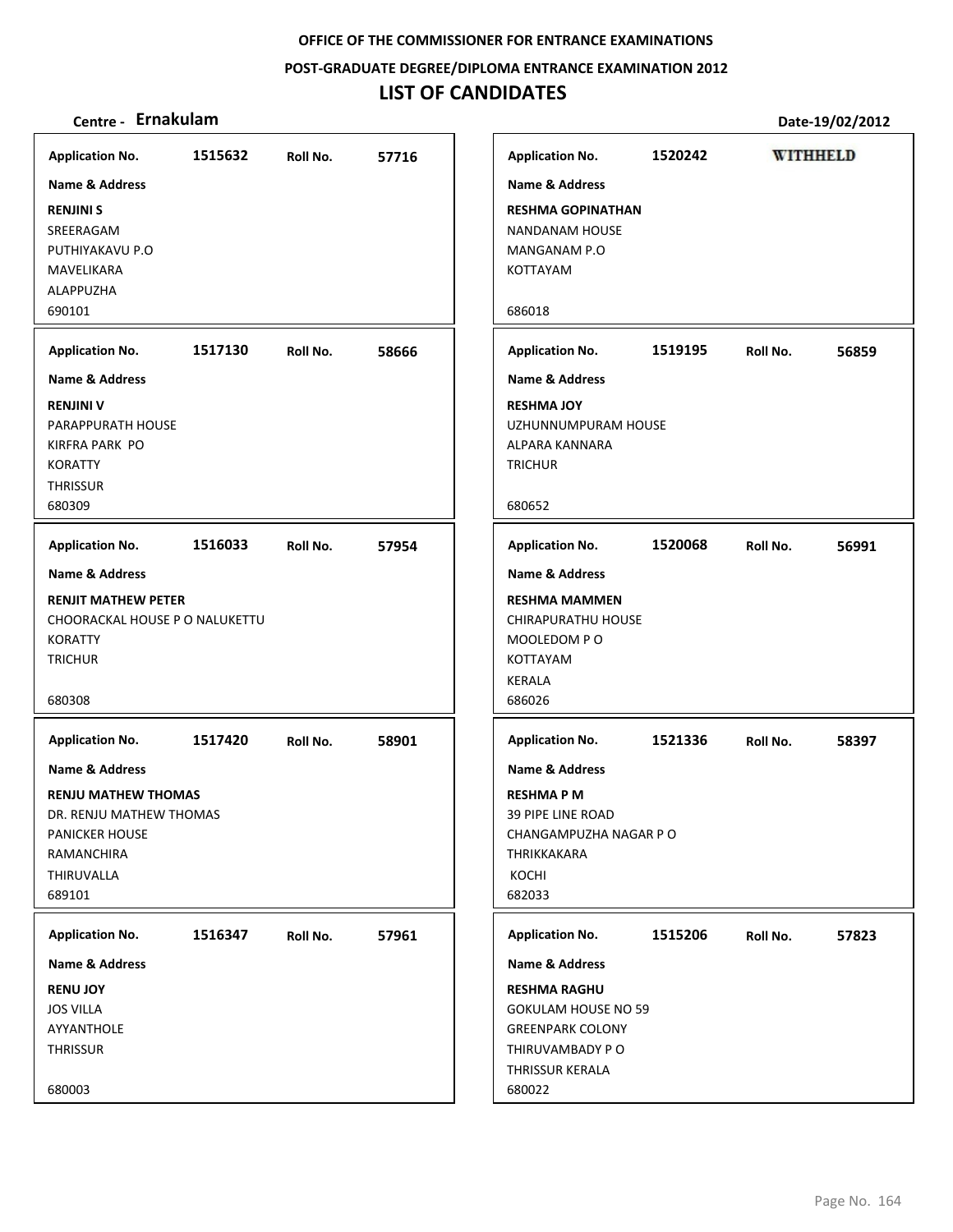**POST‐GRADUATE DEGREE/DIPLOMA ENTRANCE EXAMINATION 2012**

## **LIST OF CANDIDATES**

| <b>Application No.</b>                                                        | 1518508                                                             | Roll No. |
|-------------------------------------------------------------------------------|---------------------------------------------------------------------|----------|
| <b>RESHMIS</b><br>ERAYIL KADAVU<br>KOTTAYAM 1<br>686001                       | Name & Address<br>SREEPADMAM (H)<br>MY OWN COLONY                   |          |
| <b>Application No.</b>                                                        | 1517206                                                             | Roll No. |
| <b>RESHMITR</b><br><b>EROOR</b><br><b>TRIPUNITHURA</b><br>ERNAKULAM<br>682306 | <b>Name &amp; Address</b><br>COCHIN ARYA VIDYA SALA                 |          |
| <b>Application No.</b>                                                        | 1520856                                                             | Roll No. |
|                                                                               | <b>Name &amp; Address</b><br>SUKRITHA HOUSE NO 41<br>NIRAVATHU ROAD |          |
| <b>Name &amp; Address</b>                                                     | 1518331<br>PUNNATHANATHU HOUSE                                      | Roll No. |
| Name & Address<br>MANNANAM PO                                                 | 1519217                                                             | Roll No. |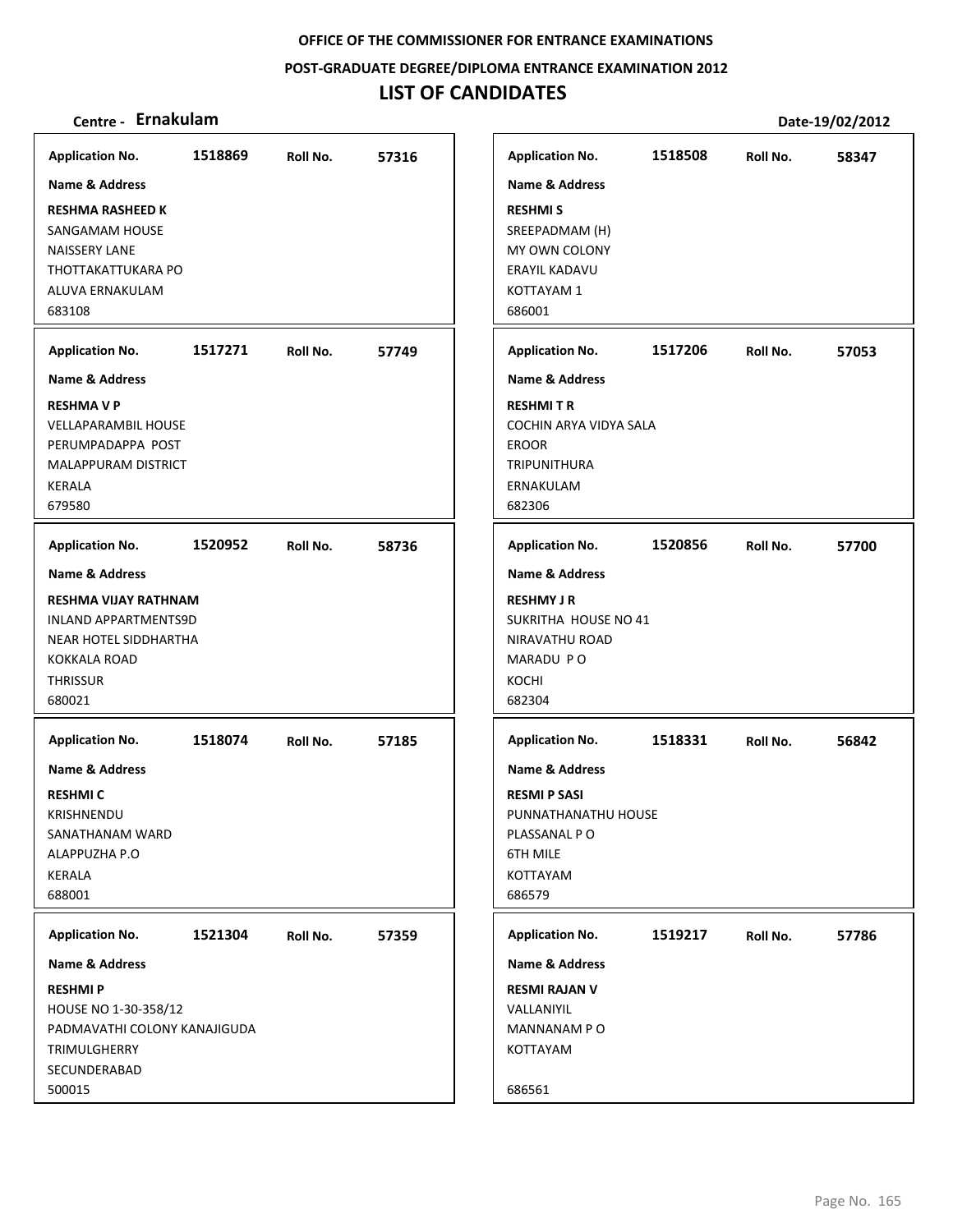**POST‐GRADUATE DEGREE/DIPLOMA ENTRANCE EXAMINATION 2012**

## **LIST OF CANDIDATES**

| Centre - Ernakulam                                                                                                                                      |         |          |                 |                                                                                                                                    |         | Date-19/02/2012 |       |
|---------------------------------------------------------------------------------------------------------------------------------------------------------|---------|----------|-----------------|------------------------------------------------------------------------------------------------------------------------------------|---------|-----------------|-------|
| <b>Application No.</b>                                                                                                                                  | 1520727 |          | <b>REJECTED</b> | <b>Application No.</b>                                                                                                             | 1517498 | Roll No.        | 57174 |
| <b>Name &amp; Address</b>                                                                                                                               |         |          |                 | <b>Name &amp; Address</b>                                                                                                          |         |                 |       |
| <b>REVIVARMA V</b><br>NANDANAM 18/404(33) BEHIND ICICI BANK<br><b>GOKULAM GARDENS</b><br><b>WEST FORT ROAD</b><br>PALAKKAD KERALA                       |         |          |                 | <b>RINSA MARY OOMMEN</b><br>POOKOYIKKAL<br><b>MADHAVANPADY</b><br>VADAVATHOOR PO<br><b>KOTTAYAM</b>                                |         |                 |       |
| 678001                                                                                                                                                  |         |          |                 | 686010                                                                                                                             |         |                 |       |
| <b>Application No.</b>                                                                                                                                  | 1520358 | Roll No. | 57807           | <b>Application No.</b>                                                                                                             | 1519072 | Roll No.        | 57204 |
| <b>Name &amp; Address</b>                                                                                                                               |         |          |                 | Name & Address                                                                                                                     |         |                 |       |
| <b>REXON PAUL V</b><br><b>REXON PAUL V</b><br>S / O DR. PAUL VADAKKUMCHERRY<br>P M C 6/659 PERUMBAVOOR P.O<br>ERANAKULAM DISTRICT<br>683542             |         |          |                 | RINSHI ABID ELAYEDATT<br><b>VADAKAYIL HOUSE</b><br>CHITTILAPPILLY P.O<br><b>THRISSUR</b><br>680551                                 |         |                 |       |
|                                                                                                                                                         |         |          |                 |                                                                                                                                    |         |                 |       |
| <b>Application No.</b>                                                                                                                                  | 1518036 | Roll No. | 57532           | <b>Application No.</b>                                                                                                             | 1516340 | Roll No.        | 57616 |
| <b>Name &amp; Address</b><br><b>RIA EMMANUEL</b><br>F 2 CRESCENT OPULENT<br>12TH CROSS 13TH MAIN<br><b>BTM STAGE 2 BANGALORE</b><br>KARNATAKA<br>560076 |         |          |                 | <b>Name &amp; Address</b><br><b>RINTU GEORGE</b><br><b>VELLEKALAM HOUSE</b><br>THURUTHY PO<br>CHANGANACHERRY<br>KOTTAYAM<br>686535 |         |                 |       |
| <b>Application No.</b>                                                                                                                                  | 1515623 | Roll No. | 57369           | <b>Application No.</b>                                                                                                             | 1519931 | Roll No.        | 59064 |
| Name & Address<br>RIFZANA FATHIMA ANWARSHA<br><b>BAITUNNUR</b><br><b>ANAMALA ROAD</b><br>CHALAKUDY<br><b>THRISSUR</b><br>680307                         |         |          |                 | Name & Address<br><b>RINTU MERIN GEORGE</b><br>PUTHUCHIRA HOUSE<br>PUTHUPPALLY P.O<br>KOTTAYAM<br>686011                           |         |                 |       |
| <b>Application No.</b>                                                                                                                                  | 1516977 | Roll No. | 57281           | <b>Application No.</b>                                                                                                             | 1517153 | Roll No.        | 57168 |
| <b>Name &amp; Address</b>                                                                                                                               |         |          |                 | <b>Name &amp; Address</b>                                                                                                          |         |                 |       |
| <b>RIJU RAJSENAN NAIR</b><br>VALLIYAPARAMPIL HOUSE<br>KAVUMBHAGOM P.O<br>THIRUVALLA<br>PATHANAMTHITTA<br>689102                                         |         |          |                 | <b>RISHANA A T</b><br>PUTHANATTLE HOUSE<br>PUTHUR PALLIKKAL P O<br>THENCHIPALAM<br>MALAPPURAM<br>673636                            |         |                 |       |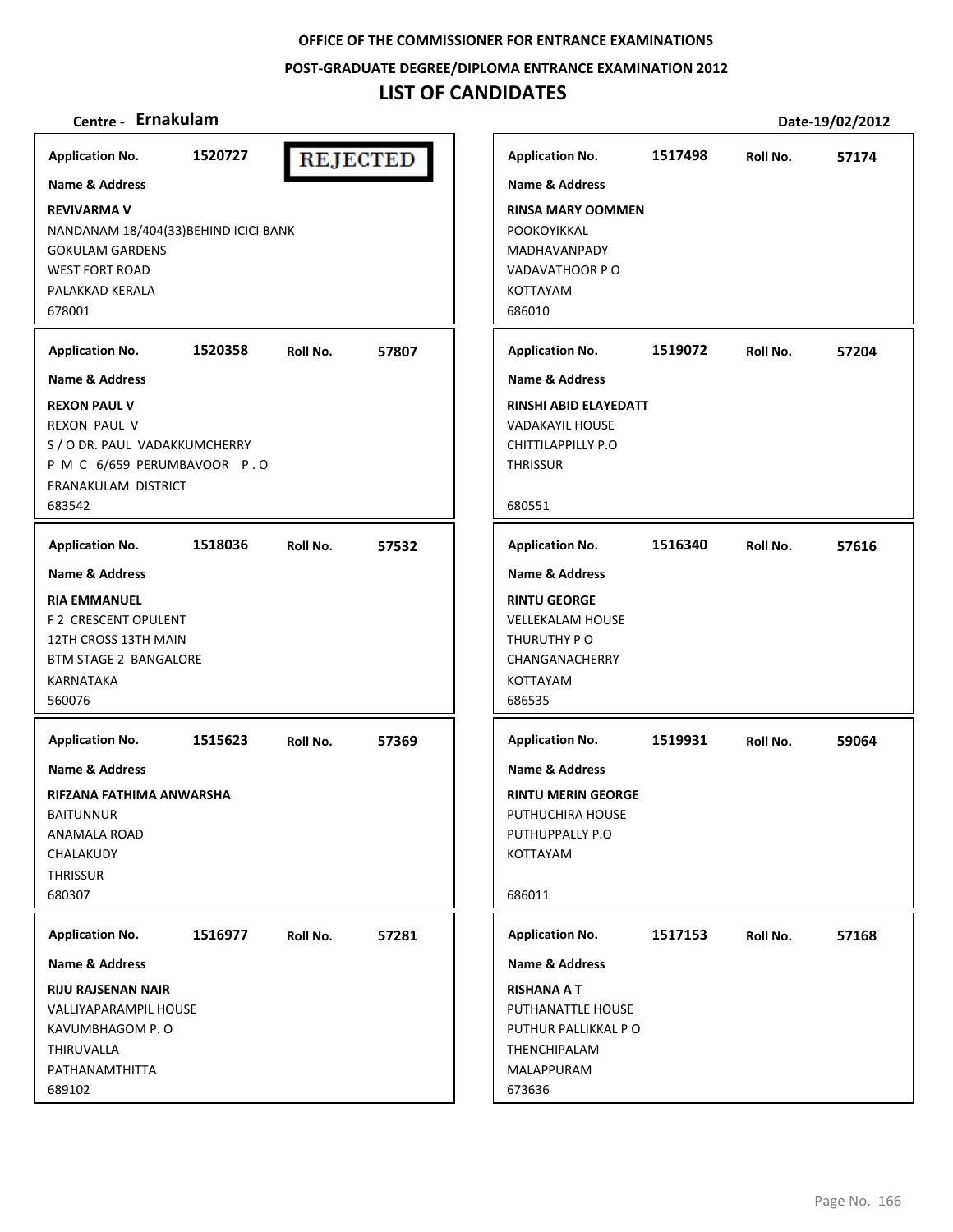**POST‐GRADUATE DEGREE/DIPLOMA ENTRANCE EXAMINATION 2012**

## **LIST OF CANDIDATES**

| <b>Application No.</b>                                                                                                                                                             | 1516275 | Roll No. | 57959 |
|------------------------------------------------------------------------------------------------------------------------------------------------------------------------------------|---------|----------|-------|
| Name & Address<br><b>RITHU SEBASTIAN</b><br><b>B-45 SECOND MAIN ROAD</b><br><b>KEB LAYOUT</b><br><b>BTM FIRST STAGE</b><br><b>BANGALORE KARNATAKA</b><br>560029                    |         |          |       |
| <b>Application No.</b>                                                                                                                                                             | 1520582 | Roll No. | 57232 |
| Name & Address<br><b>RITU JOSE</b><br>POOVATHINGAL HOUSE<br>NO 10. MURPHY ROAD<br><b>ULSOOR</b><br><b>BANGALORE</b><br>560008                                                      |         |          |       |
| <b>Application No.</b>                                                                                                                                                             | 1515378 | Roll No. | 57941 |
| <b>RIYA JEESON</b><br>50/1459 CHEERAN HOUSE<br><b>DOCTORS LANE</b><br>SOUTH GIRINAGAR<br><b>COCHIN</b><br>682020                                                                   |         |          |       |
| <b>Application No.</b><br><b>Name &amp; Address</b><br><b>RIYA LIZ JOSEPH</b><br><b>THAYYIL HOUSE</b><br><b>ENT SPECIALIST</b><br><b>ACADEMY ROAD</b><br><b>THRISSUR</b><br>682020 | 1520815 | Roll No. | 57929 |
| <b>Application No.</b><br><b>Name &amp; Address</b><br><b>RIYAS B</b><br>R R MANZIL<br>AISWARYA NAGAR<br>PUDUNAGARAM<br>PALAKKAD<br>678503                                         | 1519369 | Roll No. | 57558 |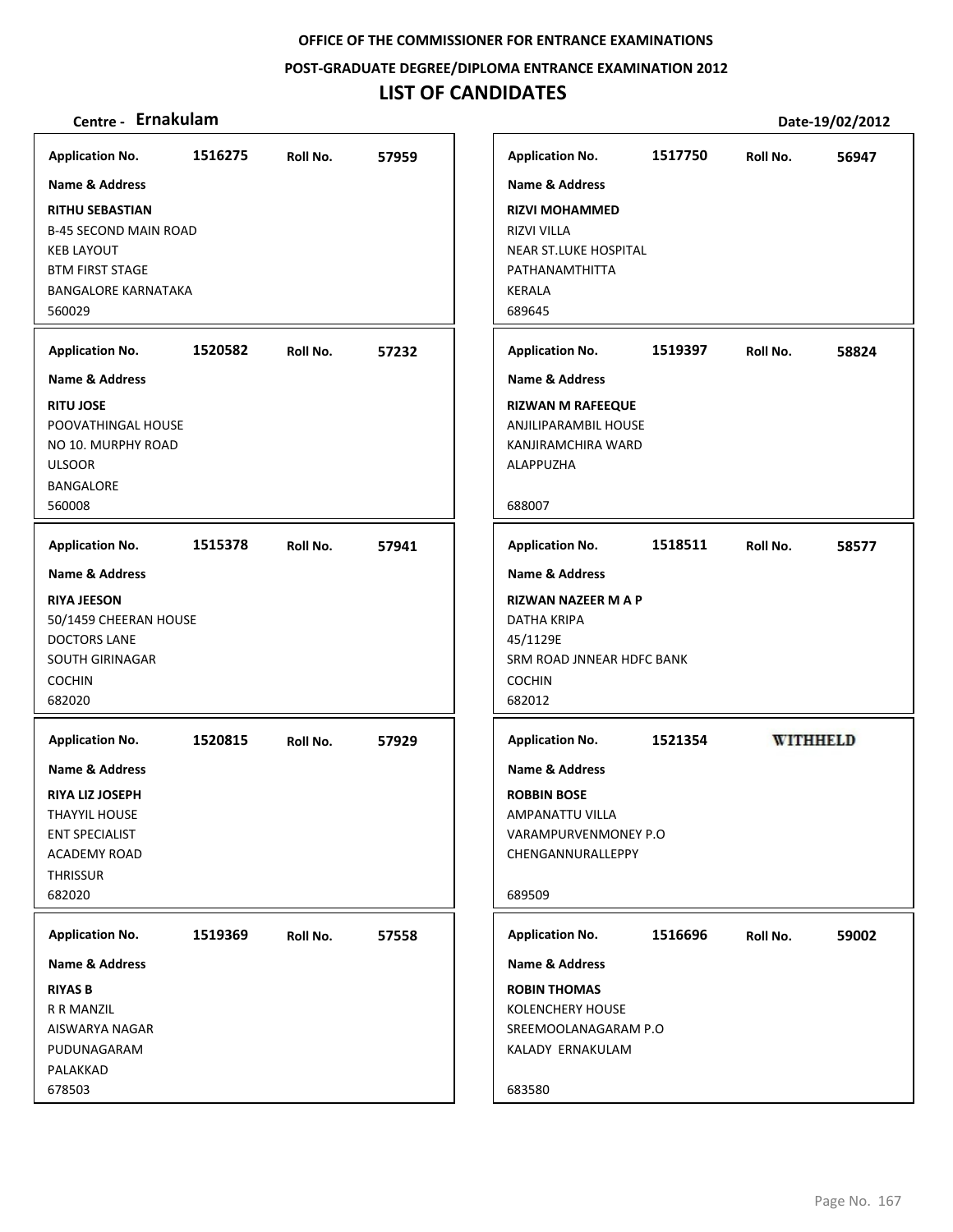**POST‐GRADUATE DEGREE/DIPLOMA ENTRANCE EXAMINATION 2012**

## **LIST OF CANDIDATES**

| <b>Application No.</b>                                                                                        | 1515389 | Roll No. | 58286 |
|---------------------------------------------------------------------------------------------------------------|---------|----------|-------|
| Name & Address                                                                                                |         |          |       |
| <b>ROGERS P AUGUSTINE</b><br>PUTHIEDATH HOUSE<br>AVOLY P.O<br>MUVATTUPUZHA<br>ERNAKULAM DT.<br>686677         |         |          |       |
| <b>Application No.</b>                                                                                        | 1519622 | Roll No. | 58369 |
| <b>Name &amp; Address</b>                                                                                     |         |          |       |
| <b>ROHAN BOBAN</b><br>KOOTHRAPPALLY HOUSE<br>VAZHAPPALLY P.O<br>CHANGANACHERRY<br>KOTTAYAM<br>686103          |         |          |       |
| <b>Application No.</b>                                                                                        | 1520223 | Roll No. | 57573 |
| <b>Name &amp; Address</b>                                                                                     |         |          |       |
| <b>ROHAN RAJ</b><br>JUDICIAL OFFICERS QUARTERS<br><b>TREASURY ROAD</b><br><b>ALUVA</b><br>ERNAKULAM<br>683101 |         |          |       |
| <b>Application No.</b>                                                                                        | 1515750 | Roll No. | 58638 |
| <b>Name &amp; Address</b>                                                                                     |         |          |       |
| <b>ROHINIC</b><br>CHANDRAVILAS<br>ARUKIZHAYA<br>MANJERI PO<br>MALAPPURAM<br>676121                            |         |          |       |
|                                                                                                               |         |          |       |
| <b>Application No.</b>                                                                                        | 1518090 | Roll No. | 58109 |
| Name & Address                                                                                                |         |          |       |
| <b>ROHIT GOPINATH V</b><br><b>G1 ROHINI FLATS</b><br>NO '9 RAILWAY COLONY 2ND STREET<br>AMINJIKARAI           |         |          |       |
| <b>CHENNAI</b><br>600029                                                                                      |         |          |       |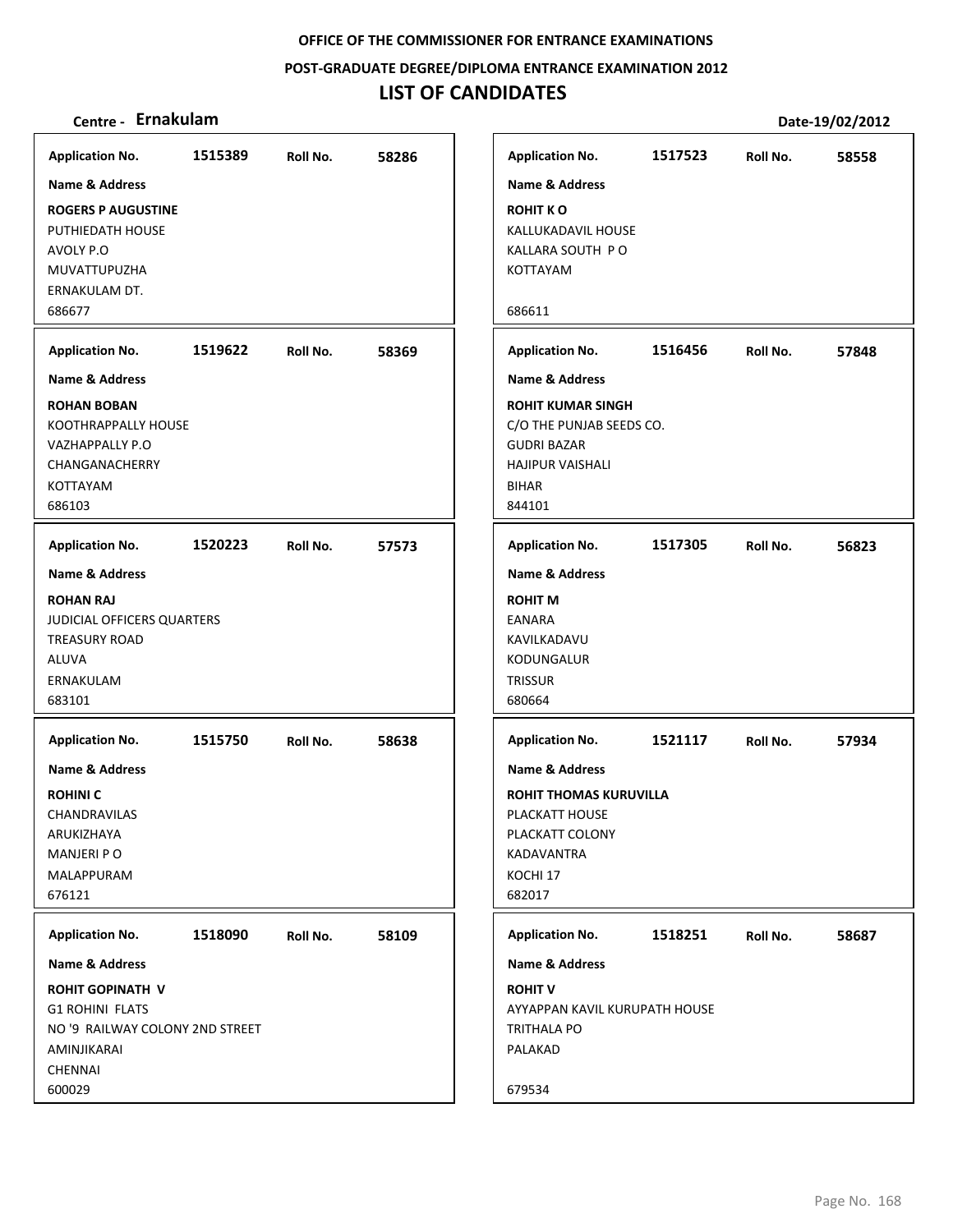**POST‐GRADUATE DEGREE/DIPLOMA ENTRANCE EXAMINATION 2012**

## **LIST OF CANDIDATES**

| <b>Application No.</b>    | 1517939 | Roll No. | 58221 | <b>Application No.</b>        | 1515899 | Roll No. | 58526 |
|---------------------------|---------|----------|-------|-------------------------------|---------|----------|-------|
| Name & Address            |         |          |       | <b>Name &amp; Address</b>     |         |          |       |
| RONCY SAVIO KURUVILLA     |         |          |       | <b>ROOPA G</b>                |         |          |       |
| <b>MARUTHOOR HOUSE</b>    |         |          |       | ARSHA F-9                     |         |          |       |
| EZHUMATTOOR P.O.          |         |          |       | <b>VENKATESHAPURAM COLONY</b> |         |          |       |
| PATHANAMTHITTA            |         |          |       | <b>PUTHUR</b>                 |         |          |       |
|                           |         |          |       | PALAKKAD                      |         |          |       |
| 689586                    |         |          |       | 678001                        |         |          |       |
| <b>Application No.</b>    | 1516984 | Roll No. | 57859 | <b>Application No.</b>        | 1518164 | Roll No. | 57187 |
| Name & Address            |         |          |       | <b>Name &amp; Address</b>     |         |          |       |
| <b>RONEY JOHNSON JOHN</b> |         |          |       | <b>ROSE MARIA JOHN</b>        |         |          |       |
| KIZHAKKAYIL HOUSE         |         |          |       | NEERAMPUZHA HOUSE             |         |          |       |
| MALLAPPALLY WEST P.O.     |         |          |       | KALLOORKAD P O                |         |          |       |
| PATHANAMTHITTA            |         |          |       | MUVATTUPUZHA                  |         |          |       |
| 689585                    |         |          |       | ERNAKULAM<br>686668           |         |          |       |
|                           |         |          |       |                               |         |          |       |
| <b>Application No.</b>    | 1517575 | Roll No. | 58329 | <b>Application No.</b>        | 1517932 | Roll No. | 57761 |
| <b>Name &amp; Address</b> |         |          |       | <b>Name &amp; Address</b>     |         |          |       |
| <b>RONEY SAM</b>          |         |          |       | <b>ROSE BABU</b>              |         |          |       |
| MUNDAPLACKAL HOUSE        |         |          |       | PAINADATH HOUSE               |         |          |       |
| MELUKAVU PO               |         |          |       | LESONA ENCLAVE KUTTANELLUR    |         |          |       |
| KOTTAYAM DISTRICT         |         |          |       | <b>THRISSUR</b>               |         |          |       |
| 686652                    |         |          |       | 680014                        |         |          |       |
|                           |         |          |       |                               |         |          |       |
| <b>Application No.</b>    | 1515197 | Roll No. | 57361 | <b>Application No.</b>        | 1518627 | Roll No. | 58579 |
| <b>Name &amp; Address</b> |         |          |       | <b>Name &amp; Address</b>     |         |          |       |
| <b>RONY CHERIAN</b>       |         |          |       | <b>ROSE MARY EAPEN</b>        |         |          |       |
| PALAMATTAM HOUSE          |         |          |       | ARANJANIYIL HOUSE             |         |          |       |
| KATTAPPANA SOUTH PO       |         |          |       | 6/623 TRICHUR ROAD            |         |          |       |
| <b>IDUKKI</b>             |         |          |       | IRINJALAKUDA P.O              |         |          |       |
|                           |         |          |       | <b>TRICHUR</b>                |         |          |       |
| 685508                    |         |          |       | 680121                        |         |          |       |
| <b>Application No.</b>    | 1518205 | Roll No. | 58686 | <b>Application No.</b>        | 1520019 | Roll No. | 57454 |
| <b>Name &amp; Address</b> |         |          |       | Name & Address                |         |          |       |
| <b>RONY JACOB</b>         |         |          |       | <b>ROSE MARY JOSEPH</b>       |         |          |       |
| <b>RONY JACOB</b>         |         |          |       | 28/1845 KANJOOPARAMBIL HOUSE  |         |          |       |
| KADAMAPUZHAKOZHIKUNNEL    |         |          |       | AMALA BHAVAN ROAD             |         |          |       |
| PARATHODU P.O.            |         |          |       | KADAVANTHARA                  |         |          |       |
| KANJIRAPPALY              |         |          |       | KOCHI                         |         |          |       |
| 686512                    |         |          |       | 682020                        |         |          |       |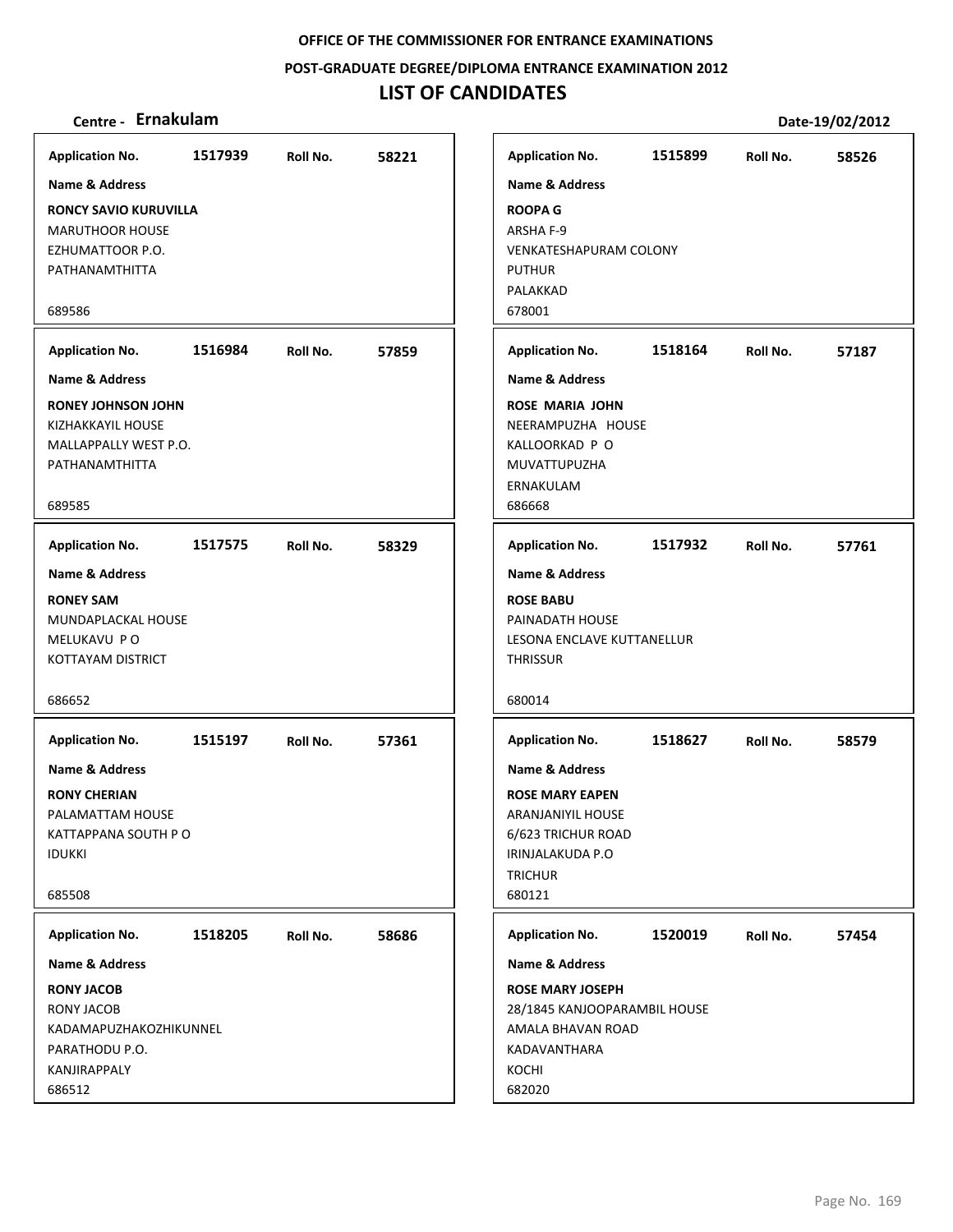**POST‐GRADUATE DEGREE/DIPLOMA ENTRANCE EXAMINATION 2012**

## **LIST OF CANDIDATES**

| <b>Application No.</b>        | 1517700 | Roll No. | 57294 | <b>Application No.</b>                                 | 1521038 | Roll No. | 56891 |
|-------------------------------|---------|----------|-------|--------------------------------------------------------|---------|----------|-------|
| <b>Name &amp; Address</b>     |         |          |       | <b>Name &amp; Address</b>                              |         |          |       |
| <b>ROSE REYNOLD</b>           |         |          |       | <b>ROSHINI CULAS</b>                                   |         |          |       |
| <b>MARIAN MEDICAL CENTRE</b>  |         |          |       | SANKALP                                                |         |          |       |
| ARUNAPURAM P.O                |         |          |       | <b>NEAR LULU</b>                                       |         |          |       |
| <b>PALA</b>                   |         |          |       | AYYANTHOLE P.O                                         |         |          |       |
| KOTTAYAM                      |         |          |       | <b>THRISSUR</b>                                        |         |          |       |
| 686574                        |         |          |       | 680003                                                 |         |          |       |
|                               |         |          |       |                                                        |         |          |       |
| <b>Application No.</b>        | 1518263 | Roll No. | 56841 | <b>Application No.</b>                                 | 1517227 | Roll No. | 57863 |
| Name & Address                |         |          |       | <b>Name &amp; Address</b>                              |         |          |       |
| <b>ROSE SAJITHA GEORGE</b>    |         |          |       | <b>ROSHNI K S</b>                                      |         |          |       |
| AMALA BHAVAN                  |         |          |       | C/O DR SREEROOP K S                                    |         |          |       |
| <b>VETTIMUKAL P.O</b>         |         |          |       | KODAKATTIL HOUSE                                       |         |          |       |
| <b>ETTUMANOOR</b>             |         |          |       | WADAKKANCHERY P O                                      |         |          |       |
| KOTTAYAMKERALA                |         |          |       | <b>THRISSUR</b>                                        |         |          |       |
| 686631                        |         |          |       | 680582                                                 |         |          |       |
| <b>Application No.</b>        | 1518163 | Roll No. | 57071 | <b>Application No.</b>                                 | 1521213 | Roll No. | 58970 |
| <b>Name &amp; Address</b>     |         |          |       | <b>Name &amp; Address</b>                              |         |          |       |
| <b>ROSEMARY THOMAS</b>        |         |          |       | <b>ROSHNI MT</b>                                       |         |          |       |
| 15/89JYOTHIS                  |         |          |       | ROSHNI.M.T                                             |         |          |       |
| NADUVILECHENNAMKULAM(H)       |         |          |       | <b>MOORULIL HOUSE</b>                                  |         |          |       |
| MARADU P.O                    |         |          |       | CHOORAKKADTRIPUNITHURA                                 |         |          |       |
| ERNAKULAM(DIST)KERALA         |         |          |       | ERNAKULAM                                              |         |          |       |
| 682304                        |         |          |       | 682301                                                 |         |          |       |
| <b>Application No.</b>        | 1520834 | Roll No. | 58849 | <b>Application No.</b>                                 | 1517000 | Roll No. | 58434 |
| Name & Address                |         |          |       | <b>Name &amp; Address</b>                              |         |          |       |
|                               |         |          |       |                                                        |         |          |       |
| <b>ROSEMARY VARGHESE</b>      |         |          |       | <b>ROSHNIPS</b>                                        |         |          |       |
| PULICKAL HOUSE<br>20 TH MILE  |         |          |       | ROSHNI .P.SC/O DR VIJAY .K. ASHOK<br>FLAT NO-7CPHASE 2 |         |          |       |
| PONKUNNAM PO                  |         |          |       | SILVER LAWNS APPARTMENTS                               |         |          |       |
| KOTTAYAM                      |         |          |       | MAROTTICHODEEDAPALLY P.OKOCHI                          |         |          |       |
| 686506                        |         |          |       | 682024                                                 |         |          |       |
|                               |         |          |       |                                                        |         |          |       |
| <b>Application No.</b>        | 1516399 | Roll No. | 57501 | <b>Application No.</b>                                 | 1518385 | Roll No. | 58804 |
| <b>Name &amp; Address</b>     |         |          |       | <b>Name &amp; Address</b>                              |         |          |       |
| <b>ROSEN ROY MATHEW</b>       |         |          |       | <b>ROSILIN MS</b>                                      |         |          |       |
| <b>HOUSE NO 21174TH CROSS</b> |         |          |       | W/O JINU S JUSTIN                                      |         |          |       |
| <b>HRBR LAYOUT 2ND STAGE</b>  |         |          |       | SHALOM H NO 119/C                                      |         |          |       |
| KALYAN NAGAR                  |         |          |       | TAGORE ROADTHIROOR                                     |         |          |       |
| <b>BANGALORE</b>              |         |          |       | <b>THRISSUR</b>                                        |         |          |       |
| 560043                        |         |          |       | 680581                                                 |         |          |       |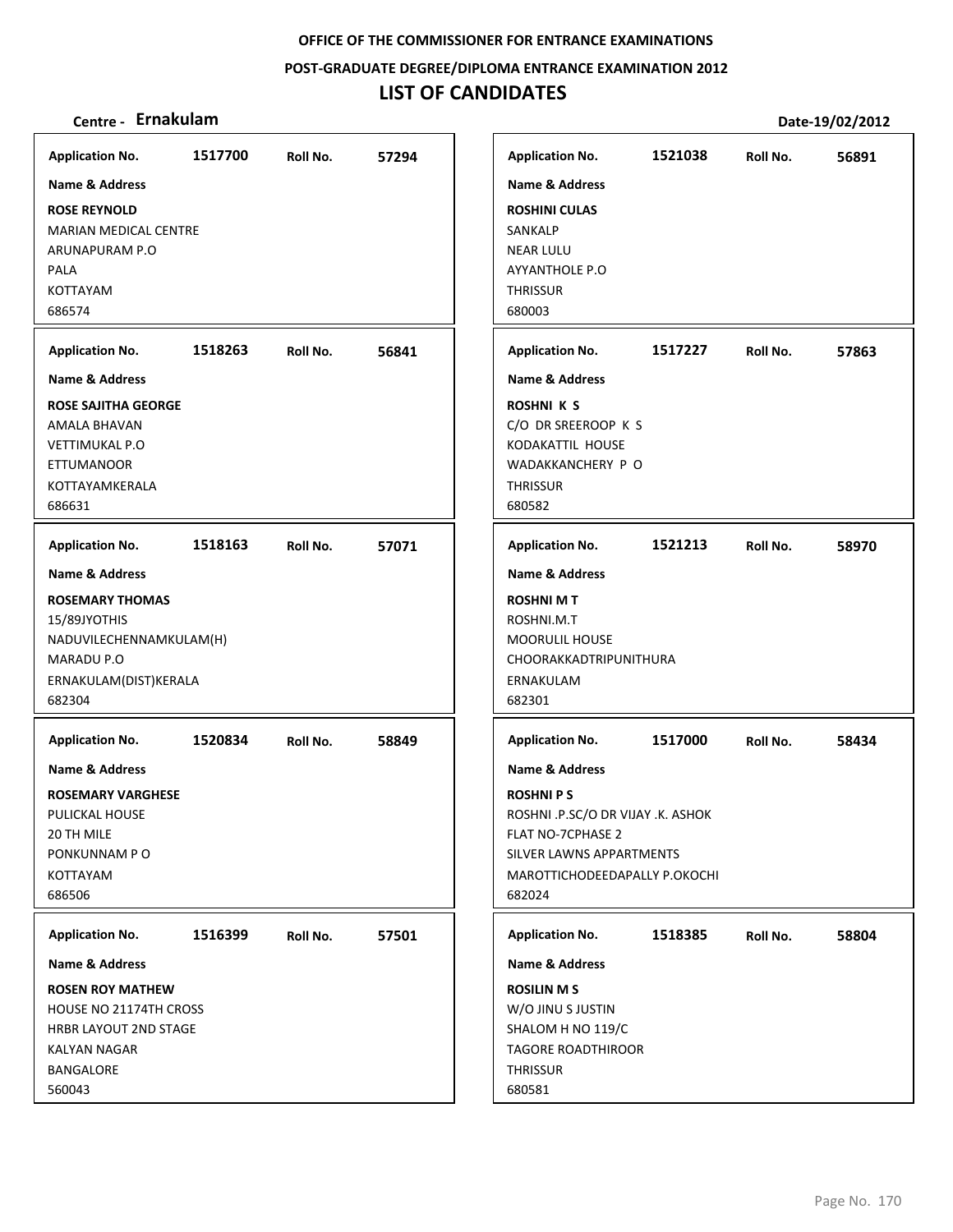**POST‐GRADUATE DEGREE/DIPLOMA ENTRANCE EXAMINATION 2012**

## **LIST OF CANDIDATES**

| Centre - Ernakulam                                                                                                 |         |          |       |                                                                                                                          |         |          | Date-19/02/2012 |
|--------------------------------------------------------------------------------------------------------------------|---------|----------|-------|--------------------------------------------------------------------------------------------------------------------------|---------|----------|-----------------|
| <b>Application No.</b>                                                                                             | 1519169 | Roll No. | 58130 | <b>Application No.</b>                                                                                                   | 1516111 | Roll No. | 56915           |
| <b>Name &amp; Address</b>                                                                                          |         |          |       | <b>Name &amp; Address</b>                                                                                                |         |          |                 |
| <b>ROSMI TONY KALLIATH</b><br>KALLIATH HOUSE H.NO 43/678<br>AV GEORGE ROAD<br><b>COCHIN</b><br>ERNAKULAM<br>682017 |         |          |       | RUBINE ZEINUDDEEN CHALLAKKARA<br>VENGOLAVAIPEL<br><b>HIGH SCHOOL JUNCTION</b><br>KOTTAARAM NAGAR<br>KOLLAM<br>691013     |         |          |                 |
| <b>Application No.</b>                                                                                             | 1520664 | Roll No. | 57001 | <b>Application No.</b>                                                                                                   | 1520198 | Roll No. | 56877           |
| Name & Address                                                                                                     |         |          |       | <b>Name &amp; Address</b>                                                                                                |         |          |                 |
| <b>ROSMY VARGHESE</b><br>NALKARA 44/1534<br><b>ASHOKA ROAD</b><br><b>NORTH KALOOR</b><br><b>COCHIN</b><br>682017   |         |          |       | <b>RUBY R</b><br>KRISHNAGAYATHRI<br>CMC 28/588NEAR MANORAMA JN<br>CHERTHALA, P.O.<br>ALAPPUZHA<br>688524                 |         |          |                 |
| <b>Application No.</b>                                                                                             | 1516926 | Roll No. | 57280 | <b>Application No.</b>                                                                                                   | 1516177 | Roll No. | 58187           |
| <b>Name &amp; Address</b>                                                                                          |         |          |       | <b>Name &amp; Address</b>                                                                                                |         |          |                 |
| <b>ROSU GEORGE MATHEW</b><br>PUTHIYEDOM HOUSE<br>POOVARANI P.O<br>PAIKAPALA<br>KOTTAYAM<br>686577                  |         |          |       | <b>SABAH MOOSANKUTTY</b><br>SHIRA COTTAGE<br>KANNAPPILAVU P.O.NANISSERI<br>PARASSINIKADAVU<br><b>KANNUR</b><br>670563    |         |          |                 |
| <b>Application No.</b>                                                                                             | 1520497 | Roll No. | 58614 | <b>Application No.</b>                                                                                                   | 1520721 | Roll No. | 58962           |
| <b>Name &amp; Address</b><br><b>ROY C V</b><br>KULATINAL HOUSE<br>PALA P O KOTTAYAM<br>686575                      |         |          |       | <b>Name &amp; Address</b><br>SABEERA T K M<br>T K M HOUSE<br>BEHIND M R V H S S PADNE<br>PADNE PO<br>KASARAGOD<br>671312 |         |          |                 |
| <b>Application No.</b>                                                                                             | 1519494 | Roll No. | 56981 | <b>Application No.</b>                                                                                                   | 1519863 | Roll No. | 57451           |
| <b>Name &amp; Address</b>                                                                                          |         |          |       | <b>Name &amp; Address</b>                                                                                                |         |          |                 |
| <b>RUBIN JOSEPH PAKALOMATTOM</b><br>PAKALOMATTOM HOUSE<br>PERUMBAIKAD POST<br>KOTTAYAM<br>KERALA<br>686028         |         |          |       | <b>SABIHA AKBAR</b><br>AMBAKKUDY HOUSE<br>WEST KADUNGALLOOR P.O<br>ALUVA<br>ERNAKULAM<br>683110                          |         |          |                 |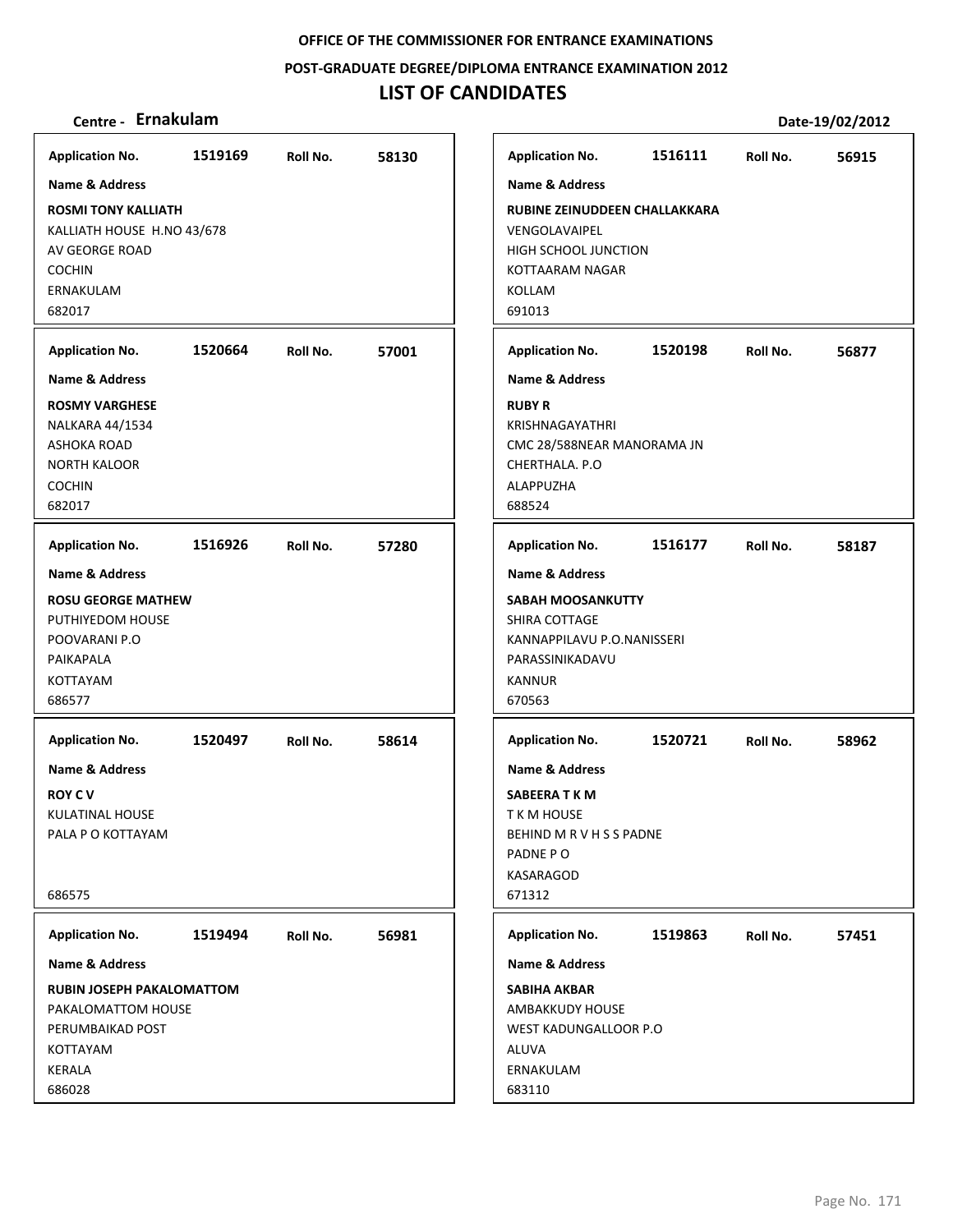**POST‐GRADUATE DEGREE/DIPLOMA ENTRANCE EXAMINATION 2012**

## **LIST OF CANDIDATES**

| <b>Application No.</b>            | 1518126 | Roll No. | 57765 |
|-----------------------------------|---------|----------|-------|
| <b>Name &amp; Address</b>         |         |          |       |
| <b>SABIN GEORGE</b>               |         |          |       |
| THUNDIPARAMBIL HOUSE              |         |          |       |
| H NO 1/1159 RIDS DALE BRANCH ROAD |         |          |       |
| <b>FORT KOCHI</b>                 |         |          |       |
| KOCHI                             |         |          |       |
| 682001                            |         |          |       |
| <b>Application No.</b>            | 1516746 | Roll No. | 57044 |
| <b>Name &amp; Address</b>         |         |          |       |
| SABITHA JOSEPH                    |         |          |       |
| <b>KANAPPALLY HOUSE</b>           |         |          |       |
| PARIYARAM KUNNU                   |         |          |       |
| MANANTHAVADY.P.O.                 |         |          |       |
| WAYANAD                           |         |          |       |
| 670645                            |         |          |       |
| <b>Application No.</b>            | 1519391 | Roll No. | 58364 |
| <b>Name &amp; Address</b>         |         |          |       |
| <b>SABITHAN</b>                   |         |          |       |
| <b>DR.SABITHAN</b>                |         |          |       |
| NADAKKAVIL HOUSETHOZHUVANOOR PO   |         |          |       |
| KAVUMPURAM VIA                    |         |          |       |
| MALAPPURAM                        |         |          |       |
| 676557                            |         |          |       |
| <b>Application No.</b>            | 1518242 | Roll No. | 58457 |
| Name & Address                    |         |          |       |
| SABRINA MOHAMMED                  |         |          |       |
| <b>CHEERANGAN HOUSE</b>           |         |          |       |
| <b>GREEN FIELD</b>                |         |          |       |
| NEAR SANTHOSH NAGAR               |         |          |       |
| MANNUTHY BYPASSTHRISSUR           |         |          |       |
| 680651                            |         |          |       |
| <b>Application No.</b>            | 1521031 | Roll No. | 59082 |
| Name & Address                    |         |          |       |
| <b>SABUS</b>                      |         |          |       |
| ASHOKA BHAVANAM                   |         |          |       |
| CHERIYANAD P O                    |         |          |       |
| CHENGANNUR                        |         |          |       |
| ALAPPUZHA                         |         |          |       |
| 689511                            |         |          |       |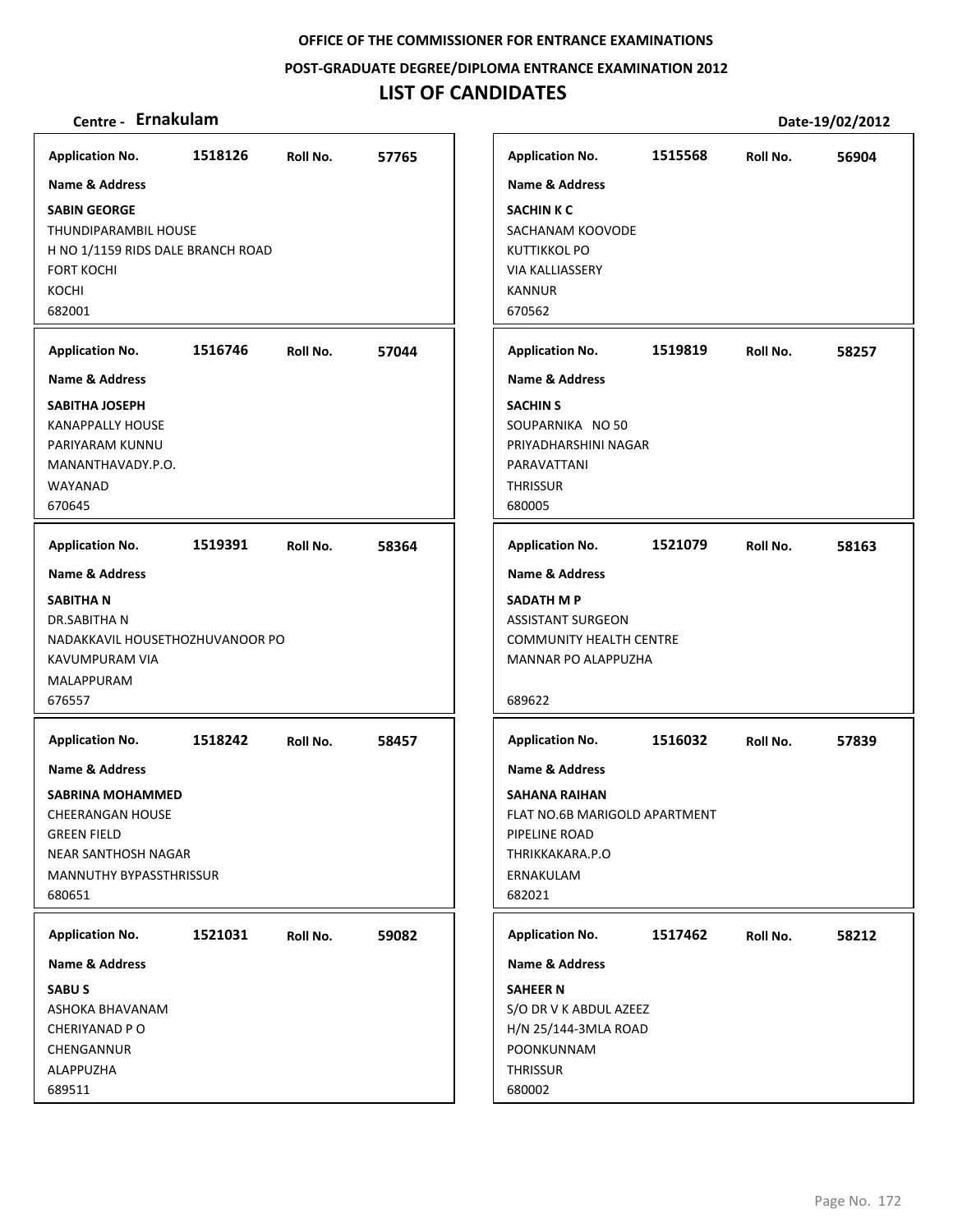**POST‐GRADUATE DEGREE/DIPLOMA ENTRANCE EXAMINATION 2012**

## **LIST OF CANDIDATES**

| <b>Application No.</b><br><b>Name &amp; Address</b>                                                                                      | 1516337 | Roll No. | 57500 | <b>Application No.</b><br><b>Name &amp; Address</b>                                                        | 1516196 | Roll No. | 56801 |
|------------------------------------------------------------------------------------------------------------------------------------------|---------|----------|-------|------------------------------------------------------------------------------------------------------------|---------|----------|-------|
| <b>SAHEER P</b><br>POOKAYIL HOUSE<br><b>CHENGUVETTY</b><br>KOTTAKKAL P.O<br><b>MALAPPURAM</b>                                            |         |          |       | <b>SAJAN M G</b><br><b>SAJAN M G</b><br><b>MELEDATH HOUSE</b><br><b>KATHIKUDAM P O</b><br><b>THRISSUR</b>  |         |          |       |
| 676503                                                                                                                                   |         |          |       | 680308                                                                                                     |         |          |       |
| <b>Application No.</b>                                                                                                                   | 1518393 | Roll No. | 57075 | <b>Application No.</b>                                                                                     | 1518785 | Roll No. | 57662 |
| <b>Name &amp; Address</b>                                                                                                                |         |          |       | <b>Name &amp; Address</b>                                                                                  |         |          |       |
| SAHIR KOYAPPATHODIKA<br>KUZHIMULLY HOUSE<br>CHERUVAYUR P O VAZHAKKAD VIA<br>MALAPPURAM                                                   |         |          |       | SAJEEV C K<br><b>CHITTETH HOUSE</b><br>PUTHENPALLY<br>VARAPUZHA P O<br>ERANAKULAM                          |         |          |       |
| 673645                                                                                                                                   |         |          |       | 683517                                                                                                     |         |          |       |
| <b>Application No.</b>                                                                                                                   | 1518975 | Roll No. | 57781 | <b>Application No.</b>                                                                                     | 1517995 | Roll No. | 57992 |
| Name & Address                                                                                                                           |         |          |       | <b>Name &amp; Address</b>                                                                                  |         |          |       |
| SAI PRASANTH G T<br>A 304 MAJESTIC SHORE APARTMENTS<br>168 (OLD) 208 (NEW) CHOOLAI MEDU HIGH ROAD<br><b>CHENNAI</b><br><b>TAMIL NADU</b> |         |          |       | SAJEEVAN K M<br>QUARTERS NO 2 P H C ELINGIPRA<br>ELINJIPRA PO<br>CHALAKKUDY                                |         |          |       |
| 600094                                                                                                                                   |         |          |       | 680721                                                                                                     |         |          |       |
| <b>Application No.</b>                                                                                                                   | 1519629 | Roll No. | 58714 | <b>Application No.</b>                                                                                     | 1520146 | Roll No. | 57688 |
| <b>Name &amp; Address</b>                                                                                                                |         |          |       | <b>Name &amp; Address</b>                                                                                  |         |          |       |
| SAI SHANKAR M G<br><b>SAI JYOTHI</b><br><b>BROTHER MISSION ROAD</b><br>IRINJALAKUDA P.O<br><b>TRICHUR</b><br>680121                      |         |          |       | <b>SAJI I K</b><br>INDEEVARAM<br><b>IKKERAN HOUSE</b><br>WEST NADAKODUNGALLUR<br><b>THRISSUR</b><br>680664 |         |          |       |
| <b>Application No.</b>                                                                                                                   | 1519364 | Roll No. | 57210 | <b>Application No.</b>                                                                                     | 1515883 | Roll No. | 58066 |
| <b>Name &amp; Address</b>                                                                                                                |         |          |       | <b>Name &amp; Address</b>                                                                                  |         |          |       |
| <b>SAINUDEEN E M</b><br>EDATHUPALATHUNKAL HOUSE<br><b>EAST JUNCTION</b><br>NEDUMKANDAM PO<br><b>IDUKKI</b><br>685553                     |         |          |       | SAJI S<br><b>USHUS NIVAS</b><br>SACHIVOTHAMAPURAM P.O<br>KOTTAYAM<br>686532                                |         |          |       |
|                                                                                                                                          |         |          |       |                                                                                                            |         |          |       |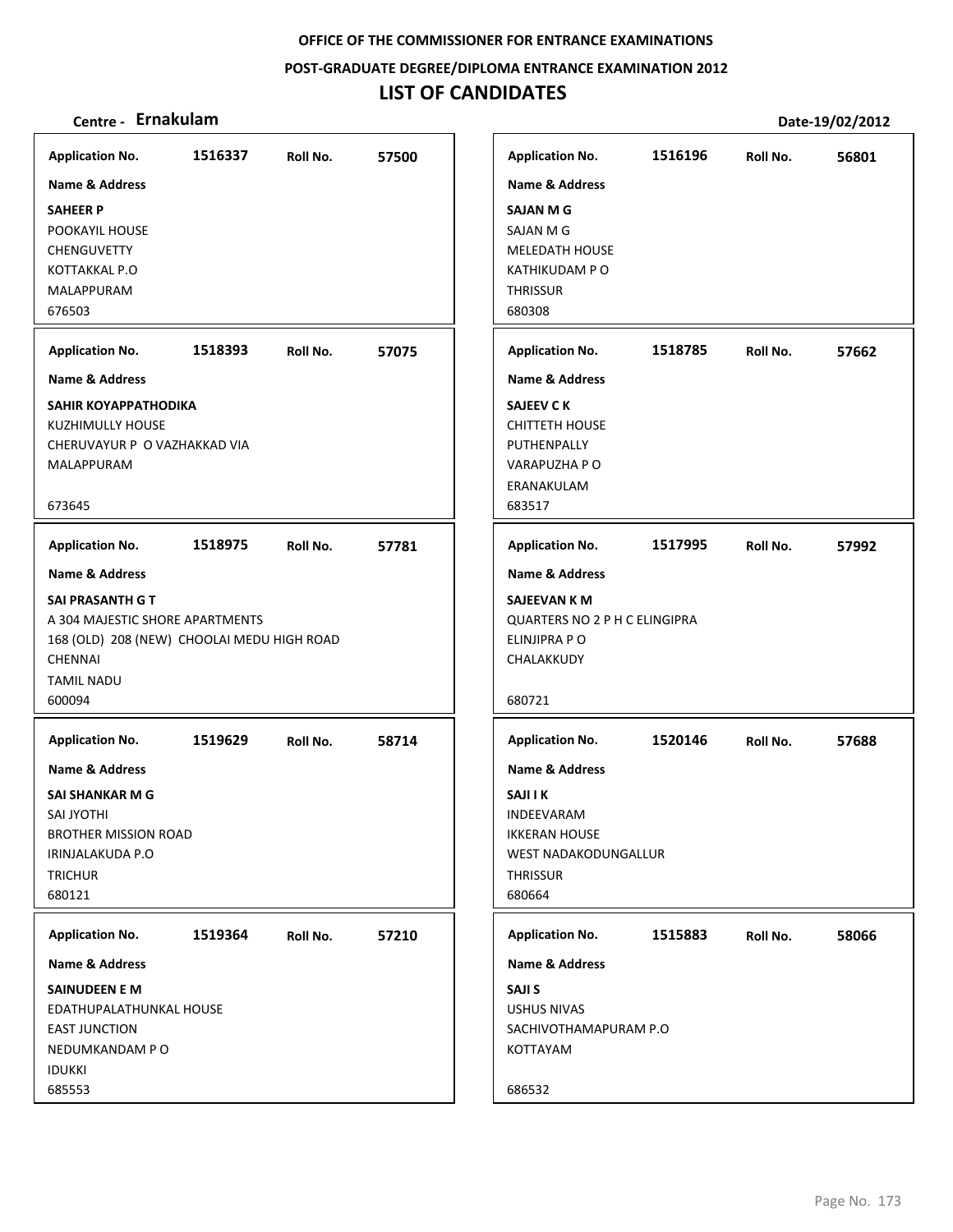**POST‐GRADUATE DEGREE/DIPLOMA ENTRANCE EXAMINATION 2012**

## **LIST OF CANDIDATES**

### **Centre ‐ Ernakulam Date‐19/02/2012**

**1521093 59083 SAJIMON PLAPARAMPIL PP** PLAPARAMPIL MUTTAMBALAM P O KOTTAYAM 686004 **Application No. Name & Address 1520855 57584 SAJIN K M** MADAYAMBATH HOUSE PALAKKUNNU WEST KARIVELLUR P O KANNUR 670521 **Application No. Name & Address 1519194 59050 SAJINA M** QTRS NO 3024 TYPE 3 ORDANANCE FACTORY ESTATE ITARSI M P 461122 **Application No. Name & Address 1518229 57767 SAJINLAL V** VADAKKAN HOUSE PARAYIL STREET KOTTAKKAL PO MALAPPURAM 676503 **Application No. Name & Address 1518523 59037 SAJISH E K** EDATHEDATH HOUSE (SAJINIVAS) P O PUZHAKKAL MUTHUVARA **THRISSUR** 680553 **Application No. Name & Address 1518618 58004 SAJITH** NIMMINIYIL HOUSE NORTH KOZHAKOTTUR AREACODE MALAPPURAM 673639 **Application No. Name & Address 1517171 57862 SAJITH KRISHNAN** AMBADY HOUSE 4 CENT COLONY ROAD NEAR COMMUNITY HEALTH CENTRE PUTHENCRUZ.P.O ERNAKULAM 682310 **Application No. Name & Address 1518639 56964 SAJITH SEBASTIAN** NEERUVELIL HOUSE NEDUMALA P.O KOOVAPALLYKOTTAYAM 686518 **Application No. Name & Address 1519324 57209 SAJITHRA K** KRISHNA KRIPA AMARAMBALAM SOUTH P O VANIYAMBALAM VIA MALAPPURAM 679339 **Application No. Name & Address 1515670 58636 SAJU V** SAJ NIVAS PEROLE NILESHWAR P O KASARAGOD 671314 **Application No. Name & Address**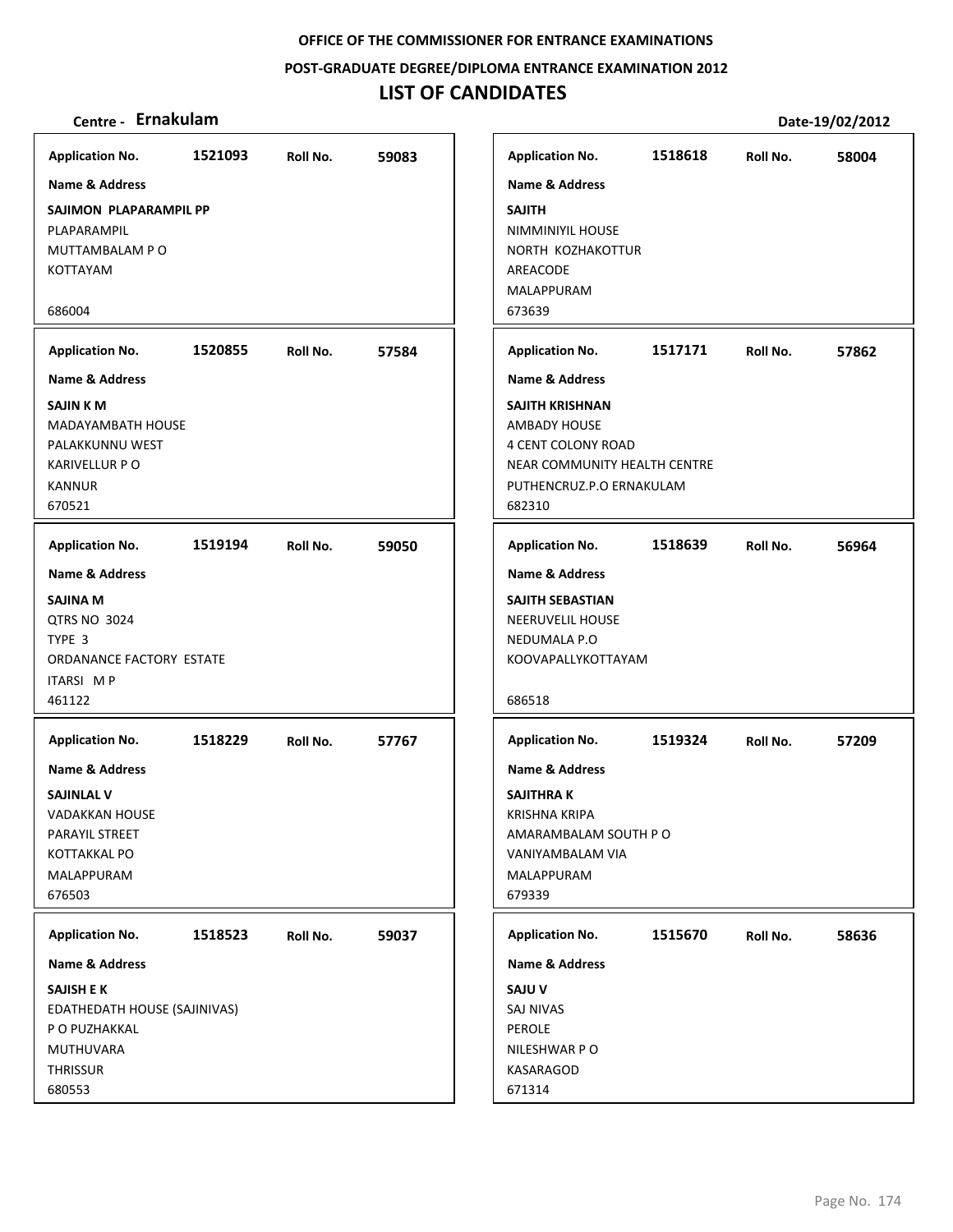**POST‐GRADUATE DEGREE/DIPLOMA ENTRANCE EXAMINATION 2012**

## **LIST OF CANDIDATES**

| <b>Application No.</b>                                                                                                             | 1521042 | Roll No. | 57123 | <b>Application No.</b>                                                                                                                                     | 1516671 | Roll No. | 57852 |
|------------------------------------------------------------------------------------------------------------------------------------|---------|----------|-------|------------------------------------------------------------------------------------------------------------------------------------------------------------|---------|----------|-------|
| Name & Address                                                                                                                     |         |          |       | <b>Name &amp; Address</b>                                                                                                                                  |         |          |       |
| SALEEM PK<br><b>PSYCHIATRIST</b><br>GOVERNMENT MENTAL HEALTH CENTRE THRISSUR<br><b>POOTHOLE</b>                                    |         |          |       | <b>SALMA VARGHESE</b><br>PUTHUKKATTU (H)<br><b>VATTOLY</b><br>THOTTACKAD PO<br><b>KOTTAYAM KERALA</b>                                                      |         |          |       |
| 680004                                                                                                                             |         |          |       | 686539                                                                                                                                                     |         |          |       |
| <b>Application No.</b>                                                                                                             | 1520225 | Roll No. | 57689 | <b>Application No.</b>                                                                                                                                     | 1515490 | Roll No. | 57482 |
| <b>Name &amp; Address</b>                                                                                                          |         |          |       | <b>Name &amp; Address</b>                                                                                                                                  |         |          |       |
| <b>SALIM K B</b><br>SOUPARNIKA<br>V P WARD 4<br>VAYALAR P O<br>ALLAPPUZHA<br>688536                                                |         |          |       | SALMAN MOHAMED KUTTY C<br>CHENATH HOUSE MEESAPADI<br>POST IRINGAVOOR<br><b>TIRUR MALAPPURAM</b><br>676103                                                  |         |          |       |
|                                                                                                                                    |         |          |       |                                                                                                                                                            |         |          |       |
| <b>Application No.</b>                                                                                                             | 1518334 | Roll No. | 56958 | <b>Application No.</b>                                                                                                                                     | 1516315 | Roll No. | 58420 |
| Name & Address                                                                                                                     |         |          |       | <b>Name &amp; Address</b>                                                                                                                                  |         |          |       |
| SALIMA ABDULSALAM K A<br>USHUS THAMARAPPALY<br>SN JUNCTION VALANJAVAZHI<br>MEDICAL COLLEGE PO<br>ALAPPUZHA<br>688005               |         |          |       | <b>SALU THOMAS</b><br>THAZHATHEKUTTU HOUSE<br>ILLIVALAVU<br>VELLOOR P.O<br>PAMPADYKOTTAYAM<br>686501                                                       |         |          |       |
| <b>Application No.</b>                                                                                                             | 1516027 | Roll No. | 57724 | <b>Application No.</b>                                                                                                                                     | 1519417 | Roll No. | 57559 |
| <b>Name &amp; Address</b><br>SALINI BALACHANDRAN<br>NJARLELY HOUSE<br><b>ALATHUR PO</b><br>ANNAMANADA (VIA)THRISSUR (DT)<br>680741 |         |          |       | <b>Name &amp; Address</b><br>SALVA C A<br><b>CHOLASSERY HOUSE</b><br>VELUPADAM<br>VARANDARAPPILLY PO<br><b>THRISSUR</b><br>680303                          |         |          |       |
| <b>Application No.</b>                                                                                                             | 1516662 | Roll No. | 57274 | <b>Application No.</b>                                                                                                                                     | 1518651 | Roll No. | 57660 |
| Name & Address                                                                                                                     |         |          |       | Name & Address                                                                                                                                             |         |          |       |
| <b>SALINI R VARMA</b><br>AKATHEPURA<br><b>FORT</b><br>MAVELIKKARA P.O<br>ALAPPUZHA<br>690101                                       |         |          |       | <b>SAM JACOB CHIRAMEL</b><br>NO.106 3RD CROSS 5TH MAIN<br>RANKA NAGAR KHB MAIN ROAD<br>KAVAL BYRASANDRA R.T. NAGAR<br><b>BANGALORE KARNATAKA</b><br>560032 |         |          |       |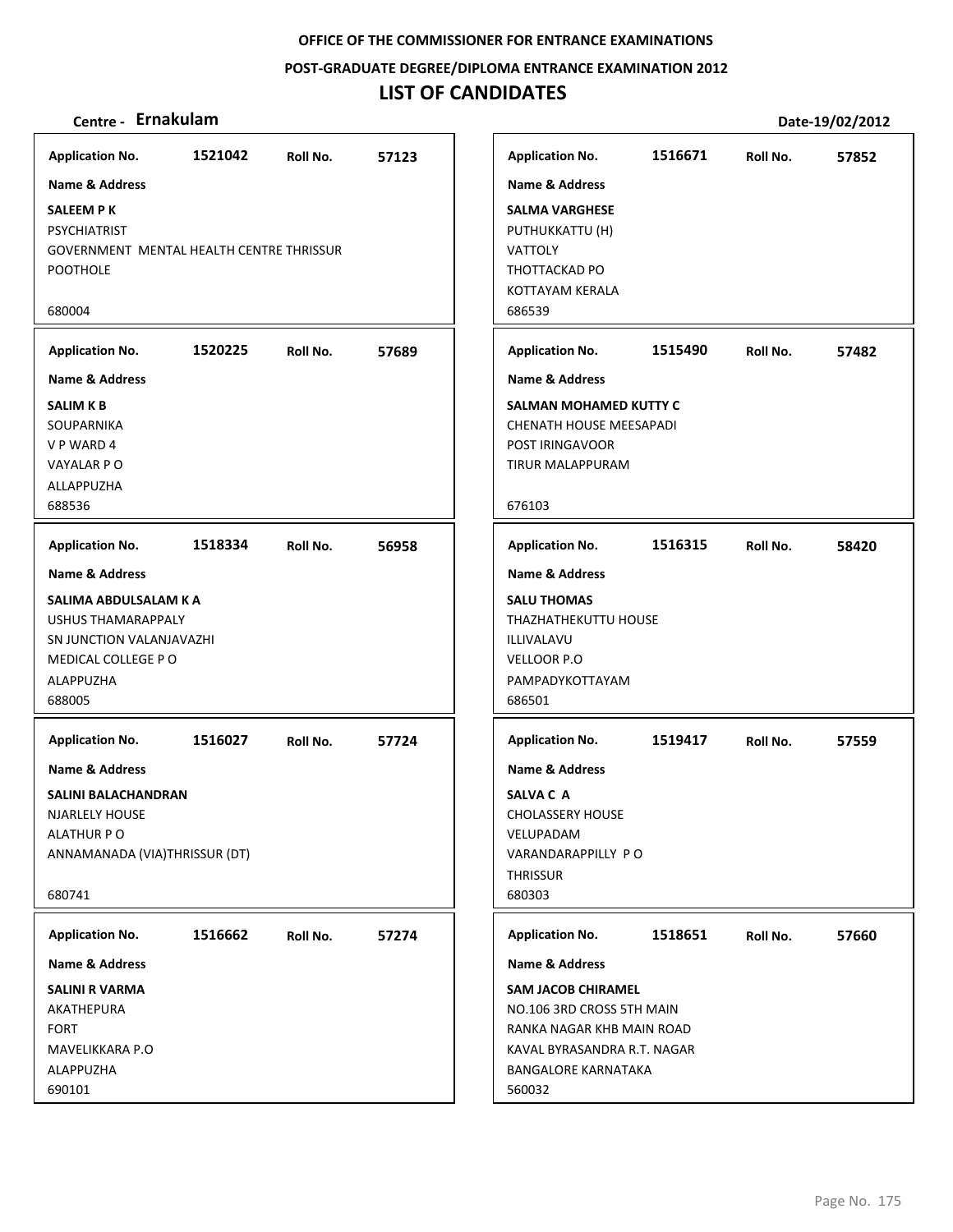**POST‐GRADUATE DEGREE/DIPLOMA ENTRANCE EXAMINATION 2012**

## **LIST OF CANDIDATES**

## **Centre ‐ Ernakulam Date‐19/02/2012**

**1515745 58178 SAM KORUTH** SAM'S HOUSEPUTHOTTIL HOUSE NO.119AMATHER NAGAR CHANGANPUZHA NAGAR P.OKALAMASSERY KOCHI 682033 **Application No. Name & Address 1519817 58142 SAM SAVIO** JAIN COTTAGE VELLIMON P O KOLLAM 691511 **Application No. Name & Address 1519161 57554 SAMEER I** RIYAS MANZIL T K M COLLEGE P O KOLLAM 691005 **Application No. Name & Address 1516220 57843 SAMEER S** SHIRAZ MOTOR SHOPPE NEAR SHAHIDAR MOSQUE KAYAMKULAM ALLEPEY 690502 **Application No. Name & Address 1519792 57334 SANDEEP R** MULLAMANGALATH MANA CHITTANJOOR POST KUNNAMKULAM VIA **THRISSUR** 680523 **Application No. Name & Address 1516709 57623 SANDEEP SURENDRAN** PUTHEN VEEDU PULLIKANAKKU PO. SOUTH MONKUZHY KAYAMKULAM ALAPPUZHA KERALA 690537 **Application No. Name & Address 1515711 58407 SANDEEP VIJAY PADINJAKARA** PADINJAKARA HOUSE 48/167 BEHIND GRAMEENA VAYANASALA CIVIL LANE P.O AYYANTHOLE **THRISSUR** 680003 **Application No. Name & Address 1516732 56928 SANDHYA LAKSHMY MENON** KUNNAMBATH HOUSE MUKKATTUKARA NETTISSERY P O **THRISSUR** 680657 **Application No. Name & Address 1519089 58243 SANDHYA SANKARAN NAIR** SANDHYA SANKARAN NAIR ROOM NO. 86 INTERNS LADIES HOSTEL S.N. MEDICAL COLLEGE BAGALKOT KARNATAKA 587102 **Application No. Name & Address 1518291 58113 SANDIP GEORGE T** PANAKKAL HOUSEOPP LAZZA ICE CREAM FACTORYKUPPIODE MARUTHA ROAD PALAKKAD 678007 **Application No. Name & Address**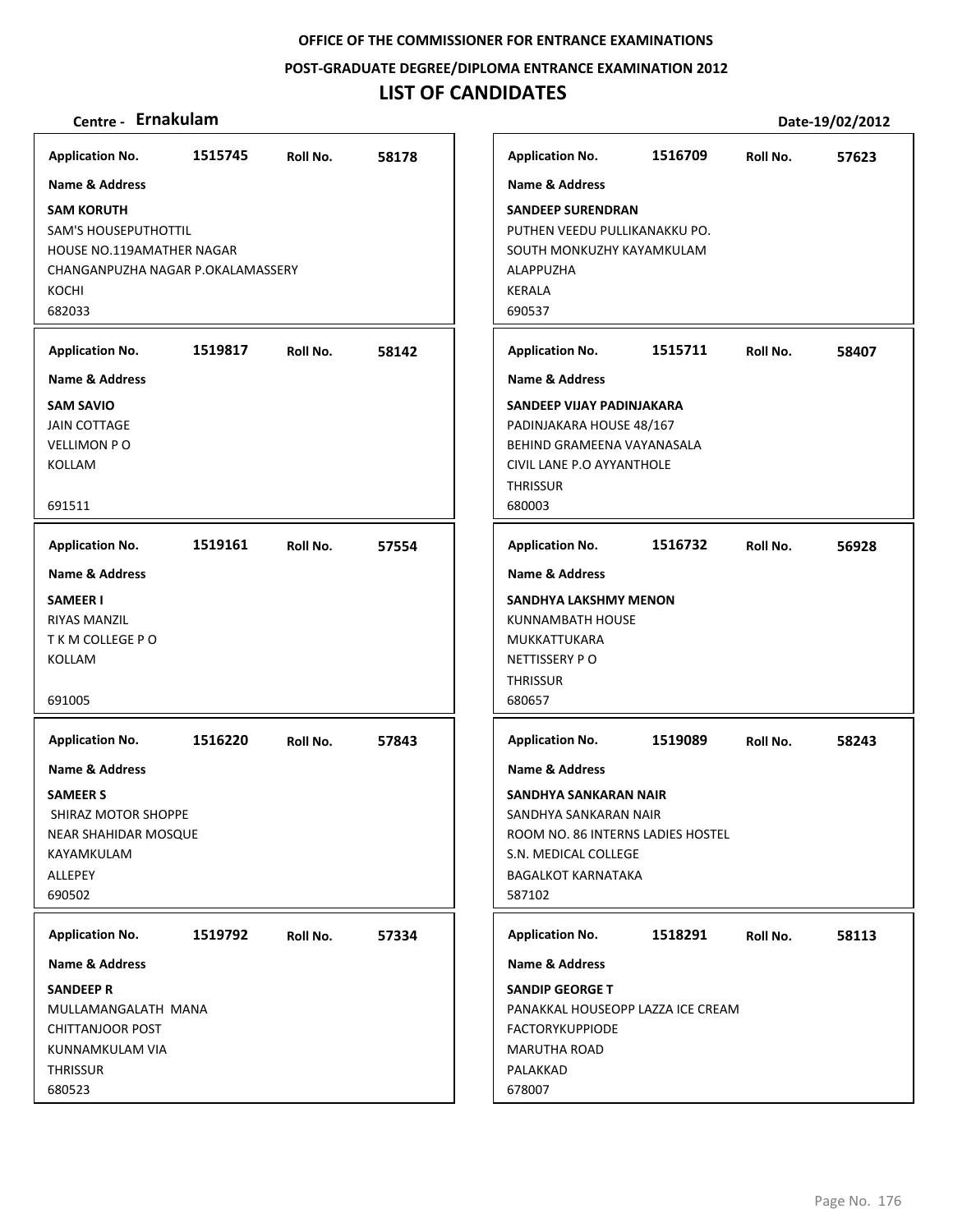**POST‐GRADUATE DEGREE/DIPLOMA ENTRANCE EXAMINATION 2012**

## **LIST OF CANDIDATES**

| <b>Application No.</b>      | 1517236 | Roll No. | 58553 | <b>Application No.</b>          | 1516876 | Roll No. | 57279 |
|-----------------------------|---------|----------|-------|---------------------------------|---------|----------|-------|
| Name & Address              |         |          |       | Name & Address                  |         |          |       |
| <b>SANGEETH KUMAR</b>       |         |          |       | SANGEETHA VIJAYAM PAI S         |         |          |       |
| SANGEETH KUMAR              |         |          |       | <b>SREE NIVAS</b>               |         |          |       |
| <b>GEETHA BHAVAN</b>        |         |          |       | <b>EAST OF SURYA THEATRE</b>    |         |          |       |
| NEAR MALLASERIL TEMPLE      |         |          |       | A N PURAM                       |         |          |       |
| AMBALAPUZHA POALAPPUZHA     |         |          |       | <b>ALAPPUZHA</b>                |         |          |       |
| 688561                      |         |          |       | 688011                          |         |          |       |
| <b>Application No.</b>      | 1518684 | Roll No. | 58695 | <b>Application No.</b>          | 1517649 | Roll No. | 57061 |
| <b>Name &amp; Address</b>   |         |          |       | <b>Name &amp; Address</b>       |         |          |       |
| SANGEETHA B KRISHNA         |         |          |       | SANITHA KURIACHAN               |         |          |       |
| <b>VADAKKUT HOUSE</b>       |         |          |       | SANITHA KURIACHAN               |         |          |       |
| <b>K K LANE EAST</b>        |         |          |       | W/O DR. CYRIL PULIYAN VARGHESE  |         |          |       |
| PUNKUNNAM                   |         |          |       | PULIYAN (H) KARAYAMPARAMBU      |         |          |       |
| <b>THRISSUR</b>             |         |          |       | <b>KARUKUTTY PO</b>             |         |          |       |
| 680002                      |         |          |       | 683576                          |         |          |       |
| <b>Application No.</b>      | 1516013 | Roll No. | 57377 | <b>Application No.</b>          | 1517640 | Roll No. | 59020 |
| <b>Name &amp; Address</b>   |         |          |       | <b>Name &amp; Address</b>       |         |          |       |
| <b>SANGEETHA G</b>          |         |          |       | SANITHA V T                     |         |          |       |
| <b>BHADRA</b>               |         |          |       | W/O. DR.PRADEESH.P.G            |         |          |       |
| PUZHAVATHU                  |         |          |       | PANGIL HOUSE                    |         |          |       |
| CHANGANACHERRY PO           |         |          |       | ERANELLOOR.P.O                  |         |          |       |
| <b>KOTTAYAM</b>             |         |          |       | <b>THRISSUR</b>                 |         |          |       |
| 686101                      |         |          |       | 680501                          |         |          |       |
|                             |         |          |       |                                 |         |          |       |
| <b>Application No.</b>      | 1517512 | Roll No. | 57753 | <b>Application No.</b>          | 1519234 | Roll No. | 58476 |
| <b>Name &amp; Address</b>   |         |          |       | <b>Name &amp; Address</b>       |         |          |       |
| SANGEETHA P G               |         |          |       | <b>SANJANA SURESH RAO</b>       |         |          |       |
| W/O SREEKUMAR P S           |         |          |       | FLAT 10-A                       |         |          |       |
| PONATH HOUSE                |         |          |       | CHAKOLAS WATERSCAPES APARTMENTS |         |          |       |
| PO KARA KODUNGALLUR         |         |          |       | THEVARA FERRY ROAD              |         |          |       |
| <b>THRISSUR</b>             |         |          |       | KOCHI                           |         |          |       |
| 680671                      |         |          |       | 682024                          |         |          |       |
| <b>Application No.</b>      | 1518356 | Roll No. | 57999 | <b>Application No.</b>          | 1518979 | Roll No. | 58126 |
| Name & Address              |         |          |       | <b>Name &amp; Address</b>       |         |          |       |
| <b>SANGEETHA ROSLIND</b>    |         |          |       | <b>SANJEET ROY</b>              |         |          |       |
| <b>MANNOOKULATHIL HOUSE</b> |         |          |       | 55 KAGAL NAGAR                  |         |          |       |
| <b>VETTIMUKAL PO</b>        |         |          |       | SONARI                          |         |          |       |
| <b>ETTUMANOOR</b>           |         |          |       | <b>JAMSHEDPUR</b>               |         |          |       |
| KOTTAYAM                    |         |          |       | <b>JHARKHAND</b>                |         |          |       |
| 686631                      |         |          |       | 831011                          |         |          |       |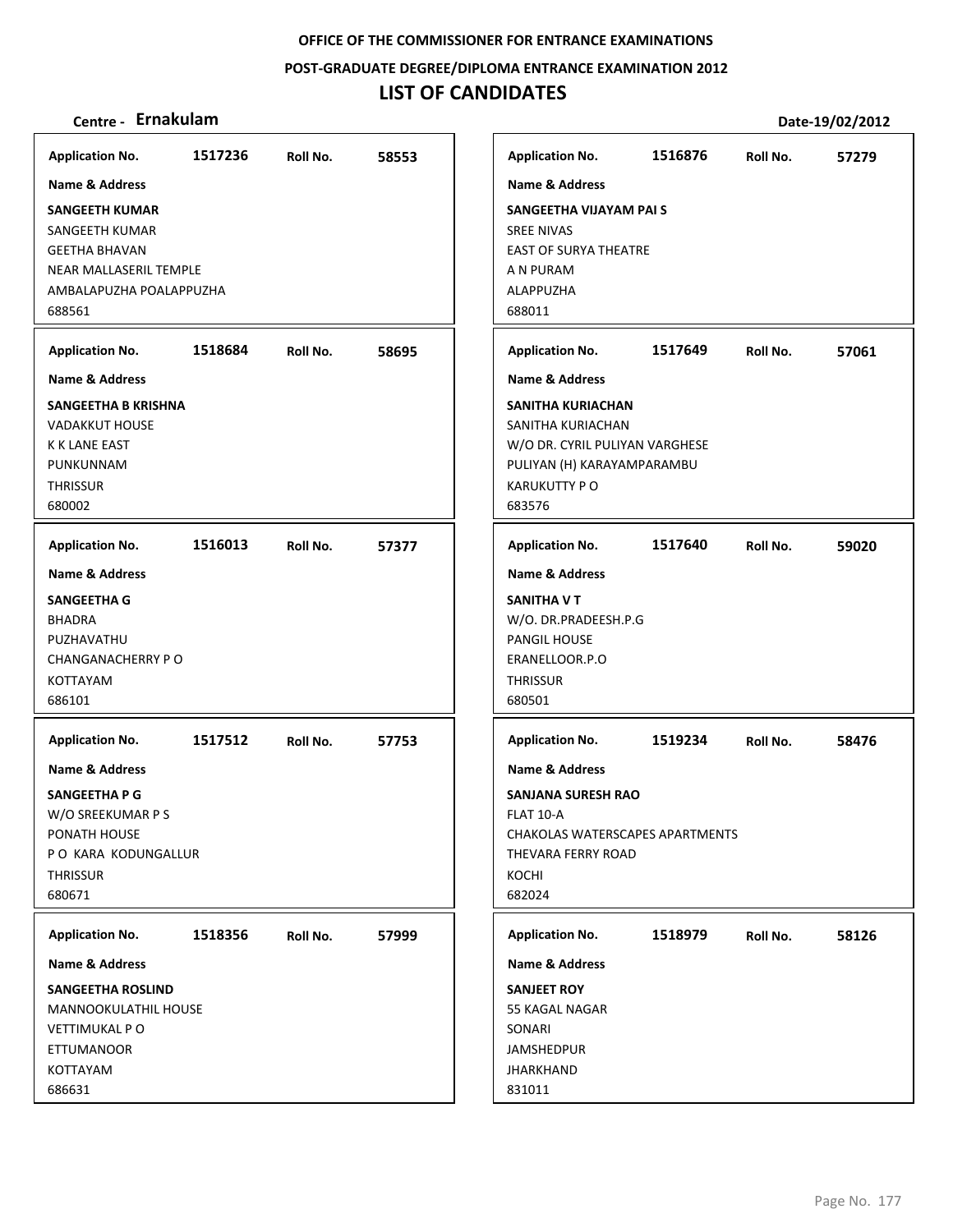**POST‐GRADUATE DEGREE/DIPLOMA ENTRANCE EXAMINATION 2012**

## **LIST OF CANDIDATES**

### **Centre ‐ Ernakulam Date‐19/02/2012**

**1520374 58382 SANKAR N** \\\'SREE GOWRI\\\' LFC ROAD KALOOR COCHIN 682017 **Application No. Name & Address 1521104 57240 SANKAR R N K** SREE RENGA SOUDAM OPP TD HIGH SCHOOL MO WARD ALAPPUZHA 688001 **Application No. Name & Address 1516328 56920 SANTHEEV S** SANTHEEV S LIG FLAT NO.79 SECTOR‐2 POCKET‐5 ROHINI NEW DELHI 110085 **Application No. Name & Address 1519609 57679 SANTHI JOHN THARAKAN** 23MARVEL MANSION KATHRIKDAVU KOCHI 682017 **Application No. Name & Address 1518034 57416 SANTHIKRISHNA** THAZHCHAYIL HOUSE PUNNAPRA NORTH PARAVOOR P O ALAPPUZHA 688014 **Application No. Name & Address 1518556 58233 SANTHINI GOPALAKRISHNAN S** PRASANTHI MUTHUKULAM SOUTH P O KAYAMKULAM ALAPUZHA DIST. KERALA 690506 **Application No. Name & Address 1521313 57707 SANTHINI KURIAKOSE** CHERUKARA VEEDU THRIKKANNAMANGAL KOTTARAKARA KOLLAM 691506 **Application No. Name & Address 1518836 57893 SANTHOSH V** RILANG THALORE P O **THRISSUR** KERALA 680306 **Application No. Name & Address 1519146 58934 SANU MOIDEEN P** PULINGANAL HOUSE KIZHAKKEKARA MUVATTUPUZHA ERNAKULAM 686661 **Application No. Name & Address 1518093 58339 SAPNA SRIDHAR** INDEEVARAM VELIYANNUR AMBADY LANE **THRISSUR** 680021 **Application No. Name & Address**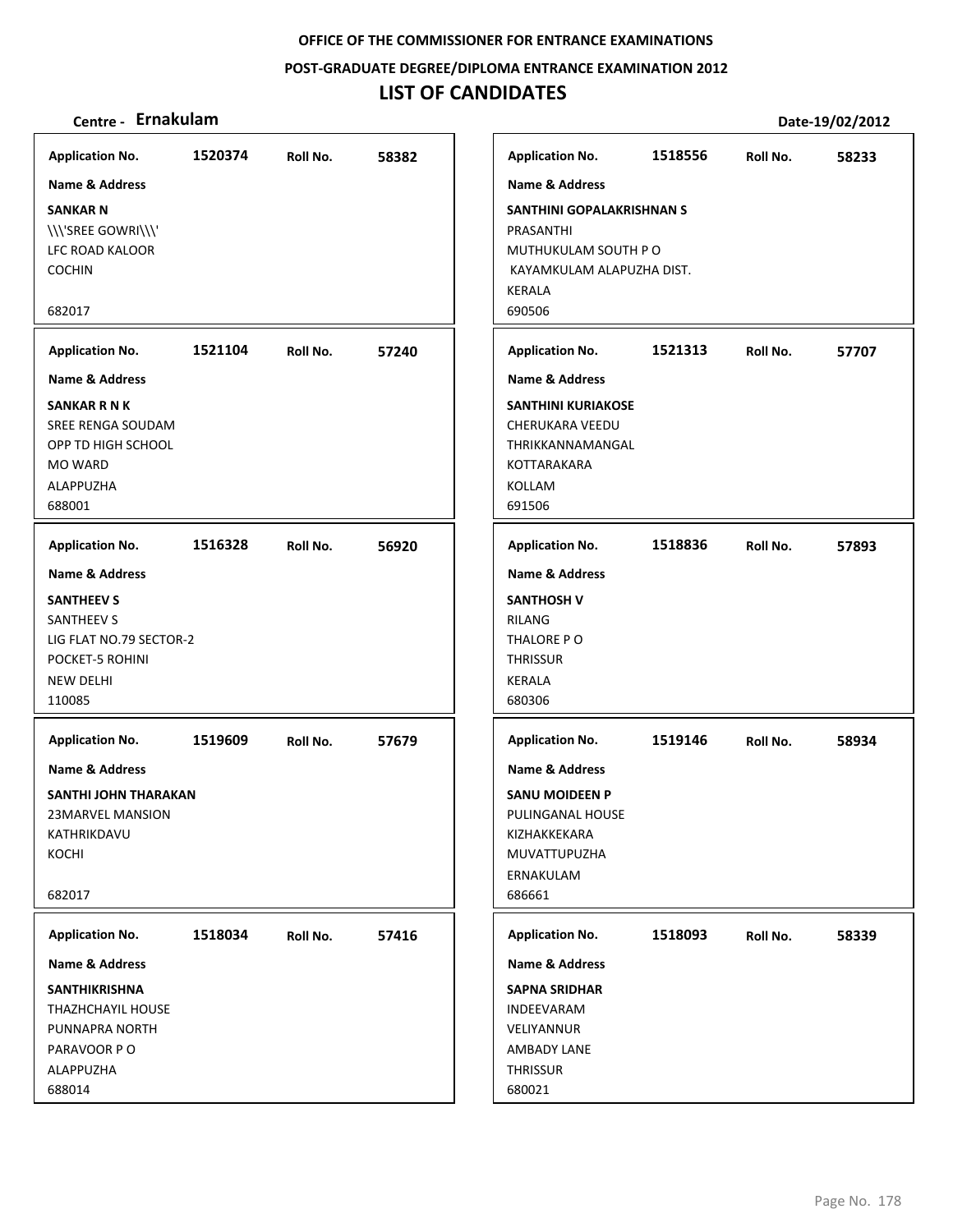**POST‐GRADUATE DEGREE/DIPLOMA ENTRANCE EXAMINATION 2012**

## **LIST OF CANDIDATES**

| <b>Application No.</b>                                                                                                     | 1516680 | Roll No. | 58312 | <b>Application No.</b>                                                                                                                  | 1516273 | Roll No. | 57729 |
|----------------------------------------------------------------------------------------------------------------------------|---------|----------|-------|-----------------------------------------------------------------------------------------------------------------------------------------|---------|----------|-------|
| <b>Name &amp; Address</b>                                                                                                  |         |          |       | <b>Name &amp; Address</b>                                                                                                               |         |          |       |
| <b>SARANYA BABU R</b><br><b>BIO SHERATON</b><br>T P NAGAR - 121 THAMARAKULAM<br>KOLLAM<br><b>KERALA</b><br>691001          |         |          |       | <b>SARATH R S</b><br>CHAITHANYA<br>KURUMANDAL-B<br>PARAVUR P.O<br>KOLLAM<br>691301                                                      |         |          |       |
| <b>Application No.</b>                                                                                                     | 1520081 | Roll No. | 57571 | <b>Application No.</b>                                                                                                                  | 1515494 | Roll No. | 57828 |
| <b>Name &amp; Address</b>                                                                                                  |         |          |       | <b>Name &amp; Address</b>                                                                                                               |         |          |       |
| <b>SARATH C</b><br>SAJITHA HOUSE<br><b>THURAYUR</b><br>PAYYOLI PO<br>KOZHIKODE<br>673523                                   |         |          |       | <b>SARATH S NAIR</b><br>ANIMANGALATHU HOUSE<br><b>VENMONY P.O</b><br><b>CHENGANNUR TALUK</b><br>ALAPPUZHA<br>689509                     |         |          |       |
| <b>Application No.</b>                                                                                                     | 1515443 | Roll No. | 57942 | <b>Application No.</b>                                                                                                                  | 1517285 | Roll No. | 58324 |
| <b>Name &amp; Address</b>                                                                                                  |         |          |       | Name & Address                                                                                                                          |         |          |       |
| <b>SARATH CHANDRA</b><br>DR. SARATH CHANDRA<br>C/O MATHEW P.L<br>THANNYCHUVATTIL HOUSE MANNANAM P.O.<br>KOTTAYAM<br>686561 |         |          |       | <b>SARIL P SURENDRAN</b><br>SARIL P SURENDRAN<br>POORNIMA<br>PERUMPANACHY PO<br>KOTTAYAM<br>686536                                      |         |          |       |
| <b>Application No.</b>                                                                                                     | 1516277 | Roll No. | 58074 | <b>Application No.</b>                                                                                                                  | 1520524 | Roll No. | 57231 |
| <b>Name &amp; Address</b>                                                                                                  |         |          |       | <b>Name &amp; Address</b>                                                                                                               |         |          |       |
| <b>SARATH KUMAR S</b><br>SALABHAM HOUSE<br>CHINGOLI P.O.<br>ALLEPEY                                                        |         |          |       | <b>SARIN JOY</b><br>ELOOR CHITTETHUPARAYIL<br><b>KOLENCHERY PO</b><br>ERNAKULAM                                                         |         |          |       |
| 690532                                                                                                                     |         |          |       | 682311                                                                                                                                  |         |          |       |
| <b>Application No.</b>                                                                                                     | 1516949 | Roll No. | 58318 | <b>Application No.</b>                                                                                                                  | 1520245 | Roll No. | 58379 |
| <b>Name &amp; Address</b>                                                                                                  |         |          |       | Name & Address                                                                                                                          |         |          |       |
| <b>SARATH PS</b><br>PARAMBIL VEEDU<br>S.L.PURAM.PO<br>ALAPPUZHA<br>688523                                                  |         |          |       | <b>SARITA NAIR</b><br><b>INLAND APPARTMENTS</b><br>FLAT NO 8A<br>KOKKALA JUNCTIONVELLIYUNUR<br>NEAR SIDDHARTHA HOTEL THRISSUR<br>680021 |         |          |       |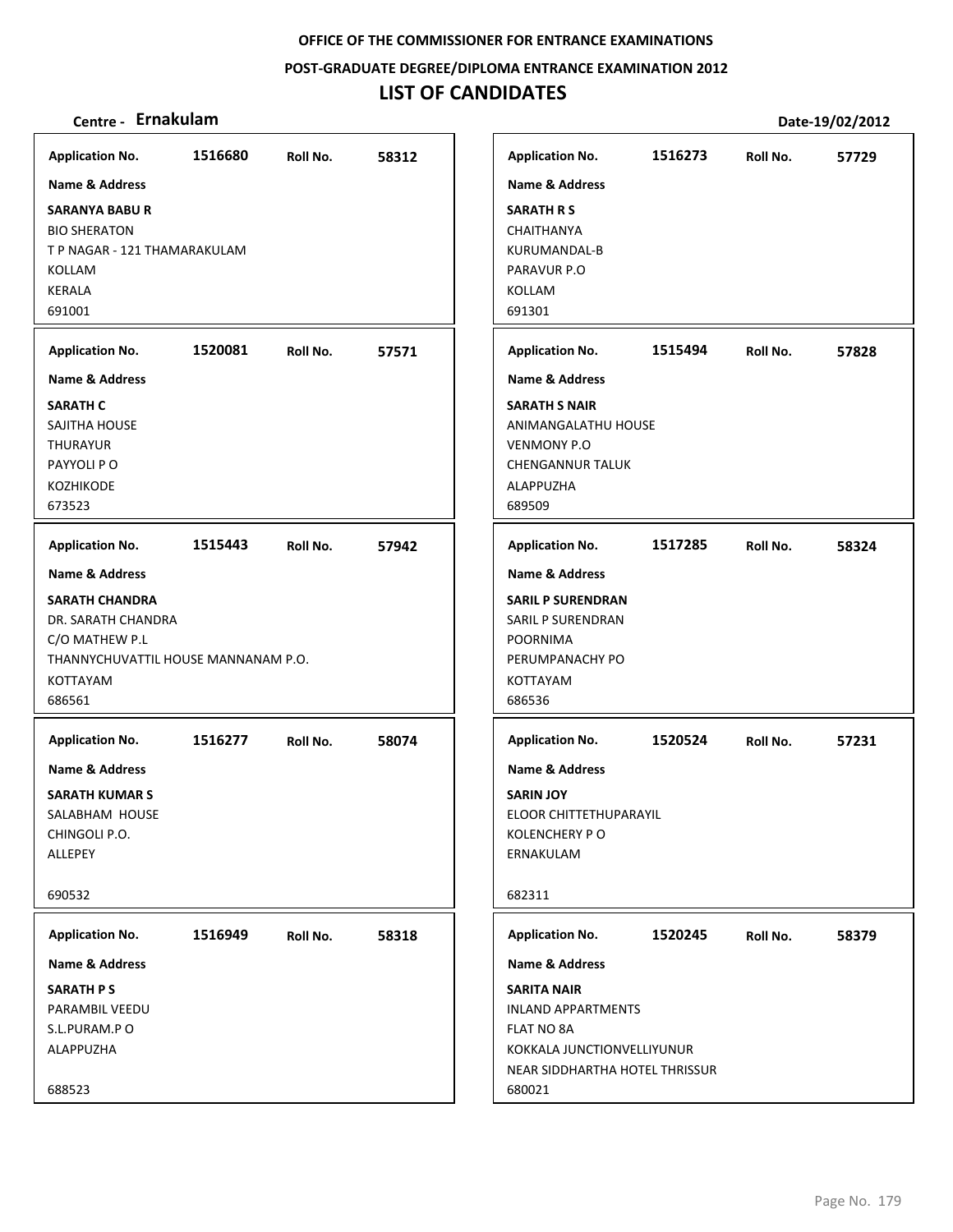**POST‐GRADUATE DEGREE/DIPLOMA ENTRANCE EXAMINATION 2012**

## **LIST OF CANDIDATES**

| <b>Application No.</b>                                                                                                   | 1516710 | Roll No. | 57738 |
|--------------------------------------------------------------------------------------------------------------------------|---------|----------|-------|
| Name & Address                                                                                                           |         |          |       |
| <b>SARITA THOMAS</b><br>KOILPARAMBIL HOUSE<br>ARPOOKARA EAST PO<br>KOTTAYAM                                              |         |          |       |
| 686008                                                                                                                   |         |          |       |
| <b>Application No.</b>                                                                                                   | 1518550 | Roll No. | 58003 |
| <b>Name &amp; Address</b>                                                                                                |         |          |       |
| <b>SARMARJ</b><br><b>GAYATHRI</b><br>KUMARAPURAM P O<br><b>HARIPAD</b><br><b>ALAPPUZHA</b><br>690548                     |         |          |       |
| <b>Application No.</b>                                                                                                   | 1517708 | Roll No. | 57757 |
| Name & Address                                                                                                           |         |          |       |
| <b>SASIKALA C</b><br><b>MAINAKOM</b><br>ROYAL STREET PALLIMOOLA<br>ENGINEERING COLLEGE P.O.<br><b>THRISSUR</b><br>680009 |         |          |       |
| <b>Application No.</b>                                                                                                   | 1520857 | Roll No. | 57815 |
| <b>Name &amp; Address</b><br>SATHEESAN TV<br><b>THEKKOOT HOUSE</b><br>STREET NO.7<br>VIYYUR.P.O<br>THRISSUR<br>680010    |         |          |       |
|                                                                                                                          | 1519459 |          |       |
| <b>Application No.</b><br>Name & Address                                                                                 |         | Roll No. | 57212 |
| SATHEESH KANNAN K V<br>KONAKUPPAKATTIL<br>POOZHIKOL P O APPANCHIRA<br>KADUTHURUTHY<br>KOTTAYAM<br>686604                 |         |          |       |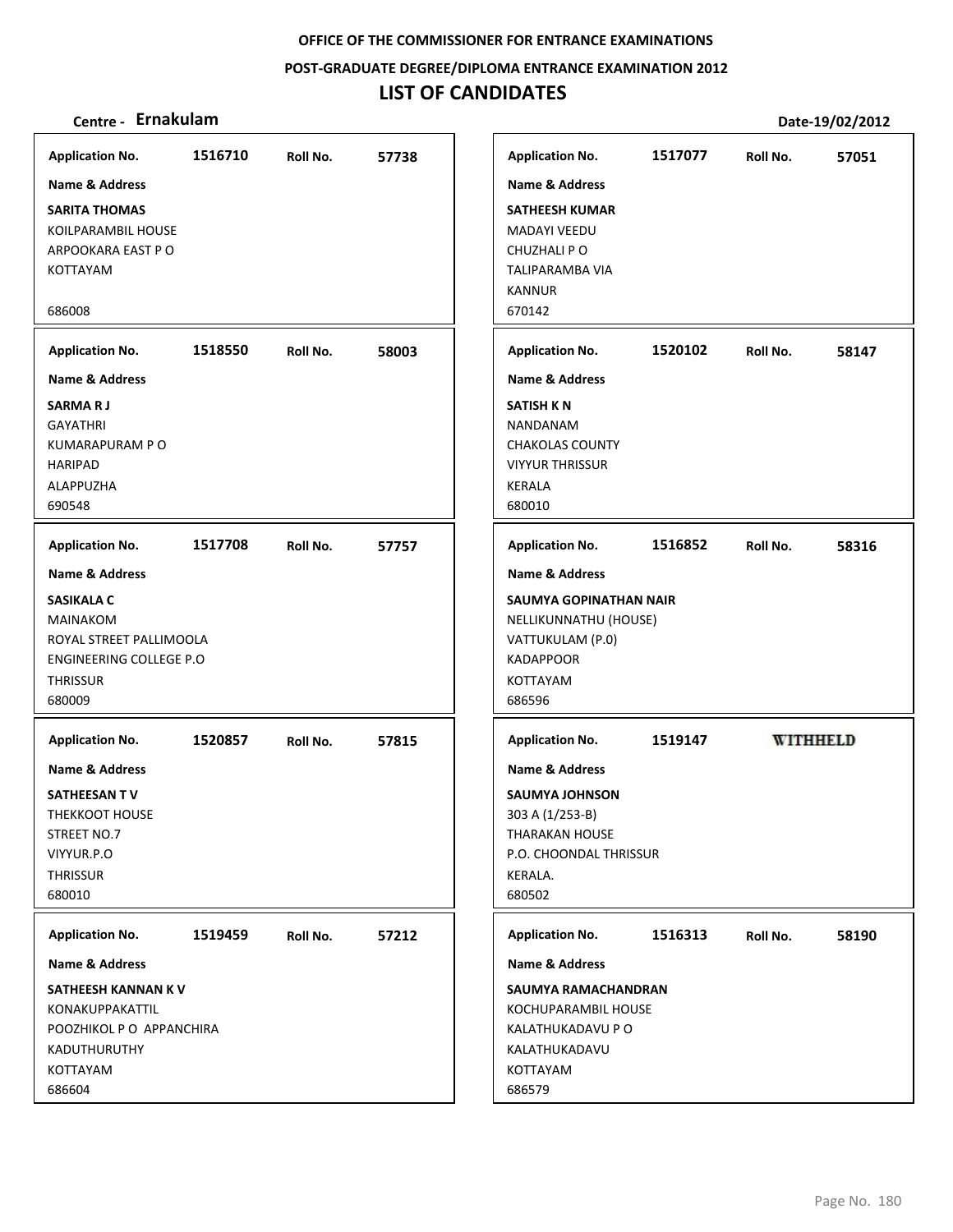**POST‐GRADUATE DEGREE/DIPLOMA ENTRANCE EXAMINATION 2012**

## **LIST OF CANDIDATES**

| <b>Application No.</b>                                                                                                                                                          | 1516782 | Roll No. | 58659 | <b>Application No.</b>                                                                                                                                       | 1519291 | Roll No. | 58592 |
|---------------------------------------------------------------------------------------------------------------------------------------------------------------------------------|---------|----------|-------|--------------------------------------------------------------------------------------------------------------------------------------------------------------|---------|----------|-------|
| Name & Address<br><b>SAUMYA THOMAS</b><br><b>VANIBHAPURAYIL HOUSE</b><br><b>KUDAYATHOOR P O</b><br><b>THODUPUZHA</b><br><b>IDUKKI DIST</b><br>685590                            |         |          |       | Name & Address<br><b>SEBASTIAN E M</b><br><b>ERUPPEL HOUSE</b><br>NEAR ARANGATHUKUZHY<br>ETTUMANOOR PO<br><b>KOTTAYAM</b><br>686631                          |         |          |       |
| <b>Application No.</b>                                                                                                                                                          | 1519891 | Roll No. | 59063 | <b>Application No.</b>                                                                                                                                       | 1516143 | Roll No. | 58991 |
| <b>Name &amp; Address</b><br><b>SAURAV PRAKASH</b><br>NADUVILEVEETTIL HOUSE<br>N. PIRAMADOM PO S PIRAMADOM<br>PAMPAKKUDA MUVATTUPUZHA TALUK<br>ERNAKULAM DIST. KERALA<br>686667 |         |          |       | <b>Name &amp; Address</b><br><b>SEBASTIAN JOSE</b><br><b>AKKARA HOUSE</b><br>ANGAMALY PO<br>ERNAKULAM<br>683572                                              |         |          |       |
| <b>Application No.</b>                                                                                                                                                          | 1520624 | Roll No. | 58386 | <b>Application No.</b>                                                                                                                                       | 1520128 | Roll No. | 56876 |
| <b>Name &amp; Address</b><br><b>SAVIO MATHEW</b><br>KATTACKAL HOUSE<br>CHANGAMPUZHA NAGAR P.O<br>KALAMASSERY<br><b>COCHIN</b><br>682033                                         |         |          |       | <b>Name &amp; Address</b><br><b>SEEMA GANGADHARAN</b><br>ALLAPPARAMBIL HOUSE<br><b>IQBAL ROAD</b><br>EDAVANAKAD<br>ERNAKULAM<br>682502                       |         |          |       |
| <b>Application No.</b><br><b>Name &amp; Address</b><br><b>SAVITHRI P S</b><br><b>C8 SHRI HARI APARTMENTS</b><br><b>FORT</b><br>TRIPUNITHURA<br>ERNAKULAM<br>682301              | 1518631 | Roll No. | 58809 | <b>Application No.</b><br><b>Name &amp; Address</b><br><b>SEENACP</b><br>CHERUPARAMBIL HOUSE<br>MATTATHURKUNNU P O<br>VASUPURAM<br><b>THRISSUR</b><br>680684 | 1519828 | Roll No. | 58832 |
| <b>Application No.</b><br>Name & Address<br><b>SEAMOL V C</b><br><b>VADAKKAKATH HOUSE</b><br><b>SASTRI ROAD</b><br>VADUTHALA P.O<br><b>COCHIN</b><br>682023                     | 1520393 | Roll No. | 59072 | <b>Application No.</b><br>Name & Address<br><b>SEENA M ISMAIL</b><br>THENAMMACKAL HOUSE<br>KURUVAMOOZHY P O<br>ERUMELY<br>KOTTAYAM<br>686509                 | 1518408 | Roll No. | 58000 |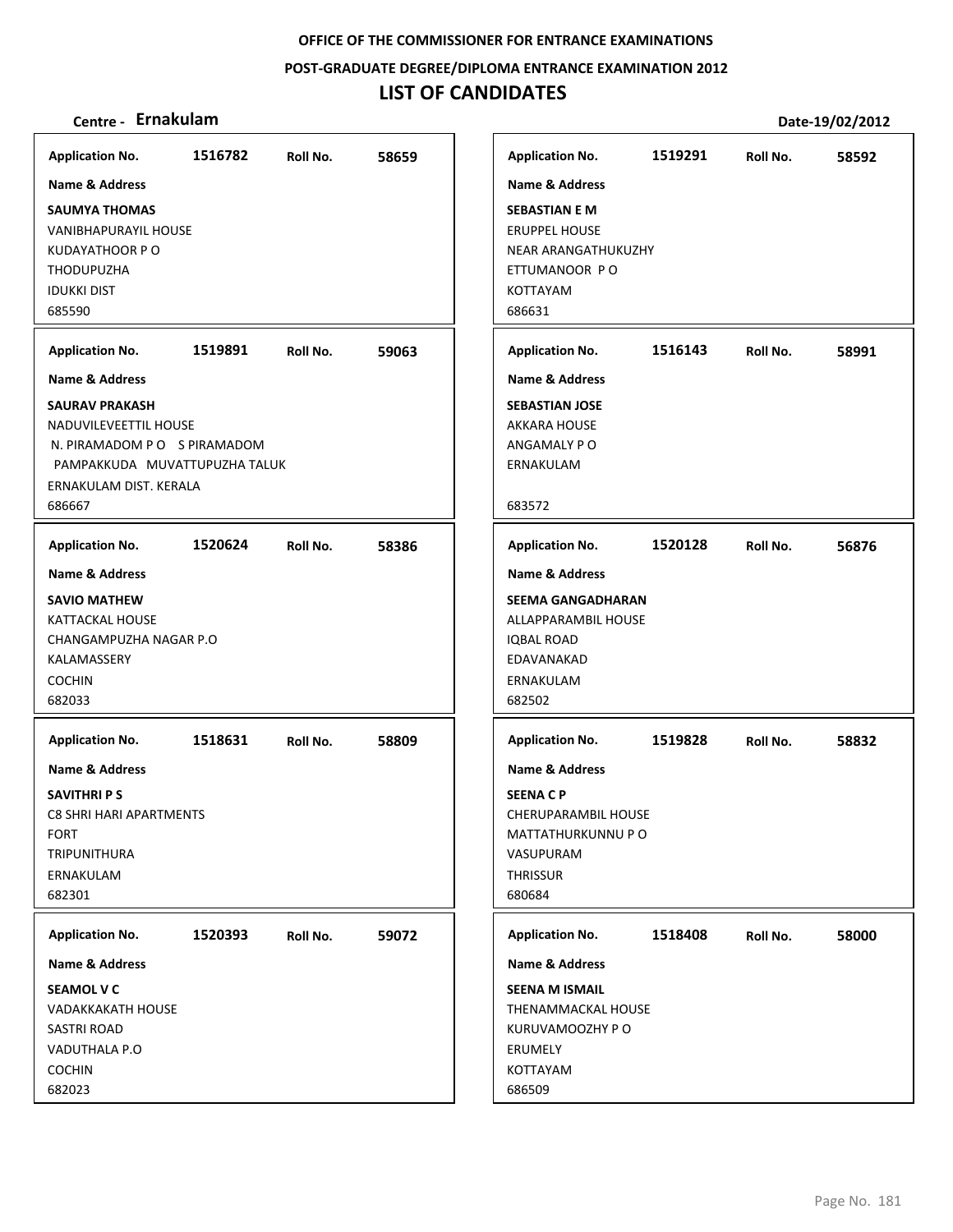**POST‐GRADUATE DEGREE/DIPLOMA ENTRANCE EXAMINATION 2012**

## **LIST OF CANDIDATES**

| <b>Application No.</b>                                                  | 1519011 | Roll No. | 57667 |
|-------------------------------------------------------------------------|---------|----------|-------|
| <b>Name &amp; Address</b>                                               |         |          |       |
| <b>SEENA MR</b><br>MADATHIPPARAMPIL                                     |         |          |       |
| KANAKKARY.P.O                                                           |         |          |       |
| <b>ETTUMANOOR</b>                                                       |         |          |       |
| KOTTAYAM DISTRICT                                                       |         |          |       |
| 686632                                                                  |         |          |       |
| <b>Application No.</b>                                                  | 1519471 | Roll No. | 58136 |
| <b>Name &amp; Address</b>                                               |         |          |       |
| <b>SEENANS</b>                                                          |         |          |       |
| PRANAVAM                                                                |         |          |       |
| <b>JANATHA ROAD</b>                                                     |         |          |       |
| NEAR CHILLIKKOODAM TEMPLE                                               |         |          |       |
| KACHERIPADY NORTH PARAVUR ERNAKULAM<br>683513                           |         |          |       |
|                                                                         |         |          |       |
| <b>Application No.</b>                                                  | 1520145 | Roll No. | 57572 |
| Name & Address                                                          |         |          |       |
| SEERSHA SUBASH CHANDRA BOSE                                             |         |          |       |
| PARAMEL HOUSE                                                           |         |          |       |
| ADAT P.O.<br>PURANATUKARA VIA                                           |         |          |       |
| <b>THRISSUR</b>                                                         |         |          |       |
| 680554                                                                  |         |          |       |
| <b>Application No.</b>                                                  | 1521004 | Roll No. | 58047 |
| Name & Address                                                          |         |          |       |
|                                                                         |         |          |       |
| SEETHAL MARY STANLY<br>NO. 601 NATIONAL PRESITA APTS SOUTH JANATHA ROAD |         |          |       |
| PALARIVATTOM                                                            |         |          |       |
| KOCHI                                                                   |         |          |       |
|                                                                         |         |          |       |
| 682025                                                                  |         |          |       |
| <b>Application No.</b>                                                  | 1521068 | Roll No. | 57818 |
| Name & Address                                                          |         |          |       |
| <b>SEETHAL MATHEW</b>                                                   |         |          |       |
| <b>KEEPADAYIL HOUSE</b>                                                 |         |          |       |
| KOLENCHERY P.O KOLENCHERY                                               |         |          |       |
| <b>ERNAKULAM DISTRICT</b>                                               |         |          |       |
| KERALA                                                                  |         |          |       |
| 682311                                                                  |         |          |       |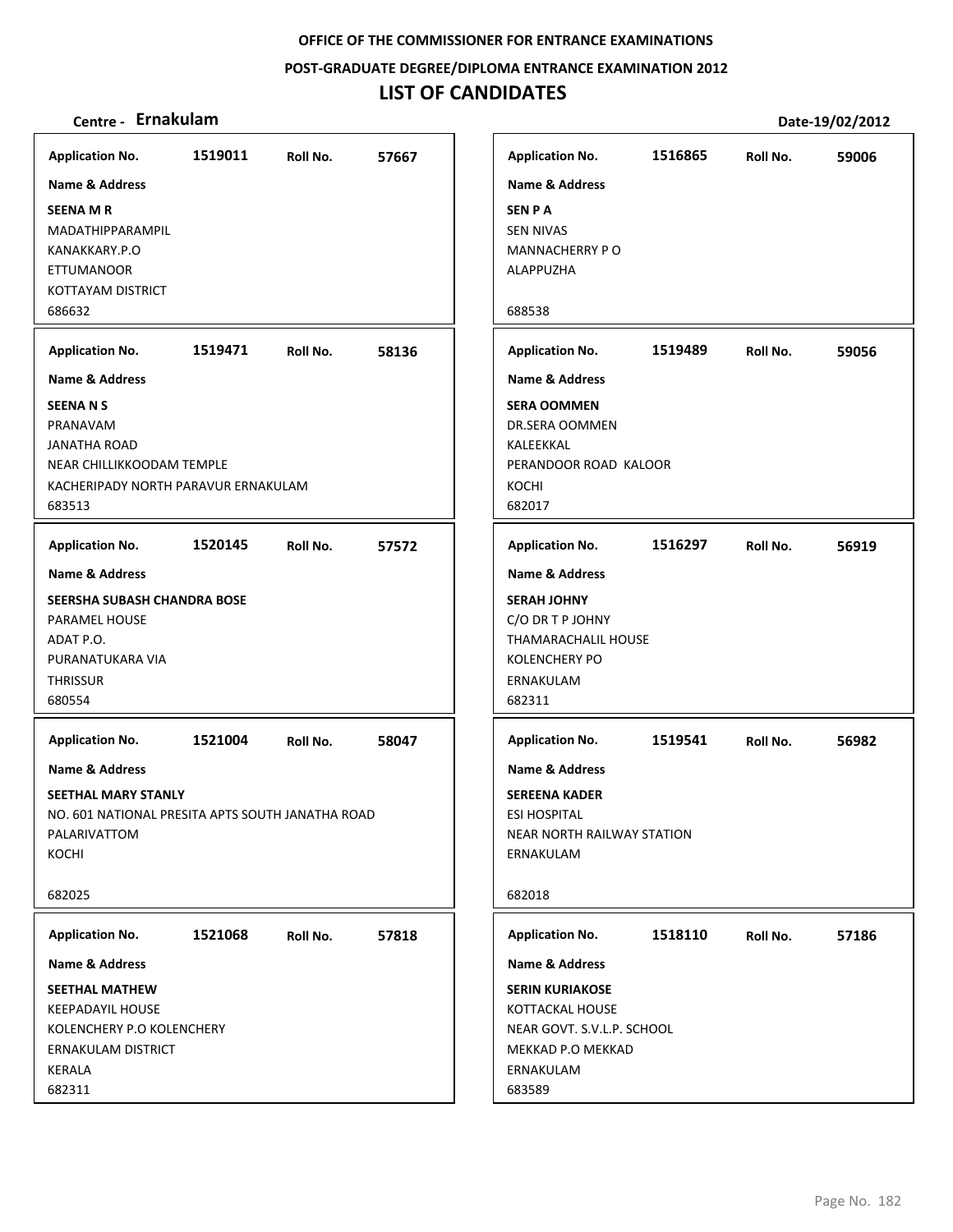**POST‐GRADUATE DEGREE/DIPLOMA ENTRANCE EXAMINATION 2012**

## **LIST OF CANDIDATES**

| <b>Application No.</b>             | 1520232 | Roll No. | 57804 |
|------------------------------------|---------|----------|-------|
| <b>Name &amp; Address</b>          |         |          |       |
| SETHU MADHAVAN K R                 |         |          |       |
| SAROVARAM                          |         |          |       |
| CMC 15/516EAST OF BOYS HIGH SCHOOL |         |          |       |
| CHERTHALA                          |         |          |       |
| ALLAPPUZHA                         |         |          |       |
| 688524                             |         |          |       |
| <b>Application No.</b>             | 1517702 | Roll No. | 57410 |
| Name & Address                     |         |          |       |
| SETHUNATH MANGARAPPALLIL           |         |          |       |
| SETHUNATH MANGARAPPALLIL           |         |          |       |
| MANGARAPPALLIL HOUSE               |         |          |       |
| <b>MUTTAMBALAM P O</b>             |         |          |       |
| <b>KOTTAYAM</b>                    |         |          |       |
| 686004                             |         |          |       |
| <b>Application No.</b>             | 1515876 | Roll No. | 57606 |
| <b>Name &amp; Address</b>          |         |          |       |
| SHABEERA MUHAMMED P M              |         |          |       |
| <b>SHAMIYAS</b>                    |         |          |       |
| PANOOR PO                          |         |          |       |
| THALASSERY KANNUR                  |         |          |       |
|                                    |         |          |       |
| 670692                             |         |          |       |
| <b>Application No.</b>             | 1516587 | Roll No. | 58310 |
| Name & Address                     |         |          |       |
| <b>SHAFFAF M P</b>                 |         |          |       |
| S/O ABDURAHIMAN KUTTY M P          |         |          |       |
| MELETH PUTHUR HOUSE                |         |          |       |
| POST MANGALAM                      |         |          |       |
| MALAPPURAM                         |         |          |       |
| 676561                             |         |          |       |
| <b>Application No.</b>             | 1516491 | Roll No. | 58883 |
| Name & Address                     |         |          |       |
| <b>SHAFIK SHAMSUDHEEN</b>          |         |          |       |
| MAVUNGAL HOUSE                     |         |          |       |
| BLANGAD PO                         |         |          |       |
| CHAVAKKAD                          |         |          |       |
| THRISSUR                           |         |          |       |
| 680506                             |         |          |       |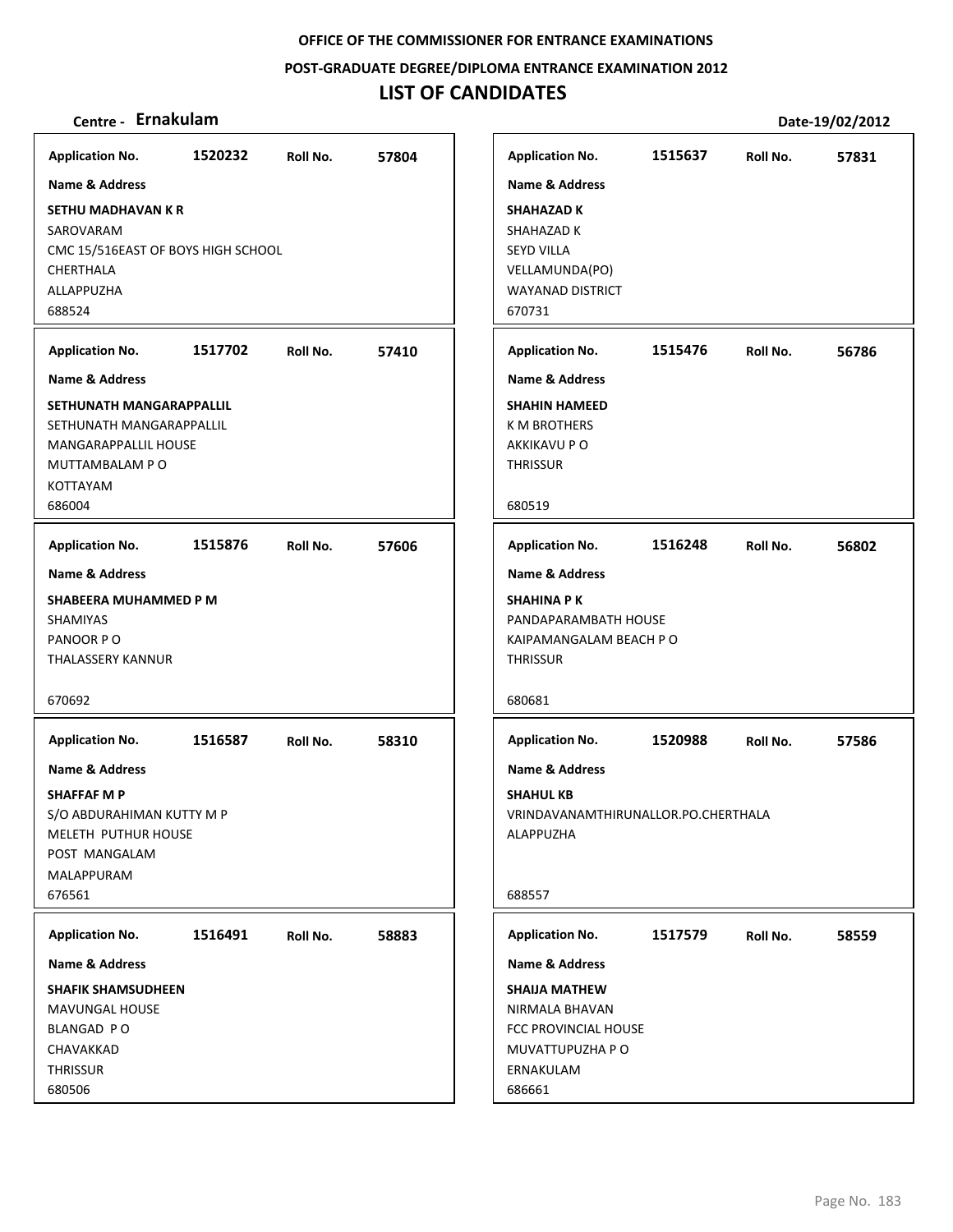**POST‐GRADUATE DEGREE/DIPLOMA ENTRANCE EXAMINATION 2012**

## **LIST OF CANDIDATES**

| <b>Application No.</b>                                                                                                                  | 1521395 | Roll No. | 57592 | <b>Application No.</b>                                                                                                     | 1518539 | Roll No. | 57310 |
|-----------------------------------------------------------------------------------------------------------------------------------------|---------|----------|-------|----------------------------------------------------------------------------------------------------------------------------|---------|----------|-------|
| <b>Name &amp; Address</b>                                                                                                               |         |          |       | <b>Name &amp; Address</b>                                                                                                  |         |          |       |
| <b>SHAJI S</b><br><b>CHANDANAM HOUSE</b><br>DR AMBEDKAR ROAD<br>EDAKOCHI P O<br>KOCHI<br>682010                                         |         |          |       | <b>SHALOS NOVA B V</b><br><b>BLANGATT HOUSE</b><br>KUNDALIYUR<br><b>THRISSUR</b><br>680616                                 |         |          |       |
| <b>Application No.</b>                                                                                                                  | 1520764 | Roll No. | 58388 | <b>Application No.</b>                                                                                                     | 1521317 | Roll No. | 57937 |
| <b>Name &amp; Address</b>                                                                                                               |         |          |       | <b>Name &amp; Address</b>                                                                                                  |         |          |       |
| <b>SHAKHY VATI</b><br>SIVAPRIYA<br>PALLIKULLAM<br>CHIRAKKAL P O<br><b>KANNUR</b><br>670011                                              |         |          |       | <b>SHALU KH</b><br>ARANJANAL HOUSE<br>MYLACOMBU P.O.<br><b>THODUPUZHA</b><br><b>IDUKKI</b><br>685608                       |         |          |       |
| <b>Application No.</b>                                                                                                                  | 1515722 | Roll No. | 58982 | <b>Application No.</b>                                                                                                     | 1520846 | Roll No. | 57120 |
| <b>Name &amp; Address</b>                                                                                                               |         |          |       | <b>Name &amp; Address</b>                                                                                                  |         |          |       |
| <b>SHALIET ROSE SEBASTIAN</b><br>SHERIN VILLA<br>PERUMPANACHY PO<br>CHANGANACHERRY<br>KOTTAYAM<br>686536                                |         |          |       | <b>SHAMEEM AHAMED SV</b><br><b>NEAR BLOCK FFICE</b><br><b>KELOTH</b><br>PAYYANUR<br><b>KANNUR</b><br>670307                |         |          |       |
| <b>Application No.</b>                                                                                                                  | 1518933 | Roll No. | 58355 | <b>Application No.</b>                                                                                                     | 1520962 | Roll No. | 58966 |
| <b>Name &amp; Address</b><br>SHALIN JOSEPH T<br>THAKKOLKARAN HOUSE<br>KUTTIKAD. P. O<br><b>CHALAKUDY VIA</b><br>THRISSUR DIST<br>680724 |         |          |       | <b>Name &amp; Address</b><br><b>SHAMEEMAF</b><br>AMEENA MANZIL<br>MANAPPALLY NORTH PO<br>KARUNAGAPALLY<br>KOLLAM<br>690574 |         |          |       |
| <b>Application No.</b>                                                                                                                  | 1515816 | Roll No. | 57373 | <b>Application No.</b>                                                                                                     | 1515607 | Roll No. | 58980 |
| <b>Name &amp; Address</b>                                                                                                               |         |          |       | <b>Name &amp; Address</b>                                                                                                  |         |          |       |
| <b>SHALINI NAIR M</b><br>THARAYATHU HOUSE<br>MURANIMALLAPPALLY<br>EAST P.O<br>PATHANAMTHITTA<br>689584                                  |         |          |       | <b>SHAMIM KUNHU V</b><br>VAKKULATHIL HOUSE<br><b>UPPUNGAL</b><br>PUNNAYURKULAM P.O.<br><b>THRISSUR</b><br>679561           |         |          |       |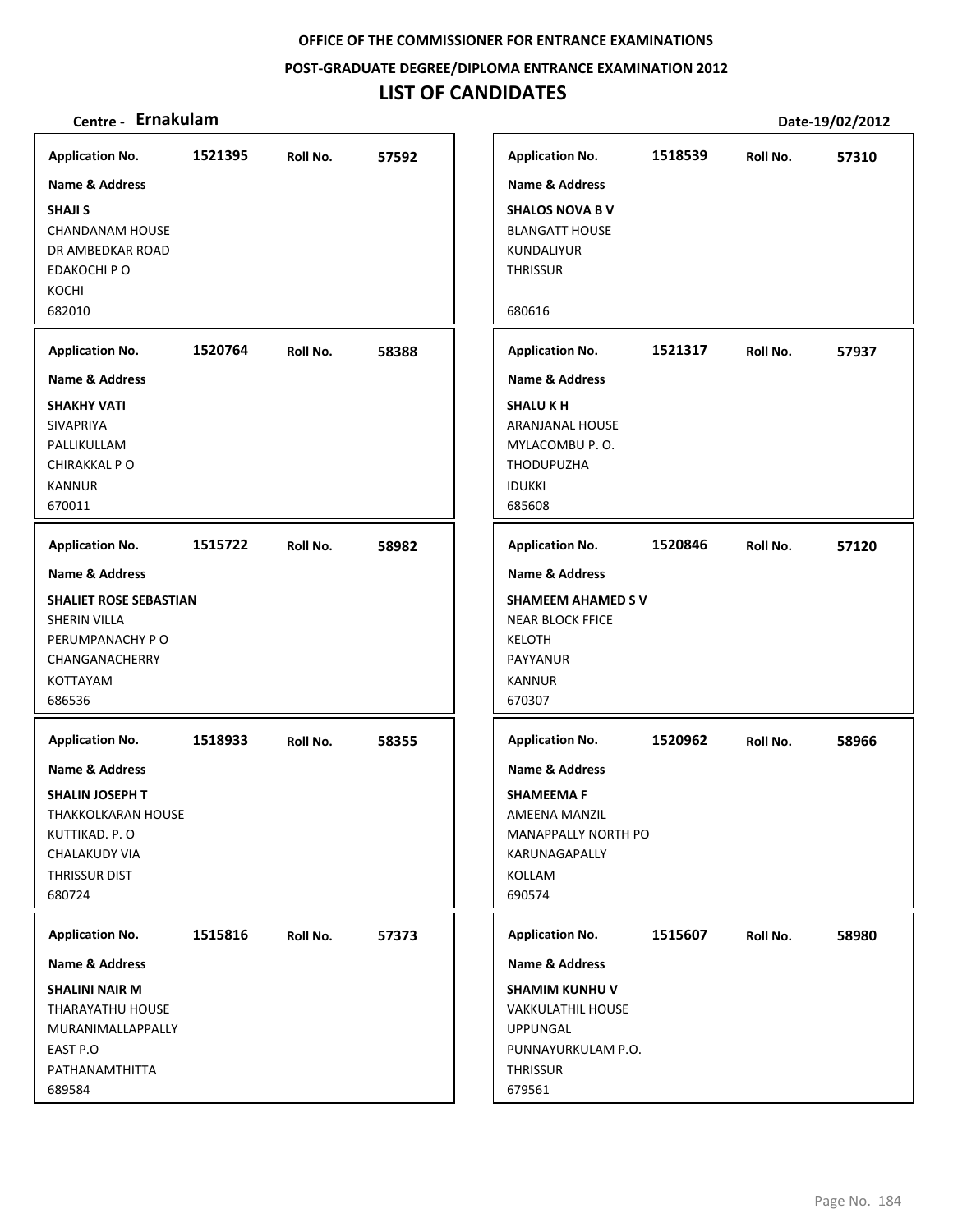**POST‐GRADUATE DEGREE/DIPLOMA ENTRANCE EXAMINATION 2012**

## **LIST OF CANDIDATES**

| <b>Application No.</b>                                                                                 | 1519070 | Roll No. | 56972 | <b>Application No.</b>                                                               | 1517984 | Roll No. | 57531 |
|--------------------------------------------------------------------------------------------------------|---------|----------|-------|--------------------------------------------------------------------------------------|---------|----------|-------|
| <b>Name &amp; Address</b>                                                                              |         |          |       | Name & Address                                                                       |         |          |       |
| <b>SHAMNA RAHIM K</b><br>KUZHIMANDAPATHIL(H)<br>VARISSERY<br>MARIYATHURUTHU P.O.<br>KOTTAYAM<br>686027 |         |          |       | <b>SHANU MATHEW</b><br>KALAYATHINAL HOUSE<br>BHARANANGANAM P.O<br>KOTTAYAM<br>686578 |         |          |       |
| <b>Application No.</b>                                                                                 | 1519073 | Roll No. | 57320 | <b>Application No.</b>                                                               | 1519153 | Roll No. | 57090 |
| <b>Name &amp; Address</b>                                                                              |         |          |       | <b>Name &amp; Address</b>                                                            |         |          |       |
| <b>SHANA T NAGAROOR</b>                                                                                |         |          |       | <b>SHARATH SOMAN</b>                                                                 |         |          |       |
| FLAT NO 908 LAKE POINT TOWER APT                                                                       |         |          |       | NAVANI HEIGHTS                                                                       |         |          |       |
| (NEAR BEGUR LAKE) SINGASANDRA                                                                          |         |          |       | FLAT NO 5 C                                                                          |         |          |       |
| BANGALORE<br>KARNATAKA                                                                                 |         |          |       | CHEMBUKAVU<br><b>THRISSUR</b>                                                        |         |          |       |
| 560068                                                                                                 |         |          |       | 680020                                                                               |         |          |       |
|                                                                                                        |         |          |       |                                                                                      |         |          |       |
| <b>Application No.</b>                                                                                 | 1520293 | Roll No. | 58955 | <b>Application No.</b>                                                               | 1515331 | Roll No. | 58170 |
| <b>Name &amp; Address</b>                                                                              |         |          |       | Name & Address                                                                       |         |          |       |
| <b>SHANAVAS AKBAR</b>                                                                                  |         |          |       | <b>SHARATH THOMAS ROY</b>                                                            |         |          |       |
| CHALINGATTU HOUSE<br>EDAVILANGU P O                                                                    |         |          |       | <b>MUTTATHIL HOUSE</b><br>PATHANAMTHITTA P.O                                         |         |          |       |
| KODUNGALLUR                                                                                            |         |          |       | PATHANAMTHITTA                                                                       |         |          |       |
| <b>THRISSUR</b>                                                                                        |         |          |       |                                                                                      |         |          |       |
| 680671                                                                                                 |         |          |       | 689645                                                                               |         |          |       |
| <b>Application No.</b>                                                                                 | 1518299 | Roll No. | 58573 | <b>Application No.</b>                                                               | 1516105 | Roll No. | 56799 |
| <b>Name &amp; Address</b>                                                                              |         |          |       | Name & Address                                                                       |         |          |       |
| <b>SHANTHI SATIAMMA BABU</b>                                                                           |         |          |       | <b>SHARIEF K SIDHIQUE</b>                                                            |         |          |       |
| SREEKRISHNA MANDIRAM                                                                                   |         |          |       | <b>VENGOLAVAIPEL</b>                                                                 |         |          |       |
| CHUMATHARA P O<br>THIRUVALLA                                                                           |         |          |       | HIGH SCHOOL JUNCTION<br>KOTTAARAM NAGAR                                              |         |          |       |
| PATHANAMTHITTA                                                                                         |         |          |       | KOLLAM                                                                               |         |          |       |
| 689103                                                                                                 |         |          |       | 691013                                                                               |         |          |       |
| <b>Application No.</b>                                                                                 | 1516360 | Roll No. | 58536 | <b>Application No.</b>                                                               | 1518103 | Roll No. | 58914 |
| Name & Address                                                                                         |         |          |       | <b>Name &amp; Address</b>                                                            |         |          |       |
| <b>SHANU KHADER</b>                                                                                    |         |          |       | <b>SHARMIN FIFINA BISMA</b>                                                          |         |          |       |
| <b>EDAYATTU HOUSE</b>                                                                                  |         |          |       | AYYARIL PUTHENCHAL                                                                   |         |          |       |
| ENANELLOOR P OKALAMPOOR                                                                                |         |          |       | 3/39 D MYTHREE LANE                                                                  |         |          |       |
| MUVATTUPUZHA<br>ERNAKULAM                                                                              |         |          |       | P.O.KODUNGALLUR<br><b>TRICHUR</b>                                                    |         |          |       |
| 686673                                                                                                 |         |          |       | 680664                                                                               |         |          |       |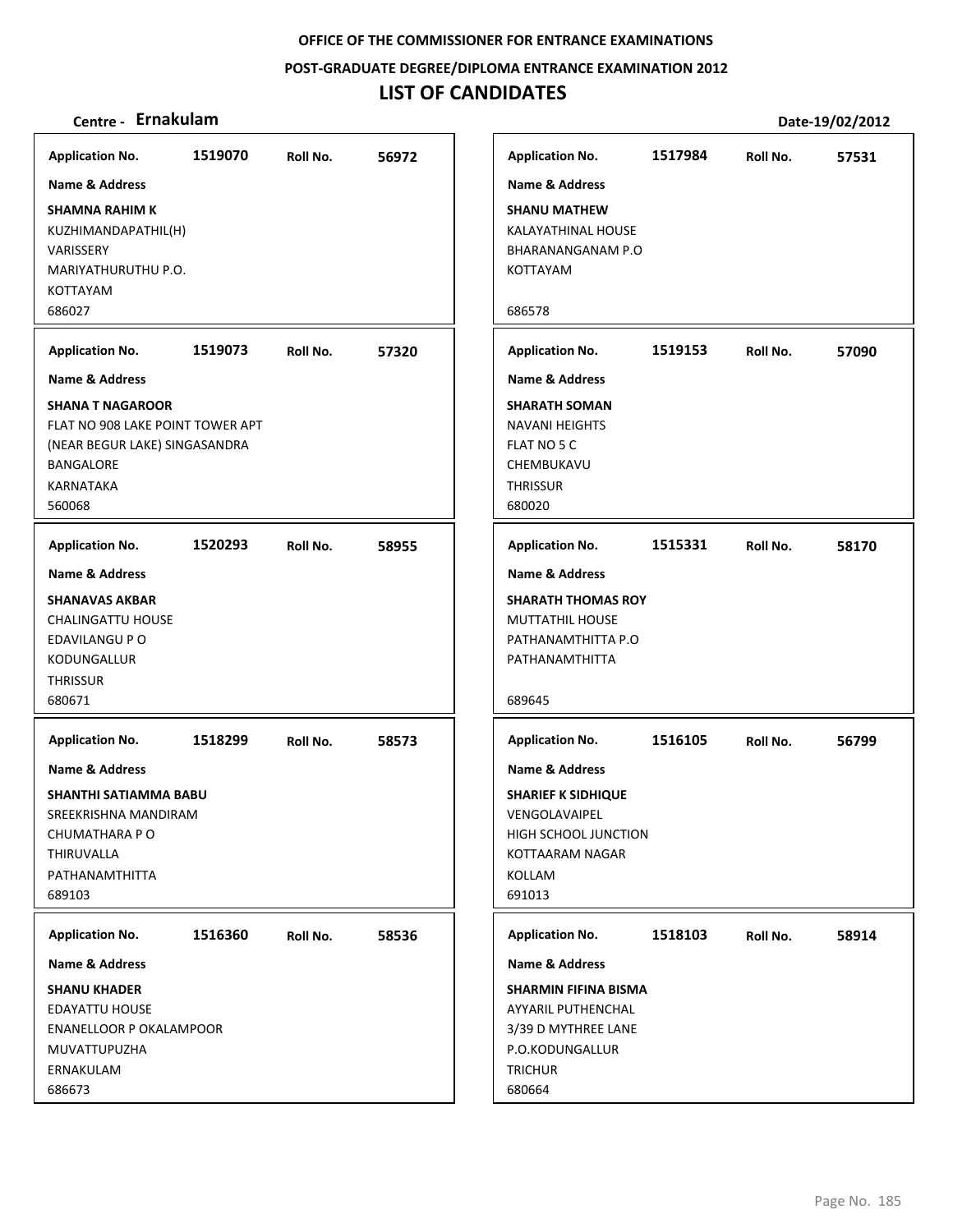**POST‐GRADUATE DEGREE/DIPLOMA ENTRANCE EXAMINATION 2012**

## **LIST OF CANDIDATES**

| <b>Application No.</b>                                                                                                                                         | 1518774 | Roll No. | 57430 |
|----------------------------------------------------------------------------------------------------------------------------------------------------------------|---------|----------|-------|
| Name & Address                                                                                                                                                 |         |          |       |
| <b>SHARON BAISIL</b><br>PALLATH HOUSE<br><b>EAST KADUNGALLOOR</b><br>U C COLLEGE P O<br><b>ALWAYE</b><br>683102                                                |         |          |       |
| <b>Application No.</b>                                                                                                                                         | 1515803 | Roll No. | 58869 |
| <b>Name &amp; Address</b>                                                                                                                                      |         |          |       |
| <b>SHARON PAUL METHALA</b><br>SHARON PAUL METHALA C/O DR M C VALSAN<br>MANAPARAMBIL HOUSECIVIL LANE ROAD<br><b>AYYANTHOLE THRISSUR</b><br>680003               |         |          |       |
| <b>Application No.</b>                                                                                                                                         | 1519437 | Roll No. | 58595 |
| Name & Address                                                                                                                                                 |         |          |       |
| <b>SHARON ROSHIN REGINALD</b><br><b>NAVANI HEIGHTS</b><br>FLAT NO 5 C<br>CHEMBUKAVU<br><b>THRISSUR</b><br>680020                                               |         |          |       |
| <b>Application No.</b>                                                                                                                                         | 1520736 | Roll No. | 56886 |
| <b>Name &amp; Address</b><br><b>SHARON SUSA KURIAN</b><br><b>SHARON SUSA KURIAN</b><br>KANIANTHARA VIKAS NAGAR<br>KADAVANTHARA P.O.<br><b>COCHIN</b><br>682020 |         |          |       |
| <b>Application No.</b>                                                                                                                                         | 1519316 | Roll No. | 59052 |
| <b>Name &amp; Address</b><br><b>SHARON TOMY</b><br><b>SHARON TOMY</b><br>ELAVUMKAL HOUSE<br>VAYALA P.O.<br>KOTTAYAM<br>686587                                  |         |          |       |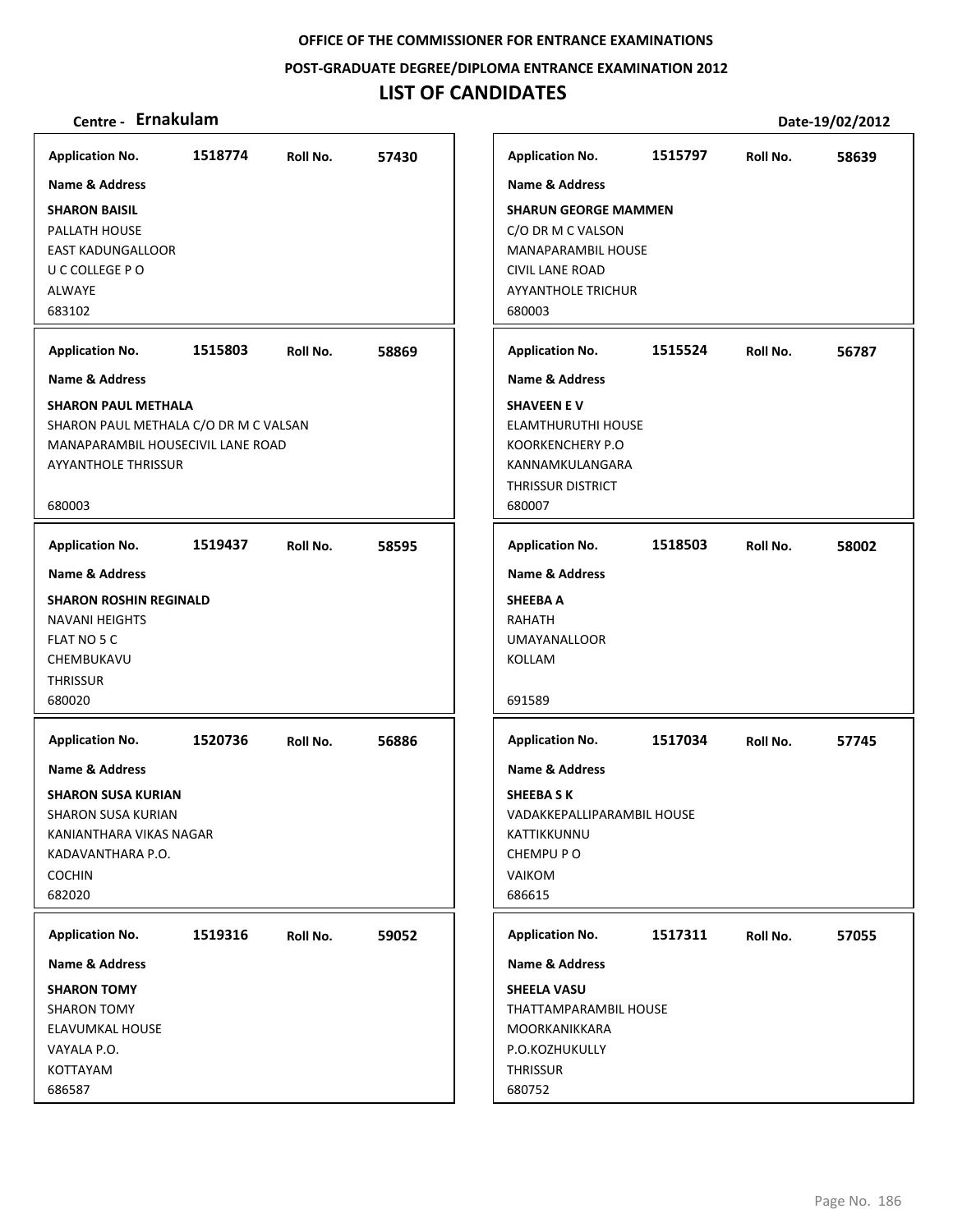**POST‐GRADUATE DEGREE/DIPLOMA ENTRANCE EXAMINATION 2012**

## **LIST OF CANDIDATES**

| <b>Application No.</b>                                                                                                      | 1519548 | Roll No. | 57446           | <b>Application No.</b>                                                                                                                        | 1515913 | <b>WITHHELD</b> |       |
|-----------------------------------------------------------------------------------------------------------------------------|---------|----------|-----------------|-----------------------------------------------------------------------------------------------------------------------------------------------|---------|-----------------|-------|
| <b>Name &amp; Address</b>                                                                                                   |         |          |                 | <b>Name &amp; Address</b>                                                                                                                     |         |                 |       |
| <b>SHEEMA GANGADHARAN</b><br>DEVI SADANAM<br><b>KUTTUR PO</b><br><b>THRISSUR</b>                                            |         |          |                 | SHEETAL JOHN<br>\\\'BLESSINGS\\\'TEMPLE AVENUE<br>AYYANTHOLE P.O.<br><b>THRISSUR</b>                                                          |         |                 |       |
| 680013                                                                                                                      |         |          |                 | 680003                                                                                                                                        |         |                 |       |
| <b>Application No.</b>                                                                                                      | 1518044 | Roll No. | 57993           | <b>Application No.</b>                                                                                                                        | 1518281 | Roll No.        | 57537 |
| <b>Name &amp; Address</b>                                                                                                   |         |          |                 | <b>Name &amp; Address</b>                                                                                                                     |         |                 |       |
| SHEENA JEMIMAH WILLIAM<br><b>THOTTATHIL HOUSE</b><br>MANJAKKAD<br><b>SHORANUR</b><br>PALAKKAD<br>679121                     |         |          |                 | SHEETHAL JOSEPH<br>VITHAYATHIL KANJIRAKKAD<br>RAYONPURAM P O<br><b>PERUMBAVOOR</b><br>ERNAKULAM<br>683543                                     |         |                 |       |
| <b>Application No.</b>                                                                                                      | 1519592 | Roll No. | 57099           | <b>Application No.</b>                                                                                                                        | 1517931 | Roll No.        | 57646 |
| Name & Address                                                                                                              |         |          |                 | <b>Name &amp; Address</b>                                                                                                                     |         |                 |       |
| <b>SHEENA KRISHNAN</b><br>MULANTHANATH HOUSE<br>KATTILAPOOVAM PO<br>PULLAMKANDAM<br><b>THRISSUR</b><br>680028               |         |          |                 | <b>SHENI SHERIFF</b><br><b>HIG 35</b><br>PANAMPILLY NAGAR<br><b>COCHIN</b><br>682036                                                          |         |                 |       |
| <b>Application No.</b>                                                                                                      | 1519385 | Roll No. | 58134           | <b>Application No.</b>                                                                                                                        | 1518952 | Roll No.        | 59045 |
| <b>Name &amp; Address</b><br>SHEENA MOL T K<br><b>NANGELIL HOUSE</b><br>PULLUVAZHY PO<br>PERUMBAVOOR<br>ERNAKULAM<br>683541 |         |          |                 | <b>Name &amp; Address</b><br><b>SHERIN CP</b><br>SHERIN C P<br>CHEMAMMPLACKEL HOUSE<br>CHURCH ROAD THYKUDAM VYTTILA PO<br>ERNAKULAM<br>682019 |         |                 |       |
| <b>Application No.</b>                                                                                                      | 1521237 |          | <b>WITHHELD</b> | <b>Application No.</b>                                                                                                                        | 1519116 | Roll No.        | 57089 |
| Name & Address                                                                                                              |         |          |                 | <b>Name &amp; Address</b>                                                                                                                     |         |                 |       |
| SHEENATA<br><b>OLEYA HOUSE</b><br>14/92<br>CHULLICKAL<br>KOCHI<br>682005                                                    |         |          |                 | <b>SHERIN DANIEL</b><br>NO.30 6TH CROSS STREET<br><b>TAGORE NAGAR</b><br>LAWSPET<br><b>PONDICHERRY</b><br>605008                              |         |                 |       |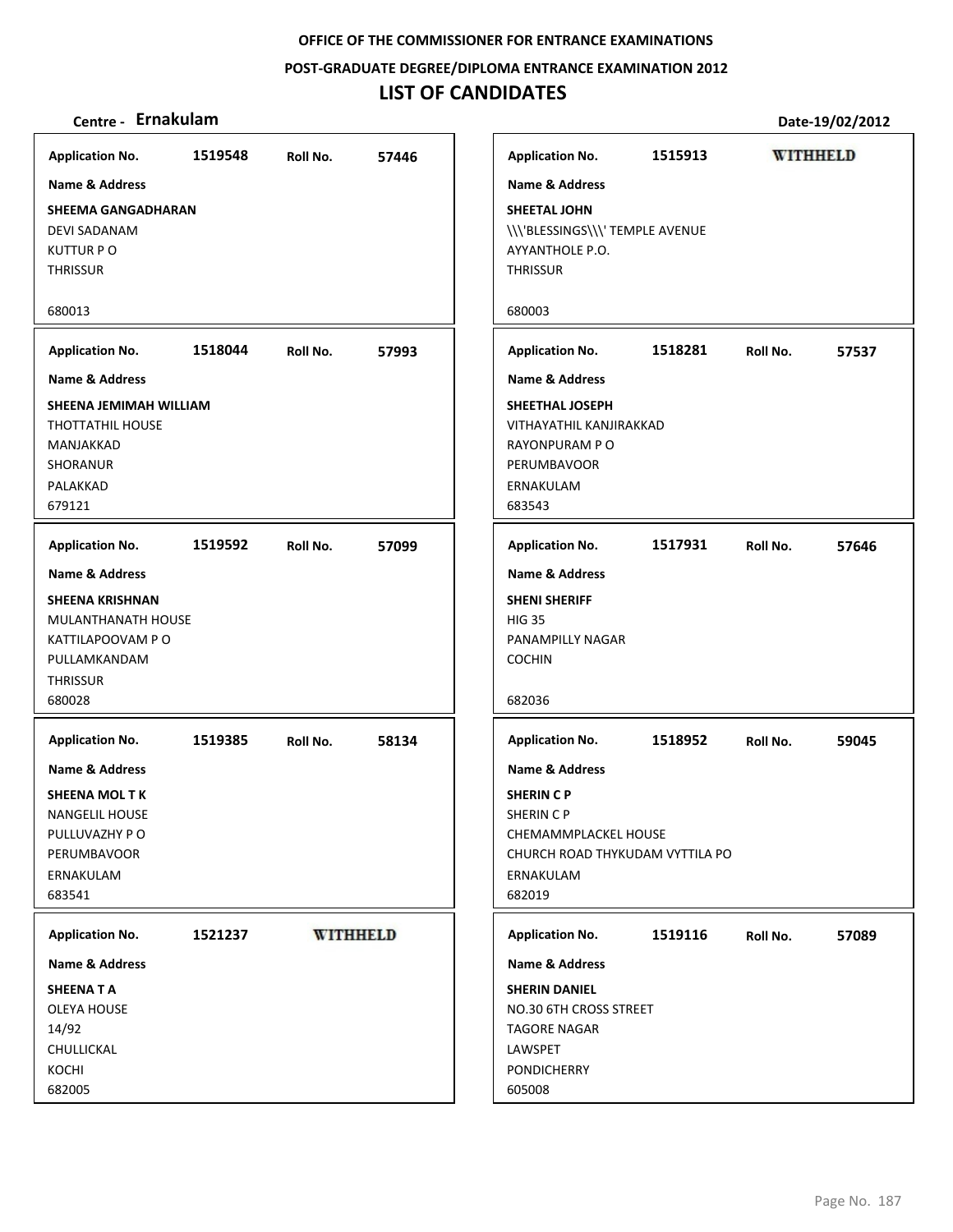### **POST‐GRADUATE DEGREE/DIPLOMA ENTRANCE EXAMINATION 2012**

## **LIST OF CANDIDATES**

| Centre - Ernakulam                                                                                                             |         |          |       |                                                                                                                                                                                  |         |          | Date-19/02/2012 |
|--------------------------------------------------------------------------------------------------------------------------------|---------|----------|-------|----------------------------------------------------------------------------------------------------------------------------------------------------------------------------------|---------|----------|-----------------|
| <b>Application No.</b>                                                                                                         | 1519361 | Roll No. | 57094 | <b>Application No.</b>                                                                                                                                                           | 1519331 | Roll No. | 57673           |
| <b>Name &amp; Address</b>                                                                                                      |         |          |       | <b>Name &amp; Address</b>                                                                                                                                                        |         |          |                 |
| SHERIN JOSEPH XAVIER KALLUPURACKAL<br>KALLUPURACKAL HOLY TRINITY<br>HARIPAD P.O.<br>ALAPPUZHA<br>690514                        |         |          |       | <b>SHERLYN MARIAM SOMAN</b><br><b>ROOM 410</b><br>YWCA BAKER JUNCTION<br>M.C. ROAD<br><b>KOTTAYAM</b><br>686001                                                                  |         |          |                 |
| <b>Application No.</b>                                                                                                         | 1515214 | Roll No. | 57938 | <b>Application No.</b>                                                                                                                                                           | 1516564 | Roll No. | 57620           |
| <b>Name &amp; Address</b>                                                                                                      |         |          |       | <b>Name &amp; Address</b>                                                                                                                                                        |         |          |                 |
| <b>SHERIN MARY JOHN</b><br>VI/2 PROFESSOR'S QUARTERS<br>K.A.U. PO<br><b>THRISSUR</b><br>680656                                 |         |          |       | <b>SHERVIN SHERIFF</b><br>GREESHMAM<br><b>ENAMAVU ROAD</b><br>CHAVAKKAD P.O<br><b>THRISSUR</b><br>680506                                                                         |         |          |                 |
| <b>Application No.</b>                                                                                                         | 1519752 | Roll No. | 58256 | <b>Application No.</b>                                                                                                                                                           | 1520353 | Roll No. | 57576           |
| Name & Address<br><b>SHERIN SARA ROY</b><br><b>MANNIL HOUSE</b><br>KAIPPATOOR P.O<br>PATHANAMTHITTA<br>689648                  |         |          |       | <b>Name &amp; Address</b><br><b>SHEVONNE TRESA MATHEIKEN</b><br>W/O DR DAVIS J PARACKA<br>PARACKA HOUSE<br><b>BENNET ROAD</b><br><b>THRISSUR</b><br>680020                       |         |          |                 |
| <b>Application No.</b>                                                                                                         | 1520167 | Roll No. | 58378 | <b>Application No.</b>                                                                                                                                                           | 1518675 | Roll No. | 58350           |
| <b>Name &amp; Address</b><br><b>SHERLY GEORGE P</b><br>12E SANTHINAGARRAJAGIRI P O<br>SOUTH KALAMASSERY<br>ERNAKULAM<br>683104 |         |          |       | <b>Name &amp; Address</b><br>SHIFA BEEGUM M<br>C/O DR SHAHEER ALI CLASSIC GARDEN APARTMENTS<br>NEAR COIMBATORE MEDICAL COLLEGE<br>TRICHY ROAD COIMBATORE<br>TAMIL NADU<br>641018 |         |          |                 |
| <b>Application No.</b>                                                                                                         | 1521346 | Roll No. | 58742 | <b>Application No.</b>                                                                                                                                                           | 1521027 | Roll No. | 58852           |
| Name & Address                                                                                                                 |         |          |       | Name & Address                                                                                                                                                                   |         |          |                 |
| <b>SHERLY MATHEW</b><br>ARPANA HOSPITAL<br>THOOKUPALAM<br><b>KALLAR PO</b><br><b>IDUKKI</b><br>685552                          |         |          |       | <b>SHIJINI THOMAS T</b><br>2ND FLOORC.B.APARTMENTS<br>NEAR YMCA<br>PALARIVATTOM<br>KOCHI<br>682025                                                                               |         |          |                 |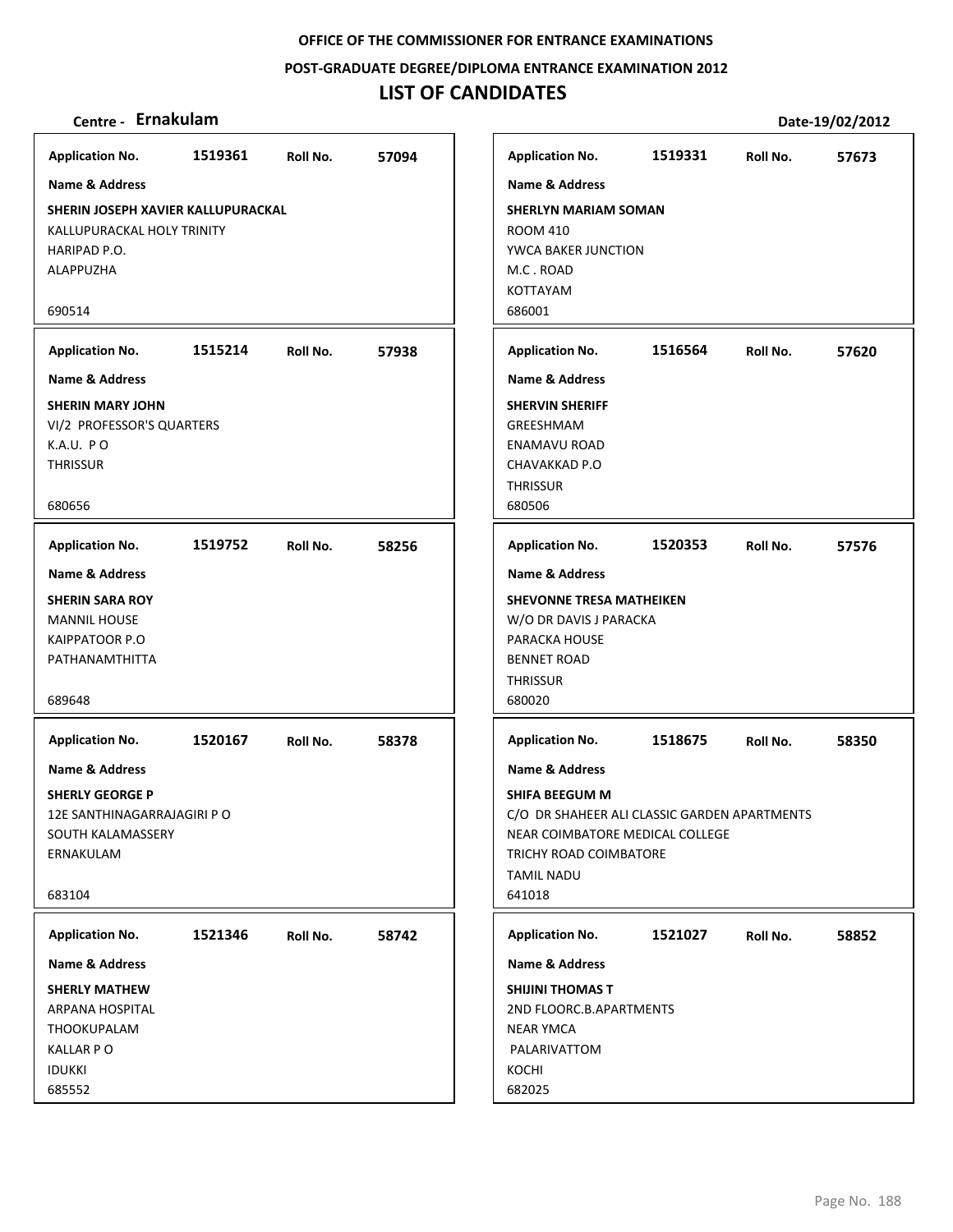### **POST‐GRADUATE DEGREE/DIPLOMA ENTRANCE EXAMINATION 2012**

## **LIST OF CANDIDATES**

| <b>Application No.</b>                                                                                                                     | 1518317 | <b>WITHHELD</b> |       | <b>Application No.</b>                                                                                                                                    | 1518634 | Roll No. | 59039 |
|--------------------------------------------------------------------------------------------------------------------------------------------|---------|-----------------|-------|-----------------------------------------------------------------------------------------------------------------------------------------------------------|---------|----------|-------|
| <b>Name &amp; Address</b>                                                                                                                  |         |                 |       | <b>Name &amp; Address</b>                                                                                                                                 |         |          |       |
| SHIJOY KS<br>KAYAPPILLATH HOUSE<br>THIRUVATHRA P O<br>CHAVAKKAD<br><b>THRISSUR</b><br>680516                                               |         |                 |       | <b>SHIMI MUKUNDAN</b><br>THAZHATHUPARAMBIL HOUSE<br>MEENADOM PO<br>KOTTAYAM<br>686516                                                                     |         |          |       |
| <b>Application No.</b>                                                                                                                     | 1515491 | Roll No.        | 57598 | <b>Application No.</b>                                                                                                                                    | 1518107 | Roll No. | 56954 |
| <b>Name &amp; Address</b>                                                                                                                  |         |                 |       | <b>Name &amp; Address</b>                                                                                                                                 |         |          |       |
| <b>SHIJUKS</b><br>THIRUNEKKARA HOUSE<br><b>EDATHUPURAM 73</b><br><b>VALAMBOOR PO ANGADIPPURAM</b><br>MALAPPURAM<br>679325                  |         |                 |       | <b>SHINE J PAKALOMATTOM</b><br>PAKALOMATTOM HOUSE<br><b>VENGALLOOR POST</b><br>THODUPUZHA<br><b>IDUKKI DISTRICT</b><br>685608                             |         |          |       |
| <b>Application No.</b>                                                                                                                     | 1518307 | Roll No.        | 58803 | <b>Application No.</b>                                                                                                                                    | 1516081 | Roll No. | 57840 |
| <b>Name &amp; Address</b><br><b>SHILPA BABY</b><br>VELLAPADAVIL<br><b>VELLIKULANGARA P O</b><br><b>THRISSUR DIST</b><br>KERALA<br>680699   |         |                 |       | <b>Name &amp; Address</b><br><b>SHINE KURIAN</b><br><b>KONUKUDY HOUSE</b><br>NEELEESWARAM P.O<br><b>KALADY</b><br>ERNAKULAM<br>683584                     |         |          |       |
| <b>Application No.</b><br><b>Name &amp; Address</b><br>SHIMA K<br>PUZHAKKEL (H)<br>KALAVAPPADAM<br>MOOLANCODE (PO)<br>PALAKKAD<br>678684   | 1518196 | Roll No.        | 58226 | <b>Application No.</b><br><b>Name &amp; Address</b><br><b>SHINJU APALA</b><br><b>MOOLAYIL HOUSE</b><br>PUTHUPPANAM P.O<br>VATAKARA<br>KOZHIKODE<br>673105 | 1516839 | Roll No. | 57046 |
| <b>Application No.</b>                                                                                                                     | 1520824 | Roll No.        | 58504 | <b>Application No.</b>                                                                                                                                    | 1521091 | Roll No. | 58853 |
| Name & Address<br>SHIMA SALIM P A<br>SHIMA MANZIL HOUSE NO.151<br><b>MATHER NAGAR</b><br>CHANGAMPUZHA NAGAR P.O<br><b>COCHIN</b><br>682033 |         |                 |       | Name & Address<br><b>SHINOBY KURIAN</b><br><b>THARAPPEL HOUSE</b><br>CALVARYMOUNT P O<br><b>IDUKKI</b><br>685515                                          |         |          |       |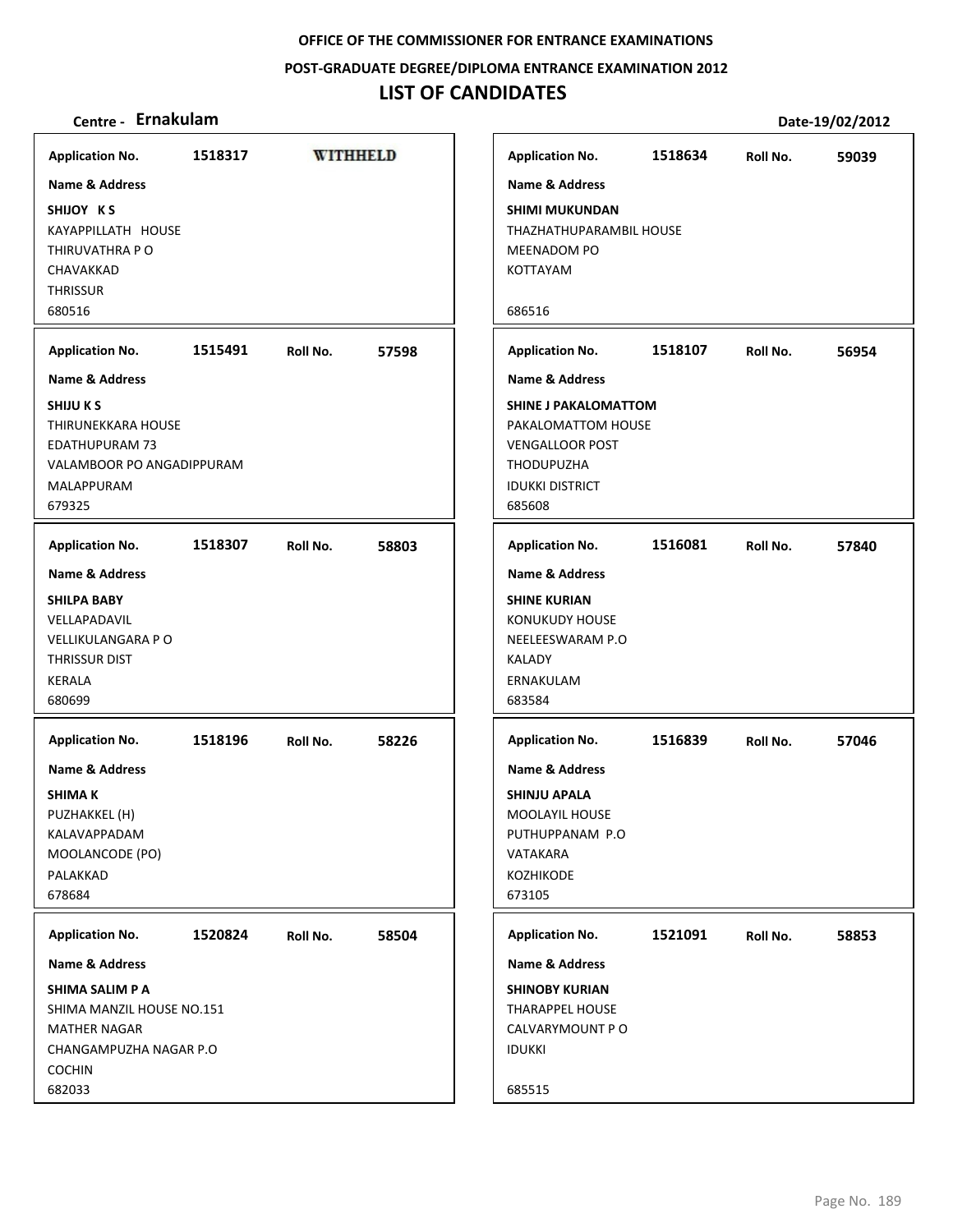**POST‐GRADUATE DEGREE/DIPLOMA ENTRANCE EXAMINATION 2012**

## **LIST OF CANDIDATES**

| <b>Application No.</b>                                                                                                        | 1516336 | Roll No. | 57384 | <b>Application No.</b>                                                                                                 | 1520075                             | Roll No. | 57339 |
|-------------------------------------------------------------------------------------------------------------------------------|---------|----------|-------|------------------------------------------------------------------------------------------------------------------------|-------------------------------------|----------|-------|
| <b>Name &amp; Address</b>                                                                                                     |         |          |       | <b>Name &amp; Address</b>                                                                                              |                                     |          |       |
| <b>SHINTO RAJAPPAN P</b><br>SHINTO RAJAPPAN P<br>PULLUPARAMPIL<br>KAKKAMTHODU CHANGANASSERRY P O<br><b>KOTTAYAM</b><br>686101 |         |          |       | <b>SHOBHAP</b><br>CHUTTUPADUKARA RLFA - 6B<br>EDAPPALLY PO<br>ERNAKULAM<br>682024                                      | KAPPILLIL SANJEEVANI RESIDENTS LANE |          |       |
| <b>Application No.</b>                                                                                                        | 1518764 | Roll No. | 57198 | <b>Application No.</b>                                                                                                 | 1520368                             | Roll No. | 58037 |
| <b>Name &amp; Address</b>                                                                                                     |         |          |       | <b>Name &amp; Address</b>                                                                                              |                                     |          |       |
| SHIRIL ASHRAF M A<br><b>GOLDEN NIVAS</b><br><b>KARIPUZHA</b><br>PANAYIKULAM P O<br>ALUVA ERNAKULAM<br>683511                  |         |          |       | <b>SHOBHA SARA MATHEW</b><br>PUTHUCHIRA HOUSETRA-57<br>THEVALLY<br><b>KOLLAM</b><br><b>KERALA</b><br>691009            |                                     |          |       |
| <b>Application No.</b>                                                                                                        | 1520925 | Roll No. | 57353 | <b>Application No.</b>                                                                                                 | 1519013                             | Roll No. | 57782 |
| <b>Name &amp; Address</b>                                                                                                     |         |          |       | <b>Name &amp; Address</b>                                                                                              |                                     |          |       |
| <b>SHIRIN SARAH MATHEW</b><br>THIRUVATHUKKAL HOUSE<br>BTS ROADEBTSRRA-129<br>EDAPPALLY P.O<br>ERNAKULAM<br>682024             |         |          |       | <b>SHRADDHA NAIR</b><br>CLINIC 56 G.N. CHETTY ROAD<br><b>T.NAGAR CHENNAI</b><br><b>TAMIL NADU</b><br>600017            | SHRISHTI 3 C HMH PLAZA ABOVE APOLLO |          |       |
| <b>Application No.</b>                                                                                                        | 1520986 | Roll No. | 57470 | <b>Application No.</b>                                                                                                 | 1520937                             | Roll No. | 57931 |
| <b>Name &amp; Address</b><br><b>SHIRLEY JOAN FERNANDEZ</b><br>G-9 FIRST CROSS ROAD<br>PANAMPALLY NAGAR<br>KOCHI<br>682036     |         |          |       | Name & Address<br><b>SHREEKALA L</b><br>SREE PADMANABHALAYAM<br>ULAVAKAD P.O.<br>NOORANAD ALAPUZHA<br>KERALA<br>690504 |                                     |          |       |
| <b>Application No.</b>                                                                                                        | 1520805 | Roll No. | 57351 | <b>Application No.</b>                                                                                                 | 1518658                             | Roll No. | 57890 |
| Name & Address                                                                                                                |         |          |       | Name & Address                                                                                                         |                                     |          |       |
| <b>SHIYAS MOHAMMED</b><br>KANDANKERIL THEKKATHIL ARATTUPUZHA<br>NORTH P O ALAPPUZHA                                           |         |          |       | SHRIJITH M B<br>C/O SURESH BABU<br><b>KRISHNA HOUSE</b><br><b>VELIYANOOR ROAD</b>                                      |                                     |          |       |
| 690515                                                                                                                        |         |          |       | <b>THRISSUR</b><br>680021                                                                                              |                                     |          |       |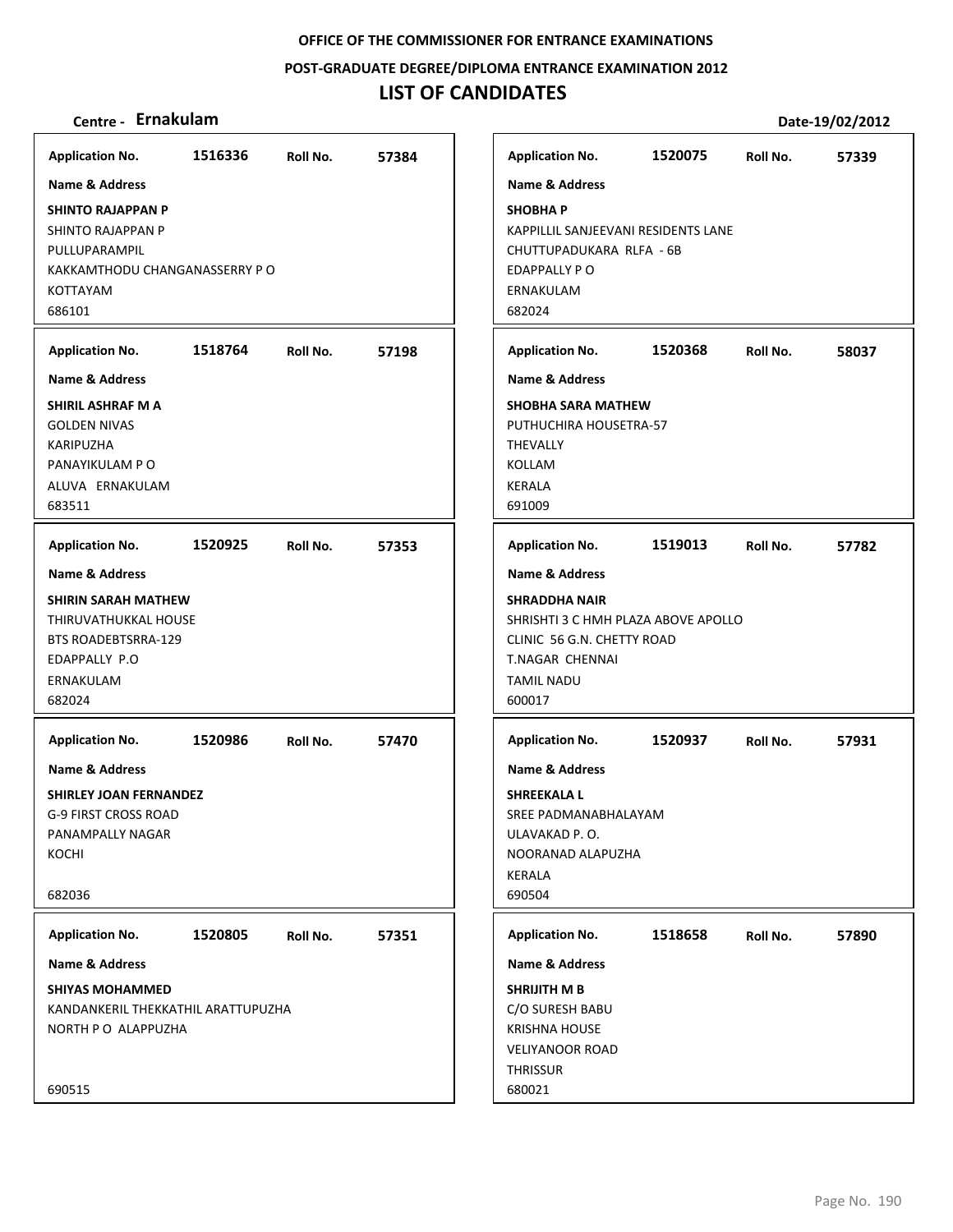**POST‐GRADUATE DEGREE/DIPLOMA ENTRANCE EXAMINATION 2012**

## **LIST OF CANDIDATES**

| <b>Application No.</b>                                                                                                                     | 1517980 | Roll No. | 57183 | <b>Application No.</b>                                                                                                                      |
|--------------------------------------------------------------------------------------------------------------------------------------------|---------|----------|-------|---------------------------------------------------------------------------------------------------------------------------------------------|
| <b>Name &amp; Address</b>                                                                                                                  |         |          |       | <b>Name &amp; Address</b>                                                                                                                   |
| <b>SHRUTHY SUDHAKARAN K</b><br>FLAT NO-301NATIONAL AVENUE APARTMENT<br>PONNEKKARA<br><b>EDAPALLY</b><br><b>COCHIN</b><br>682041            |         |          |       | <b>SHYAMA MANOJ</b><br>SREEMANGALAMMA<br>KUNNAMTHANAM.P<br>PATHANAMTHITTA<br><b>KERALA</b><br>689581                                        |
| <b>Application No.</b>                                                                                                                     | 1520671 | Roll No. | 57349 | <b>Application No.</b>                                                                                                                      |
| <b>Name &amp; Address</b>                                                                                                                  |         |          |       | <b>Name &amp; Address</b>                                                                                                                   |
| <b>SHRUTI IRENE VARGHESE</b><br>THAYIL HOUSE<br><b>LPSLANE</b><br>VADAVATHOOR P.O<br>KOTTAYAM<br>686010                                    |         |          |       | <b>SHYLA SAM</b><br>THERUMMEL LAKE V<br>28/3857 SUNORO CH<br>ELAMKULAM<br>KOCHI ERNAKULAM I<br>682020                                       |
| <b>Application No.</b>                                                                                                                     | 1516247 | Roll No. | 58993 | <b>Application No.</b>                                                                                                                      |
| <b>Name &amp; Address</b><br><b>SHWETHA ANN PHILIP</b><br><b>THARAKAN VILLA</b><br><b>MUTHOOR</b><br>THIRUVALLA<br><b>KERALA</b><br>689107 |         |          |       | <b>Name &amp; Address</b><br><b>SHYNA S THERUVATI</b><br>D/O DR SHAHEER T B<br>1/1906 KUNNUMPUI<br><b>FORT KOCHI</b><br>ERNAKULAM<br>682001 |
| <b>Application No.</b>                                                                                                                     | 1519763 | Roll No. | 58716 | <b>Application No.</b>                                                                                                                      |
| <b>Name &amp; Address</b><br><b>SHYAM KRISHNAN R</b><br><b>42 LODI ESTATE</b><br>MAX MUELLER MARG<br><b>NEW DELHI</b><br>110003            |         |          |       | <b>Name &amp; Address</b><br>SIBI C<br>SIJI BHAVAN<br><b>VENGALLOOR POST</b><br>THODUPUZHA<br><b>IDUKKI DISTRICT - KE</b><br>685584         |
| <b>Application No.</b>                                                                                                                     | 1515741 | Roll No. | 57833 | <b>Application No.</b>                                                                                                                      |
| <b>Name &amp; Address</b>                                                                                                                  |         |          |       | <b>Name &amp; Address</b>                                                                                                                   |
| SHYAMA DEVADASAN<br><b>GEETHA NIVAS</b><br>KOTTAPPURAM ROAD<br>POOTHOLE P O<br><b>THRISSUR</b><br>680004                                   |         |          |       | SIBIN J PULLATTU<br>PULLATTU HOUSE<br>PERUNILAM<br>POONJAR P O<br>KOTTAYAM<br>686581                                                        |

| Centre - Ernakulam                                                                                  |         |          |       |                                                                                                                                          |         |          | Date-19/02/2012 |
|-----------------------------------------------------------------------------------------------------|---------|----------|-------|------------------------------------------------------------------------------------------------------------------------------------------|---------|----------|-----------------|
| olication No.                                                                                       | 1517980 | Roll No. | 57183 | <b>Application No.</b>                                                                                                                   | 1518055 | Roll No. | 58798           |
| ne & Address                                                                                        |         |          |       | <b>Name &amp; Address</b>                                                                                                                |         |          |                 |
| RUTHY SUDHAKARAN K<br>T NO-301NATIONAL AVENUE APARTMENT<br>NNEKKARA<br><b>\PALLY</b><br>CHIN<br>041 |         |          |       | <b>SHYAMA MANOJ</b><br>SREEMANGALAMMAILAMANNUCHOORAKUTTIKAL<br>KUNNAMTHANAM.P.O MALLAPPALLY.<br>PATHANAMTHITTA<br>KERALA<br>689581       |         |          |                 |
| olication No.                                                                                       | 1520671 | Roll No. | 57349 | <b>Application No.</b>                                                                                                                   | 1518997 | Roll No. | 56855           |
| ne & Address                                                                                        |         |          |       | <b>Name &amp; Address</b>                                                                                                                |         |          |                 |
| <b>IUTI IRENE VARGHESE</b><br>YIL HOUSE<br>S LANE<br>)AVATHOOR P.O<br>TAYAM<br>010                  |         |          |       | <b>SHYLA SAM</b><br>THERUMMEL LAKE VIEW<br>28/3857 SUNORO CHURCH ROAD<br>ELAMKULAM<br>KOCHI ERNAKULAM DISTRICT<br>682020                 |         |          |                 |
| olication No.                                                                                       | 1516247 | Roll No. | 58993 | <b>Application No.</b>                                                                                                                   | 1516127 | Roll No. | 57841           |
| ne & Address                                                                                        |         |          |       | <b>Name &amp; Address</b>                                                                                                                |         |          |                 |
| VETHA ANN PHILIP<br>ARAKAN VILLA<br>THOOR<br>RUVALLA<br>:ALA<br>107                                 |         |          |       | <b>SHYNA S THERUVATH</b><br>D/O DR SHAHEER T BAVA<br>1/1906 KUNNUMPURAM<br><b>FORT KOCHI</b><br>ERNAKULAM<br>682001                      |         |          |                 |
| olication No.                                                                                       | 1519763 | Roll No. | 58716 | <b>Application No.</b>                                                                                                                   | 1518109 | Roll No. | 57070           |
| ne & Address<br>YAM KRISHNAN R<br>ODI ESTATE.<br>X MUELLER MARG<br>V DELHI                          |         |          |       | <b>Name &amp; Address</b><br>SIBI <sub>C</sub><br>SIJI BHAVAN<br><b>VENGALLOOR POST</b><br>THODUPUZHA<br><b>IDUKKI DISTRICT - KERALA</b> |         |          |                 |
| 003                                                                                                 |         |          |       | 685584                                                                                                                                   |         |          |                 |
| olication No.                                                                                       | 1515741 | Roll No. | 57833 | <b>Application No.</b>                                                                                                                   | 1517586 | Roll No. | 58789           |
| ne & Address                                                                                        |         |          |       | Name & Address                                                                                                                           |         |          |                 |
| 'AMA DEVADASAN<br>:THA NIVAS<br>TTAPPURAM ROAD<br>OTHOLE P O<br>rissur                              |         |          |       | SIBIN J PULLATTU<br>PULLATTU HOUSE<br>PERUNILAM<br>POONJAR PO<br>KOTTAYAM                                                                |         |          |                 |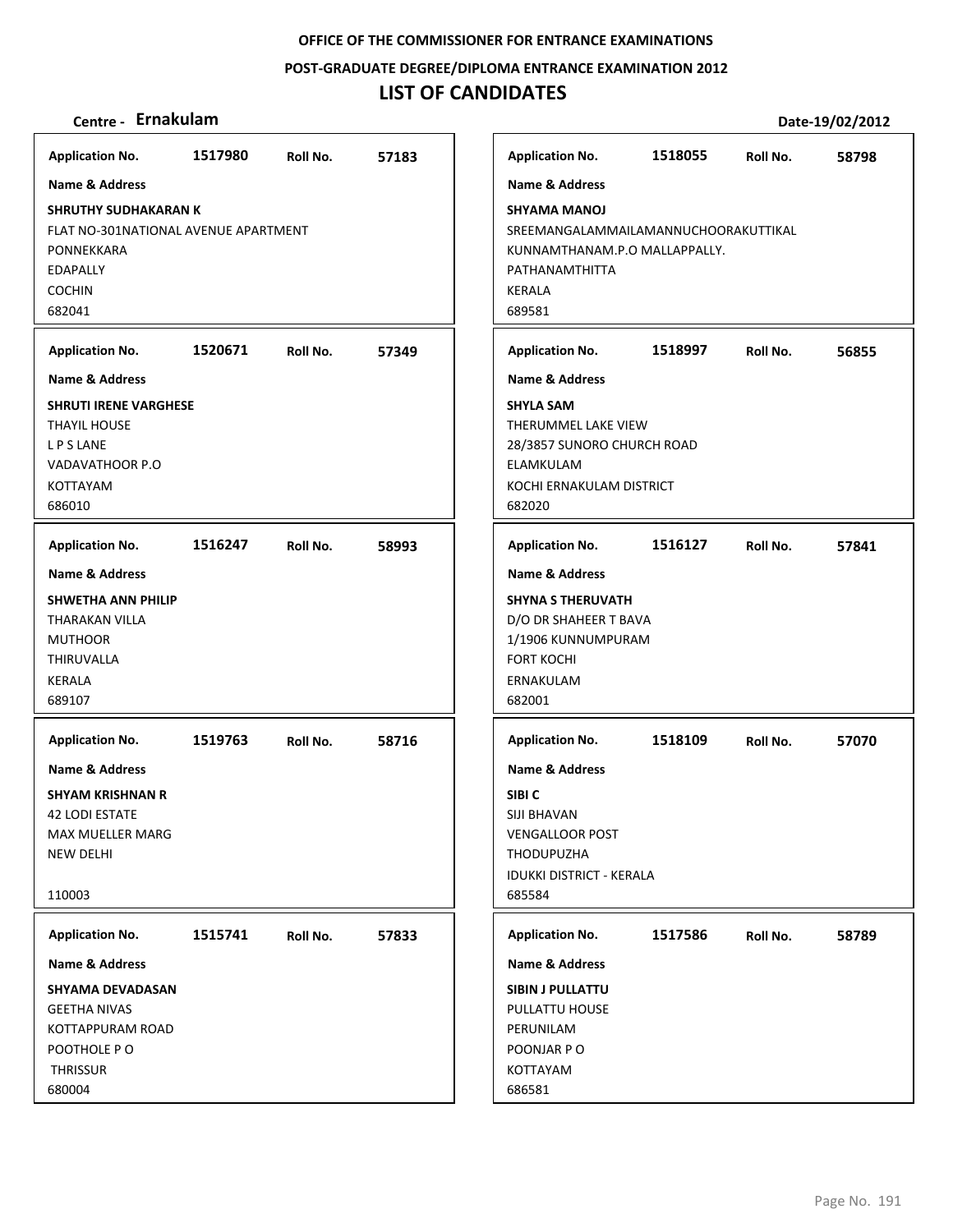**POST‐GRADUATE DEGREE/DIPLOMA ENTRANCE EXAMINATION 2012**

## **LIST OF CANDIDATES**

|                                                                                                                                    |         |          |       |                                                                                                                                                                 |         |          | PULL 19, 04, 4014 |
|------------------------------------------------------------------------------------------------------------------------------------|---------|----------|-------|-----------------------------------------------------------------------------------------------------------------------------------------------------------------|---------|----------|-------------------|
| <b>Application No.</b>                                                                                                             | 1521089 | Roll No. | 58623 | <b>Application No.</b>                                                                                                                                          | 1520489 | Roll No. | 58154             |
| Name & Address                                                                                                                     |         |          |       | <b>Name &amp; Address</b>                                                                                                                                       |         |          |                   |
| SIBIN M<br>SIBIN M<br>ULLADATH HOUSE<br>ERUMATHALA POCHUNANGAMVELY<br>ALUVAERNAKULAM<br>683112                                     |         |          |       | <b>SIJO P GEORGE</b><br>PICHAPILLIL HOUSE<br>KARUVARAKUNDU P O<br>MALAPPURAM<br>676523                                                                          |         |          |                   |
| <b>Application No.</b>                                                                                                             | 1519571 | Roll No. | 58368 | <b>Application No.</b>                                                                                                                                          | 1520379 | Roll No. | 58612             |
| Name & Address<br><b>SIBY KV</b><br>KODALIPARAMBIL HOUSE<br>EAST KOMBARA IRINJALAKUDA<br><b>THRISSUR</b>                           |         |          |       | <b>Name &amp; Address</b><br><b>SIJO SEBASTIAN</b><br>ROSE VILLA HOUSE<br><b>VELUTHUR P.O</b><br><b>THRISSUR</b>                                                |         |          |                   |
| 680121                                                                                                                             |         |          |       | 680016                                                                                                                                                          |         |          |                   |
| <b>Application No.</b>                                                                                                             | 1515788 | Roll No. | 57834 | <b>Application No.</b>                                                                                                                                          | 1520546 | Roll No. | 58155             |
| <b>Name &amp; Address</b><br>SIDHIQ PAINATTIL<br>PAINATTIL HOUSE<br>KARUMBIL<br><b>VENNIYOOR POST</b><br>MALAPPURAM (DT)<br>676508 |         |          |       | <b>Name &amp; Address</b><br><b>SIJO SEBASTIAN</b><br>EARIMATTATHIL<br>PONADUKAROOR P.O<br>PALA<br>KOTTAYAM<br>686574                                           |         |          |                   |
| <b>Application No.</b>                                                                                                             | 1518823 | Roll No. | 56967 | <b>Application No.</b>                                                                                                                                          | 1516694 | Roll No. | 58772             |
| Name & Address<br><b>SIJI JOHN</b><br>SISTERS OF THE DESTITUTE<br>ST MARY'S PROVINCIALATE<br>CHUNANGAMVELY<br>ALUVA<br>683105      |         |          |       | <b>Name &amp; Address</b><br><b>SIJU ABRAHAM V</b><br>SIJU V ABRAHAM<br><b>GRACE VILLA (THAVERTHUNDIYIL)</b><br>PAKKIL P.O M.C. ROAD SIDE<br>KOTTAYAM<br>686012 |         |          |                   |
| <b>Application No.</b>                                                                                                             | 1521182 | Roll No. | 58280 | <b>Application No.</b>                                                                                                                                          | 1517482 | Roll No. | 58902             |
| Name & Address                                                                                                                     |         |          |       | Name & Address                                                                                                                                                  |         |          |                   |
| <b>SIJO BABU C</b><br>CHERIYAPARAMUTTATHU MANNIL<br>ELAKOLLOOR KONNI PO<br>PATHANAMTHITTA DISTRICT<br>KERALA<br>689691             |         |          |       | <b>SILBY PY</b><br>PUTHENPURACKAL<br>POLLATHAI PO<br>S L PURAM<br>ALAPPUZHA<br>688567                                                                           |         |          |                   |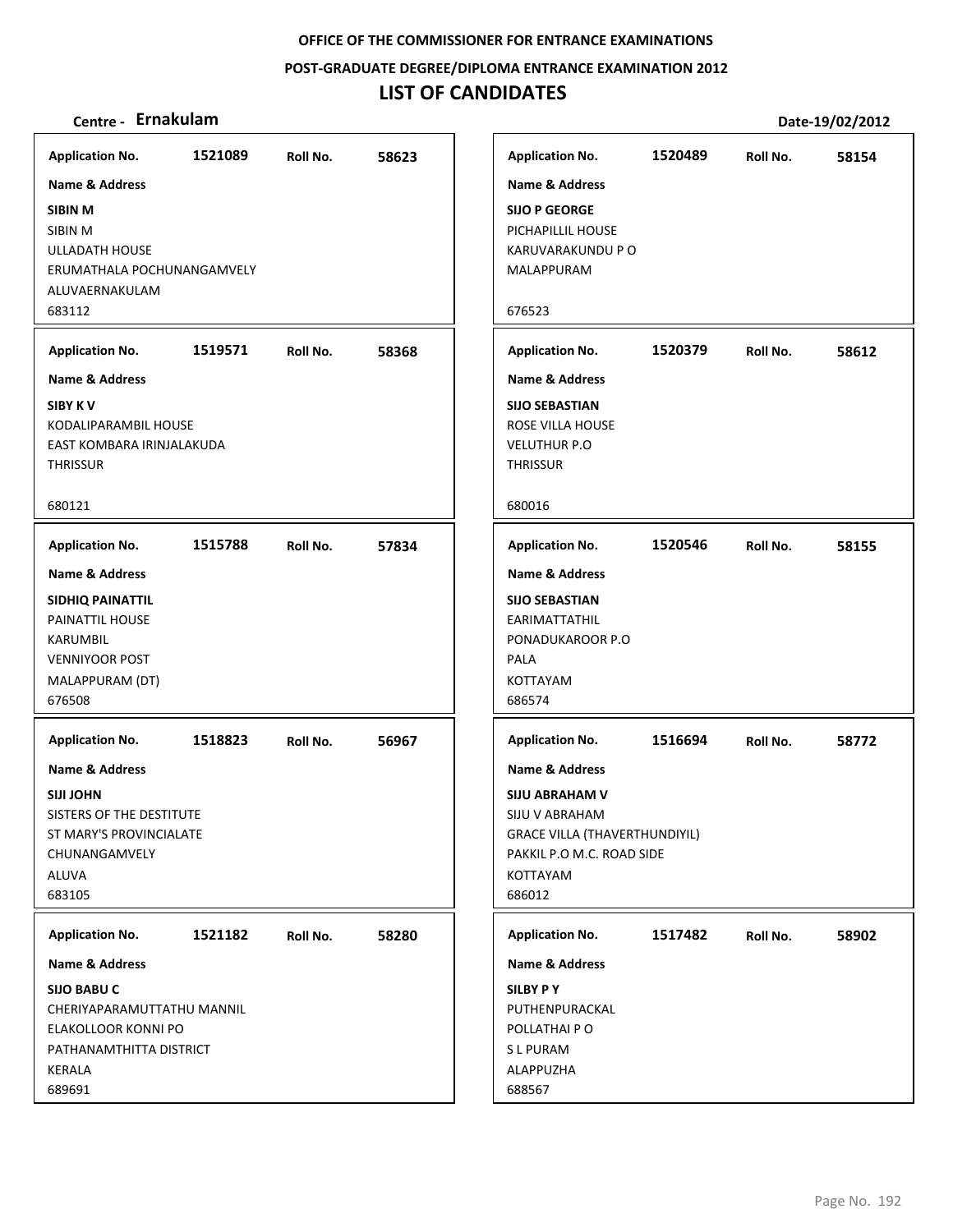**POST‐GRADUATE DEGREE/DIPLOMA ENTRANCE EXAMINATION 2012**

## **LIST OF CANDIDATES**

| <b>Application No.</b>                                                                                                                           | 1519463 | Roll No. | 57560 | <b>Application No.</b>                                                                                                       | 1516567 | Roll No. | 57735 |
|--------------------------------------------------------------------------------------------------------------------------------------------------|---------|----------|-------|------------------------------------------------------------------------------------------------------------------------------|---------|----------|-------|
| Name & Address                                                                                                                                   |         |          |       | <b>Name &amp; Address</b>                                                                                                    |         |          |       |
| SILPA A R<br><b>ANNEDATH HOUSE</b><br>PARAPPANPOIL PO<br>THAMARASSERY<br><b>CALICUT</b><br>673573                                                |         |          |       | SIMILAL H<br>SRUTHYLAYAM (KALARICKAL VELI)<br>KURUPPAN KULANGARA P O<br><b>CHERTHALA SOUTH</b><br><b>ALAPPUZHA</b><br>688551 |         |          |       |
| <b>Application No.</b>                                                                                                                           | 1517600 | Roll No. | 57292 | <b>Application No.</b>                                                                                                       | 1520770 | Roll No. | 58733 |
| <b>Name &amp; Address</b>                                                                                                                        |         |          |       | <b>Name &amp; Address</b>                                                                                                    |         |          |       |
| <b>SILPA JOY</b><br>SILPA JOY<br>PERIKILATHU (H)<br>RAMAMANGALAM (P.O)<br>ERNAKULAM (DIST)<br>686663                                             |         |          |       | <b>SIMMY KURIAN</b><br>SIMMY KURIAN<br>PARASSERY HOUSE EARA - 67<br><b>EDAPALLY P.O</b><br><b>COCHIN</b><br>682024           |         |          |       |
| <b>Application No.</b>                                                                                                                           | 1519299 | Roll No. | 58707 | <b>Application No.</b>                                                                                                       | 1520594 | Roll No. | 57464 |
| <b>Name &amp; Address</b>                                                                                                                        |         |          |       | <b>Name &amp; Address</b>                                                                                                    |         |          |       |
| <b>SILPA S</b><br><b>VELIYIL HOUSE</b><br>KUTHIATHODE PO<br>CHERTHALA<br>ALAPPUZHA<br>688533                                                     |         |          |       | <b>SIMON T CHUNGATH</b><br><b>CHUNGATH HOUSE</b><br>CHITTANJUR.P.O<br><b>VIA KIZHUR</b><br><b>THRISSUR</b><br>680523         |         |          |       |
| <b>Application No.</b>                                                                                                                           | 1516634 | Roll No. | 58196 | <b>Application No.</b>                                                                                                       | 1520258 | Roll No. | 59069 |
| <b>Name &amp; Address</b><br><b>SIMI JOHN</b><br>DR SIMI JOHN<br>W/O ANWAR C VARGHESE<br>CHENNAKKADAN HOUSE PARAKULAM ROAD<br>ANGAMALY<br>683572 |         |          |       | <b>Name &amp; Address</b><br><b>SINDHU KRISHNAN</b><br>SREESHYLAM<br>329HARINAGAR<br>POONKUNNAM<br><b>THRISSUR</b><br>680002 |         |          |       |
| <b>Application No.</b>                                                                                                                           | 1517254 | Roll No. | 57054 | <b>Application No.</b>                                                                                                       | 1518517 | Roll No. | 58692 |
| Name & Address                                                                                                                                   |         |          |       | <b>Name &amp; Address</b>                                                                                                    |         |          |       |
| SIMI SHIVKUMAR PILLAI<br>'MANGALA' 15 LUIZ GARDENS<br>K.D.PLOT P.O<br>KALAMASSERY ERNAKULAM<br>KERALA<br>683104                                  |         |          |       | SINDHU M D<br>ARIYAMPARAMBATH HOUSE<br>MANNUMKATT LANE<br>ENGINEERING COLLEGE PO<br><b>CHERROR THRISSUR</b><br>680009        |         |          |       |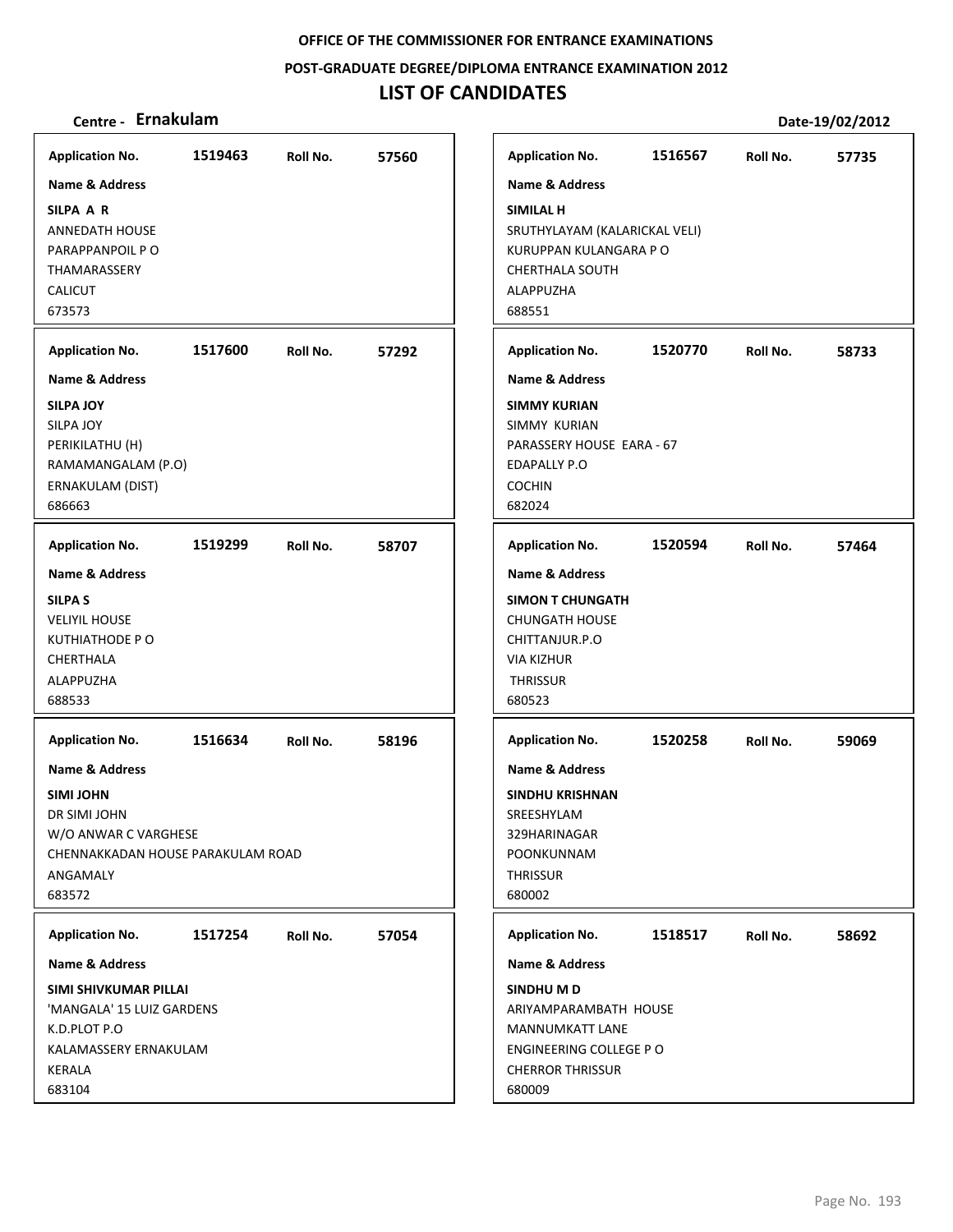**POST‐GRADUATE DEGREE/DIPLOMA ENTRANCE EXAMINATION 2012**

## **LIST OF CANDIDATES**

| <b>Application No.</b>                                                                                        | 1520030 | Roll No. | 58031 | <b>Application No.</b>                                                                                                             | 1518889 | Roll No. | 58469 |
|---------------------------------------------------------------------------------------------------------------|---------|----------|-------|------------------------------------------------------------------------------------------------------------------------------------|---------|----------|-------|
| <b>Name &amp; Address</b>                                                                                     |         |          |       | <b>Name &amp; Address</b>                                                                                                          |         |          |       |
| <b>SINDHUS</b><br>DEVIKRIPALAKSHMI NAGAR<br>PATHUMANAPURAMCHALIL ROADMANJUMMELPO<br>ERNAKULAM                 |         |          |       | SINI JOSEPH C<br>KUTTICKAL HOUSEANAPRAMPAL NORTH P OTHALAVADY.<br>THALAVADY                                                        |         |          |       |
| <b>INDIA</b><br>683501                                                                                        |         |          |       | ALAPPUZHA<br>689577                                                                                                                |         |          |       |
| <b>Application No.</b>                                                                                        | 1516073 | Roll No. | 57494 | <b>Application No.</b>                                                                                                             | 1515640 | Roll No. | 58061 |
| <b>Name &amp; Address</b>                                                                                     |         |          |       | <b>Name &amp; Address</b>                                                                                                          |         |          |       |
| <b>SINDHYA JOSE</b><br>BLESSING VAZHAPPILLY HOUSE<br>PARAYAKAD<br><b>NORTH PARAVUR</b><br>ERNAKULAM<br>683513 |         |          |       | <b>SINNET P R</b><br>SINNET P R S/O P N ROY PULLARCOT HOUSE<br>MADAPLATHURUTH MOOTHAKUNNAM PO<br>N. PARAVUR<br>ERNAKULAM<br>683516 |         |          |       |
| <b>Application No.</b>                                                                                        | 1519319 | Roll No. | 56861 | <b>Application No.</b>                                                                                                             | 1516119 | Roll No. | 57611 |
| <b>Name &amp; Address</b>                                                                                     |         |          |       | <b>Name &amp; Address</b>                                                                                                          |         |          |       |
| SINEESH P JOY                                                                                                 |         |          |       | <b>SINU M GOPI</b>                                                                                                                 |         |          |       |
| PUTHIYAVEETTIL HOUSE                                                                                          |         |          |       | QTRS NO 306/06                                                                                                                     |         |          |       |
| <b>CHERPUNKAL PO</b>                                                                                          |         |          |       | <b>FACT CD TOWNSHIP</b>                                                                                                            |         |          |       |
| CHERPUNKAL<br><b>KOTTAYAM</b>                                                                                 |         |          |       | AMBALAMEDU P OTRIPUNITHURA                                                                                                         |         |          |       |
| 686584                                                                                                        |         |          |       | ERNAKULAM<br>682303                                                                                                                |         |          |       |
| <b>Application No.</b>                                                                                        | 1519869 | Roll No. | 57798 | <b>Application No.</b>                                                                                                             | 1518922 | Roll No. | 57895 |
|                                                                                                               |         |          |       |                                                                                                                                    |         |          |       |
| Name & Address                                                                                                |         |          |       | <b>Name &amp; Address</b>                                                                                                          |         |          |       |
| <b>SINGASANI SUNIL</b><br>SINGASANI HOUSE                                                                     |         |          |       | <b>SINU SANKAR M</b><br>NIRMALYAM                                                                                                  |         |          |       |
| PONJASSERY P O MH JUNCTION                                                                                    |         |          |       | PLAKKUDY LANE                                                                                                                      |         |          |       |
| ERNAKULAM                                                                                                     |         |          |       | AMBALAPUZHA                                                                                                                        |         |          |       |
| 683547                                                                                                        |         |          |       | ALAPPUZHA<br>688561                                                                                                                |         |          |       |
| <b>Application No.</b>                                                                                        | 1518685 | Roll No. | 58810 | <b>Application No.</b>                                                                                                             | 1517660 | Roll No. | 57871 |
| Name & Address                                                                                                |         |          |       | Name & Address                                                                                                                     |         |          |       |
| <b>SINI DANIEL</b>                                                                                            |         |          |       | SIRAJ M M                                                                                                                          |         |          |       |
| <b>MATTEPLACKEL HOUSE</b>                                                                                     |         |          |       | <b>MADAYI MEETHAL</b>                                                                                                              |         |          |       |
| MUDAVOOR PO<br>MUVATTUPUZHA                                                                                   |         |          |       | NADUVANNUR<br>ULLIYERI                                                                                                             |         |          |       |
| ERNAKULAM                                                                                                     |         |          |       | <b>CALICUT</b>                                                                                                                     |         |          |       |
| 686669                                                                                                        |         |          |       | 673614                                                                                                                             |         |          |       |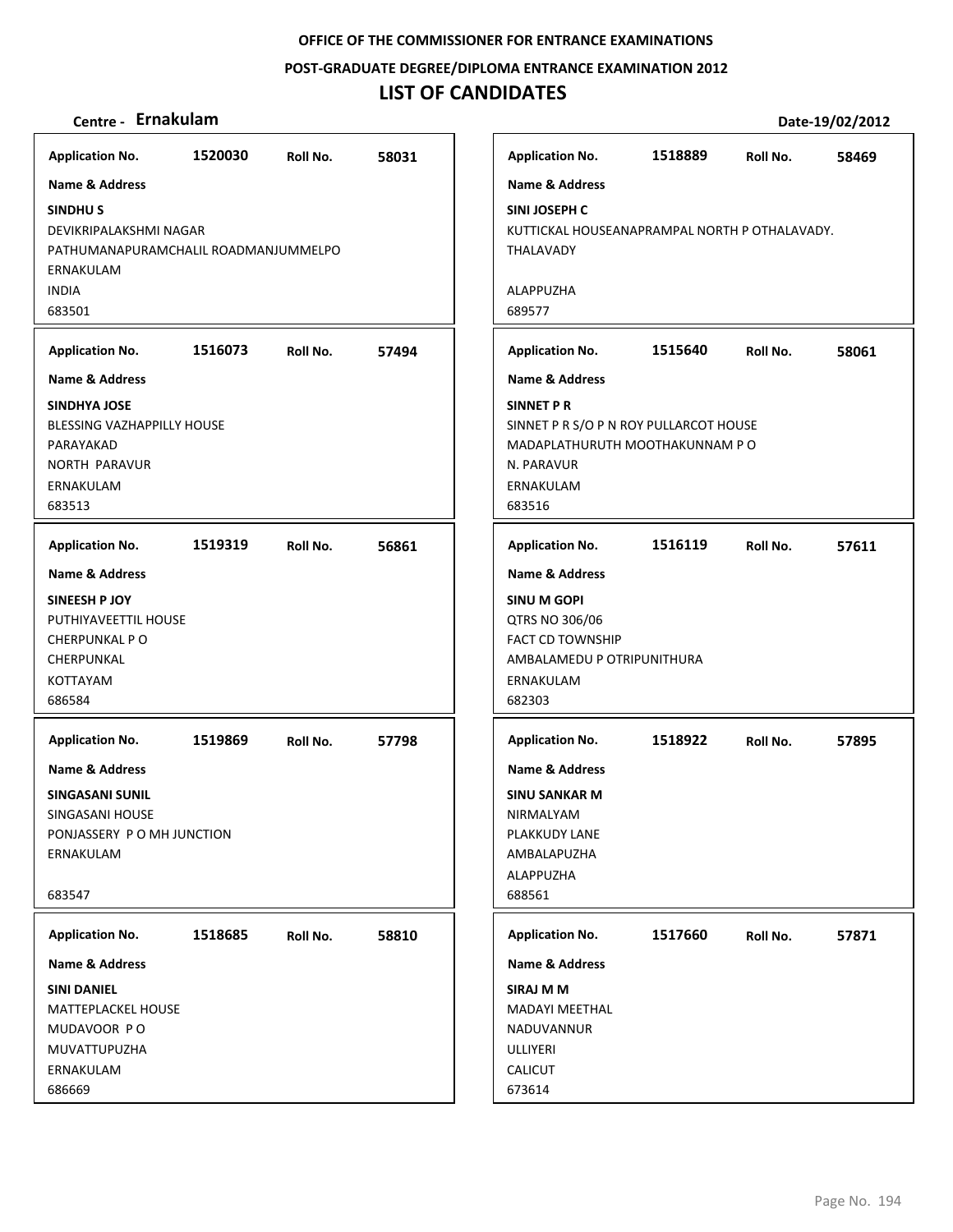**POST‐GRADUATE DEGREE/DIPLOMA ENTRANCE EXAMINATION 2012**

## **LIST OF CANDIDATES**

### **Centre ‐ Ernakulam Date‐19/02/2012**

XIII/304

**THRISSUR** 680508

CMC 12/849 CHERTHALA ALAPUZHA 688524

**SITHARA C J** PADMAVILAS PARIPPU P.O AYMANAM KOTTAYAM 686024

KANJAR P.O KANJAR IDUKKI 685587

S.N.PARK

KERALA 680004

**Application No. Application No. 1520844 57004 1519366 WITHHELD Name & Address Name & Address SITARA RAVINDRANATH SIVA PRADEEP KUMAR** C/O SIVA PRIYA PRAKASH BHAVANAM THIRUNELLUR ROAD PADA NORTHKARUNAGAPALLY P.O.PUVATHUR KOLLAM DIST. KERALA 690518 **Application No. 1518610 57889 Application No. 1520854 57468 Name & Address Name & Address SITHALAKSHMI M SIVAPRABHA S PILLAI** CHANDRAKANDAM FLAT NO 14B2 KENT GLASS HOUSE KANIYAMPUZHA RD. VYTTILA ERNAKULAM 682019 **Application No. 1518565 58463 Application No. 1520420 57461 Name & Address Name & Address SIYA BACKER K** KOTHATTU HOUSE VAYALAR P O CHERTHALA ALAPPUZHA 688536 **Application No. Application No. 1515792 58179 1516385 56921 Name & Address Name & Address SITHARA MATHEW SIYAD P M** NADUVILEDATH HOUSE POKKAKILLATH HOUSE PERINGANAM P O CHAKKARAPADAM **THRISSUR** 680686 **Application No. Application No. 1519264 57556 1521054 57471 Name & Address Name & Address SITHARA SURENDRAN SMIJI GEORGE CHIRAMAL** CHAKKUMPURATH HOUSE KALLOOR HOUSE KAITHARAM P.O POOTHOLE POSTTHRISSUR N.PARAVOOR ERNAKULAM 683519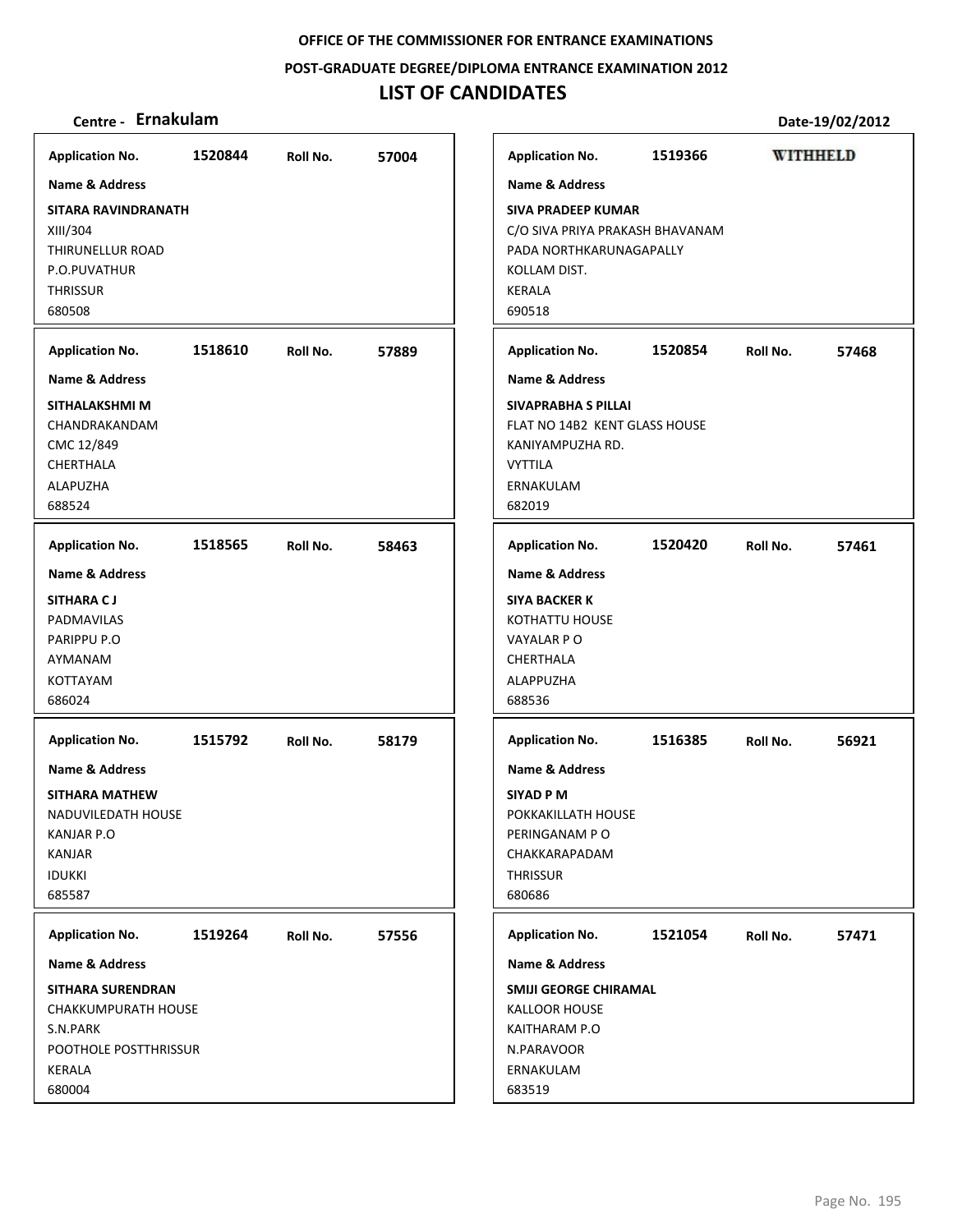**POST‐GRADUATE DEGREE/DIPLOMA ENTRANCE EXAMINATION 2012**

## **LIST OF CANDIDATES**

| <b>Application No.</b>                                                                                                                                       | 1519606 | Roll No. | 57447 |
|--------------------------------------------------------------------------------------------------------------------------------------------------------------|---------|----------|-------|
| Name & Address<br>SMITHA VARGHESE<br>DR SMITHA VARGHESE<br>KARUNA HOSPITAL<br>NEDUMKANDAM<br><b>IDUKKI DIST.</b>                                             |         |          |       |
| 685553                                                                                                                                                       |         |          |       |
| <b>Application No.</b>                                                                                                                                       | 1520789 | Roll No. | 56887 |
| <b>Name &amp; Address</b><br><b>SMITHA E S</b><br>THOTTUPURAM<br><b>KUMARAKOM PO</b><br>KOTTAYAM                                                             |         |          |       |
| 686563                                                                                                                                                       |         |          |       |
| <b>Application No.</b>                                                                                                                                       | 1519484 | Roll No. | 58826 |
| <b>Name &amp; Address</b><br><b>SMITHAKK</b><br>KOLLAMMARAKUDY HOUSE<br>PARIYARAM .P.O<br>CHALAKUDY<br><b>THRISSUR</b><br>680721                             |         |          |       |
| <b>Application No.</b><br><b>Name &amp; Address</b><br><b>SMITHAL</b><br>PULLANCHERI MRA 74 A<br>MANAKKAPARAMBU ROAD<br>AIMS PO PONEKKARA<br>KOCHI<br>682041 | 1520192 | Roll No. | 59068 |
| <b>Application No.</b><br>Name & Address<br><b>SMITHAM</b><br>SOUPARNIKA CHITTOOR MANA ROAD<br>THAYAMKULANGARA<br>P.O. CHERPU<br><b>THRISSUR</b><br>680561   | 1518105 | Roll No. | 56838 |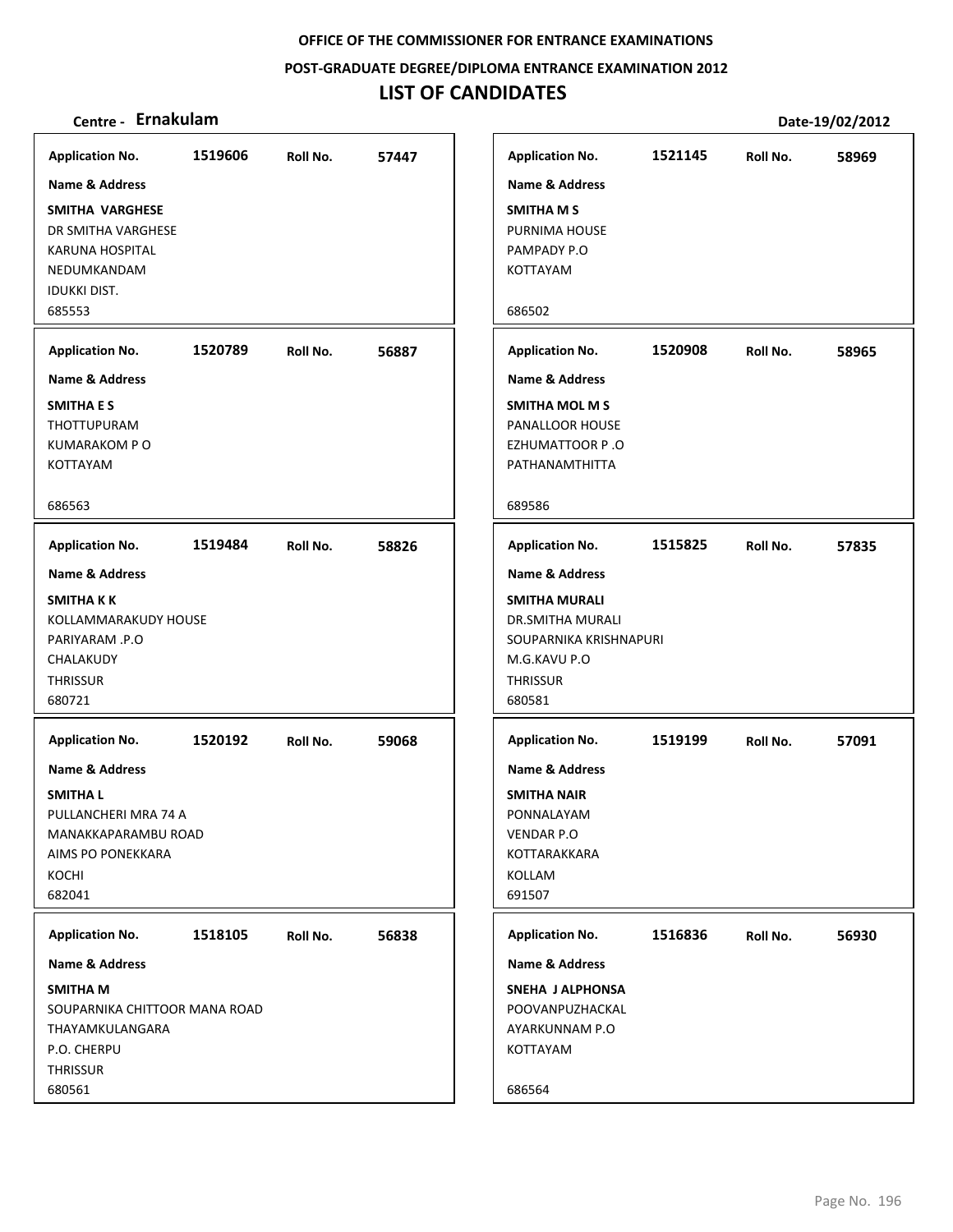**POST‐GRADUATE DEGREE/DIPLOMA ENTRANCE EXAMINATION 2012**

## **LIST OF CANDIDATES**

| <b>Application No.</b>                                                                                                                                                        | 1516606 | Roll No. | 56925 | <b>Application No.</b>                                                                                                                             | 1520113 | Roll No. | 58722 |
|-------------------------------------------------------------------------------------------------------------------------------------------------------------------------------|---------|----------|-------|----------------------------------------------------------------------------------------------------------------------------------------------------|---------|----------|-------|
| <b>Name &amp; Address</b><br><b>SNEHA GEORGE TERESSA</b><br><b>THYCHERIL HOUSE</b><br>THATHAMPALLYP.O.<br>ALAPPUZHA<br>KERALA<br>688013                                       |         |          |       | <b>Name &amp; Address</b><br><b>SOBHAP</b><br>ASWATHY ELOORKARA ROAD<br><b>EAST KADUNGALOOR</b><br><b>ALWAYE</b><br>ERNAKULAM<br>683102            |         |          |       |
| <b>Application No.</b>                                                                                                                                                        | 1520292 | Roll No. | 58840 | <b>Application No.</b>                                                                                                                             | 1519351 | Roll No. | 58938 |
| <b>Name &amp; Address</b><br><b>SNEHA GIRIDHAR</b><br><b>GIRIDHAR EYE INSTITUTE</b><br>PONNETH TEMPLE ROAD<br><b>KADAVANTHRA</b><br><b>COCHIN</b><br>682020                   |         |          |       | <b>Name &amp; Address</b><br><b>SOBHAKURUNNAN</b><br>SOBHAKURUNNAN<br>ANURADHAPURA<br>NEARVELAKANNIMATHACHURCH<br>KAKKANAD<br>682030               |         |          |       |
| <b>Application No.</b>                                                                                                                                                        | 1520106 | Roll No. | 58377 | <b>Application No.</b>                                                                                                                             | 1520577 | Roll No. | 57116 |
| <b>Name &amp; Address</b><br><b>SNEHAJA K</b><br><b>NANDANAM</b><br><b>CHAKOLAS COUNTY</b><br><b>VIYYUR THRISSUR</b><br>KERALA<br>680010                                      |         |          |       | <b>Name &amp; Address</b><br><b>SOBIN E JOSEPH</b><br>ERAMANGALATHU HOUSE<br>THIRUVANIYOOR P.O.<br>PUTHANCRUZE VIA<br>ERNAKULAM KERALA.<br>682308  |         |          |       |
| <b>Application No.</b><br>Name & Address<br><b>SNEHASREE VENUGOPAL</b><br><b>LEELA NIVAS</b><br>CHERUMUNDASSERY PO<br>AMBALAPARA (V.I.A) OTTAPALAM<br>PALAKKAD<br>679512      | 1520483 | Roll No. | 57578 | <b>Application No.</b><br><b>Name &amp; Address</b><br><b>SOLY P MATHEW</b><br>VADAKKEDAM PARAYIL<br>ATHIRAMPUZHA P.O<br><b>KOTTAYAM</b><br>686562 | 1520263 | Roll No. | 56994 |
| <b>Application No.</b><br>Name & Address<br>SOBHA LAKSHMY P M<br>SOBHA LAKSHMY P M<br>'RAJASREE'MUKKOTTIL LANE<br><b>GANDHI SQUAREPOONITHURA</b><br>ERNAKULAM(DIST)<br>682038 | 1516883 | Roll No. | 57627 | <b>Application No.</b><br>Name & Address<br><b>SOMU ANIL K</b><br>SONA<br>AMARA PO<br>CHANGANACHERRY<br>KOTTAYAM DISTRICT<br>686546                | 1515727 | Roll No. | 56907 |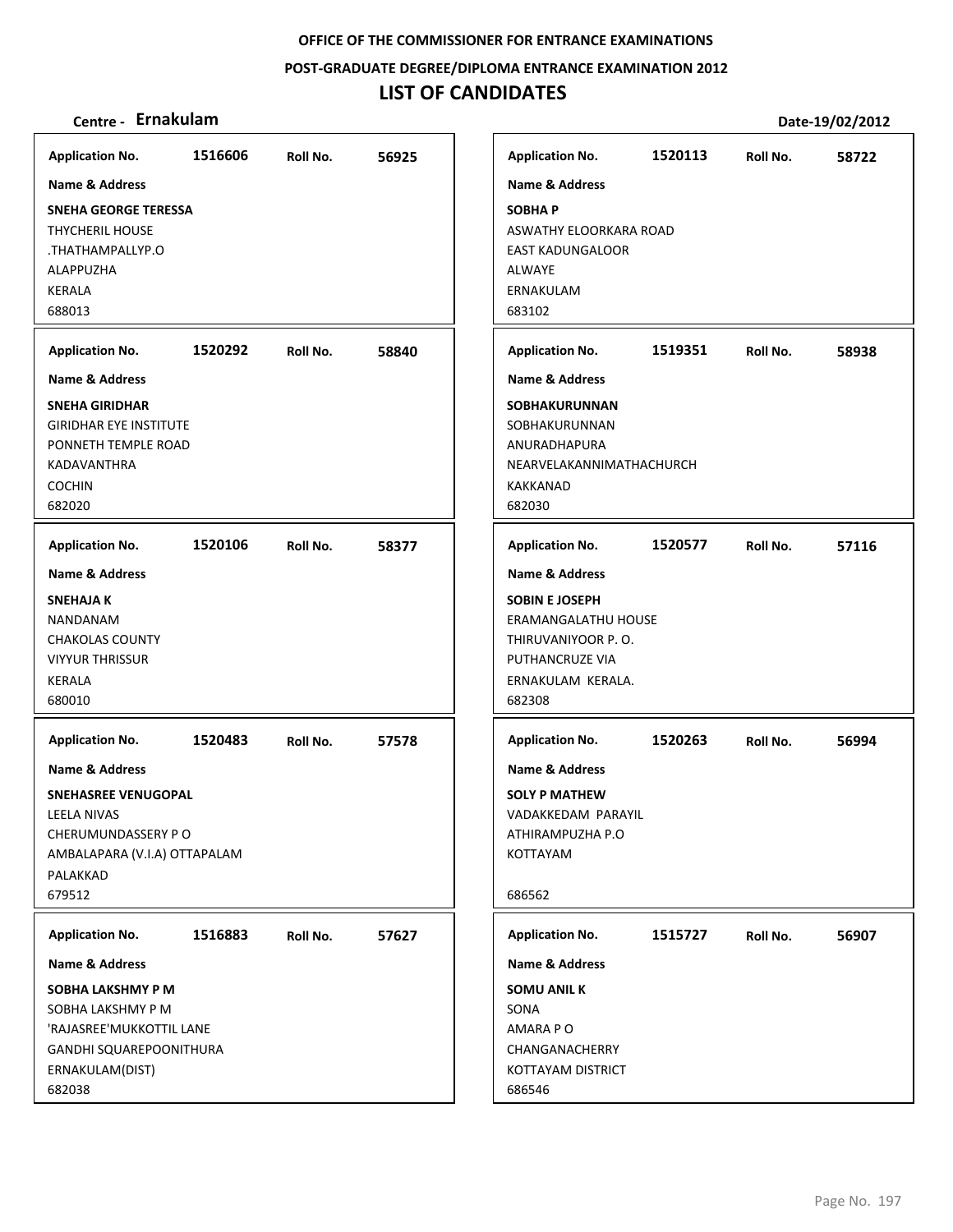**POST‐GRADUATE DEGREE/DIPLOMA ENTRANCE EXAMINATION 2012**

## **LIST OF CANDIDATES**

| <b>Application No.</b>                                                                                     | 1517644 | Roll No. | 56829 | <b>Application No.</b>                                                                                                       | 1517008                   | Roll No. | 58894 |
|------------------------------------------------------------------------------------------------------------|---------|----------|-------|------------------------------------------------------------------------------------------------------------------------------|---------------------------|----------|-------|
| <b>Name &amp; Address</b>                                                                                  |         |          |       | <b>Name &amp; Address</b>                                                                                                    |                           |          |       |
| SONALINE SUZATTE FERNANDEZ<br>AMBAT HOUSE 42/463<br>MATHAI MANJOORAN ROAD<br>PACHALAM<br>KOCHI 12          |         |          |       | <b>SONU CHANDRAN</b><br>MEMANA (H)<br>VAYALA PO<br>KOTTAYAM                                                                  |                           |          |       |
| 682012                                                                                                     |         |          |       | 686587                                                                                                                       |                           |          |       |
| <b>Application No.</b>                                                                                     | 1519584 | Roll No. | 58943 | <b>Application No.</b>                                                                                                       | 1521383                   | Roll No. | 57360 |
| <b>Name &amp; Address</b>                                                                                  |         |          |       | <b>Name &amp; Address</b>                                                                                                    |                           |          |       |
| <b>SONIA JOSEPH</b><br>KALLELY HOUSE<br>PARIYARAM.P.O<br><b>VIA CHALAKUDY</b><br><b>THRISSUR</b><br>680721 |         |          |       | <b>SONY JOSEPH</b><br>MALIYIL<br>PINDIMANA<br>KOTHAMANGALAM<br>686698                                                        |                           |          |       |
|                                                                                                            |         |          |       |                                                                                                                              |                           |          |       |
| <b>Application No.</b>                                                                                     | 1515933 | Roll No. | 58297 | <b>Application No.</b>                                                                                                       | 1518525                   | Roll No. | 56846 |
| <b>Name &amp; Address</b>                                                                                  |         |          |       | <b>Name &amp; Address</b>                                                                                                    |                           |          |       |
| <b>SONIA MARY THOMAS</b><br>NJALIPARAMPIL HOUSE<br>VELLIKARA<br>KUMBANAD P.O<br>PATHANAMTHITTA<br>689547   |         |          |       | <b>SOONAPR</b><br>C/O DR P A RAVINDRANATH<br><b>CHALAKUDY PO</b><br>THRISSUR DT<br>680307                                    | 13/42AISWARYANORTH AVENUE |          |       |
| <b>Application No.</b>                                                                                     | 1518574 | Roll No. | 58808 | <b>Application No.</b>                                                                                                       | 1516113                   | Roll No. | 57147 |
| Name & Address<br><b>SONIA SASIDHARAN</b><br>SOUPARNIKA<br>POTHENPURAM PO<br>PAMPADY<br>KOTTAYAM<br>686502 |         |          |       | <b>Name &amp; Address</b><br><b>SOORAJ MENON R</b><br>THEJUS HOUSE<br>NAYARAMBALAM PO<br><b>VYPIN</b><br>ERNAKULAM<br>682509 |                           |          |       |
| <b>Application No.</b>                                                                                     | 1518862 | Roll No. | 56968 | <b>Application No.</b>                                                                                                       | 1517520                   | Roll No. | 58443 |
| <b>Name &amp; Address</b>                                                                                  |         |          |       | Name & Address                                                                                                               |                           |          |       |
| <b>SONIYA MATHEW</b><br><b>VALAYANATTU HOUSE</b><br>ANGADI.P O RANNY<br>PATHANAMTHITTA<br>KERALA<br>689674 |         |          |       | <b>SOORAJ S</b><br>SISIRAM<br>POTTORE P.O<br><b>THRISSUR</b><br>680581                                                       |                           |          |       |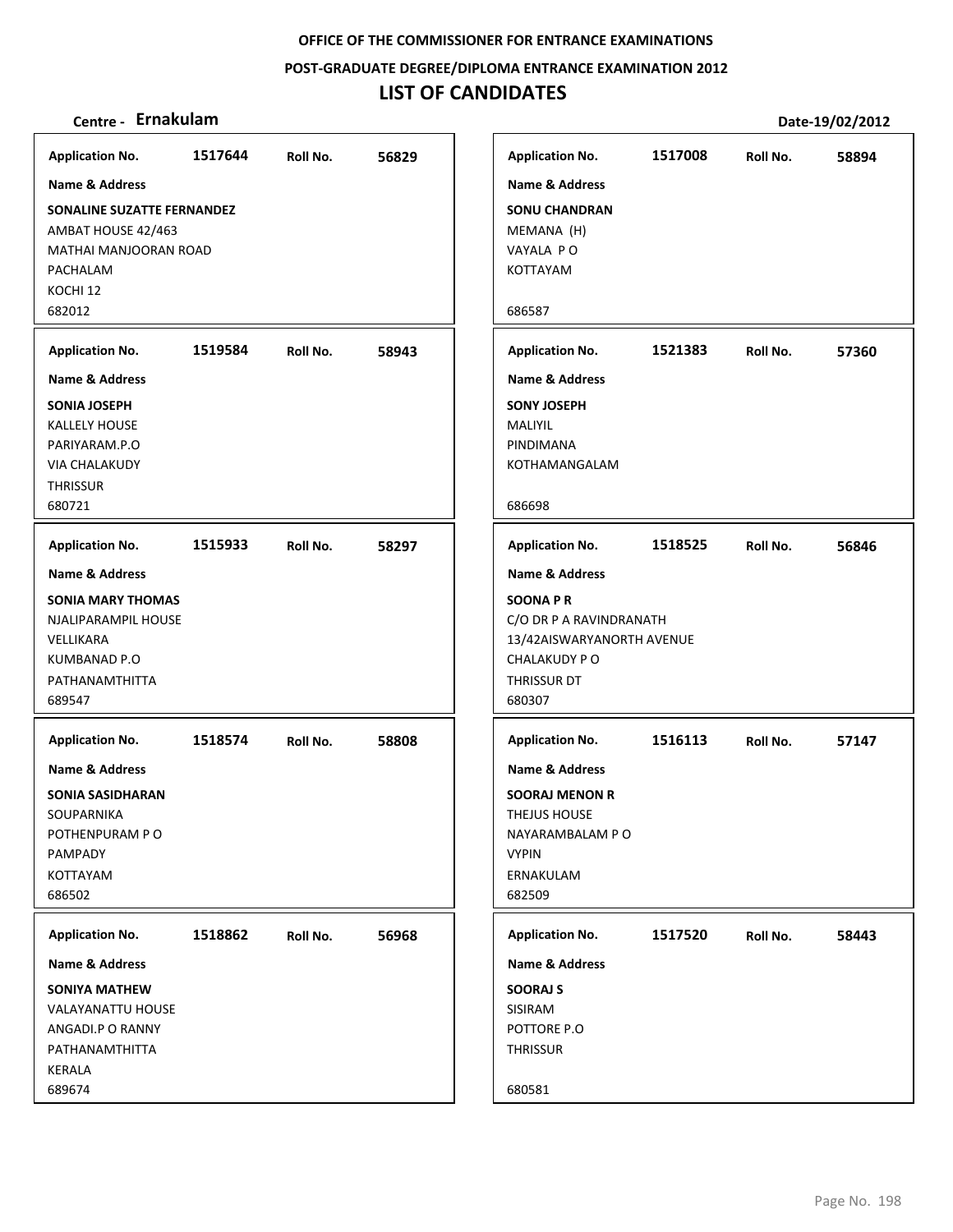**POST‐GRADUATE DEGREE/DIPLOMA ENTRANCE EXAMINATION 2012**

## **LIST OF CANDIDATES**

| <b>Application No.</b>                                                                                                                          | 1518510 | Roll No. | 58462 |
|-------------------------------------------------------------------------------------------------------------------------------------------------|---------|----------|-------|
| <b>Name &amp; Address</b><br><b>SOORYA S</b><br>PALAPARAMBIL HOUSE<br>KARAMVELI P.O<br>KARAMVELI<br>PATHANAMTHITTA<br>689643                    |         |          |       |
| <b>Application No.</b>                                                                                                                          | 1516484 | Roll No. | 58653 |
| <b>Name &amp; Address</b><br><b>SOORYA V</b><br>W/O DR SANTHOSH TV<br>THEKOOT HOUSE<br><b>KUZHIKATUSSERY PO</b><br><b>THRISSUR</b><br>680697    |         |          |       |
| <b>Application No.</b>                                                                                                                          | 1518591 | Roll No. | 57079 |
| <b>Name &amp; Address</b><br><b>SOOSAN DAVIS</b><br><b>KAITHARATH HOUSE</b><br><b>AVENUE ROAD</b><br>P.O.EAST FORT<br><b>THRISSUR</b><br>680005 |         |          |       |
| <b>Application No.</b><br><b>Name &amp; Address</b><br>SOPHIAMMA JOSEPH<br>KURUPPUMTHUNDOM<br>ATHIRAMPUZHA P O<br>KOTTAYAM<br>686562            | 1517654 | Roll No. | 57525 |
| <b>Application No.</b>                                                                                                                          | 1515946 | Roll No. | 58412 |
| Name & Address<br><b>SOUBY K PAREETH</b><br>KAINJIRAKKOTTL<br>PERINGALA PO<br>KUMARAPURAM<br>ERNAKULAM<br>683565                                |         |          |       |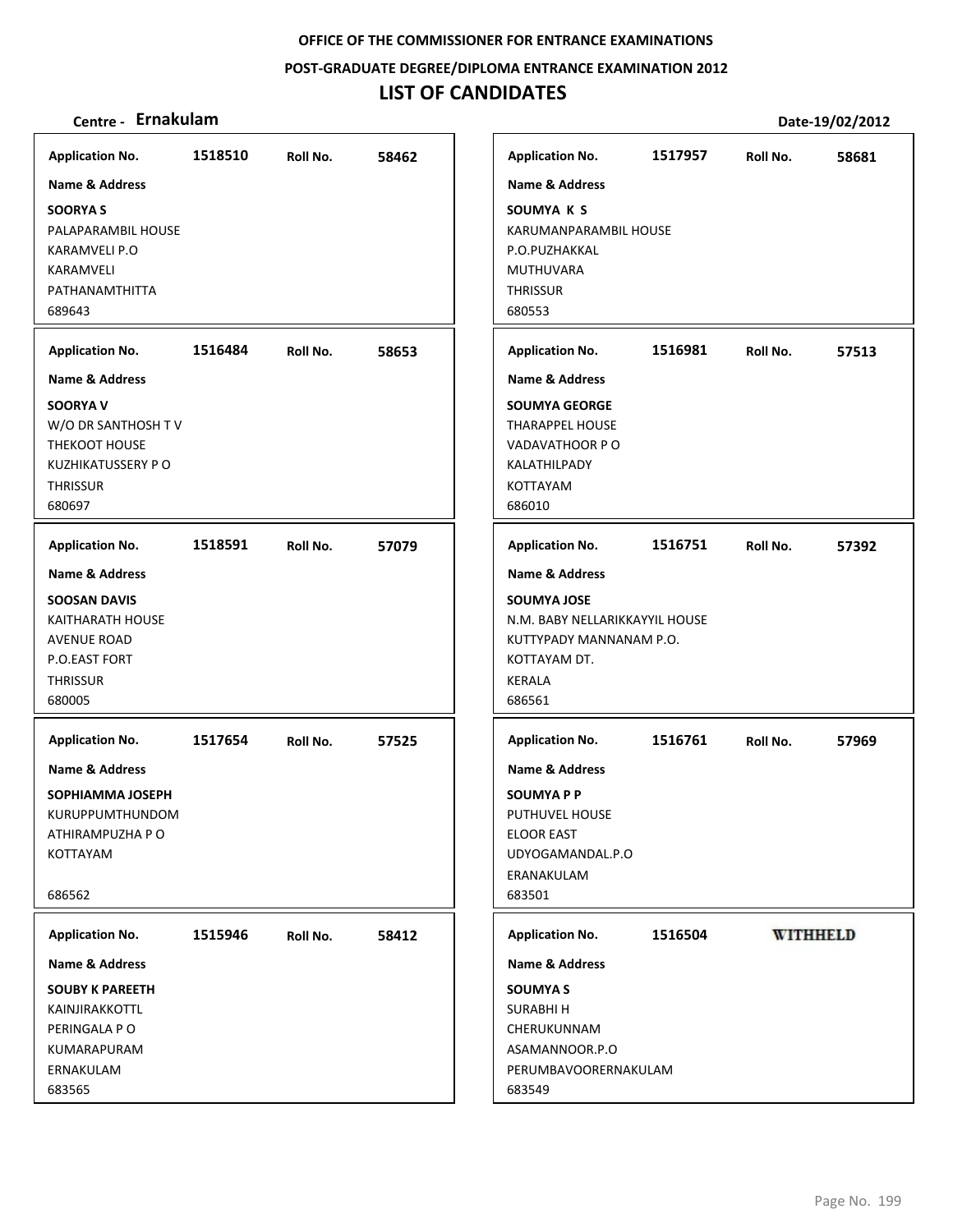**POST‐GRADUATE DEGREE/DIPLOMA ENTRANCE EXAMINATION 2012**

## **LIST OF CANDIDATES**

| Centre - Ernakulam                                                                                                                     |         |          |       |                                                                                                                                               |         |          | Date-19/02/2012 |
|----------------------------------------------------------------------------------------------------------------------------------------|---------|----------|-------|-----------------------------------------------------------------------------------------------------------------------------------------------|---------|----------|-----------------|
| <b>Application No.</b>                                                                                                                 | 1520476 | Roll No. | 56882 | <b>Application No.</b>                                                                                                                        | 1517770 | Roll No. | 58103           |
| <b>Name &amp; Address</b><br><b>SOUMYAS</b><br>PRASANTH KKRA 69 B<br>SANATHANAPURAM P.O<br>KAITHAVANA<br>ALAPPUZHA.<br>688003          |         |          |       | <b>Name &amp; Address</b><br><b>SOUMYA VARGHESE</b><br>SOUMYA VARGHESE<br>PULLORUKUDY HOUSE<br>VENGOOR P.O<br>ERNAKULAM<br>683546             |         |          |                 |
| <b>Application No.</b>                                                                                                                 | 1515957 | Roll No. | 56796 | <b>Application No.</b>                                                                                                                        | 1516094 | Roll No. | 58300           |
| <b>Name &amp; Address</b>                                                                                                              |         |          |       | <b>Name &amp; Address</b>                                                                                                                     |         |          |                 |
| <b>SOUMYA S NAIR</b><br><b>UZHUTHRAMOOLAYIL</b><br>THIRUVANCHOOR PO<br>KOTTAYAM<br><b>KERALA</b><br>686037                             |         |          |       | SOUMYA VASUDEVAN<br><b>KRISHNA GARDENS</b><br>OFF KADAVATHU ROAD<br>NORTH PARAVUR P.O.<br>ERNAKULAM<br>683513                                 |         |          |                 |
| <b>Application No.</b>                                                                                                                 | 1516784 | Roll No. | 58889 | <b>Application No.</b>                                                                                                                        | 1518198 | Roll No. | 58341           |
| <b>Name &amp; Address</b><br><b>SOUMYA SOMAN</b><br><b>VALLIKANDATHIL HOUSE</b><br><b>KONTHURUTHY</b><br>THEVARA PO<br>KOCHI<br>682013 |         |          |       | <b>Name &amp; Address</b><br>SOUMYA VENUGOPALAN<br>TEJUS HSE NO- 14/109/9<br>SAKTHI NAGAR<br>BEHIND KARTHIYANI TEMPLE<br>AYYANTHOLE<br>680003 |         |          |                 |
| <b>Application No.</b>                                                                                                                 | 1516438 | Roll No. | 56922 | <b>Application No.</b>                                                                                                                        | 1516939 | Roll No. | 57628           |
| <b>Name &amp; Address</b><br><b>SOUMYA SUSEELAN P</b><br>PALACKATHADATHIL<br>KADAPLAMATTOM PO<br>KOTTAYAM<br>686571                    |         |          |       | <b>Name &amp; Address</b><br><b>SOWMIA MAMMEN</b><br>PUTHUCHIRA HOUSE<br><b>TRA - 57</b><br>THEVALLY KOLLAM<br>691009<br>691009               |         |          |                 |
| <b>Application No.</b>                                                                                                                 | 1517432 | Roll No. | 57057 | <b>Application No.</b>                                                                                                                        | 1518937 | Roll No. | 58585           |
| Name & Address                                                                                                                         |         |          |       | Name & Address                                                                                                                                |         |          |                 |
| <b>SOUMYA V JOY</b><br>SOUMYA V JOY<br>VALIYAPARAMPIL HOUSE<br>VAIKOM ROADTRIPUNITHURA<br>ERNAKULAMKERALA<br>682301                    |         |          |       | <b>SOWMYAKS</b><br><b>VADAKKEPURA HOUSE</b><br><b>ANTHIKAD PO</b><br><b>THRISSUR</b><br>680641                                                |         |          |                 |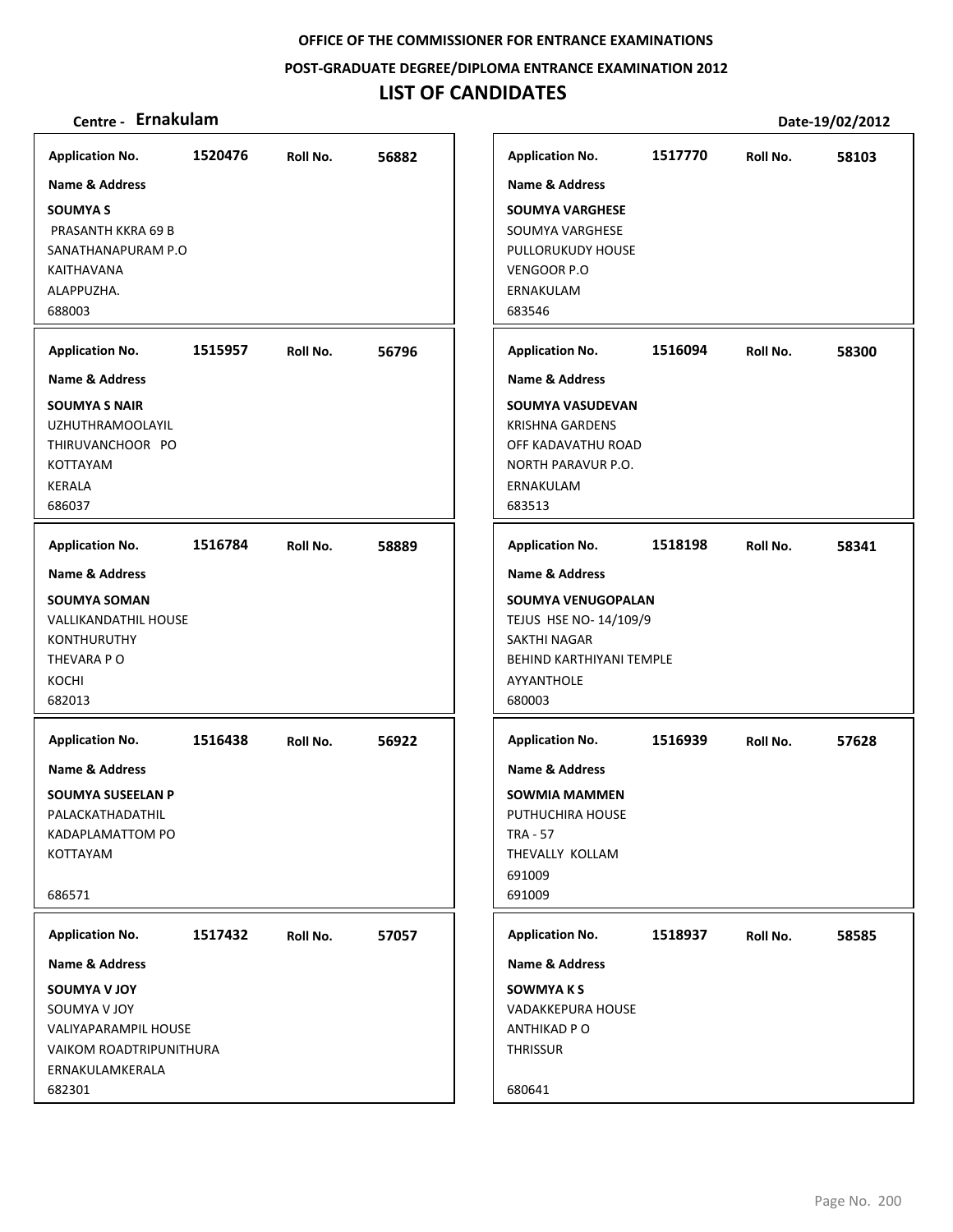**POST‐GRADUATE DEGREE/DIPLOMA ENTRANCE EXAMINATION 2012**

## **LIST OF CANDIDATES**

| <b>Application No.</b>                                                                                         | 1520414 | Roll No. | 57345 |
|----------------------------------------------------------------------------------------------------------------|---------|----------|-------|
| <b>Name &amp; Address</b>                                                                                      |         |          |       |
| <b>SREE LAKSHMY K K</b><br>ANJALI6/680<br><b>BPL KOOTTUPATHA</b><br>MARUTHA ROAD PO<br>PALAKKAD<br>678007      |         |          |       |
| <b>Application No.</b>                                                                                         | 1519879 | Roll No. | 58488 |
| Name & Address                                                                                                 |         |          |       |
| <b>SREE SARAH CHERIAN</b><br>31/29 J PALLIVATHUCKAL<br>AMBELI PADAM ROAD VYTTILA<br>KOCHI<br>682019            |         |          |       |
| <b>Application No.</b>                                                                                         | 1516541 | Roll No. | 58539 |
| <b>Name &amp; Address</b>                                                                                      |         |          |       |
| <b>SREEBA B RAJ</b><br>THAPOVANAM<br>CHERUNNIYOOR PO<br>VARKALA<br>THIRUVANANTHAPURAM<br>695142                |         |          |       |
| <b>Application No.</b>                                                                                         | 1519091 | Roll No. | 58473 |
| Name & Address<br><b>SREEDAK</b><br>KANNAMPARAMBIL HOUSE<br>KALLEKULANGARA<br>PALAKKAD<br>678009               |         |          |       |
| <b>Application No.</b>                                                                                         | 1518851 | Roll No. | 58698 |
| Name & Address                                                                                                 |         |          |       |
| <b>SREEDEEP KS</b><br>KODAKKATTIL SREESAILAM<br><b>MOOKAMBI</b><br><b>NORTH PARAVUR</b><br>ERNAKULAM<br>683513 |         |          |       |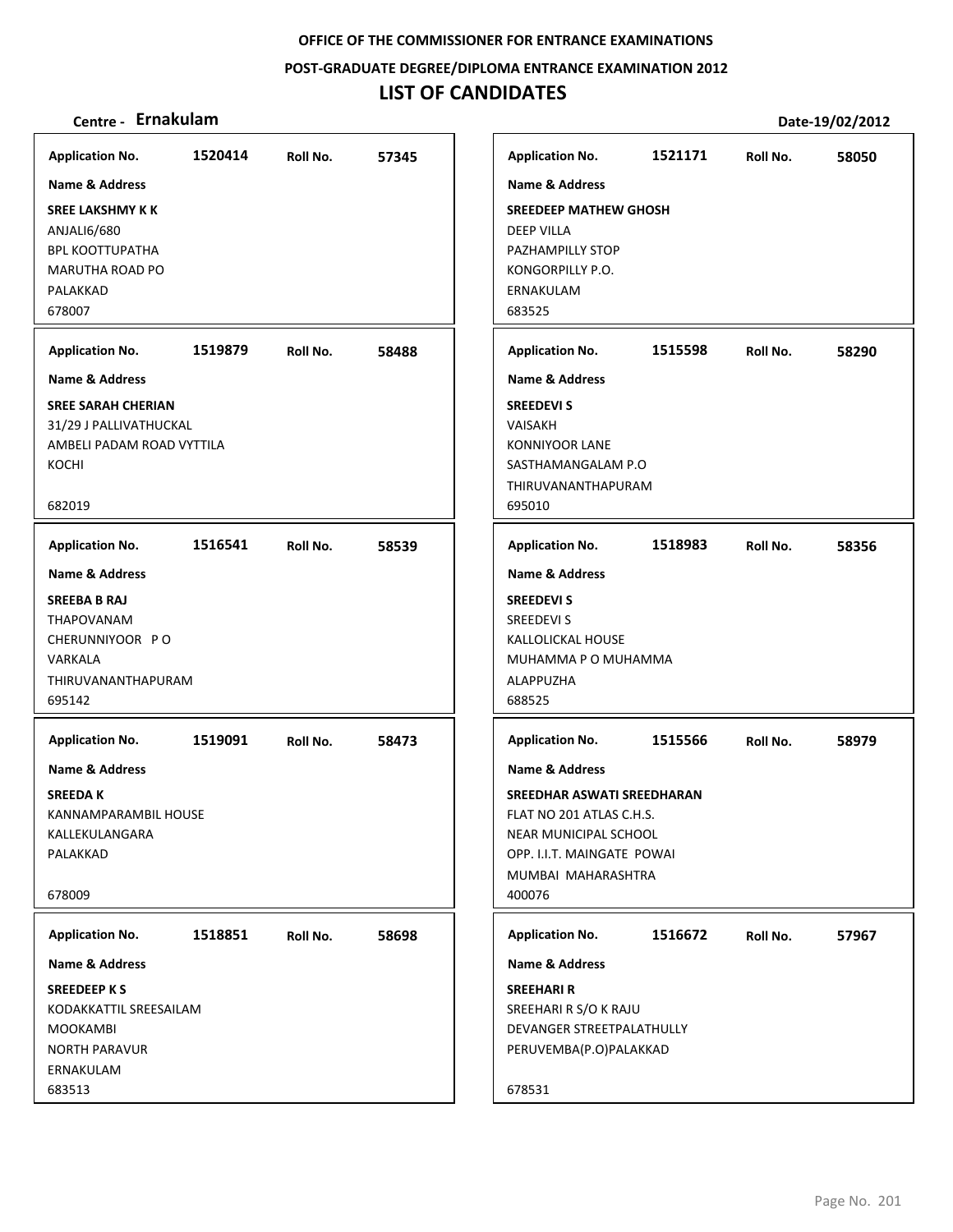**POST‐GRADUATE DEGREE/DIPLOMA ENTRANCE EXAMINATION 2012**

## **LIST OF CANDIDATES**

| Centre - Ernakulam                                                                                                                 |         |          |       |                                                                                                                            |         |          | Date-19/02/2012 |
|------------------------------------------------------------------------------------------------------------------------------------|---------|----------|-------|----------------------------------------------------------------------------------------------------------------------------|---------|----------|-----------------|
| <b>Application No.</b>                                                                                                             | 1519861 | Roll No. | 57335 | <b>Application No.</b>                                                                                                     | 1518944 | Roll No. | 58815           |
| Name & Address                                                                                                                     |         |          |       | Name & Address                                                                                                             |         |          |                 |
| <b>SREEJA P K</b><br><b>USHUS</b><br>KUMBIDI P O<br>PALAKKAD                                                                       |         |          |       | <b>SREEJITH C MENON</b><br>PUTHIYAPARAMBATH HOUSE<br>MEKKARATHEKKUMBHAGOM<br>TRIPUNITHURA P O<br>ERNAKULAM                 |         |          |                 |
| 679553                                                                                                                             |         |          |       | 682301                                                                                                                     |         |          |                 |
| <b>Application No.</b>                                                                                                             | 1520009 | Roll No. | 56990 | <b>Application No.</b>                                                                                                     | 1520269 | Roll No. | 57226           |
| <b>Name &amp; Address</b>                                                                                                          |         |          |       | <b>Name &amp; Address</b>                                                                                                  |         |          |                 |
| <b>SREEJA RAJ V</b><br>D-4 BLOCK-2<br>CPWD QUARTERS KUNNUMPURAM<br>KAKANAD COCHIN.                                                 |         |          |       | SREEJITH M G<br>SREEBHAVAN<br>LAKKATTOOR.P.O<br>KOTTAYAM                                                                   |         |          |                 |
| 682030                                                                                                                             |         |          |       | 686502                                                                                                                     |         |          |                 |
| <b>Application No.</b>                                                                                                             | 1516424 | Roll No. | 58422 | <b>Application No.</b>                                                                                                     | 1519193 | Roll No. | 58935           |
| Name & Address                                                                                                                     |         |          |       | <b>Name &amp; Address</b>                                                                                                  |         |          |                 |
| <b>SREEJA SAHADEVAN</b><br>VADAPPURAM HOUSE<br>MAMALA PO<br>THIRUVANKULAM<br>ERNAKULAM<br>682305                                   |         |          |       | <b>SREEJITH PS</b><br>PONNALAYAM<br><b>VENDAR P.O</b><br>KOTTARAKKARA<br>KOLLAM<br>691507                                  |         |          |                 |
| <b>Application No.</b>                                                                                                             | 1516128 | Roll No. | 57956 | <b>Application No.</b>                                                                                                     | 1519344 | Roll No. | 58478           |
| <b>Name &amp; Address</b><br><b>SREEJAMOL B</b><br>PACHERIL HOUSE<br>ADOORMALA P O<br><b>THODUPUZHA</b><br><b>IDUKKI</b><br>685590 |         |          |       | Name & Address<br>SREEJITH PAUL V A<br>VALLUVASSERY HOUSE<br><b>WATER FRONT ROAD</b><br>KADAVANTHRA P O<br>KOCHI<br>682020 |         |          |                 |
| <b>Application No.</b>                                                                                                             | 1518868 | Roll No. | 57200 | <b>Application No.</b>                                                                                                     | 1520773 | Roll No. | 58848           |
| Name & Address                                                                                                                     |         |          |       | Name & Address                                                                                                             |         |          |                 |
| SREEJARAJ<br>KOLLAPARAMBIL HOUSE<br><b>CEYLONE JUNCTION</b><br>THALAYOLAPARAMBU P O<br>KOTTAYAM                                    |         |          |       | <b>SREEKALA K R</b><br><b>CHALLIYIL HOUSE</b><br>PUNNAPRA .P.O<br>ALAPPUZHA                                                |         |          |                 |
| 686605                                                                                                                             |         |          |       | 688004                                                                                                                     |         |          |                 |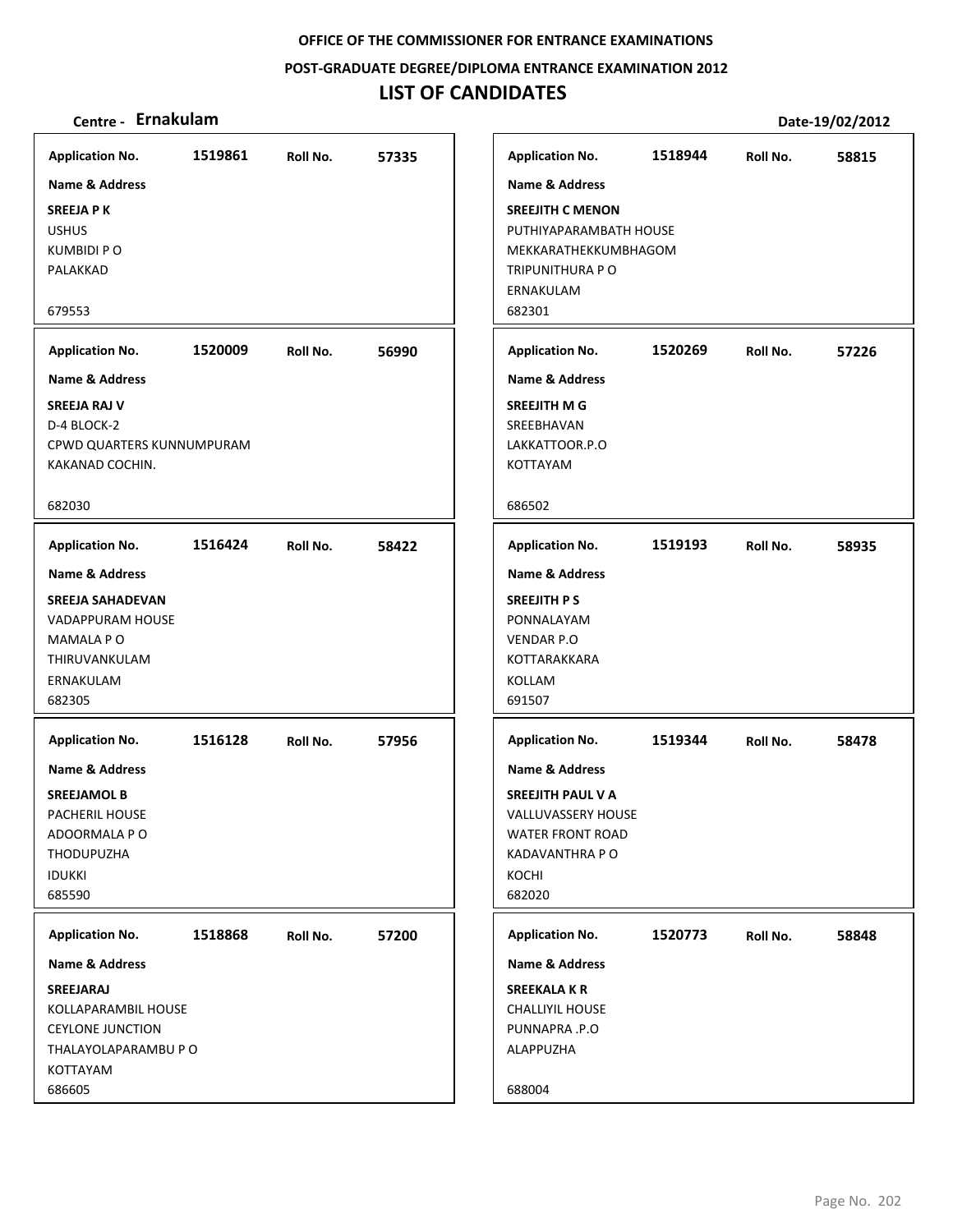**POST‐GRADUATE DEGREE/DIPLOMA ENTRANCE EXAMINATION 2012**

## **LIST OF CANDIDATES**

| <b>Application No.</b>    | 1517733 | Roll No. | 58677 | <b>Application No.</b>          | 1518826 | Roll No. | 57083 |
|---------------------------|---------|----------|-------|---------------------------------|---------|----------|-------|
| Name & Address            |         |          |       | <b>Name &amp; Address</b>       |         |          |       |
| <b>SREEKALAUS</b>         |         |          |       | <b>SREEKANTH R</b>              |         |          |       |
| UPPUMTHURUTHI HOUSE       |         |          |       | CHANDRAKANTHAM                  |         |          |       |
| P.O KANIMANGLAM           |         |          |       | MEKATTUTHODI                    |         |          |       |
| <b>THRISSUR</b>           |         |          |       | PULAMANTHOLE                    |         |          |       |
|                           |         |          |       | MALAPPURAM                      |         |          |       |
| 680027                    |         |          |       | 679323                          |         |          |       |
| <b>Application No.</b>    | 1519771 | Roll No. | 59061 | <b>Application No.</b>          | 1520444 | Roll No. | 58268 |
| <b>Name &amp; Address</b> |         |          |       | <b>Name &amp; Address</b>       |         |          |       |
| <b>SREEKANTH M P</b>      |         |          |       | <b>SREEKANTH S</b>              |         |          |       |
| SREEKANTH M P             |         |          |       | PANDYAN PARAMBIL                |         |          |       |
| <b>EAREATH HOUSE</b>      |         |          |       | PUNNAPRA NORTH PO               |         |          |       |
| <b>KANJIRAMATTOM P O</b>  |         |          |       | ALAPPUZHA                       |         |          |       |
| ERNAKULAM                 |         |          |       |                                 |         |          |       |
| 682315                    |         |          |       | 688014                          |         |          |       |
| <b>Application No.</b>    | 1516166 | Roll No. | 57842 | <b>Application No.</b>          | 1521186 | Roll No. | 58395 |
| Name & Address            |         |          |       | Name & Address                  |         |          |       |
| <b>SREEKANTH N S</b>      |         |          |       | <b>SREEKUMARI B S</b>           |         |          |       |
| SREEKANTH N S             |         |          |       | <b>ASST SURGEON</b>             |         |          |       |
| SREELAKSHMI HOUSE         |         |          |       | <b>MO QUARTERS</b>              |         |          |       |
| AYYANTHOLE                |         |          |       | <b>CHC KUMBALANGHI</b>          |         |          |       |
| <b>THRISSUR</b>           |         |          |       | <b>COCHIN</b>                   |         |          |       |
| 680003                    |         |          |       | 682007                          |         |          |       |
| <b>Application No.</b>    | 1515736 | Roll No. | 57371 | <b>Application No.</b>          | 1517965 | Roll No. | 58796 |
| <b>Name &amp; Address</b> |         |          |       | <b>Name &amp; Address</b>       |         |          |       |
| <b>SREEKANTH P</b>        |         |          |       | <b>SREELAKSHMIS</b>             |         |          |       |
| SHRAVANAM VELOOR PATHALIL |         |          |       | LAKSHMI NIVAS MUNAMBAM JUNCTION |         |          |       |
| AYROOR NORTH PO           |         |          |       | VADAKKEKKARA.PO                 |         |          |       |
| THIRUVALLA                |         |          |       | N.PARAVOOR                      |         |          |       |
| PATHANAMTHITTA            |         |          |       | ERNAKULAM                       |         |          |       |
| 689612                    |         |          |       | 683522                          |         |          |       |
| <b>Application No.</b>    | 1517051 | Roll No. | 58320 | <b>Application No.</b>          | 1519257 | Roll No. | 57092 |
| Name & Address            |         |          |       | Name & Address                  |         |          |       |
| <b>SREEKANTH R</b>        |         |          |       | SREELAKSHMI SASIDHARAN          |         |          |       |
| ADOORKARAN PARAMBIL       |         |          |       | 204B-10NARMADASAFAL COMPLEX     |         |          |       |
| S V WARD                  |         |          |       | SECTOR 19 A                     |         |          |       |
| KAYAMKULAM                |         |          |       | NERULNAVI MUMBAI                |         |          |       |
| ALAPPUZHA                 |         |          |       | THANE MAHARASHTRA               |         |          |       |
| 690502                    |         |          |       | 400706                          |         |          |       |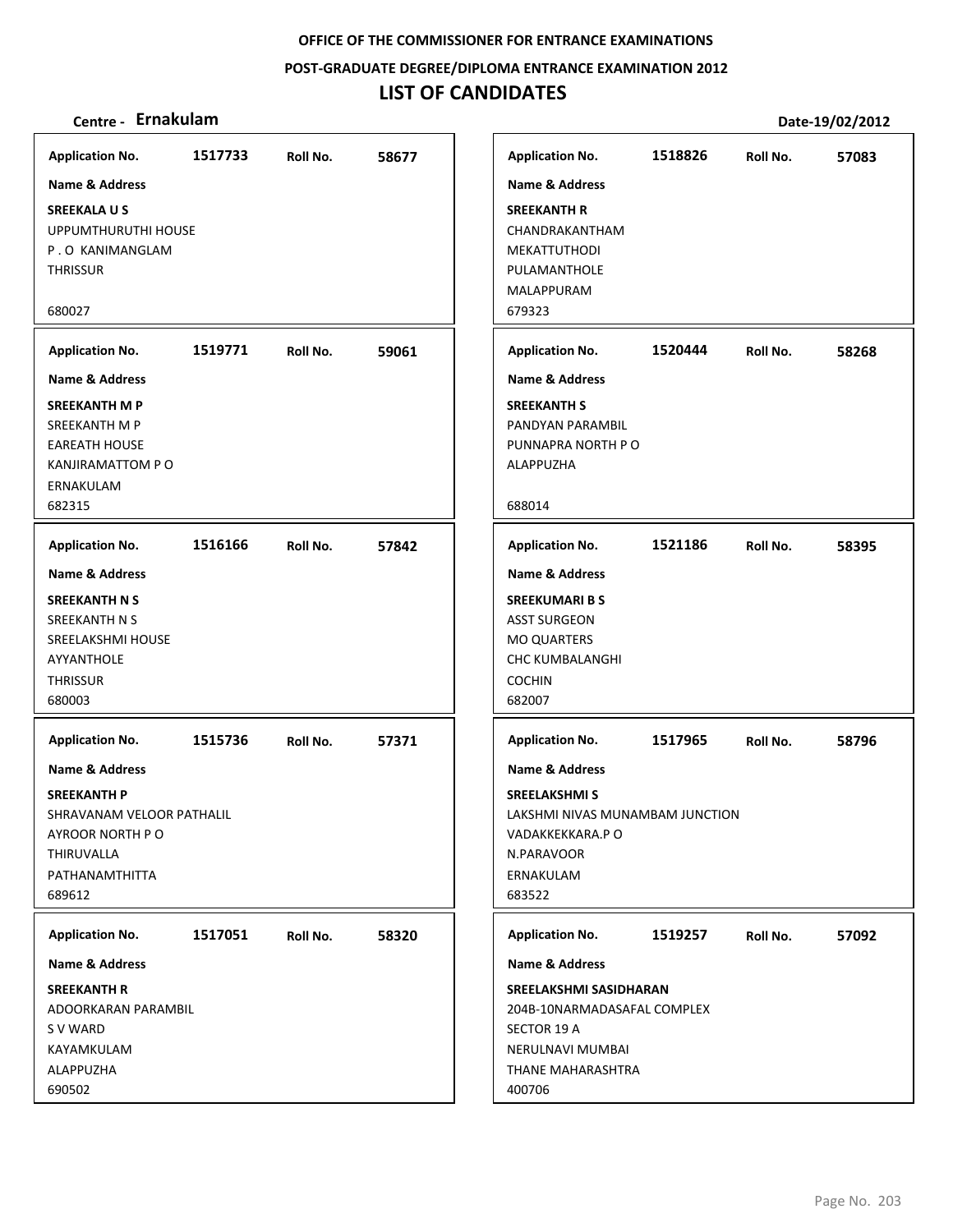**POST‐GRADUATE DEGREE/DIPLOMA ENTRANCE EXAMINATION 2012**

## **LIST OF CANDIDATES**

### **Centre ‐ Ernakulam Date‐19/02/2012**

**1516978 57397 SREELAKSHMI T P** THEVARUPARAMBIL HOUSE VADAVUCODE P O ERNAKULAM DISTRICT 682310 **Application No. Name & Address 1516675 58197 SREELAKSHMI THANKAPPAN** ARACKAL HOUSE KARIYAD MEKKAD P O ALUVA ERNAKULAM 683589 **Application No. Name & Address 1517794 56832 SREELAKSHMY R NAIR** PAZHAVANA HOUSE MUNDANCAVU CHENGANNUR P O ALAPPUZHA 689121 **Application No. Name & Address 1521318 58052 SREELEKSHMI S** PADMAVILASAM PATHIYOORKALA KEERIKKAD P O ALAPPUZHA 690508 **Application No. Name & Address 1516098 58415 SREENADH S** KORTATIYIL HOUSE PANCODE PO VADAVUCODE (VIA) ERNAKULAM 682310 **Application No. Name & Address 1516574 57965 SREENATH K** KUNIYIL HOUSE EDATHUMKARA THODANNUR POST THIRUVALLUR KOZHIKODE KERALA 673541 **Application No. Name & Address 1517079 57283 SREENATH N** VAIDYASALAYIL EDAYIRIKAPUZHA KANGAZHAKOTTAYAM KERALA 686541 **Application No. Name & Address 1520304 57227 SREENATH T** USHUS NEAR GOVT. L.P.S EZHAMKULAM PARAKODE P.O ADOOR. 691554 **Application No. Name & Address 1515235 58973 SREEPRIYA J** ASWATHY M G ROAD CHALAKUDY **THRISSUR** 680307 **Application No. Name & Address 1519889 58948 SREERAG S R** RAGASREE KOTTAPPURAM KOLLODE PO MALAYINKIL(VIA) THIRUVANANTHAPURAM 695571 **Application No. Name & Address**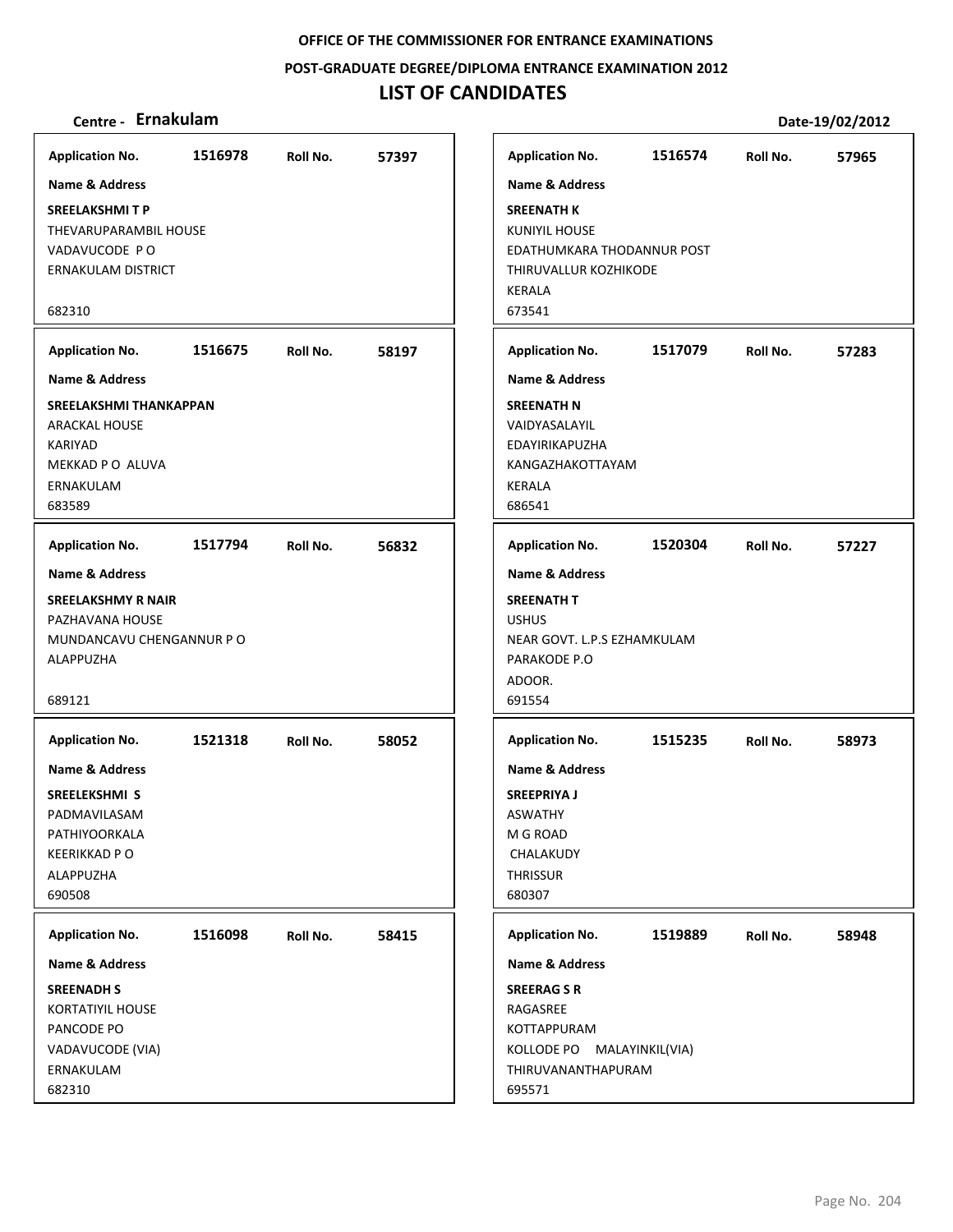**POST‐GRADUATE DEGREE/DIPLOMA ENTRANCE EXAMINATION 2012**

## **LIST OF CANDIDATES**

| Centre - Ernakulam                                                                                                                        |         |          |       |                                           |                                                                                                                             |         |          | Date-19/02/2012 |
|-------------------------------------------------------------------------------------------------------------------------------------------|---------|----------|-------|-------------------------------------------|-----------------------------------------------------------------------------------------------------------------------------|---------|----------|-----------------|
| <b>Application No.</b>                                                                                                                    | 1515742 | Roll No. | 57948 |                                           | <b>Application No.</b>                                                                                                      | 1516156 | Roll No. | 57032           |
| Name & Address                                                                                                                            |         |          |       |                                           | <b>Name &amp; Address</b>                                                                                                   |         |          |                 |
| <b>SREERAM SANKAR</b><br>VAISHNAVAM V/628<br>CHERUMUKKU TEMPLE ROAD<br>CHEMBUKKAVU<br>THRISSUR<br>680020                                  |         |          |       | <b>THRISSUR</b><br>680001                 | <b>SREEVISHNUS</b><br>TC-18-222 THOPPUMPARAMBIL HOUSE<br>OLD PATTALAM ROAD<br>NEAR EAST POLICE STATION                      |         |          |                 |
| <b>Application No.</b>                                                                                                                    | 1515747 | Roll No. | 58408 |                                           | <b>Application No.</b>                                                                                                      | 1517476 | Roll No. | 58442           |
| <b>Name &amp; Address</b>                                                                                                                 |         |          |       |                                           | <b>Name &amp; Address</b>                                                                                                   |         |          |                 |
| SREERAM SANKAR P<br>SREELAKSHMI<br><b>GANAPATHY KOVIL LANE</b><br><b>COURT ROAD SULTHANPET</b><br>PALAKKAD<br>678001                      |         |          |       | <b>TRISSUR</b><br>680688                  | <b>SRIDEVI PRAKASH T</b><br>W/O SREEDHAR BABU K<br>KALLIKKATT HOUSE P.O.<br><b>PADIYOOR</b>                                 |         |          |                 |
| <b>Application No.</b>                                                                                                                    | 1518985 | Roll No. | 58471 |                                           | <b>Application No.</b>                                                                                                      | 1520490 | Roll No. | 58269           |
| <b>Name &amp; Address</b><br><b>SREERAM VENUGOPAL</b><br>HOUSE NUMBER 19 LOVE DALE<br>GREENPARK<br>THIRUVAMBADI.P.O<br>THRISSUR<br>680022 |         |          |       | <b>VYTTILA</b><br><b>COCHIN</b><br>682019 | <b>Name &amp; Address</b><br>SRIJITH PRASAD T<br><b>THARAYIL HOUSE</b>                                                      |         |          |                 |
| <b>Application No.</b>                                                                                                                    | 1518596 | Roll No. | 57427 |                                           | <b>Application No.</b>                                                                                                      | 1518287 | Roll No. | 57768           |
| <b>Name &amp; Address</b><br><b>SREETHA SREENIVAS</b><br>SREENITHA<br>PUNNATHURA WEST P.O<br><b>ETTUMANOOR</b><br>KOTTAYAM<br>686639      |         |          |       | <b>SRIJITH S</b><br>560017                | <b>Name &amp; Address</b><br>28 STMAIN ROAD KR GARDENS<br>MURUGESHPALAYA VIMANAPURA P O<br><b>AIRPORT ROAD</b><br>BANGALORE |         |          |                 |
| <b>Application No.</b>                                                                                                                    | 1515721 | Roll No. | 58867 |                                           | <b>Application No.</b>                                                                                                      | 1517436 | Roll No. | 57173           |
| <b>Name &amp; Address</b>                                                                                                                 |         |          |       |                                           | <b>Name &amp; Address</b>                                                                                                   |         |          |                 |
| SREEVIDYA M M<br>SREEVIDYA M M<br>MARETHUPARAMBIL HOUSE<br>KANJIRAMATTOM P O<br>ERNAKULAM<br>682315                                       |         |          |       | <b>COCHIN</b><br>682006                   | <b>SRILAKSHMI M PRABHU</b><br>VEMBRAKAT HOUSE 18/474<br><b>WATERLAND ROAD</b><br>PALLURUTHY                                 |         |          |                 |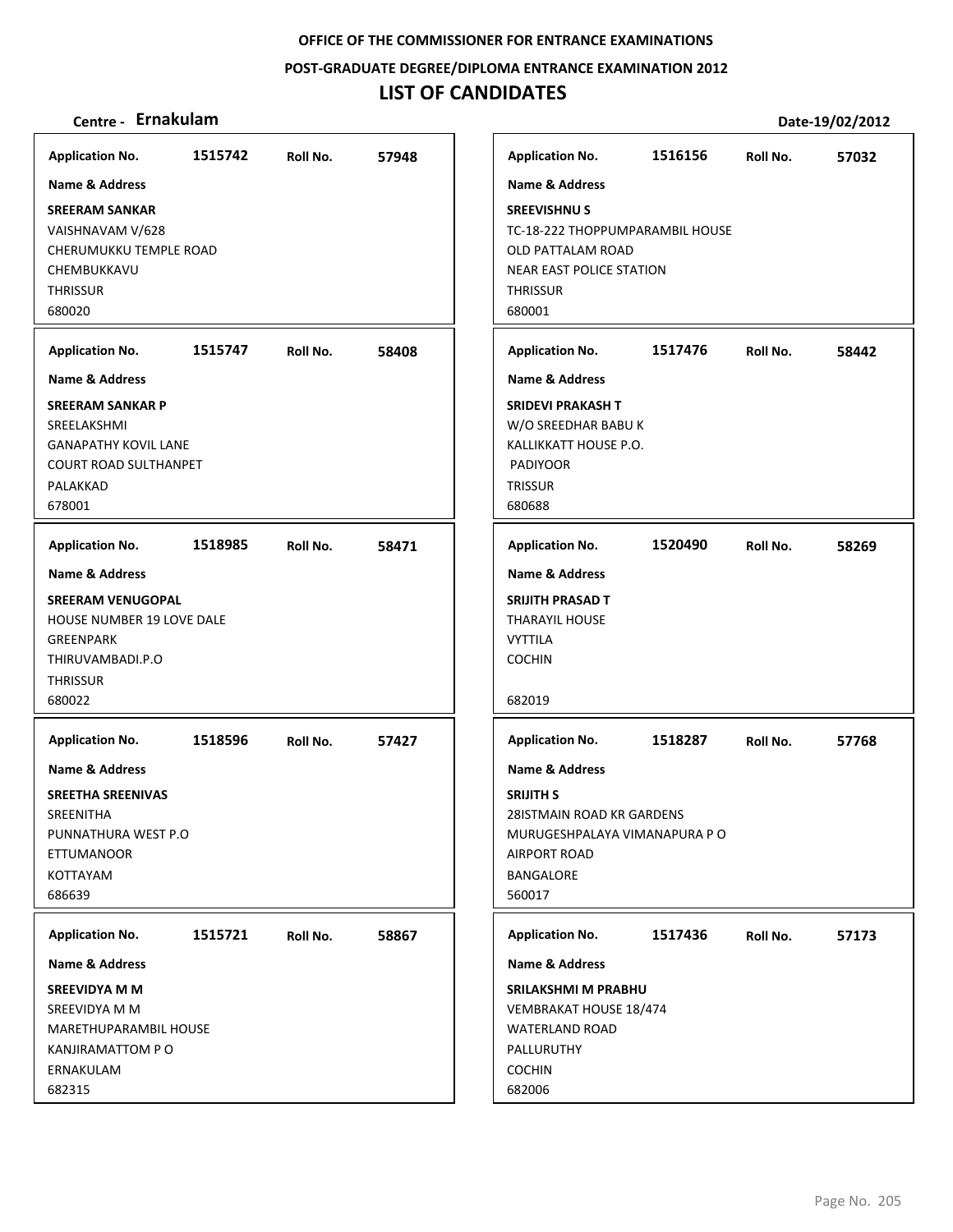**POST‐GRADUATE DEGREE/DIPLOMA ENTRANCE EXAMINATION 2012**

## **LIST OF CANDIDATES**

|         |                                                                                                                                                                                                                                                                                        |                                                | ı                                                                                                              |
|---------|----------------------------------------------------------------------------------------------------------------------------------------------------------------------------------------------------------------------------------------------------------------------------------------|------------------------------------------------|----------------------------------------------------------------------------------------------------------------|
|         |                                                                                                                                                                                                                                                                                        |                                                | ľ                                                                                                              |
|         |                                                                                                                                                                                                                                                                                        |                                                | S                                                                                                              |
|         |                                                                                                                                                                                                                                                                                        |                                                | D                                                                                                              |
|         |                                                                                                                                                                                                                                                                                        |                                                | N                                                                                                              |
|         |                                                                                                                                                                                                                                                                                        |                                                | C                                                                                                              |
|         |                                                                                                                                                                                                                                                                                        |                                                | Е                                                                                                              |
|         |                                                                                                                                                                                                                                                                                        |                                                |                                                                                                                |
|         |                                                                                                                                                                                                                                                                                        |                                                | I                                                                                                              |
|         |                                                                                                                                                                                                                                                                                        |                                                | ľ                                                                                                              |
|         |                                                                                                                                                                                                                                                                                        |                                                | S                                                                                                              |
|         |                                                                                                                                                                                                                                                                                        |                                                | P<br>N                                                                                                         |
|         |                                                                                                                                                                                                                                                                                        |                                                | K                                                                                                              |
|         |                                                                                                                                                                                                                                                                                        |                                                |                                                                                                                |
|         |                                                                                                                                                                                                                                                                                        |                                                | Е                                                                                                              |
|         |                                                                                                                                                                                                                                                                                        |                                                | ı                                                                                                              |
|         |                                                                                                                                                                                                                                                                                        |                                                | ľ                                                                                                              |
|         |                                                                                                                                                                                                                                                                                        |                                                | S                                                                                                              |
|         |                                                                                                                                                                                                                                                                                        |                                                |                                                                                                                |
|         |                                                                                                                                                                                                                                                                                        |                                                |                                                                                                                |
|         |                                                                                                                                                                                                                                                                                        |                                                | N<br>Е                                                                                                         |
|         |                                                                                                                                                                                                                                                                                        |                                                | Е                                                                                                              |
|         |                                                                                                                                                                                                                                                                                        |                                                | ı                                                                                                              |
|         |                                                                                                                                                                                                                                                                                        |                                                |                                                                                                                |
|         |                                                                                                                                                                                                                                                                                        |                                                | ľ                                                                                                              |
|         |                                                                                                                                                                                                                                                                                        |                                                | S<br>к                                                                                                         |
|         |                                                                                                                                                                                                                                                                                        |                                                | S                                                                                                              |
|         |                                                                                                                                                                                                                                                                                        |                                                | F                                                                                                              |
|         |                                                                                                                                                                                                                                                                                        |                                                | K                                                                                                              |
|         |                                                                                                                                                                                                                                                                                        |                                                | Е                                                                                                              |
| 1518837 | Roll No.                                                                                                                                                                                                                                                                               | 58008                                          | I                                                                                                              |
|         |                                                                                                                                                                                                                                                                                        |                                                | ľ                                                                                                              |
|         |                                                                                                                                                                                                                                                                                        |                                                | S                                                                                                              |
|         |                                                                                                                                                                                                                                                                                        |                                                | N                                                                                                              |
|         |                                                                                                                                                                                                                                                                                        |                                                | T<br>C                                                                                                         |
|         |                                                                                                                                                                                                                                                                                        |                                                | ı                                                                                                              |
|         |                                                                                                                                                                                                                                                                                        |                                                | б                                                                                                              |
|         | <b>FLAT 9 C-1 RESIDENCY TOWERS</b><br>BEHIND MODEL ENGG COLLEGE<br>THRIKKAKARA COCHIN<br>28/1031 KRISHNALAYAM<br>RAMASWAMY IYER COLONY<br><b>SRIVALSA BHASKARAN</b><br>SRIPRABHAPULLAT HOUSE<br>VANIYAN LANE PUNKUNNAM<br><b>SRUTHI ELIZABETH JOHNSON</b><br><b>MARANGATTUPILLY PO</b> | 1517490<br>Roll No.<br>Application No. 1519233 | Application No. 1517458 Roll No. 57982<br>56942<br>Application No. 1516811 Roll No. 57855<br>Roll No.<br>58361 |

| Centre - Ernakulam                                                                                                         |         |          |       |                                                                                                                                                                     |         |          | Date-19/02/2012 |
|----------------------------------------------------------------------------------------------------------------------------|---------|----------|-------|---------------------------------------------------------------------------------------------------------------------------------------------------------------------|---------|----------|-----------------|
| olication No.                                                                                                              | 1517458 | Roll No. | 57982 | <b>Application No.</b>                                                                                                                                              | 1517528 | Roll No. | 58788           |
| ne & Address<br>VIVASAN S<br>T 9 C-1 RESIDENCY TOWERS<br>YFAITH APTS.<br>IIND MODEL ENGG COLLEGE<br>IKKAKARA COCHIN<br>021 |         |          |       | <b>Name &amp; Address</b><br><b>SRUTHY M</b><br>D/O NARAYANANKUTTY.M<br><b>MANIKKATH HOUSE</b><br>GURUVAYOOR.P.O<br>680101                                          |         |          |                 |
| olication No.                                                                                                              | 1517490 | Roll No. | 56942 | <b>Application No.</b>                                                                                                                                              | 1518750 | Roll No. | 58926           |
| ne & Address                                                                                                               |         |          |       | <b>Name &amp; Address</b>                                                                                                                                           |         |          |                 |
| V MAS<br>1031 KRISHNALAYAM<br><b><i>AASWAMY IYER COLONY</i></b><br>ROAD<br>ìНL<br>036                                      |         |          |       | <b>STANLEY SEBASTIAN</b><br>PANDIAMAKKAL HOUSE<br>MONIPALLY P.O.<br>KOTTAYAM<br>686636                                                                              |         |          |                 |
|                                                                                                                            |         |          |       |                                                                                                                                                                     |         |          |                 |
| olication No.                                                                                                              | 1516811 | Roll No. | 57855 | <b>Application No.</b>                                                                                                                                              | 1516825 | Roll No. | 58775           |
| ne & Address<br>/ALSA BHASKARAN<br><b>PRABHAPULLAT HOUSE</b><br>IIYAN LANE PUNKUNNAM<br><b>ISSUR</b><br>ALA<br>002         |         |          |       | <b>Name &amp; Address</b><br><b>STARY THOMAS</b><br>LONTHIYIL HOUSE<br>VAZHAPPILLY EAST .P .O<br>MUVATTUPUZHA<br>ERNAKULAM<br>686673                                |         |          |                 |
| olication No.<br>ne & Address<br><b>ITHI</b><br>RAKKAL HOUSE،<br>IDER IYER ROAD<br>APALAM<br>AKKAD DISTRICT<br>101         | 1519233 | Roll No. | 58361 | <b>Application No.</b><br><b>Name &amp; Address</b><br><b>STEFFY SEBASTIAN</b><br><b>KONNULLY HOUSE</b><br><b>ST MARTIN ROAD</b><br>PALARIVATTOM<br>KOCHI<br>682025 | 1518051 | Roll No. | 58568           |
| olication No.                                                                                                              | 1518837 | Roll No. | 58008 | <b>Application No.</b>                                                                                                                                              | 1519275 | Roll No. | 58247           |
| ne & Address                                                                                                               |         |          |       | <b>Name &amp; Address</b>                                                                                                                                           |         |          |                 |
| <b>THI ELIZABETH JOHNSON</b><br><b>ICKEYIL HOUSE</b><br>RANGATTUPILLY PO<br>TAYAM<br>635                                   |         |          |       | <b>SUBAIR MK</b><br>MANAKKALPADATH HOUSE<br>TC-16/156 BENNET ROAD<br>OLLUKARA P.O.<br>THRISSUR<br>680655                                                            |         |          |                 |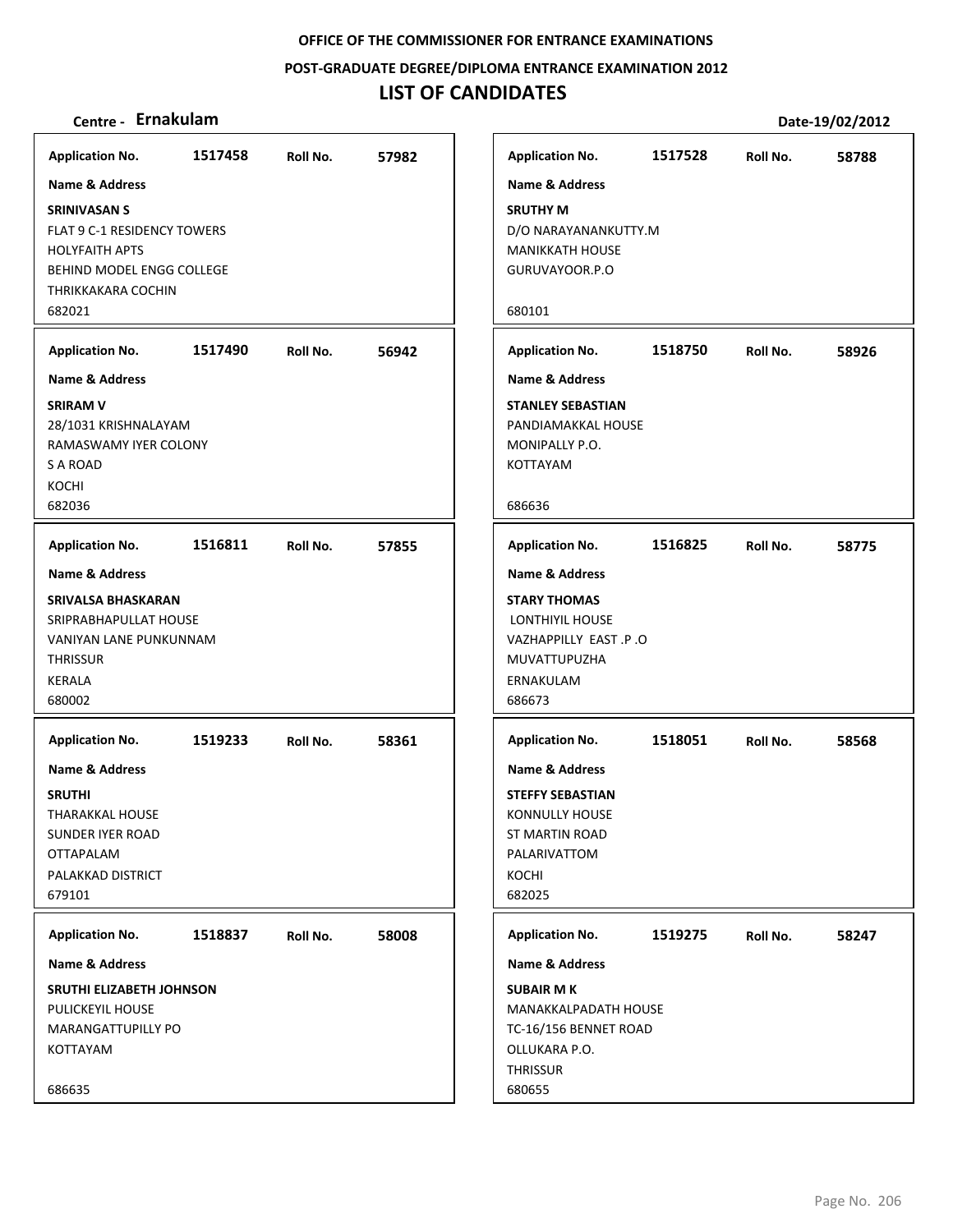**POST‐GRADUATE DEGREE/DIPLOMA ENTRANCE EXAMINATION 2012**

## **LIST OF CANDIDATES**

| <b>Application No.</b>                              | 1518874 | Roll No. | 57548 |
|-----------------------------------------------------|---------|----------|-------|
| <b>Name &amp; Address</b>                           |         |          |       |
| <b>SUBHA LIZA JOSEPH</b>                            |         |          |       |
| PADAVUPURACKAL HOUSE<br>POWER HOUSE JUNCTION        |         |          |       |
| <b>SUBJAIL ROAD</b>                                 |         |          |       |
| ALUVA ERNAKULAM DI                                  |         |          |       |
| 683101                                              |         |          |       |
| <b>Application No.</b>                              | 1519348 | Roll No. | 58708 |
| <b>Name &amp; Address</b>                           |         |          |       |
| <b>SUBHALAKSHMI M S</b>                             |         |          |       |
| <b>MANAPPAT HOUSE</b><br>NEAR CLP SCHOOL PULINCHODE |         |          |       |
| PERINJANAM PO                                       |         |          |       |
| <b>THRISSUR</b>                                     |         |          |       |
| 680686                                              |         |          |       |
| <b>Application No.</b>                              | 1519590 | Roll No. | 56983 |
| <b>Name &amp; Address</b>                           |         |          |       |
| <b>SUBHAS BHUIN</b>                                 |         |          |       |
| E-84 ONGC COLONY                                    |         |          |       |
| <b>VIDYA VIHAR EAST</b>                             |         |          |       |
| <b>MUMBAI</b>                                       |         |          |       |
| MAHARASHTRA                                         |         |          |       |
| 400077                                              |         |          |       |
| <b>Application No.</b>                              | 1515510 | Roll No. | 58403 |
| <b>Name &amp; Address</b>                           |         |          |       |
| <b>SUBHASH N B</b>                                  |         |          |       |
| NEREPARAMBIL HOUSE VALLAKUNNU                       |         |          |       |
| KALLETUMKARA.P.O                                    |         |          |       |
| <b>THRISSUR</b>                                     |         |          |       |
| 680683                                              |         |          |       |
| <b>Application No.</b>                              | 1516814 | Roll No. | 57970 |
| <b>Name &amp; Address</b>                           |         |          |       |
| <b>SUBHASHINI M</b>                                 |         |          |       |
| P 3 SIVA NAGARFIRST MAIN ROAD                       |         |          |       |
| RAMALINGA NAGARWORAIYUR                             |         |          |       |
| <b>TRICHIRAPPALII</b>                               |         |          |       |
| <b>TAMIL NADU</b>                                   |         |          |       |
| 620003                                              |         |          |       |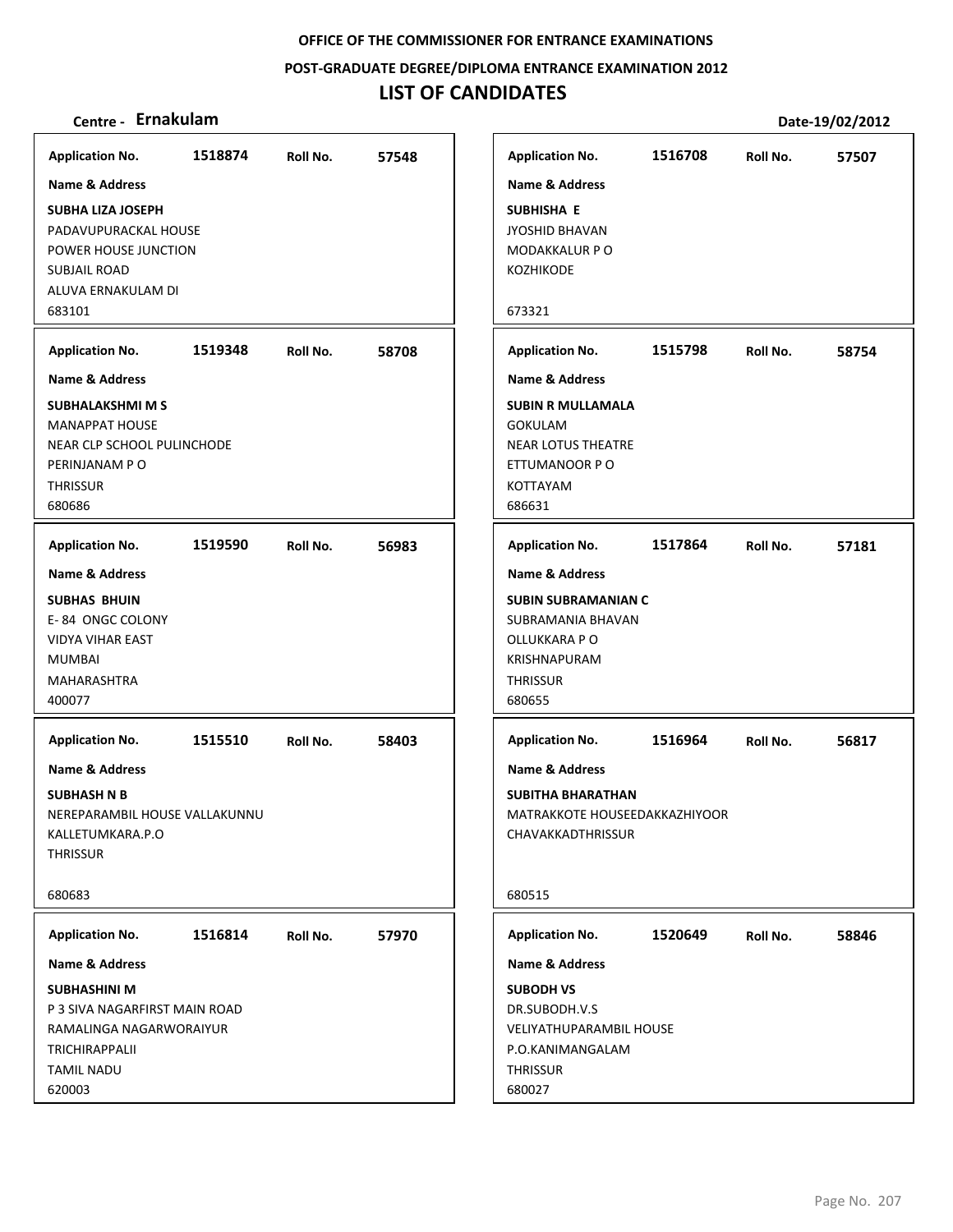### **POST‐GRADUATE DEGREE/DIPLOMA ENTRANCE EXAMINATION 2012**

## **LIST OF CANDIDATES**

| <b>Application No.</b>            | 1516498 | Roll No. | 58998 | <b>Application No.</b>                   | 1519800 | Roll No. | 57682 |
|-----------------------------------|---------|----------|-------|------------------------------------------|---------|----------|-------|
| Name & Address                    |         |          |       | <b>Name &amp; Address</b>                |         |          |       |
| <b>SUBULU SALAM A P</b>           |         |          |       | <b>SUE ANN ZACHARIAH</b>                 |         |          |       |
| <b>ARAFA HOUSE</b>                |         |          |       | <b>OOPPOOTIL</b>                         |         |          |       |
| PAYYOLI PO                        |         |          |       | CHAUKKAPARAMBIL                          |         |          |       |
| KOZHIKODE                         |         |          |       | <b>ARATHOOTY</b>                         |         |          |       |
|                                   |         |          |       | KOTTAYAM                                 |         |          |       |
| 673522                            |         |          |       | 686001                                   |         |          |       |
| <b>Application No.</b>            | 1515754 | Roll No. | 58868 | <b>Application No.</b>                   | 1517416 | Roll No. | 58441 |
| Name & Address                    |         |          |       | <b>Name &amp; Address</b>                |         |          |       |
| SUCHITHA MARIA JOSEPH             |         |          |       | <b>SUGEETH JOSEPH</b>                    |         |          |       |
| PUTHENPURAYIL                     |         |          |       | <b>MENACHERY HOUSE</b>                   |         |          |       |
| KUMARANELLOOR P.O.                |         |          |       | KARUMALLOOR P.O.                         |         |          |       |
| <b>KOTTAYAM</b>                   |         |          |       | THATTAMPADY                              |         |          |       |
|                                   |         |          |       | ERNAKULAM                                |         |          |       |
| 686016                            |         |          |       | 683511                                   |         |          |       |
| <b>Application No.</b>            | 1521098 | Roll No. | 57008 | <b>Application No.</b>                   | 1519733 | Roll No. | 57449 |
| Name & Address                    |         |          |       | <b>Name &amp; Address</b>                |         |          |       |
| <b>SUDARSAN VISHNU K</b>          |         |          |       | <b>SUHAIL BASHIR P</b>                   |         |          |       |
| KOLLIMUTTATHU ILLAMMIDAYIKUNNU PO |         |          |       | PUTHUPARAMBIL                            |         |          |       |
| POTHYTHALAYOLAPARAMBU             |         |          |       | <b>CHITTADY P.O</b>                      |         |          |       |
| KOTAYAM DISTKERALA                |         |          |       | <b>CHOTTI</b>                            |         |          |       |
|                                   |         |          |       | KOTTAYAM                                 |         |          |       |
| 686605                            |         |          |       | 686512                                   |         |          |       |
| <b>Application No.</b>            | 1518388 | Roll No. | 59034 | <b>Application No.</b>                   | 1521340 | Roll No. | 58512 |
| Name & Address                    |         |          |       | <b>Name &amp; Address</b>                |         |          |       |
| <b>SUDHEER S</b>                  |         |          |       | <b>SUJATHA PP</b>                        |         |          |       |
| HOUSE NO 138                      |         |          |       | NIHAR MYTHRI 27 A                        |         |          |       |
| KATTIPPARAMBIL HOUSE              |         |          |       | <b>NSS ROAD</b>                          |         |          |       |
| ST VINCENT CONVENT ROAD           |         |          |       | PALLURUTHY                               |         |          |       |
| PALARIVATTOM ERNAKULAM            |         |          |       | <b>COCHIN</b>                            |         |          |       |
| 682025                            |         |          |       | 682006                                   |         |          |       |
|                                   |         |          |       |                                          |         |          |       |
| <b>Application No.</b>            | 1517151 | Roll No. | 56936 | <b>Application No.</b>                   | 1517332 | Roll No. | 57865 |
| <b>Name &amp; Address</b>         |         |          |       | <b>Name &amp; Address</b>                |         |          |       |
| <b>SUDHIR N</b>                   |         |          |       | SUJATHA NARAYANA MOORTHY                 |         |          |       |
| A 4 THRIKARTHIKA                  |         |          |       | G2 SRI RAMANA APT 9TH SECTOR 51ST STREET |         |          |       |
| <b>MYTHRI PARK</b>                |         |          |       | K.K. NAGAR CHENNAI                       |         |          |       |
| AYYANTHOLE PO                     |         |          |       |                                          |         |          |       |
| <b>THRISSUR</b>                   |         |          |       |                                          |         |          |       |
| 680003                            |         |          |       | 600078                                   |         |          |       |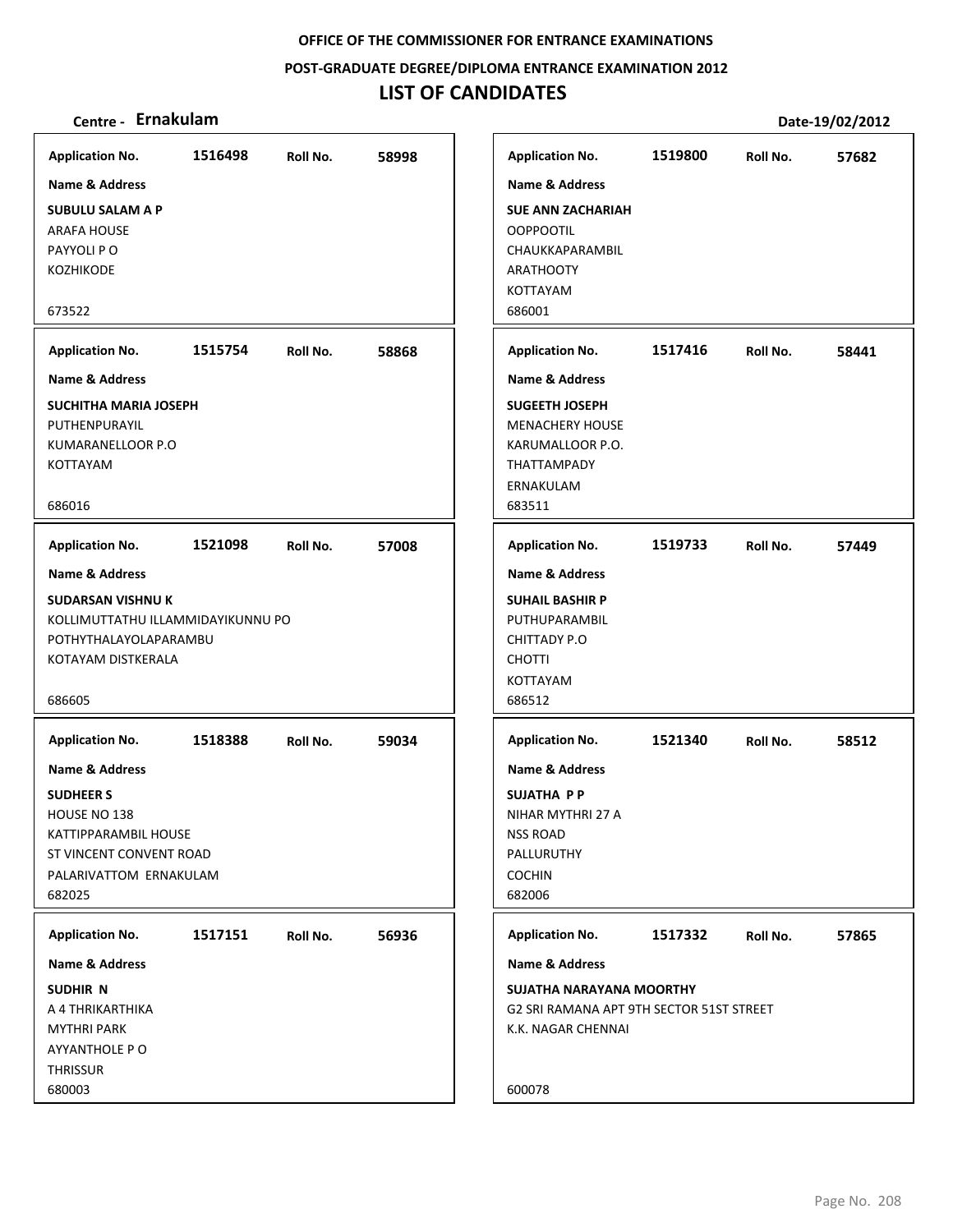**POST‐GRADUATE DEGREE/DIPLOMA ENTRANCE EXAMINATION 2012**

## **LIST OF CANDIDATES**

| <b>Application No.</b>                                                                                                                                    | 1516628 | Roll No. | 57851 |
|-----------------------------------------------------------------------------------------------------------------------------------------------------------|---------|----------|-------|
| Name & Address                                                                                                                                            |         |          |       |
| <b>SUJAY SRINIVAS</b><br>B-7 JOST\'S C.H.S.<br>ROAD NO.22 INDIRA NAGAR<br>WAGLE ESTATE THANE.<br>MAHARASHTRA.<br>400604                                   |         |          |       |
| <b>Application No.</b>                                                                                                                                    | 1519783 | Roll No. | 57102 |
| <b>Name &amp; Address</b>                                                                                                                                 |         |          |       |
| SUJESH M<br><b>SUJA NIVAS</b><br><b>MARUTHUR P O</b><br>PATTAMBI<br>PALAKKAD<br>679306                                                                    |         |          |       |
| <b>Application No.</b>                                                                                                                                    | 1515269 | Roll No. | 58054 |
| Name & Address                                                                                                                                            |         |          |       |
| <b>SUJITH JOE MATHEW</b><br><b>SUJITH JOE MATHEW</b><br>MANIANGAT<br>ARUVIKUZHY.P.O.ANICKAD<br>KOTTAYAM<br>686503                                         |         |          |       |
| <b>Application No.</b>                                                                                                                                    | 1520769 | Roll No. | 58618 |
| <b>Name &amp; Address</b><br>SUJITH JOSEPH BUNGLAVAN<br>DR.SUJITH JOSEPH BUNGLAVAN<br><b>BUNGLAVIL HOUSE</b><br>MANNUTHY P.O<br><b>THRISSUR</b><br>680651 |         |          |       |
| <b>Application No.</b>                                                                                                                                    | 1516522 | Roll No. | 57849 |
| Name & Address                                                                                                                                            |         |          |       |
| <b>SUJITH K</b><br><b>SREE HOUSE</b><br>ILLATHUPADAM<br><b>TIRUR</b><br>MALAPPURAM DIST<br>676101                                                         |         |          |       |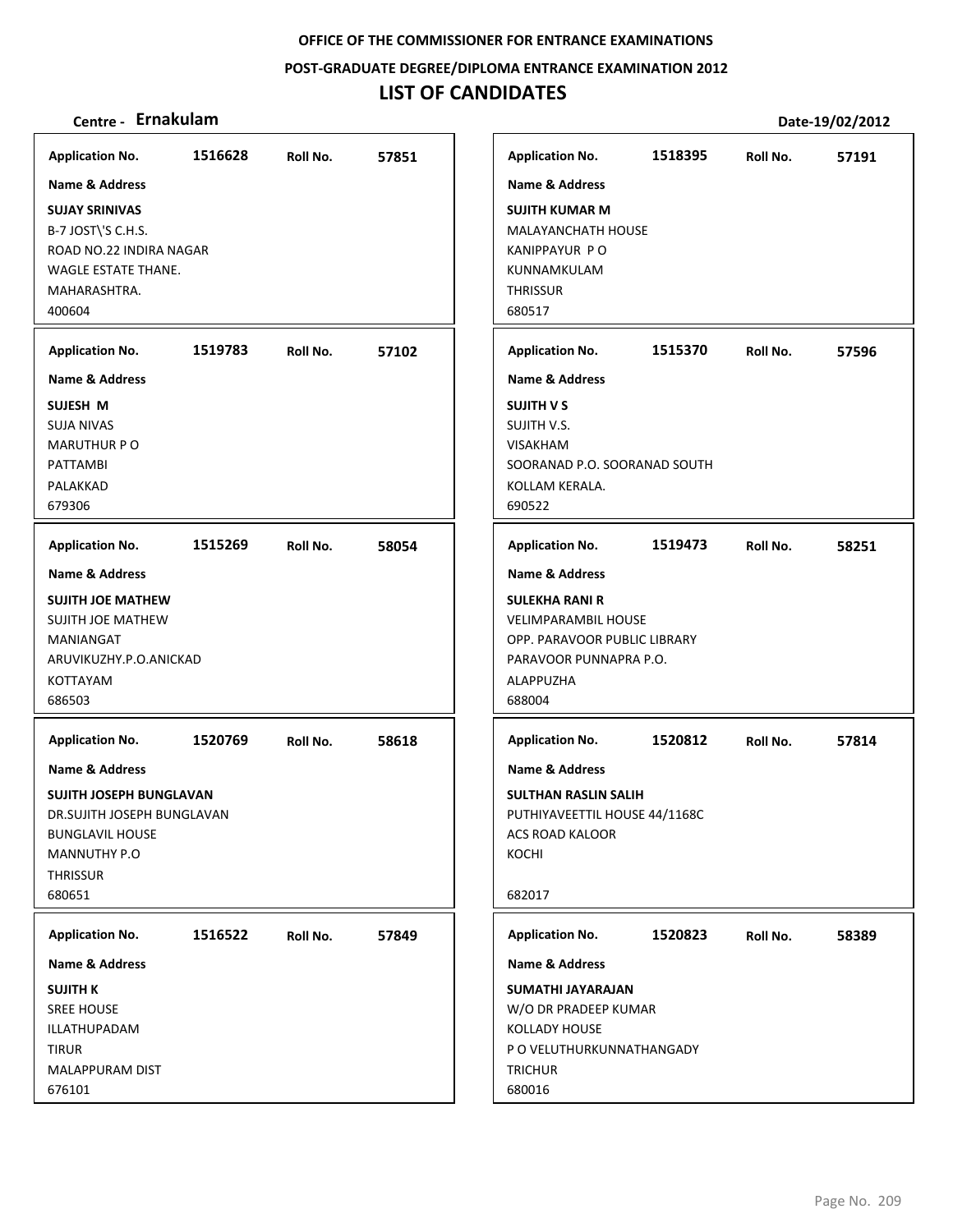**POST‐GRADUATE DEGREE/DIPLOMA ENTRANCE EXAMINATION 2012**

## **LIST OF CANDIDATES**

| <b>Application No.</b>                                                                                                                                               | 1516815 | Roll No. | 58085 |
|----------------------------------------------------------------------------------------------------------------------------------------------------------------------|---------|----------|-------|
| Name & Address<br><b>SUMESH VS</b><br><b>VENNARAPARAMBIL HOUSE</b><br>ANAPUZHA P O<br><b>KOTTAPURAM</b><br>KODUNGALLUR<br>680667                                     |         |          |       |
| <b>Application No.</b>                                                                                                                                               | 1519201 | Roll No. | 57207 |
| <b>Name &amp; Address</b><br><b>SUMIKS</b><br>ANU BHAVAN (S K PHARMACY)<br>KUNNUMPURAM THRIKODITHANAM P.O.<br>CHANGANACHERRY<br><b>KOTTAYAM DIST</b><br>686105       |         |          |       |
| <b>Application No.</b>                                                                                                                                               | 1517954 | Roll No. | 58566 |
| <b>Name &amp; Address</b><br><b>SUMIN V S</b><br><b>VALIYAKATH HOUSE</b><br>MADAKKATHARA ROAD<br>NETTISSERY PO<br><b>MANNUTHY THRISSUR</b><br>680651                 |         |          |       |
| <b>Application No.</b><br><b>Name &amp; Address</b><br><b>SUNEED KUMAR</b><br><b>MANSAROVAR HOUSE</b><br>KIZHAKKAN KOZHUVAL<br>NILESHWAR P.O.<br>KASARAGOD<br>671314 | 1515602 | Roll No. | 58750 |
| <b>Application No.</b>                                                                                                                                               | 1516663 | Roll No. | 57390 |
| Name & Address<br><b>SUNEESH PJ</b><br>PULIKKOTTIL HOUSE<br><b>HARMONY LANE</b><br>ELTHRUTH PO<br>THRISSUR<br>680611                                                 |         |          |       |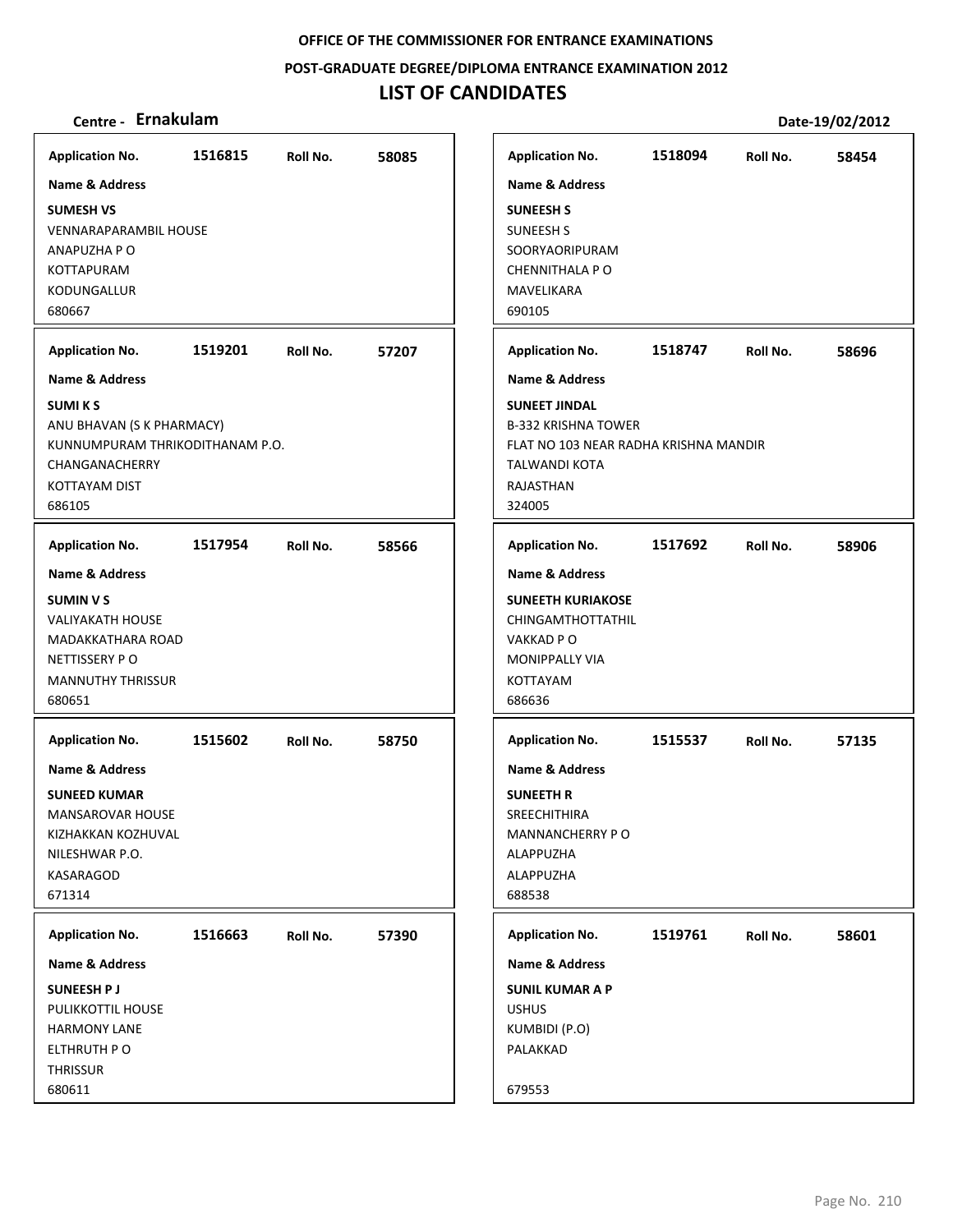**POST‐GRADUATE DEGREE/DIPLOMA ENTRANCE EXAMINATION 2012**

## **LIST OF CANDIDATES**

| <b>Application No.</b>                                                                                                                                                                                                                                          | 1519535 | Roll No. | 58942 | <b>Application No.</b>                                                                                                                                                                                                                                                           | 1519001 | Roll No.        | 56971 |
|-----------------------------------------------------------------------------------------------------------------------------------------------------------------------------------------------------------------------------------------------------------------|---------|----------|-------|----------------------------------------------------------------------------------------------------------------------------------------------------------------------------------------------------------------------------------------------------------------------------------|---------|-----------------|-------|
| Name & Address<br><b>SUNIL KUMAR PK</b><br>DR SUNIL KUMAR PK<br>435-E SHREYAS<br><b>MUSEUM CROSSLANE</b><br>CHEMBUKKAVU THRISSUR<br>680020<br><b>Application No.</b><br>Name & Address<br><b>SUNIL KUMAR SONI</b><br><b>PREM - KUNJ</b><br><b>NEAR TV TOWER</b> | 1516656 | Roll No. | 56810 | <b>Name &amp; Address</b><br><b>SUNITHA MARY JOHN</b><br>ERAMALLADIL -28/3673 E<br>CHILAVANOOR ROAD<br>KADAVANTHRA P.O.<br><b>COCHIN</b><br>682020<br><b>Application No.</b><br><b>Name &amp; Address</b><br>SUNITHA CHIDAMBARAN THANKAM<br>THOMAS P BUNGLOW<br><b>NEDUMGODE</b> | 1520131 | Roll No.        | 57224 |
| CIVIL LINE KANKER<br>KANKER DIST - KANKER (C.G.)<br>494334                                                                                                                                                                                                      |         |          |       | POOYAPALLY PO<br>KOLLAM KERALA<br>691537                                                                                                                                                                                                                                         |         |                 |       |
| <b>Application No.</b>                                                                                                                                                                                                                                          | 1520257 | Roll No. | 58954 | <b>Application No.</b>                                                                                                                                                                                                                                                           | 1517976 | Roll No.        | 56951 |
| <b>Name &amp; Address</b><br><b>SUNIL PATEL</b><br>AMRITA INSTITUTE OF MEDICAL SCIENCES<br><b>AMRITA LANE</b><br>AIMS PONEKKARA P O<br>KOCHI<br>682041                                                                                                          |         |          |       | <b>Name &amp; Address</b><br><b>SUNU ALEX</b><br>PARUTHICKEL HOUSE<br>HOUSE NO.29/1510-B<br>JAWAHAR CROSS ROADTHYKOODEM<br><b>VYTTILA P.OKOCHI</b><br>682019                                                                                                                     |         |                 |       |
| <b>Application No.</b>                                                                                                                                                                                                                                          | 1518924 | Roll No. | 58010 | <b>Application No.</b>                                                                                                                                                                                                                                                           | 1518934 | <b>WITHHELD</b> |       |
| Name & Address<br><b>SUNIL R</b><br><b>SUNIL R</b><br>34/778 ANUPAMA<br>KANNANTHODATHU ROAD<br>EDAPALLYKOCHI<br>682024                                                                                                                                          |         |          |       | <b>Name &amp; Address</b><br><b>SURESH KG</b><br>SURESH K G<br>KANGAZHAMATTOM<br>SANTHANPARA P O<br><b>IDUKKI (D)685619</b><br>685619                                                                                                                                            |         |                 |       |
| <b>Application No.</b>                                                                                                                                                                                                                                          | 1519202 | Roll No. | 57323 | <b>Application No.</b>                                                                                                                                                                                                                                                           | 1521170 | Roll No.        | 57935 |
| <b>Name &amp; Address</b><br><b>SUNIL R</b><br><b>ATHIRA HOUSE</b><br>S. N. PURAM P. O<br>CHERTHALA<br>ALAPPUZHA<br>688582                                                                                                                                      |         |          |       | Name & Address<br><b>SURESH KUMAR S</b><br>ASWATHY ORIPRAM CHENNITHALA<br>MAVELIKARAALAPPUZHA<br>690105                                                                                                                                                                          |         |                 |       |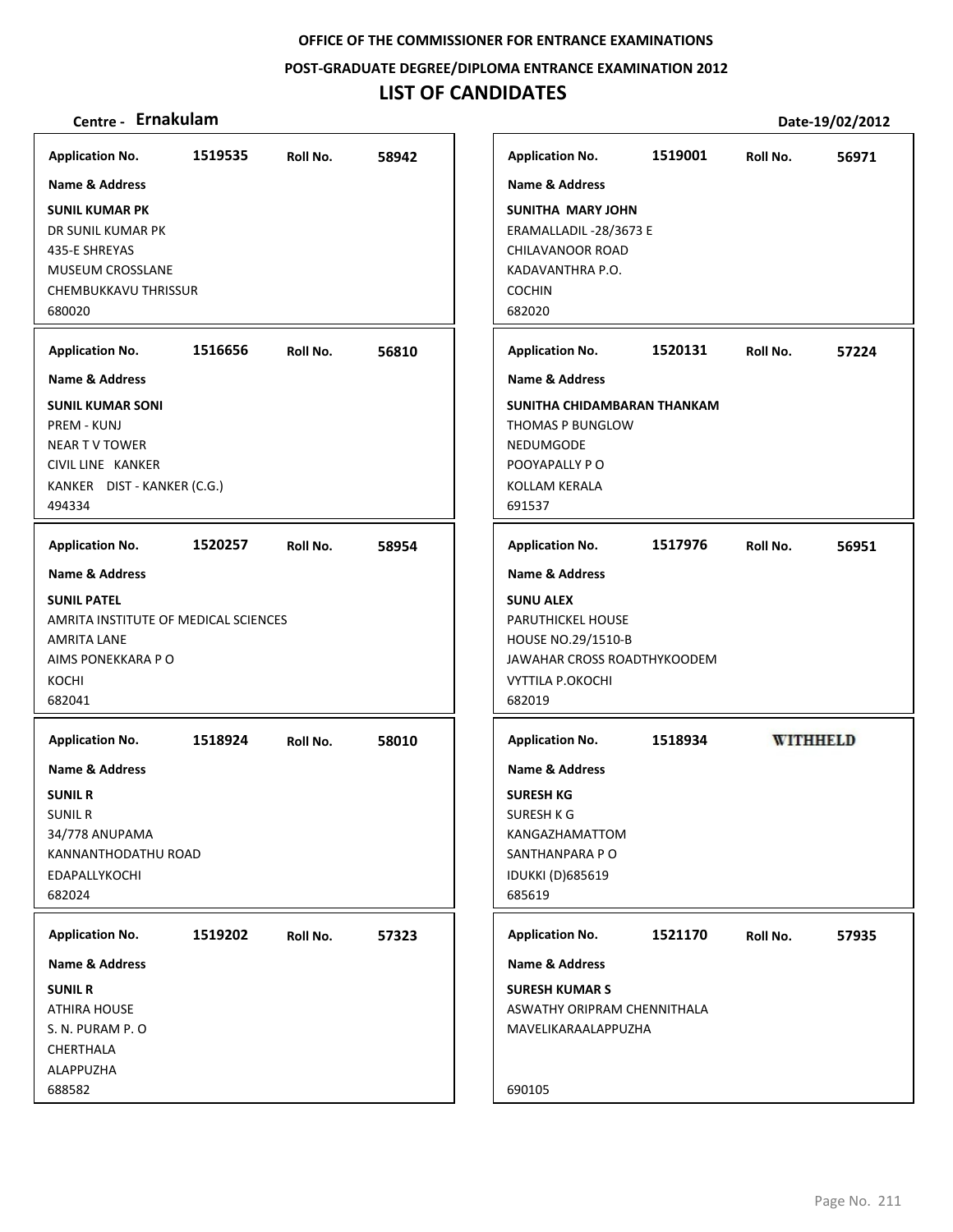### **POST‐GRADUATE DEGREE/DIPLOMA ENTRANCE EXAMINATION 2012**

## **LIST OF CANDIDATES**

| <b>Application No.</b>                                                                                                               | 1517384 | <b>WITHHELD</b> |       | <b>Application No.</b>                                                                                                           | 1517907 | Roll No. | 56950 |
|--------------------------------------------------------------------------------------------------------------------------------------|---------|-----------------|-------|----------------------------------------------------------------------------------------------------------------------------------|---------|----------|-------|
| Name & Address                                                                                                                       |         |                 |       | <b>Name &amp; Address</b>                                                                                                        |         |          |       |
| <b>SURESH KUMAR V</b><br><b>HYMAVATH</b><br>SANATHANAPURAM PO<br>KALARCODE<br>ALAPPUZHA<br>688003                                    |         |                 |       | <b>SUSAN JACOB</b><br>KODIAT HOUSE T B ROAD<br><b>CHANGANACHERRY PO</b><br>KOTTAYAM<br>686101                                    |         |          |       |
| <b>Application No.</b>                                                                                                               | 1520944 | Roll No.        | 58506 | <b>Application No.</b>                                                                                                           | 1518520 | Roll No. | 58807 |
| <b>Name &amp; Address</b>                                                                                                            |         |                 |       | <b>Name &amp; Address</b>                                                                                                        |         |          |       |
| <b>SURESH VARGHESE S</b><br><b>NALLOOR</b><br>KULATHIKANDOM<br>MELUKAVEMATTOM PO<br>KOTTAYAM<br>686652                               |         |                 |       | <b>SUSAN JOHN</b><br>ERAMALLADIL HOUSE<br>28/3673 E<br>KADAVANTHARA P.O<br>CHILAVANOOR ROADCOCHIN<br>682020                      |         |          |       |
| <b>Application No.</b>                                                                                                               | 1518301 | Roll No.        | 58688 | <b>Application No.</b>                                                                                                           | 1518828 | Roll No. | 57315 |
| <b>Name &amp; Address</b>                                                                                                            |         |                 |       | Name & Address                                                                                                                   |         |          |       |
| <b>SURESHKUMAR TV</b><br>THEKKUT HOUSE<br>KARUVANNUR P O<br><b>NEAR PUTHENTHODUE</b><br><b>THRISSUR</b><br>680711                    |         |                 |       | <b>SUSAN VINCY MATHEW</b><br>VAZHAPARAMPIL KRIPA<br><b>OZHATHIL LANE</b><br>KOTTAYAM<br>686001                                   |         |          |       |
| <b>Application No.</b>                                                                                                               | 1518899 | Roll No.        | 59044 | <b>Application No.</b>                                                                                                           | 1517997 | Roll No. | 58222 |
| <b>Name &amp; Address</b><br><b>SURYA SURENDRAN N</b><br>KAMALALAYAM<br>KURAVANTHODU<br>PUNNAPRA SOUTH<br><b>ALAPPUZHA</b><br>688004 |         |                 |       | Name & Address<br><b>SUSANA MATHEW</b><br>\'PULARI\' MENON BARI COLONY<br>T.O.G ROAD<br>NORTH KALAMASSERY<br>ERNAKULAM<br>683104 |         |          |       |
| <b>Application No.</b>                                                                                                               | 1519918 | Roll No.        | 58259 | <b>Application No.</b>                                                                                                           | 1518268 | Roll No. | 57189 |
| Name & Address                                                                                                                       |         |                 |       | Name & Address                                                                                                                   |         |          |       |
| <b>SUSAN ABRAHAM</b><br>CHIRAVATHARA HOUSE<br>MANARCADU P O<br>KOTTAYAM                                                              |         |                 |       | <b>SUSHATS</b><br><b>THONIPARAMBIL HOUSE</b><br>ALATTUCHIRA P O<br>KODANAD<br>ERNAKULAM                                          |         |          |       |
| 686019                                                                                                                               |         |                 |       | 683544                                                                                                                           |         |          |       |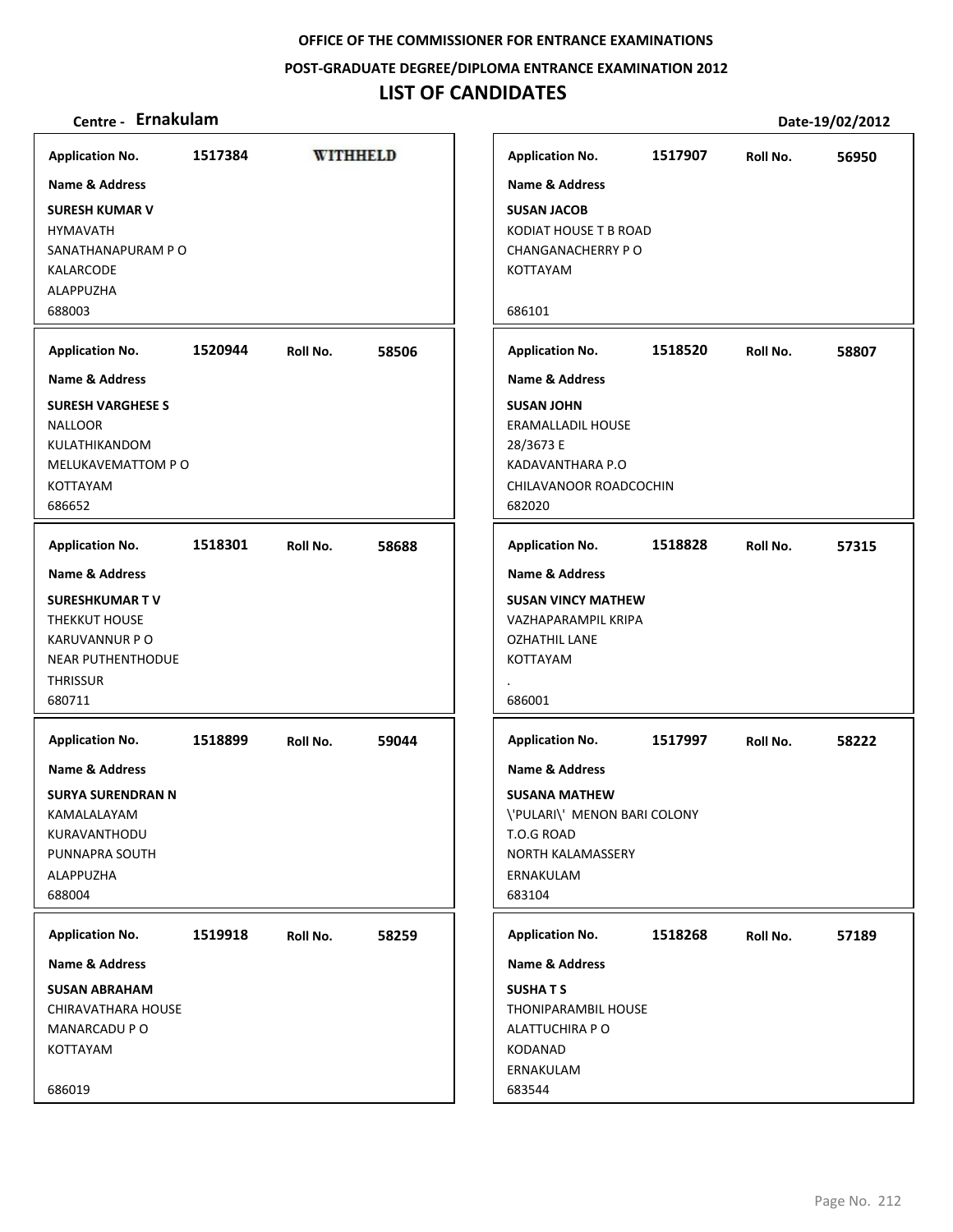**POST‐GRADUATE DEGREE/DIPLOMA ENTRANCE EXAMINATION 2012**

## **LIST OF CANDIDATES**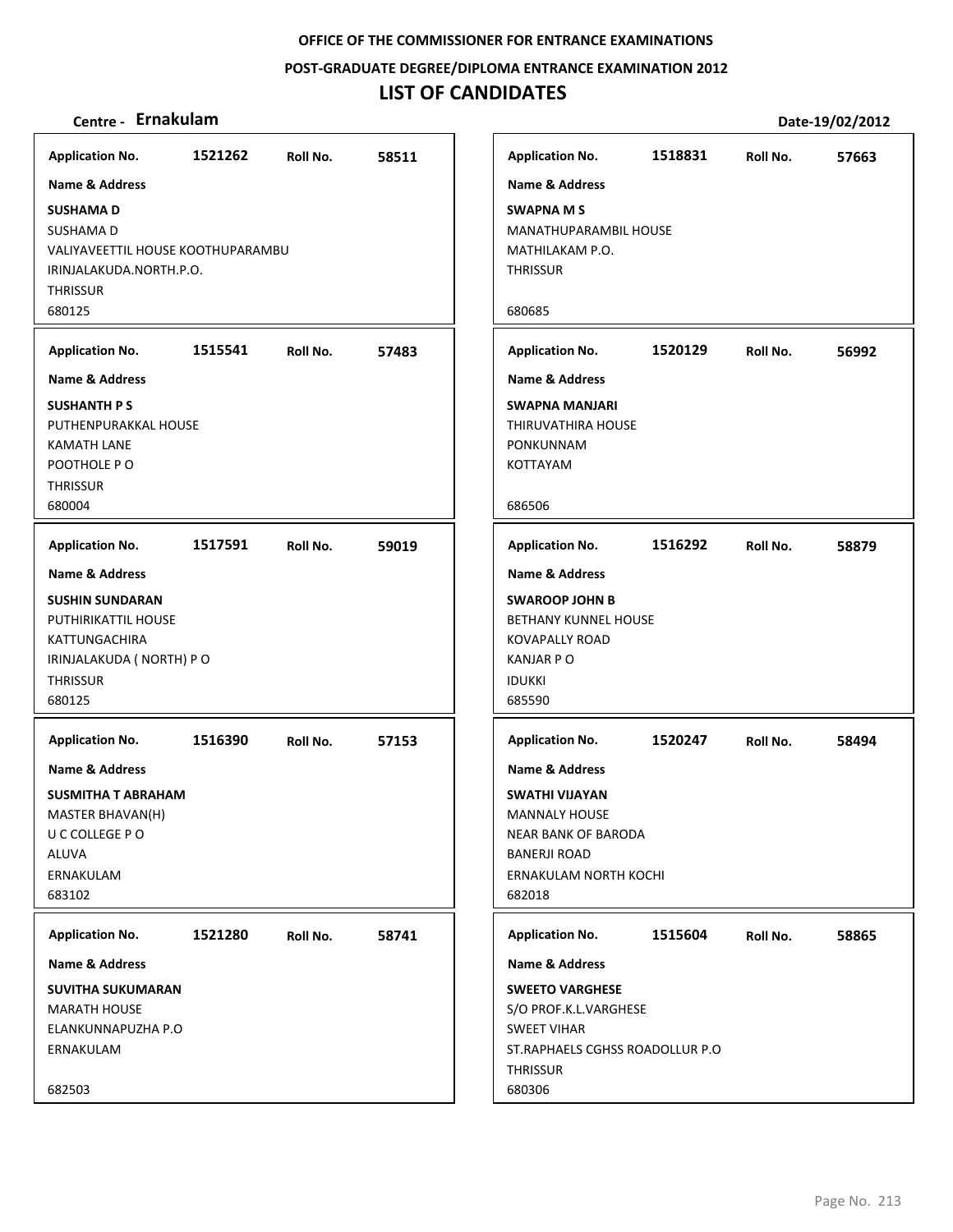**POST‐GRADUATE DEGREE/DIPLOMA ENTRANCE EXAMINATION 2012**

## **LIST OF CANDIDATES**

| <b>Application No.</b>                                                                                                                                             | 1516158 | Roll No. | 57264 |
|--------------------------------------------------------------------------------------------------------------------------------------------------------------------|---------|----------|-------|
| <b>Name &amp; Address</b><br><b>SYAM S</b><br><b>GANGOTHRI</b><br>SOUTH NALUVAZHI<br>NORTH PARAVUR PO<br>ERNAKULAM KERALA<br>683513                                |         |          |       |
| <b>Application No.</b><br><b>Name &amp; Address</b><br><b>SYLVIA SYRIAC</b><br>VALIYAVETTIL KULATHUNKAL HOUSE<br>PUMMATTOM<br>PUTHUPPALLY P.O<br>KOTTYAM<br>686011 | 1520525 | Roll No. | 57347 |
| <b>Application No.</b><br>Name & Address<br>TAJ PAUL PANAKKAL<br>PANAKKAL HOUSE<br>PATTAMBI ROAD<br>KUNNAMKULAM<br><b>TRISSUR</b><br>680503                        | 1520686 | Roll No. | 57581 |
| <b>Application No.</b><br><b>Name &amp; Address</b><br>TAJAN P J<br>DR. TAJAN P.J.<br>PARAPPULLY HOUSE<br><b>ROBINSON ROAD</b><br>PALAKKAD<br>678001               | 1518059 | Roll No. | 58913 |
| <b>Application No.</b><br>Name & Address<br><b>TANIA JAMES</b><br>MANGUZHA (H)<br>PERUMBALLOOR P.O<br>MUVATTUPUZHA<br>ERNAKULAM<br>686673                          | 1515751 | Roll No. | 58753 |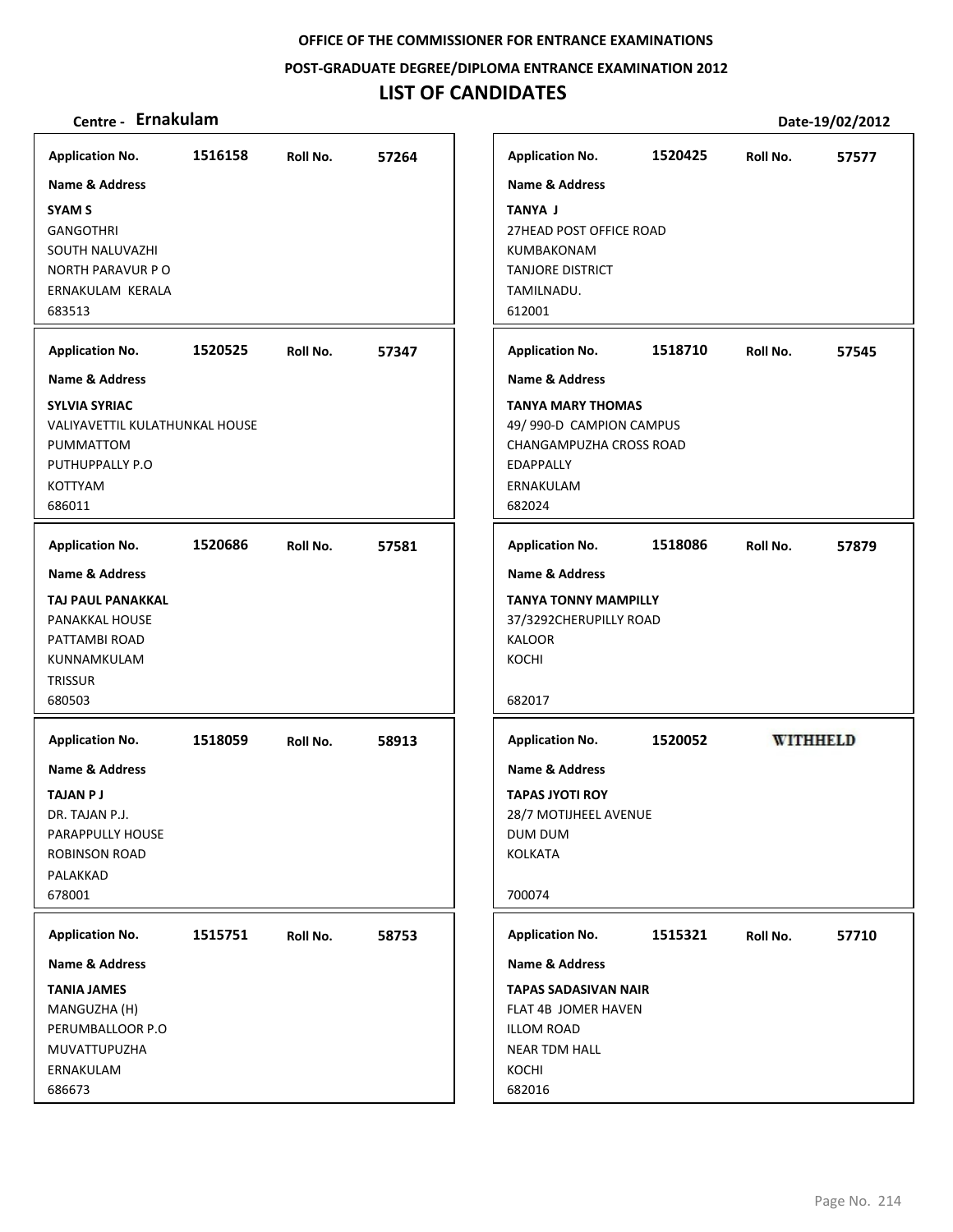**POST‐GRADUATE DEGREE/DIPLOMA ENTRANCE EXAMINATION 2012**

## **LIST OF CANDIDATES**

| 1517392<br><b>Application No.</b><br>57751<br>Roll No.<br><b>Name &amp; Address</b><br><b>TARA SUSAN MOHAN</b><br><b>MOHAN VILLA</b><br>KUTTAPUZHA P O<br>THIRUVALLA<br>PATHANAMTHITTA<br>689103<br>1516596<br>58540<br><b>Application No.</b><br>Roll No.<br><b>Name &amp; Address</b><br><b>TARUN BABU JOSE</b><br><b>TARUN BABU JOSE</b><br>PALLICKAPARAMBIL HOUSE<br>MARUTHI JUNCTIONKOOTHATTUKULAM<br><b>ERNAKULAM DISTRICT</b><br>686662<br>1518890<br><b>Application No.</b><br>58584<br>Roll No.<br><b>Name &amp; Address</b><br><b>TASSY THOMAS MATHEW</b><br><b>CHARUVIL HOUSE</b><br>POONTHOPPE WARD<br>AVALUKUNNU P.O<br><b>ALLEPPEY</b><br>688006<br>1518813<br><b>Application No.</b><br>58812<br>Roll No.<br><b>Name &amp; Address</b><br>TEENA CHINU THOMAS<br>CHERUVANKALAYIL HOUSE<br>KATTACHIRA P.O.<br>KOTTAYAM<br>686572<br>1515877<br>Roll No.<br>57721<br><b>Application No.</b><br><b>Name &amp; Address</b><br><b>TEENA ELIZABETH GEORGE</b> |                                                                                                                                    |         |                 |       |
|-----------------------------------------------------------------------------------------------------------------------------------------------------------------------------------------------------------------------------------------------------------------------------------------------------------------------------------------------------------------------------------------------------------------------------------------------------------------------------------------------------------------------------------------------------------------------------------------------------------------------------------------------------------------------------------------------------------------------------------------------------------------------------------------------------------------------------------------------------------------------------------------------------------------------------------------------------------------------|------------------------------------------------------------------------------------------------------------------------------------|---------|-----------------|-------|
|                                                                                                                                                                                                                                                                                                                                                                                                                                                                                                                                                                                                                                                                                                                                                                                                                                                                                                                                                                       | <b>Application No.</b>                                                                                                             | 1520830 | <b>WITHHELD</b> |       |
|                                                                                                                                                                                                                                                                                                                                                                                                                                                                                                                                                                                                                                                                                                                                                                                                                                                                                                                                                                       | <b>Name &amp; Address</b>                                                                                                          |         |                 |       |
|                                                                                                                                                                                                                                                                                                                                                                                                                                                                                                                                                                                                                                                                                                                                                                                                                                                                                                                                                                       | <b>TEENA GEORGE</b><br><b>PANAKKAL HOUSE</b><br>KURUMASSERY P.O<br>ALUVA VIA<br>ERANAKULAM<br>683579                               |         |                 |       |
|                                                                                                                                                                                                                                                                                                                                                                                                                                                                                                                                                                                                                                                                                                                                                                                                                                                                                                                                                                       | <b>Application No.</b>                                                                                                             | 1519912 | Roll No.        | 57914 |
|                                                                                                                                                                                                                                                                                                                                                                                                                                                                                                                                                                                                                                                                                                                                                                                                                                                                                                                                                                       | <b>Name &amp; Address</b>                                                                                                          |         |                 |       |
|                                                                                                                                                                                                                                                                                                                                                                                                                                                                                                                                                                                                                                                                                                                                                                                                                                                                                                                                                                       | <b>TEENA JACOB</b><br>ALUMPADOM HOUSE<br><b>WEST COMPARA</b><br>IRINJALAKUDA<br><b>THRISSUR</b><br>680121                          |         |                 |       |
|                                                                                                                                                                                                                                                                                                                                                                                                                                                                                                                                                                                                                                                                                                                                                                                                                                                                                                                                                                       | <b>Application No.</b>                                                                                                             | 1521113 | Roll No.        | 57704 |
|                                                                                                                                                                                                                                                                                                                                                                                                                                                                                                                                                                                                                                                                                                                                                                                                                                                                                                                                                                       | <b>Name &amp; Address</b>                                                                                                          |         |                 |       |
|                                                                                                                                                                                                                                                                                                                                                                                                                                                                                                                                                                                                                                                                                                                                                                                                                                                                                                                                                                       | <b>TEENA JOSEPH</b><br><b>VELLAKKOTTU HOUSE</b><br><b>LIBRARY ROAD</b><br><b>ALUVA</b><br>ERNAKULAM<br>683101                      |         |                 |       |
|                                                                                                                                                                                                                                                                                                                                                                                                                                                                                                                                                                                                                                                                                                                                                                                                                                                                                                                                                                       | <b>Application No.</b>                                                                                                             | 1519143 | <b>WITHHELD</b> |       |
|                                                                                                                                                                                                                                                                                                                                                                                                                                                                                                                                                                                                                                                                                                                                                                                                                                                                                                                                                                       | <b>Name &amp; Address</b><br><b>TEENA VARGHESE</b><br>KAKKATTUKUDY HOUSE<br>POOPANI ROAD<br>PERUMBAVOOR P.O<br>ERNAKULAM<br>683542 |         |                 |       |
|                                                                                                                                                                                                                                                                                                                                                                                                                                                                                                                                                                                                                                                                                                                                                                                                                                                                                                                                                                       | <b>Application No.</b>                                                                                                             | 1516599 | Roll No.        | 58770 |
|                                                                                                                                                                                                                                                                                                                                                                                                                                                                                                                                                                                                                                                                                                                                                                                                                                                                                                                                                                       | <b>Name &amp; Address</b>                                                                                                          |         |                 |       |
| XVII/38 THURUTHEL HOUSE<br>KALATHILPADY<br>VADAVATHOOR PO<br>KOTTAYAM<br>686010                                                                                                                                                                                                                                                                                                                                                                                                                                                                                                                                                                                                                                                                                                                                                                                                                                                                                       | <b>TEJI MATHEWS JOSE</b><br>KIZHAKKEVALAYIL HOUSE<br>ETTUMANOOR PO<br>KOTTAYAM<br>686631                                           |         |                 |       |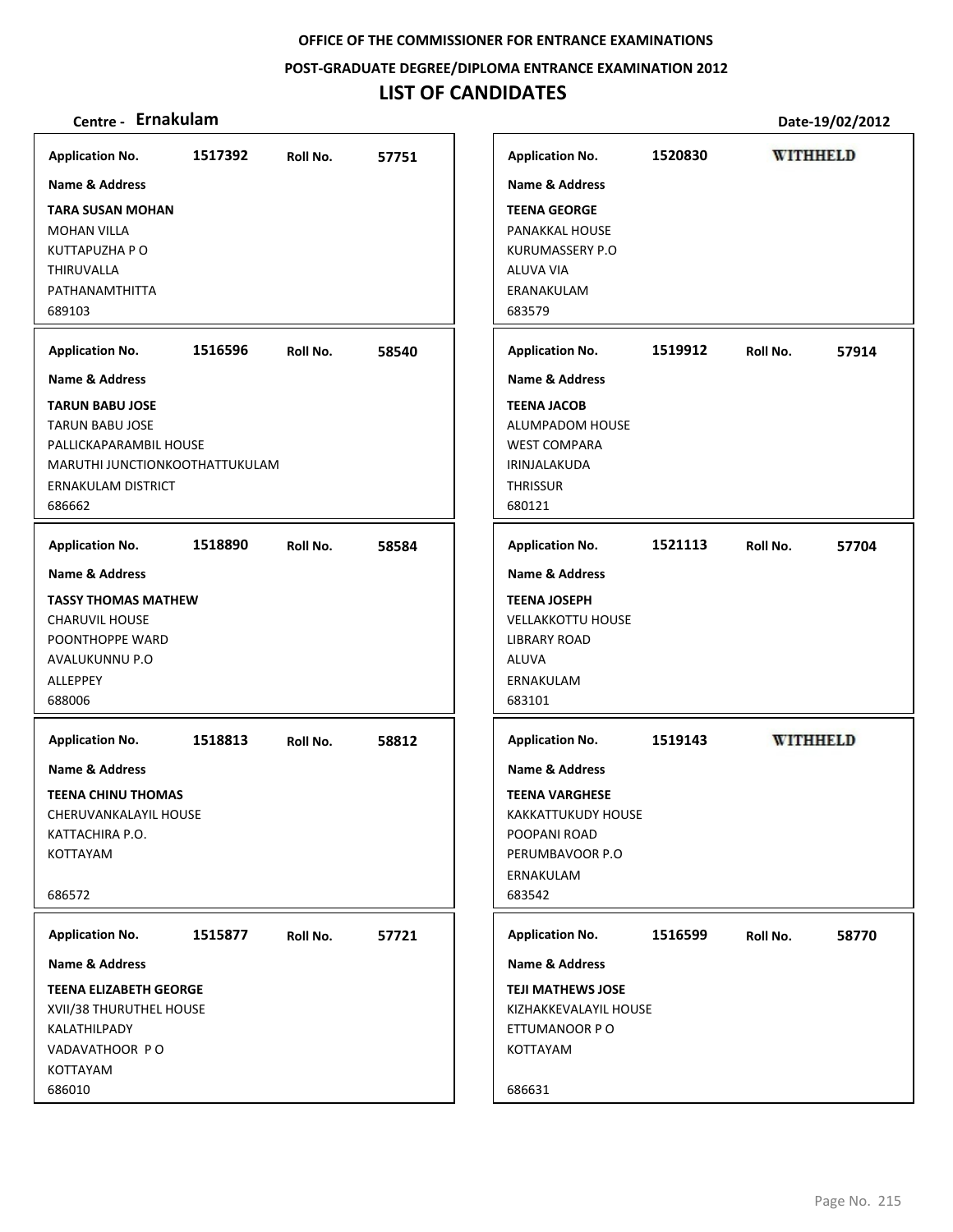**POST‐GRADUATE DEGREE/DIPLOMA ENTRANCE EXAMINATION 2012**

## **LIST OF CANDIDATES**

| <b>Application No.</b>                                                                                                                                                     | 1516085 | Roll No. | 58070 |
|----------------------------------------------------------------------------------------------------------------------------------------------------------------------------|---------|----------|-------|
| <b>Name &amp; Address</b>                                                                                                                                                  |         |          |       |
| <b>TENSUBAM TOMTHIN MEETEI</b><br><b>TENSUBAM TOMTHIN MEETEI</b><br>C/O TAKKAM SAKTAR ROOM NO C-2<br>MEN'S HOSTELGOVT MEDICAL COLLEGE MG KAVU<br><b>THRISSUR</b><br>680596 |         |          |       |
| <b>Application No.</b>                                                                                                                                                     | 1517802 | Roll No. | 57180 |
| <b>Name &amp; Address</b><br><b>TESSA JOSEPH</b><br>VETTOM HOUSE 33/741C<br>LINK INDIA ROAD<br>VENNALA P.O.<br>ERNAKULAM<br>682028                                         |         |          |       |
| <b>Application No.</b>                                                                                                                                                     | 1517824 | Roll No. | 57989 |
| <b>Name &amp; Address</b><br><b>TESSY CHERIYATHU</b><br>KUZHINJALIL HOUSE<br>ANTHINADU P.O<br>PALA<br>686651                                                               |         |          |       |
| <b>Application No.</b>                                                                                                                                                     | 1517616 | Roll No. | 57755 |
| <b>Name &amp; Address</b><br>THAHSEENA A<br><b>CHEENIKKAPURATH HOUSE</b><br><b>BLOCK JUNCTION</b><br><b>VELLANGALLORE PO</b><br><b>THRISSUR</b><br>680662                  |         |          |       |
| <b>Application No.</b>                                                                                                                                                     | 1519341 | Roll No. | 58363 |
| <b>Name &amp; Address</b>                                                                                                                                                  |         |          |       |
| <b>THAJNEES K S</b><br>ZARA MANZIL<br><b>ARANGATH ROAD</b><br>PULLEPADI PO<br>ERNAKULAM<br>682018                                                                          |         |          |       |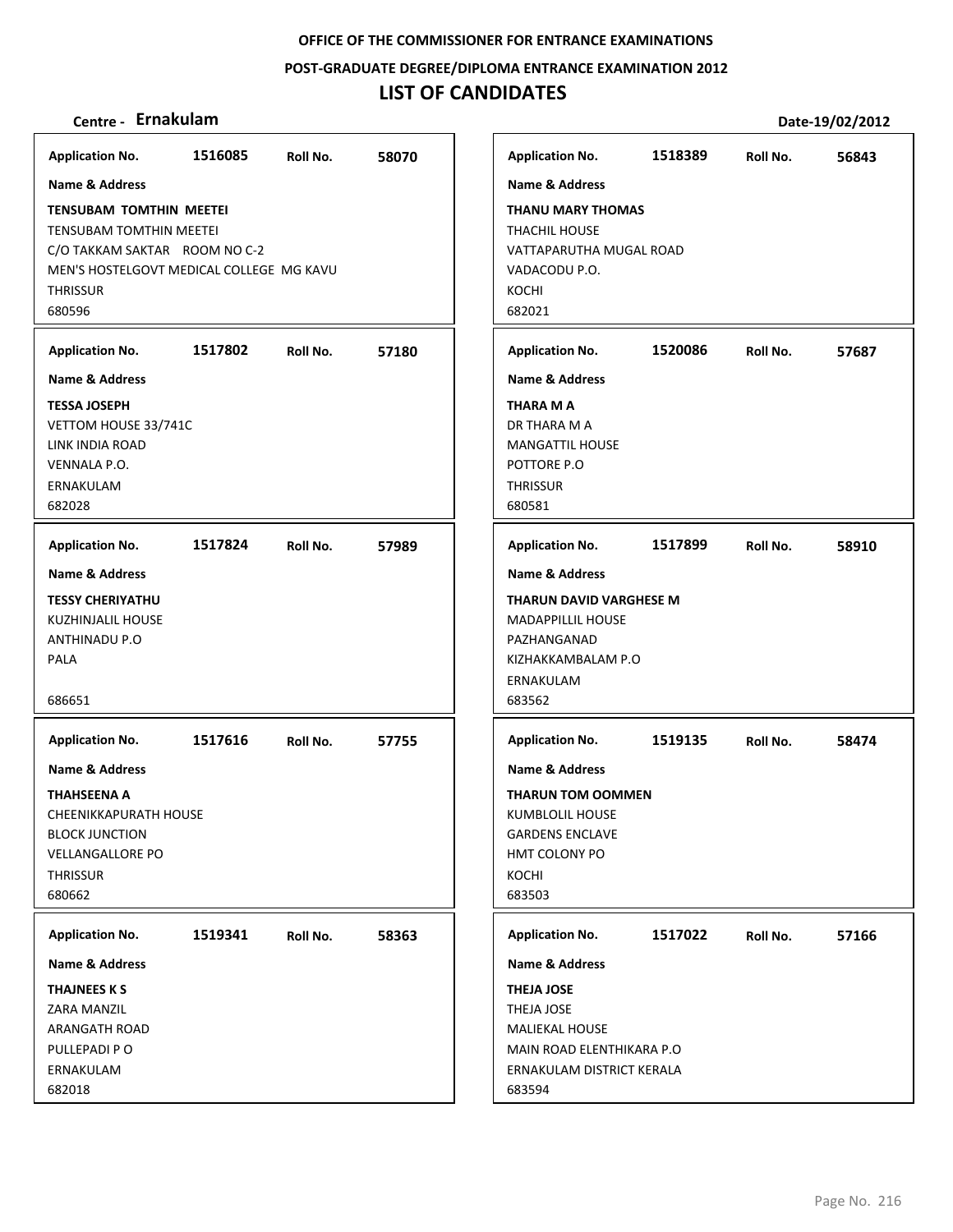**POST‐GRADUATE DEGREE/DIPLOMA ENTRANCE EXAMINATION 2012**

## **LIST OF CANDIDATES**

| <b>Application No.</b>                                                                                                                                                          | 1515861 | Roll No. | 58985 | <b>Application No.</b>                                                                                                                                   | 1521040 | Roll No. | 57007 |
|---------------------------------------------------------------------------------------------------------------------------------------------------------------------------------|---------|----------|-------|----------------------------------------------------------------------------------------------------------------------------------------------------------|---------|----------|-------|
| <b>Name &amp; Address</b>                                                                                                                                                       |         |          |       | <b>Name &amp; Address</b>                                                                                                                                |         |          |       |
| <b>THEKKINEDATH ANNISH ANTHONY</b><br>C/O TARUN KHETRAPAL FLAT NO 507<br>C-1 WING GANGA SATELLITE APARTMENTS<br>OPPOSITE RAHEJA GARDENS WANOWRIE<br>PUNE MAHARASHTRA.<br>411040 |         |          |       | <b>THOMAS JERRY</b><br><b>ANUGRAHA HOUSE</b><br><b>ADICHIRA</b><br>THELLAKOM PO<br>KOTTAYAM<br>686016                                                    |         |          |       |
| <b>Application No.</b>                                                                                                                                                          | 1519580 | Roll No. | 58598 | <b>Application No.</b>                                                                                                                                   | 1516303 | Roll No. | 57267 |
| <b>Name &amp; Address</b>                                                                                                                                                       |         |          |       | <b>Name &amp; Address</b>                                                                                                                                |         |          |       |
| <b>THOMAS JOSEPH</b><br>DR THOMAS JOSEPH<br><b>TALUK HOSPITAL</b><br>NEDUMKANDAM<br><b>IDUKKI</b><br>685553                                                                     |         |          |       | <b>THOMAS T VELLAPALLY</b><br><b>VELLAPALLIL HOUSE</b><br>ELANTHOOR PO<br>PATHANAMTHITTA<br>689643                                                       |         |          |       |
| <b>Application No.</b>                                                                                                                                                          | 1517019 | Roll No. | 56934 | <b>Application No.</b>                                                                                                                                   | 1518541 | Roll No. | 57542 |
| Name & Address                                                                                                                                                                  |         |          |       | <b>Name &amp; Address</b>                                                                                                                                |         |          |       |
| <b>THOMAS AUGUSTINE</b><br><b>VAZHACHARICKAL HOUSE</b><br>CHOONDACHERRY P.O<br>PALAI KOTTAYAM<br>686579                                                                         |         |          |       | <b>THOPPIL SHRADHA SIVADAS</b><br>CHENCHERY HOUSE 37/1542<br>P.J.ANTONY ROAD PJRA 217 MAMANGALAM<br>EDAPPALLI P.O. KOCHI-24<br><b>KERALA</b><br>682024   |         |          |       |
| <b>Application No.</b>                                                                                                                                                          | 1516542 | Roll No. | 58654 | <b>Application No.</b>                                                                                                                                   | 1520840 | Roll No. | 59079 |
| <b>Name &amp; Address</b><br><b>THOMAS CYRIAC</b><br><b>VELLANICKAL HOUSE</b><br>ARPOOKARA WEST P.O<br>KOTTAYAM<br>686008                                                       |         |          |       | <b>Name &amp; Address</b><br><b>THUSHARA JOSE</b><br>CHAZHIKATTU HOUSE<br>NEAR MUNDIYADI BRIDGE MANAKKAD<br><b>THODUPUZHA</b><br><b>IDUKKI</b><br>685584 |         |          |       |
| <b>Application No.</b>                                                                                                                                                          | 1518422 | Roll No. | 58575 | <b>Application No.</b>                                                                                                                                   | 1520333 | Roll No. | 58381 |
| Name & Address                                                                                                                                                                  |         |          |       | Name & Address                                                                                                                                           |         |          |       |
| <b>THOMAS GREGORY T</b><br>THEKKANATH HOUSE<br>SANTHI VIHAR<br><b>KURIACHIRA</b><br><b>THRISSUR</b><br>680006                                                                   |         |          |       | <b>TINA ANN ANTONY</b><br><b>KOTTACKAL HOUSE</b><br>ST.ALPHONSA NAGAR<br>KURISSUMMOODU P.O<br>CHANGANACHERRY<br>686104                                   |         |          |       |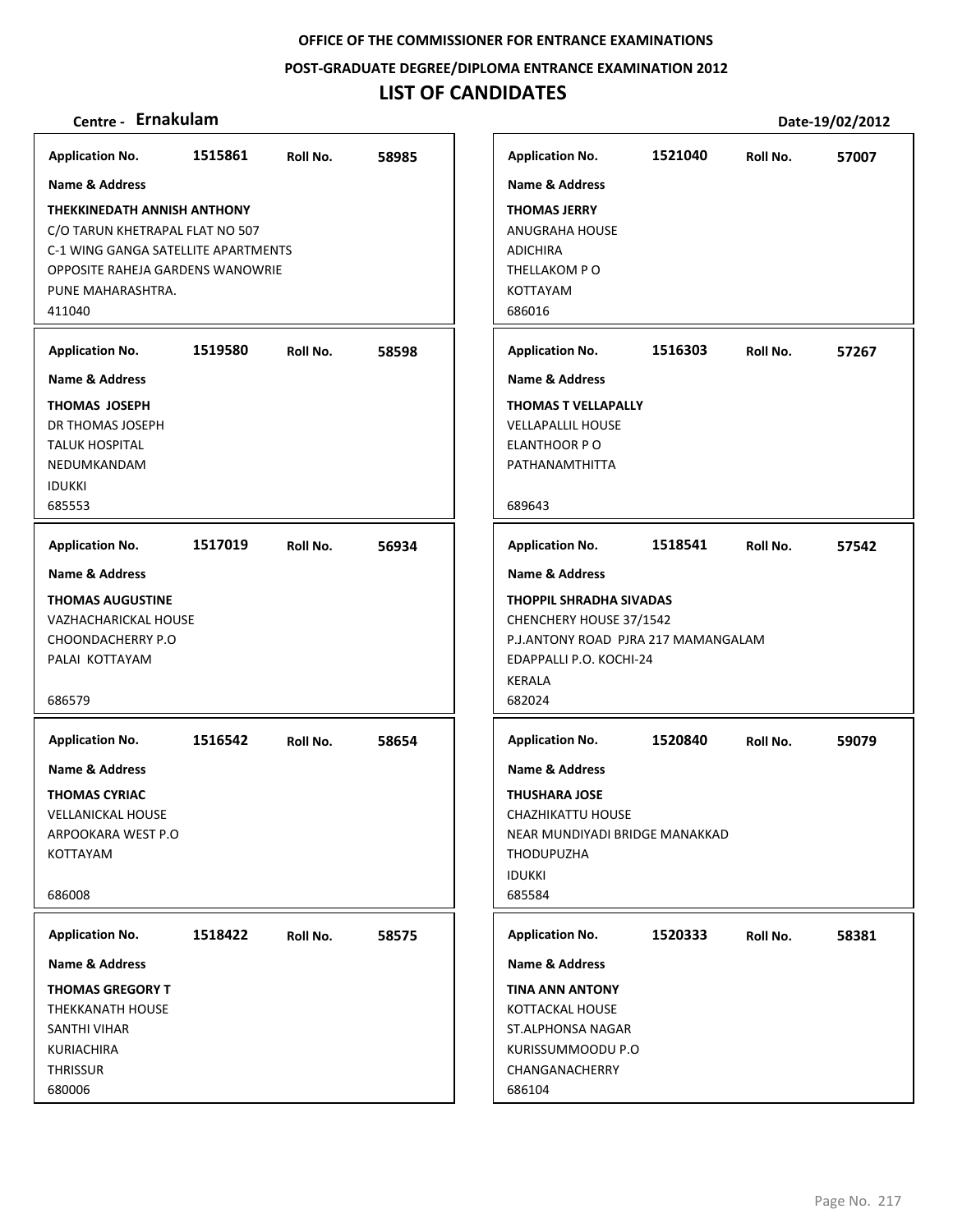**POST‐GRADUATE DEGREE/DIPLOMA ENTRANCE EXAMINATION 2012**

## **LIST OF CANDIDATES**

| <b>Application No.</b>                                                                                             | 1516758 | Roll No. | 57854 |
|--------------------------------------------------------------------------------------------------------------------|---------|----------|-------|
| <b>Name &amp; Address</b>                                                                                          |         |          |       |
| <b>TINEESH MATHEW</b><br><b>KOLLIYIL HOUSE</b><br>NARIANGANAM PO<br><b>KOTTAYAM</b><br><b>KERALA</b><br>686579     |         |          |       |
| <b>Application No.</b>                                                                                             | 1516795 | Roll No. | 57277 |
| Name & Address                                                                                                     |         |          |       |
| <b>TINJU JAMES</b><br>KOLATHU PANAMTHOTTATHIL HOUSE<br>NECHIPUZHOOR P.O PALA<br>KOTTAYAM<br>686574                 |         |          |       |
| <b>Application No.</b>                                                                                             | 1515996 | Roll No. | 58643 |
| <b>Name &amp; Address</b>                                                                                          |         |          |       |
| <b>TINOY PAUL</b><br>KOMBARAKKARAN HOUSE<br>GANDHIGRAM<br>IRINJALAKUDA P.O.<br><b>THRISSUR</b><br>680121           |         |          |       |
| <b>Application No.</b>                                                                                             | 1520130 | Roll No. | 57108 |
| Name & Address<br><b>TINTU SARA RAJU</b><br><b>KALAKKATTU HOUSE</b><br>VALIYAKULANGARA P O<br>MAVELIKARA<br>690104 |         |          |       |
|                                                                                                                    |         |          |       |
| <b>Application No.</b>                                                                                             | 1519892 | Roll No. | 56872 |
| Name & Address<br><b>TINU ALBY</b>                                                                                 |         |          |       |
| 703 MANDAVI PARADISE<br>MANIPAL<br><b>UDUPI</b><br>KARNATAKA<br>576104                                             |         |          |       |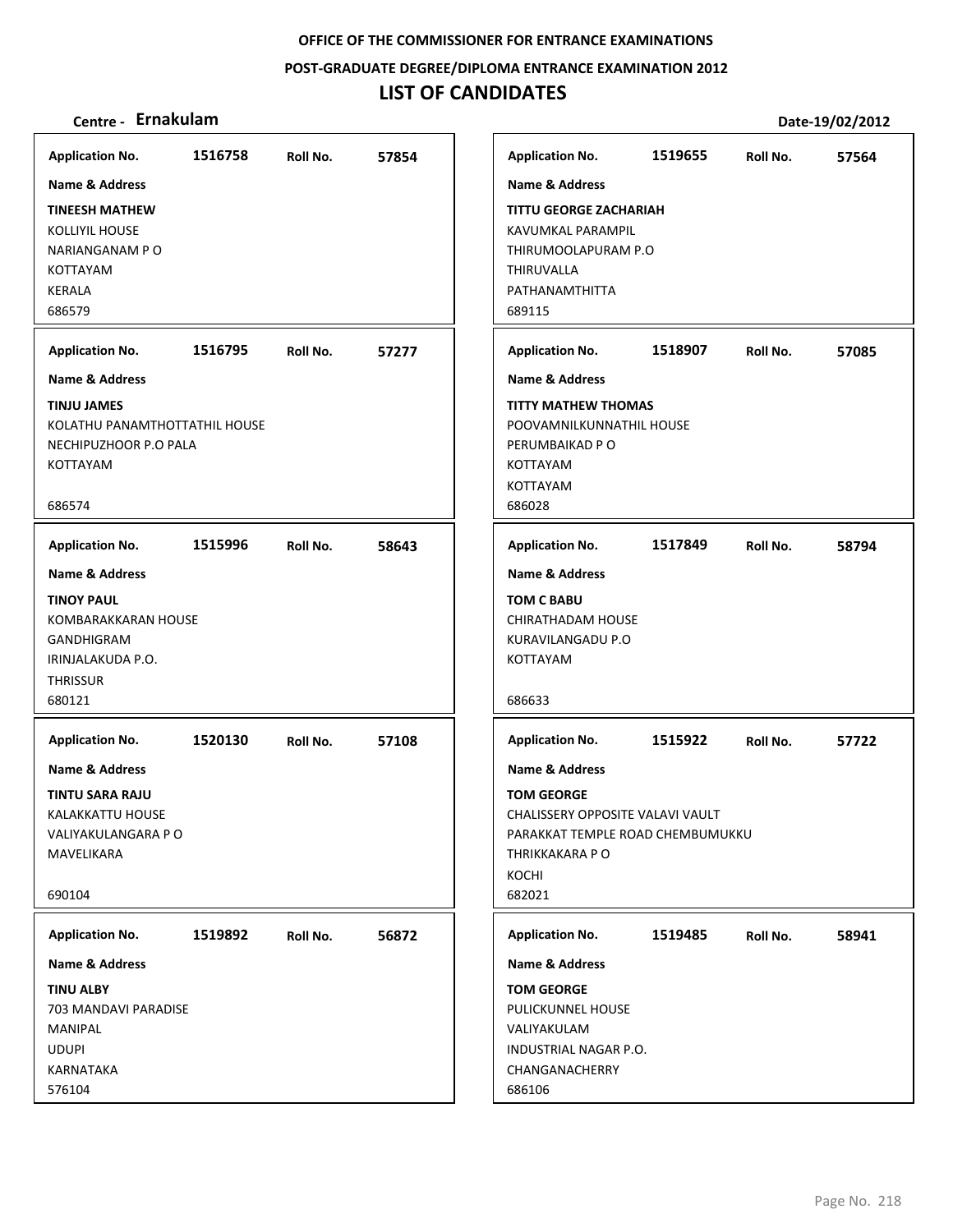**POST‐GRADUATE DEGREE/DIPLOMA ENTRANCE EXAMINATION 2012**

## **LIST OF CANDIDATES**

| <b>Application No.</b>                    | 1519454 | Roll No. | 56864 | <b>Application No.</b>       | 1519458 | Roll No. | 57096 |
|-------------------------------------------|---------|----------|-------|------------------------------|---------|----------|-------|
| <b>Name &amp; Address</b>                 |         |          |       | <b>Name &amp; Address</b>    |         |          |       |
| <b>TOM JOSE</b>                           |         |          |       | <b>TONY FERNANDEZ</b>        |         |          |       |
| <b>VATTAKUZHIYIL HOUSE</b>                |         |          |       | XVII/1657 B                  |         |          |       |
| KALLOORKAD P.O                            |         |          |       | <b>AZHIKKAKATH HOUSE</b>     |         |          |       |
| KALLOORKAD                                |         |          |       | MUNDAMVELI P.O               |         |          |       |
| ERNAKULAM                                 |         |          |       | KOCHI-7                      |         |          |       |
| 686668                                    |         |          |       | 682507                       |         |          |       |
| <b>Application No.</b>                    | 1518469 | Roll No. | 58231 | <b>Application No.</b>       | 1518724 | Roll No. | 57891 |
| Name & Address                            |         |          |       | <b>Name &amp; Address</b>    |         |          |       |
| TOM THOMAS KATTOOR                        |         |          |       | <b>TONY JOSEPH</b>           |         |          |       |
| KATTOOR(H)                                |         |          |       | <b>VETTUSSERY HOUSE</b>      |         |          |       |
| CHELACOMPU P.O.KARUKACHAL                 |         |          |       | <b>BOAT JETTY ROAD</b>       |         |          |       |
| KOTTAYAM                                  |         |          |       | VADUTHALA P.O                |         |          |       |
|                                           |         |          |       | KOCHI                        |         |          |       |
| 686540                                    |         |          |       | 682023                       |         |          |       |
| <b>Application No.</b>                    | 1517056 | Roll No. | 58665 | <b>Application No.</b>       | 1521132 | Roll No. | 58279 |
| <b>Name &amp; Address</b>                 |         |          |       | <b>Name &amp; Address</b>    |         |          |       |
| TOM THOMAS MATHEW                         |         |          |       | <b>TONY JOSEPH</b>           |         |          |       |
| C/O AIJOU GEORGE MATHEW                   |         |          |       | DR. TONY JOSEPH              |         |          |       |
| ASSISTANT MANAGER(ATM OPERATIONS)         |         |          |       | 12 HILL GARDENS              |         |          |       |
| SOUTH INDIAN BANK(DICT)3RD FLOOR          |         |          |       | ANCHERY P.O. THRISSUR        |         |          |       |
| INFOPARK ROADRAJAGIRI VALLEYKAKANADCOCHIN |         |          |       | KERALA.                      |         |          |       |
| 682039                                    |         |          |       | 680006                       |         |          |       |
| <b>Application No.</b>                    | 1518969 | Roll No. | 57434 | <b>Application No.</b>       | 1517656 | Roll No. | 57641 |
| <b>Name &amp; Address</b>                 |         |          |       | <b>Name &amp; Address</b>    |         |          |       |
|                                           |         |          |       |                              |         |          |       |
| <b>TOMS JACOB</b>                         |         |          |       | <b>TONY JOSEPH K</b>         |         |          |       |
| <b>GRACE VIEW</b><br>HOUSE NO 738 CMC XI  |         |          |       | KATTAKKAYAM HOUSE<br>PADY PO |         |          |       |
| CHERTHALA P.O                             |         |          |       | KODALY                       |         |          |       |
| ALAPPUZHA                                 |         |          |       | <b>THRISSUR</b>              |         |          |       |
| 688524                                    |         |          |       | 680699                       |         |          |       |
|                                           |         |          |       |                              |         |          |       |
| <b>Application No.</b>                    | 1518850 | Roll No. | 58583 | <b>Application No.</b>       | 1516509 | Roll No. | 57155 |
| <b>Name &amp; Address</b>                 |         |          |       | <b>Name &amp; Address</b>    |         |          |       |
| <b>TONIYA JOHN</b>                        |         |          |       | <b>TONY MATHEW</b>           |         |          |       |
| PANTHALLUPARAMPIL                         |         |          |       | C/O DR M P MATHEW            |         |          |       |
| NEAR VIMALA PUBLIC SCHOOL                 |         |          |       | MADATHIPARAMBILKANATTUPARA   |         |          |       |
| THODUPUZHA EAST P O                       |         |          |       | PALA PO                      |         |          |       |
| <b>IDUKKI</b>                             |         |          |       | KOTTAYAM DISTRICT KERALA     |         |          |       |
| 685585                                    |         |          |       | 686575                       |         |          |       |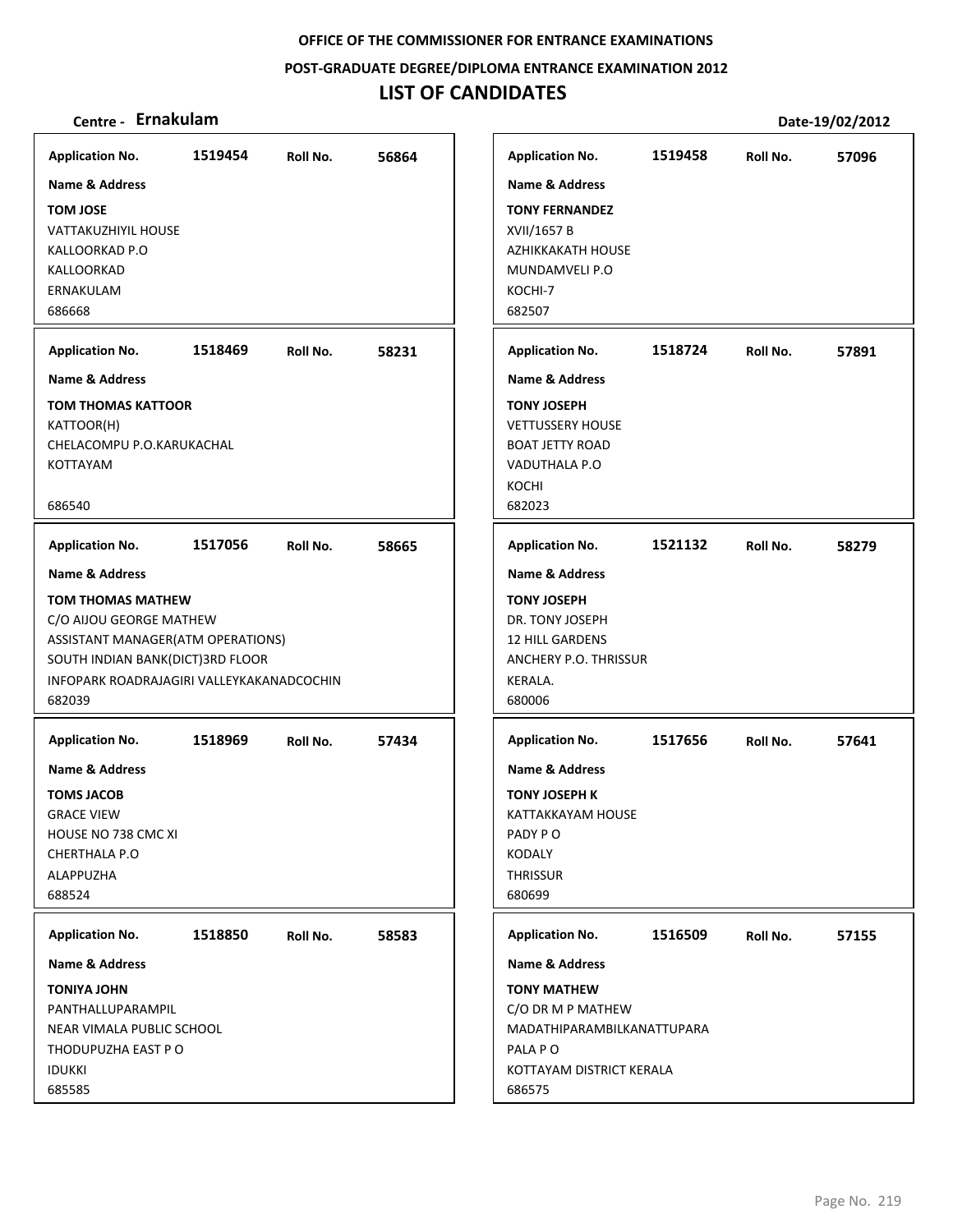**POST‐GRADUATE DEGREE/DIPLOMA ENTRANCE EXAMINATION 2012**

## **LIST OF CANDIDATES**

| 58782<br><b>Application No.</b><br>Roll No.                                                                                                                                     |
|---------------------------------------------------------------------------------------------------------------------------------------------------------------------------------|
|                                                                                                                                                                                 |
| 58531<br><b>Application No.</b><br>Roll No.                                                                                                                                     |
| <b>Name &amp; Address</b><br><b>UMESH G</b><br><b>UMESH G</b><br><b>GOWTHAMI</b><br>SOUTH NADAHARIPPAD PO<br>ALPPUZHA<br>690514                                                 |
| 58679<br><b>Application No.</b><br>Roll No.                                                                                                                                     |
| <b>Name &amp; Address</b><br><b>UNNIKRISHNAN K</b><br>FLAT 5A1 AMBADY APARTMENTS<br>WARRIAM ROAD ERNAKULAM SOUTH<br><b>COCHIN</b><br>682016                                     |
| 58211<br>Roll No.<br><b>Application No.</b>                                                                                                                                     |
| <b>Name &amp; Address</b><br><b>UNNIKRISHNAN M S</b><br>MURALIBHAVAN TRA-101<br>THEVALLY P.O<br>SENIOR REGISTRAR DEPT OF CARDIOLOGY(UNIT-3)<br>KOLLAM<br>691009                 |
| Roll No.<br>58100<br><b>Application No.</b>                                                                                                                                     |
| <b>Name &amp; Address</b><br><b>UNNIKRISHNAN R</b><br>\'KRISHNA KRIPA\' THALAPPILLY HOUSE<br>PURATHETTU HOUSE<br><b>AVOLY</b><br>AVOLY P O MOOVATTUPUZHA<br>ERNAKULAM<br>686677 |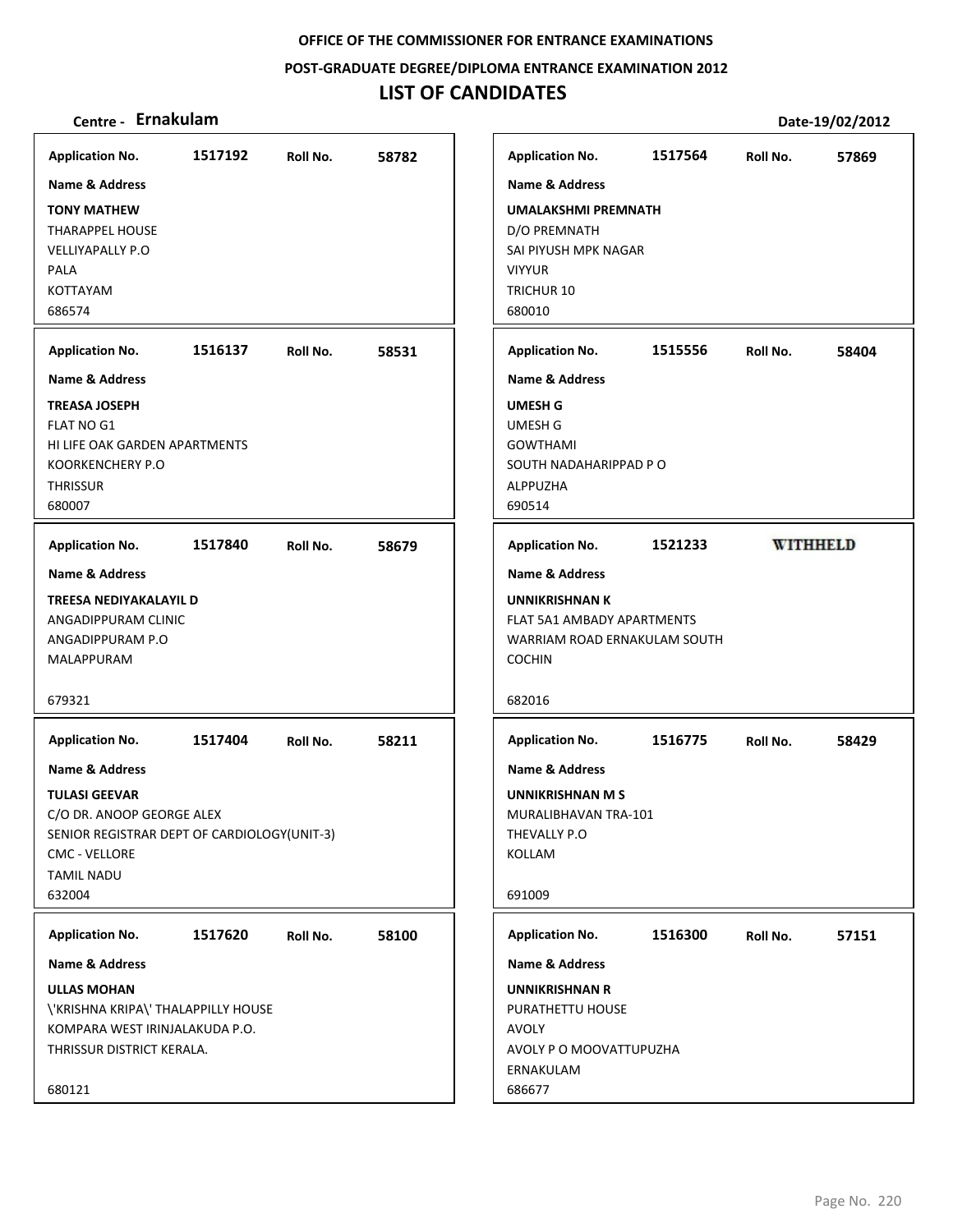**POST‐GRADUATE DEGREE/DIPLOMA ENTRANCE EXAMINATION 2012**

## **LIST OF CANDIDATES**

| <b>Application No.</b>                                                                                                                      | 1517905 | Roll No. | 56834 |
|---------------------------------------------------------------------------------------------------------------------------------------------|---------|----------|-------|
| Name & Address                                                                                                                              |         |          |       |
| <b>USHA KUMARY P R</b><br>NEDIAMPOLA<br>SOUTH ARYAD<br>AVALLOOKUNNU P O<br>ALAPPUZHA<br>688006                                              |         |          |       |
| <b>Application No.</b>                                                                                                                      | 1518355 | Roll No. | 57884 |
| <b>Name &amp; Address</b>                                                                                                                   |         |          |       |
| <b>UTTARA KURUP</b><br>8 E COROMANDEL TOWERS<br>816-817 P.H.ROAD<br>OPP. KILPAUK MEDICAL COLLEGE KILPAUK<br>CHENNAI. (TAMIL NADU)<br>600010 |         |          |       |
| <b>Application No.</b>                                                                                                                      | 1515948 | Roll No. | 58642 |
| <b>Name &amp; Address</b>                                                                                                                   |         |          |       |
| V GOPI<br>RAGHAVA NILAYAM<br>NEAR SUBRAMANIYA TEMPLE<br>NELIKUNNU<br>KASARAGOD<br>671121                                                    |         |          |       |
| <b>Application No.</b>                                                                                                                      | 1517936 | Roll No. | 57876 |
| <b>Name &amp; Address</b><br>VAISAKH M R<br>MUMBUVEETIL HOUSE<br>KARALAM<br>KARALAM P.O<br><b>THRISSUR</b><br>680711                        |         |          |       |
| <b>Application No.</b>                                                                                                                      | 1520562 | Roll No. | 58960 |
| <b>Name &amp; Address</b>                                                                                                                   |         |          |       |
| <b>VAISAKH N J</b><br>NAPPADY KRISHNABHAVAN<br>ELAMKULLAMMATHA CHURCH ROAD<br>KALOOR P.O.<br>COCHIN-17<br>682017                            |         |          |       |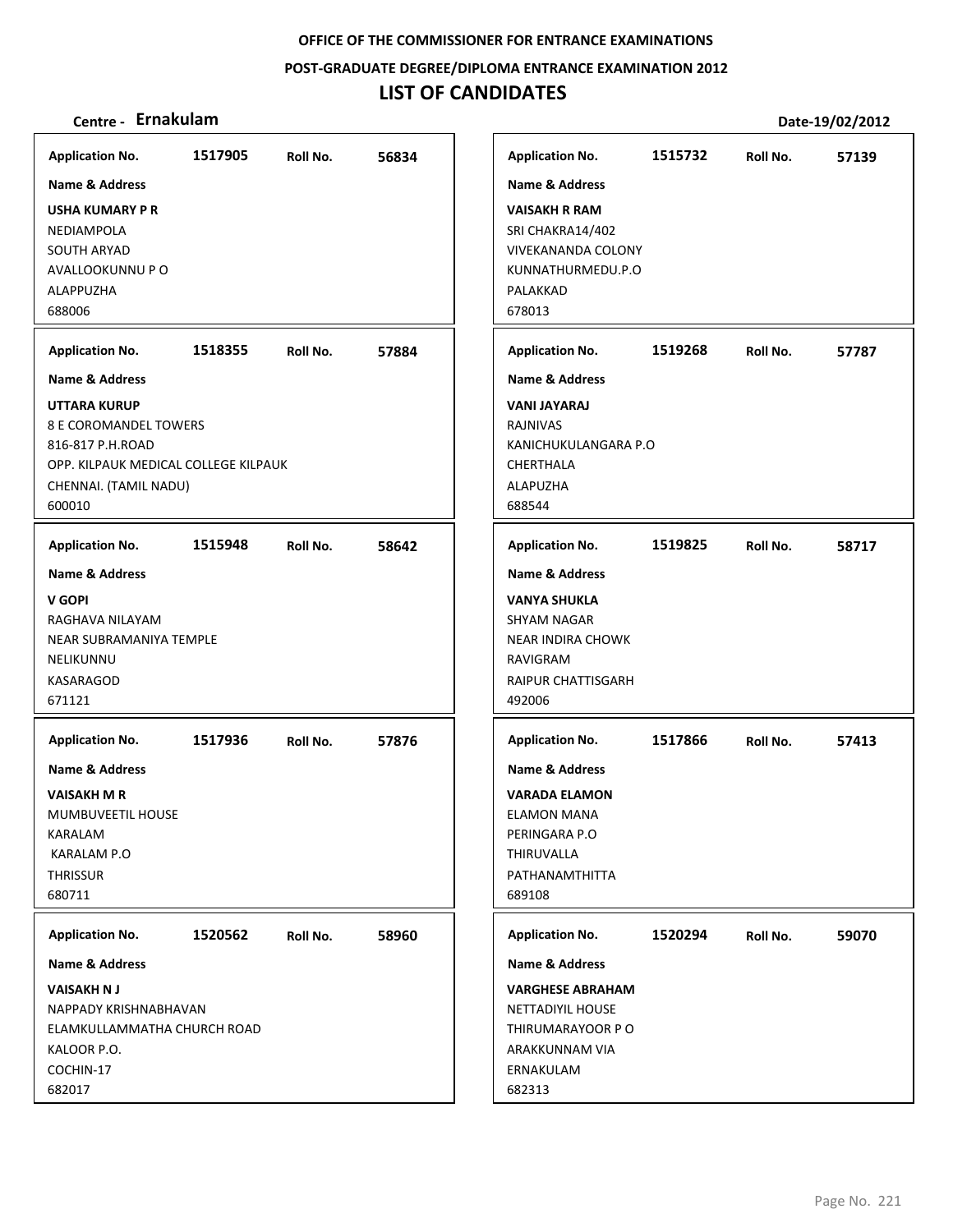**POST‐GRADUATE DEGREE/DIPLOMA ENTRANCE EXAMINATION 2012**

| <b>Application No.</b>                 | 1519038 | Roll No. | 58242 | Application        |
|----------------------------------------|---------|----------|-------|--------------------|
| <b>Name &amp; Address</b>              |         |          |       | Name & Ad          |
| <b>VARGHESE CHACKO CHALLAKUZHIKKAL</b> |         |          |       | <b>VARSHAA C</b>   |
| CHALLAKUZHIKKALBINU NIVAS              |         |          |       | <b>NAVANI JUE</b>  |
| PERUMPANACHY (PO)THENGANA              |         |          |       | <b>FLAT NO 6 A</b> |
| CHANGANACHERRY                         |         |          |       | <b>EAST FORT</b>   |
| <b>KOTAYAM</b>                         |         |          |       | <b>THRISSUR</b>    |
| 686536                                 |         |          |       | 680005             |
| <b>Application No.</b>                 | 1518398 | Roll No. | 57539 | Application        |
| <b>Name &amp; Address</b>              |         |          |       | Name & Ad          |
| <b>VARGHESE IYBU CHACKO</b>            |         |          |       | VARUN A            |
| <b>MALISSERIL HOUSE</b>                |         |          |       | SAIJYOTHI          |
| NIRANAM NORTH P.O                      |         |          |       | KOVILAKAN          |
| TIRUVALLA                              |         |          |       |                    |
|                                        |         |          |       |                    |
| 689621                                 |         |          |       | 676121             |
| <b>Application No.</b>                 | 1515978 | Roll No. | 57838 | Application        |
| <b>Name &amp; Address</b>              |         |          |       | Name & Ad          |
| <b>VARKEY BABITA ABRAHAM P</b>         |         |          |       | <b>VARUN S</b>     |
| C/O ACHAMMA ABRAHAM                    |         |          |       | THREKKETA          |
| PUTHENPURACKAL HOUSE                   |         |          |       | KANNMKUL           |
| MANGANAM PO                            |         |          |       | <b>KOORKENCI</b>   |
| <b>KOTTAYAM</b>                        |         |          |       | THRISSUR           |
| 686018                                 |         |          |       | 680007             |
| <b>Application No.</b>                 | 1520330 | Roll No. | 58151 | Application        |
|                                        |         |          |       |                    |
| <b>Name &amp; Address</b>              |         |          |       | Name & Ad          |
| VARSHA NAMBIAR C K                     |         |          |       | <b>VASU ANAM</b>   |
| <b>NO.9 VILLA MON AMOUR</b>            |         |          |       | ANANDAM            |
| 1ST CROSS                              |         |          |       | KURICHY P.         |
| EAST NATESAN NAGAR                     |         |          |       | <b>KOTTAYAM</b>    |
| <b>PONDICHERRY</b>                     |         |          |       |                    |
| 605005                                 |         |          |       | 686549             |
| <b>Application No.</b>                 | 1519554 | Roll No. | 57793 | Application        |
| <b>Name &amp; Address</b>              |         |          |       | Name & Ad          |
| <b>VARSHAS</b>                         |         |          |       | <b>VEENA BINI</b>  |
| VARSHA S                               |         |          |       | AISWARYA           |
| THEERTHAM ARRA 30                      |         |          |       | <b>ASOKA ROA</b>   |
| ADAPPILLY ROAD VENNALA PO              |         |          |       | KOCHI              |
| ERNAKULAM                              |         |          |       | KERALA             |
| 682028                                 |         |          |       | 682017             |
|                                        |         |          |       |                    |

| Centre - Ernakulam                                                                                                                                                          |                    |                      |                |                                                                                                                                                                                                                         |                    |                      | Date-19/02/2012 |
|-----------------------------------------------------------------------------------------------------------------------------------------------------------------------------|--------------------|----------------------|----------------|-------------------------------------------------------------------------------------------------------------------------------------------------------------------------------------------------------------------------|--------------------|----------------------|-----------------|
| olication No.<br>ne & Address<br>RGHESE CHACKO CHALLAKUZHIKKAL<br>ALLAKUZHIKKALBINU NIVAS<br>UMPANACHY (PO)THENGANA<br><b>INGANACHERRY</b><br>TAYAM<br>536<br>olication No. | 1519038<br>1518398 | Roll No.<br>Roll No. | 58242<br>57539 | <b>Application No.</b><br><b>Name &amp; Address</b><br><b>VARSHAA CHITHRRA</b><br>NAVANI JUBILEE PARK APARTMENT<br>FLAT NO 6 A FATHIMA NAGAR<br><b>EAST FORT</b><br><b>THRISSUR</b><br>680005<br><b>Application No.</b> | 1516195<br>1516771 | Roll No.<br>Roll No. | 58992<br>58314  |
| ne & Address<br><b>RGHESE IYBU CHACKO</b><br>LISSERIL HOUSE<br>ANAM NORTH P.O<br>UVALLA<br>621                                                                              |                    |                      |                | <b>Name &amp; Address</b><br><b>VARUN A</b><br><b>SAIJYOTHI</b><br>KOVILAKAM KUNDU-N MANJERI<br>676121                                                                                                                  |                    |                      |                 |
|                                                                                                                                                                             |                    |                      |                |                                                                                                                                                                                                                         |                    |                      |                 |
| olication No.<br>ne & Address<br>RKEY BABITA  ABRAHAM P<br>ACHAMMA ABRAHAM<br>THENPURACKAL HOUSE<br>NGANAM PO<br>TAYAM<br>018                                               | 1515978            | Roll No.             | 57838          | <b>Application No.</b><br><b>Name &amp; Address</b><br><b>VARUNS</b><br>THREKKETA HOUSE<br>KANNMKULANGARA<br><b>KOORKENCHERY PO</b><br><b>THRISSUR</b><br>680007                                                        | 1520493            | Roll No.             | 58384           |
| olication No.<br>ne & Address<br>RSHA NAMBIAR C K<br>9 VILLA MON AMOUR<br><b>CROSS</b><br>T NATESAN NAGAR<br><b>NDICHERRY</b><br>005                                        | 1520330            | Roll No.             | 58151          | <b>Application No.</b><br><b>Name &amp; Address</b><br><b>VASU ANAND</b><br><b>ANANDAM HOUSE</b><br>KURICHY P.O.<br>KOTTAYAM<br>686549                                                                                  | 1518136            | Roll No.             | 58340           |
| olication No.<br>ne & Address<br><b>SHA S</b><br>\SHA S<br>ERTHAM ARRA 30:<br>APPILLY ROAD VENNALA P O<br>IAKULAM<br>028                                                    | 1519554            | Roll No.             | 57793          | <b>Application No.</b><br>Name & Address<br><b>VEENA BINU</b><br>AISWARYA 44/2306 KAIRALI STREET<br>ASOKA ROAD KALOOR<br>KOCHI<br><b>KERALA</b><br>682017                                                               | 1517226            | Roll No.             | 57748           |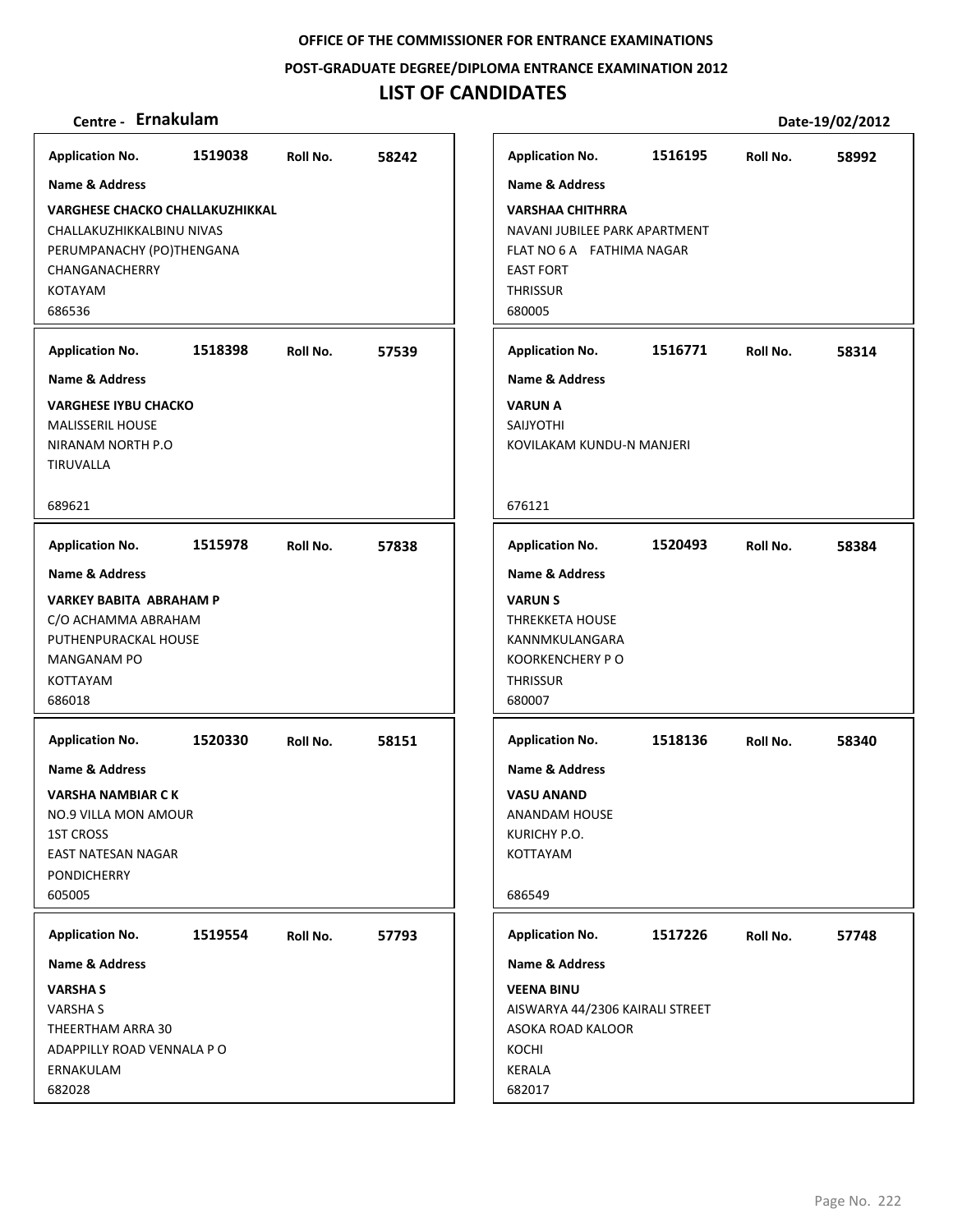**POST‐GRADUATE DEGREE/DIPLOMA ENTRANCE EXAMINATION 2012**

## **LIST OF CANDIDATES**

| <b>Application No.</b>          | 1517835 | Roll No. | 58334 | <b>Application No.</b>       | 1519872 | Roll No. | 58028 |
|---------------------------------|---------|----------|-------|------------------------------|---------|----------|-------|
| <b>Name &amp; Address</b>       |         |          |       | <b>Name &amp; Address</b>    |         |          |       |
| <b>VEENA M M</b>                |         |          |       | <b>VICTOR JOSEPH CORREYA</b> |         |          |       |
| MUTHAKUDIYIL HOUSE              |         |          |       | KUTTIKKAPARAMBIL HOUSE       |         |          |       |
| MANAYATHUPEEDIKA                |         |          |       | MUNJUMMEL P O                |         |          |       |
| PANCODE PO                      |         |          |       | <b>UDYOGAMANDAL</b>          |         |          |       |
| ERNAKULAM DISTRICT              |         |          |       | <b>ELOOR</b>                 |         |          |       |
| 682310                          |         |          |       | 683501                       |         |          |       |
|                                 |         |          |       |                              |         |          |       |
| <b>Application No.</b>          | 1518342 | Roll No. | 57306 | <b>Application No.</b>       | 1518241 | Roll No. | 58342 |
| <b>Name &amp; Address</b>       |         |          |       | <b>Name &amp; Address</b>    |         |          |       |
| <b>VEENA NAIR A</b>             |         |          |       | <b>VIDHU VIJAYAKUMAR</b>     |         |          |       |
| SREEVALSAM                      |         |          |       | 38/2438                      |         |          |       |
| LANE <sub>5</sub>               |         |          |       | <b>SHREYAS</b>               |         |          |       |
| POOJANAGARPUTHUR                |         |          |       | <b>VENNALA P.O.</b>          |         |          |       |
| PALAKKAD                        |         |          |       | KOCHI                        |         |          |       |
| 678001                          |         |          |       | 682028                       |         |          |       |
| <b>Application No.</b>          | 1520786 | Roll No. | 58963 | <b>Application No.</b>       | 1520279 | Roll No. | 57920 |
| <b>Name &amp; Address</b>       |         |          |       | <b>Name &amp; Address</b>    |         |          |       |
| <b>VEENA VISWANATHAN PILLAI</b> |         |          |       | <b>VIDHYA S NAIR</b>         |         |          |       |
| LAKSHMI BHAVAN                  |         |          |       | <b>MANAKATTU HOUSE</b>       |         |          |       |
| <b>NEAR POWER HOUSE</b>         |         |          |       | PIRAYAR NORTH                |         |          |       |
| MAVELIKARA                      |         |          |       | KIDANGOOR PO                 |         |          |       |
| ALLAPPUZHA                      |         |          |       | <b>KOTTAYAM</b>              |         |          |       |
| 690101                          |         |          |       | 686572                       |         |          |       |
|                                 |         |          |       |                              |         |          |       |
| <b>Application No.</b>          | 1520694 | Roll No. | 57927 | <b>Application No.</b>       | 1519263 | Roll No. | 57440 |
| <b>Name &amp; Address</b>       |         |          |       | <b>Name &amp; Address</b>    |         |          |       |
| <b>VENITA JULIET NORONHA</b>    |         |          |       | <b>VIDYA H</b>               |         |          |       |
| COTTAGE JOAN                    |         |          |       | THEJUS TC 7/1007KARUNYA 217  |         |          |       |
| MUSEUM CROSS LANE               |         |          |       | <b>BHASI NAGARULLOOR</b>     |         |          |       |
| CHEMBUKAVU                      |         |          |       | MEDICAL COLLEGE P.O          |         |          |       |
| THRISSUR                        |         |          |       | THIRUVANANTHAPURAM           |         |          |       |
| 680020                          |         |          |       | 695011                       |         |          |       |
| <b>Application No.</b>          | 1521333 | Roll No. | 58282 | <b>Application No.</b>       | 1518763 | Roll No. | 57082 |
| Name & Address                  |         |          |       | <b>Name &amp; Address</b>    |         |          |       |
| <b>VENUGOPAL K</b>              |         |          |       | <b>VIDYAMOHAN C</b>          |         |          |       |
| SREEMANGALAM                    |         |          |       | <b>ROHINI</b>                |         |          |       |
| PAZHAVEEDU .P.O                 |         |          |       | CHANDANAKKAVU                |         |          |       |
| ALAPPUZHA                       |         |          |       | PAZHAVEEDU P O               |         |          |       |
|                                 |         |          |       | ALLEPPEY                     |         |          |       |
| 688009                          |         |          |       | 688009                       |         |          |       |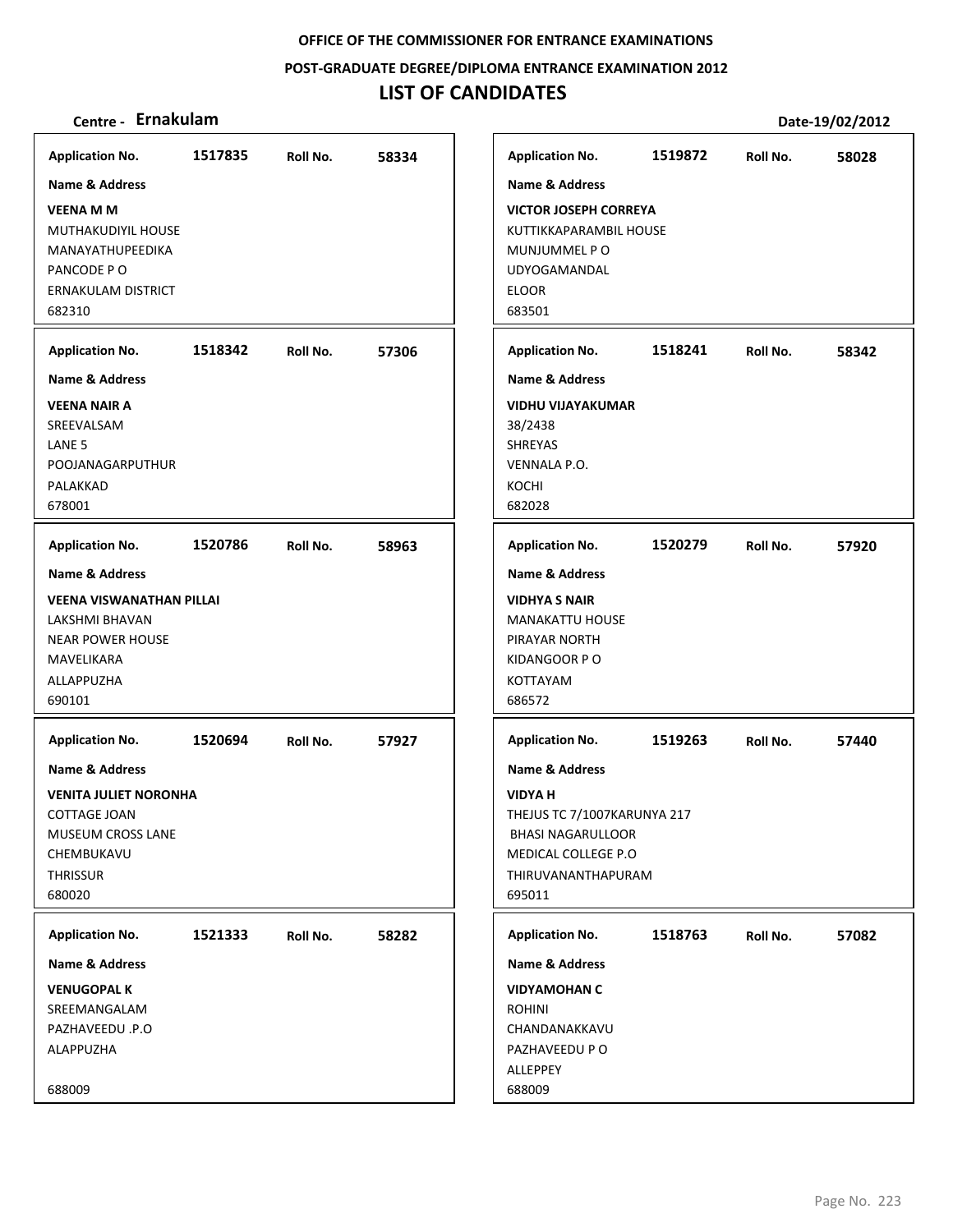### **POST‐GRADUATE DEGREE/DIPLOMA ENTRANCE EXAMINATION 2012**

## **LIST OF CANDIDATES**

| <b>Application No.</b>                                                                                                   | 1518638 | Roll No. | 56848 | <b>Application No.</b>                                                                                                         | 1515870 | Roll No. | 57258 |
|--------------------------------------------------------------------------------------------------------------------------|---------|----------|-------|--------------------------------------------------------------------------------------------------------------------------------|---------|----------|-------|
| <b>Name &amp; Address</b>                                                                                                |         |          |       | <b>Name &amp; Address</b>                                                                                                      |         |          |       |
| <b>VIGY GEORGEKUTTY VAZHAKALAYIL</b><br><b>FLAT 5 BAROMA GARDENS</b><br>S.R.M ROADLISSIE JUNCTION<br>ERNAKULAM<br>682018 |         |          |       | <b>VIJESH VIJAYAN</b><br>KONGINIKATTIL HOUSE<br>ARIKUZHA P.O<br><b>VENGALLOOR VIA</b><br><b>IDUKKI</b><br>685608               |         |          |       |
|                                                                                                                          |         |          |       |                                                                                                                                |         |          |       |
| <b>Application No.</b>                                                                                                   | 1516605 | Roll No. | 56809 | <b>Application No.</b>                                                                                                         | 1516561 | Roll No. | 57272 |
| Name & Address                                                                                                           |         |          |       | <b>Name &amp; Address</b>                                                                                                      |         |          |       |
| <b>VIJAY VARGHESE</b><br>ARYASSRIL HOUSE<br>ADICHIRA THELLAKOM P.O<br>KOTTAYAM                                           |         |          |       | <b>VIJEYTA DAHIYA</b><br><b>CHAKKOMTHODI HOUSE</b><br>NALUKANDAM<br>EDATHANATTUKARA P O<br>PALAKKAD                            |         |          |       |
| 686016                                                                                                                   |         |          |       | 678601                                                                                                                         |         |          |       |
| <b>Application No.</b>                                                                                                   | 1520147 | Roll No. | 57803 | <b>Application No.</b>                                                                                                         | 1519877 | Roll No. | 58373 |
| <b>Name &amp; Address</b>                                                                                                |         |          |       | <b>Name &amp; Address</b>                                                                                                      |         |          |       |
| <b>VIJAYESH J S</b><br>SARAS KOKKAD P O<br>KOTTARAKARA<br>KOLLAM<br>691538                                               |         |          |       | <b>VIJIN JOSEPH VF</b><br><b>VATTATHARA HOUSE</b><br>MUNDAMVELI P.O<br>KOCHI<br>682507                                         |         |          |       |
| <b>Application No.</b>                                                                                                   | 1519970 | Roll No. | 57800 | <b>Application No.</b>                                                                                                         | 1519350 | Roll No. | 58823 |
| Name & Address<br><b>VIJEESHA VIJAYAN</b><br>NEDUMATTATHIL HOUSE<br>VELIYANNOOR PO<br>KOTTAYAM<br>686638                 |         |          |       | Name & Address<br><b>VIJU V KUTTICKAL</b><br>KUTTICKAL HOUSEANAPRAMPAL NORTH P OTHALAVADY.<br>THALAVADY<br>ALAPPUZHA<br>689577 |         |          |       |
|                                                                                                                          |         |          |       |                                                                                                                                |         |          |       |
| <b>Application No.</b>                                                                                                   | 1516866 | Roll No. | 56815 | <b>Application No.</b>                                                                                                         | 1516155 | Roll No. | 56916 |
| Name & Address                                                                                                           |         |          |       | Name & Address                                                                                                                 |         |          |       |
| <b>VIJESH MV</b><br>MUTHUVANNOOR HOUSE<br>KAIPARAMBU.PO<br><b>PUTHUR</b><br>THRISSUR<br>680546                           |         |          |       | <b>VIKAS K M</b><br>KARANIKULAM HOUSE<br>MAALAM P.O<br>KOTTAYAM<br>686031                                                      |         |          |       |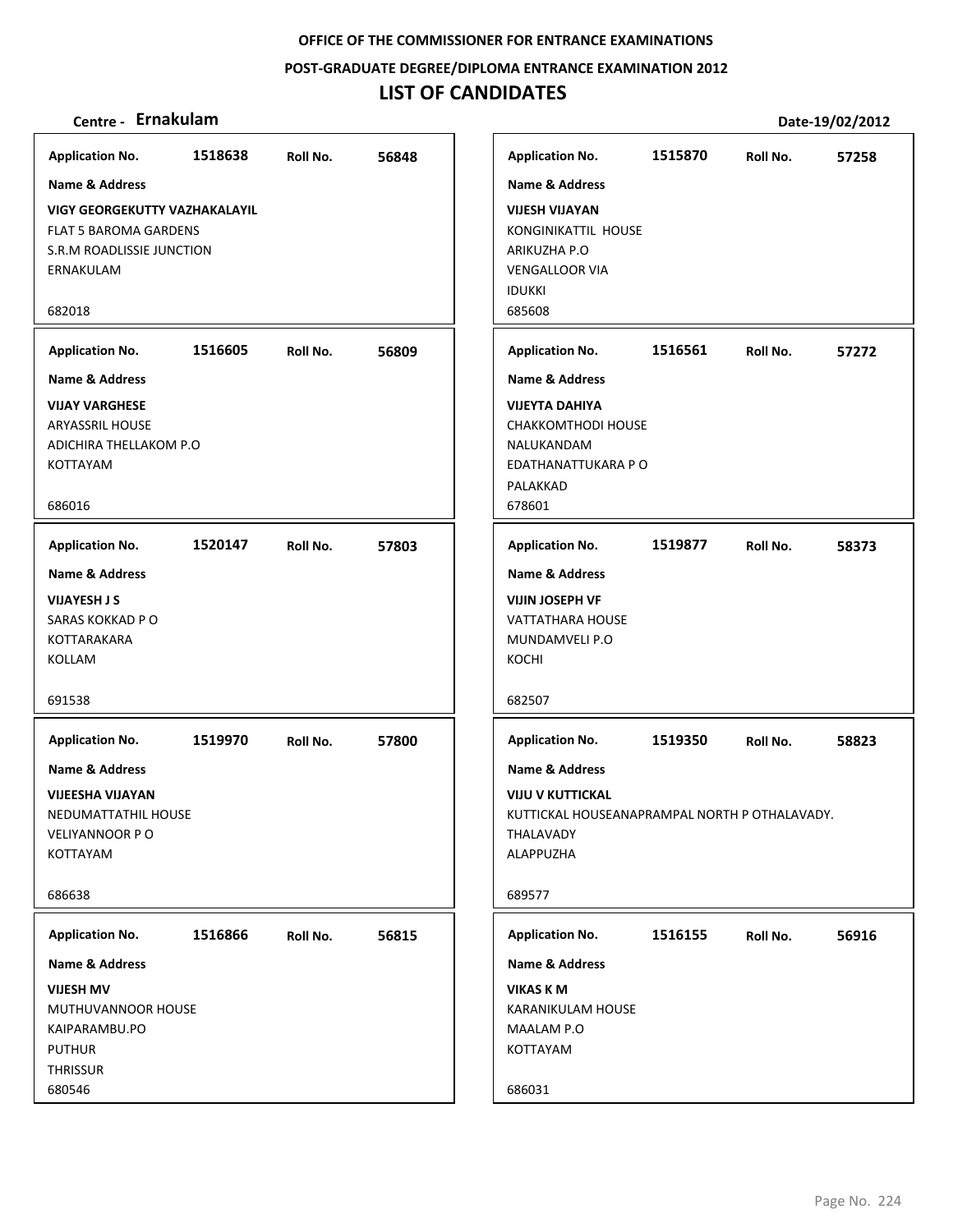**POST‐GRADUATE DEGREE/DIPLOMA ENTRANCE EXAMINATION 2012**

## **LIST OF CANDIDATES**

| <b>Application No.</b>                                                                                                                         | 1516282 | Roll No. | 58419 |                                                       | <b>Application No.</b>                                                                                                | 1520479 | Roll No. | 57230 |
|------------------------------------------------------------------------------------------------------------------------------------------------|---------|----------|-------|-------------------------------------------------------|-----------------------------------------------------------------------------------------------------------------------|---------|----------|-------|
| Name & Address                                                                                                                                 |         |          |       |                                                       | <b>Name &amp; Address</b>                                                                                             |         |          |       |
| <b>VIMAL KOSHY THOMAS</b><br>PALAKOTTU MATHEW BHAVAN<br>PULAMON P.O.<br>KOTTARAKARA<br>KOLLAM<br>691531                                        |         |          |       | <b>ALATHUR</b><br>PALAKKAD<br>678541                  | <b>VINAY KUMAR G</b><br><b>THEKKEPARAMBIL</b><br>KUMBALAKODE                                                          |         |          |       |
| <b>Application No.</b>                                                                                                                         | 1518487 | Roll No. | 56961 |                                                       | <b>Application No.</b>                                                                                                | 1519273 | Roll No. | 58132 |
| <b>Name &amp; Address</b>                                                                                                                      |         |          |       |                                                       | Name & Address                                                                                                        |         |          |       |
| <b>VIMAL PRADEEP</b><br>THANKAM VILLA EREZHA SOUTH<br>CHETTIKULANGARA P O<br>MAVELIKARA<br>ALAPPUZHA<br>690106                                 |         |          |       | <b>THRISSUR</b><br>680001                             | <b>VINAYA VIJAYAN MENON T</b><br><b>TVM ENTERPRISES</b><br>TRINITY COMPLEX SAKTHAN NAGAR<br>OPP. LIC OFFICE TUDA ROAD |         |          |       |
| <b>Application No.</b>                                                                                                                         | 1519997 | Roll No. | 59065 |                                                       | <b>Application No.</b>                                                                                                | 1519737 | Roll No. | 57796 |
| Name & Address<br><b>VIMAL RAMACHANDRAN</b><br><b>RESMI</b><br>PERAVOOR PO<br><b>KANNUR</b><br>670673                                          |         |          |       | <b>VINAYAK M</b><br>695008                            | <b>Name &amp; Address</b><br>29 KRISHNAKRIPA V K K NAGAR<br>PERUNTHANNI VALLAKADAVU P.O<br>THIRUVANANTHAPURAM         |         |          |       |
| <b>Application No.</b>                                                                                                                         | 1517865 | Roll No. | 57297 |                                                       | <b>Application No.</b>                                                                                                | 1517088 | Roll No. | 57515 |
| <b>Name &amp; Address</b><br><b>VIMAL ROHAN K</b><br>C/O DR K V VASU<br><b>KANDOTH HOUSE</b><br><b>EAST OF BUSSTAND</b><br>KANHANGAD<br>671315 |         |          |       | KOTTAYAM<br>686004                                    | <b>Name &amp; Address</b><br><b>VINEETH ABRAHAM</b><br><b>MOUNT BETHEL-HOUSE</b><br>MUTTAMBALAM P.O                   |         |          |       |
| <b>Application No.</b>                                                                                                                         | 1516310 | Roll No. | 57845 |                                                       | <b>Application No.</b>                                                                                                | 1516749 | Roll No. | 57276 |
| Name & Address                                                                                                                                 |         |          |       |                                                       | Name & Address                                                                                                        |         |          |       |
| <b>VIMAL VIJAY</b><br><b>MOOZHIKAL HOUSE</b><br>PERUMBAIKADU P O<br>KOTTAYAM<br>686028                                                         |         |          |       | <b>VINEETH G</b><br>VIDYANAGAR<br>KASARAGOD<br>671123 | JIJU NIVAS OPP.COURT COMPLEX<br>MUTTATHODY PO                                                                         |         |          |       |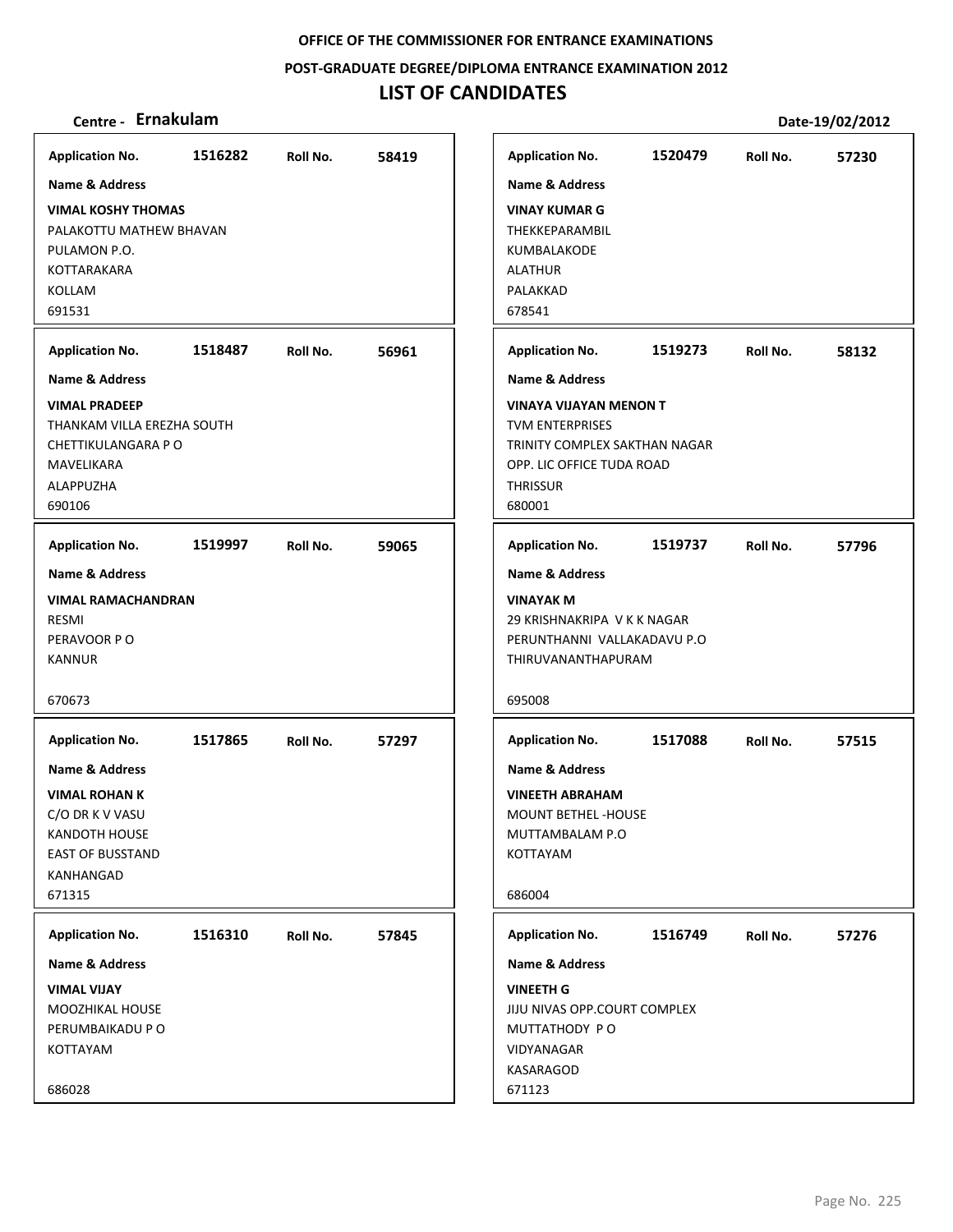**POST‐GRADUATE DEGREE/DIPLOMA ENTRANCE EXAMINATION 2012**

## **LIST OF CANDIDATES**

| <b>Application No.</b><br><b>Name &amp; Address</b>                                                                                                                     | 1515280 | Roll No. | 58514 | <b>Application No.</b><br><b>Name &amp; Address</b>                                                                                                                    | 1517647 | Roll No. | 56945 |
|-------------------------------------------------------------------------------------------------------------------------------------------------------------------------|---------|----------|-------|------------------------------------------------------------------------------------------------------------------------------------------------------------------------|---------|----------|-------|
| <b>VINEETH G NAIR</b><br>THULASIDALAM HOUSE<br>KIZHEKKEPURAM<br>NORTH PARAVUR P O.<br>ERNAKULAM<br>683513                                                               |         |          |       | <b>VINESH KUMAR V</b><br><b>VINESH KUMAR V</b><br><b>VAYALATTU HOUSE</b><br>S N PURAM P.O<br>PAMPADY KOTTAYAM<br>686502                                                |         |          |       |
| <b>Application No.</b>                                                                                                                                                  | 1516197 | Roll No. | 56917 | <b>Application No.</b>                                                                                                                                                 | 1520955 | Roll No. | 58851 |
| <b>Name &amp; Address</b><br><b>VINEETH THILAKAN</b><br>PATTALI HOUSE<br>NEAR VAZHAKKULAM TEMPLE<br>NATTIKA PO<br>THRIPRAYAR THRISSUR<br>680566                         |         |          |       | <b>Name &amp; Address</b><br><b>VINIA GEORGE</b><br>KUZHINJALIL<br><b>ELAMTHOTTAM</b><br><b>ANTHINAD P.O</b><br>PALAKOTTAYAM<br>686651                                 |         |          |       |
| <b>Application No.</b>                                                                                                                                                  | 1515652 | Roll No. | 58176 | <b>Application No.</b>                                                                                                                                                 | 1515924 | Roll No. | 57952 |
| <b>Name &amp; Address</b><br><b>VINEETH V K</b><br><b>VAZHAPILLY HOUSE</b><br>KOTTAPADI P.O<br><b>THRISSUR</b><br>680505                                                |         |          |       | <b>Name &amp; Address</b><br><b>VINIL PAUL</b><br>S/O PAUL THACHIL<br>THACHIL HOUSE<br>NORTH KUTHIATHODE PO<br>ERNAKULAM<br>683594                                     |         |          |       |
| <b>Application No.</b><br><b>Name &amp; Address</b><br><b>VINEETHAKR</b><br>W/O REJEESH A S<br>SREELAYAMAMMANATH HOUSE<br>ATTOREKUTTUR P O<br><b>THRISSUR</b><br>680013 | 1518451 | Roll No. | 57308 | <b>Application No.</b><br><b>Name &amp; Address</b><br><b>VINITA RAJASEKHAR</b><br>ANJALI<br>HOUSE NO 204A<br>LEKSHMI NAGAR<br>KOLLAM<br>691016                        | 1521060 | Roll No. | 57703 |
| <b>Application No.</b><br>Name & Address<br><b>VINEETHA VISWAM</b><br>D/O I.K.VISWAMBHARAN<br><b>IKKULATH HOUSE</b><br>NEELEESWARAM P.O.<br>KALADY ERNAKULAM.<br>683584 | 1516420 | Roll No. | 58192 | <b>Application No.</b><br><b>Name &amp; Address</b><br><b>VINITHA GOPALAKRISHNAN</b><br>3/86 PUTHUKULANGARA<br>EDASSERY P.O VIA TALIKULAM<br><b>THRISSUR</b><br>680569 | 1515993 | Roll No. | 58413 |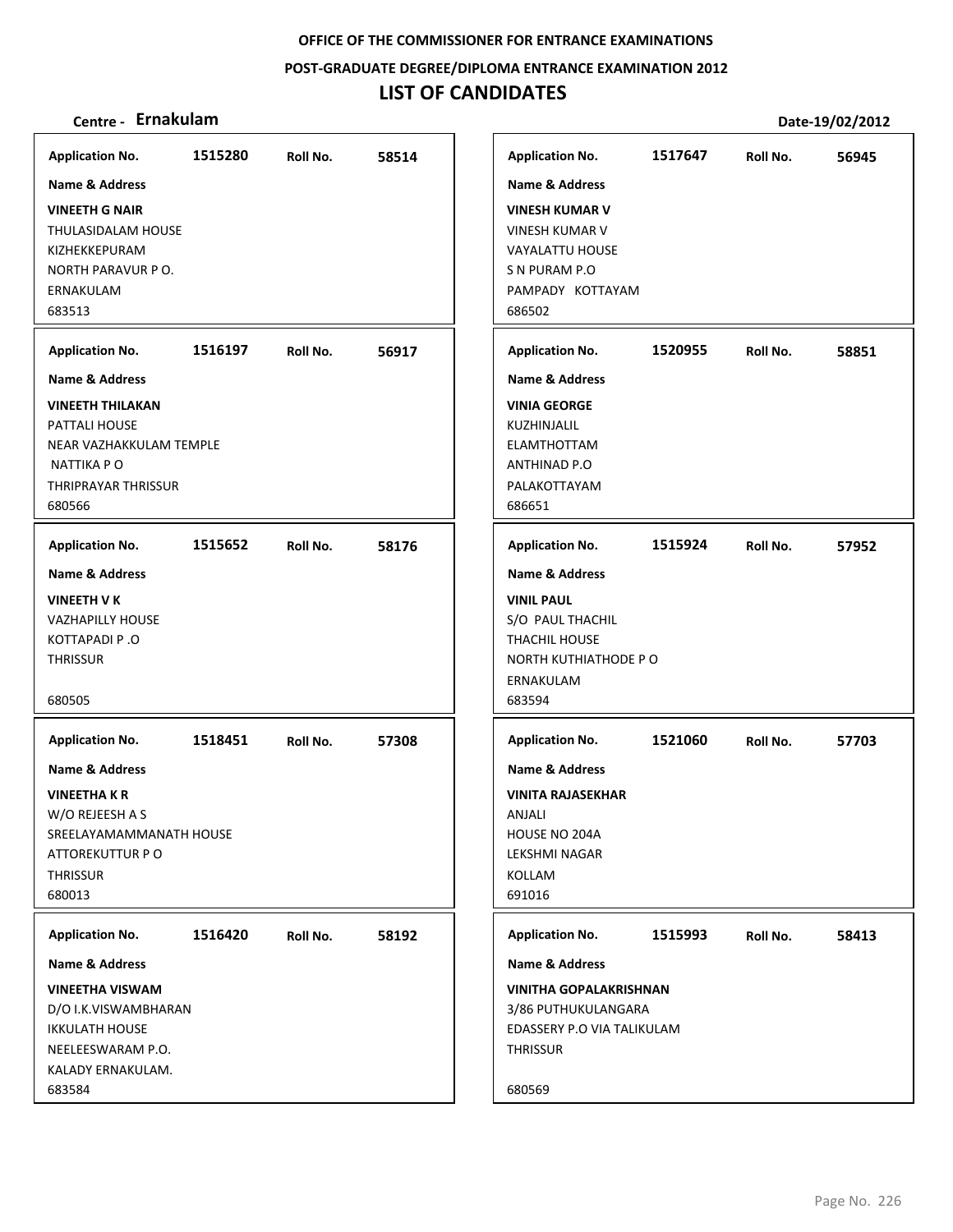**POST‐GRADUATE DEGREE/DIPLOMA ENTRANCE EXAMINATION 2012**

| Centre - Ernakulam                          |         |          |       |                                              |         |          | Date-19/02/2012 |
|---------------------------------------------|---------|----------|-------|----------------------------------------------|---------|----------|-----------------|
| <b>Application No.</b>                      | 1518377 | Roll No. | 58574 | <b>Application No.</b>                       | 1520708 | Roll No. | 58502           |
| <b>Name &amp; Address</b>                   |         |          |       | Name & Address                               |         |          |                 |
| <b>VINITHAT V</b>                           |         |          |       | <b>VINOD U</b>                               |         |          |                 |
| 27/2751MAYURAM                              |         |          |       | 39/2851 K S N MENON ROAD                     |         |          |                 |
| VIDYANAGAR                                  |         |          |       | COCHIN-16                                    |         |          |                 |
| KADAVANTHRA                                 |         |          |       |                                              |         |          |                 |
| KOCHI                                       |         |          |       |                                              |         |          |                 |
| 682020                                      |         |          |       | 682016                                       |         |          |                 |
| <b>Application No.</b>                      | 1519443 | Roll No. | 58825 | <b>Application No.</b>                       | 1516526 | Roll No. | 58079           |
| <b>Name &amp; Address</b>                   |         |          |       | <b>Name &amp; Address</b>                    |         |          |                 |
| <b>VINITHATV</b>                            |         |          |       | <b>VINSON JAMES</b>                          |         |          |                 |
| THAZCHAYIL HOUSE                            |         |          |       | C/O. MR. JAMES C. POCKET D-6                 |         |          |                 |
| ARTHUNKAL PO                                |         |          |       | SECTOR-6                                     |         |          |                 |
| CHERTHALA<br>ALAPPUZHA                      |         |          |       | <b>ROHINI</b><br>DELHI.                      |         |          |                 |
| 688530                                      |         |          |       | 110085                                       |         |          |                 |
|                                             |         |          |       |                                              |         |          |                 |
| <b>Application No.</b>                      | 1520406 | Roll No. | 57229 | <b>Application No.</b>                       | 1516161 | Roll No. | 57496           |
| <b>Name &amp; Address</b>                   |         |          |       | <b>Name &amp; Address</b>                    |         |          |                 |
| <b>VINOD B GANGA</b>                        |         |          |       | <b>VINUE</b>                                 |         |          |                 |
| <b>CHANGAYIL HOUSE</b>                      |         |          |       | <b>EMBASSY HOUSE</b>                         |         |          |                 |
| PERUMPUZHA P.O<br><b>KUNDARA</b>            |         |          |       | <b>AVENUE 4</b><br>EAST FORT PO              |         |          |                 |
| KOLLAM                                      |         |          |       | <b>THRISSUR</b>                              |         |          |                 |
| 691504                                      |         |          |       | 680005                                       |         |          |                 |
|                                             |         |          |       |                                              |         |          |                 |
| <b>Application No.</b>                      | 1516322 | Roll No. | 58995 | <b>Application No.</b>                       | 1518097 | Roll No. | 58569           |
| <b>Name &amp; Address</b>                   |         |          |       | <b>Name &amp; Address</b>                    |         |          |                 |
| <b>VINOD M K</b>                            |         |          |       | <b>VINU PRASAD L</b>                         |         |          |                 |
| MANALUMKUNNATH (H)                          |         |          |       | <b>THRICOVIL HOUSE</b>                       |         |          |                 |
| THEKKUMKARA P O<br>PUNNAMPARAMBU            |         |          |       | NEAR S M E<br>ARPOOKARA EAST PO              |         |          |                 |
| <b>THRISSUR</b>                             |         |          |       | KOTTAYAM                                     |         |          |                 |
| 680608                                      |         |          |       | 686008                                       |         |          |                 |
|                                             |         |          |       |                                              |         |          |                 |
| <b>Application No.</b>                      | 1519561 | Roll No. | 58138 | <b>Application No.</b>                       | 1515697 | Roll No. | 57717           |
| Name & Address                              |         |          |       | Name & Address                               |         |          |                 |
| <b>VINOD PAULOSE</b>                        |         |          |       | <b>VINU SATHEESH M</b>                       |         |          |                 |
| S/O E. S. PAULOSE<br><b>EDAPANGAT HOUSE</b> |         |          |       | E1 GALAXY REGENT<br>NIVYA NAGAR PUTHIYA ROAD |         |          |                 |
| MULANTHURUTHY. P.O.                         |         |          |       | KALOOR                                       |         |          |                 |
| ERNAKULAM                                   |         |          |       | ERNAKULAM                                    |         |          |                 |
| 682314                                      |         |          |       | 682017                                       |         |          |                 |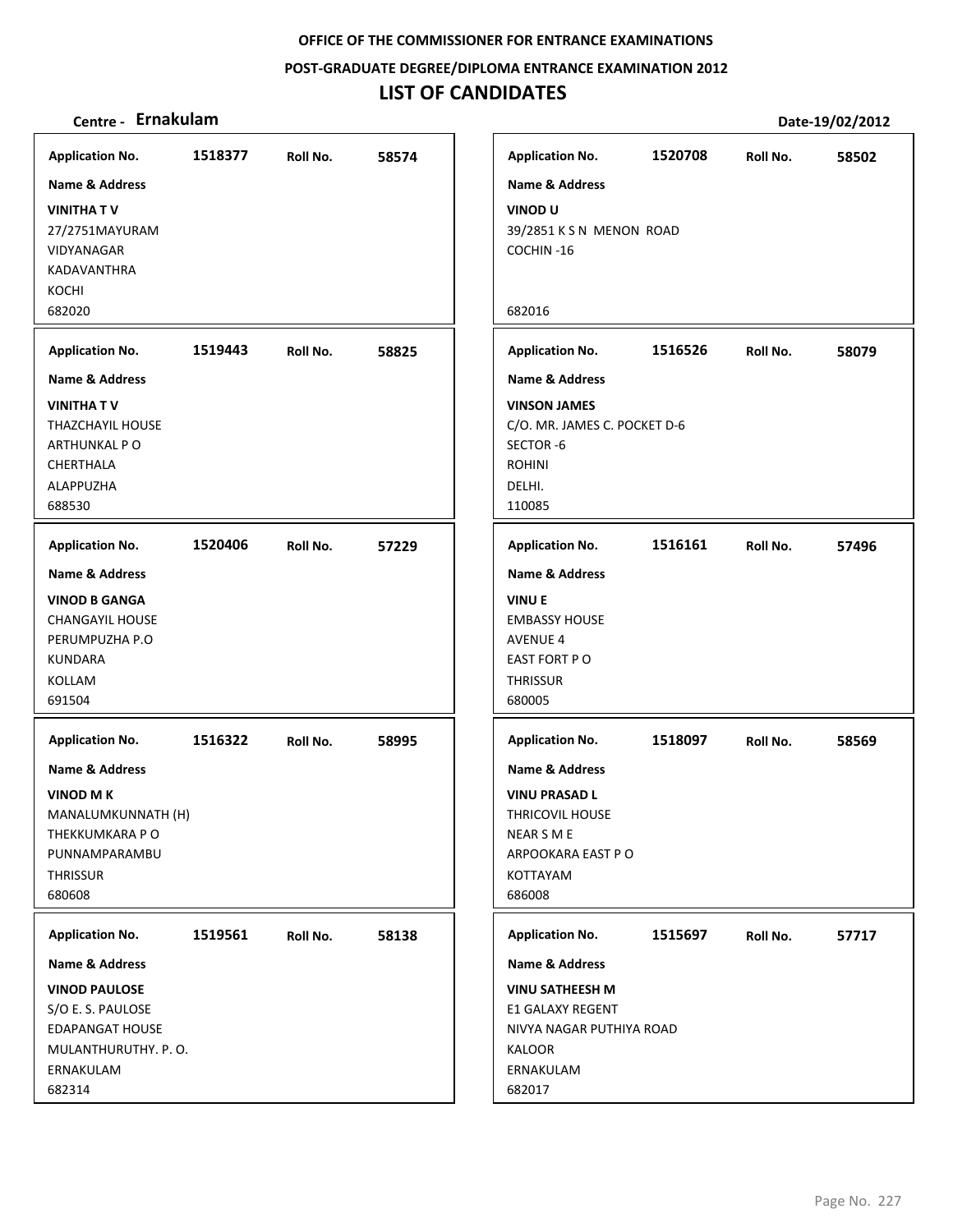### **POST‐GRADUATE DEGREE/DIPLOMA ENTRANCE EXAMINATION 2012**

## **LIST OF CANDIDATES**

| <b>Application No.</b>                                                                                                                                                | 1515739 | Roll No. | 57603 | <b>Application No.</b>                                                                                                                                      | 1516686 | Roll No. | 58427 |
|-----------------------------------------------------------------------------------------------------------------------------------------------------------------------|---------|----------|-------|-------------------------------------------------------------------------------------------------------------------------------------------------------------|---------|----------|-------|
| <b>Name &amp; Address</b><br><b>VIPIN C MOHAN</b><br>CHATHAMALAYIL HOUSE<br><b>KANAKKARY PO</b><br><b>KOTTAYAM</b><br>686632                                          |         |          |       | <b>Name &amp; Address</b><br><b>VIPIN P VIJAYAN</b><br><b>LAKSHMI NIVAS</b><br>PODUVAYILPAYYANADAM<br>MANNARKAD<br>PALAKKAD<br>678583                       |         |          |       |
| <b>Application No.</b>                                                                                                                                                | 1516008 | Roll No. | 57145 | <b>Application No.</b>                                                                                                                                      | 1521193 | Roll No. | 58625 |
| <b>Name &amp; Address</b><br><b>VIPIN CHRISTOPHER</b><br>THOTTAMKARA HOUSE<br>PATHIRAPPALLY PO<br>POOMKAVU<br>ALAPPZUHA<br>688521                                     |         |          |       | <b>Name &amp; Address</b><br><b>VIPIN VIJAYAKUMAR</b><br><b>ARCHANA</b><br><b>KAVIYOOR PO</b><br><b>THIRUVALLA</b><br>PATHANAMTHITTA<br>689582              |         |          |       |
| <b>Application No.</b>                                                                                                                                                | 1516311 | Roll No. | 57960 | <b>Application No.</b>                                                                                                                                      | 1516288 | Roll No. | 58649 |
| <b>Name &amp; Address</b><br><b>VIPIN DAS M</b><br>PARAMESWARATHU KOCHU VEETIL<br>KARIPUZHA P.O KADAVOOR<br>MAVELIKARA<br>ALAPUZHA<br>690109                          |         |          |       | <b>Name &amp; Address</b><br><b>VIPINDAS P R</b><br>PALAKKATTU HOUSE<br>THOTTABHAGAM<br>PIRAVOM P.O<br>ERNAKULAM DISTRICT<br>686664                         |         |          |       |
| <b>Application No.</b><br>Name & Address<br><b>VIPIN GEORGE</b><br>CHAKKALACKEL HOUSE<br><b>NISHANTH</b><br>PALACKELP.O.PALISSERY<br><b>THRISSUR KERALA</b><br>680027 | 1515363 | Roll No. | 57016 | <b>Application No.</b><br><b>Name &amp; Address</b><br><b>VISHAL V PANICKER</b><br>KURANDIPALLIL HOUSE<br>MUTHUKULAM SOUTH PO<br><b>ALAPPUZHA</b><br>690506 | 1515539 | Roll No. | 57367 |
| <b>Application No.</b>                                                                                                                                                | 1516907 | Roll No. | 58202 | <b>Application No.</b>                                                                                                                                      | 1515920 | Roll No. | 57607 |
| <b>Name &amp; Address</b>                                                                                                                                             |         |          |       | <b>Name &amp; Address</b>                                                                                                                                   |         |          |       |
| <b>VIPIN MOHAN T M</b><br>SREEVALSAMMAMPUZHA<br>KULAYETTIKKARA.P.O<br>ERANAKULAM<br>682315                                                                            |         |          |       | <b>VISHNU CHANDRA KUMAR A</b><br>S/O G.ANNADURAI<br>40 ELEMENTARY SCHOOL ROAD 2ND STREET EAST<br>KARUVAMPALAYAM TIRUPUR<br><b>TAMIL NADU</b><br>641604      |         |          |       |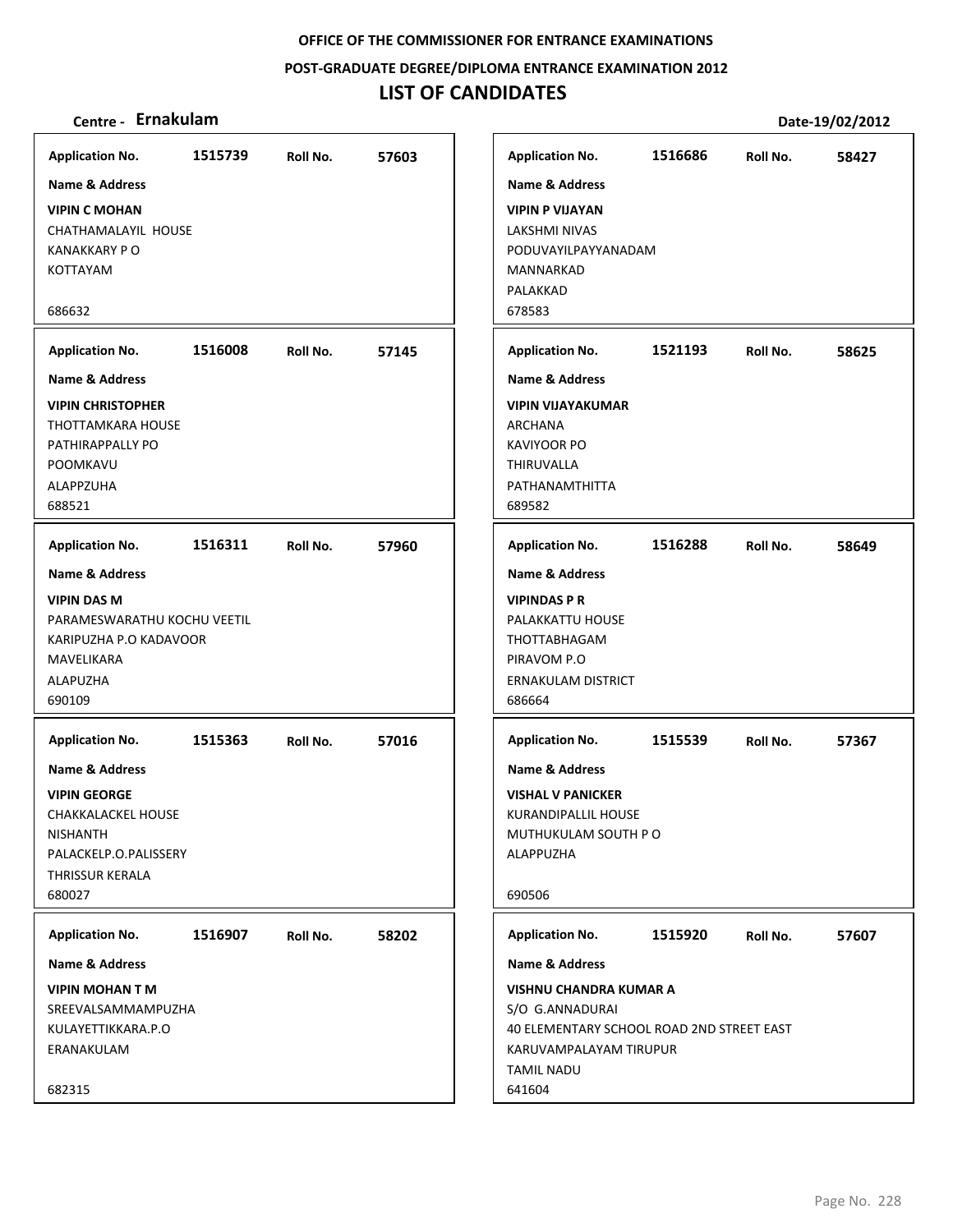**POST‐GRADUATE DEGREE/DIPLOMA ENTRANCE EXAMINATION 2012**

| Centre - Ernakulam                                                                                                                                |         |          |       |                                                                                                             |         |          | Date-19/02/2012 |
|---------------------------------------------------------------------------------------------------------------------------------------------------|---------|----------|-------|-------------------------------------------------------------------------------------------------------------|---------|----------|-----------------|
| <b>Application No.</b>                                                                                                                            | 1520332 | Roll No. | 58266 | <b>Application No.</b>                                                                                      | 1516824 | Roll No. | 58660           |
| Name & Address                                                                                                                                    |         |          |       | <b>Name &amp; Address</b>                                                                                   |         |          |                 |
| <b>VISHNU CHANDRAN B</b><br>\'KUMITTIYIL\' TC 07/1666 PALACE ROAD<br>ROSE GARDENS KOCHULOOR<br>MEDICAL COLLEGE P O TRIVANDRUM                     |         |          |       | <b>VIVEK NAIR</b><br>ARUNODAYA<br><b>VETTUVENI</b><br>HARIPAD P.O.<br>DIST. ALLEPPEY                        |         |          |                 |
| 695011                                                                                                                                            |         |          |       | 690514                                                                                                      |         |          |                 |
| <b>Application No.</b>                                                                                                                            | 1517179 | Roll No. | 58092 | <b>Application No.</b>                                                                                      | 1517342 | Roll No. | 58095           |
| Name & Address                                                                                                                                    |         |          |       | <b>Name &amp; Address</b>                                                                                   |         |          |                 |
| <b>VISHNU MENON J</b><br>LAKSHMI VILASOM (MALLELIL)<br>ATTACHACKAL PO KONNI<br>PATHANA MTHITTA<br>689692                                          |         |          |       | <b>VIVEK R</b><br><b>MEERA BHAVAN HOUSE</b><br>KOLLAM P.O.<br><b>KOYILANDY VIA</b><br>KOZHIKODE<br>673307   |         |          |                 |
| <b>Application No.</b>                                                                                                                            | 1515578 | Roll No. | 57252 | <b>Application No.</b>                                                                                      | 1520391 | Roll No. | 58842           |
| <b>Name &amp; Address</b>                                                                                                                         |         |          |       | <b>Name &amp; Address</b>                                                                                   |         |          |                 |
| <b>VIVEK KRISHNAN</b><br>MANAKKATTUMATTATHIL HOUSE<br>PAZHAMTHOTTAM P.O<br>KUMARAPURAM (VIA)<br>ERNAKULAM KERALA<br>683565                        |         |          |       | <b>VIVEK THOMAS</b><br>MUNDIANICKAL HOUSE<br>MAROTTICHODE JN.<br>EDAPPALLY PO<br>ERNAKULAM DIST<br>682024   |         |          |                 |
| <b>Application No.</b>                                                                                                                            | 1520372 | Roll No. | 58267 | <b>Application No.</b>                                                                                      | 1518978 | Roll No. | 58011           |
| <b>Name &amp; Address</b><br><b>VIVEK KUMAR K V</b><br><b>KIZHAKKE VEETIL</b><br><b>WEAVERS STREET</b><br>PAYYANUR P.O<br><b>KANNUR</b><br>670307 |         |          |       | <b>Name &amp; Address</b><br><b>VIVEK V</b><br>VIJAYANIVAS<br>ARIKANNIYOOR P O<br><b>THRISSUR</b><br>680112 |         |          |                 |
| <b>Application No.</b>                                                                                                                            | 1516183 | Roll No. | 58417 | <b>Application No.</b>                                                                                      | 1517937 | Roll No. | 57991           |
| Name & Address                                                                                                                                    |         |          |       | Name & Address                                                                                              |         |          |                 |
| <b>VIVEK MATHEW JAMES</b><br><b>VECHOOR HOUSE</b><br>POOVARNI P O<br>PAIKA<br>KOTTAYAM<br>686577                                                  |         |          |       | <b>VIVEK VIJAYAN</b><br>SREEVIJAYAM (HOUSE)<br>MADAPARAMBU<br>KUZHALMANNAM (POST)<br>PALAKKAD<br>678702     |         |          |                 |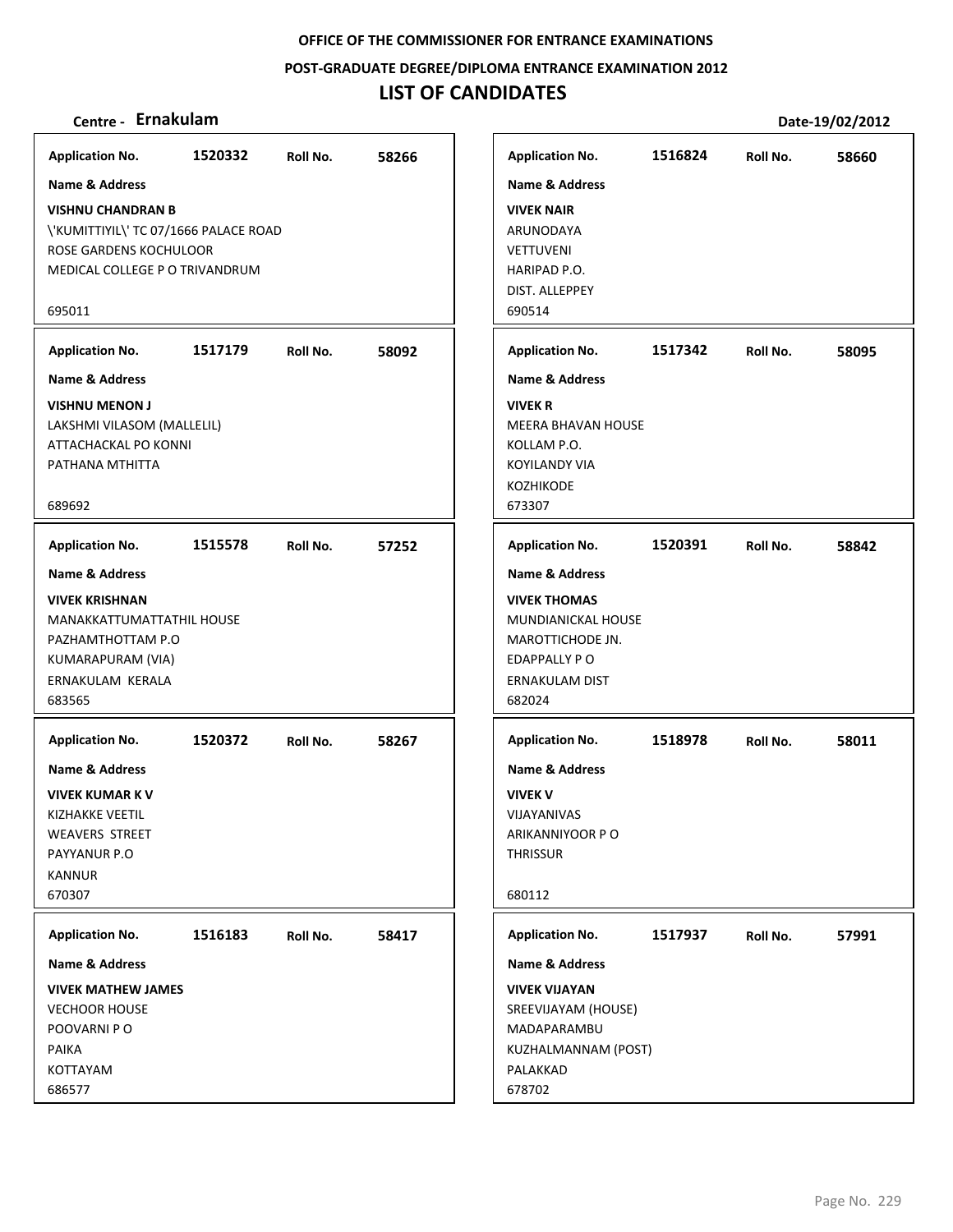**POST‐GRADUATE DEGREE/DIPLOMA ENTRANCE EXAMINATION 2012**

| <b>Application No.</b>                                                                                               | 1520463          | Roll No. | 58843 |
|----------------------------------------------------------------------------------------------------------------------|------------------|----------|-------|
| <b>Name &amp; Address</b>                                                                                            |                  |          |       |
| <b>VOSTO STENY</b><br>PAREKKADEN HOUSE<br>ANJUR-MUNDUR P O<br>AANDAPARAMBU-PUTTEKKARA<br><b>THRISSUR</b><br>680549   |                  |          |       |
| <b>Application No.</b>                                                                                               | 1517783          | Roll No. | 58448 |
| <b>Name &amp; Address</b>                                                                                            |                  |          |       |
| <b>VRINDA B NAIR</b><br>SUDARSANAM<br>CHAKKAMPARAMBIL HOUSE<br>AMMAN KOVIL ROAD<br>NORTH PARAVUR ERNAKULAM<br>683513 |                  |          |       |
| <b>Application No.</b>                                                                                               | 1516726 Roll No. |          | 58773 |
| <b>Name &amp; Address</b>                                                                                            |                  |          |       |
| <b>VRINDA P S</b><br>33/2124B MAYDENI VIHAR HOUSE<br>SREEKALA BYLANE<br><b>VENNALA P O</b><br>KOCHI<br>682028        |                  |          |       |
| <b>Application No.</b>                                                                                               | 1519855          | Roll No. | 57103 |
| <b>Name &amp; Address</b>                                                                                            |                  |          |       |
| <b>VYAS SUKUMARAN</b><br>CHANDRANKUNNEL (H)<br>AYAVANA P.O<br>MUVATTUPUZHA<br>ERNAKULAM<br>686676                    |                  |          |       |
| <b>Application No.</b>                                                                                               | 1518373          | Roll No. | 58459 |
| <b>Name &amp; Address</b>                                                                                            |                  |          |       |
| <b>WATSON THOMAS</b><br><b>THAYYIL HOUSE</b><br>CHEMMALAMATTOM P.O.<br>KOTTAYAM DISTRICT                             |                  |          |       |
| 686508                                                                                                               |                  |          |       |

| Centre - Ernakulam                                                                                                         |         |          |       |                                                                                                                    |         |                 | Date-19/02/2012 |
|----------------------------------------------------------------------------------------------------------------------------|---------|----------|-------|--------------------------------------------------------------------------------------------------------------------|---------|-----------------|-----------------|
| olication No.                                                                                                              | 1520463 | Roll No. | 58843 | <b>Application No.</b>                                                                                             | 1519446 | <b>WITHHELD</b> |                 |
| ne & Address<br><b>STO STENY</b><br><b>REKKADEN HOUSE</b><br>UR-MUNDUR PO<br><b>NDAPARAMBU-PUTTEKKARA</b><br>≀issur<br>549 |         |          |       | <b>Name &amp; Address</b><br><b>WINNI JOSE</b><br>PALATHINKAL HOUSE MATTOM<br>CHANGANACHERRY PO<br>686101          |         |                 |                 |
| olication No.                                                                                                              | 1517783 | Roll No. | 58448 | <b>Application No.</b>                                                                                             | 1515586 | Roll No.        | 57600           |
| ne & Address                                                                                                               |         |          |       | <b>Name &amp; Address</b>                                                                                          |         |                 |                 |
| NDA B NAIR<br>)ARSANAM<br>AKKAMPARAMBIL HOUSE<br>MAN KOVIL ROAD<br>RTH PARAVUR ERNAKULAM<br>513                            |         |          |       | <b>WINSTON PADUA</b><br><b>STAR DALE PADUA ROAD</b><br><b>KONTHURUTHY</b><br>THEVARA COCHI<br>682013               |         |                 |                 |
| olication No.                                                                                                              | 1516726 | Roll No. | 58773 | <b>Application No.</b>                                                                                             | 1518963 | Roll No.        | 57086           |
| ne & Address<br>NDA P S<br>2124B MAYDENI VIHAR HOUSE<br><b>EKALA BYLANE</b><br>INALA P O<br>CHI<br>028                     |         |          |       | <b>Name &amp; Address</b><br><b>XAVIER JOHN</b><br><b>MATTATHIL HOUSE</b><br>GANDHINAGAR PO<br>KOTTAYAM<br>686008  |         |                 |                 |
| olication No.                                                                                                              | 1519855 | Roll No. | 57103 | <b>Application No.</b>                                                                                             | 1519157 | Roll No.        | 57438           |
| ne & Address<br><b>\S SUKUMARAN</b><br>ANDRANKUNNEL (H)<br>(VANA P.O<br>VATTUPUZHA<br>IAKULAM<br>676                       |         |          |       | <b>Name &amp; Address</b><br>YAMI A K<br>YAMI A K<br>CC 35/2130<br>SHOBHA ROAD PALARIVATTOM<br>ERNAKULAM<br>682025 |         |                 |                 |
| olication No.                                                                                                              | 1518373 | Roll No. | 58459 | <b>Application No.</b>                                                                                             | 1520184 | Roll No.        | 58953           |
| ne & Address                                                                                                               |         |          |       | <b>Name &amp; Address</b>                                                                                          |         |                 |                 |
| TSON THOMAS<br>YYIL HOUSE<br>MMALAMATTOM P.O.<br>TAYAM DISTRICT<br>508                                                     |         |          |       | YASMIN MOHAMED<br>OLIVE HOUSE<br><b>THIPILISERY ROAD</b><br>PERUMBILAVU<br><b>THRISSUR</b><br>680519               |         |                 |                 |